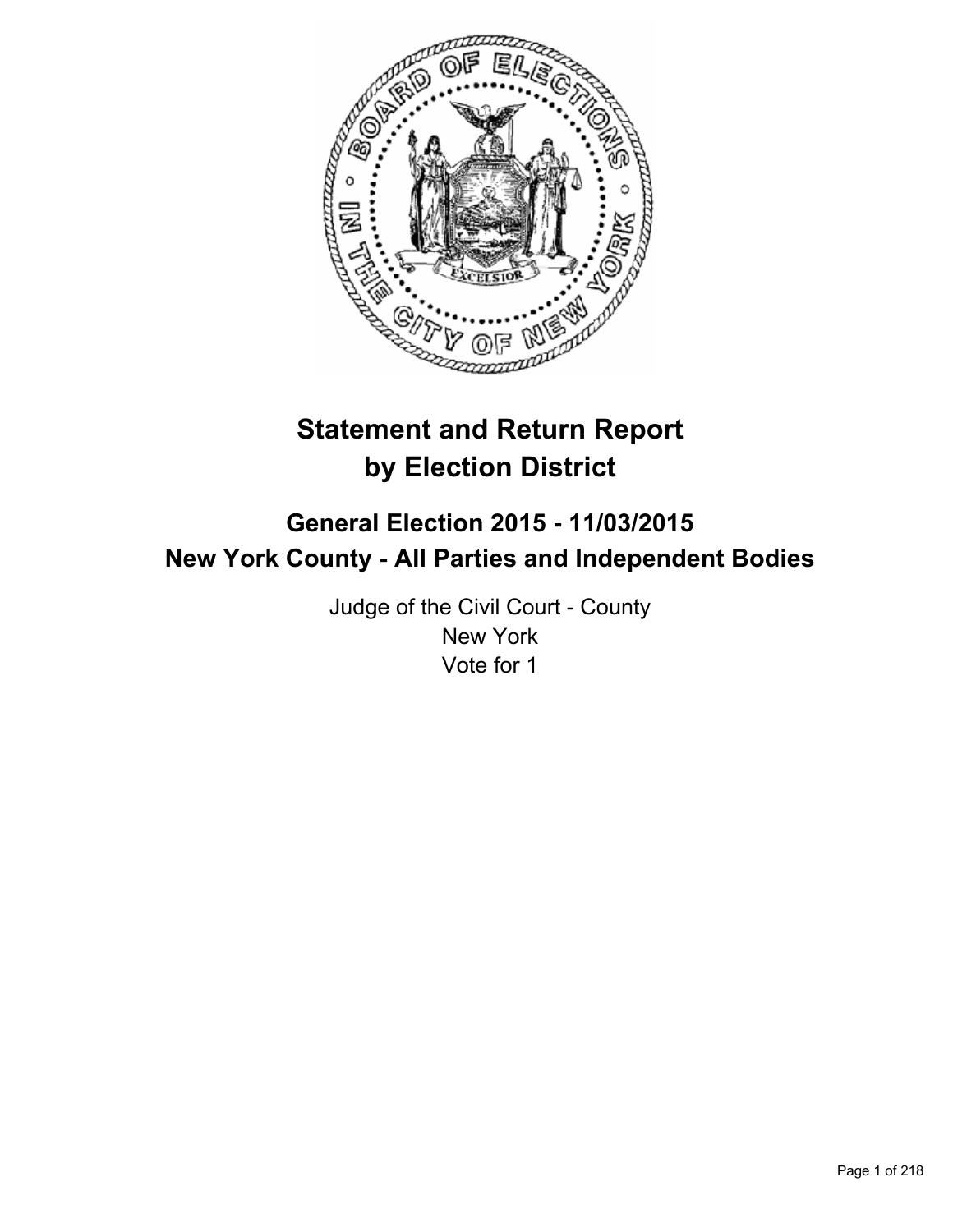

# **001/65 COMBINED into: 088/65**

| ×  |
|----|
| z. |

| PUBLIC COUNTER                                           | 24          |
|----------------------------------------------------------|-------------|
| EMERGENCY                                                | 0           |
| ABSENTEE/MILITARY                                        | $\mathbf 0$ |
| AFFIDAVIT                                                |             |
| Total Ballots                                            | 25          |
| Less - Inapplicable Federal/Special Presidential Ballots | 0           |
| <b>Total Applicable Ballots</b>                          | 25          |
| TA-TANISHA JAMES (DEMOCRATIC)                            | 24          |
| <b>Total Votes</b>                                       | 24          |
| Unrecorded                                               |             |

# **003/65 COMBINED into: 005/65**

#### **004/65 COMBINED into: 005/65**

#### **005/65**

| <b>PUBLIC COUNTER</b>                                    | 68             |
|----------------------------------------------------------|----------------|
| <b>EMERGENCY</b>                                         | 0              |
| ABSENTEE/MILITARY                                        | 3              |
| AFFIDAVIT                                                | $\overline{2}$ |
| <b>Total Ballots</b>                                     | 73             |
| Less - Inapplicable Federal/Special Presidential Ballots | 0              |
| <b>Total Applicable Ballots</b>                          | 73             |
| TA-TANISHA JAMES (DEMOCRATIC)                            | 54             |
| AMIT BAGGA (WRITE-IN)                                    |                |
| BRIAN J. SHEEHAN (WRITE-IN)                              |                |
| LEX LUTHER (WRITE-IN)                                    |                |
| <b>Total Votes</b>                                       | 57             |
| Unrecorded                                               | 16             |

| <b>PUBLIC COUNTER</b>                                    | 99  |
|----------------------------------------------------------|-----|
| <b>EMERGENCY</b>                                         | 0   |
| ABSENTEE/MILITARY                                        | 4   |
| <b>AFFIDAVIT</b>                                         | 0   |
| <b>Total Ballots</b>                                     | 103 |
| Less - Inapplicable Federal/Special Presidential Ballots | 0   |
| <b>Total Applicable Ballots</b>                          | 103 |
| TA-TANISHA JAMES (DEMOCRATIC)                            | 73  |
| HELENE JNANE (WRITE-IN)                                  | 1   |
| JEREMY SCHIFFRES (WRITE-IN)                              | 1   |
| ROBERT L. PEREA (WRITE-IN)                               | 1   |
| SUE ANN HOOHNY (WRITE-IN)                                | 1   |
| UNATTRIBUTABLE WRITE-IN (WRITE-IN)                       | 1   |
| <b>Total Votes</b>                                       | 78  |
| Unrecorded                                               | 25  |
| 007/65 COMBINED into: 006/65                             |     |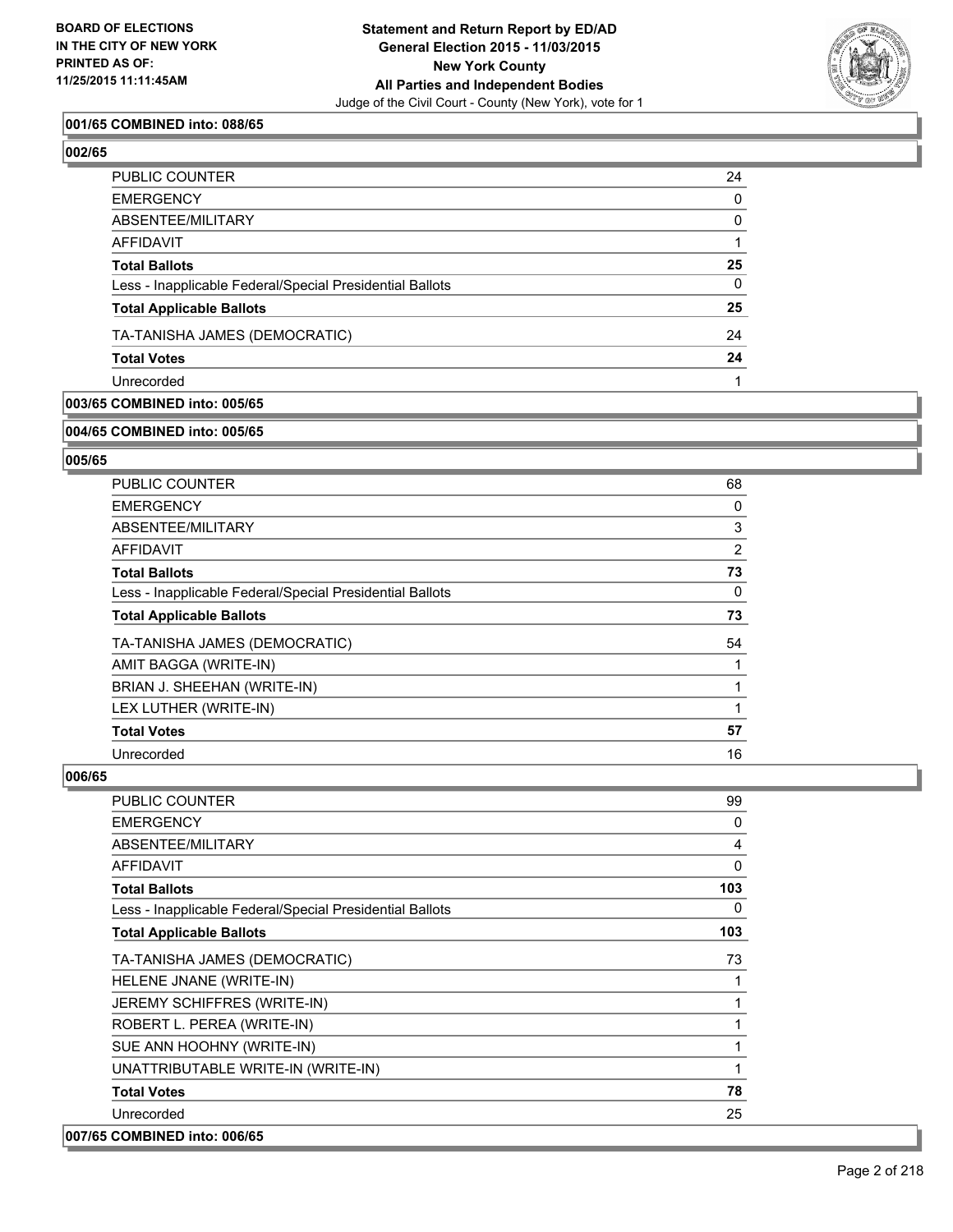

| <b>PUBLIC COUNTER</b>                                    | 85       |
|----------------------------------------------------------|----------|
| <b>EMERGENCY</b>                                         | 0        |
| ABSENTEE/MILITARY                                        | 5        |
| <b>AFFIDAVIT</b>                                         | $\Omega$ |
| <b>Total Ballots</b>                                     | 90       |
| Less - Inapplicable Federal/Special Presidential Ballots | $\Omega$ |
| <b>Total Applicable Ballots</b>                          | 90       |
| TA-TANISHA JAMES (DEMOCRATIC)                            | 55       |
| PAUL J. KEFER (WRITE-IN)                                 |          |
| <b>Total Votes</b>                                       | 56       |
| Unrecorded                                               | 34       |
|                                                          |          |

# **009/65 COMBINED into: 010/65**

## **010/65**

| <b>PUBLIC COUNTER</b>                                    | 26 |
|----------------------------------------------------------|----|
| <b>EMERGENCY</b>                                         | 0  |
| ABSENTEE/MILITARY                                        | 0  |
| AFFIDAVIT                                                | 0  |
| <b>Total Ballots</b>                                     | 26 |
| Less - Inapplicable Federal/Special Presidential Ballots | 0  |
| <b>Total Applicable Ballots</b>                          | 26 |
| TA-TANISHA JAMES (DEMOCRATIC)                            | 23 |
| ED FACCIO (WRITE-IN)                                     |    |
| MARC AGNIFILO (WRITE-IN)                                 |    |
| UNATTRIBUTABLE WRITE-IN (WRITE-IN)                       |    |
| <b>Total Votes</b>                                       | 26 |

# **011/65 COMBINED into: 093/65**

# **012/65 COMBINED into: 014/65**

| PUBLIC COUNTER                                           | 50 |
|----------------------------------------------------------|----|
| <b>EMERGENCY</b>                                         | 0  |
| ABSENTEE/MILITARY                                        | 0  |
| <b>AFFIDAVIT</b>                                         | 0  |
| <b>Total Ballots</b>                                     | 50 |
| Less - Inapplicable Federal/Special Presidential Ballots | 0  |
| <b>Total Applicable Ballots</b>                          | 50 |
| TA-TANISHA JAMES (DEMOCRATIC)                            | 38 |
| <b>MARK LEVIN (WRITE-IN)</b>                             |    |
| STEVEN E. GREER (WRITE-IN)                               |    |
| UNATTRIBUTABLE WRITE-IN (WRITE-IN)                       | 4  |
| <b>Total Votes</b>                                       | 44 |
| Unrecorded                                               | 6  |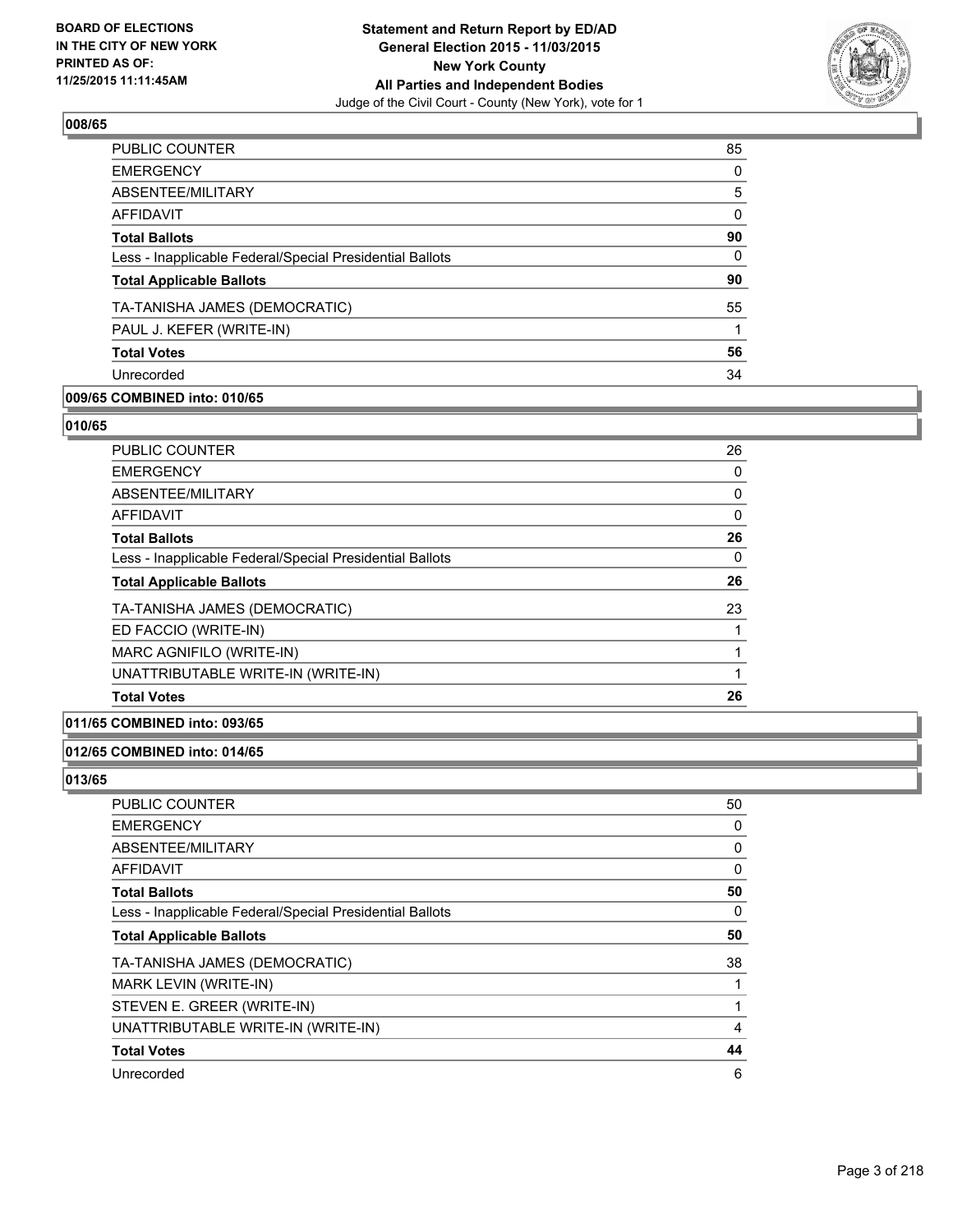

| <b>PUBLIC COUNTER</b>                                    | 60 |
|----------------------------------------------------------|----|
| <b>EMERGENCY</b>                                         | 0  |
| ABSENTEE/MILITARY                                        | 3  |
| AFFIDAVIT                                                | 0  |
| <b>Total Ballots</b>                                     | 63 |
| Less - Inapplicable Federal/Special Presidential Ballots | 0  |
| <b>Total Applicable Ballots</b>                          | 63 |
| TA-TANISHA JAMES (DEMOCRATIC)                            | 50 |
| HERB LENDON (WRITE-IN)                                   |    |
| JAY P. HIRSCHSON (WRITE-IN)                              |    |
| <b>KEVIN KIM (WRITE-IN)</b>                              |    |
| NANCY WANN (WRITE-IN)                                    |    |
| <b>Total Votes</b>                                       | 54 |
| Unrecorded                                               | 9  |

## **015/65**

| PUBLIC COUNTER                                           | 26 |
|----------------------------------------------------------|----|
| <b>EMERGENCY</b>                                         | 0  |
| ABSENTEE/MILITARY                                        | 0  |
| <b>AFFIDAVIT</b>                                         | 0  |
| <b>Total Ballots</b>                                     | 26 |
| Less - Inapplicable Federal/Special Presidential Ballots | 0  |
| <b>Total Applicable Ballots</b>                          | 26 |
| TA-TANISHA JAMES (DEMOCRATIC)                            | 23 |
| <b>Total Votes</b>                                       | 23 |
| Unrecorded                                               | 3  |
|                                                          |    |

# **016/65 COMBINED into: 001/66**

#### **017/65 COMBINED into: 022/65**

# **018/65**

019/65

| <b>PUBLIC COUNTER</b>                                    | 49 |
|----------------------------------------------------------|----|
| <b>EMERGENCY</b>                                         | 0  |
| ABSENTEE/MILITARY                                        | 3  |
| AFFIDAVIT                                                |    |
| <b>Total Ballots</b>                                     | 53 |
| Less - Inapplicable Federal/Special Presidential Ballots | 0  |
| <b>Total Applicable Ballots</b>                          | 53 |
| TA-TANISHA JAMES (DEMOCRATIC)                            | 39 |
| <b>Total Votes</b>                                       | 39 |
| Unrecorded                                               | 14 |
| <b>COMBINED into: 018/65</b>                             |    |

**020/65 COMBINED into: 021/65**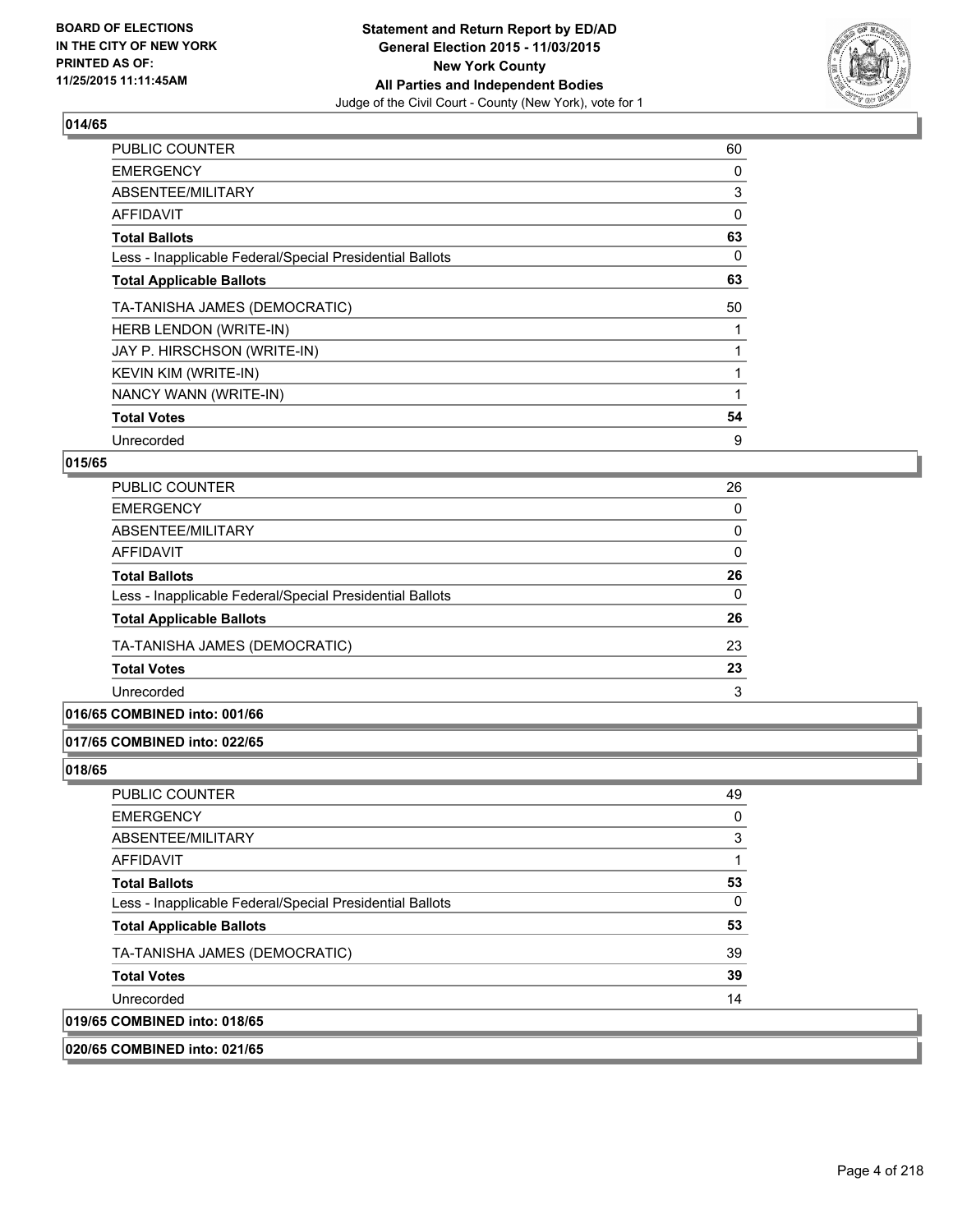

| PUBLIC COUNTER                                           | 73 |
|----------------------------------------------------------|----|
| <b>EMERGENCY</b>                                         | 0  |
| ABSENTEE/MILITARY                                        | 4  |
| AFFIDAVIT                                                | 0  |
| <b>Total Ballots</b>                                     | 77 |
| Less - Inapplicable Federal/Special Presidential Ballots | 0  |
| <b>Total Applicable Ballots</b>                          | 77 |
| TA-TANISHA JAMES (DEMOCRATIC)                            | 56 |
| ALEXIA CLAYBORNE (WRITE-IN)                              |    |
| UNATTRIBUTABLE WRITE-IN (WRITE-IN)                       |    |
| <b>Total Votes</b>                                       | 58 |
| Unrecorded                                               | 19 |

# **022/65**

| PUBLIC COUNTER                                           | 39       |
|----------------------------------------------------------|----------|
| <b>EMERGENCY</b>                                         | $\Omega$ |
| ABSENTEE/MILITARY                                        | 0        |
| <b>AFFIDAVIT</b>                                         | 0        |
| <b>Total Ballots</b>                                     | 39       |
| Less - Inapplicable Federal/Special Presidential Ballots | $\Omega$ |
| <b>Total Applicable Ballots</b>                          | 39       |
| TA-TANISHA JAMES (DEMOCRATIC)                            | 33       |
| JOHN JONES (WRITE-IN)                                    |          |
| <b>Total Votes</b>                                       | 34       |
| Unrecorded                                               | 5        |
|                                                          |          |

| <b>PUBLIC COUNTER</b>                                    | 42 |
|----------------------------------------------------------|----|
| <b>EMERGENCY</b>                                         | 0  |
| ABSENTEE/MILITARY                                        |    |
| AFFIDAVIT                                                | 0  |
| <b>Total Ballots</b>                                     | 43 |
| Less - Inapplicable Federal/Special Presidential Ballots | 0  |
| <b>Total Applicable Ballots</b>                          | 43 |
| TA-TANISHA JAMES (DEMOCRATIC)                            | 35 |
| ROBERT KALISH (WRITE-IN)                                 |    |
| <b>Total Votes</b>                                       | 36 |
| Unrecorded                                               | 7  |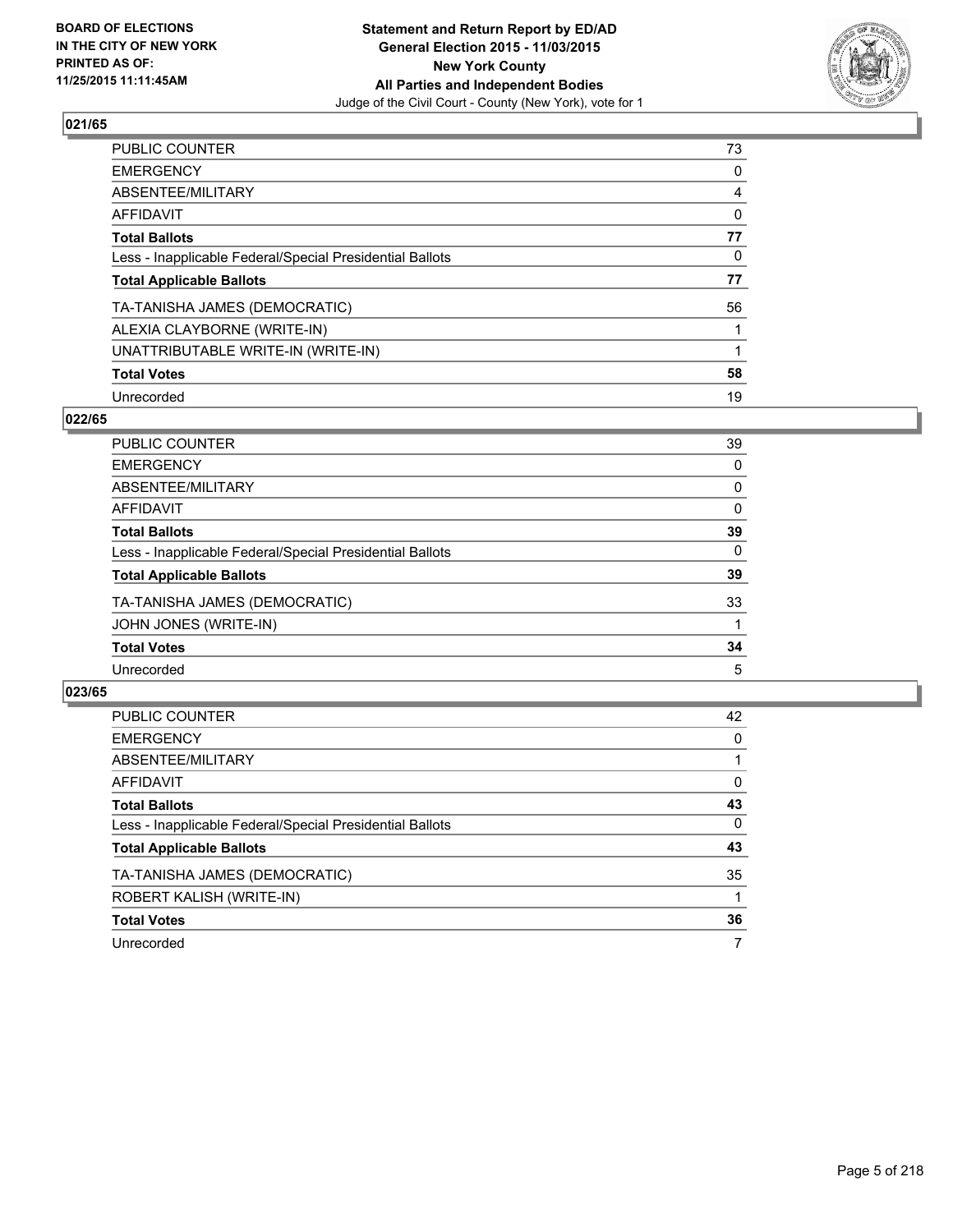

| 49             |
|----------------|
| 0              |
| $\overline{4}$ |
| 1              |
| 54             |
| 0              |
| 54             |
| 35             |
| 1              |
| 1              |
| 37             |
| 17             |
|                |

# **025/65 COMBINED into: 027/65**

#### **026/65**

| <b>PUBLIC COUNTER</b>                                    | 58 |
|----------------------------------------------------------|----|
| <b>EMERGENCY</b>                                         | 0  |
| ABSENTEE/MILITARY                                        |    |
| AFFIDAVIT                                                | 3  |
| <b>Total Ballots</b>                                     | 62 |
| Less - Inapplicable Federal/Special Presidential Ballots | 0  |
| <b>Total Applicable Ballots</b>                          | 62 |
| TA-TANISHA JAMES (DEMOCRATIC)                            | 45 |
| UNATTRIBUTABLE WRITE-IN (WRITE-IN)                       |    |
| <b>Total Votes</b>                                       | 46 |
| Unrecorded                                               | 16 |

# **027/65**

| <b>PUBLIC COUNTER</b>                                    | 65 |
|----------------------------------------------------------|----|
| <b>EMERGENCY</b>                                         | 0  |
| ABSENTEE/MILITARY                                        | 5  |
| AFFIDAVIT                                                | 0  |
| <b>Total Ballots</b>                                     | 70 |
| Less - Inapplicable Federal/Special Presidential Ballots | 0  |
| <b>Total Applicable Ballots</b>                          | 70 |
| TA-TANISHA JAMES (DEMOCRATIC)                            | 48 |
| HELENE JNANE (WRITE-IN)                                  |    |
| <b>Total Votes</b>                                       | 49 |
| Unrecorded                                               | 21 |
| 028/65 COMBINED into: 026/65                             |    |

**029/65 COMBINED into: 026/65**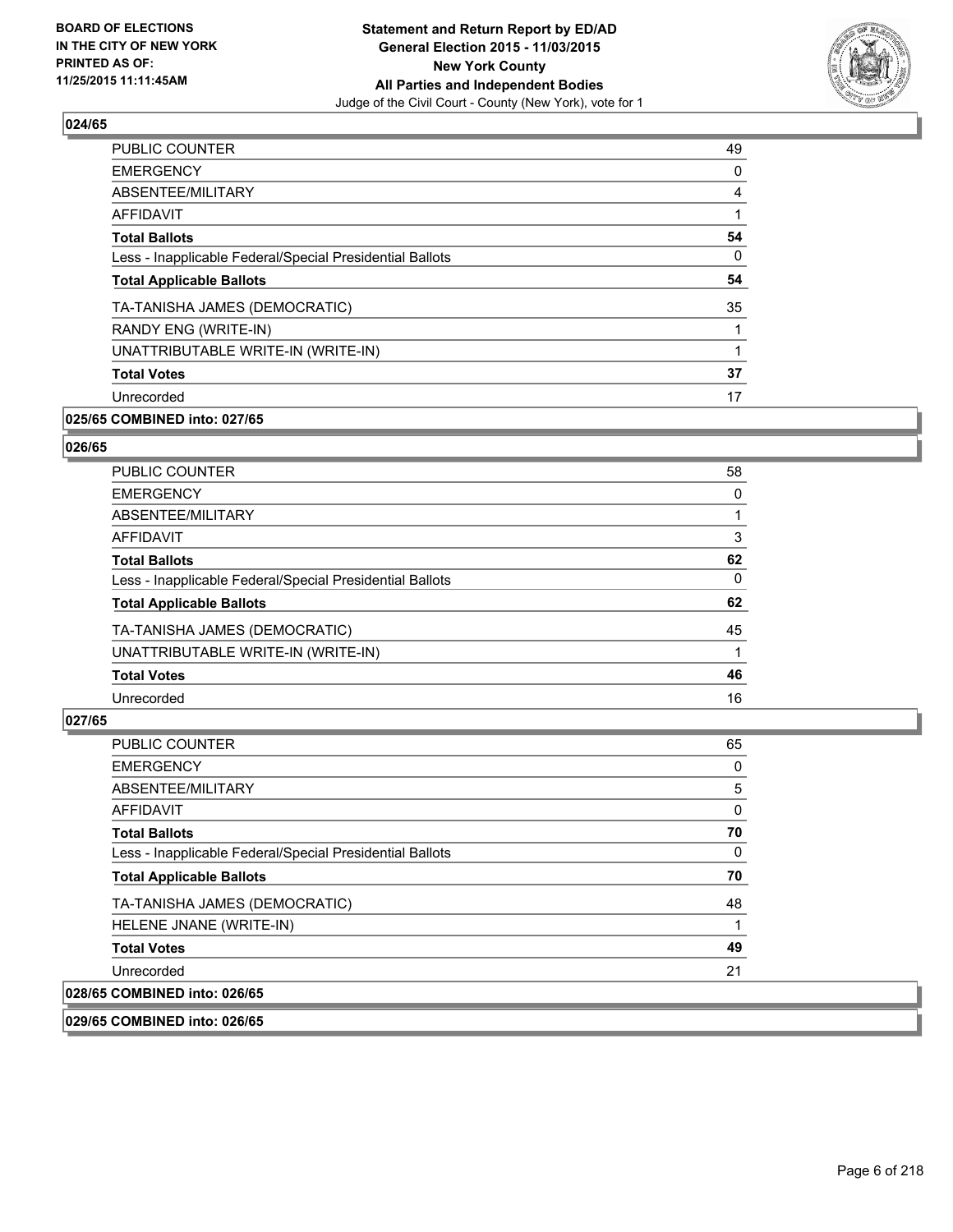

| <b>PUBLIC COUNTER</b>                                    | 198 |
|----------------------------------------------------------|-----|
| <b>EMERGENCY</b>                                         | 0   |
| ABSENTEE/MILITARY                                        | 5   |
| <b>AFFIDAVIT</b>                                         | 2   |
| <b>Total Ballots</b>                                     | 205 |
| Less - Inapplicable Federal/Special Presidential Ballots | 0   |
| <b>Total Applicable Ballots</b>                          | 205 |
| TA-TANISHA JAMES (DEMOCRATIC)                            | 163 |
| UNATTRIBUTABLE WRITE-IN (WRITE-IN)                       |     |
| <b>Total Votes</b>                                       | 164 |
| Unrecorded                                               | 41  |

# **031/65 COMBINED into: 030/65**

# **032/65**

| PUBLIC COUNTER                                           | 49 |
|----------------------------------------------------------|----|
| <b>EMERGENCY</b>                                         | 0  |
| ABSENTEE/MILITARY                                        | 0  |
| <b>AFFIDAVIT</b>                                         | 4  |
| <b>Total Ballots</b>                                     | 53 |
| Less - Inapplicable Federal/Special Presidential Ballots | 0  |
| <b>Total Applicable Ballots</b>                          | 53 |
| TA-TANISHA JAMES (DEMOCRATIC)                            | 45 |
| <b>Total Votes</b>                                       | 45 |
| Unrecorded                                               | 8  |

| <b>PUBLIC COUNTER</b>                                    | 76             |
|----------------------------------------------------------|----------------|
| <b>EMERGENCY</b>                                         | 0              |
| ABSENTEE/MILITARY                                        | $\overline{2}$ |
| AFFIDAVIT                                                |                |
| <b>Total Ballots</b>                                     | 79             |
| Less - Inapplicable Federal/Special Presidential Ballots | 0              |
| <b>Total Applicable Ballots</b>                          | 79             |
| TA-TANISHA JAMES (DEMOCRATIC)                            | 65             |
| LAUREN JONES (WRITE-IN)                                  |                |
| <b>Total Votes</b>                                       | 66             |
| Unrecorded                                               | 13             |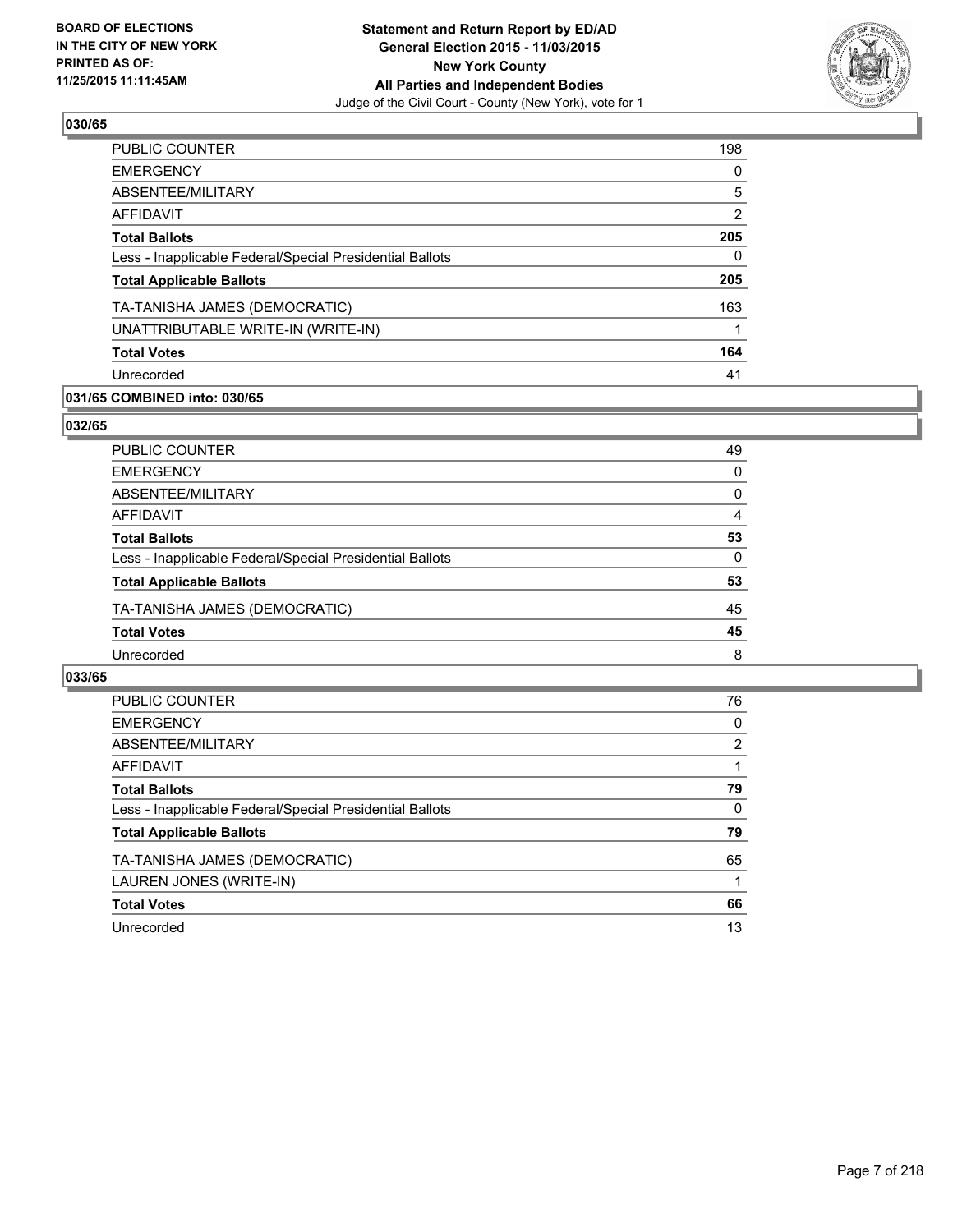

| <b>PUBLIC COUNTER</b>                                    | 37             |
|----------------------------------------------------------|----------------|
| <b>EMERGENCY</b>                                         | 0              |
| ABSENTEE/MILITARY                                        | $\overline{2}$ |
| <b>AFFIDAVIT</b>                                         |                |
| <b>Total Ballots</b>                                     | 40             |
| Less - Inapplicable Federal/Special Presidential Ballots | 0              |
| <b>Total Applicable Ballots</b>                          | 40             |
| TA-TANISHA JAMES (DEMOCRATIC)                            | 29             |
| <b>GRACE MENG (WRITE-IN)</b>                             |                |
| UNATTRIBUTABLE WRITE-IN (WRITE-IN)                       | $\overline{2}$ |
| <b>Total Votes</b>                                       | 32             |
| Unrecorded                                               | 8              |
|                                                          |                |

# **035/65 COMBINED into: 033/65**

#### **036/65**

| <b>PUBLIC COUNTER</b>                                    | 48 |
|----------------------------------------------------------|----|
| <b>EMERGENCY</b>                                         | 0  |
| ABSENTEE/MILITARY                                        | 0  |
| AFFIDAVIT                                                |    |
| <b>Total Ballots</b>                                     | 49 |
| Less - Inapplicable Federal/Special Presidential Ballots | 0  |
| <b>Total Applicable Ballots</b>                          | 49 |
| TA-TANISHA JAMES (DEMOCRATIC)                            | 39 |
| <b>Total Votes</b>                                       | 39 |
| Unrecorded                                               | 10 |

## **037/65 COMBINED into: 043/65**

| <b>PUBLIC COUNTER</b>                                    | 66 |
|----------------------------------------------------------|----|
| <b>EMERGENCY</b>                                         | 0  |
| ABSENTEE/MILITARY                                        | 6  |
| AFFIDAVIT                                                |    |
| <b>Total Ballots</b>                                     | 73 |
| Less - Inapplicable Federal/Special Presidential Ballots | 0  |
| <b>Total Applicable Ballots</b>                          | 73 |
| TA-TANISHA JAMES (DEMOCRATIC)                            | 42 |
| <b>Total Votes</b>                                       | 42 |
| Unrecorded                                               | 31 |
| 039/65 COMBINED into: 038/65                             |    |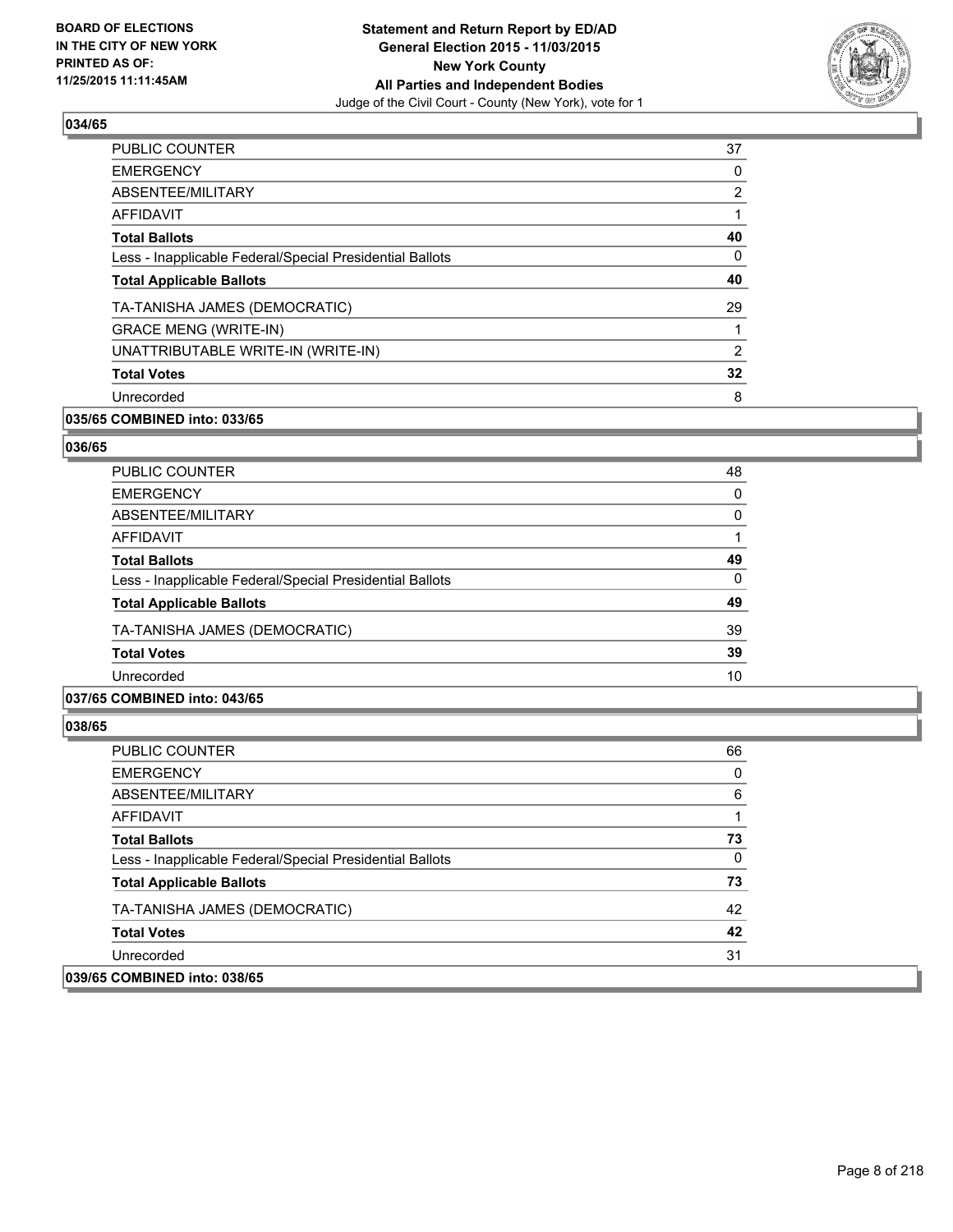

| <b>PUBLIC COUNTER</b>                                    | 59 |
|----------------------------------------------------------|----|
| <b>EMERGENCY</b>                                         | 0  |
| ABSENTEE/MILITARY                                        | 6  |
| <b>AFFIDAVIT</b>                                         | 2  |
| <b>Total Ballots</b>                                     | 67 |
| Less - Inapplicable Federal/Special Presidential Ballots | 0  |
| <b>Total Applicable Ballots</b>                          | 67 |
| TA-TANISHA JAMES (DEMOCRATIC)                            | 41 |
| UNATTRIBUTABLE WRITE-IN (WRITE-IN)                       | 2  |
| <b>Total Votes</b>                                       | 43 |
| Unrecorded                                               | 24 |

# **041/65 COMBINED into: 056/65**

#### **042/65 COMBINED into: 040/65**

# **043/65**

| <b>PUBLIC COUNTER</b>                                    | 67 |
|----------------------------------------------------------|----|
| <b>EMERGENCY</b>                                         | 0  |
| ABSENTEE/MILITARY                                        | 4  |
| AFFIDAVIT                                                | 0  |
| <b>Total Ballots</b>                                     | 71 |
| Less - Inapplicable Federal/Special Presidential Ballots | 0  |
| <b>Total Applicable Ballots</b>                          | 71 |
| TA-TANISHA JAMES (DEMOCRATIC)                            | 45 |
| <b>Total Votes</b>                                       | 45 |
| Unrecorded                                               | 26 |

| <b>PUBLIC COUNTER</b>                                    | 92 |
|----------------------------------------------------------|----|
| <b>EMERGENCY</b>                                         | 0  |
| ABSENTEE/MILITARY                                        | 3  |
| AFFIDAVIT                                                | 0  |
| <b>Total Ballots</b>                                     | 95 |
| Less - Inapplicable Federal/Special Presidential Ballots | 0  |
| <b>Total Applicable Ballots</b>                          | 95 |
| TA-TANISHA JAMES (DEMOCRATIC)                            | 71 |
| JOHN SMITH (WRITE-IN)                                    |    |
| <b>Total Votes</b>                                       | 72 |
| Unrecorded                                               | 23 |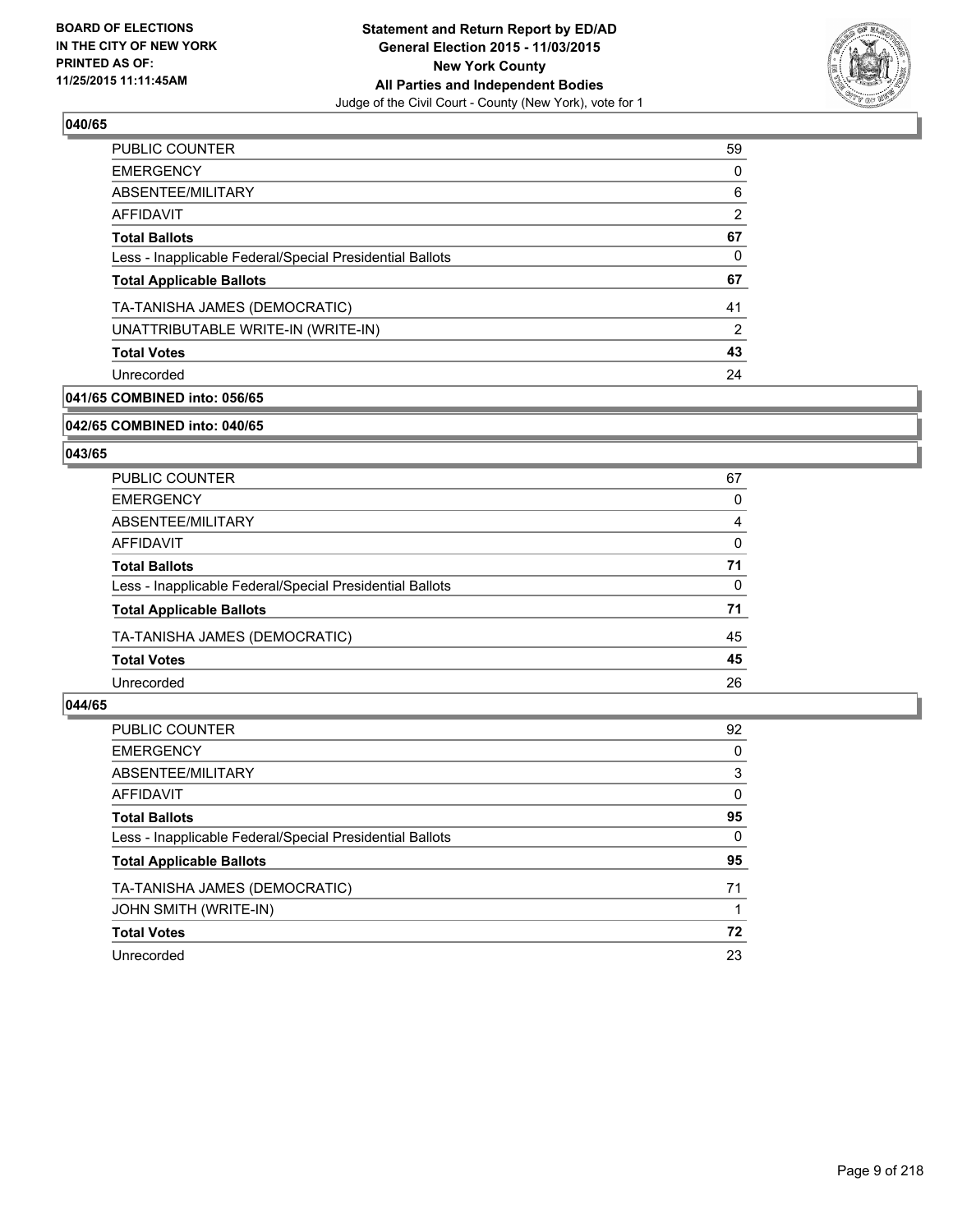

| PUBLIC COUNTER                                           | 124 |
|----------------------------------------------------------|-----|
| EMERGENCY                                                | 0   |
| ABSENTEE/MILITARY                                        | 3   |
| AFFIDAVIT                                                |     |
| <b>Total Ballots</b>                                     | 128 |
| Less - Inapplicable Federal/Special Presidential Ballots | 0   |
| <b>Total Applicable Ballots</b>                          | 128 |
| TA-TANISHA JAMES (DEMOCRATIC)                            | 98  |
| UNATTRIBUTABLE WRITE-IN (WRITE-IN)                       | 1   |
| <b>Total Votes</b>                                       | 99  |
| Unrecorded                                               | 29  |

# **046/65**

| PUBLIC COUNTER                                           | 96 |
|----------------------------------------------------------|----|
| <b>EMERGENCY</b>                                         | 0  |
| ABSENTEE/MILITARY                                        | 0  |
| AFFIDAVIT                                                | 0  |
| <b>Total Ballots</b>                                     | 96 |
| Less - Inapplicable Federal/Special Presidential Ballots | 0  |
| <b>Total Applicable Ballots</b>                          | 96 |
| TA-TANISHA JAMES (DEMOCRATIC)                            | 72 |
| DONALD HAY (WRITE-IN)                                    |    |
| UNATTRIBUTABLE WRITE-IN (WRITE-IN)                       | 2  |
| <b>Total Votes</b>                                       | 75 |
| Unrecorded                                               | 21 |
|                                                          |    |

| <b>PUBLIC COUNTER</b>                                    | 112      |
|----------------------------------------------------------|----------|
| <b>EMERGENCY</b>                                         | 0        |
| ABSENTEE/MILITARY                                        | 2        |
| AFFIDAVIT                                                | 0        |
| <b>Total Ballots</b>                                     | 114      |
| Less - Inapplicable Federal/Special Presidential Ballots | $\Omega$ |
| <b>Total Applicable Ballots</b>                          | 114      |
| TA-TANISHA JAMES (DEMOCRATIC)                            | 92       |
| <b>Total Votes</b>                                       | 92       |
| Unrecorded                                               | 22       |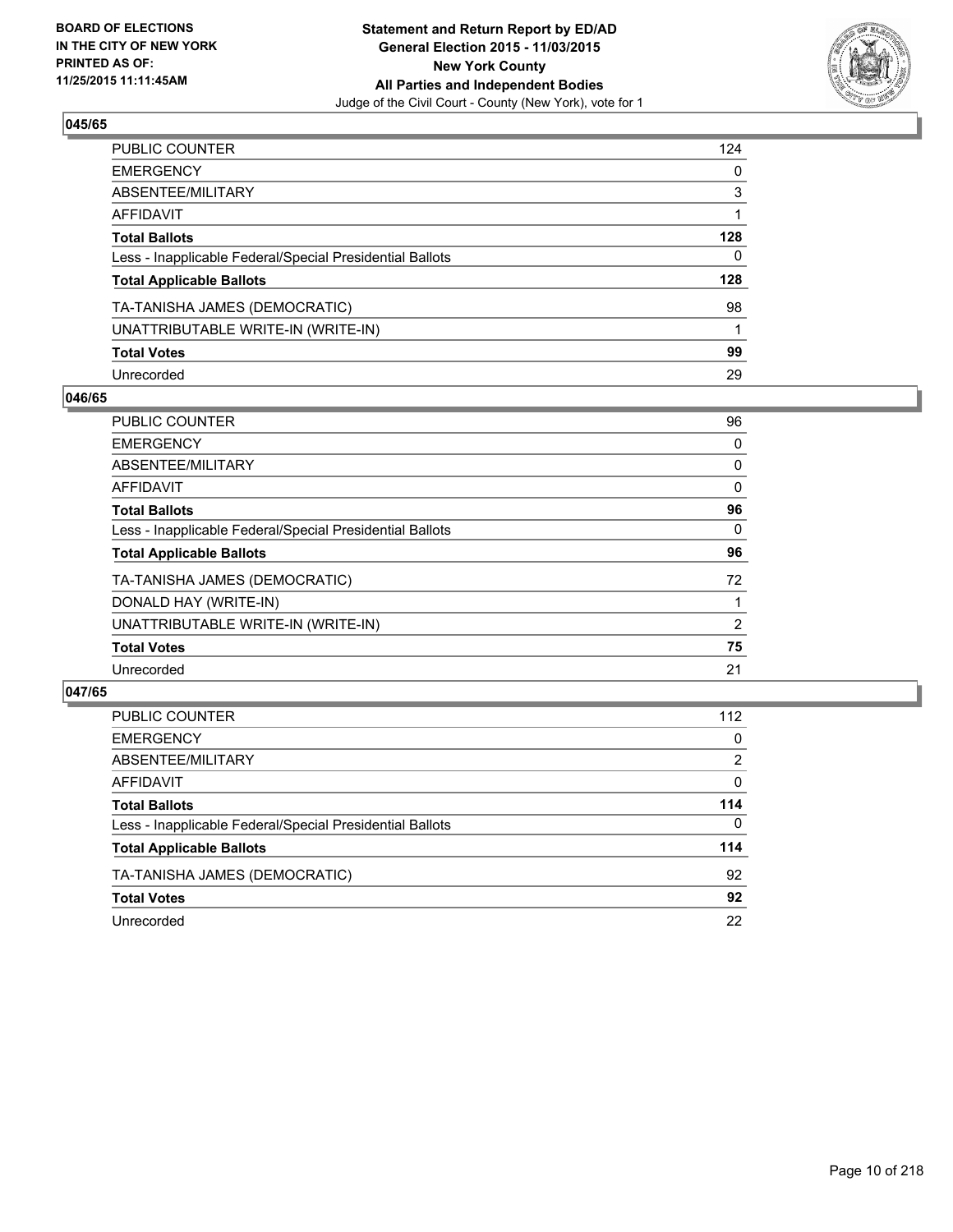

| PUBLIC COUNTER                                           | 75 |
|----------------------------------------------------------|----|
| EMERGENCY                                                | 0  |
| ABSENTEE/MILITARY                                        | 2  |
| AFFIDAVIT                                                | 0  |
| Total Ballots                                            | 77 |
| Less - Inapplicable Federal/Special Presidential Ballots | 0  |
| <b>Total Applicable Ballots</b>                          | 77 |
| TA-TANISHA JAMES (DEMOCRATIC)                            | 52 |
| JOHN MCCAIN (WRITE-IN)                                   |    |
| <b>Total Votes</b>                                       | 53 |
| Unrecorded                                               | 24 |

## **049/65**

| PUBLIC COUNTER                                           | 56       |
|----------------------------------------------------------|----------|
| <b>EMERGENCY</b>                                         | 0        |
| ABSENTEE/MILITARY                                        | 0        |
| AFFIDAVIT                                                | 2        |
| <b>Total Ballots</b>                                     | 58       |
| Less - Inapplicable Federal/Special Presidential Ballots | $\Omega$ |
| <b>Total Applicable Ballots</b>                          | 58       |
| TA-TANISHA JAMES (DEMOCRATIC)                            | 47       |
| <b>Total Votes</b>                                       | 47       |
| Unrecorded                                               | 11       |
|                                                          |          |

| <b>PUBLIC COUNTER</b>                                    | 24 |
|----------------------------------------------------------|----|
| <b>EMERGENCY</b>                                         | 0  |
| ABSENTEE/MILITARY                                        | 5  |
| AFFIDAVIT                                                |    |
| <b>Total Ballots</b>                                     | 30 |
| Less - Inapplicable Federal/Special Presidential Ballots | 0  |
| <b>Total Applicable Ballots</b>                          | 30 |
| TA-TANISHA JAMES (DEMOCRATIC)                            | 19 |
| UNATTRIBUTABLE WRITE-IN (WRITE-IN)                       |    |
| <b>Total Votes</b>                                       | 20 |
| Unrecorded                                               | 10 |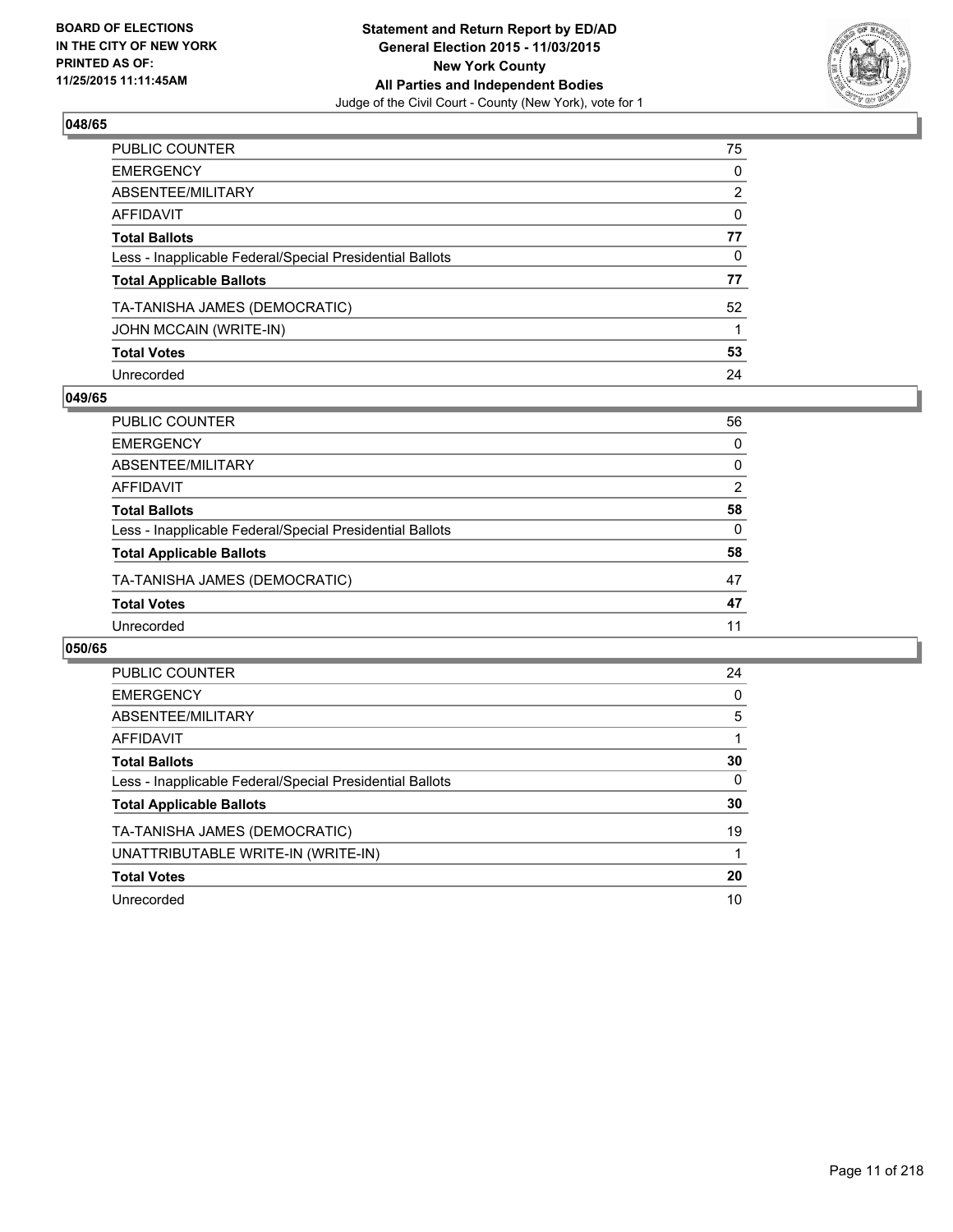

| <b>PUBLIC COUNTER</b>                                    | 76 |
|----------------------------------------------------------|----|
| <b>EMERGENCY</b>                                         | 0  |
| ABSENTEE/MILITARY                                        | 6  |
| AFFIDAVIT                                                |    |
| <b>Total Ballots</b>                                     | 83 |
| Less - Inapplicable Federal/Special Presidential Ballots | 0  |
| <b>Total Applicable Ballots</b>                          | 83 |
| TA-TANISHA JAMES (DEMOCRATIC)                            | 59 |
| ABRAHAM BRACIN (WRITE-IN)                                |    |
| DONALD TRUMP (WRITE-IN)                                  |    |
| UNATTRIBUTABLE WRITE-IN (WRITE-IN)                       |    |
| <b>Total Votes</b>                                       | 62 |
| Unrecorded                                               | 21 |

# **052/65**

| PUBLIC COUNTER                                           | 87 |
|----------------------------------------------------------|----|
| <b>EMERGENCY</b>                                         | 0  |
| ABSENTEE/MILITARY                                        |    |
| <b>AFFIDAVIT</b>                                         | 0  |
| <b>Total Ballots</b>                                     | 88 |
| Less - Inapplicable Federal/Special Presidential Ballots | 0  |
| <b>Total Applicable Ballots</b>                          | 88 |
| TA-TANISHA JAMES (DEMOCRATIC)                            | 64 |
| JOHN QUINCY ADAMS (WRITE-IN)                             |    |
| MIKE JUDGE (WRITE-IN)                                    |    |
| UNATTRIBUTABLE WRITE-IN (WRITE-IN)                       |    |
| <b>Total Votes</b>                                       | 67 |
| Unrecorded                                               | 21 |

| PUBLIC COUNTER                                           | 73           |
|----------------------------------------------------------|--------------|
| <b>EMERGENCY</b>                                         | $\Omega$     |
| ABSENTEE/MILITARY                                        |              |
| <b>AFFIDAVIT</b>                                         | 0            |
| <b>Total Ballots</b>                                     | 74           |
| Less - Inapplicable Federal/Special Presidential Ballots | $\mathbf{0}$ |
| <b>Total Applicable Ballots</b>                          | 74           |
| TA-TANISHA JAMES (DEMOCRATIC)                            | 60           |
| <b>Total Votes</b>                                       | 60           |
| Unrecorded                                               | 14           |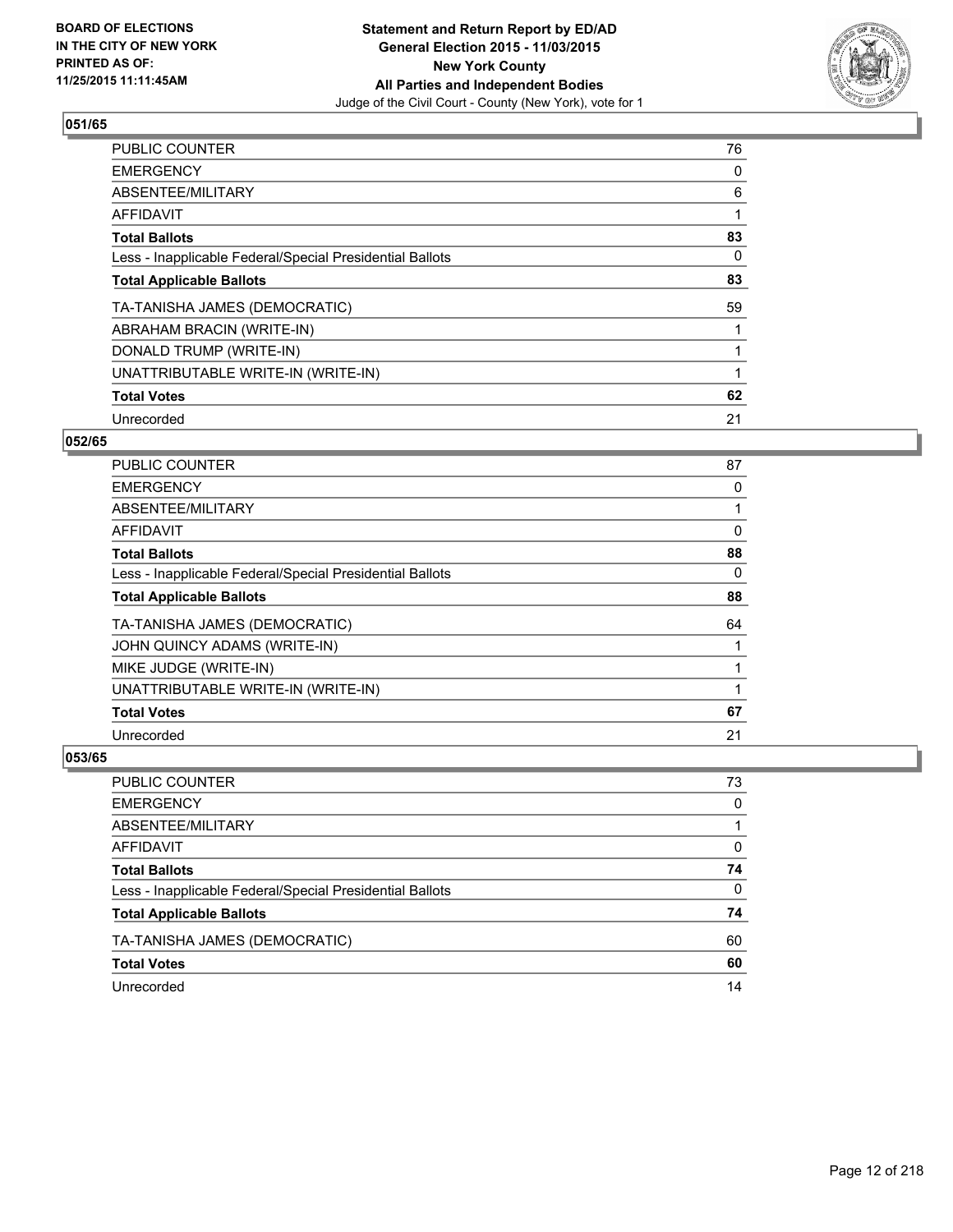

| 72 |
|----|
| 0  |
| 0  |
|    |
| 73 |
| 0  |
| 73 |
| 50 |
|    |
| 51 |
| 22 |
|    |

# **055/65 COMBINED into: 057/65**

## **056/65**

| PUBLIC COUNTER                                           | 66 |
|----------------------------------------------------------|----|
| <b>EMERGENCY</b>                                         | 0  |
| ABSENTEE/MILITARY                                        | 3  |
| AFFIDAVIT                                                | 2  |
| <b>Total Ballots</b>                                     | 71 |
| Less - Inapplicable Federal/Special Presidential Ballots | 0  |
| <b>Total Applicable Ballots</b>                          | 71 |
| TA-TANISHA JAMES (DEMOCRATIC)                            | 56 |
| UNATTRIBUTABLE WRITE-IN (WRITE-IN)                       |    |
| <b>Total Votes</b>                                       | 57 |
| Unrecorded                                               | 14 |
|                                                          |    |

# **057/65**

| <b>PUBLIC COUNTER</b>                                    | 101 |
|----------------------------------------------------------|-----|
| <b>EMERGENCY</b>                                         | 0   |
| ABSENTEE/MILITARY                                        | 2   |
| AFFIDAVIT                                                | 2   |
| <b>Total Ballots</b>                                     | 105 |
| Less - Inapplicable Federal/Special Presidential Ballots | 0   |
| <b>Total Applicable Ballots</b>                          | 105 |
| TA-TANISHA JAMES (DEMOCRATIC)                            | 73  |
| GLORIA BROWNE MARSHALL (WRITE-IN)                        |     |
| KENNETH A. WIND ESQ (WRITE-IN)                           |     |
| <b>Total Votes</b>                                       | 75  |
| Unrecorded                                               | 30  |
| 058/65 COMBINED into: 061/65                             |     |

**059/65 COMBINED into: 032/65**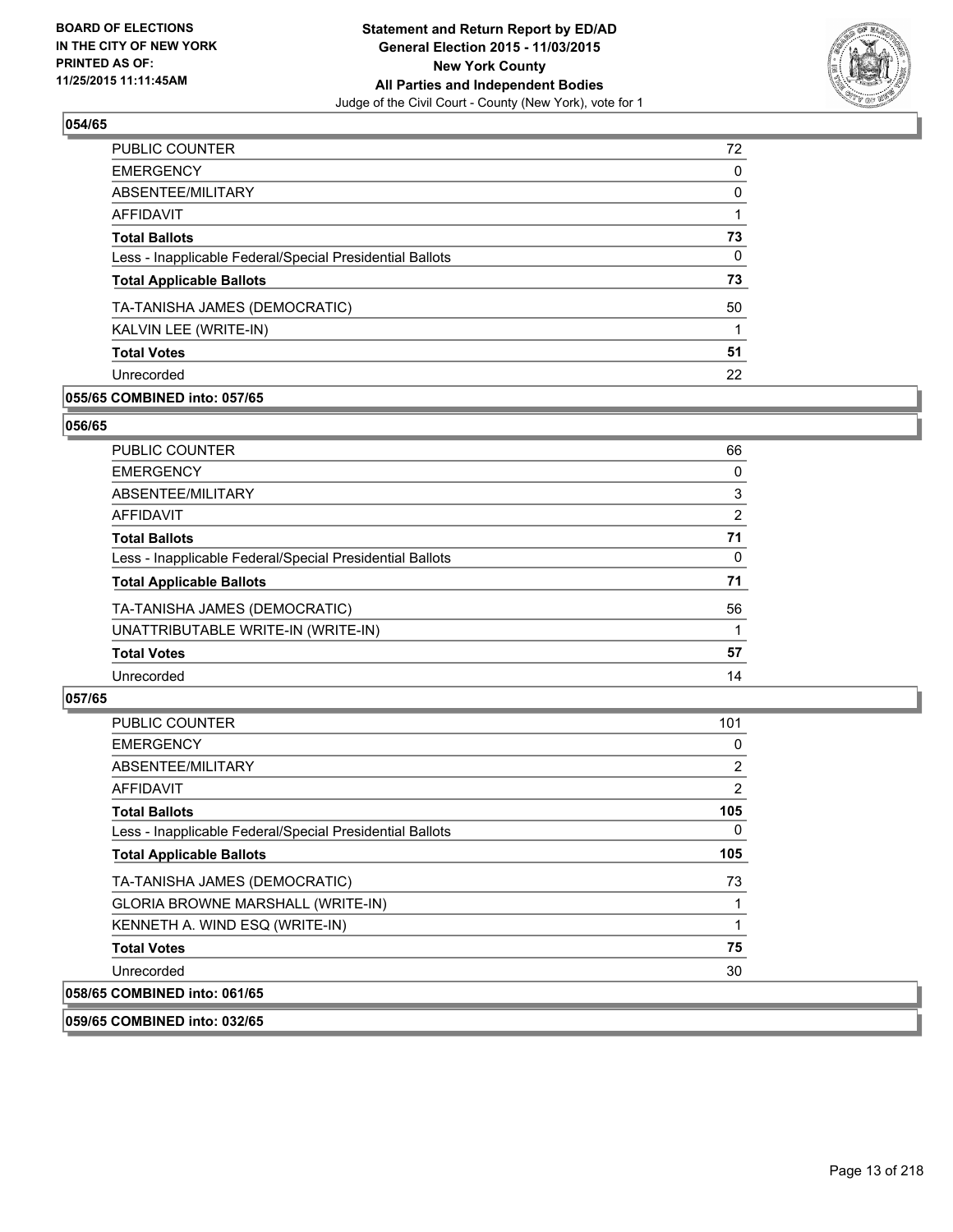

| PUBLIC COUNTER                                           | 66           |
|----------------------------------------------------------|--------------|
| EMERGENCY                                                | $\mathbf{0}$ |
| ABSENTEE/MILITARY                                        | 0            |
| AFFIDAVIT                                                | $\mathbf{0}$ |
| <b>Total Ballots</b>                                     | 66           |
| Less - Inapplicable Federal/Special Presidential Ballots | $\mathbf{0}$ |
| <b>Total Applicable Ballots</b>                          | 66           |
| TA-TANISHA JAMES (DEMOCRATIC)                            | 44           |
| UNATTRIBUTABLE WRITE-IN (WRITE-IN)                       |              |
| <b>Total Votes</b>                                       | 45           |
| Unrecorded                                               | 21           |

## **061/65**

| PUBLIC COUNTER                                           | 54       |
|----------------------------------------------------------|----------|
| <b>EMERGENCY</b>                                         | 0        |
| ABSENTEE/MILITARY                                        | $\Omega$ |
| AFFIDAVIT                                                | $\Omega$ |
| <b>Total Ballots</b>                                     | 54       |
| Less - Inapplicable Federal/Special Presidential Ballots | $\Omega$ |
| <b>Total Applicable Ballots</b>                          | 54       |
| TA-TANISHA JAMES (DEMOCRATIC)                            | 38       |
| <b>Total Votes</b>                                       | 38       |
| Unrecorded                                               | 16       |
|                                                          |          |

# **062/65 COMBINED into: 060/65**

| <b>PUBLIC COUNTER</b>                                    | 47             |
|----------------------------------------------------------|----------------|
| <b>EMERGENCY</b>                                         | 0              |
| ABSENTEE/MILITARY                                        | $\overline{2}$ |
| AFFIDAVIT                                                | 0              |
| <b>Total Ballots</b>                                     | 49             |
| Less - Inapplicable Federal/Special Presidential Ballots | 0              |
| <b>Total Applicable Ballots</b>                          | 49             |
| TA-TANISHA JAMES (DEMOCRATIC)                            | 33             |
| UNATTRIBUTABLE WRITE-IN (WRITE-IN)                       |                |
| <b>Total Votes</b>                                       | 34             |
| Unrecorded                                               | 15             |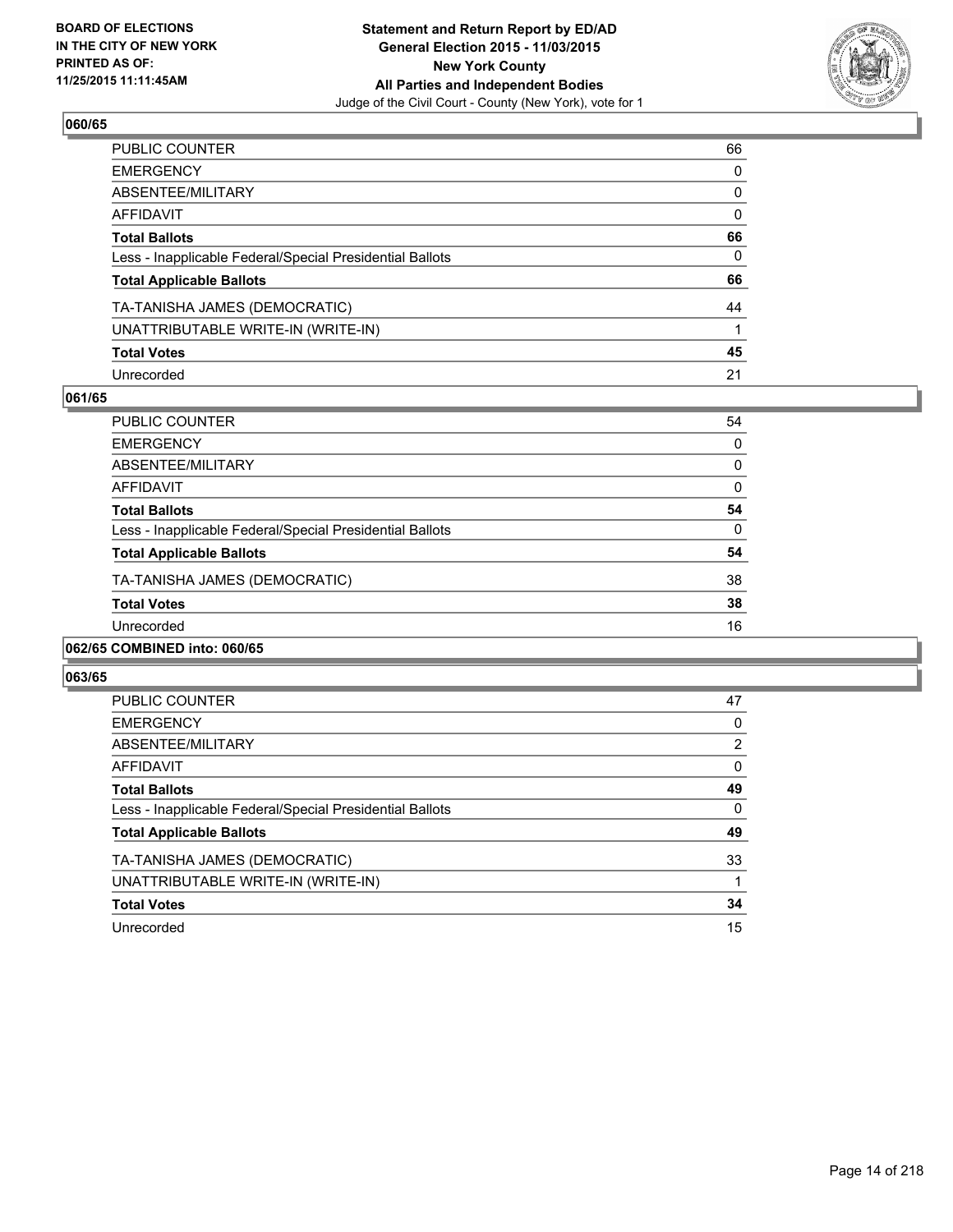

| <b>PUBLIC COUNTER</b>                                    | 31 |
|----------------------------------------------------------|----|
| <b>EMERGENCY</b>                                         | 0  |
| ABSENTEE/MILITARY                                        | 2  |
| AFFIDAVIT                                                | 0  |
| <b>Total Ballots</b>                                     | 33 |
| Less - Inapplicable Federal/Special Presidential Ballots | 0  |
| <b>Total Applicable Ballots</b>                          | 33 |
| TA-TANISHA JAMES (DEMOCRATIC)                            | 21 |
| NICK LUNGO (WRITE-IN)                                    |    |
| <b>Total Votes</b>                                       | 22 |
| Unrecorded                                               | 11 |

# **065/65 COMBINED into: 064/65**

**066/65 COMBINED into: 063/65**

**067/65 COMBINED into: 024/65**

**068/65 COMBINED into: 019/66**

**069/65 COMBINED into: 071/65**

**070/65 COMBINED into: 077/65**

#### **071/65**

| PUBLIC COUNTER                                           | 39 |
|----------------------------------------------------------|----|
| <b>EMERGENCY</b>                                         | 0  |
| ABSENTEE/MILITARY                                        | 3  |
| AFFIDAVIT                                                | 0  |
| <b>Total Ballots</b>                                     | 42 |
| Less - Inapplicable Federal/Special Presidential Ballots | 0  |
| <b>Total Applicable Ballots</b>                          | 42 |
| TA-TANISHA JAMES (DEMOCRATIC)                            | 29 |
| <b>Total Votes</b>                                       | 29 |
| Unrecorded                                               | 13 |

## **072/65 COMBINED into: 073/65**

| <b>PUBLIC COUNTER</b>                                    | 57             |
|----------------------------------------------------------|----------------|
| <b>EMERGENCY</b>                                         | 0              |
| ABSENTEE/MILITARY                                        | 3              |
| AFFIDAVIT                                                | $\overline{2}$ |
| <b>Total Ballots</b>                                     | 62             |
| Less - Inapplicable Federal/Special Presidential Ballots | 0              |
| <b>Total Applicable Ballots</b>                          | 62             |
| TA-TANISHA JAMES (DEMOCRATIC)                            | 49             |
| <b>RUTHANN ROBSON (WRITE-IN)</b>                         |                |
| <b>Total Votes</b>                                       | 50             |
| Unrecorded                                               | 12             |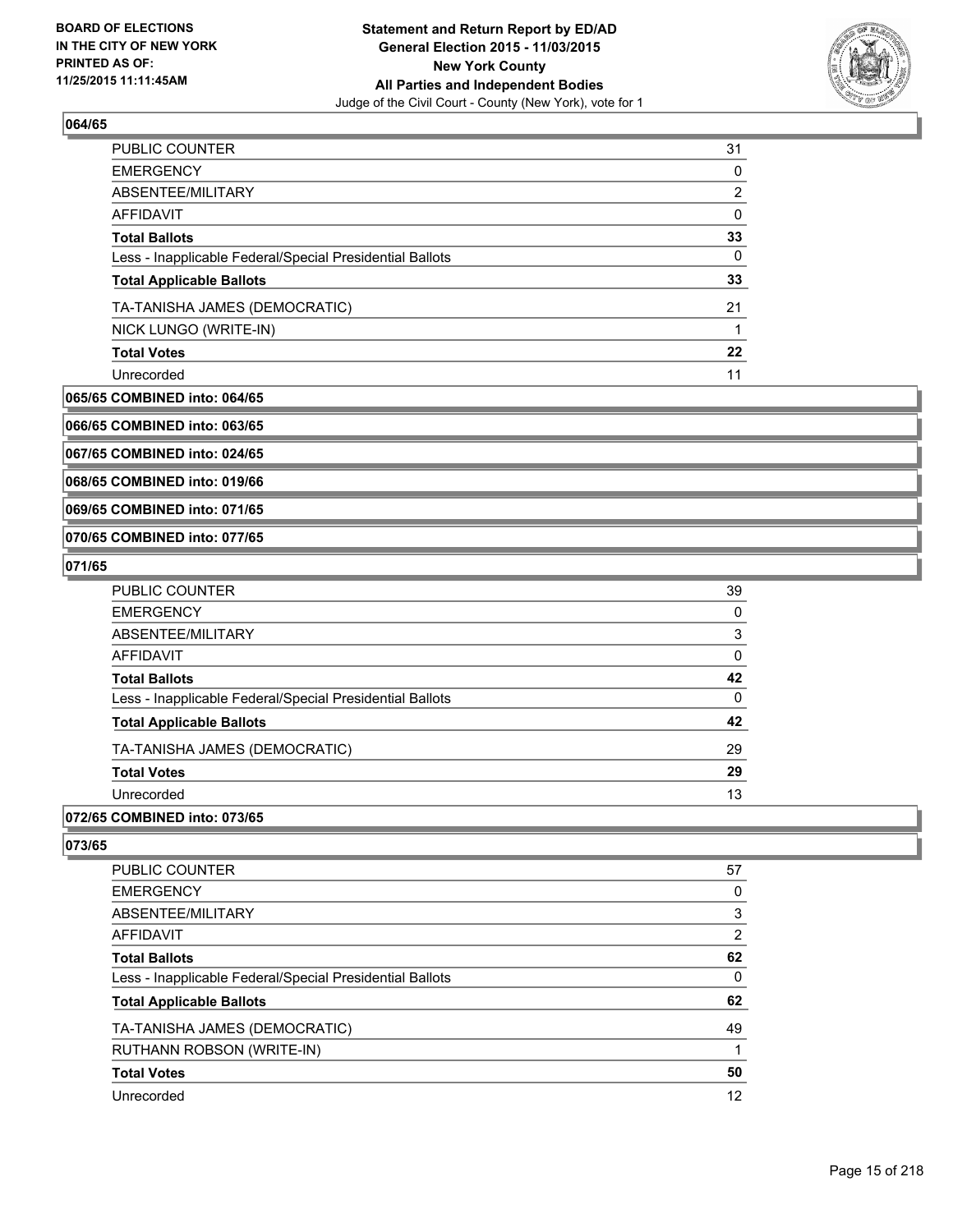

| PUBLIC COUNTER                                           | 84           |
|----------------------------------------------------------|--------------|
| EMERGENCY                                                | $\mathbf{0}$ |
| ABSENTEE/MILITARY                                        |              |
| AFFIDAVIT                                                | $\mathbf{0}$ |
| Total Ballots                                            | 85           |
| Less - Inapplicable Federal/Special Presidential Ballots | 0            |
| <b>Total Applicable Ballots</b>                          | 85           |
| TA-TANISHA JAMES (DEMOCRATIC)                            | 68           |
| <b>Total Votes</b>                                       | 68           |
| Unrecorded                                               | 17           |

# **075/65**

| PUBLIC COUNTER                                           | 41 |
|----------------------------------------------------------|----|
| EMERGENCY                                                | 0  |
| ABSENTEE/MILITARY                                        |    |
| AFFIDAVIT                                                | 0  |
| Total Ballots                                            | 42 |
| Less - Inapplicable Federal/Special Presidential Ballots | 0  |
| <b>Total Applicable Ballots</b>                          | 42 |
| TA-TANISHA JAMES (DEMOCRATIC)                            | 35 |
| <b>Total Votes</b>                                       | 35 |
| Unrecorded                                               | 7  |

## **076/65**

| <b>PUBLIC COUNTER</b>                                    | 22 |
|----------------------------------------------------------|----|
| <b>EMERGENCY</b>                                         | 0  |
| ABSENTEE/MILITARY                                        | 0  |
| AFFIDAVIT                                                | 0  |
| <b>Total Ballots</b>                                     | 22 |
| Less - Inapplicable Federal/Special Presidential Ballots | 0  |
| <b>Total Applicable Ballots</b>                          | 22 |
| TA-TANISHA JAMES (DEMOCRATIC)                            | 18 |
| <b>Total Votes</b>                                       | 18 |
| Unrecorded                                               | 4  |
|                                                          |    |

| <b>PUBLIC COUNTER</b>                                    | 44 |
|----------------------------------------------------------|----|
| <b>EMERGENCY</b>                                         | 0  |
| ABSENTEE/MILITARY                                        | 0  |
| <b>AFFIDAVIT</b>                                         | 3  |
| <b>Total Ballots</b>                                     | 47 |
| Less - Inapplicable Federal/Special Presidential Ballots | 0  |
| <b>Total Applicable Ballots</b>                          | 47 |
| TA-TANISHA JAMES (DEMOCRATIC)                            | 36 |
| RACHAEL HARDING (WRITE-IN)                               |    |
| <b>Total Votes</b>                                       | 37 |
| Unrecorded                                               | 10 |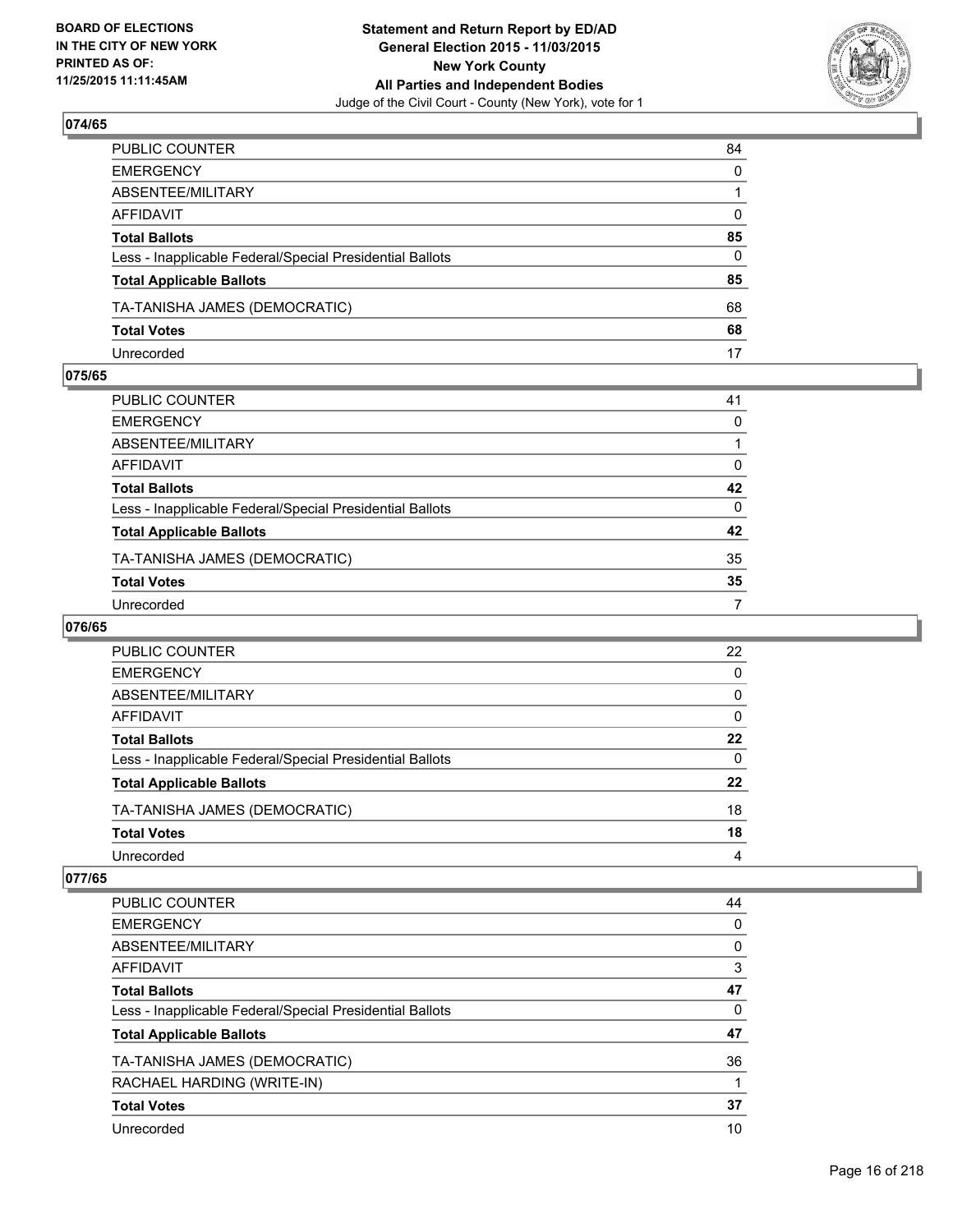

## **078/65 COMBINED into: 079/65**

| PUBLIC COUNTER                                           | 62           |
|----------------------------------------------------------|--------------|
| EMERGENCY                                                | 0            |
| ABSENTEE/MILITARY                                        | 2            |
| AFFIDAVIT                                                |              |
| <b>Total Ballots</b>                                     | 65           |
| Less - Inapplicable Federal/Special Presidential Ballots | $\mathbf{0}$ |
| <b>Total Applicable Ballots</b>                          | 65           |
| TA-TANISHA JAMES (DEMOCRATIC)                            | 52           |
| <b>Total Votes</b>                                       | 52           |
| Unrecorded                                               | 13           |

#### **080/65 COMBINED into: 081/65**

#### **081/65**

| PUBLIC COUNTER                                           | 54 |
|----------------------------------------------------------|----|
| <b>EMERGENCY</b>                                         | 0  |
| ABSENTEE/MILITARY                                        | 2  |
| AFFIDAVIT                                                | 0  |
| <b>Total Ballots</b>                                     | 56 |
| Less - Inapplicable Federal/Special Presidential Ballots | 0  |
| <b>Total Applicable Ballots</b>                          | 56 |
| TA-TANISHA JAMES (DEMOCRATIC)                            | 36 |
| JORDAN AUSTANDER (WRITE-IN)                              | 1  |
| NILS LENNARTSON (WRITE-IN)                               |    |
| UNATTRIBUTABLE WRITE-IN (WRITE-IN)                       | 1  |
| <b>Total Votes</b>                                       | 39 |
| Unrecorded                                               | 17 |

#### **082/65 COMBINED into: 088/65**

#### **083/65 COMBINED into: 047/65**

## **084/65 COMBINED into: 088/65**

#### **085/65 COMBINED into: 086/65**

| <b>PUBLIC COUNTER</b>                                    | 21             |
|----------------------------------------------------------|----------------|
| <b>EMERGENCY</b>                                         | 0              |
| ABSENTEE/MILITARY                                        | 0              |
| AFFIDAVIT                                                | 0              |
| <b>Total Ballots</b>                                     | 21             |
| Less - Inapplicable Federal/Special Presidential Ballots | 0              |
| <b>Total Applicable Ballots</b>                          | 21             |
| TA-TANISHA JAMES (DEMOCRATIC)                            | 19             |
| <b>Total Votes</b>                                       | 19             |
| Unrecorded                                               | $\overline{2}$ |
| 087/65 COMBINED into: 008/65                             |                |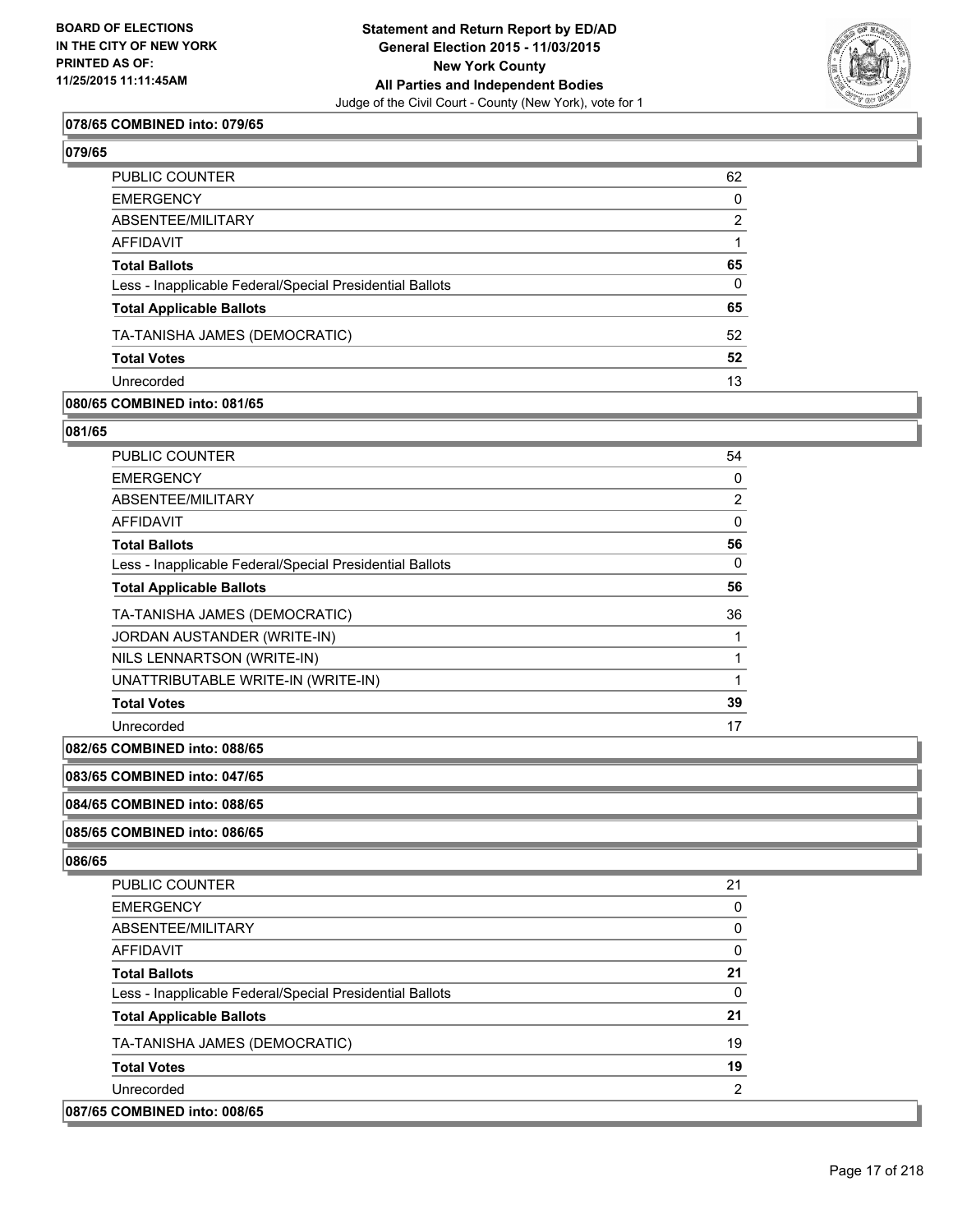

| <b>PUBLIC COUNTER</b>                                    | 28             |
|----------------------------------------------------------|----------------|
| <b>EMERGENCY</b>                                         | 0              |
| ABSENTEE/MILITARY                                        | $\overline{2}$ |
| <b>AFFIDAVIT</b>                                         | 0              |
| <b>Total Ballots</b>                                     | 30             |
| Less - Inapplicable Federal/Special Presidential Ballots | 0              |
| <b>Total Applicable Ballots</b>                          | 30             |
| TA-TANISHA JAMES (DEMOCRATIC)                            | 23             |
| <b>JAMES RHODES (WRITE-IN)</b>                           |                |
| THOMAS PAOLICELLI (WRITE-IN)                             |                |
| UNATTRIBUTABLE WRITE-IN (WRITE-IN)                       |                |
| <b>Total Votes</b>                                       | 26             |
| Unrecorded                                               | 4              |

# **089/65**

| <b>PUBLIC COUNTER</b>                                    |   |
|----------------------------------------------------------|---|
| <b>EMERGENCY</b>                                         | 0 |
| ABSENTEE/MILITARY                                        |   |
| AFFIDAVIT                                                | 0 |
| <b>Total Ballots</b>                                     | 8 |
| Less - Inapplicable Federal/Special Presidential Ballots | 0 |
| <b>Total Applicable Ballots</b>                          | 8 |
| TA-TANISHA JAMES (DEMOCRATIC)                            | 5 |
| STEPHANIE ZYCWSKI (WRITE-IN)                             |   |
| <b>Total Votes</b>                                       | 6 |
| Unrecorded                                               | 2 |
|                                                          |   |

# **090/65 COMBINED into: 013/65**

## **091/65 COMBINED into: 093/65**

# **092/65 COMBINED into: 093/65**

**093/65** 

| PUBLIC COUNTER                                           | 14             |
|----------------------------------------------------------|----------------|
| <b>EMERGENCY</b>                                         | 0              |
| ABSENTEE/MILITARY                                        | $\overline{2}$ |
| AFFIDAVIT                                                | 3              |
| <b>Total Ballots</b>                                     | 19             |
| Less - Inapplicable Federal/Special Presidential Ballots | 0              |
| <b>Total Applicable Ballots</b>                          | 19             |
| TA-TANISHA JAMES (DEMOCRATIC)                            | 15             |
| ANITA RAYE KENNEDY (WRITE-IN)                            | 1              |
| STEVE BENNETT (WRITE-IN)                                 | 1              |
| UNATTRIBUTABLE WRITE-IN (WRITE-IN)                       | 1              |
| <b>Total Votes</b>                                       | 18             |
| Unrecorded                                               | 1              |
| 094/65 COMBINED into: 089/65                             |                |

## **095/65 COMBINED into: 089/65**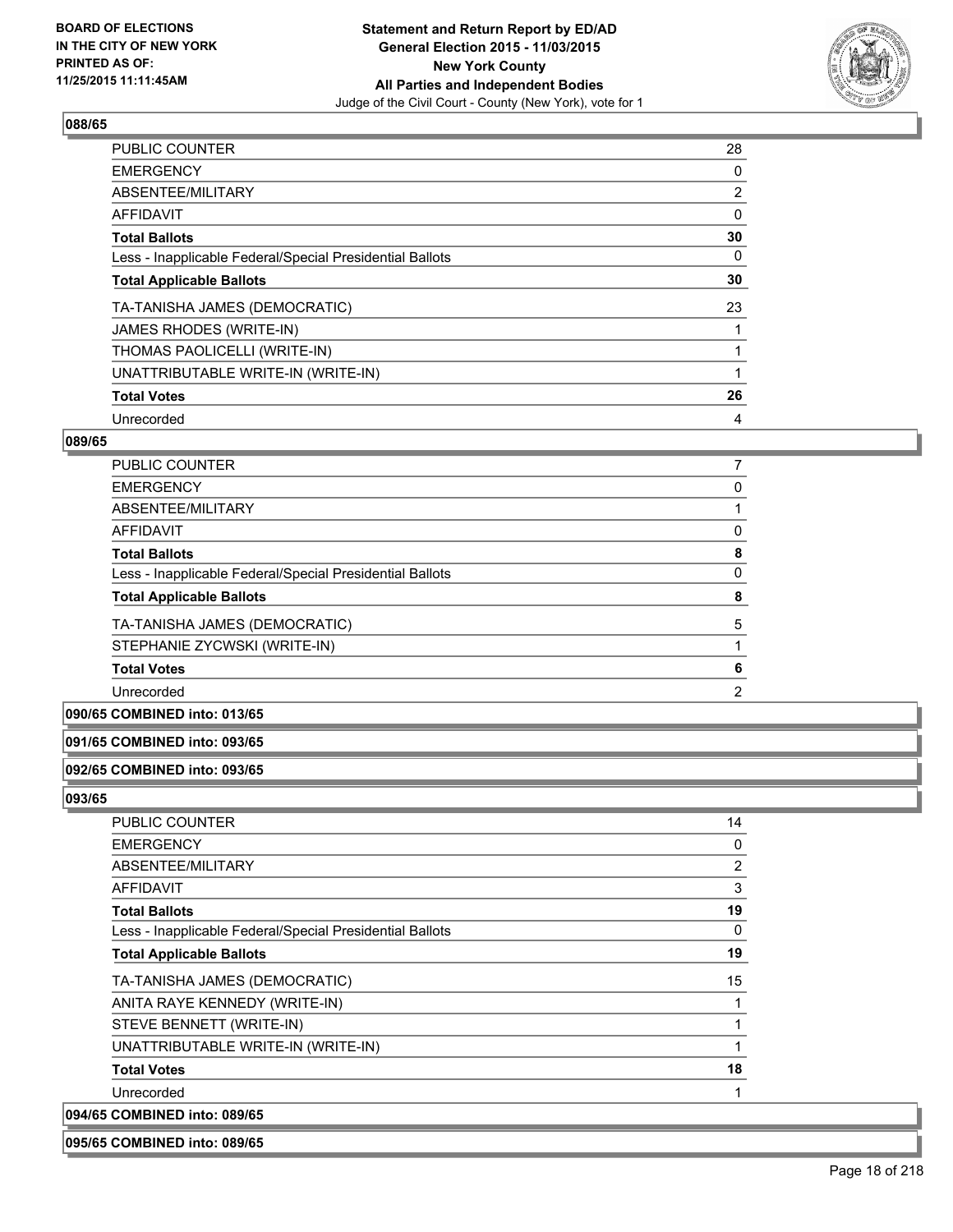

**096/65 COMBINED into: 089/65**

**097/65 COMBINED into: 036/65**

**098/65 COMBINED into: 036/65**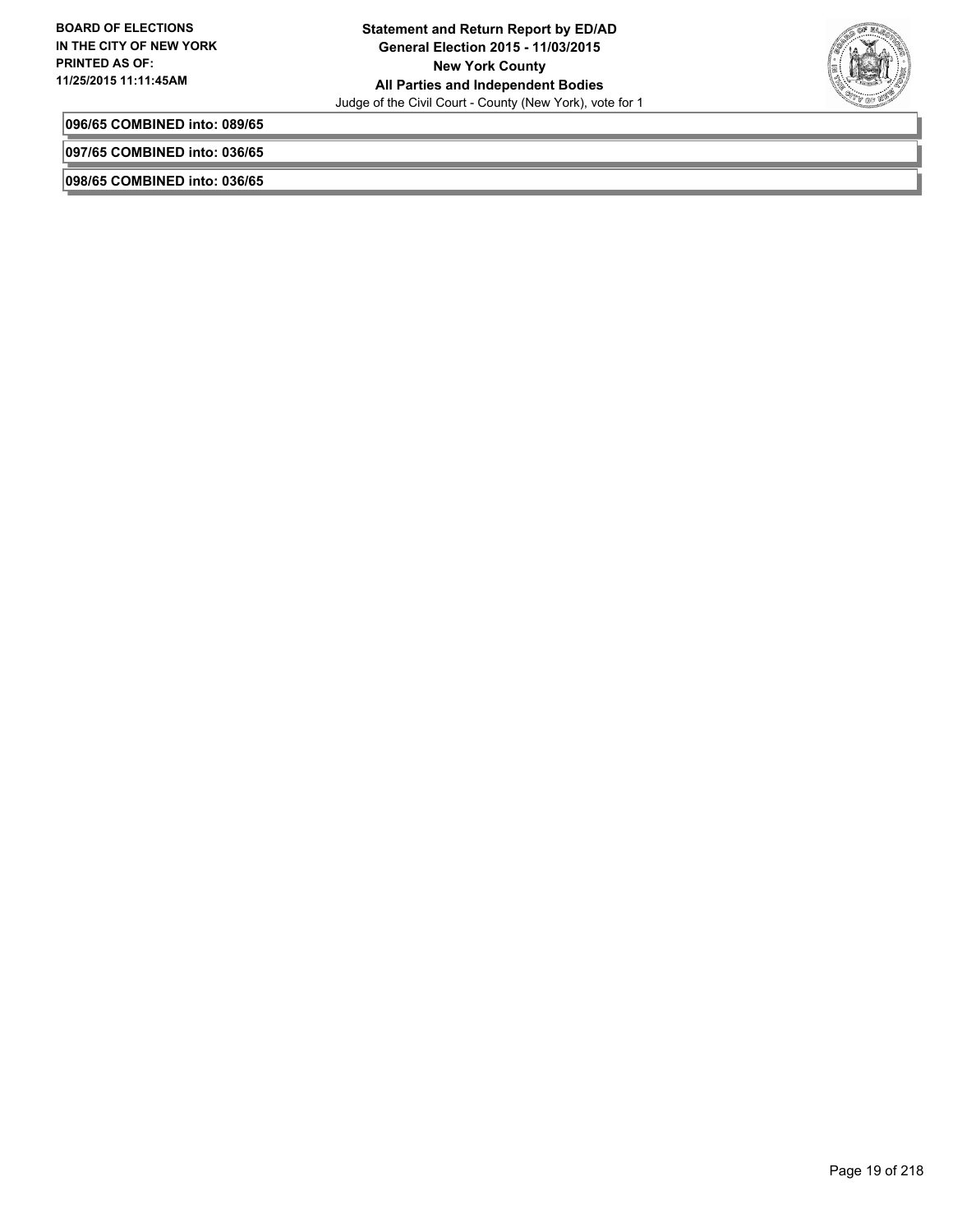

| PUBLIC COUNTER                                           | 43 |
|----------------------------------------------------------|----|
| <b>EMERGENCY</b>                                         | 0  |
| ABSENTEE/MILITARY                                        | 3  |
| AFFIDAVIT                                                | 1  |
| <b>Total Ballots</b>                                     | 47 |
| Less - Inapplicable Federal/Special Presidential Ballots | 0  |
| <b>Total Applicable Ballots</b>                          | 47 |
| TA-TANISHA JAMES (DEMOCRATIC)                            | 38 |
| KEVIN A. KLEPPER (WRITE-IN)                              | 1  |
| UNATTRIBUTABLE WRITE-IN (WRITE-IN)                       | 2  |
| <b>Total Votes</b>                                       | 41 |
| Unrecorded                                               | 6  |
|                                                          |    |

# **002/66 COMBINED into: 092/66**

#### **003/66**

| <b>PUBLIC COUNTER</b>                                    | 28       |
|----------------------------------------------------------|----------|
| <b>EMERGENCY</b>                                         | 0        |
| ABSENTEE/MILITARY                                        | 0        |
| AFFIDAVIT                                                | 0        |
| <b>Total Ballots</b>                                     | 28       |
| Less - Inapplicable Federal/Special Presidential Ballots | $\Omega$ |
| <b>Total Applicable Ballots</b>                          | 28       |
| TA-TANISHA JAMES (DEMOCRATIC)                            | 21       |
| <b>Total Votes</b>                                       | 21       |
| Unrecorded                                               |          |

| PUBLIC COUNTER                                           | 23 |
|----------------------------------------------------------|----|
| <b>EMERGENCY</b>                                         | 0  |
| ABSENTEE/MILITARY                                        | 0  |
| <b>AFFIDAVIT</b>                                         |    |
| <b>Total Ballots</b>                                     | 24 |
| Less - Inapplicable Federal/Special Presidential Ballots | 0  |
| <b>Total Applicable Ballots</b>                          | 24 |
| TA-TANISHA JAMES (DEMOCRATIC)                            | 19 |
| BERNIE SANDERS (WRITE-IN)                                |    |
| DONALD TRUMP (WRITE-IN)                                  |    |
| MARTIN JAFFE (WRITE-IN)                                  | 1  |
| UNATTRIBUTABLE WRITE-IN (WRITE-IN)                       |    |
| <b>Total Votes</b>                                       | 23 |
| Unrecorded                                               | 1  |
| 005/66 COMBINED into: 004/66                             |    |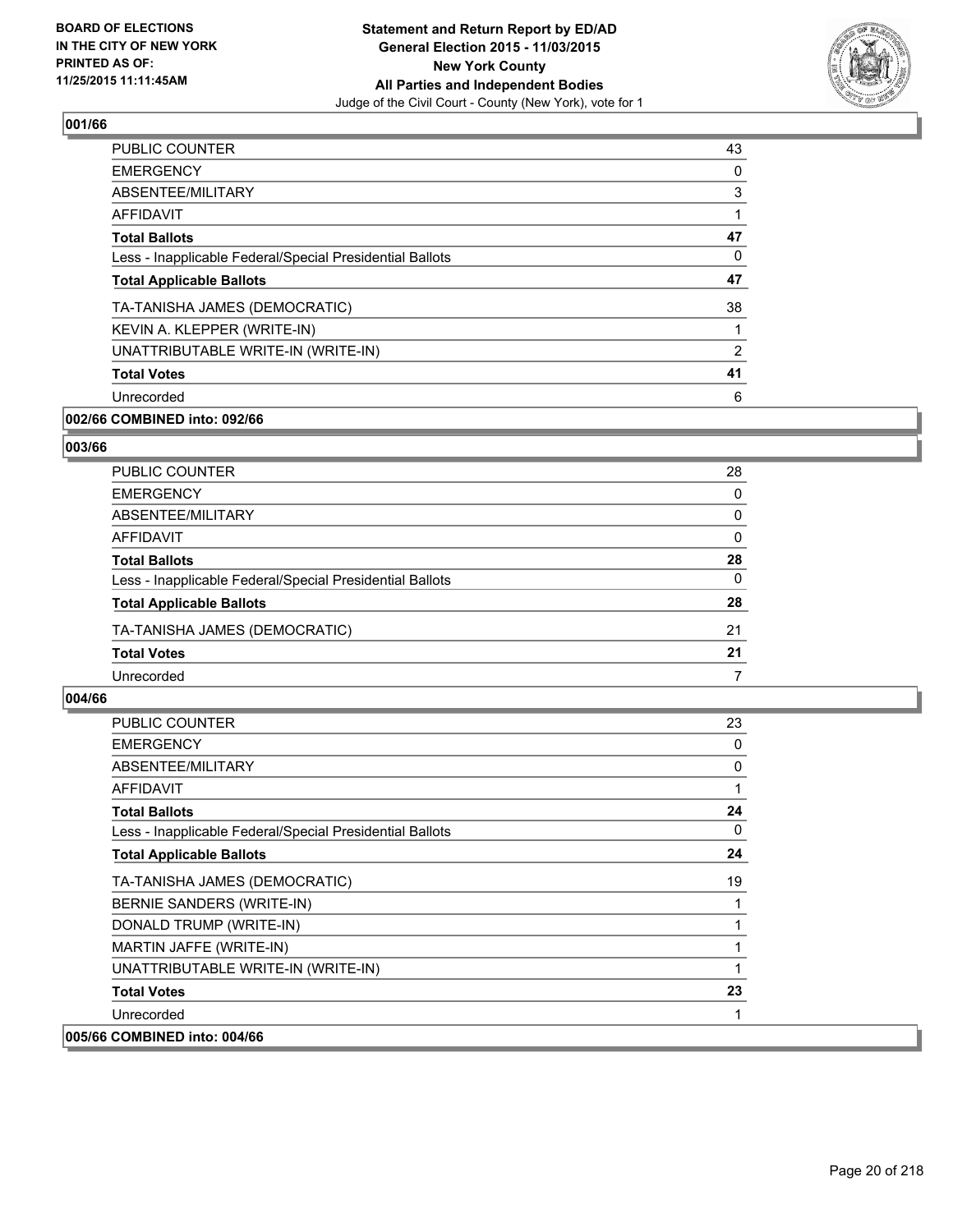

| PUBLIC COUNTER                                           | 23           |
|----------------------------------------------------------|--------------|
| EMERGENCY                                                | $\mathbf{0}$ |
| ABSENTEE/MILITARY                                        |              |
| AFFIDAVIT                                                | 0            |
| Total Ballots                                            | 24           |
| Less - Inapplicable Federal/Special Presidential Ballots | 0            |
| <b>Total Applicable Ballots</b>                          | 24           |
| TA-TANISHA JAMES (DEMOCRATIC)                            | 20           |
| JOSHUA A. BACH (WRITE-IN)                                |              |
| <b>Total Votes</b>                                       | 21           |
| Unrecorded                                               | 3            |

# **007/66**

| PUBLIC COUNTER                                           | 15       |
|----------------------------------------------------------|----------|
| <b>EMERGENCY</b>                                         | 0        |
| ABSENTEE/MILITARY                                        | 3        |
| AFFIDAVIT                                                | $\Omega$ |
| <b>Total Ballots</b>                                     | 18       |
| Less - Inapplicable Federal/Special Presidential Ballots | $\Omega$ |
| <b>Total Applicable Ballots</b>                          | 18       |
| TA-TANISHA JAMES (DEMOCRATIC)                            | 15       |
| <b>Total Votes</b>                                       | 15       |
| Unrecorded                                               | 3        |

| <b>PUBLIC COUNTER</b>                                    | 32 |
|----------------------------------------------------------|----|
| <b>EMERGENCY</b>                                         |    |
| ABSENTEE/MILITARY                                        | 3  |
| AFFIDAVIT                                                |    |
| <b>Total Ballots</b>                                     | 35 |
| Less - Inapplicable Federal/Special Presidential Ballots | 0  |
| <b>Total Applicable Ballots</b>                          | 35 |
| TA-TANISHA JAMES (DEMOCRATIC)                            | 28 |
| JOE WALSH (WRITE-IN)                                     |    |
| <b>Total Votes</b>                                       | 29 |
| Unrecorded                                               | 6  |
| 009/66 COMBINED into: 011/66                             |    |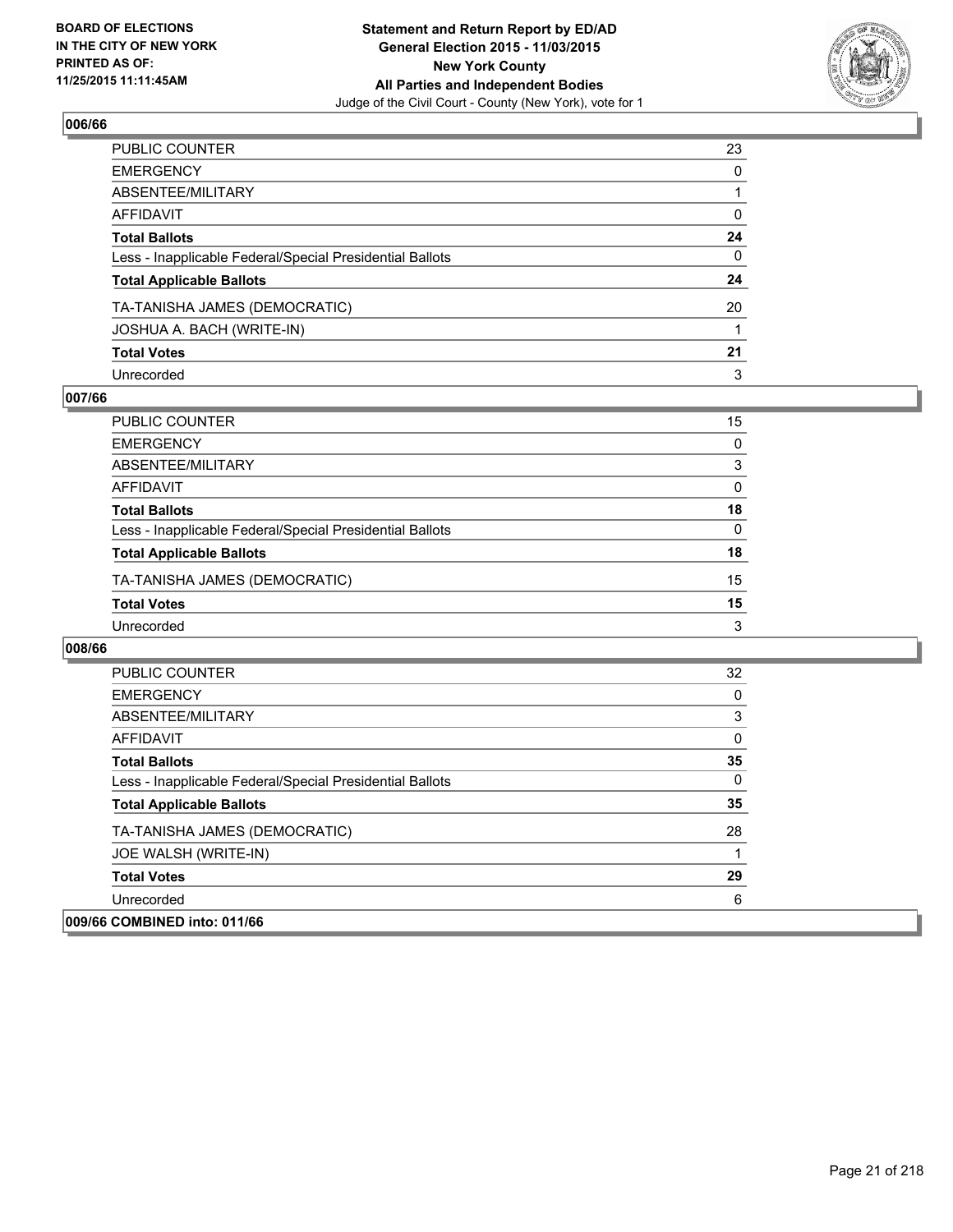

| PUBLIC COUNTER                                           | 18           |
|----------------------------------------------------------|--------------|
| EMERGENCY                                                | $\mathbf{0}$ |
| ABSENTEE/MILITARY                                        | 2            |
| AFFIDAVIT                                                | $\mathbf{0}$ |
| Total Ballots                                            | 20           |
| Less - Inapplicable Federal/Special Presidential Ballots | $\mathbf{0}$ |
| <b>Total Applicable Ballots</b>                          | 20           |
| TA-TANISHA JAMES (DEMOCRATIC)                            | 16           |
| <b>Total Votes</b>                                       | 16           |
| Unrecorded                                               | 4            |

## **011/66**

| <b>PUBLIC COUNTER</b>                                    | 68 |
|----------------------------------------------------------|----|
| <b>EMERGENCY</b>                                         | 0  |
| ABSENTEE/MILITARY                                        | 7  |
| AFFIDAVIT                                                | 0  |
| <b>Total Ballots</b>                                     | 75 |
| Less - Inapplicable Federal/Special Presidential Ballots | 0  |
| <b>Total Applicable Ballots</b>                          | 75 |
| TA-TANISHA JAMES (DEMOCRATIC)                            | 66 |
| HELENE JNANE (WRITE-IN)                                  |    |
| MAURIS BIRMAN (WRITE-IN)                                 |    |
| <b>Total Votes</b>                                       | 68 |
| Unrecorded                                               | 7  |
|                                                          |    |

# **012/66 COMBINED into: 013/66**

#### **013/66**

| <b>PUBLIC COUNTER</b>                                    | 19 |
|----------------------------------------------------------|----|
| <b>EMERGENCY</b>                                         | 0  |
| ABSENTEE/MILITARY                                        | 0  |
| <b>AFFIDAVIT</b>                                         | 0  |
| <b>Total Ballots</b>                                     | 19 |
| Less - Inapplicable Federal/Special Presidential Ballots | 0  |
| <b>Total Applicable Ballots</b>                          | 19 |
| TA-TANISHA JAMES (DEMOCRATIC)                            | 17 |
| UNATTRIBUTABLE WRITE-IN (WRITE-IN)                       | 1  |
| <b>Total Votes</b>                                       | 18 |
| Unrecorded                                               | 1  |
| 014/66 COMBINED into: 042/66                             |    |

# **015/66 COMBINED into: 042/66**

**016/66 COMBINED into: 063/65**

**017/66 COMBINED into: 063/65**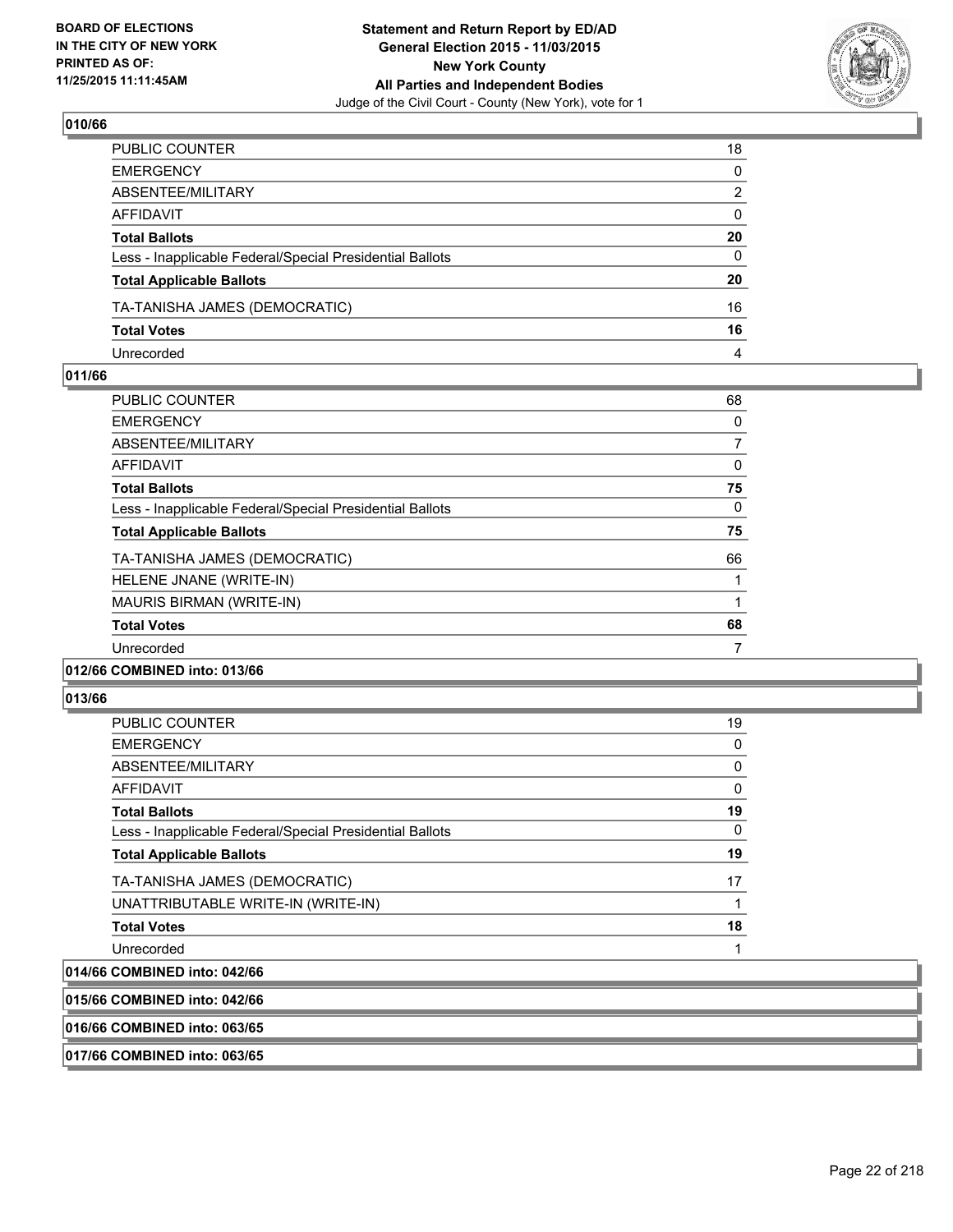

| PUBLIC COUNTER                                           | 24           |
|----------------------------------------------------------|--------------|
| EMERGENCY                                                | $\mathbf{0}$ |
| ABSENTEE/MILITARY                                        | $\mathbf{0}$ |
| AFFIDAVIT                                                | 0            |
| Total Ballots                                            | 24           |
| Less - Inapplicable Federal/Special Presidential Ballots | $\mathbf{0}$ |
| <b>Total Applicable Ballots</b>                          | 24           |
| TA-TANISHA JAMES (DEMOCRATIC)                            | 20           |
| <b>Total Votes</b>                                       | 20           |
| Unrecorded                                               | 4            |

## **019/66**

| <b>PUBLIC COUNTER</b>                                    | 44 |
|----------------------------------------------------------|----|
| <b>EMERGENCY</b>                                         | 0  |
| ABSENTEE/MILITARY                                        | 4  |
| AFFIDAVIT                                                | 2  |
| <b>Total Ballots</b>                                     | 50 |
| Less - Inapplicable Federal/Special Presidential Ballots | 0  |
| <b>Total Applicable Ballots</b>                          | 50 |
| TA-TANISHA JAMES (DEMOCRATIC)                            | 37 |
| UNATTRIBUTABLE WRITE-IN (WRITE-IN)                       |    |
| <b>Total Votes</b>                                       | 38 |
| Unrecorded                                               | 12 |
| 020/66 COMBINED into: 074/65                             |    |

# **021/66 COMBINED into: 041/66**

| <b>PUBLIC COUNTER</b>                                    | 72 |
|----------------------------------------------------------|----|
| <b>EMERGENCY</b>                                         | 0  |
| ABSENTEE/MILITARY                                        | 3  |
| <b>AFFIDAVIT</b>                                         | 0  |
| <b>Total Ballots</b>                                     | 75 |
| Less - Inapplicable Federal/Special Presidential Ballots | 0  |
| <b>Total Applicable Ballots</b>                          | 75 |
| TA-TANISHA JAMES (DEMOCRATIC)                            | 61 |
| JEFFREY S. GOLDENBERG (WRITE-IN)                         |    |
| PATRICK MCELHONE (WRITE-IN)                              |    |
| UNATTRIBUTABLE WRITE-IN (WRITE-IN)                       |    |
| <b>Total Votes</b>                                       | 64 |
| Unrecorded                                               | 11 |
| 023/66 COMBINED into: 045/66                             |    |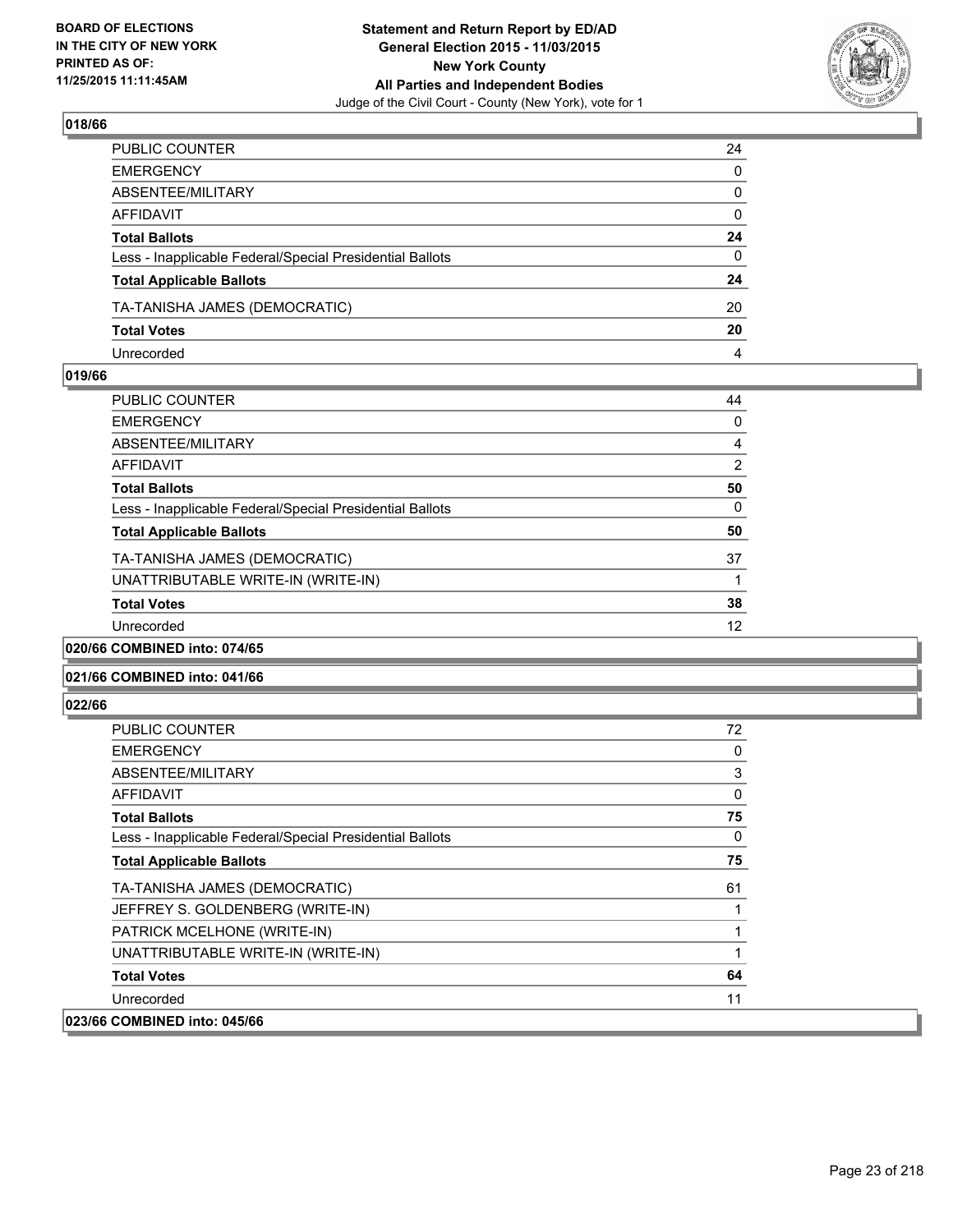

| PUBLIC COUNTER                                           | 15           |
|----------------------------------------------------------|--------------|
| <b>EMERGENCY</b>                                         | $\Omega$     |
| ABSENTEE/MILITARY                                        | $\mathbf{0}$ |
| <b>AFFIDAVIT</b>                                         | $\Omega$     |
| <b>Total Ballots</b>                                     | 15           |
| Less - Inapplicable Federal/Special Presidential Ballots | $\mathbf{0}$ |
| <b>Total Applicable Ballots</b>                          | 15           |
| TA-TANISHA JAMES (DEMOCRATIC)                            | 14           |
| <b>Total Votes</b>                                       | 14           |
| Unrecorded                                               |              |

# **025/66 COMBINED into: 029/66**

#### **026/66 COMBINED into: 074/65**

#### **027/66 COMBINED into: 031/66**

## **028/66**

| <b>PUBLIC COUNTER</b>                                    | 54 |
|----------------------------------------------------------|----|
| <b>EMERGENCY</b>                                         | 0  |
| ABSENTEE/MILITARY                                        | 2  |
| AFFIDAVIT                                                | 0  |
| <b>Total Ballots</b>                                     | 56 |
| Less - Inapplicable Federal/Special Presidential Ballots | 0  |
| <b>Total Applicable Ballots</b>                          | 56 |
| TA-TANISHA JAMES (DEMOCRATIC)                            | 38 |
| UNATTRIBUTABLE WRITE-IN (WRITE-IN)                       |    |
| <b>Total Votes</b>                                       | 39 |
| Unrecorded                                               | 17 |

| <b>PUBLIC COUNTER</b>                                    | 52 |
|----------------------------------------------------------|----|
| <b>EMERGENCY</b>                                         | 0  |
| ABSENTEE/MILITARY                                        | 2  |
| AFFIDAVIT                                                | 0  |
| <b>Total Ballots</b>                                     | 54 |
| Less - Inapplicable Federal/Special Presidential Ballots | 0  |
| <b>Total Applicable Ballots</b>                          | 54 |
| TA-TANISHA JAMES (DEMOCRATIC)                            | 45 |
| MARK LEVIN (WRITE-IN)                                    | 1  |
| <b>Total Votes</b>                                       | 46 |
| Unrecorded                                               | 8  |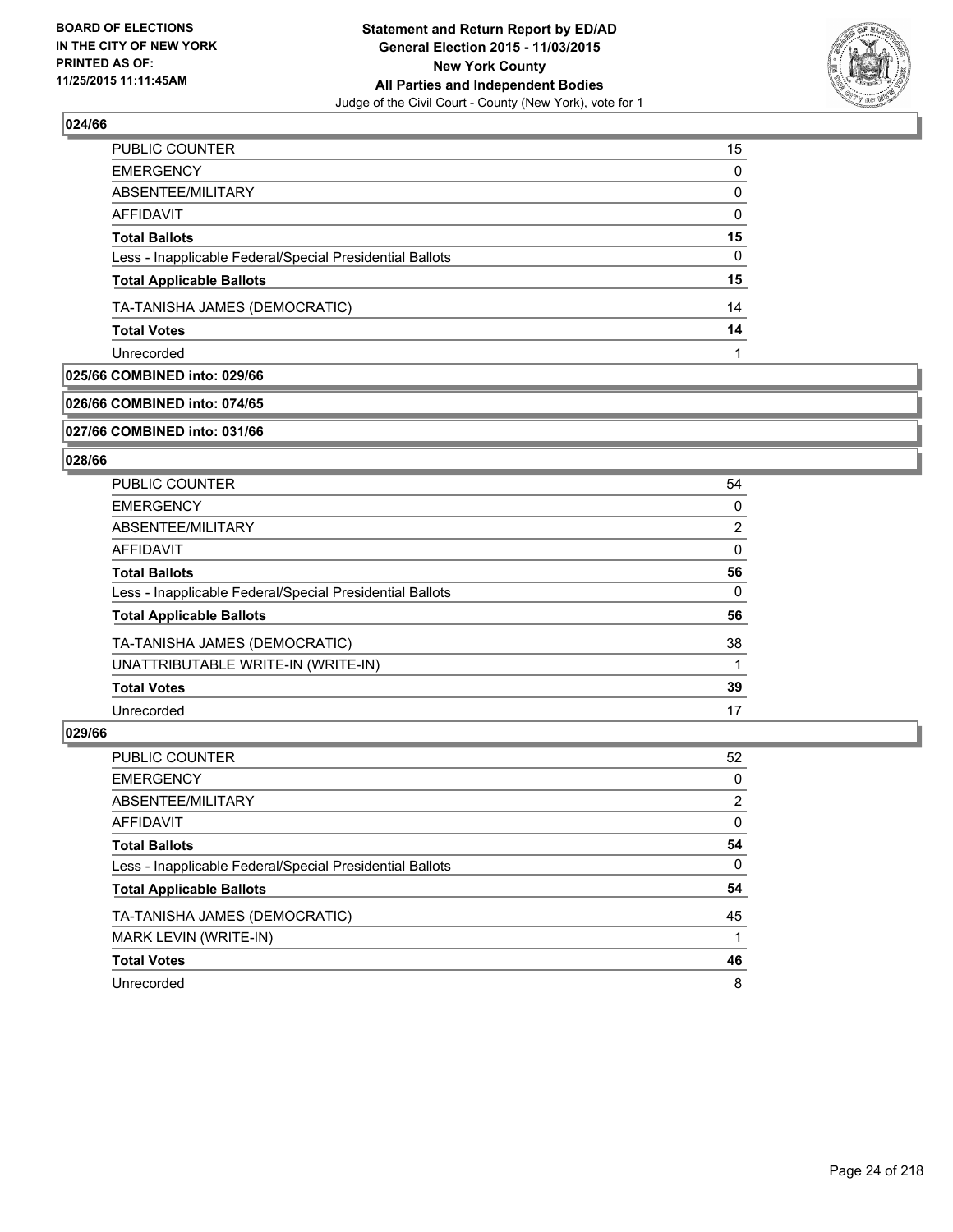

| PUBLIC COUNTER                                           | 32              |
|----------------------------------------------------------|-----------------|
| EMERGENCY                                                | $\mathbf{0}$    |
| ABSENTEE/MILITARY                                        | $\Omega$        |
| AFFIDAVIT                                                | $\mathbf{0}$    |
| Total Ballots                                            | $32\phantom{a}$ |
| Less - Inapplicable Federal/Special Presidential Ballots | 0               |
| <b>Total Applicable Ballots</b>                          | 32              |
| TA-TANISHA JAMES (DEMOCRATIC)                            | 27              |
| <b>Total Votes</b>                                       | 27              |
| Unrecorded                                               | 5               |

## **031/66**

| <b>PUBLIC COUNTER</b>                                    | 55 |
|----------------------------------------------------------|----|
| <b>EMERGENCY</b>                                         | 0  |
| ABSENTEE/MILITARY                                        | 5  |
| <b>AFFIDAVIT</b>                                         | 0  |
| <b>Total Ballots</b>                                     | 60 |
| Less - Inapplicable Federal/Special Presidential Ballots | 0  |
| <b>Total Applicable Ballots</b>                          | 60 |
| TA-TANISHA JAMES (DEMOCRATIC)                            | 45 |
| MAGGIE DUBRIS (WRITE-IN)                                 |    |
| ROBERT STEPAMEK (WRITE-IN)                               | 1  |
| UNATTRIBUTABLE WRITE-IN (WRITE-IN)                       | 3  |
| <b>Total Votes</b>                                       | 50 |
| Unrecorded                                               | 10 |
|                                                          |    |

# **032/66**

| <b>PUBLIC COUNTER</b>                                    | 34             |
|----------------------------------------------------------|----------------|
| <b>EMERGENCY</b>                                         | 0              |
| ABSENTEE/MILITARY                                        | $\overline{2}$ |
| AFFIDAVIT                                                | 0              |
| <b>Total Ballots</b>                                     | 36             |
| Less - Inapplicable Federal/Special Presidential Ballots | 0              |
| <b>Total Applicable Ballots</b>                          | 36             |
| TA-TANISHA JAMES (DEMOCRATIC)                            | 30             |
| <b>Total Votes</b>                                       | 30             |
| Unrecorded                                               | 6              |
| 033/66 COMBINED into: 032/66                             |                |

**034/66 COMBINED into: 035/66**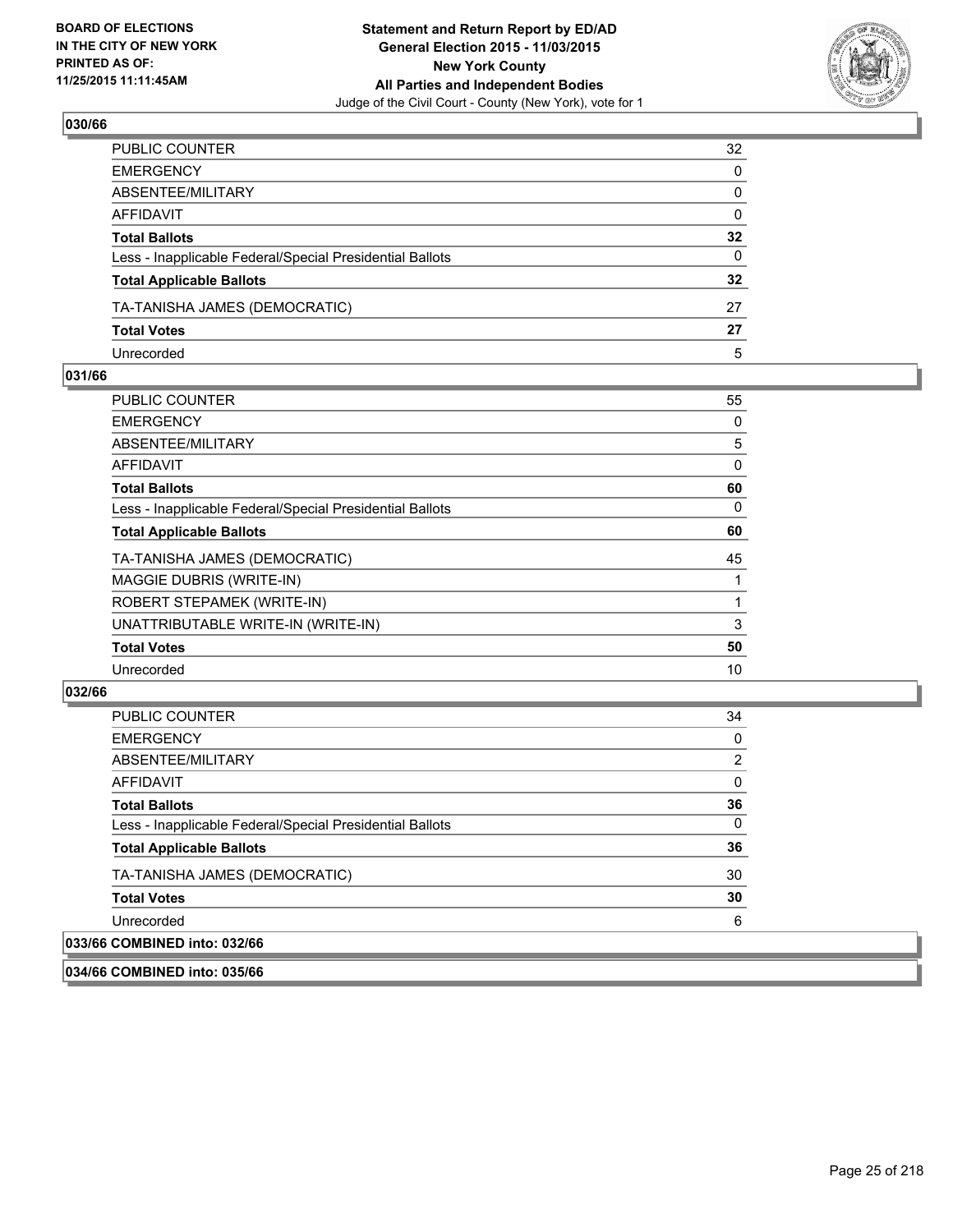

| PUBLIC COUNTER                                           | 61 |
|----------------------------------------------------------|----|
| EMERGENCY                                                | 0  |
| ABSENTEE/MILITARY                                        | 2  |
| AFFIDAVIT                                                |    |
| <b>Total Ballots</b>                                     | 64 |
| Less - Inapplicable Federal/Special Presidential Ballots | 0  |
| <b>Total Applicable Ballots</b>                          | 64 |
| TA-TANISHA JAMES (DEMOCRATIC)                            | 53 |
| UNATTRIBUTABLE WRITE-IN (WRITE-IN)                       |    |
| <b>Total Votes</b>                                       | 54 |
| Unrecorded                                               | 10 |

## **036/66**

| PUBLIC COUNTER                                           | 48 |
|----------------------------------------------------------|----|
| <b>EMERGENCY</b>                                         | 0  |
| ABSENTEE/MILITARY                                        | 3  |
| AFFIDAVIT                                                | 0  |
| <b>Total Ballots</b>                                     | 51 |
| Less - Inapplicable Federal/Special Presidential Ballots | 0  |
| <b>Total Applicable Ballots</b>                          | 51 |
| TA-TANISHA JAMES (DEMOCRATIC)                            | 41 |
| <b>Total Votes</b>                                       | 41 |
| Unrecorded                                               | 10 |

| <b>PUBLIC COUNTER</b>                                    | 27 |
|----------------------------------------------------------|----|
| <b>EMERGENCY</b>                                         | 0  |
| ABSENTEE/MILITARY                                        |    |
| AFFIDAVIT                                                | 0  |
| <b>Total Ballots</b>                                     | 28 |
| Less - Inapplicable Federal/Special Presidential Ballots | 0  |
| <b>Total Applicable Ballots</b>                          | 28 |
| TA-TANISHA JAMES (DEMOCRATIC)                            | 21 |
| <b>Total Votes</b>                                       | 21 |
| Unrecorded                                               |    |
| 038/66 COMBINED into: 095/66                             |    |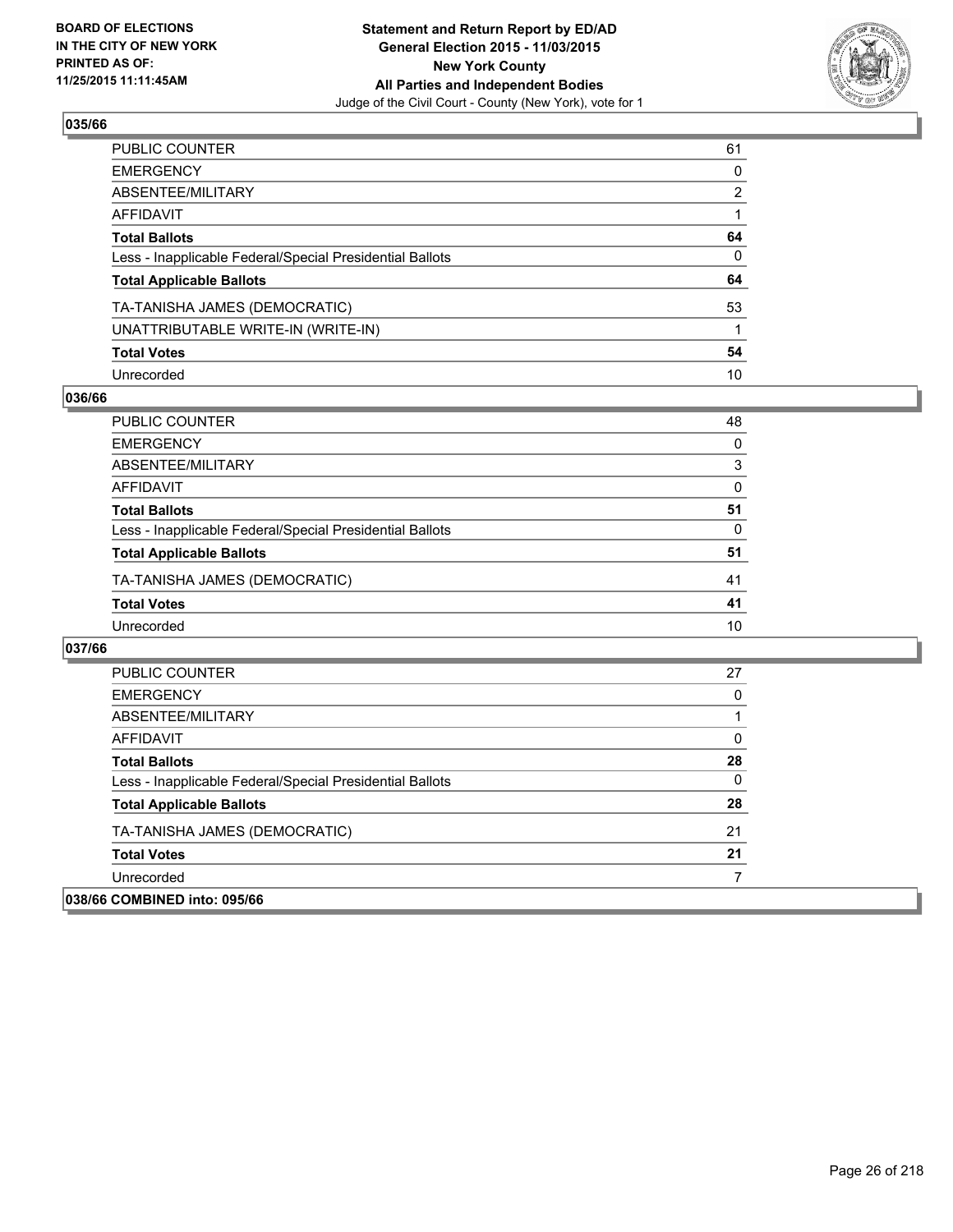

| PUBLIC COUNTER                                           | 33           |
|----------------------------------------------------------|--------------|
| <b>EMERGENCY</b>                                         | $\Omega$     |
| ABSENTEE/MILITARY                                        | $\mathbf{0}$ |
| <b>AFFIDAVIT</b>                                         | $\Omega$     |
| <b>Total Ballots</b>                                     | 33           |
| Less - Inapplicable Federal/Special Presidential Ballots | $\Omega$     |
| <b>Total Applicable Ballots</b>                          | 33           |
| TA-TANISHA JAMES (DEMOCRATIC)                            | 29           |
| <b>Total Votes</b>                                       | 29           |
| Unrecorded                                               | 4            |

## **040/66 COMBINED into: 042/66**

**041/66** 

| <b>PUBLIC COUNTER</b>                                    | 61       |
|----------------------------------------------------------|----------|
| <b>EMERGENCY</b>                                         | 0        |
| <b>ABSENTEE/MILITARY</b>                                 | 8        |
| <b>AFFIDAVIT</b>                                         | 0        |
| <b>Total Ballots</b>                                     | 69       |
| Less - Inapplicable Federal/Special Presidential Ballots | $\Omega$ |
| <b>Total Applicable Ballots</b>                          | 69       |
| TA-TANISHA JAMES (DEMOCRATIC)                            | 52       |
| HELENE JNANE (WRITE-IN)                                  |          |
| JEFFREY ROWLAND (WRITE-IN)                               | 1        |
| <b>Total Votes</b>                                       | 54       |
| Unrecorded                                               | 15       |
|                                                          |          |

#### **042/66**

| <b>PUBLIC COUNTER</b>                                    | 26             |
|----------------------------------------------------------|----------------|
| <b>EMERGENCY</b>                                         | 0              |
| ABSENTEE/MILITARY                                        | $\overline{2}$ |
| AFFIDAVIT                                                | 0              |
| <b>Total Ballots</b>                                     | 28             |
| Less - Inapplicable Federal/Special Presidential Ballots | 0              |
| <b>Total Applicable Ballots</b>                          | 28             |
| TA-TANISHA JAMES (DEMOCRATIC)                            | 25             |
| <b>Total Votes</b>                                       | 25             |
| Unrecorded                                               | 3              |
| 043/66 COMBINED into: 046/66                             |                |

**044/66 COMBINED into: 046/66**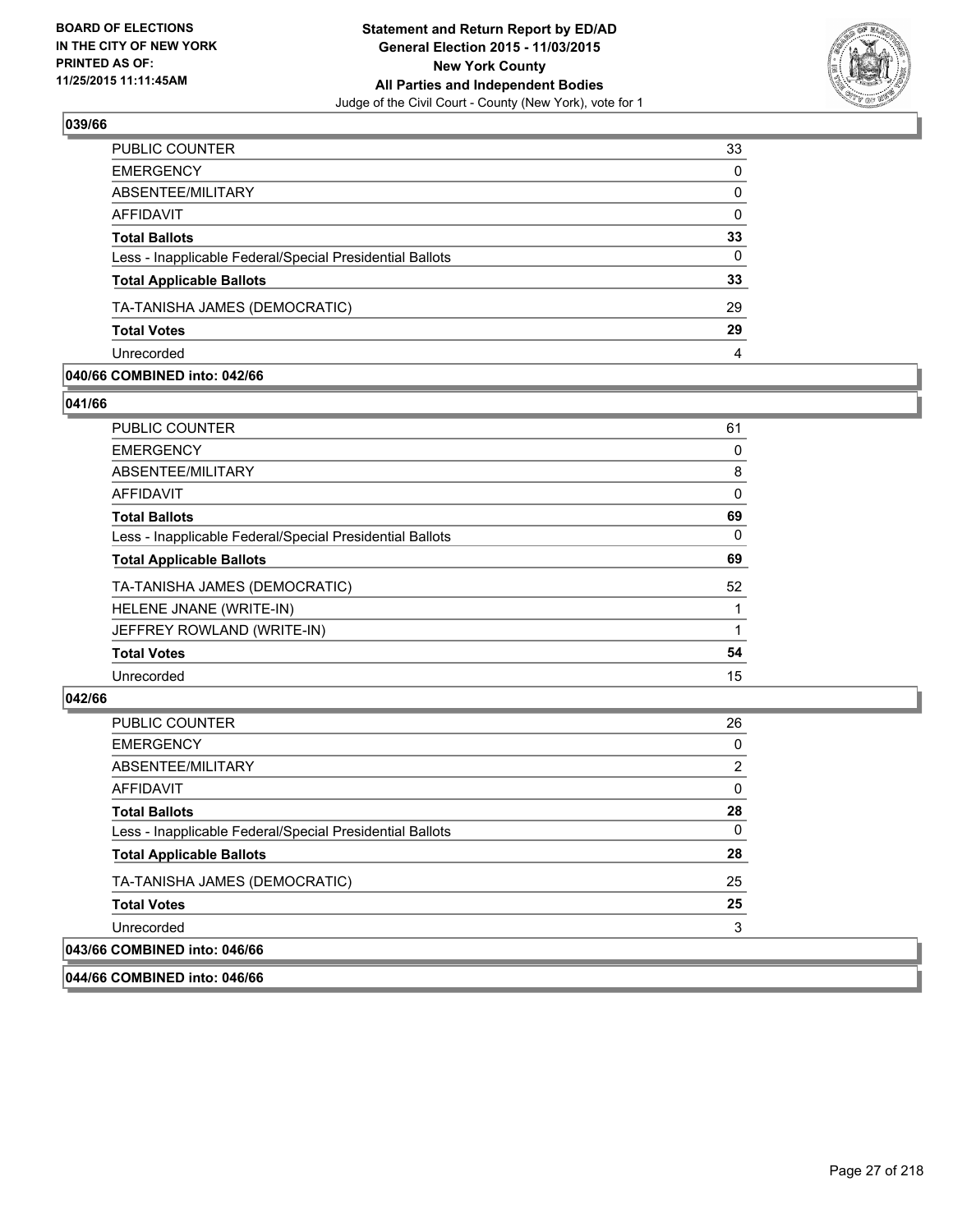

| PUBLIC COUNTER                                           | 131 |
|----------------------------------------------------------|-----|
| EMERGENCY                                                | 0   |
| ABSENTEE/MILITARY                                        | 2   |
| AFFIDAVIT                                                | 2   |
| Total Ballots                                            | 135 |
| Less - Inapplicable Federal/Special Presidential Ballots | 0   |
| <b>Total Applicable Ballots</b>                          | 135 |
| TA-TANISHA JAMES (DEMOCRATIC)                            | 112 |
| UNATTRIBUTABLE WRITE-IN (WRITE-IN)                       | 1   |
| <b>Total Votes</b>                                       | 113 |
| Unrecorded                                               | 22  |

## **046/66**

| <b>PUBLIC COUNTER</b>                                    | 60             |
|----------------------------------------------------------|----------------|
| <b>EMERGENCY</b>                                         | 0              |
| ABSENTEE/MILITARY                                        | $\overline{2}$ |
| AFFIDAVIT                                                | 0              |
| <b>Total Ballots</b>                                     | 62             |
| Less - Inapplicable Federal/Special Presidential Ballots | 0              |
| <b>Total Applicable Ballots</b>                          | 62             |
| TA-TANISHA JAMES (DEMOCRATIC)                            | 49             |
| BILL MURRAY (WRITE-IN)                                   |                |
| UNATTRIBUTABLE WRITE-IN (WRITE-IN)                       |                |
| <b>Total Votes</b>                                       | 51             |
| Unrecorded                                               | 11             |
|                                                          |                |

# **047/66 COMBINED into: 059/66**

| <b>PUBLIC COUNTER</b>                                    | 17 |
|----------------------------------------------------------|----|
| <b>EMERGENCY</b>                                         | 0  |
| ABSENTEE/MILITARY                                        |    |
| AFFIDAVIT                                                | 0  |
| <b>Total Ballots</b>                                     | 18 |
| Less - Inapplicable Federal/Special Presidential Ballots | 0  |
| <b>Total Applicable Ballots</b>                          | 18 |
| TA-TANISHA JAMES (DEMOCRATIC)                            | 17 |
| <b>Total Votes</b>                                       | 17 |
| Unrecorded                                               |    |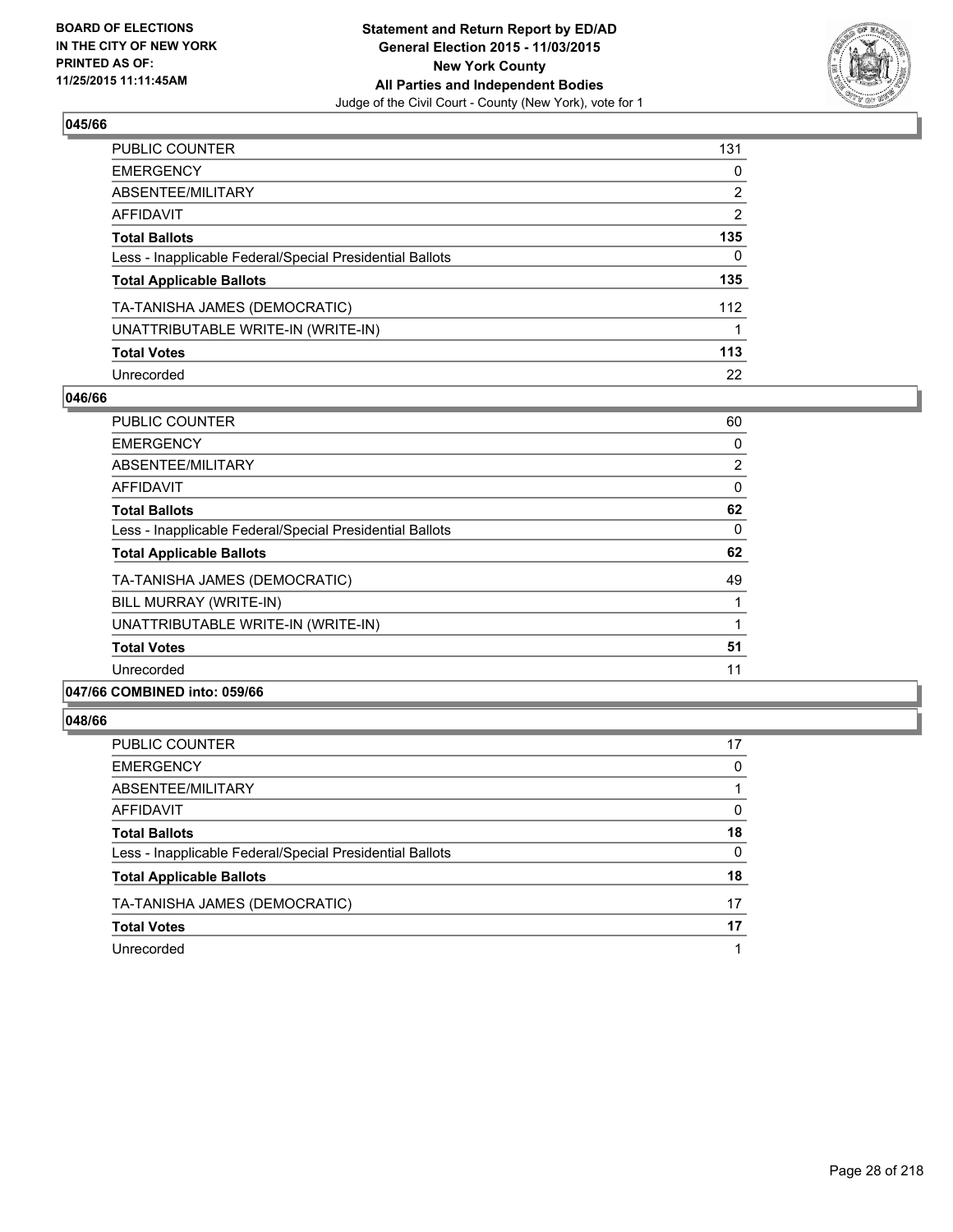

| 34 |
|----|
| 0  |
| 3  |
| 0  |
| 37 |
| 0  |
| 37 |
| 28 |
| 1  |
| 1  |
| 30 |
| 7  |
|    |

# **050/66 COMBINED into: 049/66**

# **051/66**

| <b>PUBLIC COUNTER</b>                                    | 76 |
|----------------------------------------------------------|----|
| <b>EMERGENCY</b>                                         | 0  |
| ABSENTEE/MILITARY                                        | 4  |
| <b>AFFIDAVIT</b>                                         | 0  |
| <b>Total Ballots</b>                                     | 80 |
| Less - Inapplicable Federal/Special Presidential Ballots | 0  |
| <b>Total Applicable Ballots</b>                          | 80 |
| TA-TANISHA JAMES (DEMOCRATIC)                            | 68 |
| <b>JEREMY RICHARDSON (WRITE-IN)</b>                      |    |
| JOHN JONES (WRITE-IN)                                    |    |
| <b>Total Votes</b>                                       | 70 |
| Unrecorded                                               | 10 |
|                                                          |    |

## **052/66 COMBINED into: 051/66**

| PUBLIC COUNTER                                           | 20 |
|----------------------------------------------------------|----|
| <b>EMERGENCY</b>                                         | 0  |
| ABSENTEE/MILITARY                                        | 5  |
| AFFIDAVIT                                                | 0  |
| <b>Total Ballots</b>                                     | 25 |
| Less - Inapplicable Federal/Special Presidential Ballots | 0  |
| <b>Total Applicable Ballots</b>                          | 25 |
| TA-TANISHA JAMES (DEMOCRATIC)                            | 16 |
| <b>Total Votes</b>                                       | 16 |
| Unrecorded                                               | 9  |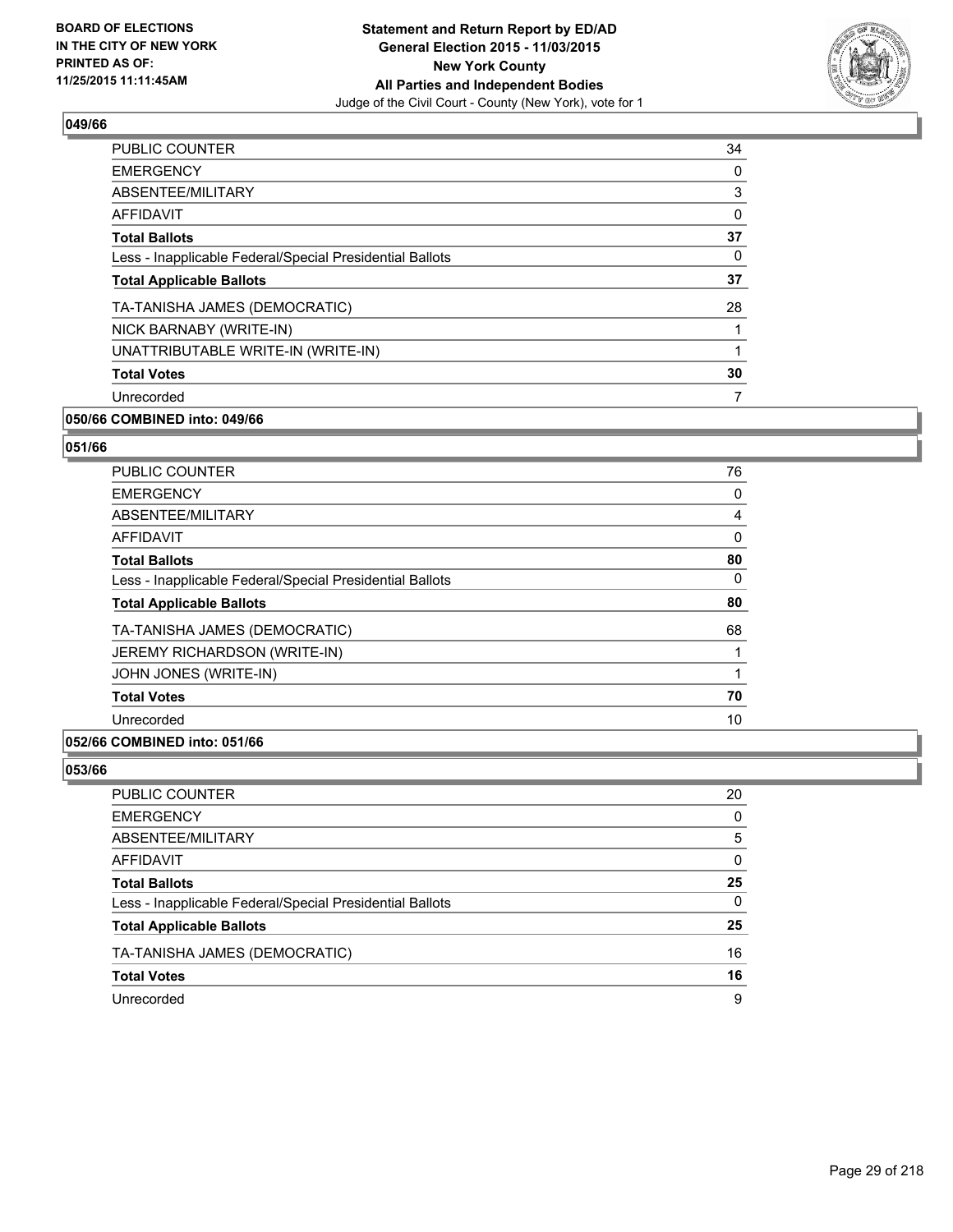

| <b>PUBLIC COUNTER</b>                                    | 45             |
|----------------------------------------------------------|----------------|
| <b>EMERGENCY</b>                                         | 0              |
| ABSENTEE/MILITARY                                        | 3              |
| <b>AFFIDAVIT</b>                                         | 0              |
| <b>Total Ballots</b>                                     | 48             |
| Less - Inapplicable Federal/Special Presidential Ballots | 0              |
| <b>Total Applicable Ballots</b>                          | 48             |
| TA-TANISHA JAMES (DEMOCRATIC)                            | 39             |
| CHRISTINA OFNER (WRITE-IN)                               |                |
| JAMES FOORATT (WRITE-IN)                                 |                |
| UNATTRIBUTABLE WRITE-IN (WRITE-IN)                       | $\overline{2}$ |
| <b>Total Votes</b>                                       | 43             |
| Unrecorded                                               | 5              |

# **055/66**

| <b>PUBLIC COUNTER</b>                                    | 12 |
|----------------------------------------------------------|----|
| <b>EMERGENCY</b>                                         | 0  |
| ABSENTEE/MILITARY                                        | 0  |
| <b>AFFIDAVIT</b>                                         | 0  |
| <b>Total Ballots</b>                                     | 12 |
| Less - Inapplicable Federal/Special Presidential Ballots | 0  |
| <b>Total Applicable Ballots</b>                          | 12 |
| TA-TANISHA JAMES (DEMOCRATIC)                            | 9  |
| UNATTRIBUTABLE WRITE-IN (WRITE-IN)                       | 2  |
| <b>Total Votes</b>                                       | 11 |
| Unrecorded                                               |    |
|                                                          |    |

# **056/66 COMBINED into: 054/66**

| <b>PUBLIC COUNTER</b>                                    | 18 |
|----------------------------------------------------------|----|
| <b>EMERGENCY</b>                                         | 0  |
| ABSENTEE/MILITARY                                        | 2  |
| AFFIDAVIT                                                | 0  |
| <b>Total Ballots</b>                                     | 20 |
| Less - Inapplicable Federal/Special Presidential Ballots | 0  |
| <b>Total Applicable Ballots</b>                          | 20 |
| TA-TANISHA JAMES (DEMOCRATIC)                            | 13 |
| UNATTRIBUTABLE WRITE-IN (WRITE-IN)                       |    |
| <b>Total Votes</b>                                       | 14 |
| Unrecorded                                               | 6  |
| 058/66 COMBINED into: 059/66                             |    |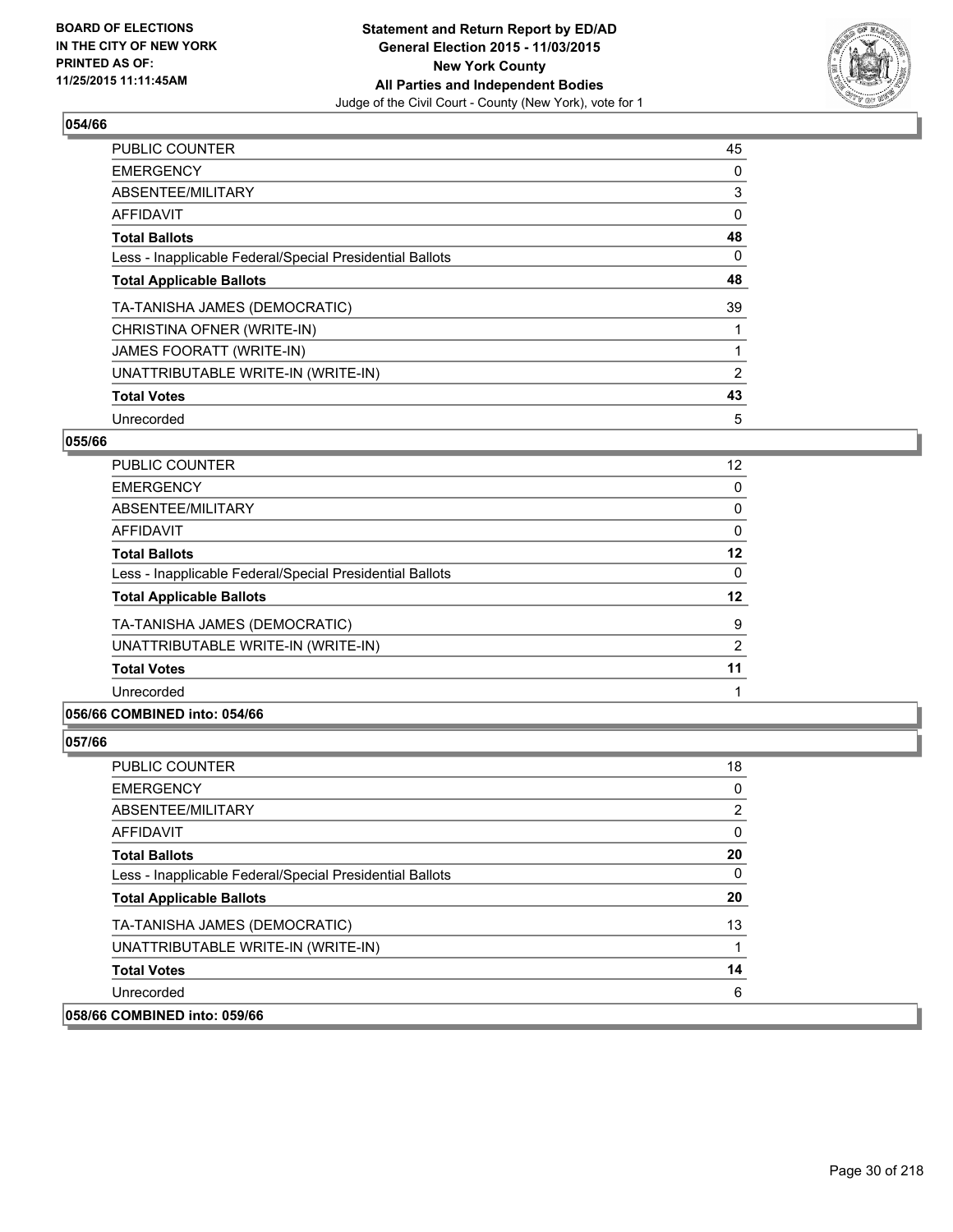

| 45 |
|----|
| 0  |
| 0  |
| 0  |
| 45 |
| 0  |
| 45 |
| 37 |
|    |
|    |
| 39 |
| 6  |
|    |

# **060/66 COMBINED into: 061/66**

# **061/66**

| <b>PUBLIC COUNTER</b>                                    | 60 |
|----------------------------------------------------------|----|
| <b>EMERGENCY</b>                                         | 0  |
| ABSENTEE/MILITARY                                        | 5  |
| AFFIDAVIT                                                | 0  |
| <b>Total Ballots</b>                                     | 65 |
| Less - Inapplicable Federal/Special Presidential Ballots | 0  |
| <b>Total Applicable Ballots</b>                          | 65 |
| TA-TANISHA JAMES (DEMOCRATIC)                            | 55 |
| <b>Total Votes</b>                                       | 55 |
| Unrecorded                                               | 10 |

# **062/66 COMBINED into: 064/66**

# **063/66 COMBINED into: 064/66**

| <b>PUBLIC COUNTER</b>                                    | 50 |
|----------------------------------------------------------|----|
| <b>EMERGENCY</b>                                         | 0  |
| ABSENTEE/MILITARY                                        | 3  |
| <b>AFFIDAVIT</b>                                         | 0  |
| <b>Total Ballots</b>                                     | 53 |
| Less - Inapplicable Federal/Special Presidential Ballots | 0  |
| <b>Total Applicable Ballots</b>                          | 53 |
| TA-TANISHA JAMES (DEMOCRATIC)                            | 43 |
| BRIAN DAVID MOONEY (WRITE-IN)                            |    |
| VAUNE TRACHTMAN (WRITE-IN)                               |    |
| <b>Total Votes</b>                                       | 45 |
| Unrecorded                                               | 8  |
| 065/66 COMBINED into: 066/66                             |    |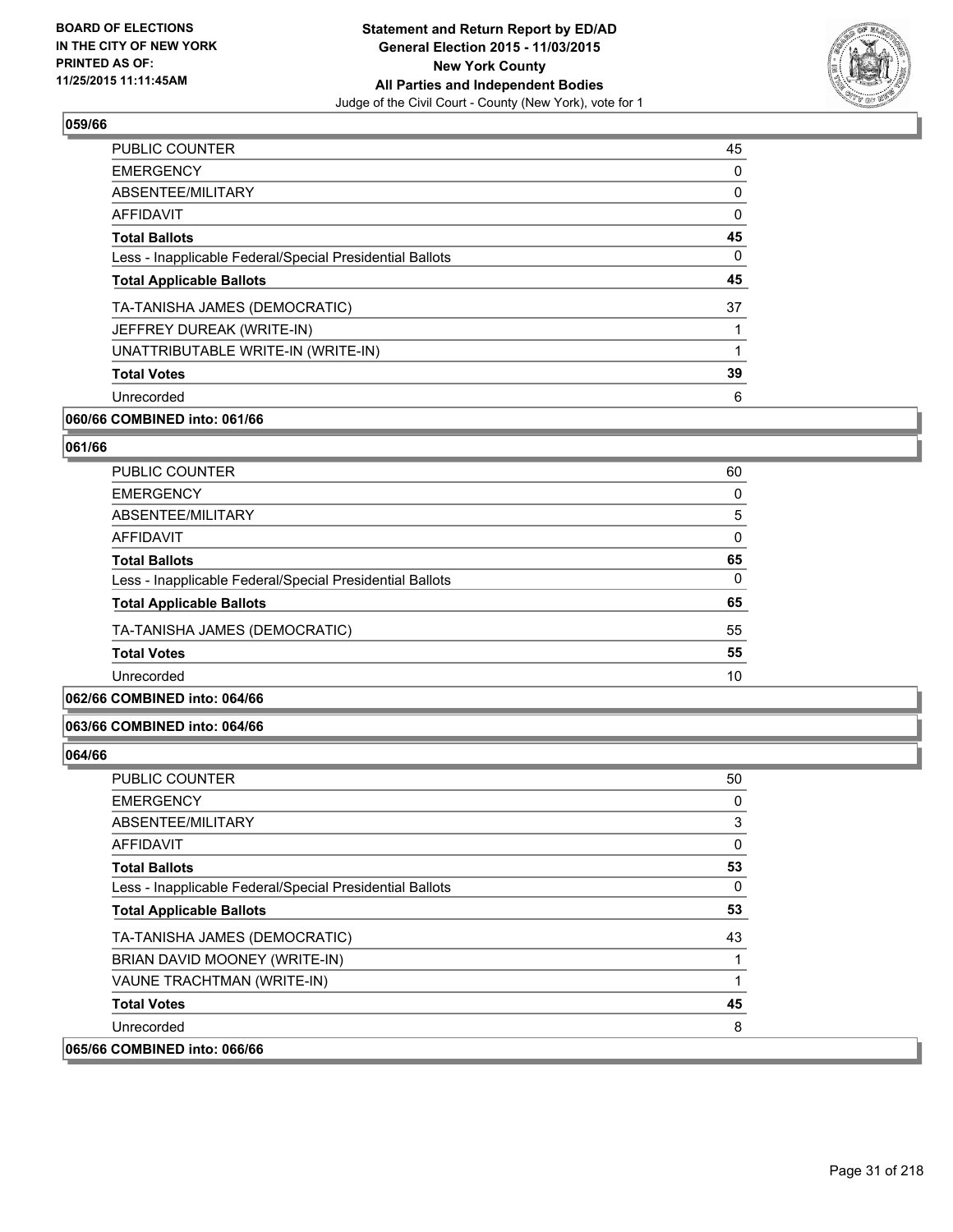

| PUBLIC COUNTER                                           | 35           |
|----------------------------------------------------------|--------------|
| EMERGENCY                                                | $\mathbf{0}$ |
| ABSENTEE/MILITARY                                        | 3            |
| AFFIDAVIT                                                | $\mathbf{0}$ |
| Total Ballots                                            | 38           |
| Less - Inapplicable Federal/Special Presidential Ballots | 0            |
| <b>Total Applicable Ballots</b>                          | 38           |
| TA-TANISHA JAMES (DEMOCRATIC)                            | 33           |
| <b>Total Votes</b>                                       | 33           |
| Unrecorded                                               | 5            |

## **067/66**

| PUBLIC COUNTER                                           | 27             |
|----------------------------------------------------------|----------------|
| <b>EMERGENCY</b>                                         | 0              |
| ABSENTEE/MILITARY                                        | $\overline{2}$ |
| AFFIDAVIT                                                | 0              |
| <b>Total Ballots</b>                                     | 29             |
| Less - Inapplicable Federal/Special Presidential Ballots | 0              |
| <b>Total Applicable Ballots</b>                          | 29             |
| TA-TANISHA JAMES (DEMOCRATIC)                            | 24             |
| ELIZABETH KRAMER (WRITE-IN)                              |                |
| <b>Total Votes</b>                                       | 25             |
| Unrecorded                                               | 4              |
|                                                          |                |

| <b>PUBLIC COUNTER</b>                                    | 21 |
|----------------------------------------------------------|----|
| <b>EMERGENCY</b>                                         | 0  |
| ABSENTEE/MILITARY                                        | 2  |
| AFFIDAVIT                                                | 0  |
| <b>Total Ballots</b>                                     | 23 |
| Less - Inapplicable Federal/Special Presidential Ballots | 0  |
| <b>Total Applicable Ballots</b>                          | 23 |
| TA-TANISHA JAMES (DEMOCRATIC)                            | 19 |
| <b>Total Votes</b>                                       | 19 |
| Unrecorded                                               | 4  |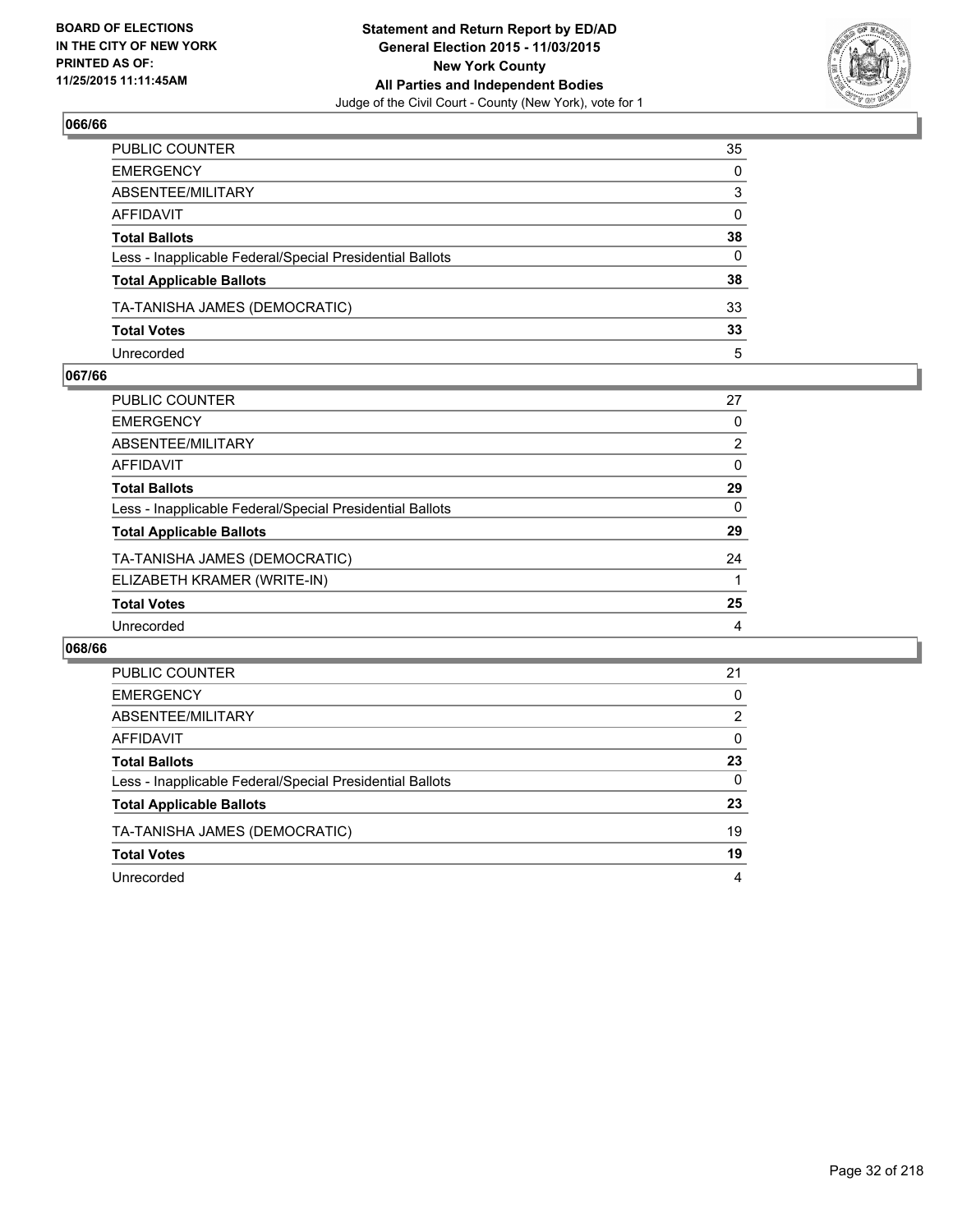

| <b>PUBLIC COUNTER</b>                                    | 46           |
|----------------------------------------------------------|--------------|
| <b>EMERGENCY</b>                                         | 0            |
| ABSENTEE/MILITARY                                        | 8            |
| <b>AFFIDAVIT</b>                                         | 0            |
| <b>Total Ballots</b>                                     | 54           |
| Less - Inapplicable Federal/Special Presidential Ballots | 0            |
| <b>Total Applicable Ballots</b>                          | 54           |
| TA-TANISHA JAMES (DEMOCRATIC)                            | 37           |
| ARTHUR SCHWARTZ (WRITE-IN)                               |              |
| <b>BABA GANOUCH (WRITE-IN)</b>                           | 1            |
| <b>BOB GINSBERG (WRITE-IN)</b>                           | 1            |
| DAVID J. FAULKNER (WRITE-IN)                             | $\mathbf{1}$ |
| MICHAEL BLOOMBERG (WRITE-IN)                             | 1            |
| UNATTRIBUTABLE WRITE-IN (WRITE-IN)                       | 1            |
| <b>Total Votes</b>                                       | 43           |
| Unrecorded                                               | 11           |

## **070/66 COMBINED into: 068/66**

#### **071/66 COMBINED into: 069/66**

#### **072/66 COMBINED into: 073/66**

| <b>PUBLIC COUNTER</b>                                    | 62 |
|----------------------------------------------------------|----|
| <b>EMERGENCY</b>                                         | 0  |
| ABSENTEE/MILITARY                                        | 5  |
| <b>AFFIDAVIT</b>                                         | 0  |
| <b>Total Ballots</b>                                     | 67 |
| Less - Inapplicable Federal/Special Presidential Ballots | 0  |
| <b>Total Applicable Ballots</b>                          | 67 |
| TA-TANISHA JAMES (DEMOCRATIC)                            | 53 |
| ERIC TRUMP (WRITE-IN)                                    | 1  |
| <b>Total Votes</b>                                       | 54 |
| Unrecorded                                               | 13 |
| 074/66 COMBINED into: 075/66                             |    |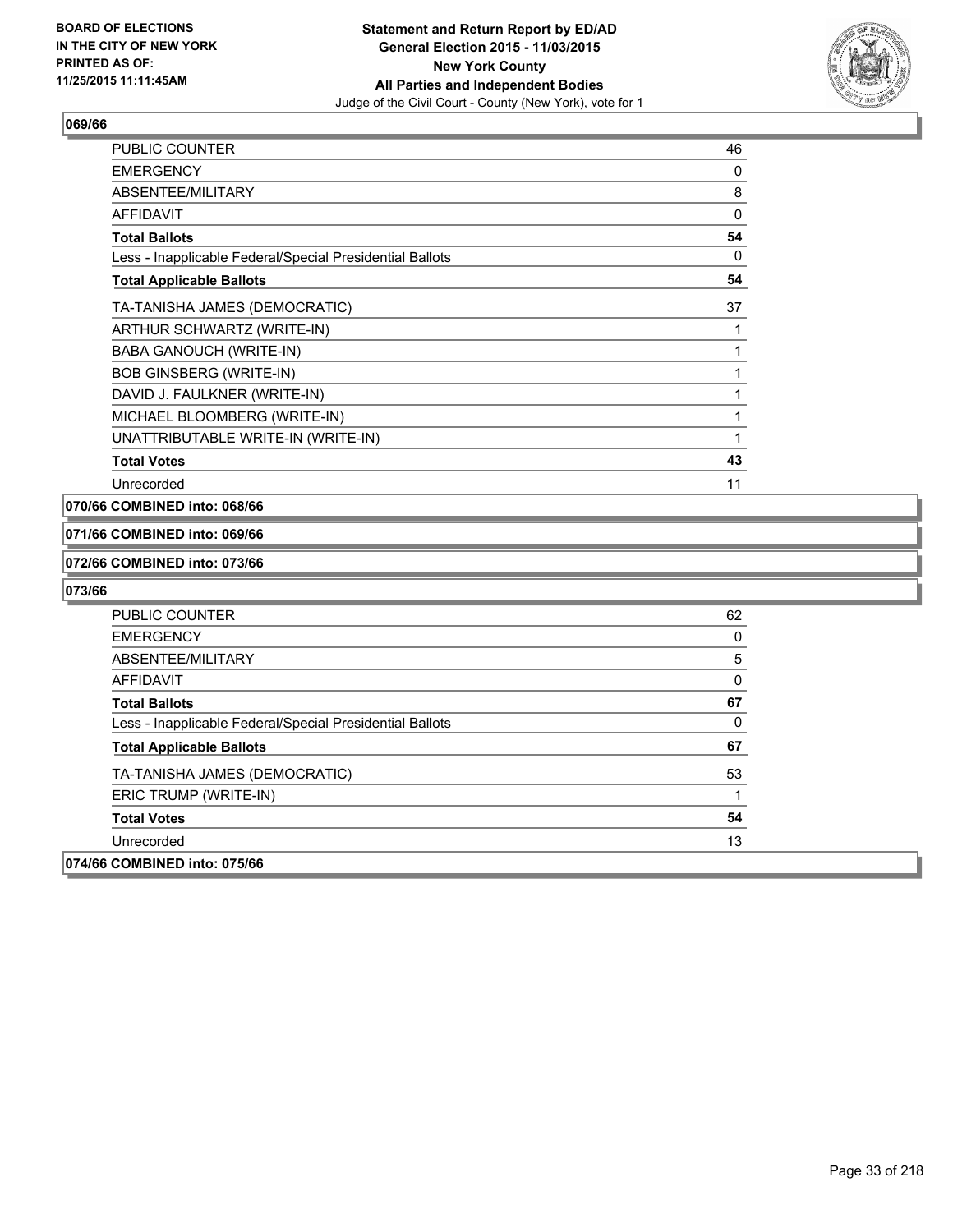

| <b>PUBLIC COUNTER</b>                                    | 65             |
|----------------------------------------------------------|----------------|
| <b>EMERGENCY</b>                                         | 0              |
| ABSENTEE/MILITARY                                        | $\overline{2}$ |
| <b>AFFIDAVIT</b>                                         |                |
| <b>Total Ballots</b>                                     | 68             |
| Less - Inapplicable Federal/Special Presidential Ballots | 0              |
| <b>Total Applicable Ballots</b>                          | 68             |
| TA-TANISHA JAMES (DEMOCRATIC)                            | 56             |
| MICHAEL GURAL MAELLO (WRITE-IN)                          |                |
| PATRICK DALY (WRITE-IN)                                  |                |
| UNATTRIBUTABLE WRITE-IN (WRITE-IN)                       |                |
| <b>Total Votes</b>                                       | 59             |
| Unrecorded                                               | 9              |

# **076/66**

| <b>PUBLIC COUNTER</b>                                    | 29 |
|----------------------------------------------------------|----|
| <b>EMERGENCY</b>                                         | 0  |
| ABSENTEE/MILITARY                                        |    |
| AFFIDAVIT                                                | 0  |
| <b>Total Ballots</b>                                     | 30 |
| Less - Inapplicable Federal/Special Presidential Ballots | 0  |
| <b>Total Applicable Ballots</b>                          | 30 |
| TA-TANISHA JAMES (DEMOCRATIC)                            | 27 |
| <b>Total Votes</b>                                       | 27 |
| Unrecorded                                               | 3  |
|                                                          |    |

# **077/66 COMBINED into: 078/66**

| <b>PUBLIC COUNTER</b>                                    | 62 |
|----------------------------------------------------------|----|
| <b>EMERGENCY</b>                                         | 0  |
| ABSENTEE/MILITARY                                        | 2  |
| AFFIDAVIT                                                | 0  |
| <b>Total Ballots</b>                                     | 64 |
| Less - Inapplicable Federal/Special Presidential Ballots | 0  |
| <b>Total Applicable Ballots</b>                          | 64 |
| TA-TANISHA JAMES (DEMOCRATIC)                            | 59 |
| JOHN MORIN (WRITE-IN)                                    |    |
| <b>Total Votes</b>                                       | 60 |
| Unrecorded                                               | 4  |
| 079/66 COMBINED into: 080/66                             |    |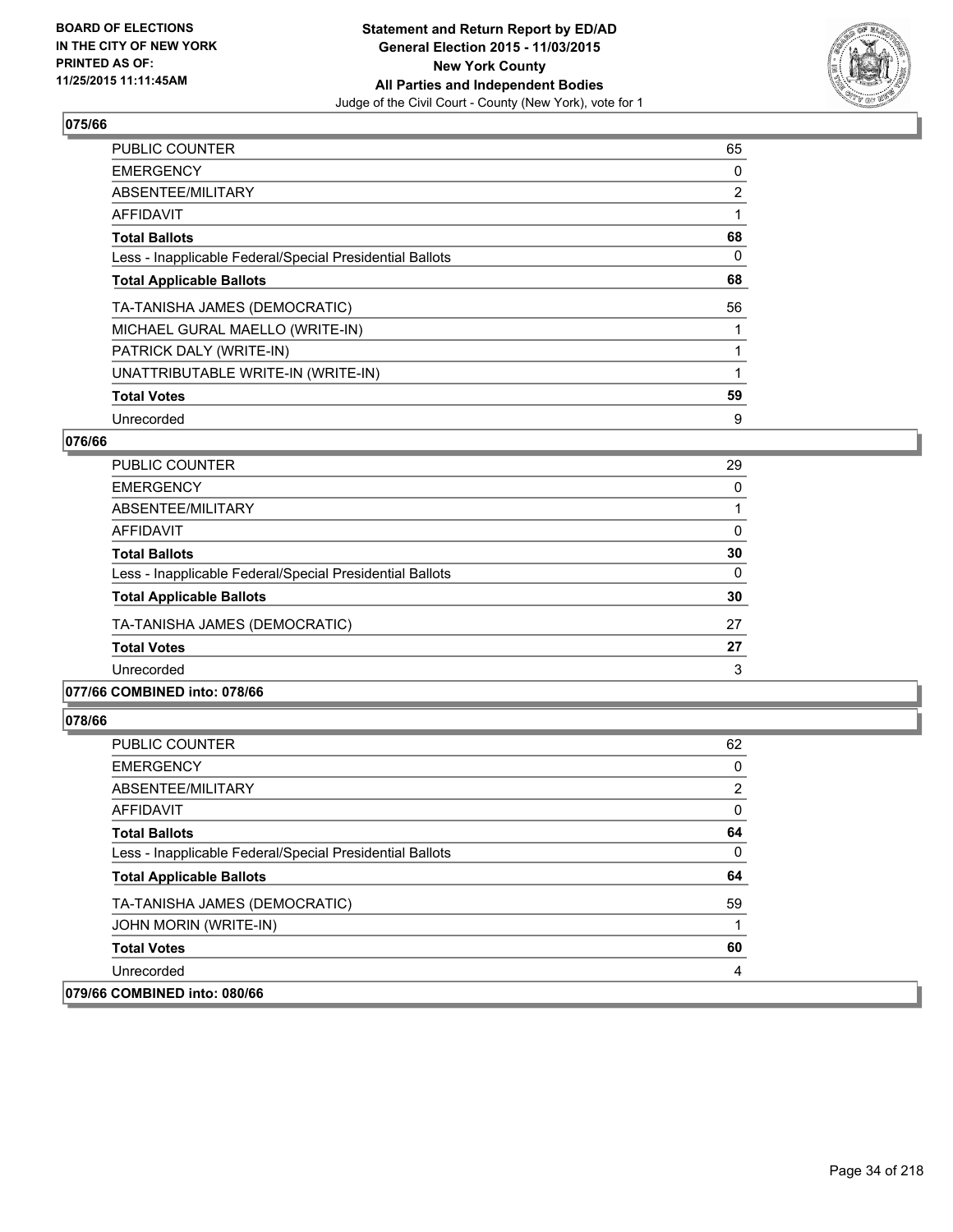

| PUBLIC COUNTER                                           | 126          |
|----------------------------------------------------------|--------------|
| EMERGENCY                                                | $\mathbf{0}$ |
| ABSENTEE/MILITARY                                        | 4            |
| AFFIDAVIT                                                | 3            |
| Total Ballots                                            | 133          |
| Less - Inapplicable Federal/Special Presidential Ballots | 0            |
| <b>Total Applicable Ballots</b>                          | 133          |
| TA-TANISHA JAMES (DEMOCRATIC)                            | 126          |
| <b>Total Votes</b>                                       | 126          |
| Unrecorded                                               | 7            |

## **081/66**

| PUBLIC COUNTER                                           | 30 |
|----------------------------------------------------------|----|
| <b>EMERGENCY</b>                                         | 0  |
| ABSENTEE/MILITARY                                        | 9  |
| <b>AFFIDAVIT</b>                                         |    |
| <b>Total Ballots</b>                                     | 40 |
| Less - Inapplicable Federal/Special Presidential Ballots | 0  |
| <b>Total Applicable Ballots</b>                          | 40 |
| TA-TANISHA JAMES (DEMOCRATIC)                            | 30 |
| <b>Total Votes</b>                                       | 30 |
| Unrecorded                                               | 10 |
|                                                          |    |

# **082/66 COMBINED into: 081/66**

| <b>PUBLIC COUNTER</b>                                    | 52 |
|----------------------------------------------------------|----|
| <b>EMERGENCY</b>                                         | 0  |
| ABSENTEE/MILITARY                                        | 6  |
| AFFIDAVIT                                                | 0  |
| <b>Total Ballots</b>                                     | 58 |
| Less - Inapplicable Federal/Special Presidential Ballots | 0  |
| <b>Total Applicable Ballots</b>                          | 58 |
| TA-TANISHA JAMES (DEMOCRATIC)                            | 47 |
| ROBERT RODRIGUEZ (WRITE-IN)                              |    |
| UNATTRIBUTABLE WRITE-IN (WRITE-IN)                       |    |
| <b>Total Votes</b>                                       | 49 |
| Unrecorded                                               | 9  |
| 084/66 COMBINED into: 083/66                             |    |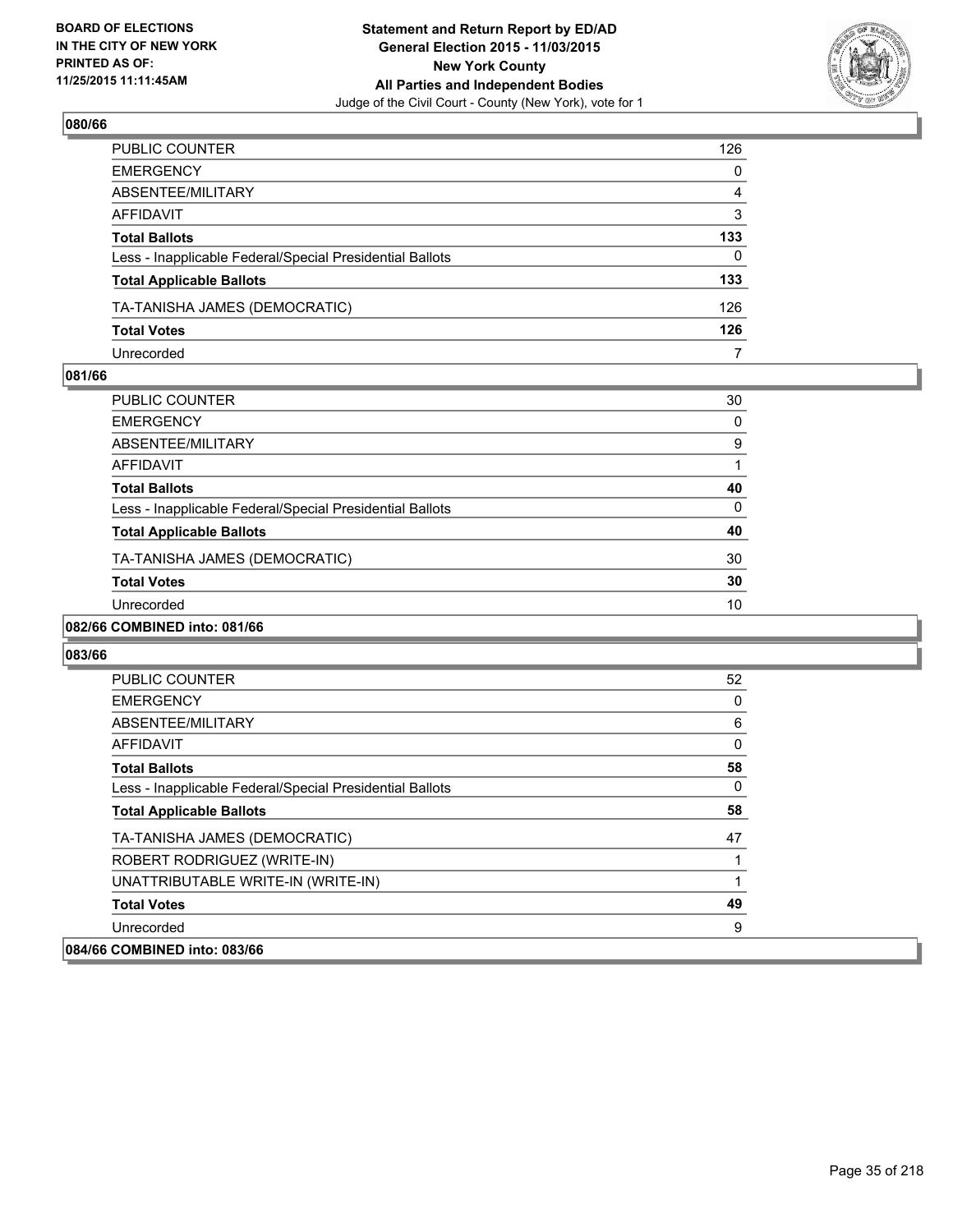

| PUBLIC COUNTER                                           | 51           |
|----------------------------------------------------------|--------------|
| EMERGENCY                                                | $\mathbf{0}$ |
| ABSENTEE/MILITARY                                        | 7            |
| AFFIDAVIT                                                | 0            |
| Total Ballots                                            | 58           |
| Less - Inapplicable Federal/Special Presidential Ballots | 0            |
| <b>Total Applicable Ballots</b>                          | 58           |
| TA-TANISHA JAMES (DEMOCRATIC)                            | 47           |
| MIKE NEWTON (WRITE-IN)                                   |              |
| <b>Total Votes</b>                                       | 48           |
| Unrecorded                                               | 10           |

# **086/66**

| <b>PUBLIC COUNTER</b>                                    | 49 |
|----------------------------------------------------------|----|
| <b>EMERGENCY</b>                                         | 0  |
| ABSENTEE/MILITARY                                        | 5  |
| <b>AFFIDAVIT</b>                                         | 0  |
| <b>Total Ballots</b>                                     | 54 |
| Less - Inapplicable Federal/Special Presidential Ballots | 0  |
| <b>Total Applicable Ballots</b>                          | 54 |
| TA-TANISHA JAMES (DEMOCRATIC)                            | 44 |
| AARON SIMPSON ESQ. (WRITE-IN)                            |    |
| BARBARA KAPNICK (WRITE-IN)                               |    |
| <b>Total Votes</b>                                       | 46 |
| Unrecorded                                               | 8  |
|                                                          |    |

# **087/66 COMBINED into: 085/66**

| <b>PUBLIC COUNTER</b>                                    | 66 |
|----------------------------------------------------------|----|
| <b>EMERGENCY</b>                                         | 0  |
| ABSENTEE/MILITARY                                        | 2  |
| AFFIDAVIT                                                |    |
| <b>Total Ballots</b>                                     | 69 |
| Less - Inapplicable Federal/Special Presidential Ballots | 0  |
| <b>Total Applicable Ballots</b>                          | 69 |
| TA-TANISHA JAMES (DEMOCRATIC)                            | 59 |
| <b>Total Votes</b>                                       | 59 |
| Unrecorded                                               | 10 |
| 089/66 COMBINED into: 088/66                             |    |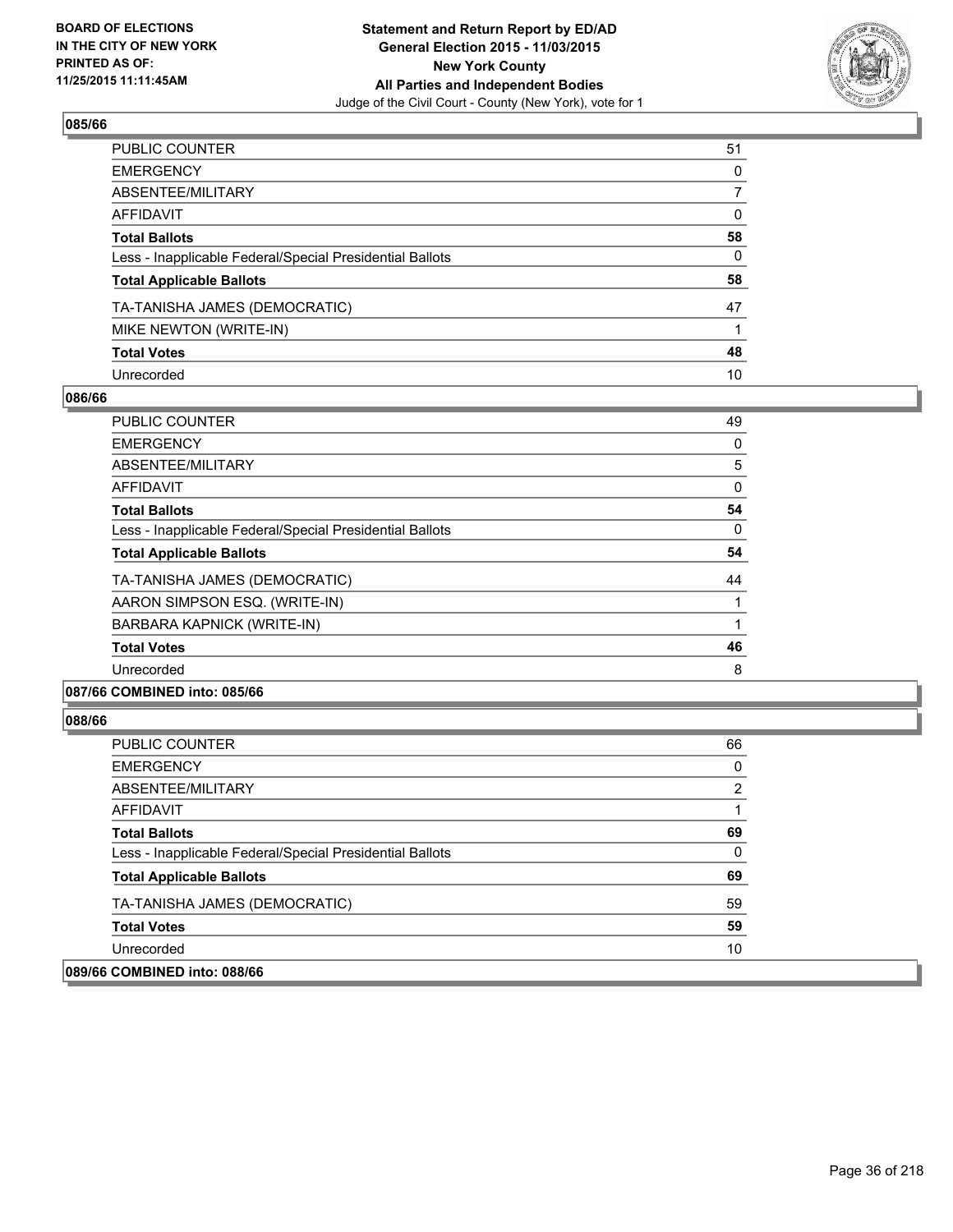

| PUBLIC COUNTER                                           | 13              |
|----------------------------------------------------------|-----------------|
| <b>EMERGENCY</b>                                         | 0               |
| ABSENTEE/MILITARY                                        | $\mathbf{0}$    |
| <b>AFFIDAVIT</b>                                         | $\mathbf{0}$    |
| <b>Total Ballots</b>                                     | 13              |
| Less - Inapplicable Federal/Special Presidential Ballots | $\Omega$        |
| <b>Total Applicable Ballots</b>                          | 13              |
| TA-TANISHA JAMES (DEMOCRATIC)                            | 12 <sup>2</sup> |
| <b>Total Votes</b>                                       | 12              |
| Unrecorded                                               |                 |

### **091/66 COMBINED into: 086/66**

**092/66** 

| <b>PUBLIC COUNTER</b>                                    | 39 |
|----------------------------------------------------------|----|
| <b>EMERGENCY</b>                                         | 0  |
| <b>ABSENTEE/MILITARY</b>                                 | 12 |
| <b>AFFIDAVIT</b>                                         |    |
| <b>Total Ballots</b>                                     | 52 |
| Less - Inapplicable Federal/Special Presidential Ballots | 0  |
| <b>Total Applicable Ballots</b>                          | 52 |
| TA-TANISHA JAMES (DEMOCRATIC)                            | 33 |
| DEMOCRATIC (WRITE-IN)                                    |    |
| DONALD TRUMP (WRITE-IN)                                  | 1  |
| <b>Total Votes</b>                                       | 35 |
| Unrecorded                                               | 17 |
|                                                          |    |

| <b>PUBLIC COUNTER</b>                                    | 14 |
|----------------------------------------------------------|----|
| <b>EMERGENCY</b>                                         | 0  |
| ABSENTEE/MILITARY                                        | 0  |
| AFFIDAVIT                                                | 0  |
| <b>Total Ballots</b>                                     | 14 |
| Less - Inapplicable Federal/Special Presidential Ballots | 0  |
| <b>Total Applicable Ballots</b>                          | 14 |
| TA-TANISHA JAMES (DEMOCRATIC)                            | 11 |
| <b>JESSICA LUPPIN (WRITE-IN)</b>                         |    |
| <b>Total Votes</b>                                       | 12 |
| Unrecorded                                               | 2  |
| 094/66 COMBINED into: 093/66                             |    |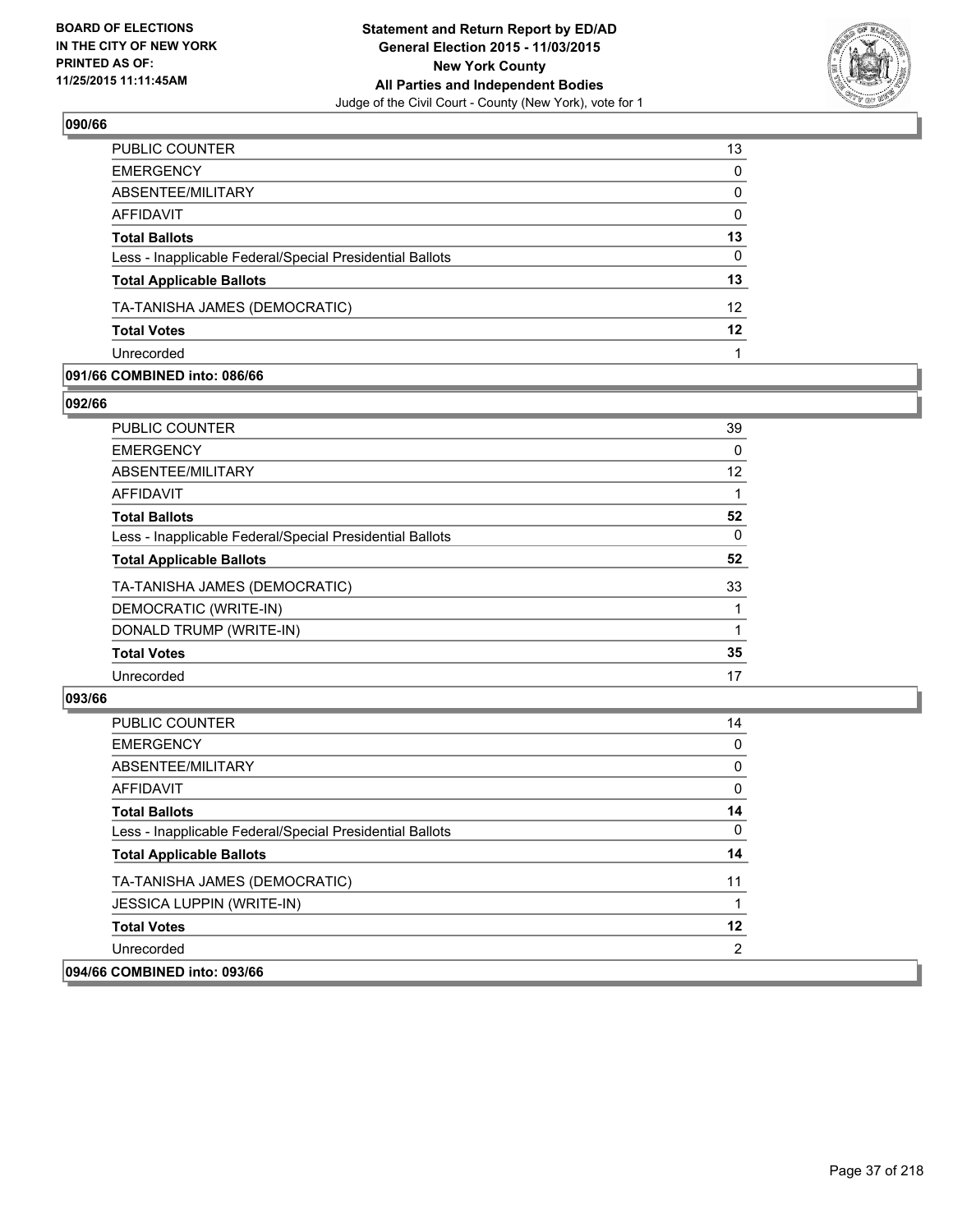

| <b>PUBLIC COUNTER</b>                                    | 38 |
|----------------------------------------------------------|----|
| <b>EMERGENCY</b>                                         | 0  |
| ABSENTEE/MILITARY                                        | 3  |
| <b>AFFIDAVIT</b>                                         |    |
| <b>Total Ballots</b>                                     | 42 |
| Less - Inapplicable Federal/Special Presidential Ballots | 0  |
| <b>Total Applicable Ballots</b>                          | 42 |
| TA-TANISHA JAMES (DEMOCRATIC)                            | 33 |
| MARC SEIDENSTEIN (WRITE-IN)                              |    |
| MITCHELL G. SHAPIRO (WRITE-IN)                           |    |
| <b>Total Votes</b>                                       | 35 |
| Unrecorded                                               |    |
| 096/66 COMBINED into: 068/66                             |    |
| 097/66 COMBINED into: 081/66                             |    |
| 098/66 COMBINED into: 081/66                             |    |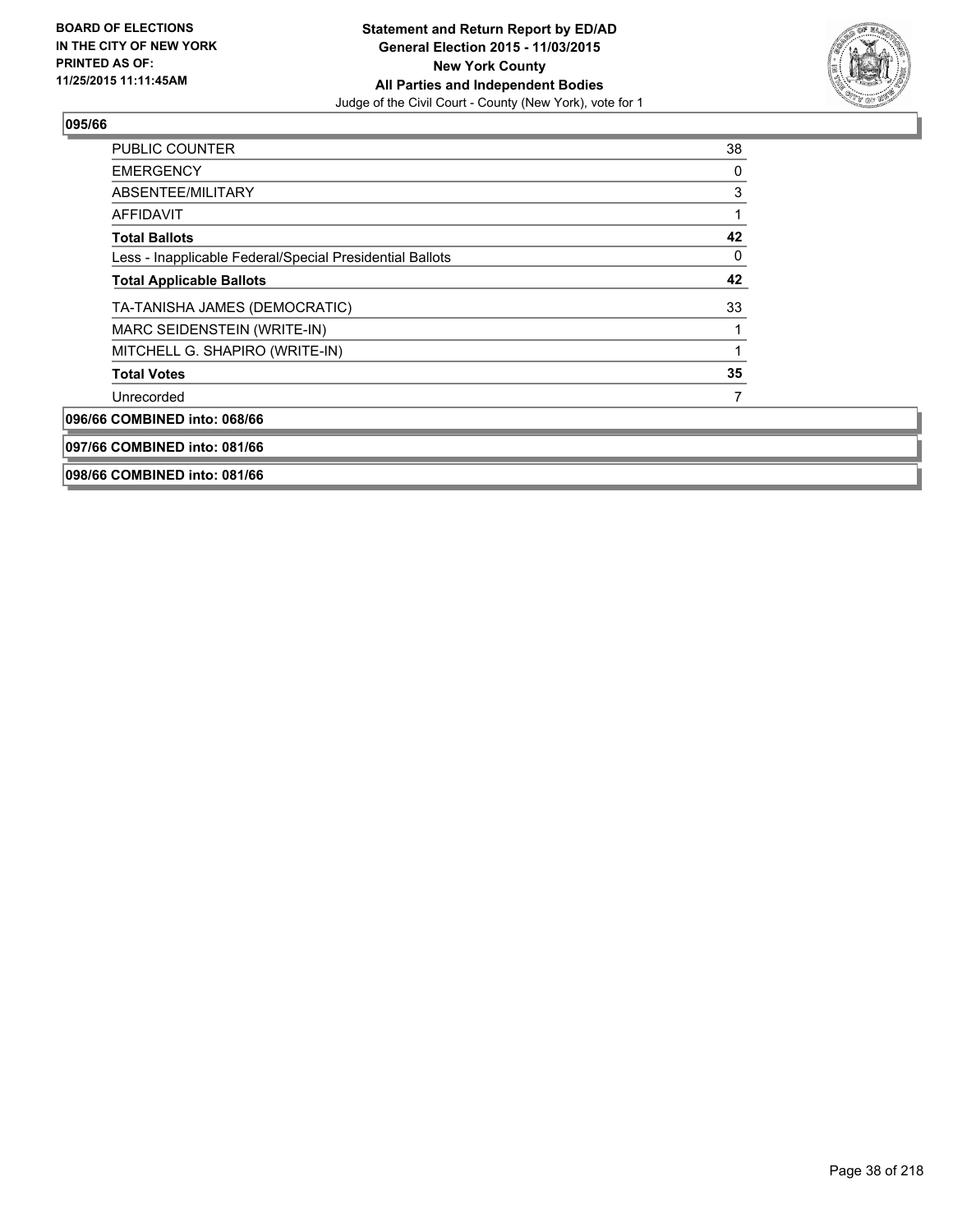

| PUBLIC COUNTER                                           | 13           |
|----------------------------------------------------------|--------------|
| EMERGENCY                                                | $\mathbf{0}$ |
| ABSENTEE/MILITARY                                        | 2            |
| AFFIDAVIT                                                | $\mathbf{0}$ |
| Total Ballots                                            | 15           |
| Less - Inapplicable Federal/Special Presidential Ballots | $\mathbf{0}$ |
| <b>Total Applicable Ballots</b>                          | 15           |
| TA-TANISHA JAMES (DEMOCRATIC)                            | 11           |
| <b>Total Votes</b>                                       | 11           |
| Unrecorded                                               | 4            |

### **002/67**

| PUBLIC COUNTER                                           | 35 |
|----------------------------------------------------------|----|
| EMERGENCY                                                | 0  |
| ABSENTEE/MILITARY                                        | 6  |
| AFFIDAVIT                                                | 0  |
| <b>Total Ballots</b>                                     | 41 |
| Less - Inapplicable Federal/Special Presidential Ballots | 0  |
| <b>Total Applicable Ballots</b>                          | 41 |
| TA-TANISHA JAMES (DEMOCRATIC)                            | 33 |
| UNATTRIBUTABLE WRITE-IN (WRITE-IN)                       |    |
| <b>Total Votes</b>                                       | 34 |
| Unrecorded                                               | 7  |
|                                                          |    |

### **003/67**

| PUBLIC COUNTER                                           | 53 |
|----------------------------------------------------------|----|
| <b>EMERGENCY</b>                                         | 0  |
| ABSENTEE/MILITARY                                        |    |
| AFFIDAVIT                                                | 0  |
| <b>Total Ballots</b>                                     | 54 |
| Less - Inapplicable Federal/Special Presidential Ballots | 0  |
| <b>Total Applicable Ballots</b>                          | 54 |
| TA-TANISHA JAMES (DEMOCRATIC)                            | 46 |
| <b>Total Votes</b>                                       | 46 |
| Unrecorded                                               | 8  |

| <b>PUBLIC COUNTER</b>                                    | 50 |
|----------------------------------------------------------|----|
| <b>EMERGENCY</b>                                         | 0  |
| ABSENTEE/MILITARY                                        | 5  |
| AFFIDAVIT                                                | 2  |
| <b>Total Ballots</b>                                     | 57 |
| Less - Inapplicable Federal/Special Presidential Ballots | 0  |
| <b>Total Applicable Ballots</b>                          | 57 |
| TA-TANISHA JAMES (DEMOCRATIC)                            | 45 |
| <b>Total Votes</b>                                       | 45 |
| Unrecorded                                               | 12 |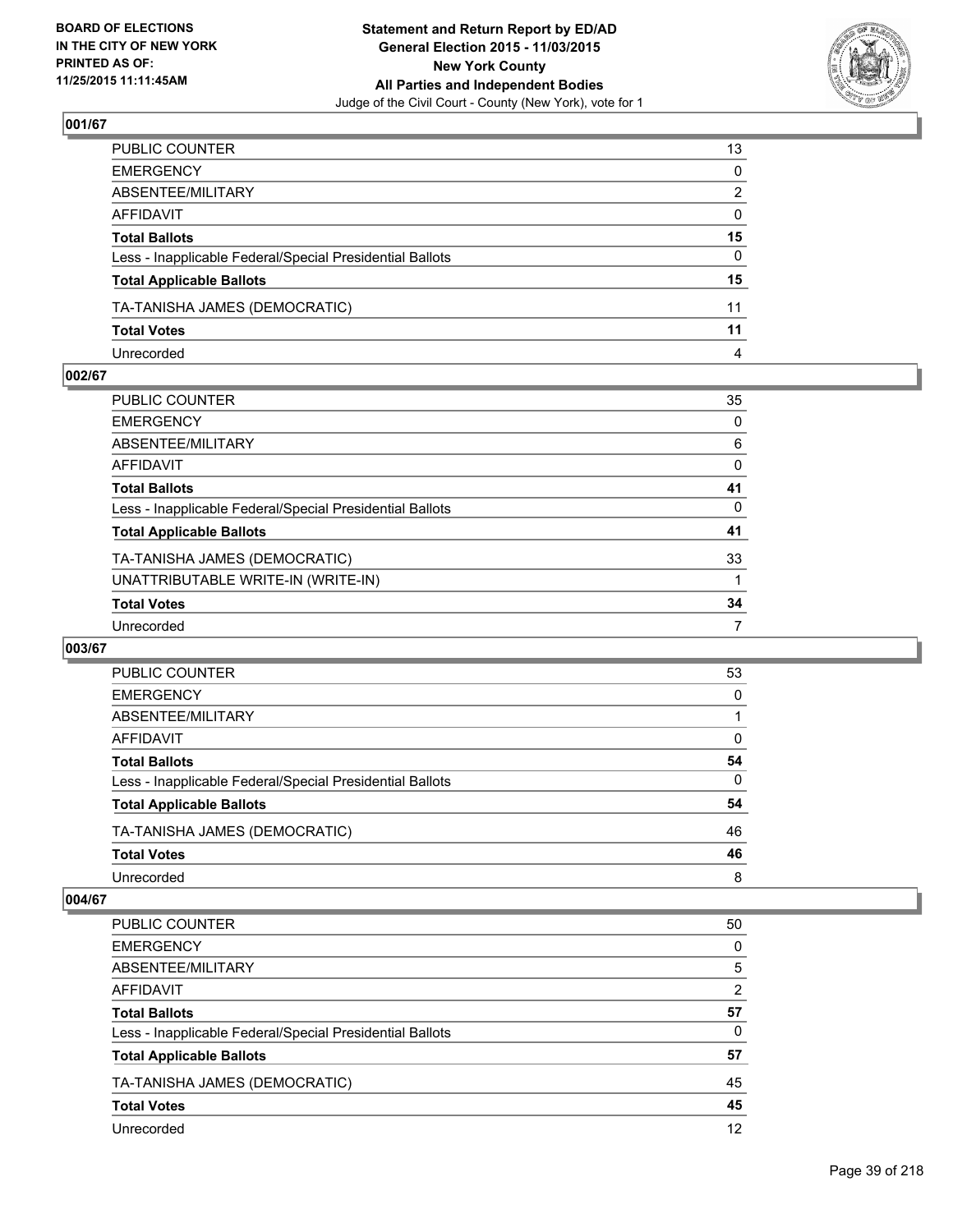

## **005/67 COMBINED into: 004/67**

| PUBLIC COUNTER                                           | 48             |
|----------------------------------------------------------|----------------|
| EMERGENCY                                                | $\Omega$       |
| ABSENTEE/MILITARY                                        | 5              |
| AFFIDAVIT                                                | $\overline{2}$ |
| Total Ballots                                            | 55             |
| Less - Inapplicable Federal/Special Presidential Ballots | $\mathbf{0}$   |
| <b>Total Applicable Ballots</b>                          | 55             |
| TA-TANISHA JAMES (DEMOCRATIC)                            | 47             |
| INNA AVRASINA (WRITE-IN)                                 |                |
| <b>Total Votes</b>                                       | 48             |
| Unrecorded                                               | 7              |

#### **007/67**

| <b>PUBLIC COUNTER</b>                                    | 54 |
|----------------------------------------------------------|----|
| <b>EMERGENCY</b>                                         | 0  |
| ABSENTEE/MILITARY                                        | 0  |
| AFFIDAVIT                                                | 2  |
| <b>Total Ballots</b>                                     | 56 |
| Less - Inapplicable Federal/Special Presidential Ballots | 0  |
| <b>Total Applicable Ballots</b>                          | 56 |
| TA-TANISHA JAMES (DEMOCRATIC)                            | 35 |
| <b>Total Votes</b>                                       | 35 |
| Unrecorded                                               | 21 |

| <b>PUBLIC COUNTER</b>                                    | 25 |
|----------------------------------------------------------|----|
| <b>EMERGENCY</b>                                         | 0  |
| ABSENTEE/MILITARY                                        | 6  |
| <b>AFFIDAVIT</b>                                         |    |
| <b>Total Ballots</b>                                     | 32 |
| Less - Inapplicable Federal/Special Presidential Ballots | 0  |
| <b>Total Applicable Ballots</b>                          | 32 |
| TA-TANISHA JAMES (DEMOCRATIC)                            | 18 |
| SCOTT SPITZER (WRITE-IN)                                 |    |
| <b>Total Votes</b>                                       | 19 |
| Unrecorded                                               | 13 |
| 009/67 COMBINED into: 008/67                             |    |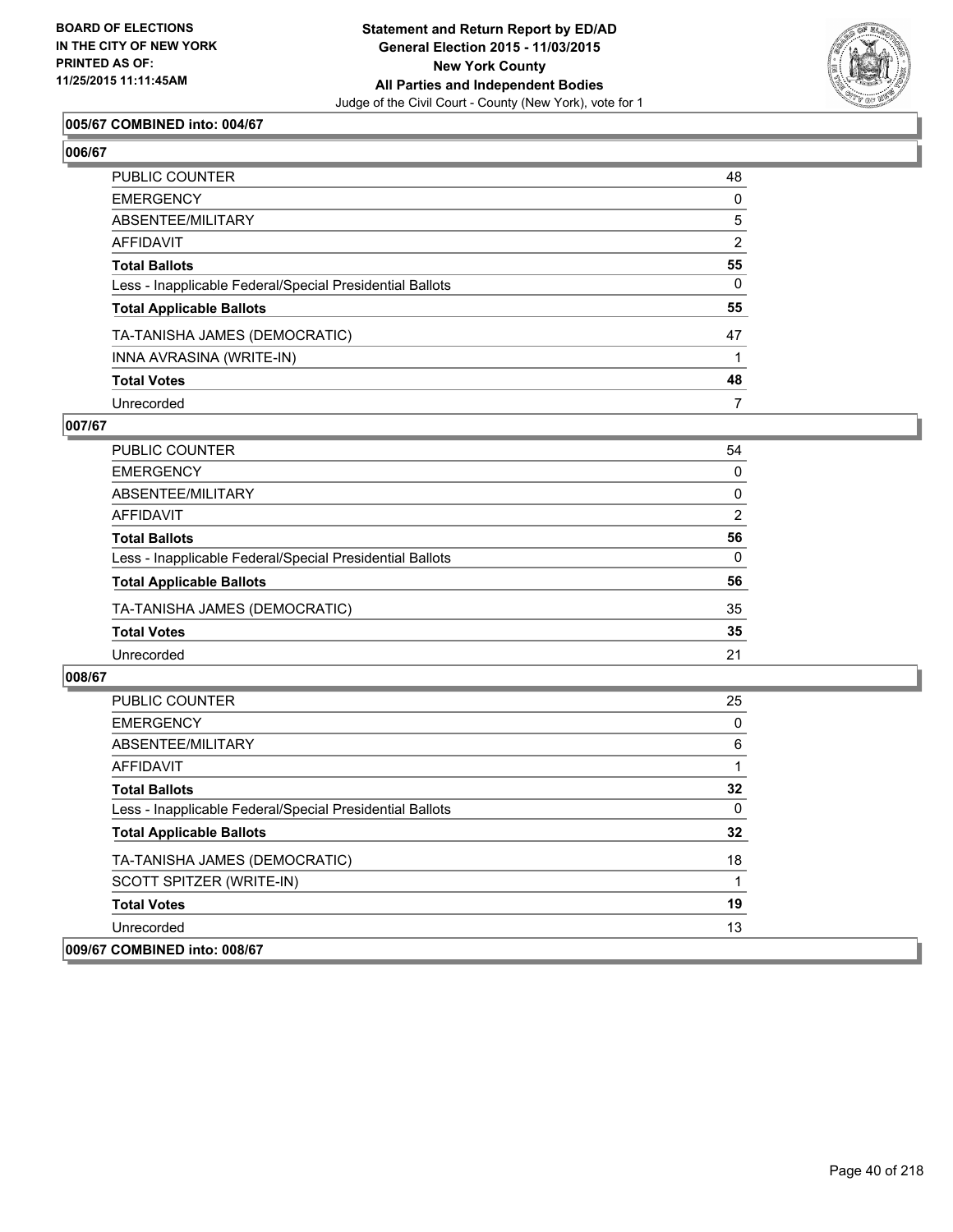

| 44 |
|----|
| 0  |
| 5  |
| 0  |
| 49 |
| 0  |
| 49 |
| 40 |
|    |
| 41 |
| 8  |
|    |

# **011/67 COMBINED into: 017/67**

#### **012/67 COMBINED into: 008/67**

## **013/67**

| <b>PUBLIC COUNTER</b>                                    | 27 |
|----------------------------------------------------------|----|
| <b>EMERGENCY</b>                                         | 0  |
| ABSENTEE/MILITARY                                        | 2  |
| AFFIDAVIT                                                | 0  |
| <b>Total Ballots</b>                                     | 29 |
| Less - Inapplicable Federal/Special Presidential Ballots | 0  |
| <b>Total Applicable Ballots</b>                          | 29 |
| TA-TANISHA JAMES (DEMOCRATIC)                            | 20 |
| CHRIS STAPLES (WRITE-IN)                                 |    |
| UNATTRIBUTABLE WRITE-IN (WRITE-IN)                       | 2  |
| <b>Total Votes</b>                                       | 23 |
| Unrecorded                                               | 6  |

| <b>PUBLIC COUNTER</b>                                    | 30 |
|----------------------------------------------------------|----|
| <b>EMERGENCY</b>                                         | 0  |
| ABSENTEE/MILITARY                                        |    |
| AFFIDAVIT                                                | 0  |
| <b>Total Ballots</b>                                     | 31 |
| Less - Inapplicable Federal/Special Presidential Ballots | 0  |
| <b>Total Applicable Ballots</b>                          | 31 |
| TA-TANISHA JAMES (DEMOCRATIC)                            | 27 |
| <b>Total Votes</b>                                       | 27 |
| Unrecorded                                               | 4  |
| 015/67 COMBINED into: 010/67                             |    |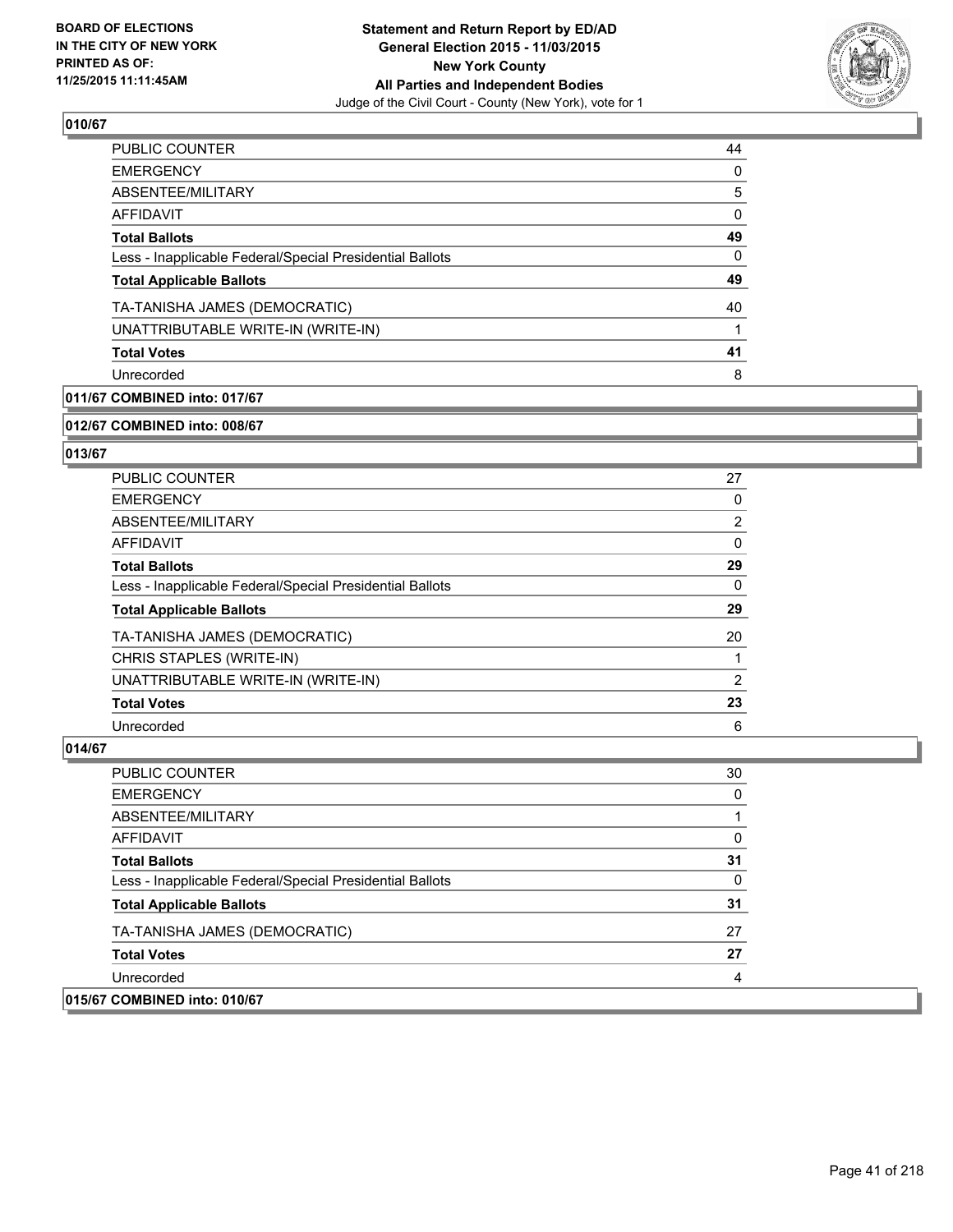

| PUBLIC COUNTER                                           | 35              |
|----------------------------------------------------------|-----------------|
| EMERGENCY                                                | $\mathbf{0}$    |
| ABSENTEE/MILITARY                                        | 3               |
| AFFIDAVIT                                                | 0               |
| Total Ballots                                            | 38              |
| Less - Inapplicable Federal/Special Presidential Ballots | 0               |
| <b>Total Applicable Ballots</b>                          | 38              |
| TA-TANISHA JAMES (DEMOCRATIC)                            | 31              |
| UNATTRIBUTABLE WRITE-IN (WRITE-IN)                       |                 |
| <b>Total Votes</b>                                       | $32\phantom{a}$ |
| Unrecorded                                               | 6               |

## **017/67**

| PUBLIC COUNTER                                           | 30       |
|----------------------------------------------------------|----------|
| <b>EMERGENCY</b>                                         | 0        |
| ABSENTEE/MILITARY                                        | 6        |
| AFFIDAVIT                                                | $\Omega$ |
| <b>Total Ballots</b>                                     | 36       |
| Less - Inapplicable Federal/Special Presidential Ballots | $\Omega$ |
| <b>Total Applicable Ballots</b>                          | 36       |
| TA-TANISHA JAMES (DEMOCRATIC)                            | 28       |
| <b>Total Votes</b>                                       | 28       |
| Unrecorded                                               | 8        |

| <b>PUBLIC COUNTER</b>                                    | 91 |
|----------------------------------------------------------|----|
| <b>EMERGENCY</b>                                         | 0  |
| ABSENTEE/MILITARY                                        | 6  |
| AFFIDAVIT                                                |    |
| <b>Total Ballots</b>                                     | 98 |
| Less - Inapplicable Federal/Special Presidential Ballots | 0  |
| <b>Total Applicable Ballots</b>                          | 98 |
| TA-TANISHA JAMES (DEMOCRATIC)                            | 79 |
| HILLARY CLINTON (WRITE-IN)                               |    |
| <b>Total Votes</b>                                       | 80 |
| Unrecorded                                               | 18 |
| 019/67 COMBINED into: 016/67                             |    |
| 020/67 COMBINED into: 021/67                             |    |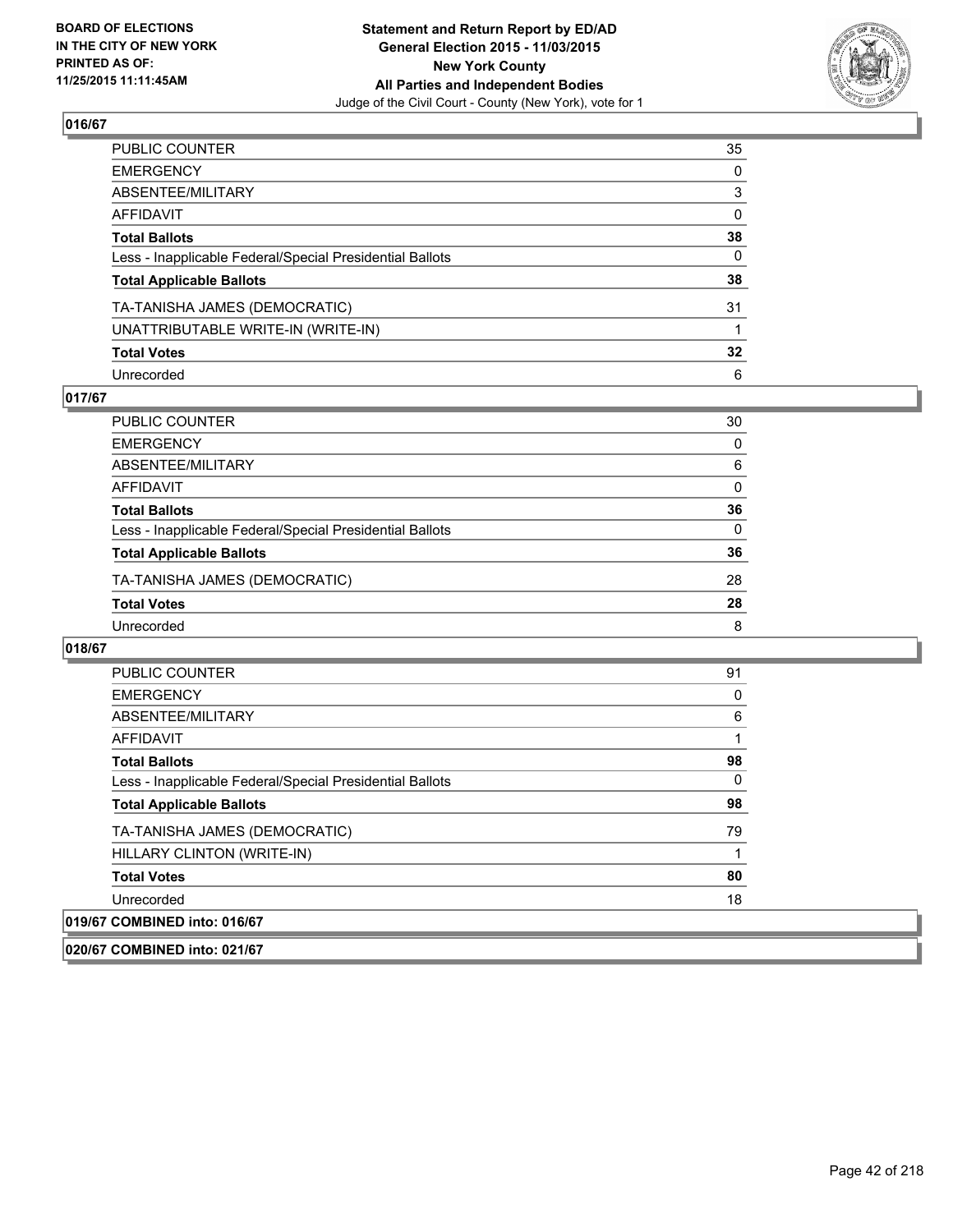

| <b>EMERGENCY</b><br>ABSENTEE/MILITARY<br><b>AFFIDAVIT</b><br><b>Total Ballots</b><br>Less - Inapplicable Federal/Special Presidential Ballots | 31 |
|-----------------------------------------------------------------------------------------------------------------------------------------------|----|
|                                                                                                                                               | 0  |
|                                                                                                                                               | 3  |
|                                                                                                                                               |    |
|                                                                                                                                               | 35 |
|                                                                                                                                               | 0  |
| <b>Total Applicable Ballots</b>                                                                                                               | 35 |
| TA-TANISHA JAMES (DEMOCRATIC)                                                                                                                 | 24 |
| UNATTRIBUTABLE WRITE-IN (WRITE-IN)                                                                                                            |    |
| <b>Total Votes</b>                                                                                                                            | 25 |
| Unrecorded                                                                                                                                    | 10 |

## **022/67 COMBINED into: 096/75**

**023/67 COMBINED into: 018/67**

**024/67 COMBINED into: 028/67**

**025/67 COMBINED into: 026/67**

## **026/67**

| <b>PUBLIC COUNTER</b>                                    | 69             |
|----------------------------------------------------------|----------------|
| <b>EMERGENCY</b>                                         | 0              |
| ABSENTEE/MILITARY                                        | 4              |
| <b>AFFIDAVIT</b>                                         | 0              |
| <b>Total Ballots</b>                                     | 73             |
| Less - Inapplicable Federal/Special Presidential Ballots | 0              |
| <b>Total Applicable Ballots</b>                          | 73             |
| TA-TANISHA JAMES (DEMOCRATIC)                            | 53             |
| ANDREW NAPOLITANO (WRITE-IN)                             |                |
| DIANA SANCHEZ (WRITE-IN)                                 |                |
| UNATTRIBUTABLE WRITE-IN (WRITE-IN)                       | $\overline{2}$ |
| <b>Total Votes</b>                                       | 57             |
| Unrecorded                                               | 16             |

| PUBLIC COUNTER                                           | 54 |
|----------------------------------------------------------|----|
| <b>EMERGENCY</b>                                         | 0  |
| ABSENTEE/MILITARY                                        | 4  |
| AFFIDAVIT                                                |    |
| <b>Total Ballots</b>                                     | 59 |
| Less - Inapplicable Federal/Special Presidential Ballots | 0  |
| <b>Total Applicable Ballots</b>                          | 59 |
| TA-TANISHA JAMES (DEMOCRATIC)                            | 43 |
| UNATTRIBUTABLE WRITE-IN (WRITE-IN)                       | 2  |
| <b>Total Votes</b>                                       | 45 |
| Unrecorded                                               | 14 |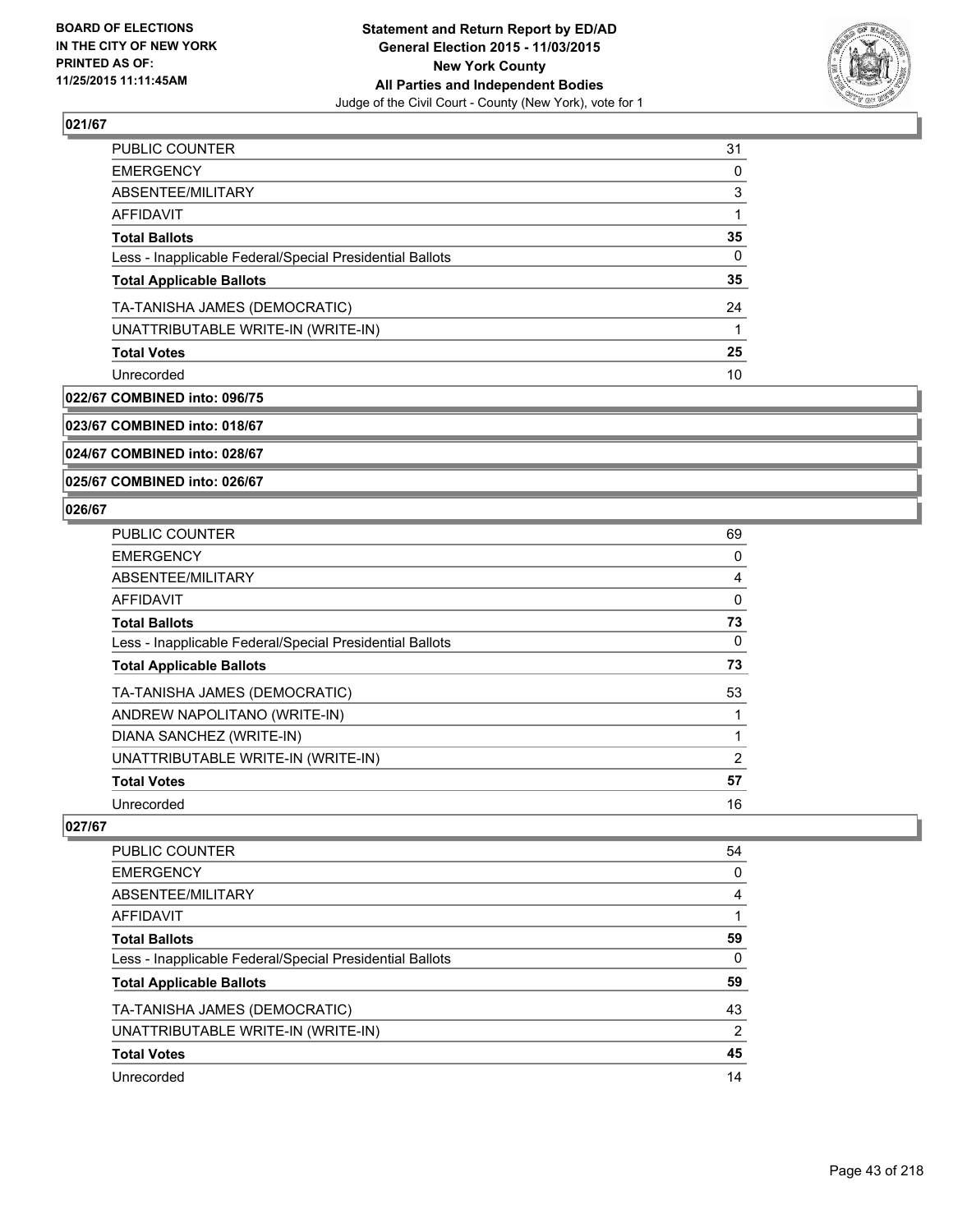

| <b>PUBLIC COUNTER</b>                                    | 77 |
|----------------------------------------------------------|----|
| <b>EMERGENCY</b>                                         | 0  |
| ABSENTEE/MILITARY                                        | 8  |
| AFFIDAVIT                                                | 3  |
| <b>Total Ballots</b>                                     | 88 |
| Less - Inapplicable Federal/Special Presidential Ballots | 0  |
| <b>Total Applicable Ballots</b>                          | 88 |
| TA-TANISHA JAMES (DEMOCRATIC)                            | 63 |
| LEROY EHRENREICH (WRITE-IN)                              | 1  |
| UNATTRIBUTABLE WRITE-IN (WRITE-IN)                       | 4  |
| WILLIAM PURDY (WRITE-IN)                                 | 1  |
| <b>Total Votes</b>                                       | 69 |
| Unrecorded                                               | 19 |
|                                                          |    |

**029/67 COMBINED into: 028/67**

#### **030/67 COMBINED into: 045/67**

#### **031/67**

| PUBLIC COUNTER                                           | 105 |
|----------------------------------------------------------|-----|
| <b>EMERGENCY</b>                                         |     |
| ABSENTEE/MILITARY                                        | 2   |
| <b>AFFIDAVIT</b>                                         | 0   |
| <b>Total Ballots</b>                                     | 108 |
| Less - Inapplicable Federal/Special Presidential Ballots | 0   |
| <b>Total Applicable Ballots</b>                          | 108 |
| TA-TANISHA JAMES (DEMOCRATIC)                            | 97  |
| <b>Total Votes</b>                                       | 97  |
| Unrecorded                                               | 11  |

| PUBLIC COUNTER                                           | 58           |
|----------------------------------------------------------|--------------|
| <b>EMERGENCY</b>                                         | $\Omega$     |
| ABSENTEE/MILITARY                                        | 2            |
| <b>AFFIDAVIT</b>                                         | 2            |
| <b>Total Ballots</b>                                     | 62           |
| Less - Inapplicable Federal/Special Presidential Ballots | $\mathbf{0}$ |
| <b>Total Applicable Ballots</b>                          | 62           |
| TA-TANISHA JAMES (DEMOCRATIC)                            | 49           |
| <b>Total Votes</b>                                       | 49           |
| Unrecorded                                               | 13           |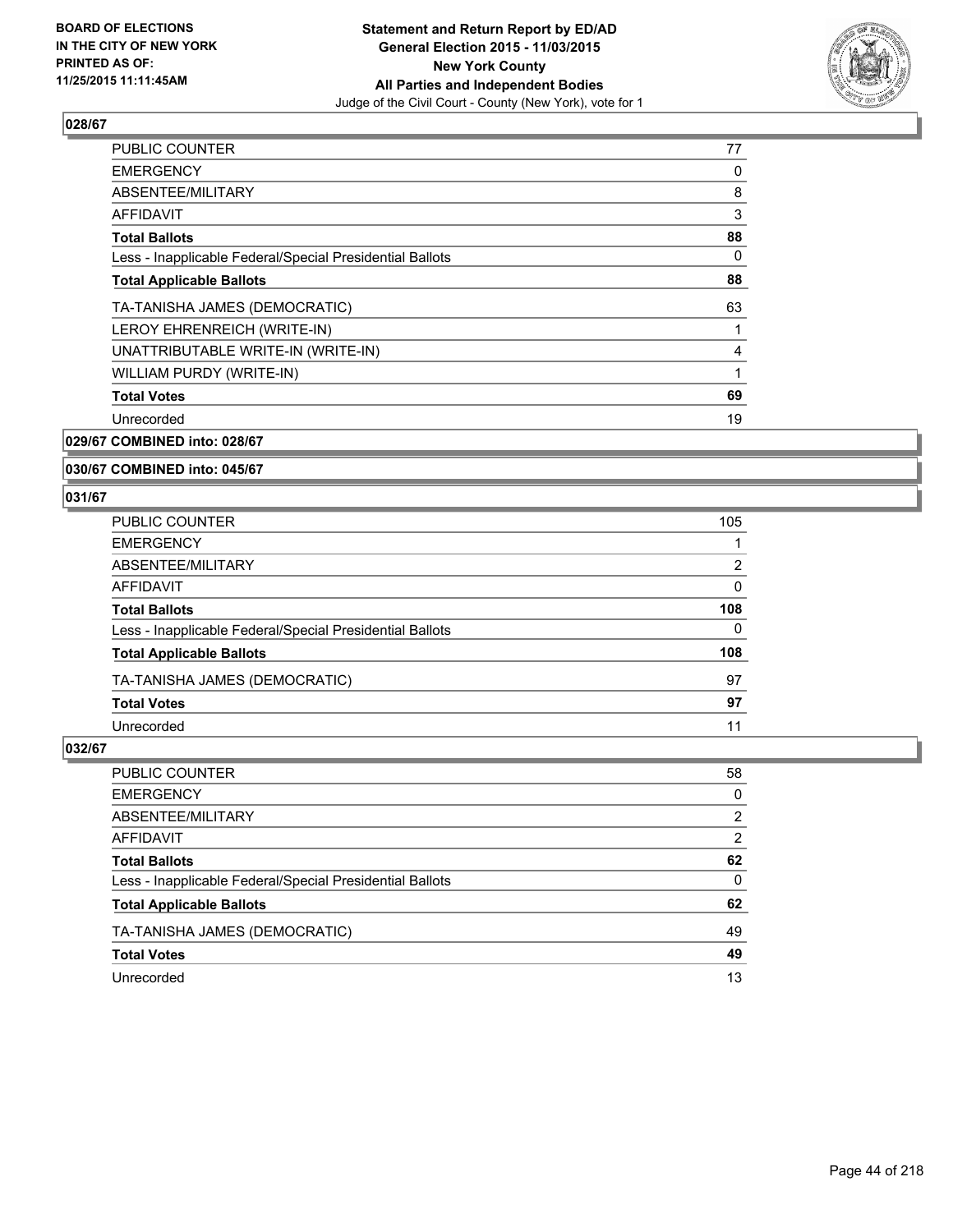

| PUBLIC COUNTER                                           | 80       |
|----------------------------------------------------------|----------|
| <b>EMERGENCY</b>                                         | $\Omega$ |
| ABSENTEE/MILITARY                                        | 3        |
| <b>AFFIDAVIT</b>                                         |          |
| <b>Total Ballots</b>                                     | 84       |
| Less - Inapplicable Federal/Special Presidential Ballots | $\Omega$ |
| <b>Total Applicable Ballots</b>                          | 84       |
| TA-TANISHA JAMES (DEMOCRATIC)                            | 72       |
| HELENE JNANE (WRITE-IN)                                  |          |
| <b>Total Votes</b>                                       | 73       |
| Unrecorded                                               | 11       |
|                                                          |          |

## **034/67 COMBINED into: 032/67**

#### **035/67**

| <b>PUBLIC COUNTER</b>                                    | 66             |
|----------------------------------------------------------|----------------|
| <b>EMERGENCY</b>                                         | 0              |
| ABSENTEE/MILITARY                                        | 3              |
| AFFIDAVIT                                                |                |
| <b>Total Ballots</b>                                     | 70             |
| Less - Inapplicable Federal/Special Presidential Ballots | 0              |
| <b>Total Applicable Ballots</b>                          | 70             |
| TA-TANISHA JAMES (DEMOCRATIC)                            | 53             |
| CLARA CHUNG (WRITE-IN)                                   |                |
| SABRINA CHOSED (WRITE-IN)                                |                |
| TERESA KLAUM (WRITE-IN)                                  |                |
| UNATTRIBUTABLE WRITE-IN (WRITE-IN)                       | $\overline{2}$ |
| <b>Total Votes</b>                                       | 58             |
| Unrecorded                                               | 12             |

## **036/67 COMBINED into: 033/67**

#### **037/67 COMBINED into: 033/67**

| <b>PUBLIC COUNTER</b>                                    | 61 |
|----------------------------------------------------------|----|
| <b>EMERGENCY</b>                                         | 0  |
| ABSENTEE/MILITARY                                        | 2  |
| <b>AFFIDAVIT</b>                                         | 1  |
| <b>Total Ballots</b>                                     | 64 |
| Less - Inapplicable Federal/Special Presidential Ballots | 0  |
| <b>Total Applicable Ballots</b>                          | 64 |
| TA-TANISHA JAMES (DEMOCRATIC)                            | 49 |
| FRED WINSTOW (WRITE-IN)                                  | 1  |
| ISMIZL ELLZHI (WRITE-IN)                                 |    |
| PETER C HEIN (WRITE-IN)                                  | 1  |
| SONDRA B. MORROF (WRITE-IN)                              | 1  |
| <b>Total Votes</b>                                       | 53 |
| Unrecorded                                               | 11 |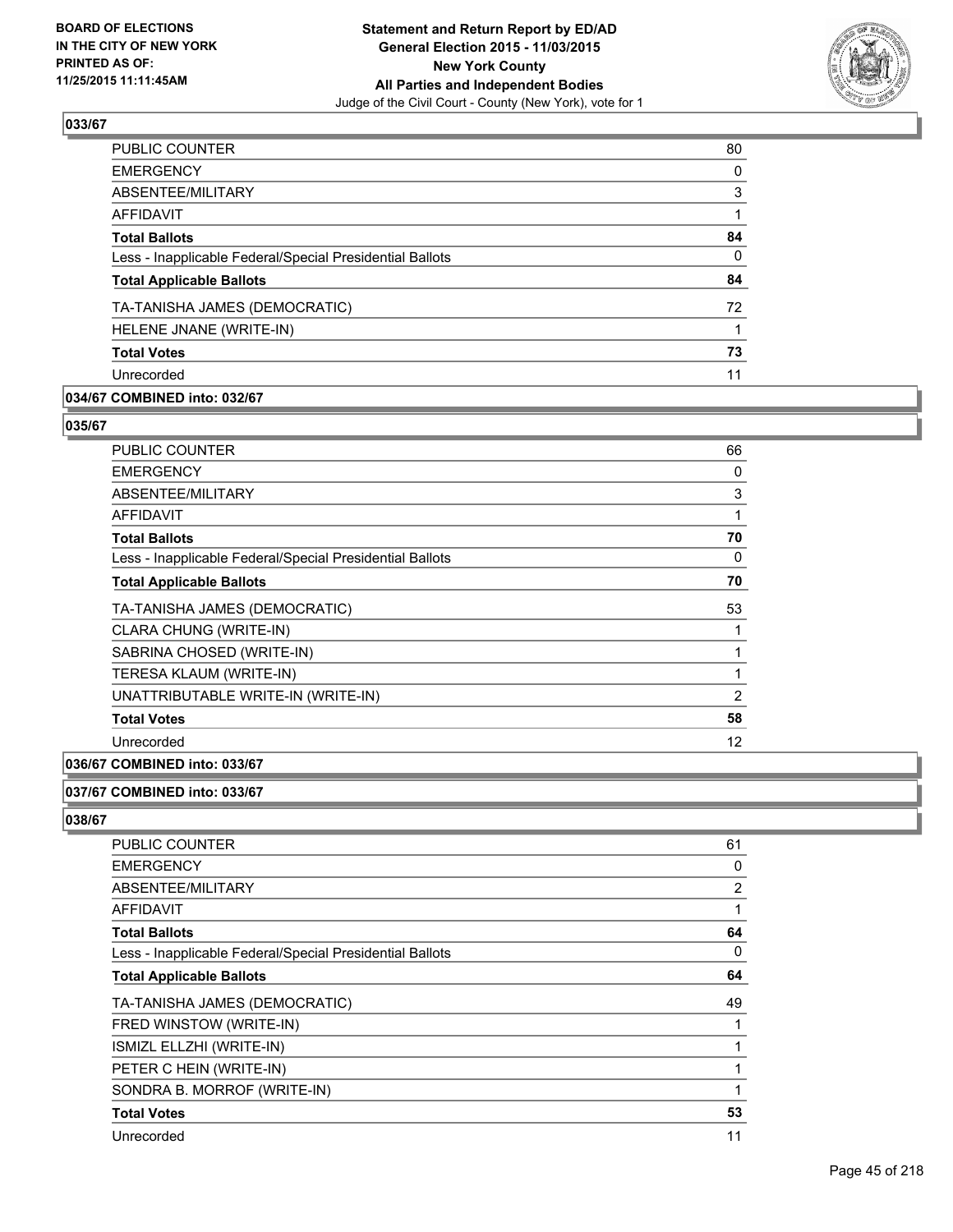

# **039/67 COMBINED into: 054/67**

### **040/67 COMBINED into: 054/67**

### **041/67 COMBINED into: 038/67**

**042/67** 

| <b>PUBLIC COUNTER</b>                                    | 152 |
|----------------------------------------------------------|-----|
| <b>EMERGENCY</b>                                         | 0   |
| ABSENTEE/MILITARY                                        | 8   |
| AFFIDAVIT                                                | 1   |
| <b>Total Ballots</b>                                     | 161 |
| Less - Inapplicable Federal/Special Presidential Ballots | 0   |
| <b>Total Applicable Ballots</b>                          | 161 |
| TA-TANISHA JAMES (DEMOCRATIC)                            | 134 |
| ED COX (WRITE-IN)                                        |     |
| <b>JOSE OLIVARES (WRITE-IN)</b>                          | 1   |
| UNATTRIBUTABLE WRITE-IN (WRITE-IN)                       |     |
| <b>Total Votes</b>                                       | 137 |
| Unrecorded                                               | 24  |

| PUBLIC COUNTER                                           | 150 |
|----------------------------------------------------------|-----|
| <b>EMERGENCY</b>                                         | 0   |
| ABSENTEE/MILITARY                                        | 3   |
| <b>AFFIDAVIT</b>                                         | 1   |
| <b>Total Ballots</b>                                     | 154 |
| Less - Inapplicable Federal/Special Presidential Ballots | 0   |
| <b>Total Applicable Ballots</b>                          | 154 |
| TA-TANISHA JAMES (DEMOCRATIC)                            | 124 |
| BARBARA ADVOCATE (WRITE-IN)                              |     |
| BILL MURRAY (WRITE-IN)                                   |     |
| <b>GARY MINDLIN (WRITE-IN)</b>                           | 1   |
| JOSEPH S TOCCI (WRITE-IN)                                | 1   |
| UNATTRIBUTABLE WRITE-IN (WRITE-IN)                       | 2   |
| <b>Total Votes</b>                                       | 130 |
| Unrecorded                                               | 24  |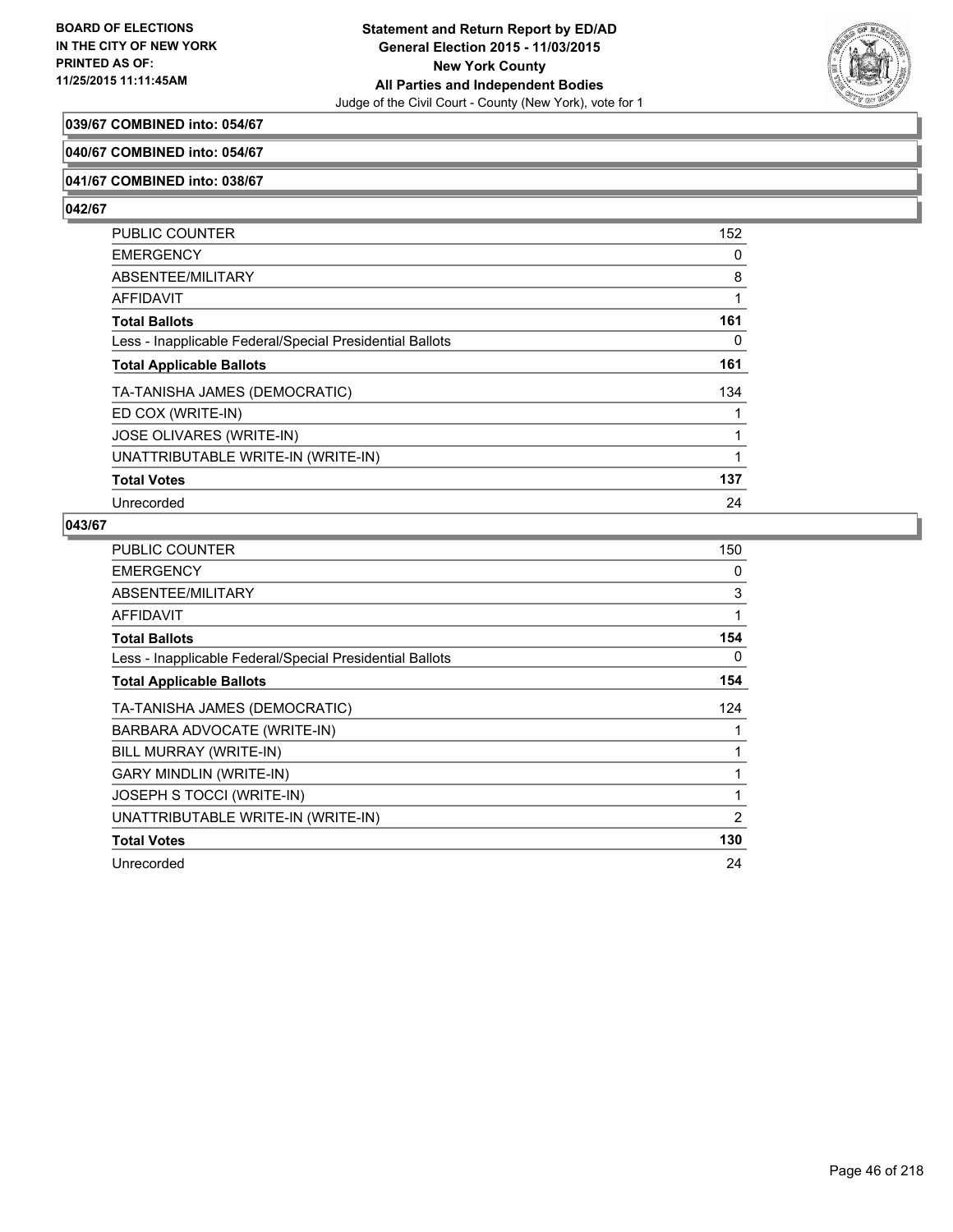

| PUBLIC COUNTER                                           | 73 |
|----------------------------------------------------------|----|
| <b>EMERGENCY</b>                                         | 0  |
| ABSENTEE/MILITARY                                        | 0  |
| <b>AFFIDAVIT</b>                                         |    |
| <b>Total Ballots</b>                                     | 74 |
| Less - Inapplicable Federal/Special Presidential Ballots | 0  |
| <b>Total Applicable Ballots</b>                          | 74 |
| TA-TANISHA JAMES (DEMOCRATIC)                            | 64 |
| BILLY JOEL (WRITE-IN)                                    |    |
| UNATTRIBUTABLE WRITE-IN (WRITE-IN)                       |    |
| <b>Total Votes</b>                                       | 66 |
| Unrecorded                                               | 8  |

### **045/67**

| <b>PUBLIC COUNTER</b>                                    | 62 |
|----------------------------------------------------------|----|
| <b>EMERGENCY</b>                                         | 0  |
| ABSENTEE/MILITARY                                        |    |
| AFFIDAVIT                                                |    |
| <b>Total Ballots</b>                                     | 64 |
| Less - Inapplicable Federal/Special Presidential Ballots | 0  |
| <b>Total Applicable Ballots</b>                          | 64 |
| TA-TANISHA JAMES (DEMOCRATIC)                            | 52 |
| BRIDGETTE MOWIZE (WRITE-IN)                              |    |
| SUSAN KONE (WRITE-IN)                                    |    |
| UNATTRIBUTABLE WRITE-IN (WRITE-IN)                       |    |
| <b>Total Votes</b>                                       | 55 |
| Unrecorded                                               | 9  |

| <b>PUBLIC COUNTER</b>                                    | 110 |
|----------------------------------------------------------|-----|
| <b>EMERGENCY</b>                                         | 0   |
| ABSENTEE/MILITARY                                        |     |
| AFFIDAVIT                                                | 0   |
| <b>Total Ballots</b>                                     | 117 |
| Less - Inapplicable Federal/Special Presidential Ballots | 0   |
| <b>Total Applicable Ballots</b>                          | 117 |
| TA-TANISHA JAMES (DEMOCRATIC)                            | 100 |
| HELENE JNANE (WRITE-IN)                                  |     |
| <b>Total Votes</b>                                       | 101 |
| Unrecorded                                               | 16  |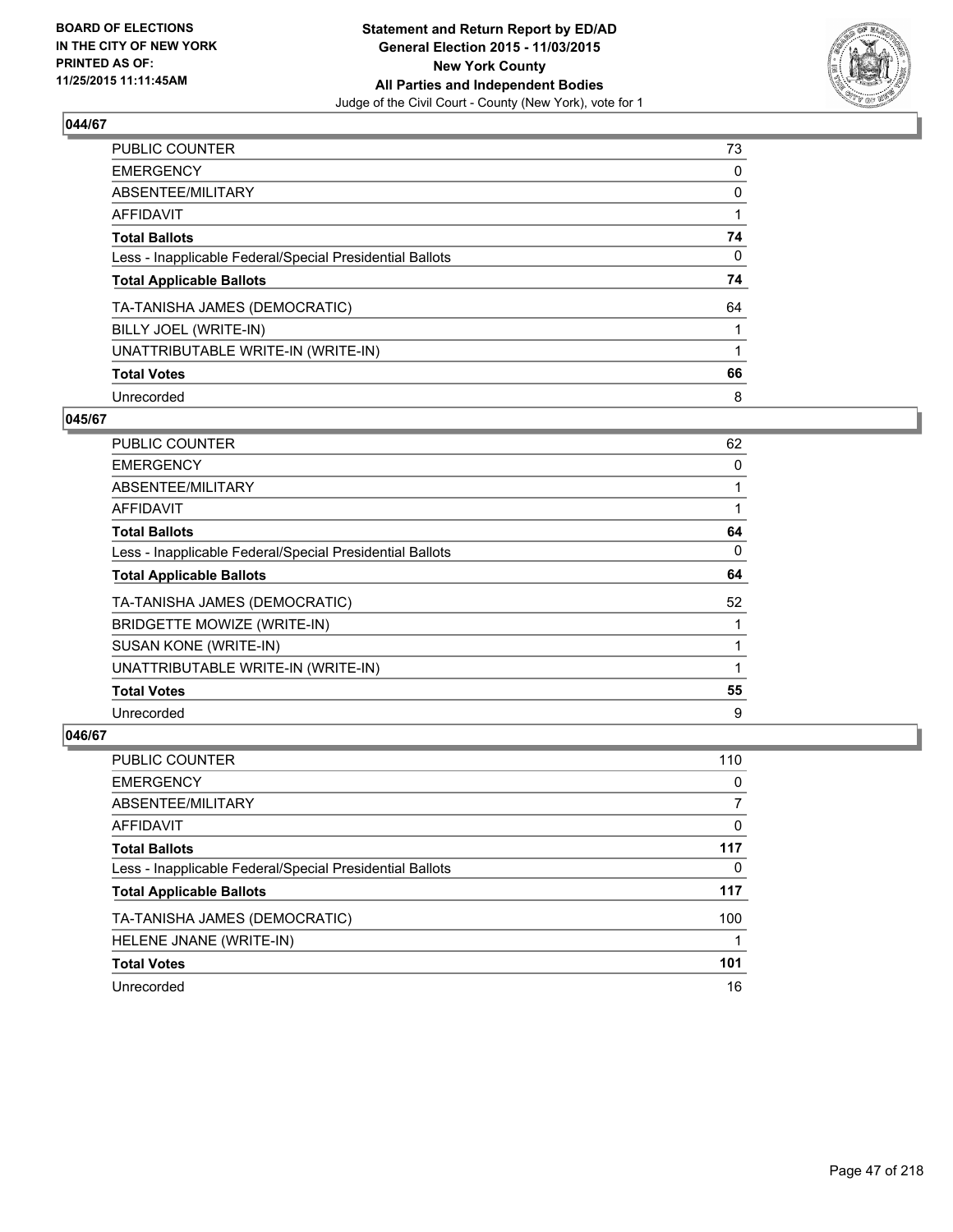

| PUBLIC COUNTER                                           | 25      |
|----------------------------------------------------------|---------|
| EMERGENCY                                                | 0       |
| ABSENTEE/MILITARY                                        | 0       |
| AFFIDAVIT                                                | 0       |
| Total Ballots                                            | 25      |
| Less - Inapplicable Federal/Special Presidential Ballots | 0       |
| <b>Total Applicable Ballots</b>                          | 25      |
| TA-TANISHA JAMES (DEMOCRATIC)                            | 21      |
| BILL LYNCH (WRITE-IN)                                    |         |
| Total Votes                                              | $22 \,$ |
| Unrecorded                                               | 3       |

### **048/67**

| PUBLIC COUNTER                                           | 141 |
|----------------------------------------------------------|-----|
| <b>EMERGENCY</b>                                         | 0   |
| ABSENTEE/MILITARY                                        |     |
| AFFIDAVIT                                                |     |
| <b>Total Ballots</b>                                     | 143 |
| Less - Inapplicable Federal/Special Presidential Ballots | 0   |
| <b>Total Applicable Ballots</b>                          | 143 |
| TA-TANISHA JAMES (DEMOCRATIC)                            | 123 |
| DIANE MONA (WRITE-IN)                                    |     |
| <b>Total Votes</b>                                       | 124 |
| Unrecorded                                               | 19  |
|                                                          |     |

### **049/67 COMBINED into: 050/67**

| <b>PUBLIC COUNTER</b>                                    | 78       |
|----------------------------------------------------------|----------|
| <b>EMERGENCY</b>                                         | 0        |
| ABSENTEE/MILITARY                                        | 6        |
| AFFIDAVIT                                                | $\Omega$ |
| <b>Total Ballots</b>                                     | 84       |
| Less - Inapplicable Federal/Special Presidential Ballots | 0        |
| <b>Total Applicable Ballots</b>                          | 84       |
| TA-TANISHA JAMES (DEMOCRATIC)                            | 67       |
| MARIA VALERIS (WRITE-IN)                                 |          |
| UNATTRIBUTABLE WRITE-IN (WRITE-IN)                       |          |
| <b>Total Votes</b>                                       | 69       |
| Unrecorded                                               | 15       |
| 051/67 COMBINED into: 003/67                             |          |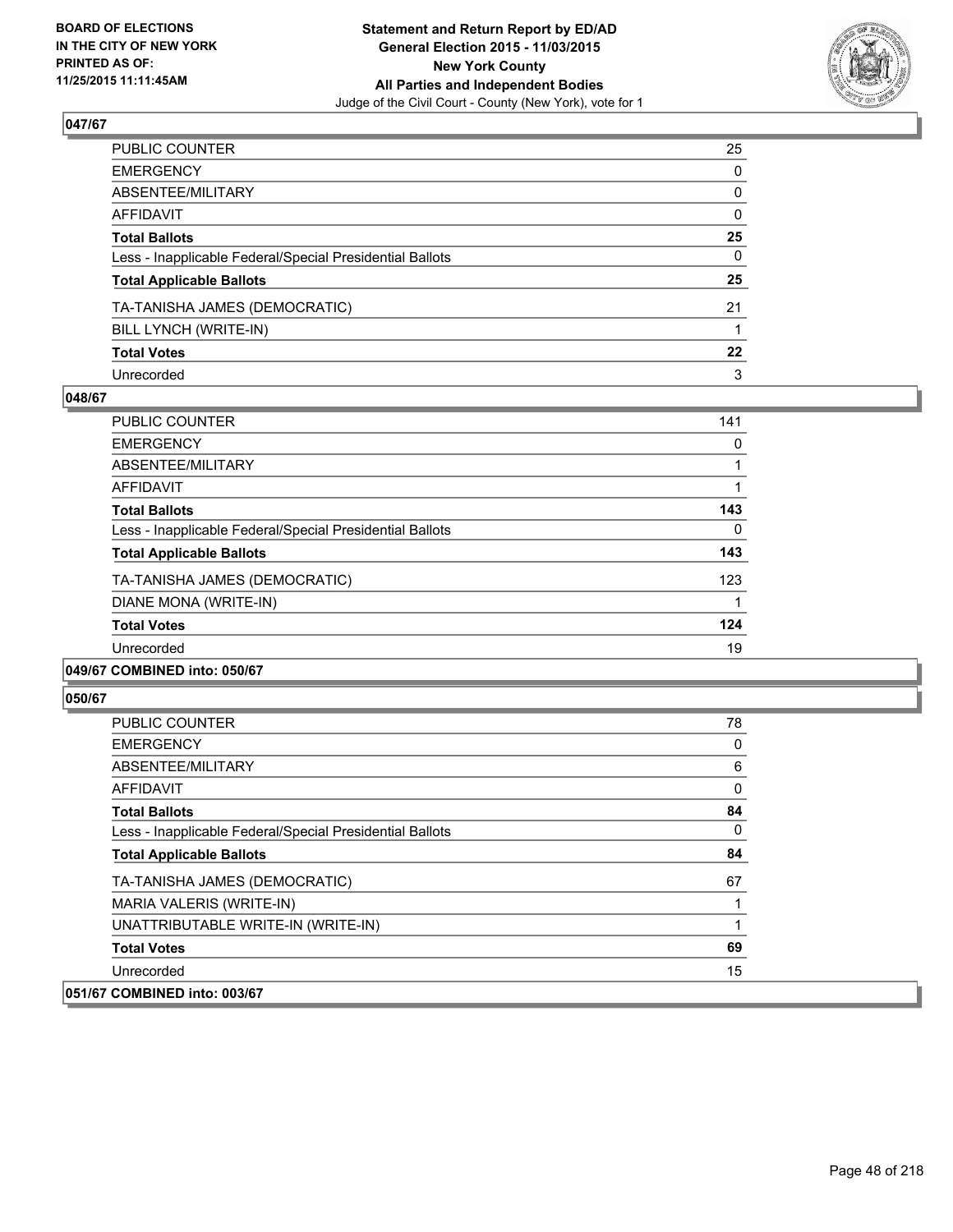

| PUBLIC COUNTER                                           | 27       |
|----------------------------------------------------------|----------|
| <b>EMERGENCY</b>                                         | 0        |
| ABSENTEE/MILITARY                                        | 6        |
| AFFIDAVIT                                                | $\Omega$ |
| <b>Total Ballots</b>                                     | 33       |
| Less - Inapplicable Federal/Special Presidential Ballots | 0        |
| <b>Total Applicable Ballots</b>                          | 33       |
| TA-TANISHA JAMES (DEMOCRATIC)                            | 20       |
| DAVID DINKINS (WRITE-IN)                                 |          |
| ETHAN GOLDSTEIN (WRITE-IN)                               |          |
| UNATTRIBUTABLE WRITE-IN (WRITE-IN)                       |          |
| <b>Total Votes</b>                                       | 23       |
| Unrecorded                                               | 10       |

# **053/67**

| <b>PUBLIC COUNTER</b>                                    | 72             |
|----------------------------------------------------------|----------------|
| <b>EMERGENCY</b>                                         | 0              |
| ABSENTEE/MILITARY                                        | $\overline{2}$ |
| AFFIDAVIT                                                | 0              |
| <b>Total Ballots</b>                                     | 74             |
| Less - Inapplicable Federal/Special Presidential Ballots | $\Omega$       |
| <b>Total Applicable Ballots</b>                          | 74             |
| TA-TANISHA JAMES (DEMOCRATIC)                            | 61             |
| DONALD TRUMP (WRITE-IN)                                  |                |
| <b>JONATHAN GOLDIN (WRITE-IN)</b>                        |                |
| UNATTRIBUTABLE WRITE-IN (WRITE-IN)                       |                |
| <b>Total Votes</b>                                       | 64             |
| Unrecorded                                               | 10             |

| <b>PUBLIC COUNTER</b>                                    | 68             |
|----------------------------------------------------------|----------------|
| <b>EMERGENCY</b>                                         | 0              |
| ABSENTEE/MILITARY                                        | 8              |
| AFFIDAVIT                                                | $\overline{2}$ |
| <b>Total Ballots</b>                                     | 78             |
| Less - Inapplicable Federal/Special Presidential Ballots | 0              |
| <b>Total Applicable Ballots</b>                          | 78             |
| TA-TANISHA JAMES (DEMOCRATIC)                            | 62             |
| DAVID JONES (WRITE-IN)                                   |                |
| UNATTRIBUTABLE WRITE-IN (WRITE-IN)                       |                |
| <b>Total Votes</b>                                       | 64             |
| Unrecorded                                               | 14             |
| 055/67 COMBINED into: 056/67                             |                |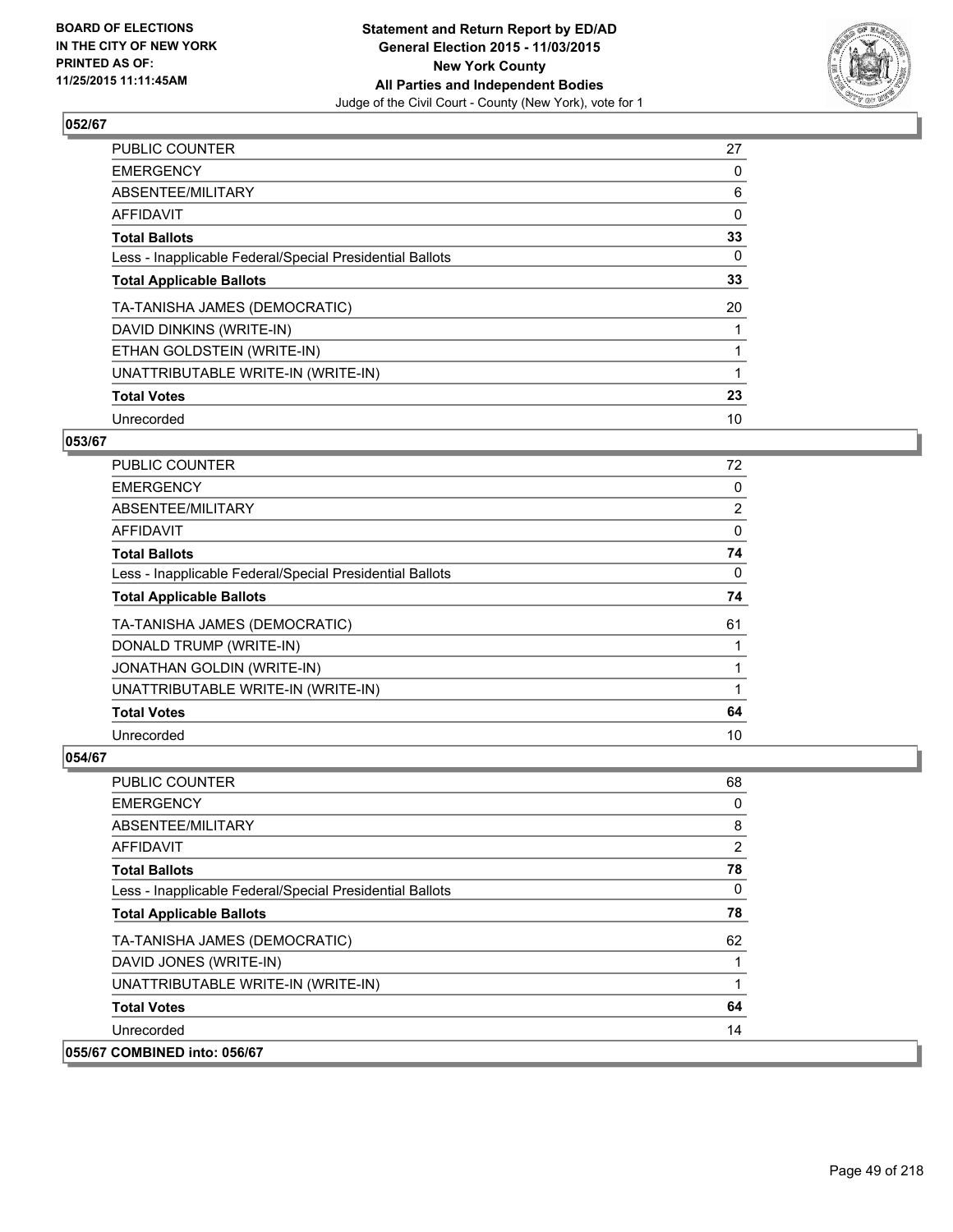

| <b>PUBLIC COUNTER</b>                                    | 48 |
|----------------------------------------------------------|----|
| <b>EMERGENCY</b>                                         | 0  |
| ABSENTEE/MILITARY                                        | 0  |
| AFFIDAVIT                                                | 0  |
| <b>Total Ballots</b>                                     | 48 |
| Less - Inapplicable Federal/Special Presidential Ballots | 0  |
| <b>Total Applicable Ballots</b>                          | 48 |
| TA-TANISHA JAMES (DEMOCRATIC)                            | 41 |
| CYMA RUBIN (WRITE-IN)                                    |    |
| UNATTRIBUTABLE WRITE-IN (WRITE-IN)                       |    |
| <b>Total Votes</b>                                       | 43 |
| Unrecorded                                               | 5  |
|                                                          |    |

**057/67 COMBINED into: 053/67**

**058/67 COMBINED into: 059/67**

#### **059/67**

| <b>PUBLIC COUNTER</b>                                    | 69 |
|----------------------------------------------------------|----|
| <b>EMERGENCY</b>                                         | 0  |
| ABSENTEE/MILITARY                                        | 5  |
| <b>AFFIDAVIT</b>                                         | 3  |
| <b>Total Ballots</b>                                     | 77 |
| Less - Inapplicable Federal/Special Presidential Ballots | 0  |
| <b>Total Applicable Ballots</b>                          | 77 |
| TA-TANISHA JAMES (DEMOCRATIC)                            | 58 |
| ALAN FERSTER (WRITE-IN)                                  |    |
| MICHAEL GROSSMAN (WRITE-IN)                              | 1  |
| RUDOLPH GIULIANI (WRITE-IN)                              | 1  |
| <b>Total Votes</b>                                       | 61 |
| Unrecorded                                               | 16 |
|                                                          |    |

#### **060/67 COMBINED into: 065/67**

#### **061/67 COMBINED into: 062/67**

| <b>PUBLIC COUNTER</b>                                    | 76       |
|----------------------------------------------------------|----------|
| <b>EMERGENCY</b>                                         | 0        |
| ABSENTEE/MILITARY                                        | 4        |
| <b>AFFIDAVIT</b>                                         | 0        |
| <b>Total Ballots</b>                                     | 80       |
| Less - Inapplicable Federal/Special Presidential Ballots | $\Omega$ |
| <b>Total Applicable Ballots</b>                          | 80       |
| TA-TANISHA JAMES (DEMOCRATIC)                            | 63       |
| UNATTRIBUTABLE WRITE-IN (WRITE-IN)                       |          |
| <b>Total Votes</b>                                       | 64       |
| Unrecorded                                               | 16       |
| 063/67 COMBINED into: 064/67                             |          |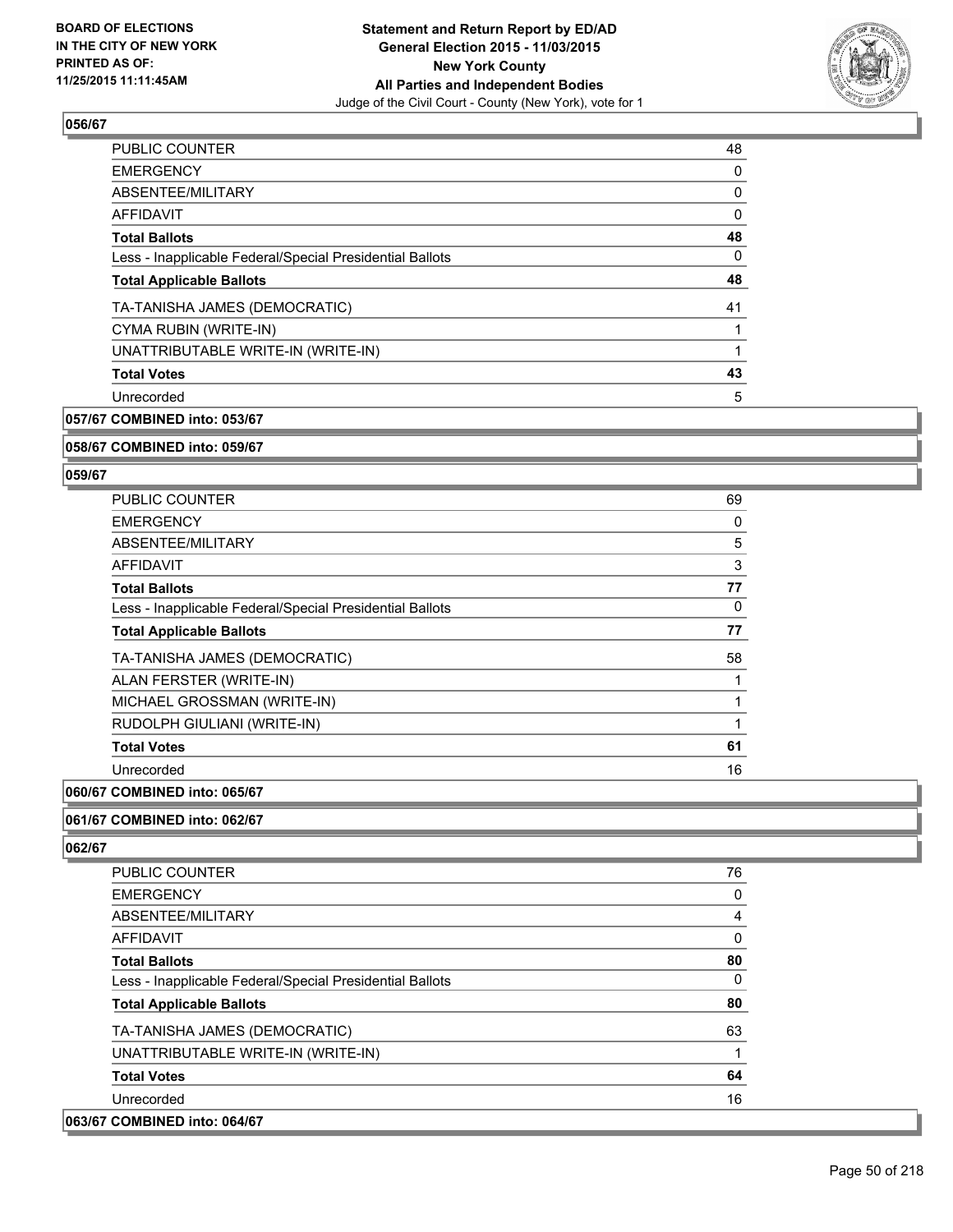

| PUBLIC COUNTER                                           | 44             |
|----------------------------------------------------------|----------------|
| <b>EMERGENCY</b>                                         | 0              |
| ABSENTEE/MILITARY                                        | $\overline{2}$ |
| AFFIDAVIT                                                |                |
| <b>Total Ballots</b>                                     | 47             |
| Less - Inapplicable Federal/Special Presidential Ballots | 0              |
| <b>Total Applicable Ballots</b>                          | 47             |
| TA-TANISHA JAMES (DEMOCRATIC)                            | 37             |
| ANITA KOFFLER (WRITE-IN)                                 |                |
| BENJAMIN WOODRUFF (WRITE-IN)                             |                |
| <b>Total Votes</b>                                       | 39             |
| Unrecorded                                               | 8              |

## **065/67**

| PUBLIC COUNTER                                           | 67 |
|----------------------------------------------------------|----|
| <b>EMERGENCY</b>                                         | 0  |
| ABSENTEE/MILITARY                                        | 5  |
| AFFIDAVIT                                                | 0  |
| <b>Total Ballots</b>                                     | 72 |
| Less - Inapplicable Federal/Special Presidential Ballots | 0  |
| <b>Total Applicable Ballots</b>                          | 72 |
| TA-TANISHA JAMES (DEMOCRATIC)                            | 57 |
| ADOLPH GREENE (WRITE-IN)                                 |    |
| RUDOLPH GIULIANI (WRITE-IN)                              |    |
| SABRINA KRAUS (WRITE-IN)                                 |    |
| UNATTRIBUTABLE WRITE-IN (WRITE-IN)                       | 1  |
| <b>Total Votes</b>                                       | 61 |
| Unrecorded                                               | 11 |
|                                                          |    |

## **066/67 COMBINED into: 067/67**

| <b>PUBLIC COUNTER</b>                                    | 44 |
|----------------------------------------------------------|----|
| <b>EMERGENCY</b>                                         | 0  |
| ABSENTEE/MILITARY                                        | 12 |
| <b>AFFIDAVIT</b>                                         | 0  |
| <b>Total Ballots</b>                                     | 56 |
| Less - Inapplicable Federal/Special Presidential Ballots | 0  |
| <b>Total Applicable Ballots</b>                          | 56 |
| TA-TANISHA JAMES (DEMOCRATIC)                            | 39 |
| <b>BOBBIE SUE DUTCH (WRITE-IN)</b>                       |    |
| <b>Total Votes</b>                                       | 40 |
| Unrecorded                                               | 16 |
| 068/67 COMBINED into: 073/67                             |    |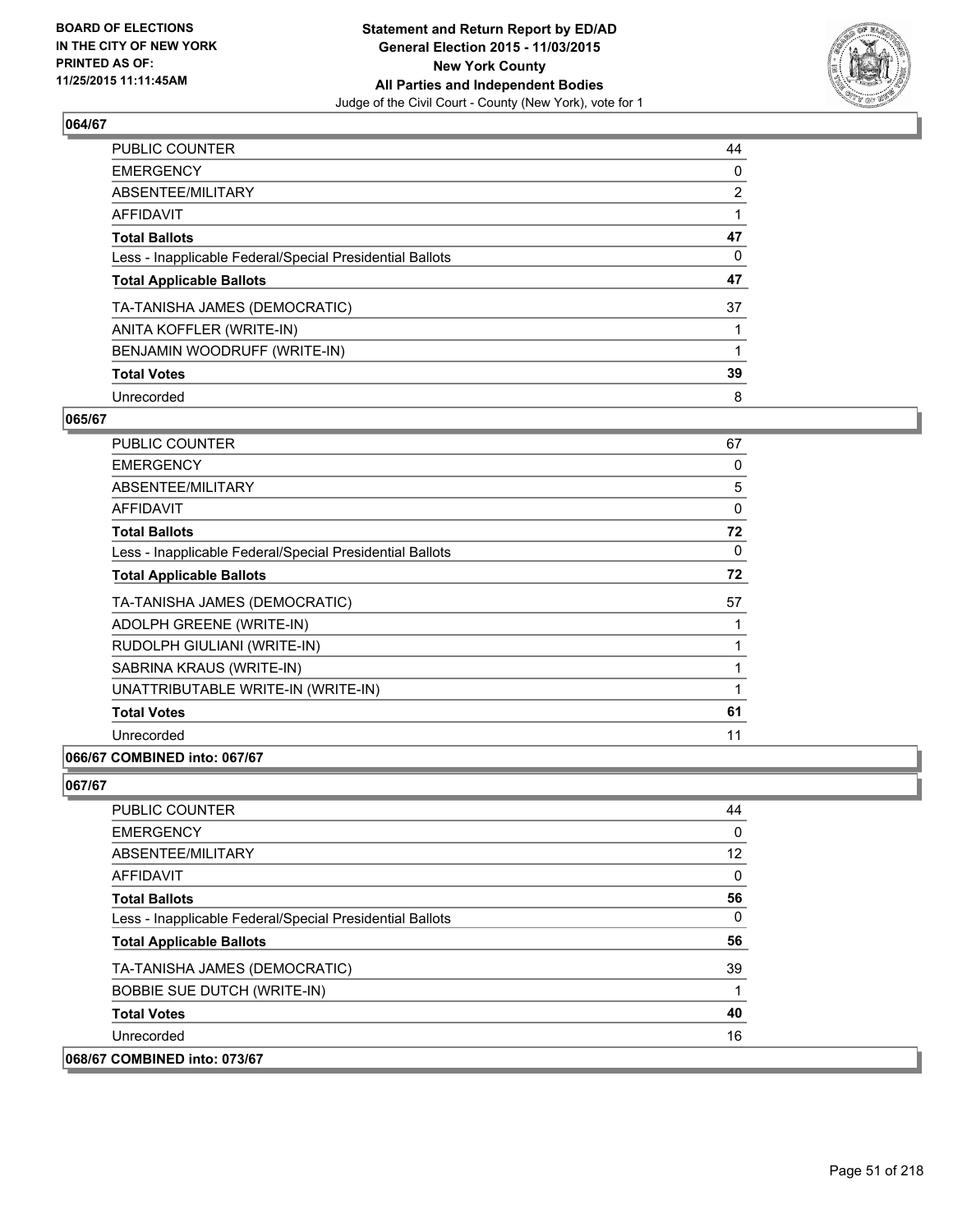

| <b>PUBLIC COUNTER</b>                                    | 55 |
|----------------------------------------------------------|----|
| <b>EMERGENCY</b>                                         | 0  |
| ABSENTEE/MILITARY                                        | 2  |
| <b>AFFIDAVIT</b>                                         | 0  |
| <b>Total Ballots</b>                                     | 57 |
| Less - Inapplicable Federal/Special Presidential Ballots | 0  |
| <b>Total Applicable Ballots</b>                          | 57 |
| TA-TANISHA JAMES (DEMOCRATIC)                            | 51 |
| UNATTRIBUTABLE WRITE-IN (WRITE-IN)                       |    |
| <b>Total Votes</b>                                       | 52 |
| Unrecorded                                               | 5  |
|                                                          |    |

## **070/67 COMBINED into: 071/67**

### **071/67**

| <b>PUBLIC COUNTER</b>                                    | 56 |
|----------------------------------------------------------|----|
| <b>EMERGENCY</b>                                         | 0  |
| ABSENTEE/MILITARY                                        | 0  |
| <b>AFFIDAVIT</b>                                         | 1  |
| <b>Total Ballots</b>                                     | 57 |
| Less - Inapplicable Federal/Special Presidential Ballots | 0  |
| <b>Total Applicable Ballots</b>                          | 57 |
| TA-TANISHA JAMES (DEMOCRATIC)                            | 48 |
| DONALD TRUMP (WRITE-IN)                                  |    |
| MARY GAIL LEARNS (WRITE-IN)                              |    |
| PETER MILLIGAN (WRITE-IN)                                | 1  |
| UNATTRIBUTABLE WRITE-IN (WRITE-IN)                       | 3  |
| <b>Total Votes</b>                                       | 54 |
| Unrecorded                                               | 3  |

| PUBLIC COUNTER                                           | 63 |
|----------------------------------------------------------|----|
| <b>EMERGENCY</b>                                         | 0  |
| ABSENTEE/MILITARY                                        |    |
| AFFIDAVIT                                                |    |
| <b>Total Ballots</b>                                     | 65 |
| Less - Inapplicable Federal/Special Presidential Ballots | 0  |
| <b>Total Applicable Ballots</b>                          | 65 |
| TA-TANISHA JAMES (DEMOCRATIC)                            | 54 |
| JILL STEIN (WRITE-IN)                                    |    |
| UNATTRIBUTABLE WRITE-IN (WRITE-IN)                       |    |
| <b>Total Votes</b>                                       | 56 |
| Unrecorded                                               | 9  |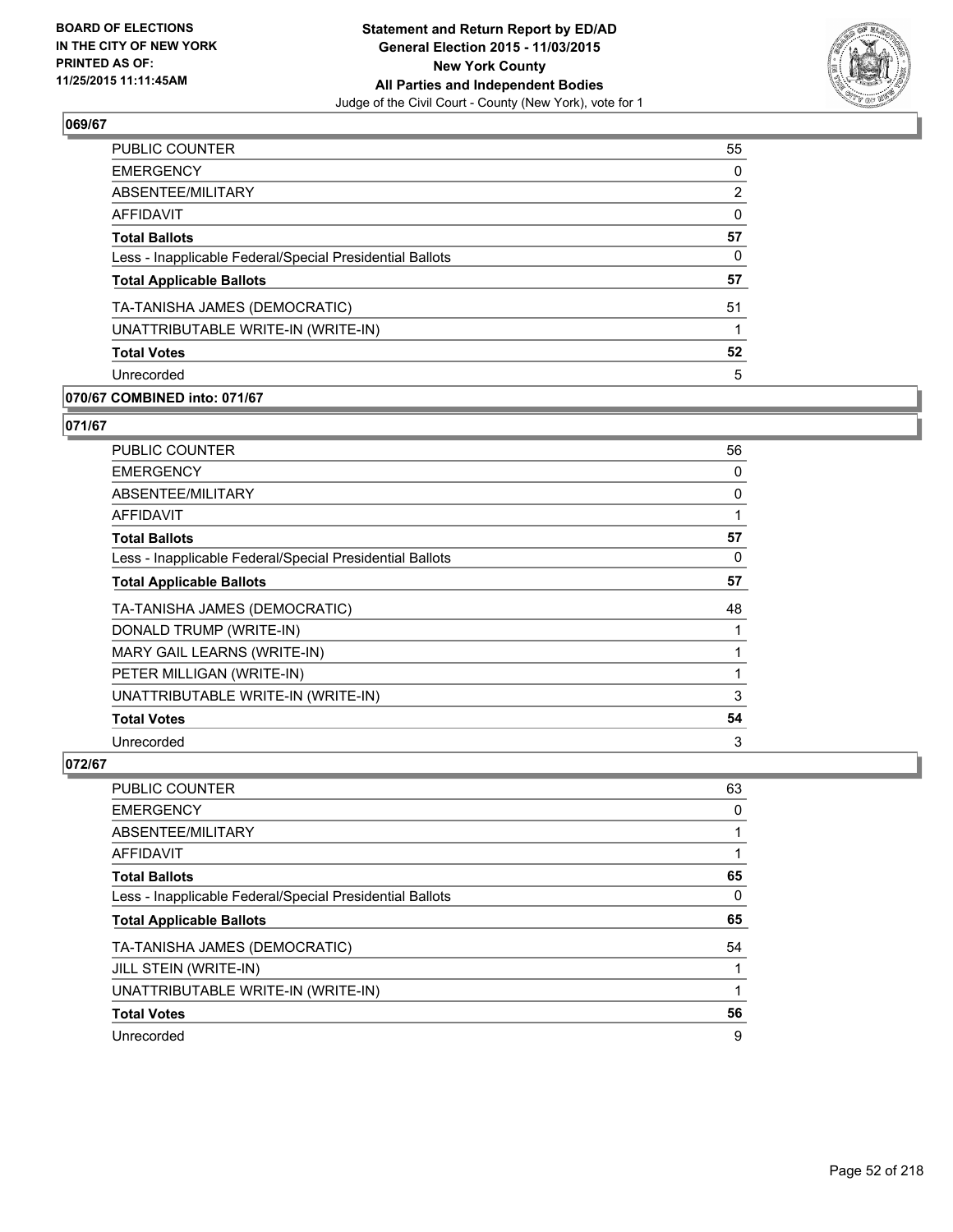

| <b>PUBLIC COUNTER</b>                                    | 47             |
|----------------------------------------------------------|----------------|
| <b>EMERGENCY</b>                                         | 0              |
| ABSENTEE/MILITARY                                        | $\overline{2}$ |
| <b>AFFIDAVIT</b>                                         | $\overline{2}$ |
| <b>Total Ballots</b>                                     | 51             |
| Less - Inapplicable Federal/Special Presidential Ballots | 0              |
| <b>Total Applicable Ballots</b>                          | 51             |
| TA-TANISHA JAMES (DEMOCRATIC)                            | 42             |
| AVIVA BUECHLER (WRITE-IN)                                |                |
| BILL KATCHER (WRITE-IN)                                  |                |
| NEIL RISS (WRITE-IN)                                     |                |
| <b>Total Votes</b>                                       | 45             |
| Unrecorded                                               | 6              |
|                                                          |                |

## **074/67 COMBINED into: 075/67**

#### **075/67**

| <b>PUBLIC COUNTER</b>                                    | 51 |
|----------------------------------------------------------|----|
| <b>EMERGENCY</b>                                         | 0  |
| ABSENTEE/MILITARY                                        | 5  |
| AFFIDAVIT                                                | 0  |
| <b>Total Ballots</b>                                     | 56 |
| Less - Inapplicable Federal/Special Presidential Ballots | 0  |
| <b>Total Applicable Ballots</b>                          | 56 |
| TA-TANISHA JAMES (DEMOCRATIC)                            | 45 |
| ALTON H. MADDOX JR. (WRITE-IN)                           |    |
| TIFFANY BARFIELD (WRITE-IN)                              |    |
| <b>Total Votes</b>                                       | 47 |
| Unrecorded                                               | 9  |

# **076/67 COMBINED into: 079/67**

#### **077/67 COMBINED into: 078/67**

| <b>PUBLIC COUNTER</b>                                    | 44             |
|----------------------------------------------------------|----------------|
| <b>EMERGENCY</b>                                         | 0              |
| ABSENTEE/MILITARY                                        | 4              |
| AFFIDAVIT                                                | $\overline{2}$ |
| <b>Total Ballots</b>                                     | 50             |
| Less - Inapplicable Federal/Special Presidential Ballots | 0              |
| <b>Total Applicable Ballots</b>                          | 50             |
| TA-TANISHA JAMES (DEMOCRATIC)                            | 37             |
| RAND PAUL (WRITE-IN)                                     |                |
| UNATTRIBUTABLE WRITE-IN (WRITE-IN)                       |                |
| <b>Total Votes</b>                                       | 39             |
| Unrecorded                                               | 11             |
|                                                          |                |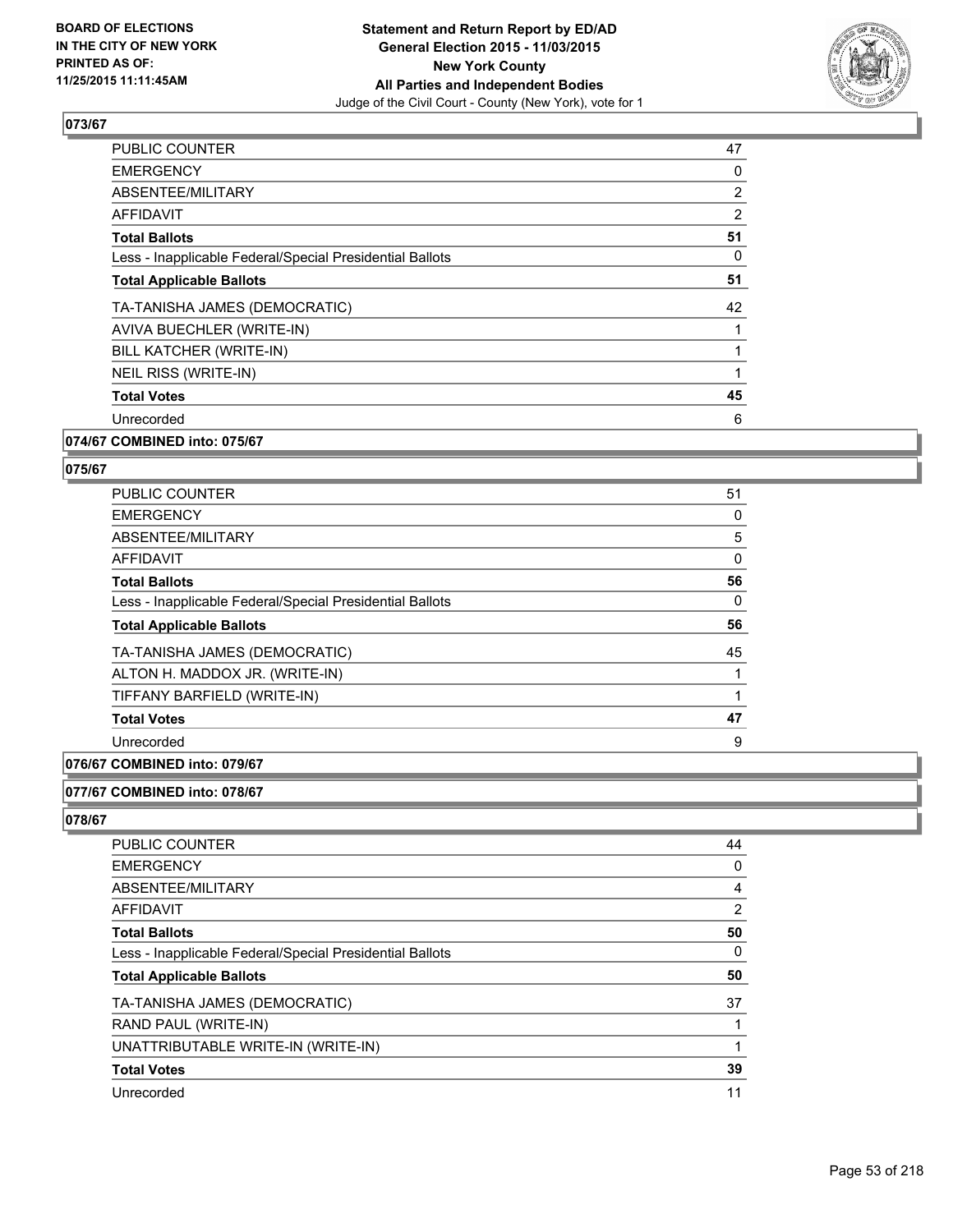

| PUBLIC COUNTER                                           | 50           |
|----------------------------------------------------------|--------------|
| EMERGENCY                                                | $\mathbf{0}$ |
| ABSENTEE/MILITARY                                        | 2            |
| AFFIDAVIT                                                | 0            |
| Total Ballots                                            | 52           |
| Less - Inapplicable Federal/Special Presidential Ballots | 0            |
| <b>Total Applicable Ballots</b>                          | 52           |
| TA-TANISHA JAMES (DEMOCRATIC)                            | 47           |
| PATRICK STAR (WRITE-IN)                                  |              |
| <b>Total Votes</b>                                       | 48           |
| Unrecorded                                               | 4            |

## **080/67**

| <b>PUBLIC COUNTER</b>                                    | 53 |
|----------------------------------------------------------|----|
| <b>EMERGENCY</b>                                         | 0  |
| ABSENTEE/MILITARY                                        | 4  |
| AFFIDAVIT                                                |    |
| <b>Total Ballots</b>                                     | 58 |
| Less - Inapplicable Federal/Special Presidential Ballots | 0  |
| <b>Total Applicable Ballots</b>                          | 58 |
| TA-TANISHA JAMES (DEMOCRATIC)                            | 45 |
| <b>EMILY STIEN (WRITE-IN)</b>                            |    |
| ETHAN V. FINNERAN (WRITE-IN)                             |    |
| MARIA VALLO (WRITE-IN)                                   |    |
| RUDOLPH GIULIANI (WRITE-IN)                              |    |
| <b>Total Votes</b>                                       | 49 |
| Unrecorded                                               | 9  |

| <b>PUBLIC COUNTER</b>                                    | 24 |
|----------------------------------------------------------|----|
| <b>EMERGENCY</b>                                         | 0  |
| ABSENTEE/MILITARY                                        |    |
| AFFIDAVIT                                                | 0  |
| <b>Total Ballots</b>                                     | 25 |
| Less - Inapplicable Federal/Special Presidential Ballots | 0  |
| <b>Total Applicable Ballots</b>                          | 25 |
| TA-TANISHA JAMES (DEMOCRATIC)                            | 21 |
| SUSAN DANSKER (WRITE-IN)                                 |    |
| WILLIAM FITZPATRICK (WRITE-IN)                           |    |
| <b>Total Votes</b>                                       | 23 |
| Unrecorded                                               | 2  |
| 082/67 COMBINED into: 080/67                             |    |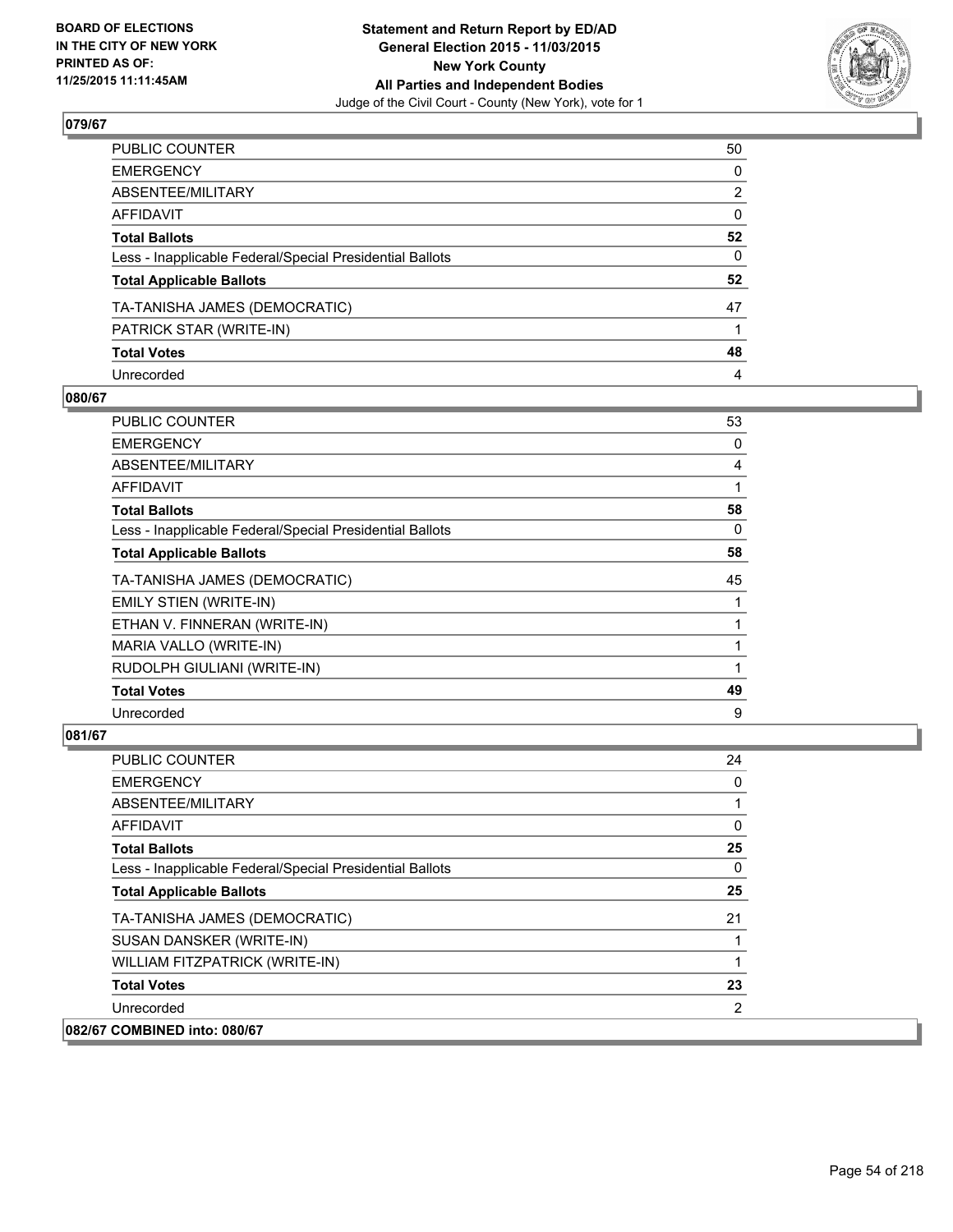

| <b>PUBLIC COUNTER</b>                                    | 43 |
|----------------------------------------------------------|----|
| <b>EMERGENCY</b>                                         | 0  |
| ABSENTEE/MILITARY                                        | 4  |
| <b>AFFIDAVIT</b>                                         | 0  |
| <b>Total Ballots</b>                                     | 47 |
| Less - Inapplicable Federal/Special Presidential Ballots | 0  |
| <b>Total Applicable Ballots</b>                          | 47 |
| TA-TANISHA JAMES (DEMOCRATIC)                            | 40 |
| UNATTRIBUTABLE WRITE-IN (WRITE-IN)                       |    |
| <b>Total Votes</b>                                       | 41 |
| Unrecorded                                               | 6  |
|                                                          |    |

# **084/67 COMBINED into: 083/67**

#### **085/67 COMBINED into: 099/67**

## **086/67**

| PUBLIC COUNTER                                           | 47 |
|----------------------------------------------------------|----|
| <b>EMERGENCY</b>                                         | 0  |
| <b>ABSENTEE/MILITARY</b>                                 | 6  |
| AFFIDAVIT                                                | 1  |
| <b>Total Ballots</b>                                     | 54 |
| Less - Inapplicable Federal/Special Presidential Ballots | 0  |
| <b>Total Applicable Ballots</b>                          | 54 |
| TA-TANISHA JAMES (DEMOCRATIC)                            | 41 |
| HAROLD DERINGO (WRITE-IN)                                |    |
| JONATHAN ZIMET (WRITE-IN)                                |    |
| <b>JUDITH KAYE (WRITE-IN)</b>                            |    |
| SABRINA KRAUS (WRITE-IN)                                 | 1  |
| <b>Total Votes</b>                                       | 45 |
| Unrecorded                                               | 9  |
|                                                          |    |

## **087/67 COMBINED into: 086/67**

| 27 |
|----|
| 0  |
|    |
| 0  |
| 34 |
| 0  |
| 34 |
| 21 |
|    |
|    |
| 23 |
| 11 |
|    |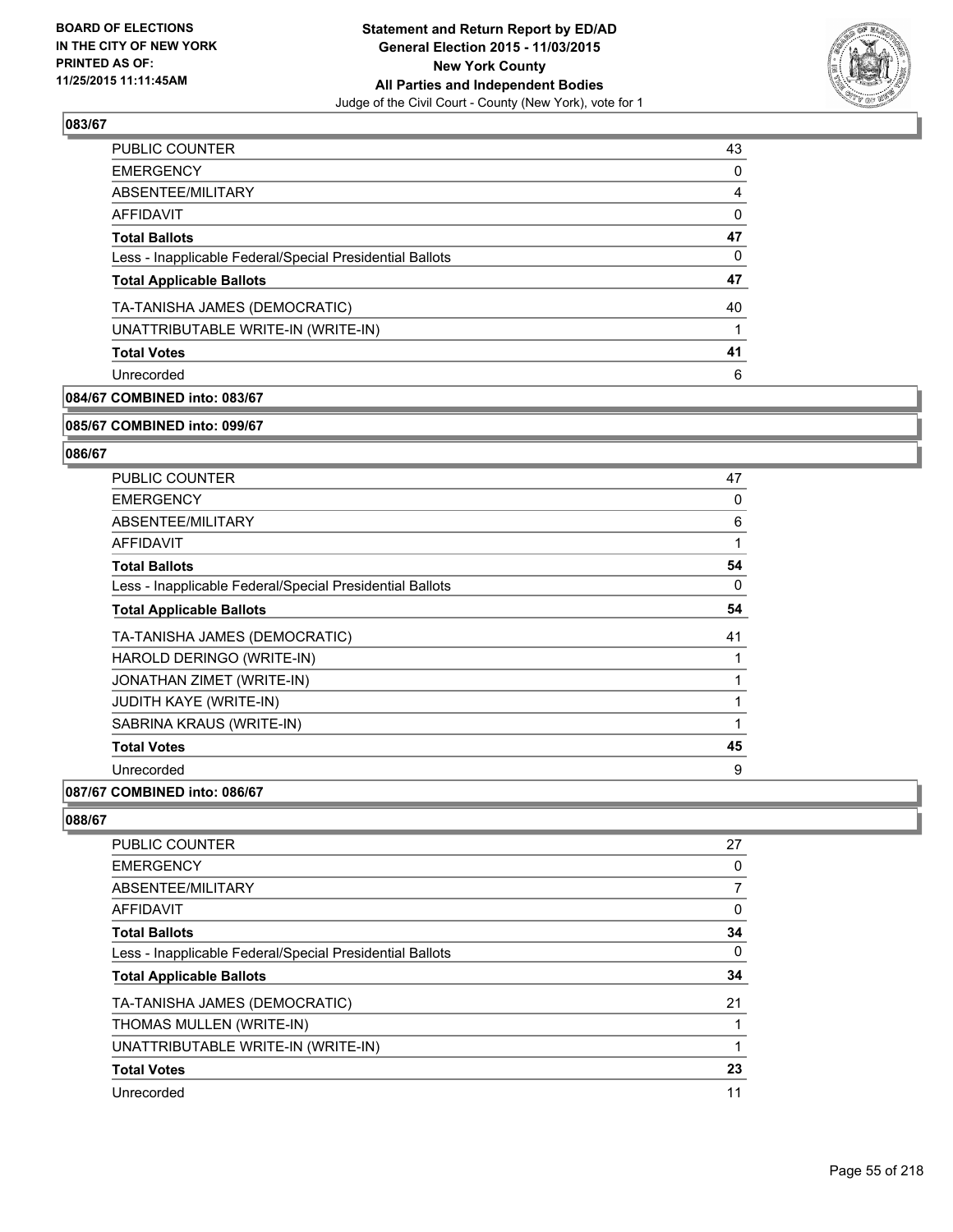

| <b>PUBLIC COUNTER</b>                                    | 35 |
|----------------------------------------------------------|----|
| <b>EMERGENCY</b>                                         | 0  |
| ABSENTEE/MILITARY                                        | 5  |
| AFFIDAVIT                                                |    |
| <b>Total Ballots</b>                                     | 41 |
| Less - Inapplicable Federal/Special Presidential Ballots | 0  |
| <b>Total Applicable Ballots</b>                          | 41 |
| TA-TANISHA JAMES (DEMOCRATIC)                            | 27 |
| LPONCE P. DANIEL (WRITE-IN)                              |    |
| MICHAEL DORM (WRITE-IN)                                  |    |
| VICTOR BONDO (WRITE-IN)                                  |    |
| <b>Total Votes</b>                                       | 30 |
| Unrecorded                                               | 11 |
| 090/67 COMBINED into: 072/67                             |    |

# **091/67 COMBINED into: 092/67**

#### **092/67**

| <b>PUBLIC COUNTER</b>                                    | 81 |
|----------------------------------------------------------|----|
| <b>EMERGENCY</b>                                         | 0  |
| ABSENTEE/MILITARY                                        | 0  |
| AFFIDAVIT                                                | 0  |
| <b>Total Ballots</b>                                     | 81 |
| Less - Inapplicable Federal/Special Presidential Ballots | 0  |
| <b>Total Applicable Ballots</b>                          | 81 |
| TA-TANISHA JAMES (DEMOCRATIC)                            | 69 |
| BRIAN QUILTER (WRITE-IN)                                 |    |
| MURRAY ZUCKIE (WRITE-IN)                                 |    |
| REBECCA SACK (WRITE-IN)                                  | 1  |
| <b>Total Votes</b>                                       | 72 |
| Unrecorded                                               | 9  |

# **093/67 COMBINED into: 094/67**

| <b>PUBLIC COUNTER</b>                                    | 50 |
|----------------------------------------------------------|----|
| <b>EMERGENCY</b>                                         | 0  |
| ABSENTEE/MILITARY                                        | 5  |
| AFFIDAVIT                                                | 0  |
| <b>Total Ballots</b>                                     | 55 |
| Less - Inapplicable Federal/Special Presidential Ballots | 0  |
| <b>Total Applicable Ballots</b>                          | 55 |
| TA-TANISHA JAMES (DEMOCRATIC)                            | 44 |
| <b>Total Votes</b>                                       | 44 |
| Unrecorded                                               | 11 |
|                                                          |    |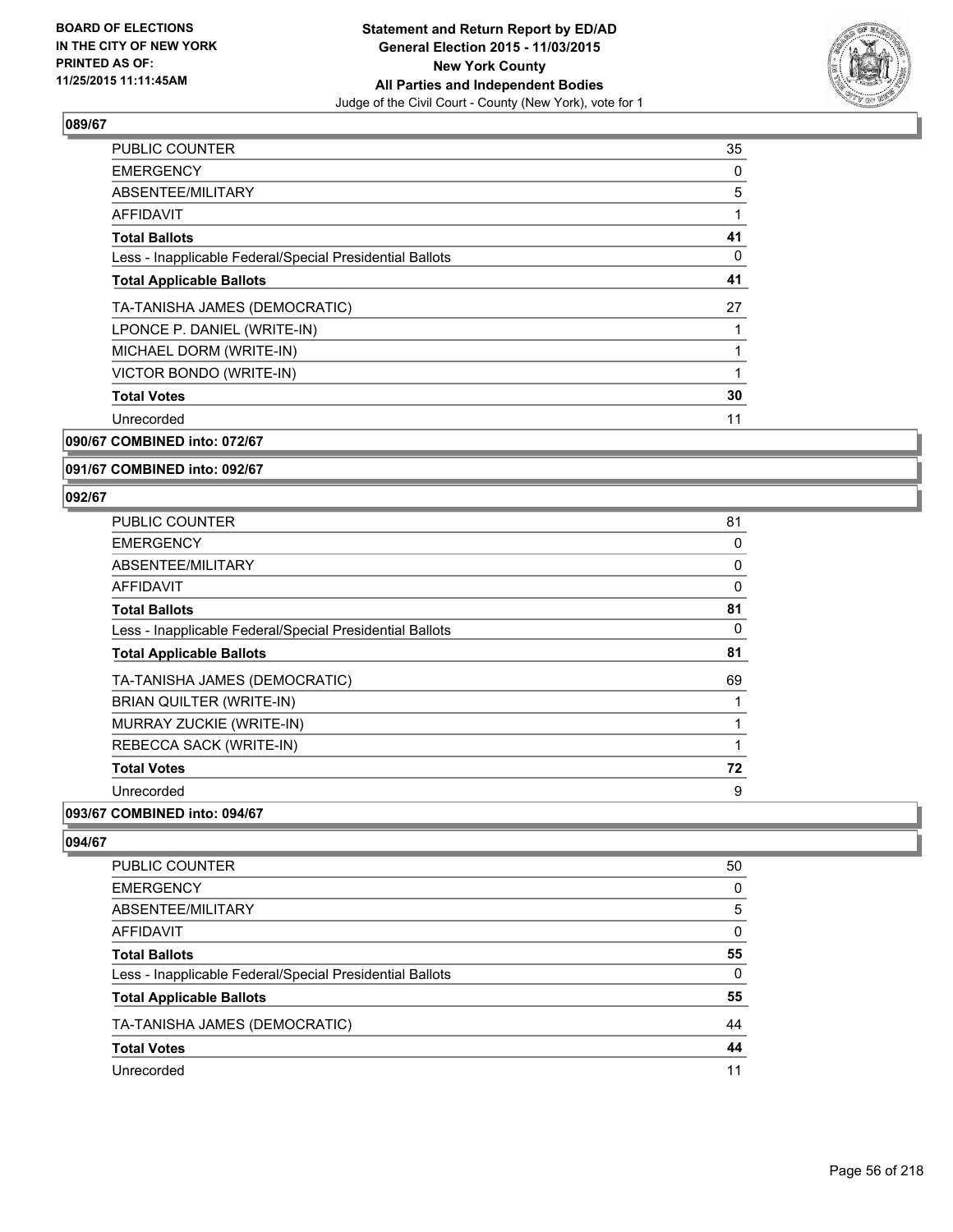

| <b>PUBLIC COUNTER</b>                                    | 60 |
|----------------------------------------------------------|----|
| <b>EMERGENCY</b>                                         | 0  |
| ABSENTEE/MILITARY                                        | 8  |
| <b>AFFIDAVIT</b>                                         | 0  |
| <b>Total Ballots</b>                                     | 68 |
| Less - Inapplicable Federal/Special Presidential Ballots | 0  |
| <b>Total Applicable Ballots</b>                          | 68 |
| TA-TANISHA JAMES (DEMOCRATIC)                            | 52 |
| ADAM OUSTATCHER (WRITE-IN)                               |    |
| DAVID SILVERBERG (WRITE-IN)                              |    |
| JACOB SHER (WRITE-IN)                                    |    |
| <b>Total Votes</b>                                       | 55 |
| Unrecorded                                               | 13 |
| 096/67 COMBINED into: 097/67                             |    |

# **097/67**

| <b>PUBLIC COUNTER</b>                                    | 58             |
|----------------------------------------------------------|----------------|
| <b>EMERGENCY</b>                                         | 0              |
| ABSENTEE/MILITARY                                        | $\overline{7}$ |
| <b>AFFIDAVIT</b>                                         | 8              |
| <b>Total Ballots</b>                                     | 73             |
| Less - Inapplicable Federal/Special Presidential Ballots | 0              |
| <b>Total Applicable Ballots</b>                          | 73             |
| TA-TANISHA JAMES (DEMOCRATIC)                            | 55             |
| ELMER FRAZEE (WRITE-IN)                                  |                |
| UNATTRIBUTABLE WRITE-IN (WRITE-IN)                       |                |
| <b>Total Votes</b>                                       | 57             |
| Unrecorded                                               | 16             |
|                                                          |                |

#### **098/67 COMBINED into: 095/67**

**099/67** 

| 101/67 COMBINED into: 035/67                             |    |
|----------------------------------------------------------|----|
| 100/67 COMBINED into: 035/67                             |    |
| Unrecorded                                               |    |
| <b>Total Votes</b>                                       | 27 |
| TA-TANISHA JAMES (DEMOCRATIC)                            | 27 |
| <b>Total Applicable Ballots</b>                          | 34 |
| Less - Inapplicable Federal/Special Presidential Ballots | 0  |
| <b>Total Ballots</b>                                     | 34 |
| AFFIDAVIT                                                | 0  |
| ABSENTEE/MILITARY                                        | 6  |
| <b>EMERGENCY</b>                                         | 0  |
| <b>PUBLIC COUNTER</b>                                    | 28 |

**102/67 COMBINED into: 038/67**

**103/67 COMBINED into: 004/67**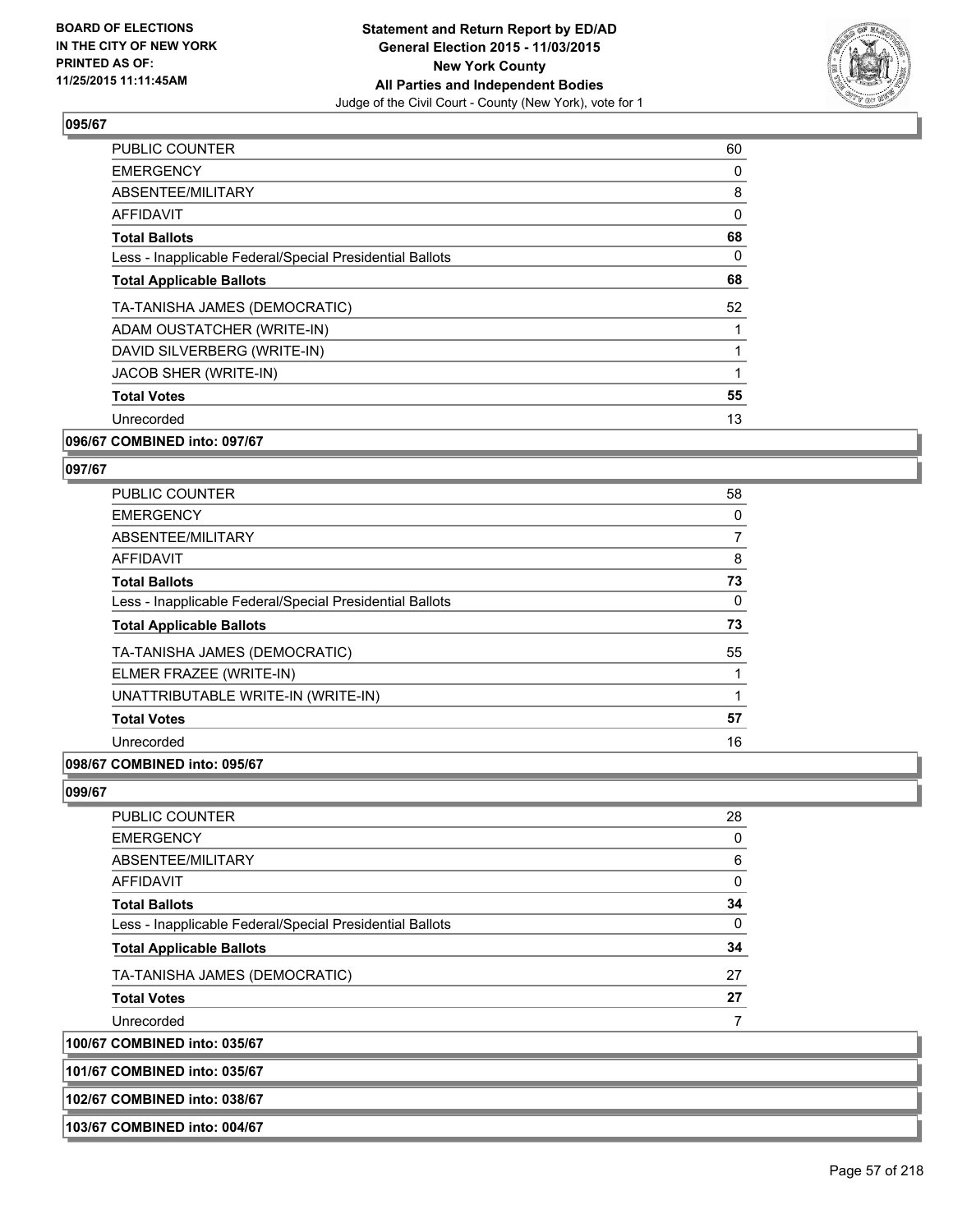

**104/67 COMBINED into: 004/67**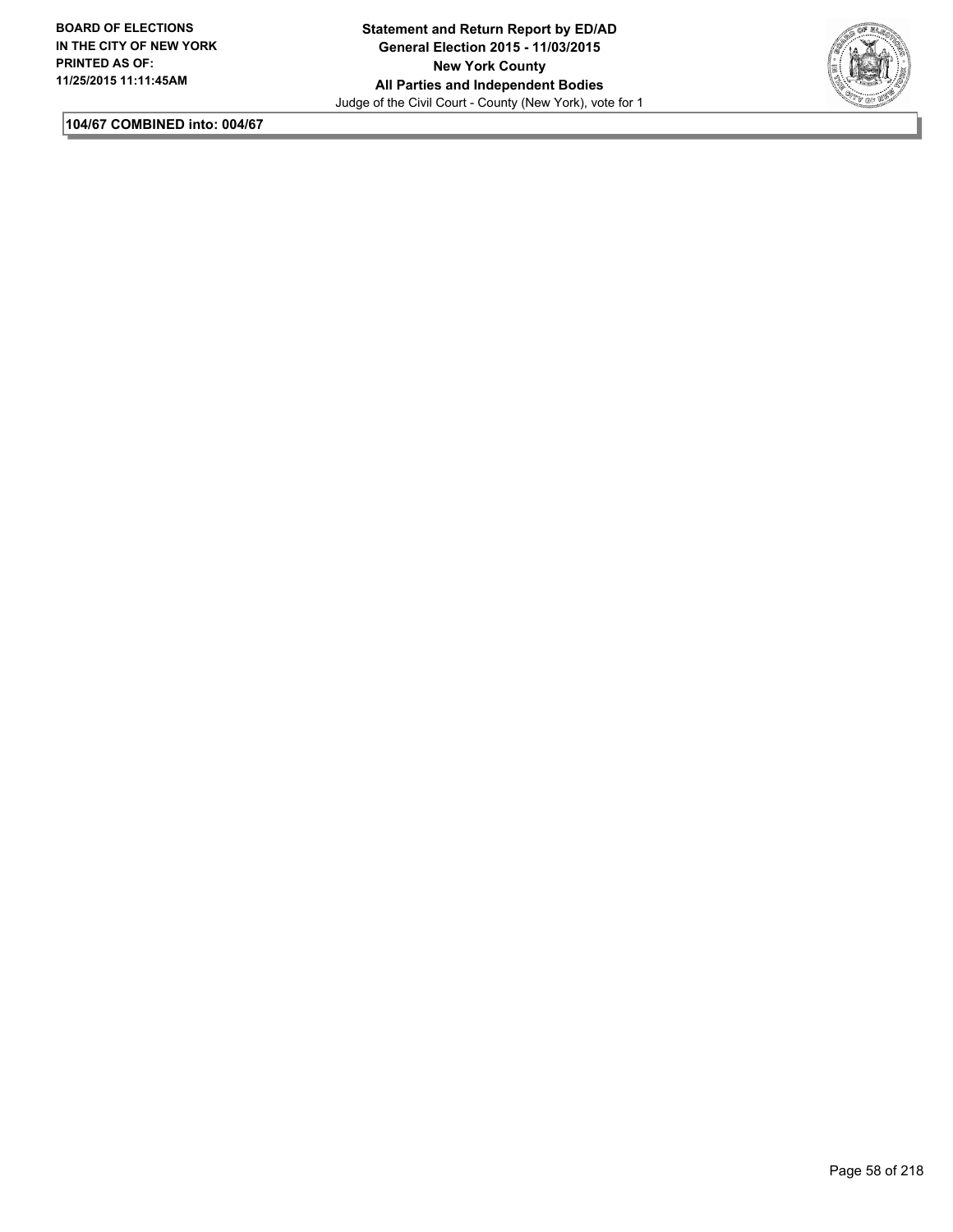

| <b>PUBLIC COUNTER</b>                                    | 113 |
|----------------------------------------------------------|-----|
| <b>EMERGENCY</b>                                         | 0   |
| ABSENTEE/MILITARY                                        | 3   |
| <b>AFFIDAVIT</b>                                         | 0   |
| <b>Total Ballots</b>                                     | 116 |
| Less - Inapplicable Federal/Special Presidential Ballots | 0   |
| <b>Total Applicable Ballots</b>                          | 116 |
| TA-TANISHA JAMES (DEMOCRATIC)                            | 89  |
| UNATTRIBUTABLE WRITE-IN (WRITE-IN)                       | 3   |
| <b>Total Votes</b>                                       | 92  |
| Unrecorded                                               | 24  |
|                                                          |     |

# **002/68 COMBINED into: 001/68**

#### **003/68 COMBINED into: 006/68**

## **004/68**

| <b>PUBLIC COUNTER</b>                                    | 44 |
|----------------------------------------------------------|----|
| <b>EMERGENCY</b>                                         | 0  |
| ABSENTEE/MILITARY                                        | 2  |
| AFFIDAVIT                                                | 0  |
| <b>Total Ballots</b>                                     | 46 |
| Less - Inapplicable Federal/Special Presidential Ballots | 0  |
| <b>Total Applicable Ballots</b>                          | 46 |
| TA-TANISHA JAMES (DEMOCRATIC)                            | 39 |
| <b>Total Votes</b>                                       | 39 |
| Unrecorded                                               |    |

| PUBLIC COUNTER                                           | 55 |
|----------------------------------------------------------|----|
| <b>EMERGENCY</b>                                         | 0  |
| ABSENTEE/MILITARY                                        | 3  |
| AFFIDAVIT                                                | 0  |
| <b>Total Ballots</b>                                     | 58 |
| Less - Inapplicable Federal/Special Presidential Ballots | 0  |
| <b>Total Applicable Ballots</b>                          | 58 |
| TA-TANISHA JAMES (DEMOCRATIC)                            | 49 |
| DONALD TRUMP (WRITE-IN)                                  |    |
| <b>Total Votes</b>                                       | 50 |
| Unrecorded                                               | 8  |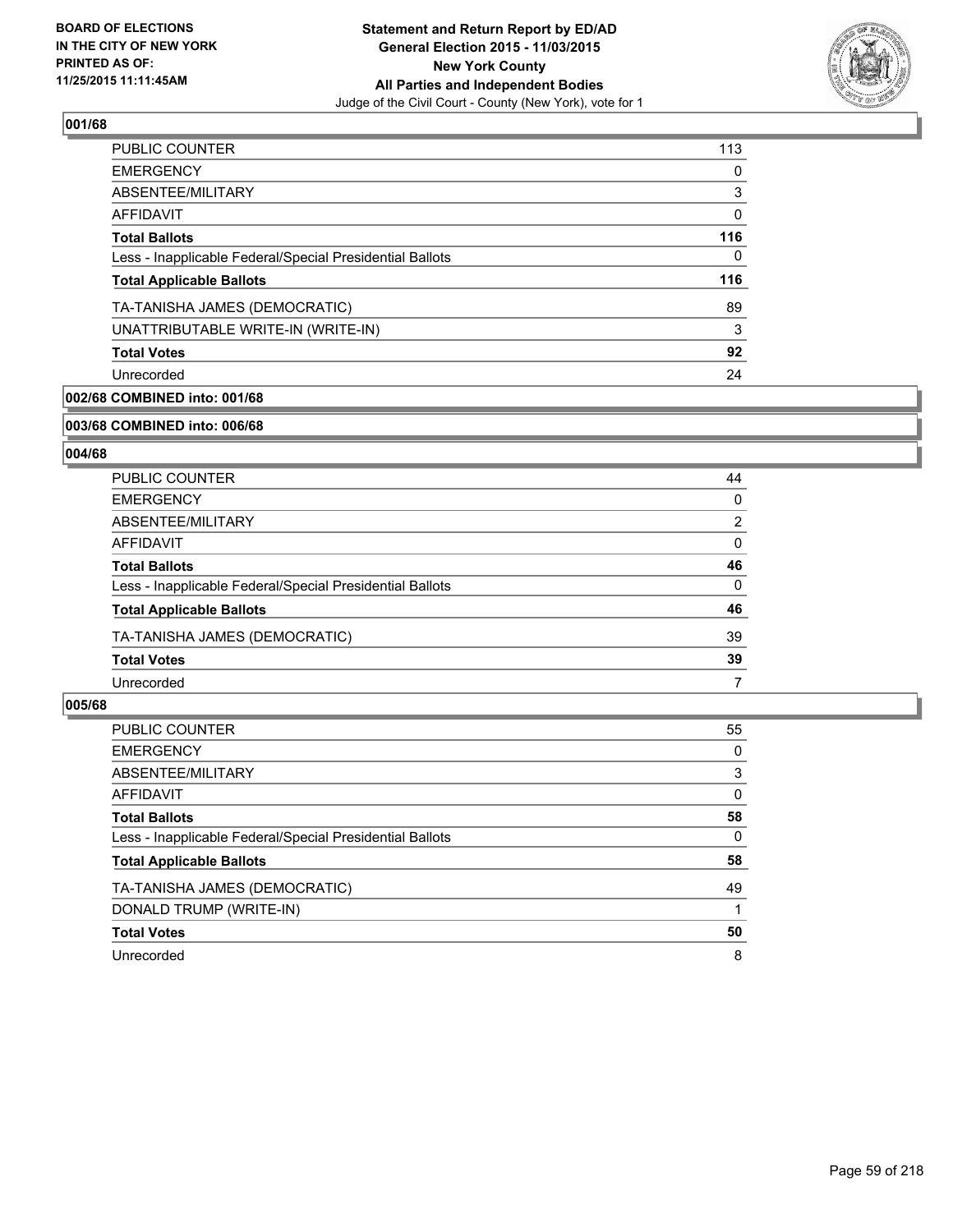

| <b>PUBLIC COUNTER</b>                                    | 38 |
|----------------------------------------------------------|----|
| <b>EMERGENCY</b>                                         | 0  |
| ABSENTEE/MILITARY                                        | 9  |
| <b>AFFIDAVIT</b>                                         | 0  |
| <b>Total Ballots</b>                                     | 47 |
| Less - Inapplicable Federal/Special Presidential Ballots | 0  |
| <b>Total Applicable Ballots</b>                          | 47 |
| TA-TANISHA JAMES (DEMOCRATIC)                            | 32 |
| DAVID NIR (WRITE-IN)                                     |    |
| <b>ROBERT KIRK (WRITE-IN)</b>                            |    |
| UNATTRIBUTABLE WRITE-IN (WRITE-IN)                       | 2  |
| <b>Total Votes</b>                                       | 36 |
| Unrecorded                                               | 11 |
|                                                          |    |

# **007/68 COMBINED into: 005/68**

#### **008/68**

| <b>PUBLIC COUNTER</b>                                    | 37           |
|----------------------------------------------------------|--------------|
| <b>EMERGENCY</b>                                         | 0            |
| ABSENTEE/MILITARY                                        | 3            |
| AFFIDAVIT                                                | 0            |
| <b>Total Ballots</b>                                     | 40           |
| Less - Inapplicable Federal/Special Presidential Ballots | 0            |
| <b>Total Applicable Ballots</b>                          | 40           |
| TA-TANISHA JAMES (DEMOCRATIC)                            | 27           |
| HUEY LEWIS (WRITE-IN)                                    |              |
| JOHN B. COFFEY (WRITE-IN)                                | 1            |
| LENOIA FULANI (WRITE-IN)                                 | 1            |
| UNATTRIBUTABLE WRITE-IN (WRITE-IN)                       | $\mathbf{1}$ |
| <b>Total Votes</b>                                       | 31           |
| Unrecorded                                               | 9            |

# **009/68 COMBINED into: 008/68**

## **010/68 COMBINED into: 005/68**

| <b>PUBLIC COUNTER</b>                                    | 27 |
|----------------------------------------------------------|----|
| <b>EMERGENCY</b>                                         | 0  |
| ABSENTEE/MILITARY                                        | 4  |
| AFFIDAVIT                                                | 2  |
| <b>Total Ballots</b>                                     | 33 |
| Less - Inapplicable Federal/Special Presidential Ballots | 0  |
| <b>Total Applicable Ballots</b>                          | 33 |
| TA-TANISHA JAMES (DEMOCRATIC)                            | 27 |
| <b>Total Votes</b>                                       | 27 |
| Unrecorded                                               | 6  |
| 012/68 COMBINED into: 011/68                             |    |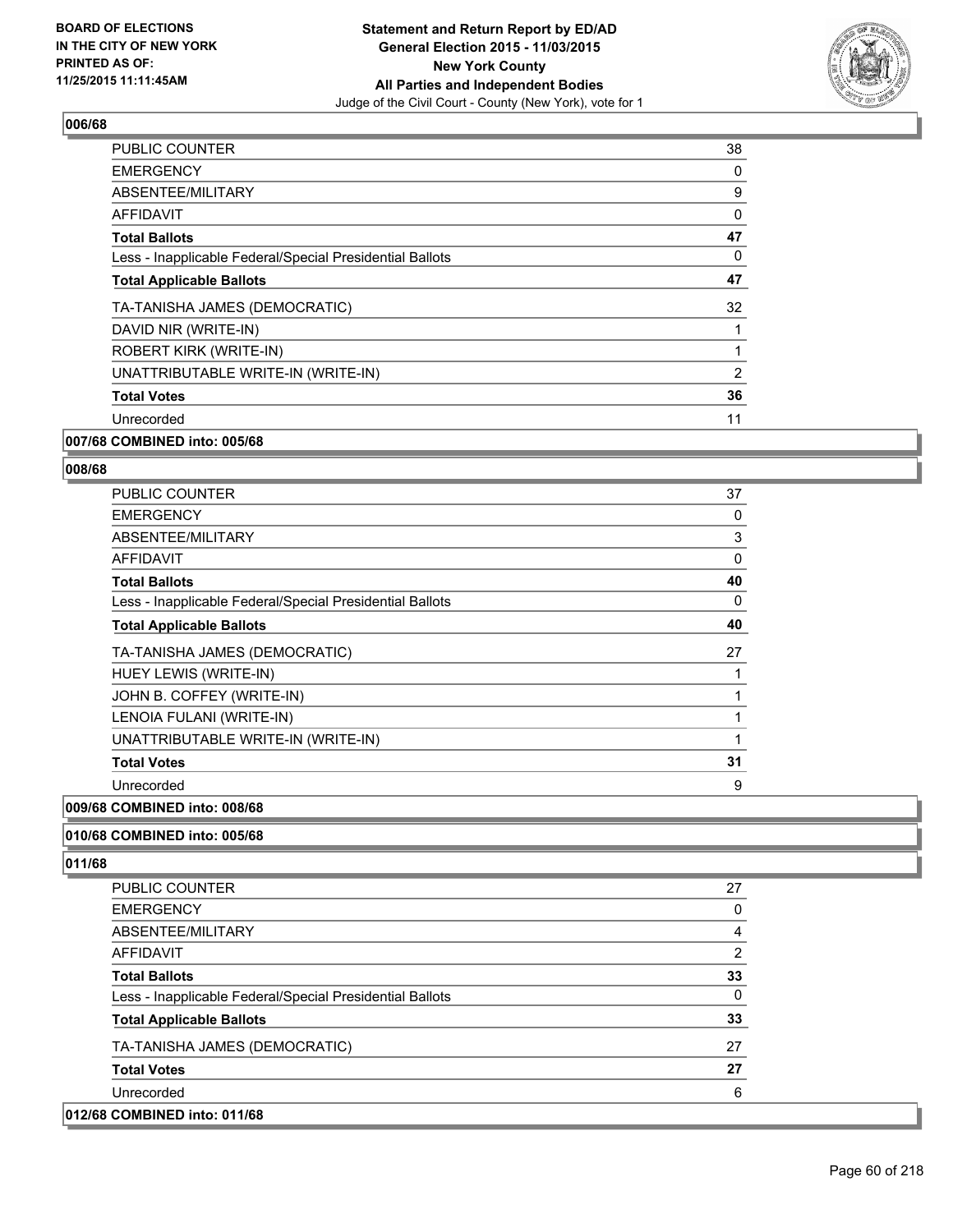

| PUBLIC COUNTER                                           | 49 |
|----------------------------------------------------------|----|
| <b>EMERGENCY</b>                                         | 0  |
| ABSENTEE/MILITARY                                        | 3  |
| AFFIDAVIT                                                | 2  |
| <b>Total Ballots</b>                                     | 54 |
| Less - Inapplicable Federal/Special Presidential Ballots | 0  |
| <b>Total Applicable Ballots</b>                          | 54 |
| TA-TANISHA JAMES (DEMOCRATIC)                            | 46 |
| UNATTRIBUTABLE WRITE-IN (WRITE-IN)                       |    |
| <b>Total Votes</b>                                       | 47 |
| Unrecorded                                               |    |

### **014/68 COMBINED into: 013/68**

**015/68 COMBINED into: 013/68**

**016/68 COMBINED into: 019/68**

**017/68 COMBINED into: 047/68**

### **018/68 COMBINED into: 047/68**

## **019/68**

| <b>PUBLIC COUNTER</b>                                    | 53 |
|----------------------------------------------------------|----|
| <b>EMERGENCY</b>                                         | 0  |
| ABSENTEE/MILITARY                                        | 10 |
| AFFIDAVIT                                                |    |
| <b>Total Ballots</b>                                     | 64 |
| Less - Inapplicable Federal/Special Presidential Ballots | 0  |
| <b>Total Applicable Ballots</b>                          | 64 |
| TA-TANISHA JAMES (DEMOCRATIC)                            | 42 |
| UNATTRIBUTABLE WRITE-IN (WRITE-IN)                       |    |
| <b>Total Votes</b>                                       | 43 |
| Unrecorded                                               | 21 |

#### **020/68**

| <b>PUBLIC COUNTER</b>                                    | 56 |
|----------------------------------------------------------|----|
| <b>EMERGENCY</b>                                         | 0  |
| ABSENTEE/MILITARY                                        | 5  |
| AFFIDAVIT                                                | 0  |
| <b>Total Ballots</b>                                     | 61 |
| Less - Inapplicable Federal/Special Presidential Ballots | 0  |
| <b>Total Applicable Ballots</b>                          | 61 |
| TA-TANISHA JAMES (DEMOCRATIC)                            | 46 |
| JAMES CARCAS (WRITE-IN)                                  | 1  |
| <b>MARTIN BRAUN (WRITE-IN)</b>                           | 1  |
| <b>Total Votes</b>                                       | 48 |
| Unrecorded                                               | 13 |
| 021/68 COMBINED into: 039/68                             |    |

**022/68 COMBINED into: 023/68**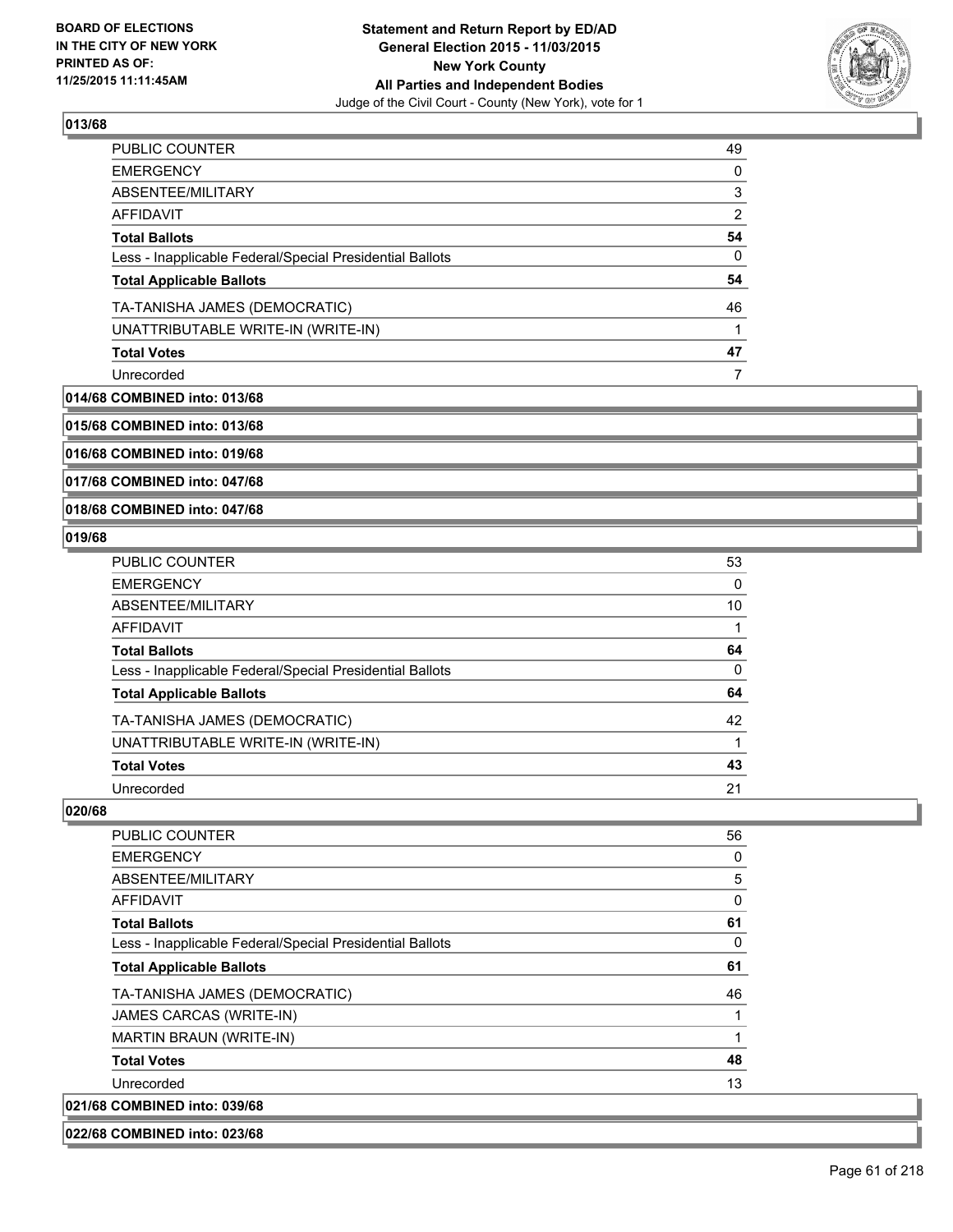

| 0<br>3<br>0<br>62<br>0<br>62<br>54<br>55<br>7 | <b>PUBLIC COUNTER</b>                                    | 59 |
|-----------------------------------------------|----------------------------------------------------------|----|
|                                               | <b>EMERGENCY</b>                                         |    |
|                                               | ABSENTEE/MILITARY                                        |    |
|                                               | AFFIDAVIT                                                |    |
|                                               | <b>Total Ballots</b>                                     |    |
|                                               | Less - Inapplicable Federal/Special Presidential Ballots |    |
|                                               | <b>Total Applicable Ballots</b>                          |    |
|                                               | TA-TANISHA JAMES (DEMOCRATIC)                            |    |
|                                               | ANNE KADAMANI (WRITE-IN)                                 |    |
|                                               | <b>Total Votes</b>                                       |    |
|                                               | Unrecorded                                               |    |

### **024/68 COMBINED into: 028/68**

**025/68 COMBINED into: 020/68**

**026/68 COMBINED into: 027/68**

### **027/68**

| <b>PUBLIC COUNTER</b>                                    | 51 |
|----------------------------------------------------------|----|
| <b>EMERGENCY</b>                                         | 0  |
| ABSENTEE/MILITARY                                        | 6  |
| <b>AFFIDAVIT</b>                                         | 0  |
| <b>Total Ballots</b>                                     | 57 |
| Less - Inapplicable Federal/Special Presidential Ballots | 0  |
| <b>Total Applicable Ballots</b>                          | 57 |
| TA-TANISHA JAMES (DEMOCRATIC)                            | 35 |
| UNATTRIBUTABLE WRITE-IN (WRITE-IN)                       |    |
| <b>Total Votes</b>                                       | 36 |
| Unrecorded                                               | 21 |

### **028/68**

| <b>PUBLIC COUNTER</b>                                    | 33 |
|----------------------------------------------------------|----|
| <b>EMERGENCY</b>                                         | 0  |
| ABSENTEE/MILITARY                                        | 3  |
| AFFIDAVIT                                                | 0  |
| <b>Total Ballots</b>                                     | 36 |
| Less - Inapplicable Federal/Special Presidential Ballots | 0  |
| <b>Total Applicable Ballots</b>                          | 36 |
| TA-TANISHA JAMES (DEMOCRATIC)                            | 27 |
| UNATTRIBUTABLE WRITE-IN (WRITE-IN)                       | 2  |
| <b>Total Votes</b>                                       | 29 |
| Unrecorded                                               |    |
| 029/68 COMBINED into: 038/68                             |    |

**030/68 COMBINED into: 032/68**

**031/68 COMBINED into: 032/68**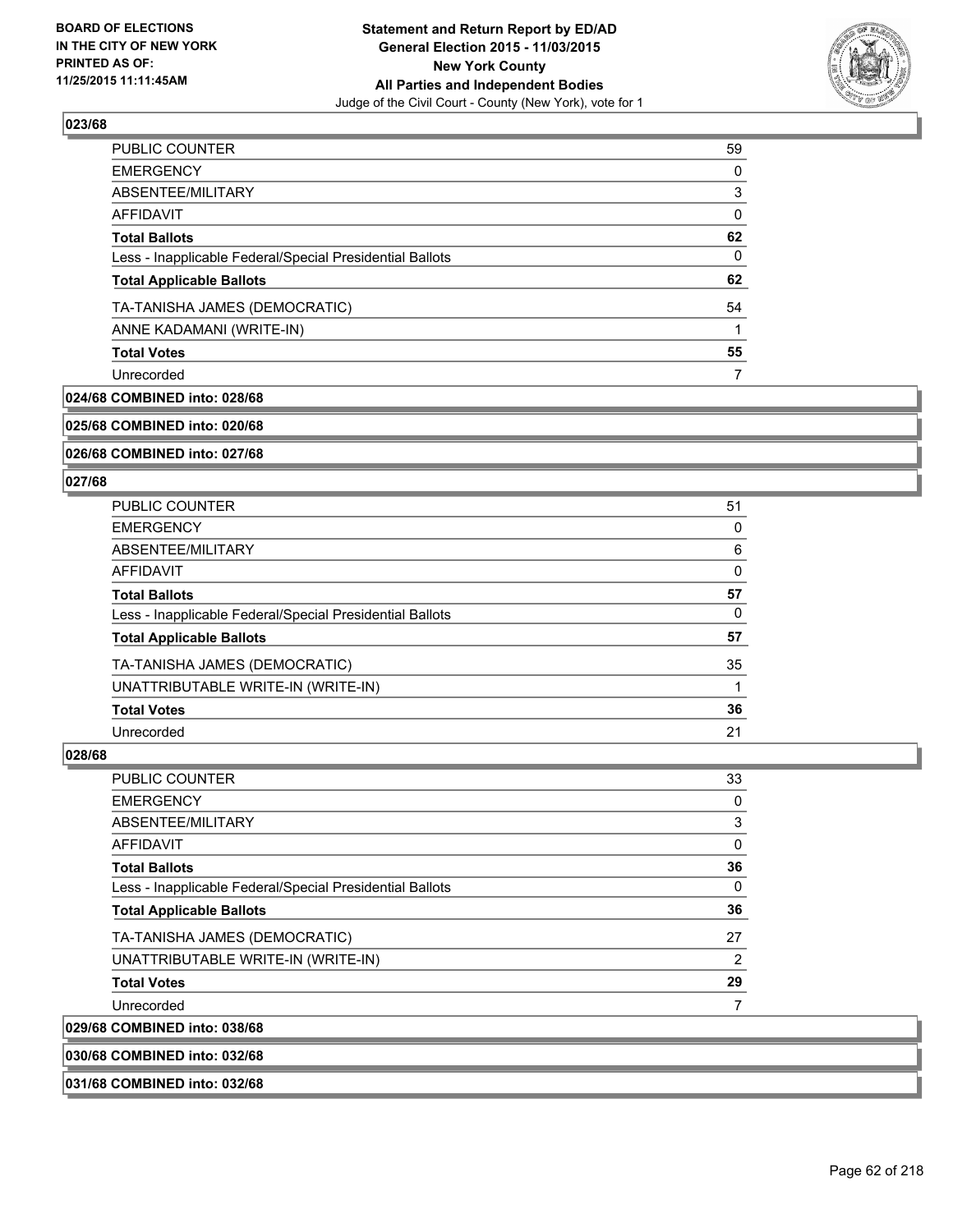

| <b>PUBLIC COUNTER</b>                                    | 85 |
|----------------------------------------------------------|----|
| <b>EMERGENCY</b>                                         | 0  |
| ABSENTEE/MILITARY                                        | 8  |
| AFFIDAVIT                                                | 0  |
| <b>Total Ballots</b>                                     | 93 |
| Less - Inapplicable Federal/Special Presidential Ballots | 0  |
| <b>Total Applicable Ballots</b>                          | 93 |
| TA-TANISHA JAMES (DEMOCRATIC)                            | 66 |
| <b>JUDGE GREG MATHIS (WRITE-IN)</b>                      |    |
| ME TIM (WRITE-IN)                                        |    |
| UNATTRIBUTABLE WRITE-IN (WRITE-IN)                       |    |
| <b>Total Votes</b>                                       | 69 |
| Unrecorded                                               | 24 |

## **033/68**

| <b>PUBLIC COUNTER</b>                                    | 31 |
|----------------------------------------------------------|----|
| <b>EMERGENCY</b>                                         | 0  |
| ABSENTEE/MILITARY                                        | 2  |
| <b>AFFIDAVIT</b>                                         | 0  |
| <b>Total Ballots</b>                                     | 33 |
| Less - Inapplicable Federal/Special Presidential Ballots | 0  |
| <b>Total Applicable Ballots</b>                          | 33 |
| TA-TANISHA JAMES (DEMOCRATIC)                            | 24 |
| JAMIE LEIGH ALLEN (WRITE-IN)                             |    |
| <b>Total Votes</b>                                       | 25 |
| Unrecorded                                               | 8  |
|                                                          |    |

| <b>PUBLIC COUNTER</b>                                    | 38       |
|----------------------------------------------------------|----------|
| <b>EMERGENCY</b>                                         | 0        |
| ABSENTEE/MILITARY                                        | 6        |
| AFFIDAVIT                                                |          |
| <b>Total Ballots</b>                                     | 45       |
| Less - Inapplicable Federal/Special Presidential Ballots | $\Omega$ |
| <b>Total Applicable Ballots</b>                          | 45       |
| TA-TANISHA JAMES (DEMOCRATIC)                            | 31       |
| <b>Total Votes</b>                                       | 31       |
| Unrecorded                                               | 14       |
| 035/68 COMBINED into: 033/68                             |          |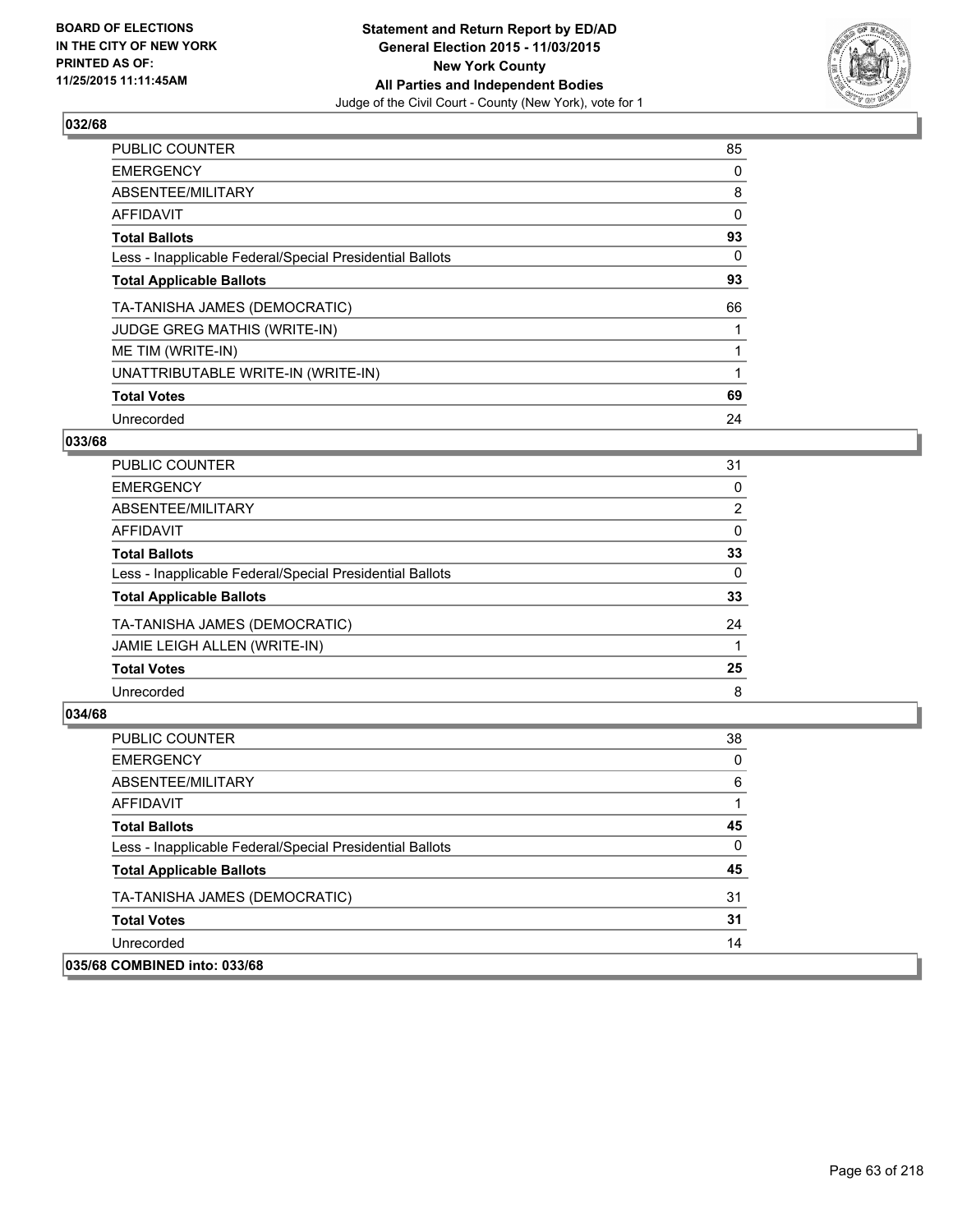

| PUBLIC COUNTER                                           | 52 |
|----------------------------------------------------------|----|
| <b>EMERGENCY</b>                                         | 0  |
| ABSENTEE/MILITARY                                        |    |
| <b>AFFIDAVIT</b>                                         | 0  |
| <b>Total Ballots</b>                                     | 53 |
| Less - Inapplicable Federal/Special Presidential Ballots | 0  |
| <b>Total Applicable Ballots</b>                          | 53 |
| TA-TANISHA JAMES (DEMOCRATIC)                            | 39 |
| UNATTRIBUTABLE WRITE-IN (WRITE-IN)                       |    |
| <b>Total Votes</b>                                       | 40 |
| Unrecorded                                               | 13 |
|                                                          |    |

## **037/68 COMBINED into: 040/68**

### **038/68**

| PUBLIC COUNTER                                           | 32       |
|----------------------------------------------------------|----------|
| <b>EMERGENCY</b>                                         | 0        |
| ABSENTEE/MILITARY                                        | 0        |
| <b>AFFIDAVIT</b>                                         | $\Omega$ |
| <b>Total Ballots</b>                                     | 32       |
| Less - Inapplicable Federal/Special Presidential Ballots | 0        |
| <b>Total Applicable Ballots</b>                          | 32       |
| TA-TANISHA JAMES (DEMOCRATIC)                            | 17       |
| LOUIS A. MALAVE (WRITE-IN)                               |          |
| <b>Total Votes</b>                                       | 18       |
| Unrecorded                                               | 14       |
|                                                          |          |

| <b>PUBLIC COUNTER</b>                                    | 58 |
|----------------------------------------------------------|----|
| <b>EMERGENCY</b>                                         | 0  |
| ABSENTEE/MILITARY                                        | 3  |
| AFFIDAVIT                                                |    |
| <b>Total Ballots</b>                                     | 62 |
| Less - Inapplicable Federal/Special Presidential Ballots | 0  |
| <b>Total Applicable Ballots</b>                          | 62 |
| TA-TANISHA JAMES (DEMOCRATIC)                            | 47 |
| UNATTRIBUTABLE WRITE-IN (WRITE-IN)                       |    |
| <b>Total Votes</b>                                       | 48 |
| Unrecorded                                               | 14 |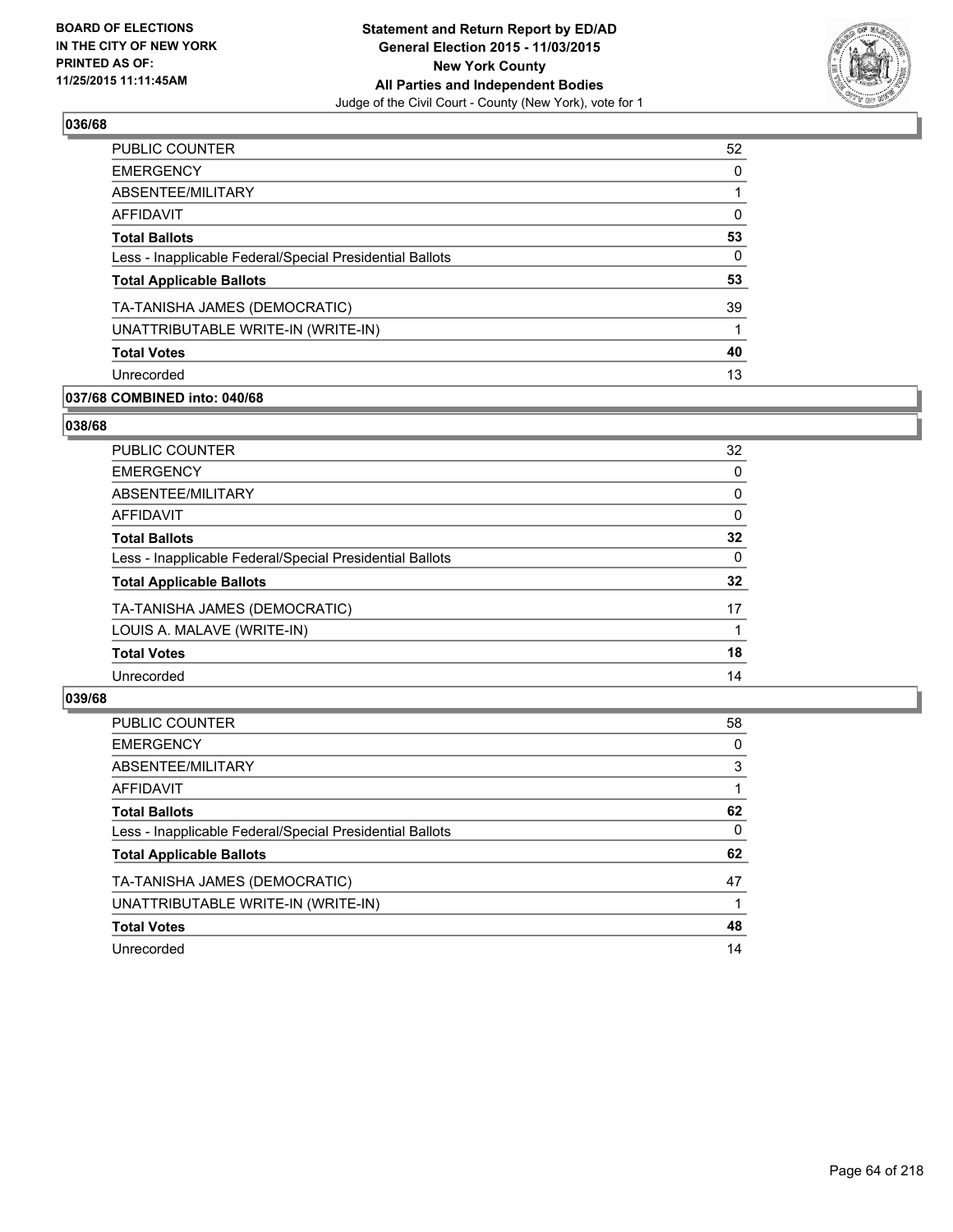

| PUBLIC COUNTER                                           | 71 |
|----------------------------------------------------------|----|
| <b>EMERGENCY</b>                                         |    |
| ABSENTEE/MILITARY                                        | 2  |
| AFFIDAVIT                                                |    |
| <b>Total Ballots</b>                                     | 81 |
| Less - Inapplicable Federal/Special Presidential Ballots | 0  |
| <b>Total Applicable Ballots</b>                          | 81 |
| TA-TANISHA JAMES (DEMOCRATIC)                            | 60 |
| <b>Total Votes</b>                                       | 60 |
| Unrecorded                                               | 21 |

# **041/68 COMBINED into: 048/68**

# **042/68 COMBINED into: 043/68**

**043/68** 

| PUBLIC COUNTER                                           | 61 |
|----------------------------------------------------------|----|
| <b>EMERGENCY</b>                                         | 3  |
| ABSENTEE/MILITARY                                        | 3  |
| AFFIDAVIT                                                |    |
| <b>Total Ballots</b>                                     | 68 |
| Less - Inapplicable Federal/Special Presidential Ballots | 0  |
| <b>Total Applicable Ballots</b>                          | 68 |
| TA-TANISHA JAMES (DEMOCRATIC)                            | 56 |
| <b>Total Votes</b>                                       | 56 |
| Unrecorded                                               | 12 |
| $\sim$ - - $\sim$ - - $\sim$ - $\sim$ - $\sim$           |    |

# **044/68 COMBINED into: 046/68**

### **045/68 COMBINED into: 046/68**

| <b>PUBLIC COUNTER</b>                                    | 74 |
|----------------------------------------------------------|----|
| <b>EMERGENCY</b>                                         | 0  |
| ABSENTEE/MILITARY                                        | 3  |
| AFFIDAVIT                                                | 3  |
| <b>Total Ballots</b>                                     | 80 |
| Less - Inapplicable Federal/Special Presidential Ballots | 0  |
| <b>Total Applicable Ballots</b>                          | 80 |
| TA-TANISHA JAMES (DEMOCRATIC)                            | 60 |
| JOHM MIRAS (WRITE-IN)                                    |    |
| <b>Total Votes</b>                                       | 61 |
| Unrecorded                                               | 19 |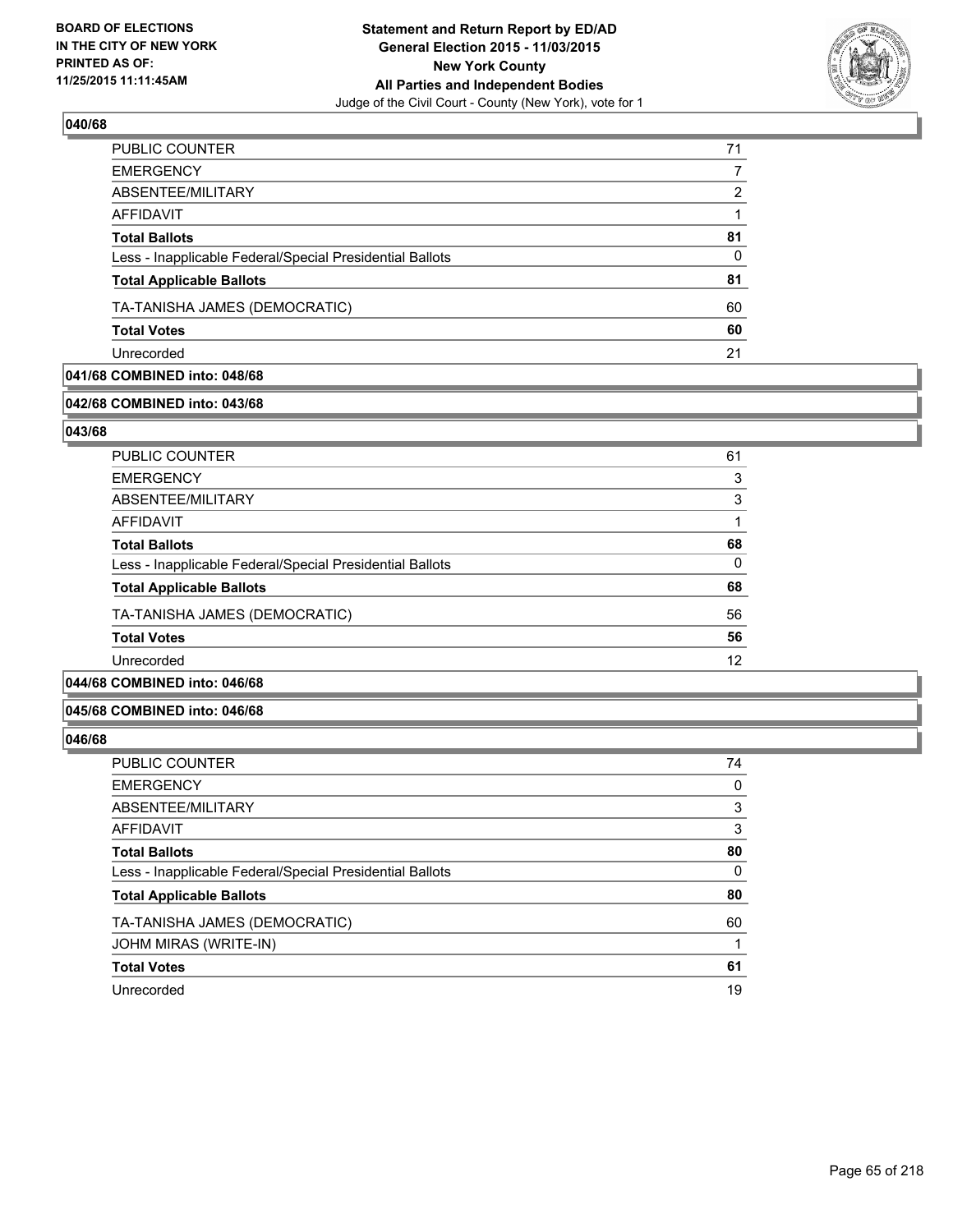

| <b>PUBLIC COUNTER</b>                                    | 106 |
|----------------------------------------------------------|-----|
| <b>EMERGENCY</b>                                         | 0   |
| ABSENTEE/MILITARY                                        | 7   |
| <b>AFFIDAVIT</b>                                         | 5   |
| <b>Total Ballots</b>                                     | 118 |
| Less - Inapplicable Federal/Special Presidential Ballots | 0   |
| <b>Total Applicable Ballots</b>                          | 118 |
| TA-TANISHA JAMES (DEMOCRATIC)                            | 87  |
| BISHOP JOSEPH HARRIS (WRITE-IN)                          |     |
| UNATTRIBUTABLE WRITE-IN (WRITE-IN)                       |     |
| <b>VINCENT VANN (WRITE-IN)</b>                           |     |
| <b>Total Votes</b>                                       | 90  |
| Unrecorded                                               | 28  |

## **048/68**

| PUBLIC COUNTER                                           | 101 |
|----------------------------------------------------------|-----|
| <b>EMERGENCY</b>                                         | 0   |
| ABSENTEE/MILITARY                                        | 8   |
| AFFIDAVIT                                                | 2   |
| <b>Total Ballots</b>                                     | 111 |
| Less - Inapplicable Federal/Special Presidential Ballots | 0   |
| <b>Total Applicable Ballots</b>                          | 111 |
| TA-TANISHA JAMES (DEMOCRATIC)                            | 89  |
| LISA S. HEADLEY (WRITE-IN)                               |     |
| UNATTRIBUTABLE WRITE-IN (WRITE-IN)                       | 2   |
| <b>Total Votes</b>                                       | 92  |
| Unrecorded                                               | 19  |

| PUBLIC COUNTER                                           | 35 |
|----------------------------------------------------------|----|
| <b>EMERGENCY</b>                                         | 0  |
| ABSENTEE/MILITARY                                        |    |
| AFFIDAVIT                                                | 0  |
| <b>Total Ballots</b>                                     | 36 |
| Less - Inapplicable Federal/Special Presidential Ballots | 0  |
| <b>Total Applicable Ballots</b>                          | 36 |
| TA-TANISHA JAMES (DEMOCRATIC)                            | 24 |
| <b>Total Votes</b>                                       | 24 |
| Unrecorded                                               | 12 |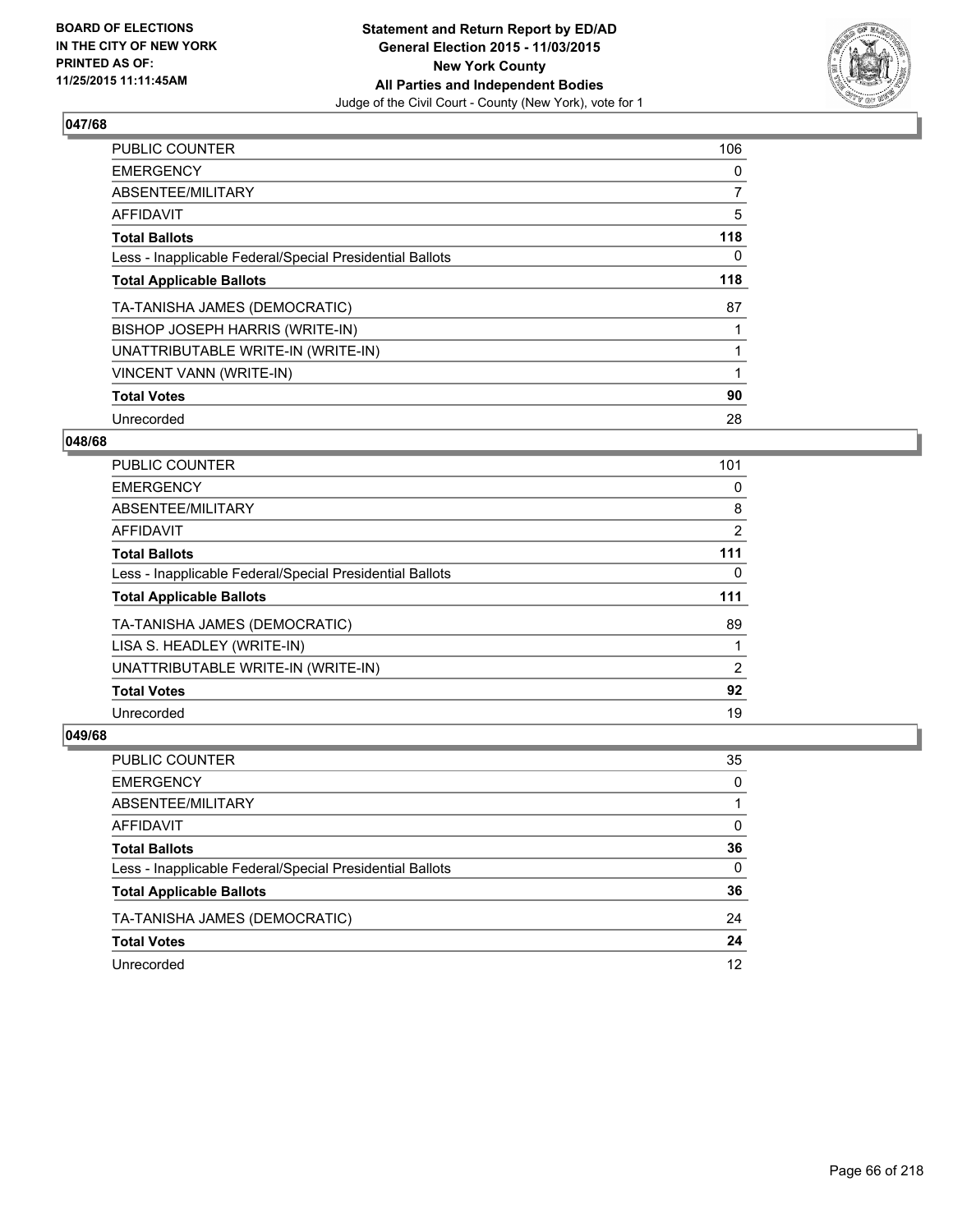

| <b>PUBLIC COUNTER</b>                                    | 101 |
|----------------------------------------------------------|-----|
| <b>EMERGENCY</b>                                         | 0   |
| ABSENTEE/MILITARY                                        | 11  |
| AFFIDAVIT                                                |     |
| <b>Total Ballots</b>                                     | 119 |
| Less - Inapplicable Federal/Special Presidential Ballots | 0   |
| <b>Total Applicable Ballots</b>                          | 119 |
| TA-TANISHA JAMES (DEMOCRATIC)                            | 94  |
| UNATTRIBUTABLE WRITE-IN (WRITE-IN)                       |     |
| <b>Total Votes</b>                                       | 95  |
| Unrecorded                                               | 24  |

## **051/68 COMBINED into: 050/68**

### **052/68**

| PUBLIC COUNTER                                           | 70           |
|----------------------------------------------------------|--------------|
| <b>EMERGENCY</b>                                         | 0            |
| ABSENTEE/MILITARY                                        | 5            |
| <b>AFFIDAVIT</b>                                         | $\Omega$     |
| <b>Total Ballots</b>                                     | 75           |
| Less - Inapplicable Federal/Special Presidential Ballots | $\mathbf{0}$ |
| <b>Total Applicable Ballots</b>                          | 75           |
| TA-TANISHA JAMES (DEMOCRATIC)                            | 63           |
| <b>Total Votes</b>                                       | 63           |
| Unrecorded                                               | 12           |
|                                                          |              |

| <b>PUBLIC COUNTER</b>                                    | 48       |
|----------------------------------------------------------|----------|
| <b>EMERGENCY</b>                                         | $\Omega$ |
| ABSENTEE/MILITARY                                        |          |
| AFFIDAVIT                                                | 2        |
| <b>Total Ballots</b>                                     | 51       |
| Less - Inapplicable Federal/Special Presidential Ballots | 0        |
| <b>Total Applicable Ballots</b>                          | 51       |
| TA-TANISHA JAMES (DEMOCRATIC)                            | 36       |
| <b>Total Votes</b>                                       | 36       |
| Unrecorded                                               | 15       |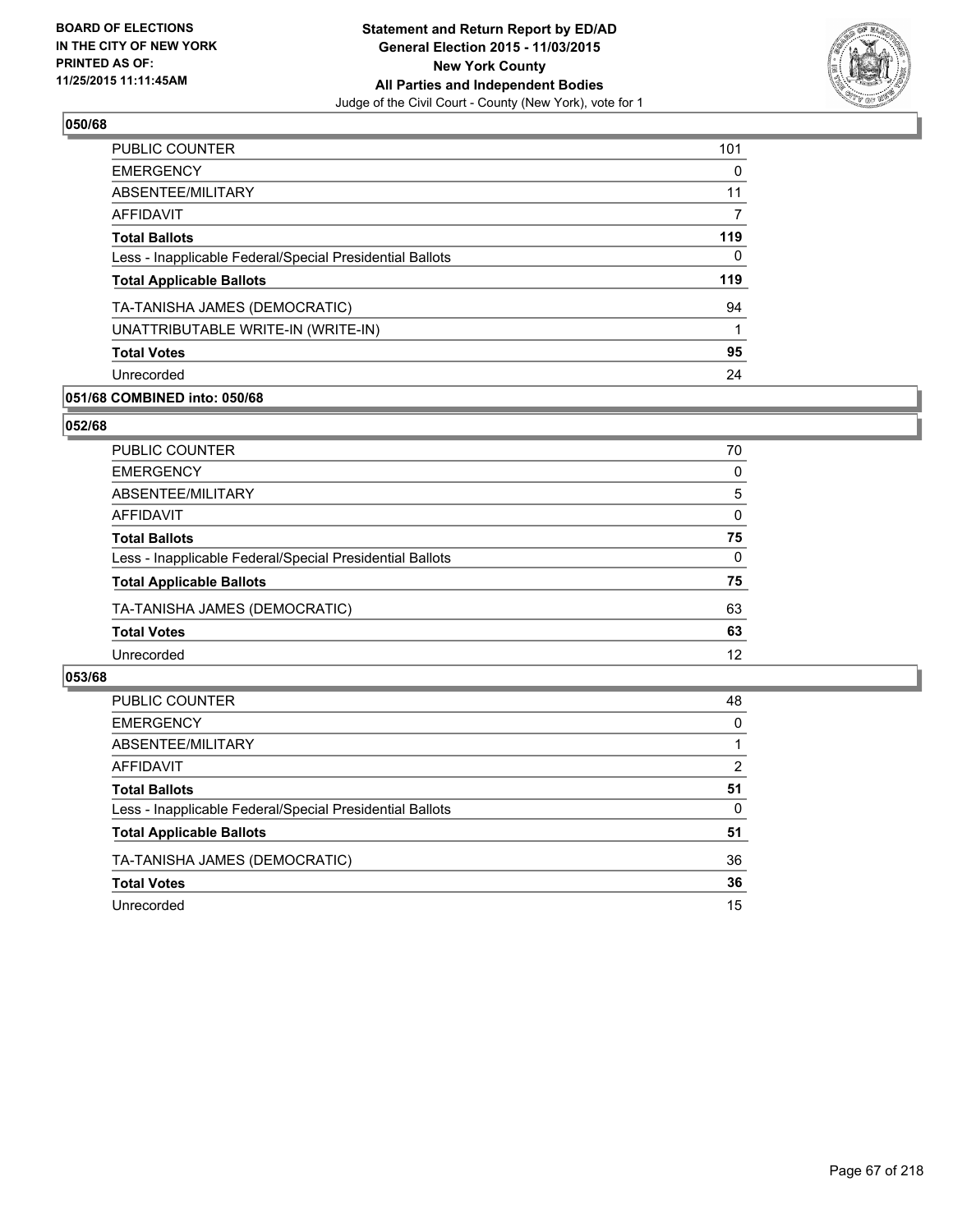

| PUBLIC COUNTER                                           | 32           |
|----------------------------------------------------------|--------------|
| EMERGENCY                                                | $\mathbf{0}$ |
| ABSENTEE/MILITARY                                        | 3            |
| AFFIDAVIT                                                | $\mathbf{0}$ |
| Total Ballots                                            | 35           |
| Less - Inapplicable Federal/Special Presidential Ballots | $\mathbf{0}$ |
| <b>Total Applicable Ballots</b>                          | 35           |
| TA-TANISHA JAMES (DEMOCRATIC)                            | 19           |
| <b>Total Votes</b>                                       | 19           |
| Unrecorded                                               | 16           |

## **055/68**

| PUBLIC COUNTER                                           | 32             |
|----------------------------------------------------------|----------------|
| EMERGENCY                                                | 0              |
| ABSENTEE/MILITARY                                        | $\overline{2}$ |
| AFFIDAVIT                                                | 1              |
| Total Ballots                                            | 35             |
| Less - Inapplicable Federal/Special Presidential Ballots | $\mathbf{0}$   |
| <b>Total Applicable Ballots</b>                          | 35             |
| TA-TANISHA JAMES (DEMOCRATIC)                            | 24             |
| Total Votes                                              | 24             |
| Unrecorded                                               | 11             |

### **056/68**

| <b>PUBLIC COUNTER</b>                                    | 61 |
|----------------------------------------------------------|----|
| <b>EMERGENCY</b>                                         | 0  |
| ABSENTEE/MILITARY                                        | 3  |
| AFFIDAVIT                                                | 0  |
| <b>Total Ballots</b>                                     | 64 |
| Less - Inapplicable Federal/Special Presidential Ballots | 0  |
| <b>Total Applicable Ballots</b>                          | 64 |
| TA-TANISHA JAMES (DEMOCRATIC)                            | 37 |
| <b>Total Votes</b>                                       | 37 |
| Unrecorded                                               | 27 |
|                                                          |    |

| <b>PUBLIC COUNTER</b>                                    | 63 |
|----------------------------------------------------------|----|
| <b>EMERGENCY</b>                                         | 0  |
| ABSENTEE/MILITARY                                        | 0  |
| <b>AFFIDAVIT</b>                                         |    |
| <b>Total Ballots</b>                                     | 64 |
| Less - Inapplicable Federal/Special Presidential Ballots | 0  |
| <b>Total Applicable Ballots</b>                          | 64 |
| TA-TANISHA JAMES (DEMOCRATIC)                            | 56 |
| ARETHA SANS (WRITE-IN)                                   |    |
| <b>Total Votes</b>                                       | 57 |
| Unrecorded                                               | 7  |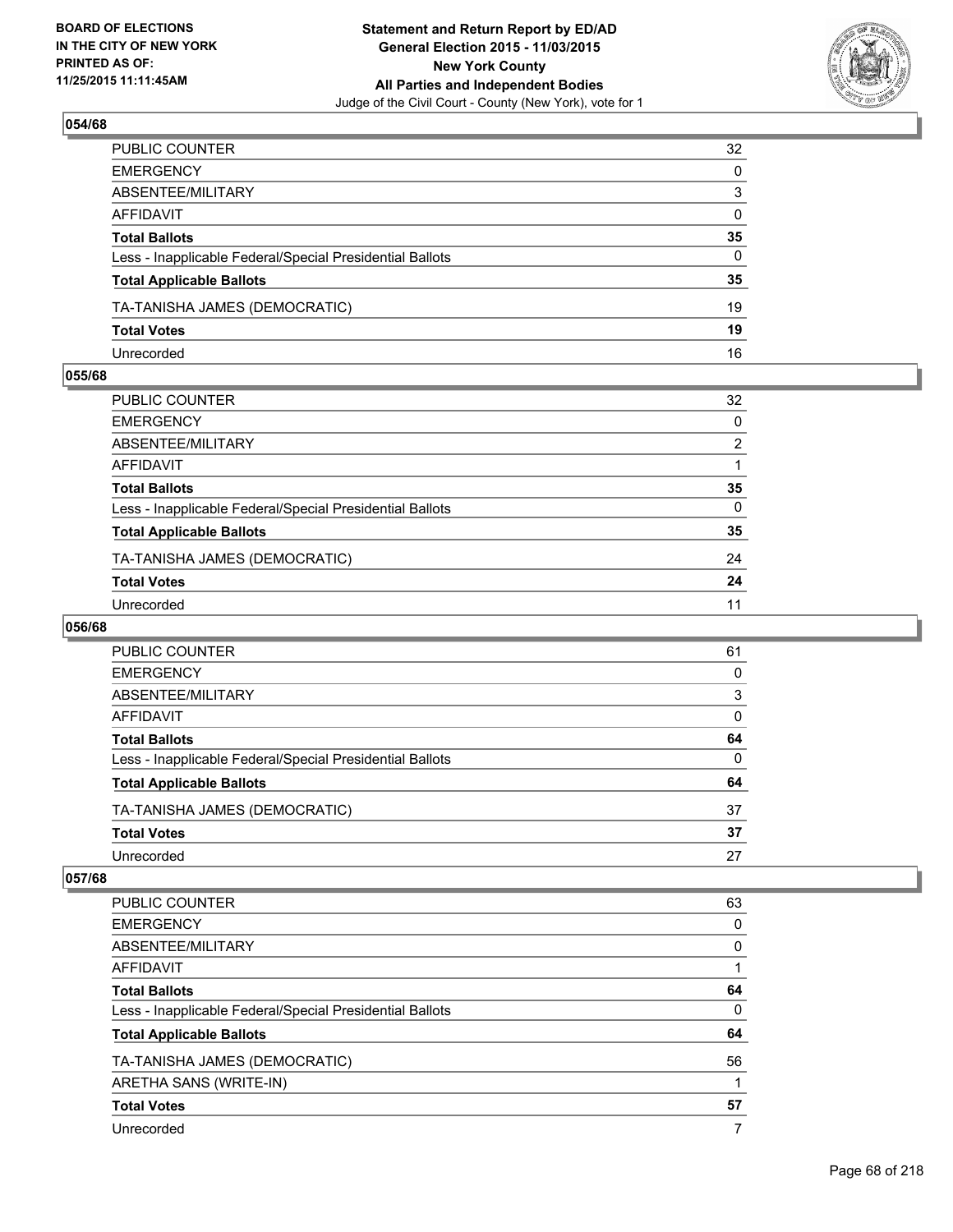

## **058/68 COMBINED into: 060/68**

### **059/68 COMBINED into: 001/70**

**060/68** 

| PUBLIC COUNTER                                           | 80           |
|----------------------------------------------------------|--------------|
| EMERGENCY                                                | $\mathbf{0}$ |
| ABSENTEE/MILITARY                                        | 7            |
| AFFIDAVIT                                                | 0            |
| Total Ballots                                            | 87           |
| Less - Inapplicable Federal/Special Presidential Ballots | $\Omega$     |
| <b>Total Applicable Ballots</b>                          | 87           |
| TA-TANISHA JAMES (DEMOCRATIC)                            | 47           |
| <b>Total Votes</b>                                       | 47           |
| Unrecorded                                               | 40           |

### **061/68**

| <b>PUBLIC COUNTER</b>                                    | 45 |
|----------------------------------------------------------|----|
| <b>EMERGENCY</b>                                         | 0  |
| ABSENTEE/MILITARY                                        | 7  |
| <b>AFFIDAVIT</b>                                         | 0  |
| <b>Total Ballots</b>                                     | 52 |
| Less - Inapplicable Federal/Special Presidential Ballots | 0  |
| <b>Total Applicable Ballots</b>                          | 52 |
| TA-TANISHA JAMES (DEMOCRATIC)                            | 29 |
| UNATTRIBUTABLE WRITE-IN (WRITE-IN)                       |    |
| <b>Total Votes</b>                                       | 30 |
| Unrecorded                                               | 22 |

| PUBLIC COUNTER                                           | 24              |
|----------------------------------------------------------|-----------------|
|                                                          |                 |
| <b>EMERGENCY</b>                                         | 0               |
| ABSENTEE/MILITARY                                        | 3               |
| AFFIDAVIT                                                | 0               |
| <b>Total Ballots</b>                                     | 27              |
| Less - Inapplicable Federal/Special Presidential Ballots | 0               |
| <b>Total Applicable Ballots</b>                          | 27              |
| TA-TANISHA JAMES (DEMOCRATIC)                            | 12 <sup>2</sup> |
| <b>Total Votes</b>                                       | 12              |
| Unrecorded                                               | 15              |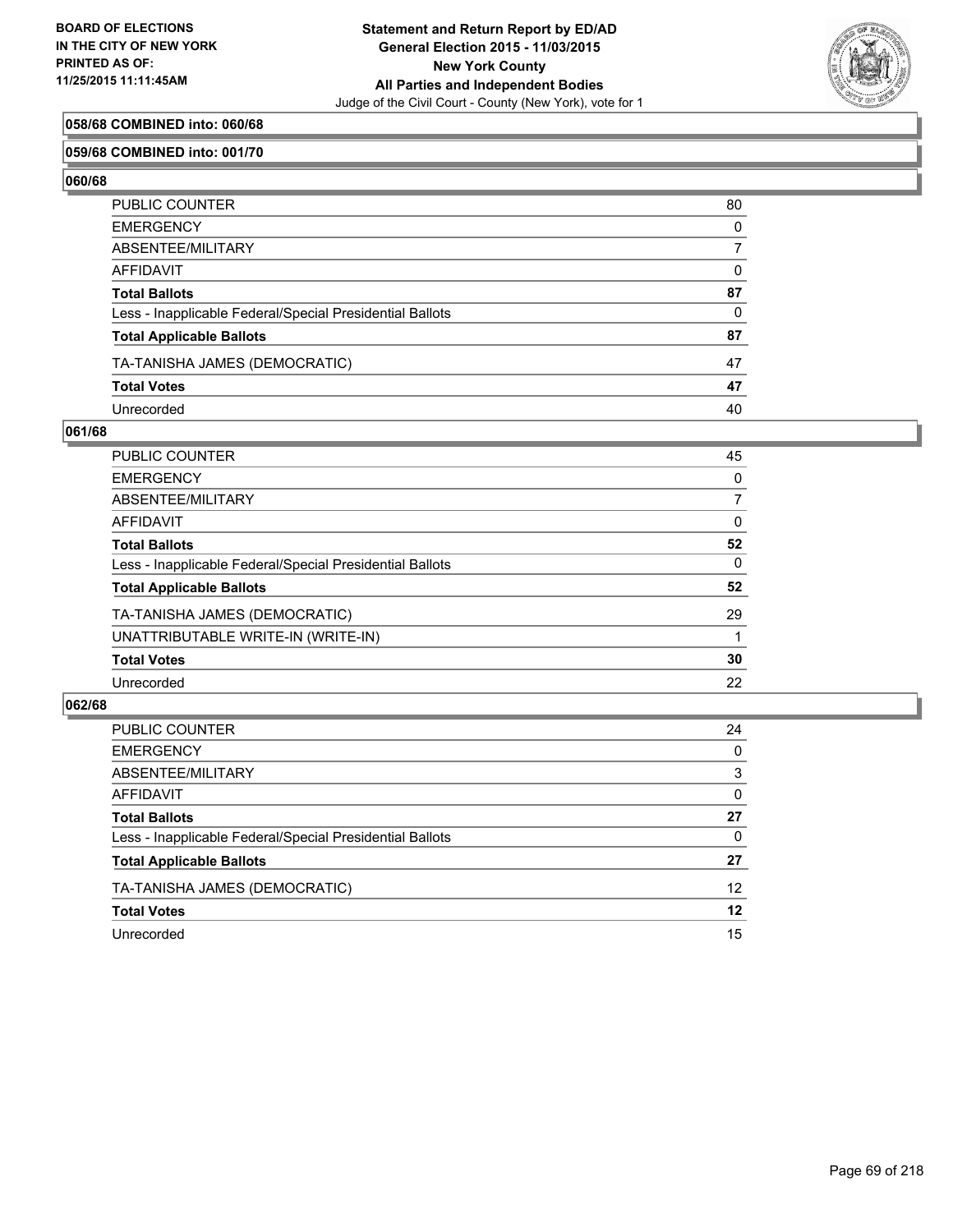

| 67 |
|----|
| 0  |
| 5  |
| 2  |
| 74 |
| 0  |
| 74 |
| 46 |
|    |
| 47 |
| 27 |
|    |

# **064/68 COMBINED into: 056/68**

#### **065/68 COMBINED into: 056/68**

# **066/68**

| <b>PUBLIC COUNTER</b>                                    | 71             |
|----------------------------------------------------------|----------------|
| <b>EMERGENCY</b>                                         | 0              |
| ABSENTEE/MILITARY                                        | 7              |
| <b>AFFIDAVIT</b>                                         | 2              |
| <b>Total Ballots</b>                                     | 80             |
| Less - Inapplicable Federal/Special Presidential Ballots | 0              |
| <b>Total Applicable Ballots</b>                          | 80             |
| TA-TANISHA JAMES (DEMOCRATIC)                            | 53             |
| LISA S. HEADLEY (WRITE-IN)                               | $\overline{2}$ |
| TANYA KENNEDY (WRITE-IN)                                 | 1              |
| <b>Total Votes</b>                                       | 56             |
| Unrecorded                                               | 24             |

## **067/68 COMBINED into: 071/68**

#### **068/68 COMBINED into: 069/68**

| <b>PUBLIC COUNTER</b>                                    | 57 |
|----------------------------------------------------------|----|
| <b>EMERGENCY</b>                                         | 0  |
| ABSENTEE/MILITARY                                        | 3  |
| AFFIDAVIT                                                | 0  |
| <b>Total Ballots</b>                                     | 60 |
| Less - Inapplicable Federal/Special Presidential Ballots | 0  |
| <b>Total Applicable Ballots</b>                          | 60 |
| TA-TANISHA JAMES (DEMOCRATIC)                            | 32 |
| UNATTRIBUTABLE WRITE-IN (WRITE-IN)                       |    |
| <b>Total Votes</b>                                       | 33 |
| Unrecorded                                               | 27 |
| 070/68 COMBINED into: 071/68                             |    |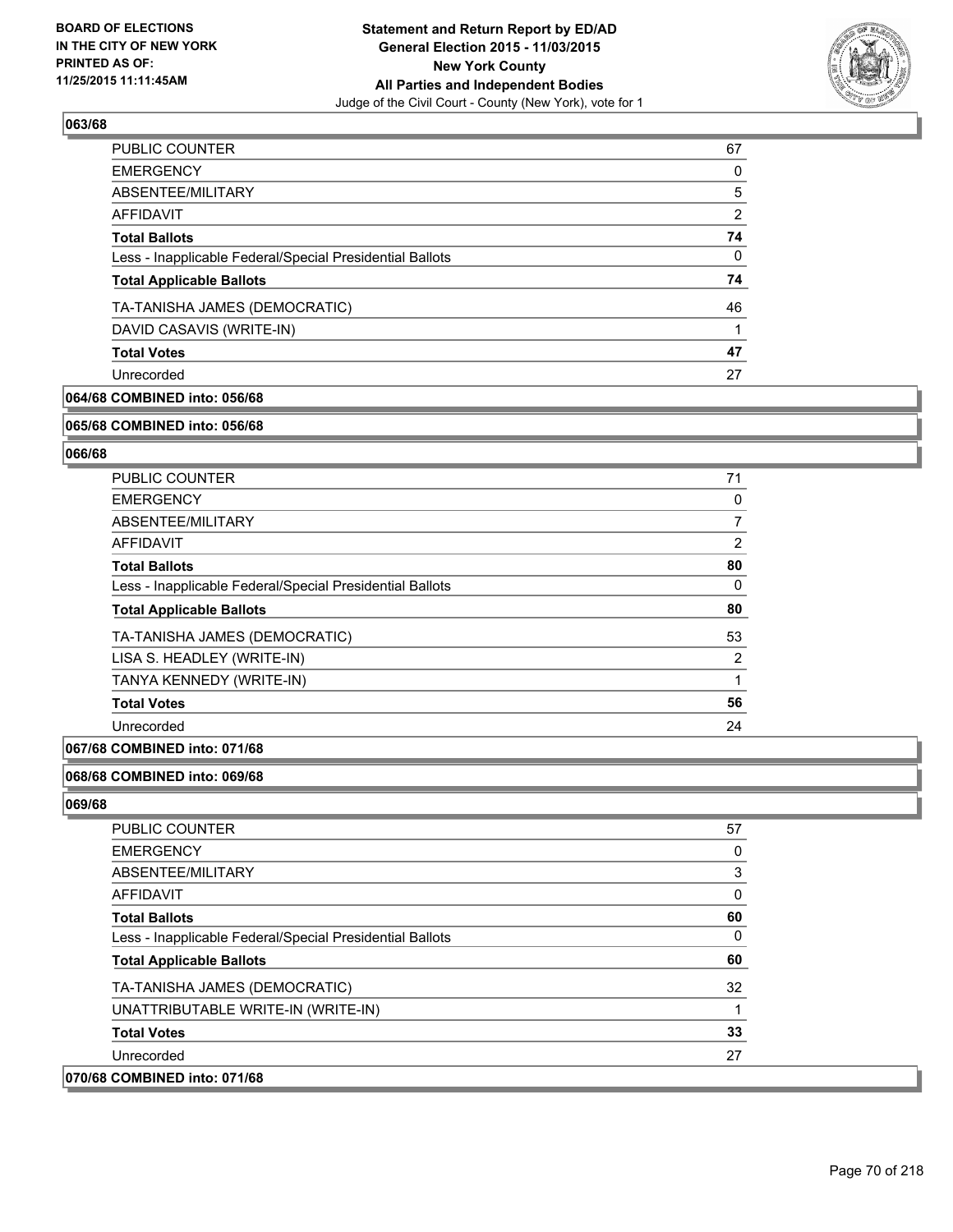

| PUBLIC COUNTER                                           | 67           |
|----------------------------------------------------------|--------------|
| EMERGENCY                                                | $\Omega$     |
| ABSENTEE/MILITARY                                        | 7            |
| AFFIDAVIT                                                | $\mathbf{0}$ |
| Total Ballots                                            | 74           |
| Less - Inapplicable Federal/Special Presidential Ballots | $\Omega$     |
| <b>Total Applicable Ballots</b>                          | 74           |
| TA-TANISHA JAMES (DEMOCRATIC)                            | 43           |
| <b>Total Votes</b>                                       | 43           |
| Unrecorded                                               | 31           |

### **072/68**

| <b>PUBLIC COUNTER</b>                                    | 50 |
|----------------------------------------------------------|----|
| <b>EMERGENCY</b>                                         | 0  |
| ABSENTEE/MILITARY                                        | 6  |
| AFFIDAVIT                                                |    |
| <b>Total Ballots</b>                                     | 57 |
| Less - Inapplicable Federal/Special Presidential Ballots | 0  |
| <b>Total Applicable Ballots</b>                          | 57 |
| TA-TANISHA JAMES (DEMOCRATIC)                            | 31 |
| UNATTRIBUTABLE WRITE-IN (WRITE-IN)                       |    |
| <b>Total Votes</b>                                       | 32 |
| Unrecorded                                               | 25 |
| 073/68 COMBINED into: 066/68                             |    |

## **074/68 COMBINED into: 063/68**

**075/68** 

| <b>PUBLIC COUNTER</b>                                    | 20 |
|----------------------------------------------------------|----|
| <b>EMERGENCY</b>                                         | 0  |
| ABSENTEE/MILITARY                                        | 2  |
| <b>AFFIDAVIT</b>                                         | 1  |
| <b>Total Ballots</b>                                     | 23 |
| Less - Inapplicable Federal/Special Presidential Ballots | 0  |
| <b>Total Applicable Ballots</b>                          | 23 |
| TA-TANISHA JAMES (DEMOCRATIC)                            | 11 |
| CATHERINE SMITH (WRITE-IN)                               |    |
| SAM ATERSTON (WRITE-IN)                                  |    |
| SPENCER HECHWOLF (WRITE-IN)                              |    |
| <b>Total Votes</b>                                       | 14 |
| Unrecorded                                               | 9  |
| 076/68 COMBINED into: 072/68                             |    |

**077/68 COMBINED into: 078/68**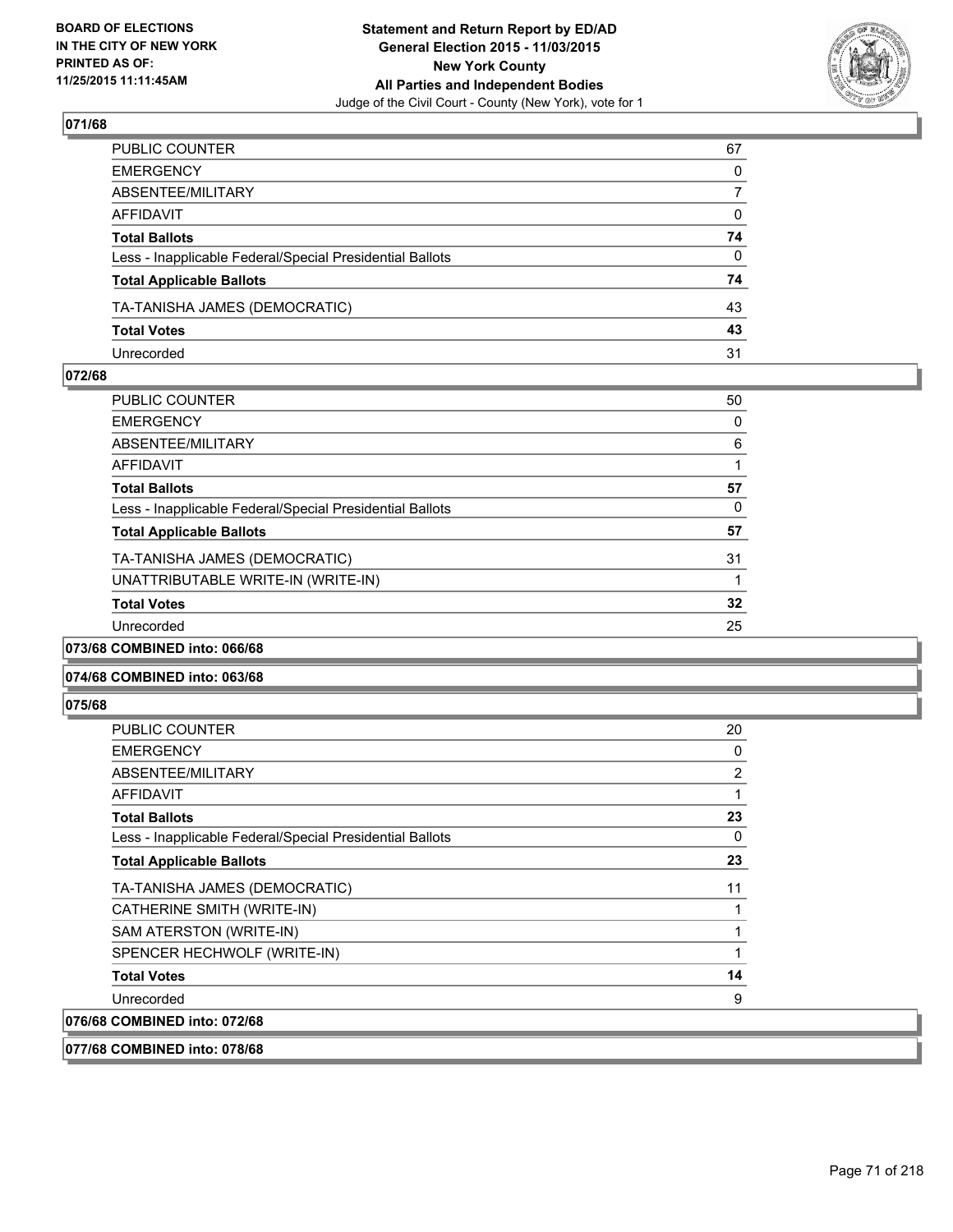

| PUBLIC COUNTER                                           | 37 |
|----------------------------------------------------------|----|
| <b>EMERGENCY</b>                                         | 0  |
| ABSENTEE/MILITARY                                        |    |
| <b>AFFIDAVIT</b>                                         |    |
| <b>Total Ballots</b>                                     | 39 |
| Less - Inapplicable Federal/Special Presidential Ballots | 0  |
| <b>Total Applicable Ballots</b>                          | 39 |
| TA-TANISHA JAMES (DEMOCRATIC)                            | 28 |
| <b>Total Votes</b>                                       | 28 |
| Unrecorded                                               | 11 |

# **079/68 COMBINED into: 087/68**

# **080/68 COMBINED into: 082/68**

## **081/68**

| <b>PUBLIC COUNTER</b>                                    | 76 |
|----------------------------------------------------------|----|
| <b>EMERGENCY</b>                                         | 0  |
| ABSENTEE/MILITARY                                        | 5  |
| AFFIDAVIT                                                | 0  |
| <b>Total Ballots</b>                                     | 81 |
| Less - Inapplicable Federal/Special Presidential Ballots | 0  |
| <b>Total Applicable Ballots</b>                          | 81 |
| TA-TANISHA JAMES (DEMOCRATIC)                            | 69 |
| UNATTRIBUTABLE WRITE-IN (WRITE-IN)                       | 2  |
| <b>Total Votes</b>                                       | 71 |
| Unrecorded                                               | 10 |
|                                                          |    |

| PUBLIC COUNTER                                           | 89  |
|----------------------------------------------------------|-----|
| <b>EMERGENCY</b>                                         | 0   |
| ABSENTEE/MILITARY                                        | 13  |
| AFFIDAVIT                                                | 2   |
| <b>Total Ballots</b>                                     | 104 |
| Less - Inapplicable Federal/Special Presidential Ballots | 0   |
| <b>Total Applicable Ballots</b>                          | 104 |
| TA-TANISHA JAMES (DEMOCRATIC)                            | 62  |
| DANIEL OCCENA (WRITE-IN)                                 |     |
| UNATTRIBUTABLE WRITE-IN (WRITE-IN)                       | 3   |
| <b>Total Votes</b>                                       | 66  |
| Unrecorded                                               | 38  |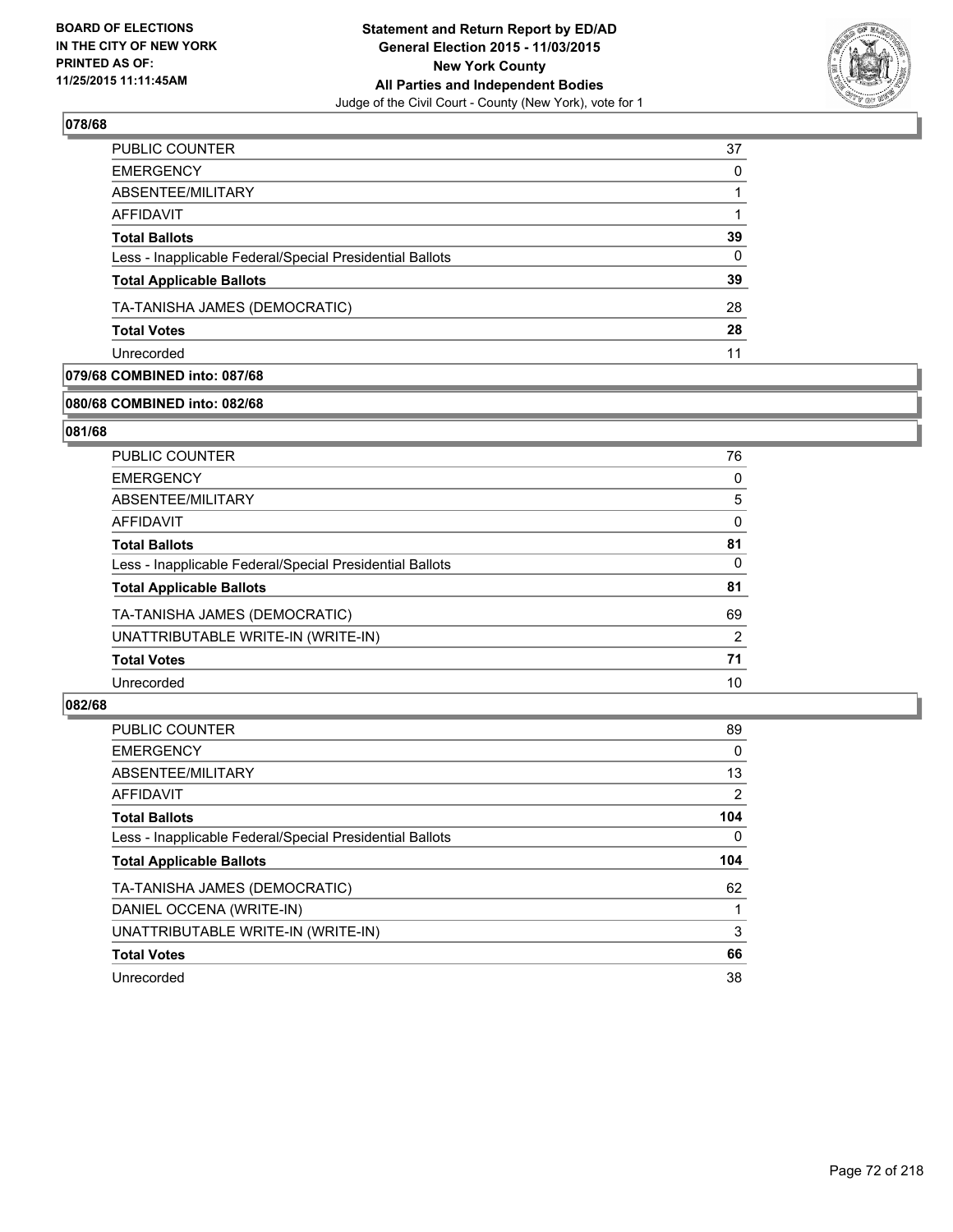

| PUBLIC COUNTER                                           | 94           |
|----------------------------------------------------------|--------------|
| EMERGENCY                                                | $\mathbf{0}$ |
| ABSENTEE/MILITARY                                        | 11           |
| AFFIDAVIT                                                | $\mathbf{0}$ |
| Total Ballots                                            | 105          |
| Less - Inapplicable Federal/Special Presidential Ballots | $\Omega$     |
| <b>Total Applicable Ballots</b>                          | 105          |
| TA-TANISHA JAMES (DEMOCRATIC)                            | 73           |
| <b>Total Votes</b>                                       | 73           |
| Unrecorded                                               | 32           |

#### **084/68**

| PUBLIC COUNTER                                           | 51 |
|----------------------------------------------------------|----|
| EMERGENCY                                                | 0  |
| ABSENTEE/MILITARY                                        | 3  |
| AFFIDAVIT                                                | 0  |
| Total Ballots                                            | 54 |
| Less - Inapplicable Federal/Special Presidential Ballots | 0  |
| <b>Total Applicable Ballots</b>                          | 54 |
| TA-TANISHA JAMES (DEMOCRATIC)                            | 37 |
| <b>Total Votes</b>                                       | 37 |
| Unrecorded                                               | 17 |

#### **085/68**

| <b>PUBLIC COUNTER</b>                                    | 48       |
|----------------------------------------------------------|----------|
| <b>EMERGENCY</b>                                         | 0        |
| ABSENTEE/MILITARY                                        | 5        |
| AFFIDAVIT                                                | 2        |
| <b>Total Ballots</b>                                     | 55       |
| Less - Inapplicable Federal/Special Presidential Ballots | $\Omega$ |
| <b>Total Applicable Ballots</b>                          | 55       |
| TA-TANISHA JAMES (DEMOCRATIC)                            | 33       |
| UNATTRIBUTABLE WRITE-IN (WRITE-IN)                       |          |
| <b>Total Votes</b>                                       | 34       |
| Unrecorded                                               | 21       |

| PUBLIC COUNTER                                           | 20 |
|----------------------------------------------------------|----|
| <b>EMERGENCY</b>                                         | 0  |
| ABSENTEE/MILITARY                                        |    |
| AFFIDAVIT                                                | 0  |
| <b>Total Ballots</b>                                     | 21 |
| Less - Inapplicable Federal/Special Presidential Ballots | 0  |
| <b>Total Applicable Ballots</b>                          | 21 |
| TA-TANISHA JAMES (DEMOCRATIC)                            | 11 |
| <b>Total Votes</b>                                       | 11 |
| Unrecorded                                               | 10 |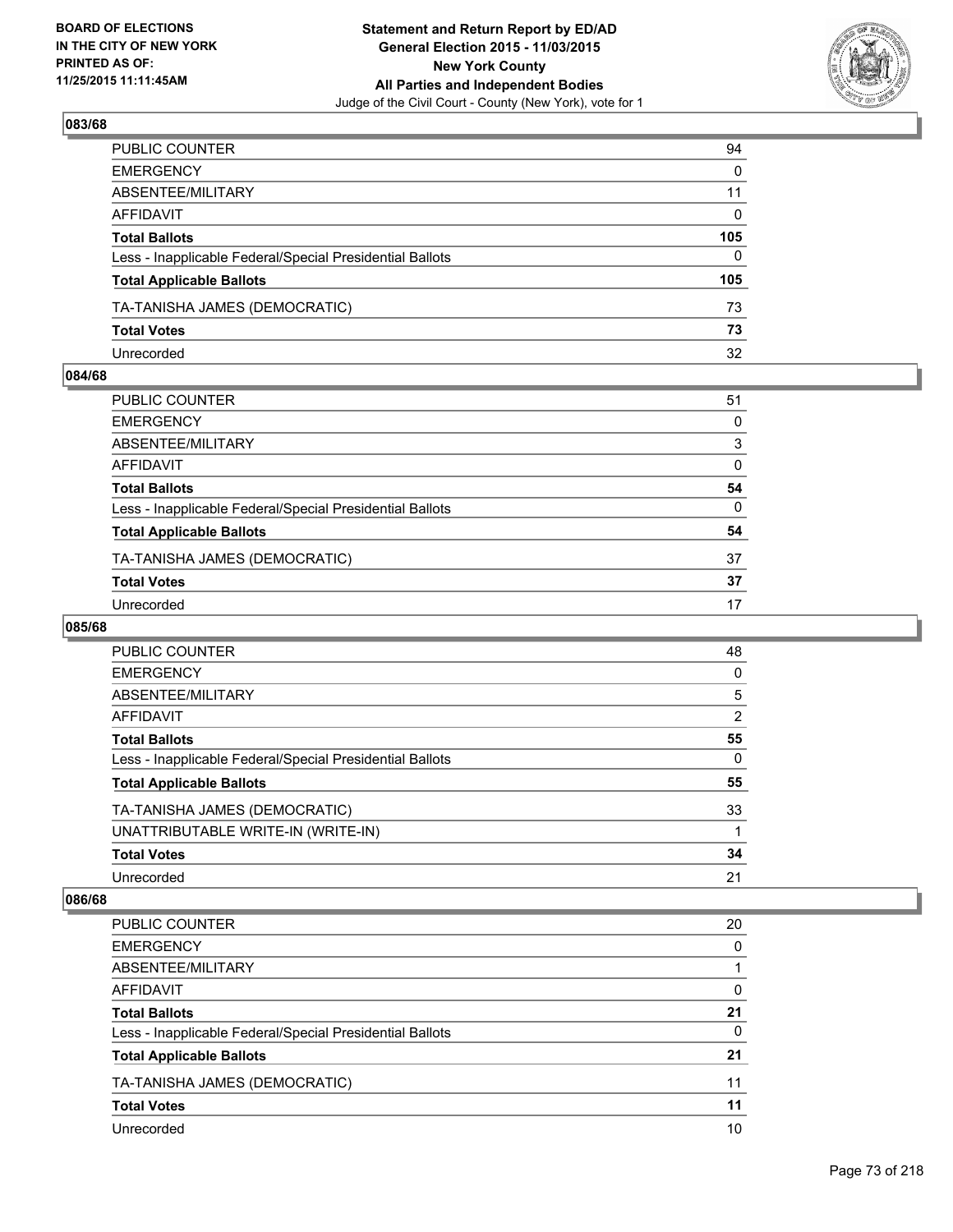

| <b>PUBLIC COUNTER</b>                                    | 62 |
|----------------------------------------------------------|----|
| <b>EMERGENCY</b>                                         | 0  |
| ABSENTEE/MILITARY                                        | 15 |
| AFFIDAVIT                                                | 0  |
| <b>Total Ballots</b>                                     | 77 |
| Less - Inapplicable Federal/Special Presidential Ballots | 0  |
| <b>Total Applicable Ballots</b>                          | 77 |
| TA-TANISHA JAMES (DEMOCRATIC)                            | 47 |
| MARIA CARLUCCIO (WRITE-IN)                               |    |
| NADINE NANDRAM (WRITE-IN)                                | 1  |
| <b>Total Votes</b>                                       | 49 |
| Unrecorded                                               | 28 |

### **088/68 COMBINED into: 089/68**

#### **089/68**

| <b>PUBLIC COUNTER</b>                                    | 34 |
|----------------------------------------------------------|----|
| <b>EMERGENCY</b>                                         | 0  |
| ABSENTEE/MILITARY                                        | 5  |
| <b>AFFIDAVIT</b>                                         |    |
| <b>Total Ballots</b>                                     | 40 |
| Less - Inapplicable Federal/Special Presidential Ballots | 0  |
| <b>Total Applicable Ballots</b>                          | 40 |
| TA-TANISHA JAMES (DEMOCRATIC)                            | 28 |
| UNATTRIBUTABLE WRITE-IN (WRITE-IN)                       |    |
| <b>Total Votes</b>                                       | 29 |
| Unrecorded                                               | 11 |

| <b>PUBLIC COUNTER</b>                                    | 19 |
|----------------------------------------------------------|----|
| <b>EMERGENCY</b>                                         | 0  |
| ABSENTEE/MILITARY                                        | 6  |
| AFFIDAVIT                                                | 0  |
| <b>Total Ballots</b>                                     | 25 |
| Less - Inapplicable Federal/Special Presidential Ballots | 0  |
| <b>Total Applicable Ballots</b>                          | 25 |
| TA-TANISHA JAMES (DEMOCRATIC)                            | 16 |
| <b>Total Votes</b>                                       | 16 |
| Unrecorded                                               | 9  |
| 091/68 COMBINED into: 092/68                             |    |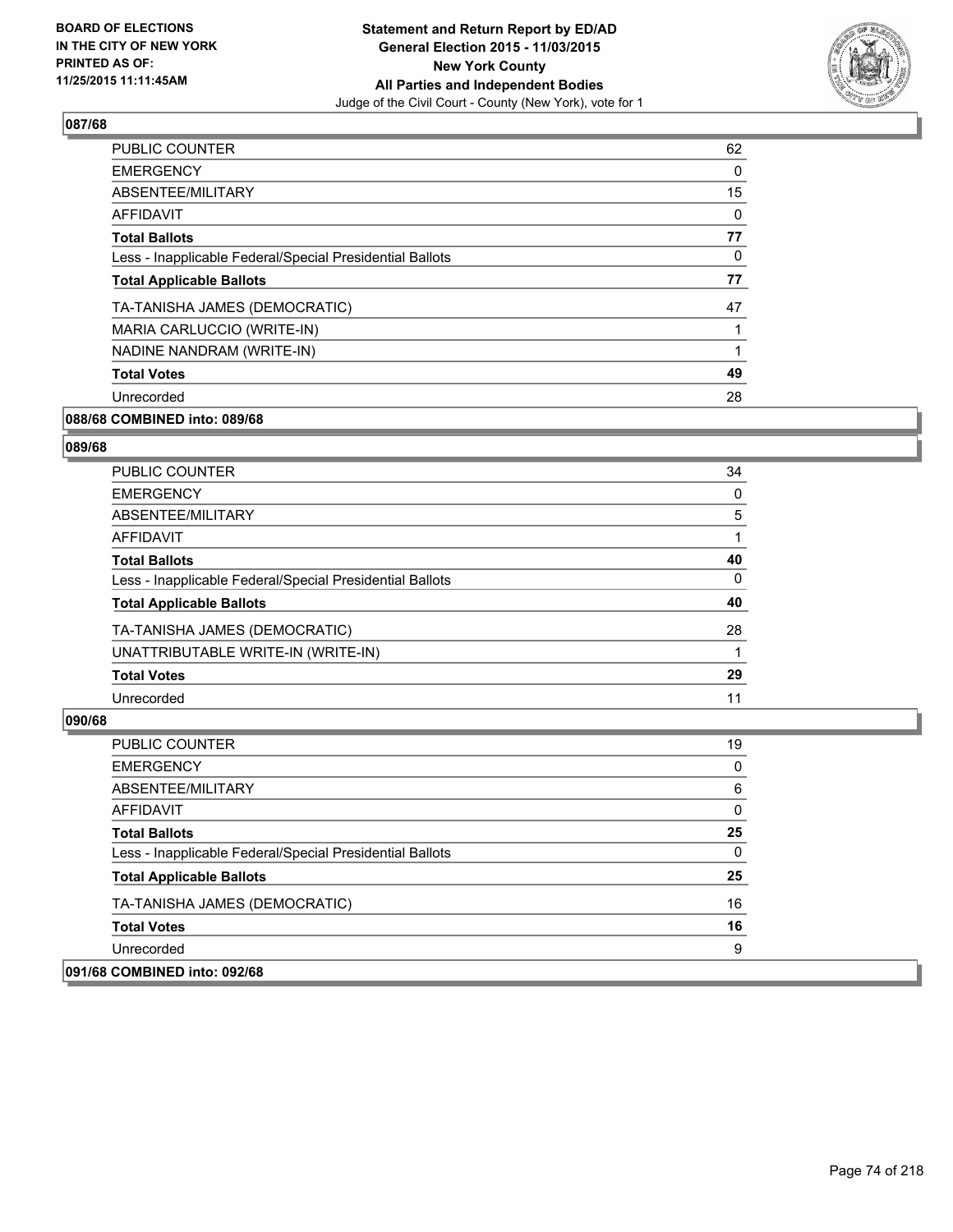

| PUBLIC COUNTER                                           | 44           |
|----------------------------------------------------------|--------------|
| EMERGENCY                                                | 0            |
| ABSENTEE/MILITARY                                        | 5            |
| AFFIDAVIT                                                | $\mathbf{0}$ |
| Total Ballots                                            | 49           |
| Less - Inapplicable Federal/Special Presidential Ballots | $\mathbf{0}$ |
| <b>Total Applicable Ballots</b>                          | 49           |
| TA-TANISHA JAMES (DEMOCRATIC)                            | 30           |
| <b>Total Votes</b>                                       | 30           |
| Unrecorded                                               | 19           |

#### **093/68**

| PUBLIC COUNTER                                           | 43 |
|----------------------------------------------------------|----|
| EMERGENCY                                                | 0  |
| ABSENTEE/MILITARY                                        | 2  |
| AFFIDAVIT                                                | 1  |
| Total Ballots                                            | 46 |
| Less - Inapplicable Federal/Special Presidential Ballots | 0  |
| <b>Total Applicable Ballots</b>                          | 46 |
| TA-TANISHA JAMES (DEMOCRATIC)                            | 28 |
| <b>Total Votes</b>                                       | 28 |
| Unrecorded                                               | 18 |

| <b>PUBLIC COUNTER</b>                                    | 2 |
|----------------------------------------------------------|---|
| <b>EMERGENCY</b>                                         | 0 |
| ABSENTEE/MILITARY                                        | 2 |
| <b>AFFIDAVIT</b>                                         |   |
| <b>Total Ballots</b>                                     | 5 |
| Less - Inapplicable Federal/Special Presidential Ballots | O |
| <b>Total Applicable Ballots</b>                          | 5 |
| TA-TANISHA JAMES (DEMOCRATIC)                            | 2 |
| <b>Total Votes</b>                                       |   |
| Unrecorded                                               | 3 |
| 095/68 COMBINED into: 092/68                             |   |
| 096/68 COMBINED into: 033/68                             |   |
| 097/68 COMBINED into: 098/68                             |   |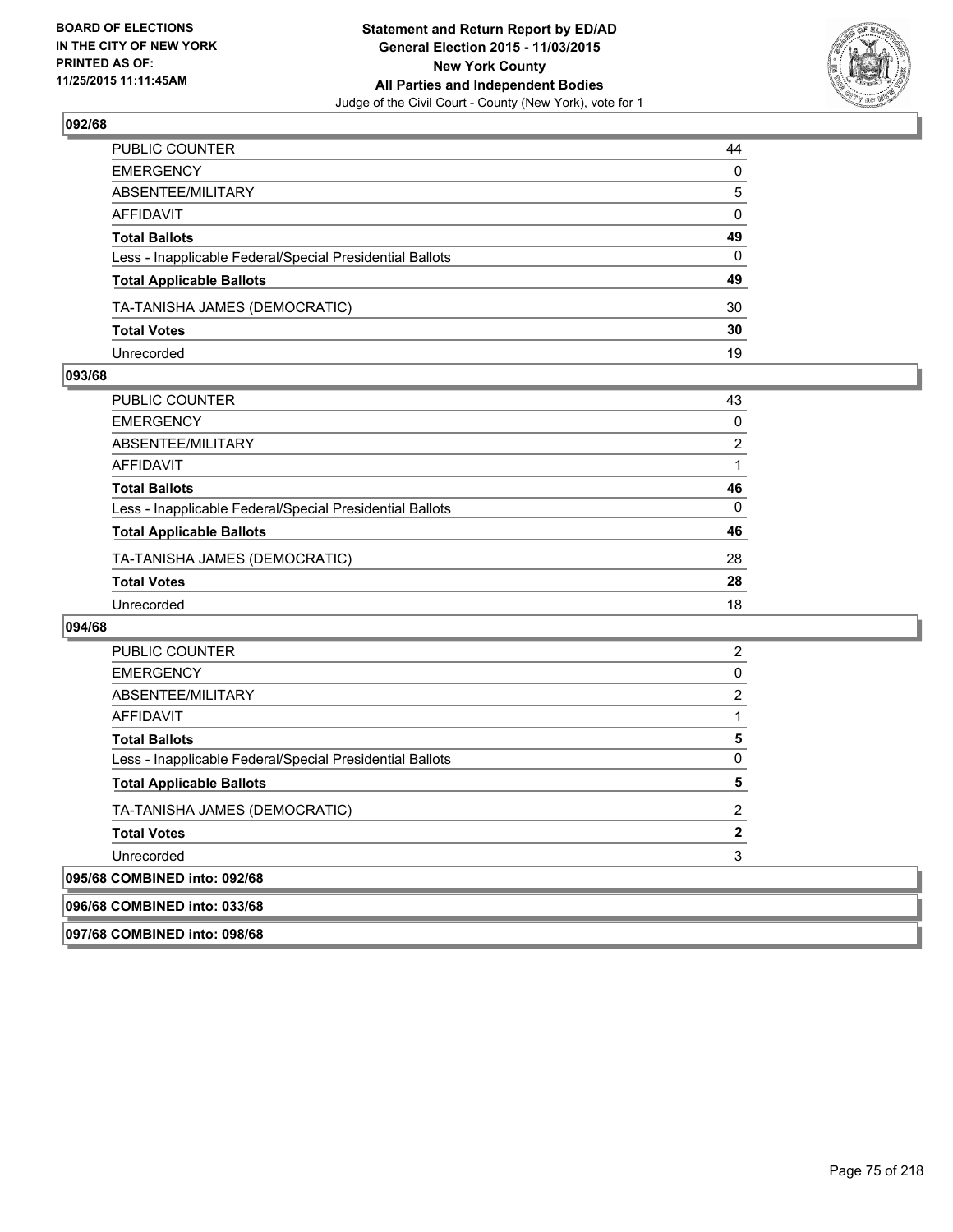

| PUBLIC COUNTER                                           | 26       |
|----------------------------------------------------------|----------|
| <b>EMERGENCY</b>                                         | $\Omega$ |
| ABSENTEE/MILITARY                                        | 16       |
| AFFIDAVIT                                                | $\Omega$ |
| <b>Total Ballots</b>                                     | 42       |
| Less - Inapplicable Federal/Special Presidential Ballots | 0        |
| <b>Total Applicable Ballots</b>                          | 42       |
| TA-TANISHA JAMES (DEMOCRATIC)                            | 23       |
| <b>Total Votes</b>                                       | 23       |
| Unrecorded                                               | 19       |

### **099/68 COMBINED into: 061/68**

#### **100/68 COMBINED into: 101/68**

#### **101/68**

| PUBLIC COUNTER                                           | 75       |
|----------------------------------------------------------|----------|
| <b>EMERGENCY</b>                                         | 0        |
| ABSENTEE/MILITARY                                        | 4        |
| <b>AFFIDAVIT</b>                                         | $\Omega$ |
| <b>Total Ballots</b>                                     | 79       |
| Less - Inapplicable Federal/Special Presidential Ballots | $\Omega$ |
| <b>Total Applicable Ballots</b>                          | 79       |
| TA-TANISHA JAMES (DEMOCRATIC)                            | 45       |
| UNATTRIBUTABLE WRITE-IN (WRITE-IN)                       |          |
| <b>Total Votes</b>                                       | 46       |
| Unrecorded                                               | 33       |
|                                                          |          |

### **102/68**

| 103/68 COMBINED into: 049/68                             |          |
|----------------------------------------------------------|----------|
| <b>Total Votes</b>                                       | n        |
| TA-TANISHA JAMES (DEMOCRATIC)                            | $\Omega$ |
| <b>Total Applicable Ballots</b>                          | 0        |
| Less - Inapplicable Federal/Special Presidential Ballots | 0        |
| <b>Total Ballots</b>                                     | 0        |
| AFFIDAVIT                                                | 0        |
| ABSENTEE/MILITARY                                        | 0        |
| <b>EMERGENCY</b>                                         | 0        |
| PUBLIC COUNTER                                           | 0        |

# **104/68 COMBINED into: 049/68**

**105/68 COMBINED into: 085/68**

**106/68 COMBINED into: 085/68**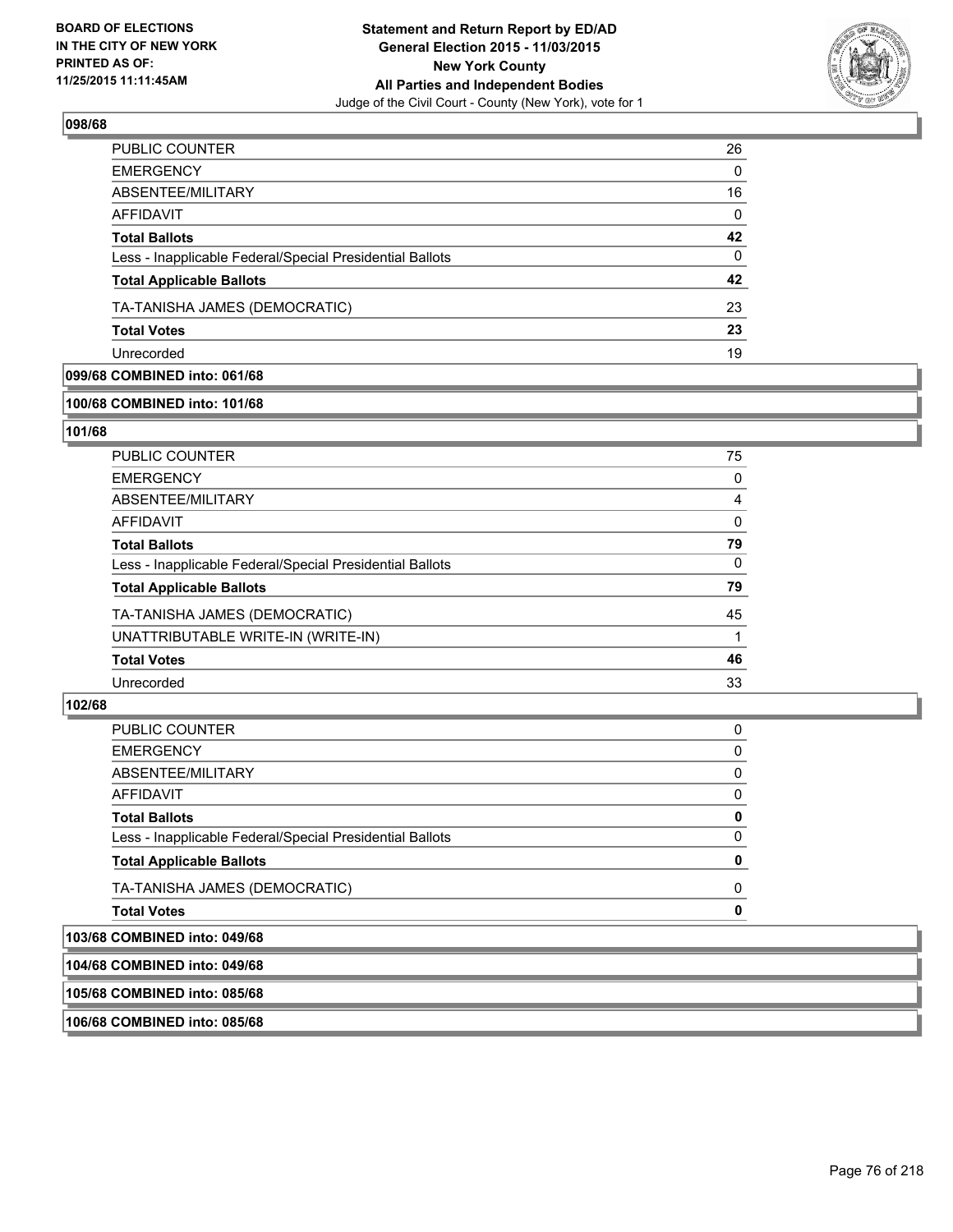

| PUBLIC COUNTER                                           | $\mathbf{0}$ |
|----------------------------------------------------------|--------------|
| EMERGENCY                                                | $\mathbf{0}$ |
| ABSENTEE/MILITARY                                        | 0            |
| AFFIDAVIT                                                | 0            |
| Total Ballots                                            | 0            |
| Less - Inapplicable Federal/Special Presidential Ballots | $\mathbf{0}$ |
| <b>Total Applicable Ballots</b>                          | 0            |
| TA-TANISHA JAMES (DEMOCRATIC)                            | $\Omega$     |
| Total Votes                                              | $\mathbf{0}$ |

### **108/68**

| PUBLIC COUNTER                                           | 0            |
|----------------------------------------------------------|--------------|
| EMERGENCY                                                | $\Omega$     |
| ABSENTEE/MILITARY                                        | 0            |
| AFFIDAVIT                                                | $\Omega$     |
| <b>Total Ballots</b>                                     | 0            |
| Less - Inapplicable Federal/Special Presidential Ballots | 0            |
| <b>Total Applicable Ballots</b>                          | $\mathbf{0}$ |
| TA-TANISHA JAMES (DEMOCRATIC)                            | 0            |
| Total Votes                                              | 0            |
|                                                          |              |

| PUBLIC COUNTER                                           | 0        |
|----------------------------------------------------------|----------|
| <b>EMERGENCY</b>                                         | 0        |
| ABSENTEE/MILITARY                                        | $\Omega$ |
| <b>AFFIDAVIT</b>                                         | 0        |
| <b>Total Ballots</b>                                     | 0        |
| Less - Inapplicable Federal/Special Presidential Ballots | 0        |
| <b>Total Applicable Ballots</b>                          | 0        |
| TA-TANISHA JAMES (DEMOCRATIC)                            | 0        |
| <b>Total Votes</b>                                       | 0        |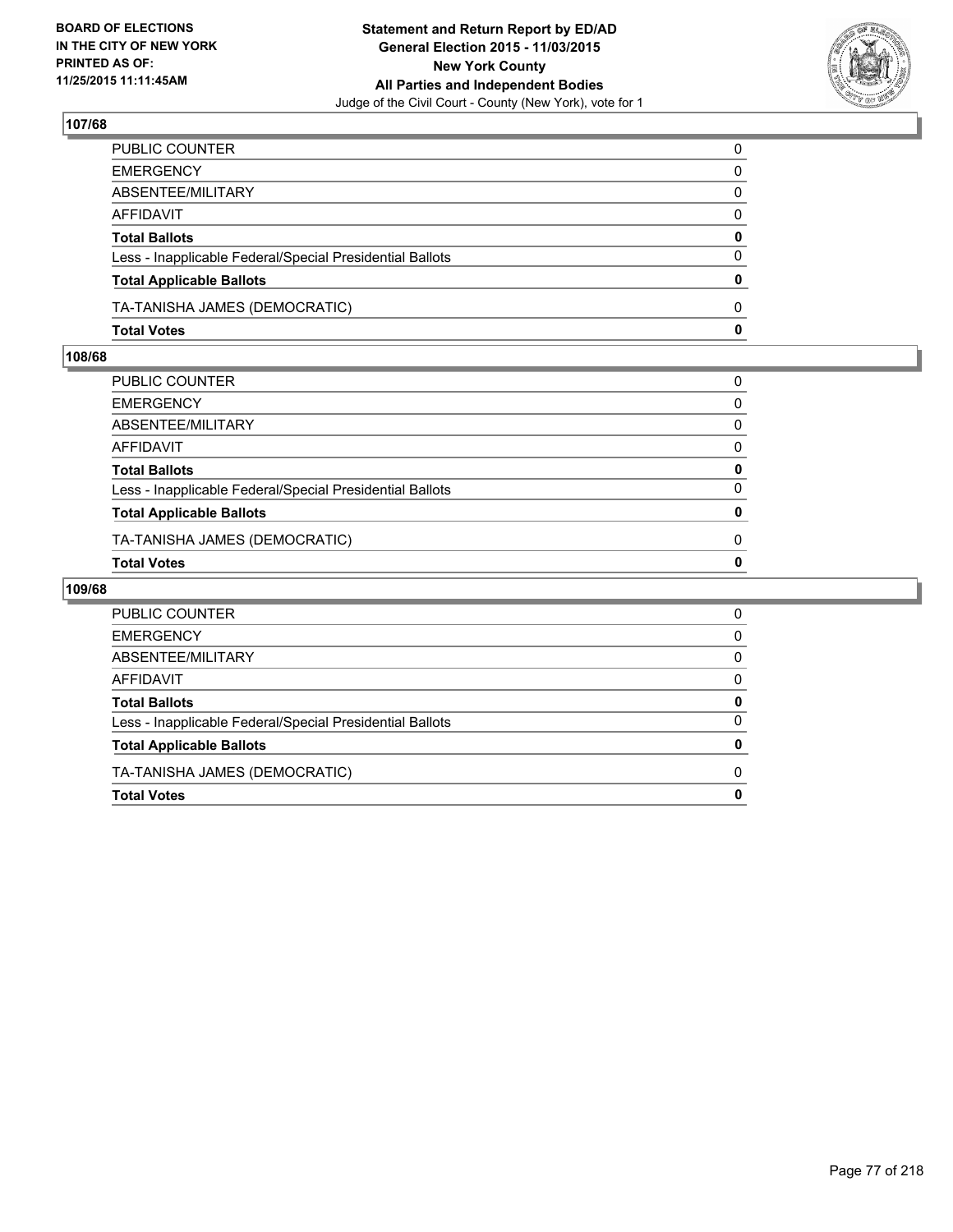

| PUBLIC COUNTER                                           | 39       |
|----------------------------------------------------------|----------|
| <b>EMERGENCY</b>                                         | $\Omega$ |
| ABSENTEE/MILITARY                                        | 5        |
| AFFIDAVIT                                                | $\Omega$ |
| <b>Total Ballots</b>                                     | 44       |
| Less - Inapplicable Federal/Special Presidential Ballots | $\Omega$ |
| <b>Total Applicable Ballots</b>                          | 44       |
| TA-TANISHA JAMES (DEMOCRATIC)                            | 33       |
| <b>Total Votes</b>                                       | 33       |
| Unrecorded                                               | 11       |

#### **002/69 COMBINED into: 001/69**

**003/69** 

| PUBLIC COUNTER                                           | 68 |
|----------------------------------------------------------|----|
| <b>EMERGENCY</b>                                         | 0  |
| ABSENTEE/MILITARY                                        | 3  |
| AFFIDAVIT                                                |    |
| <b>Total Ballots</b>                                     | 72 |
| Less - Inapplicable Federal/Special Presidential Ballots | 0  |
| <b>Total Applicable Ballots</b>                          | 72 |
| TA-TANISHA JAMES (DEMOCRATIC)                            | 61 |
| HELENE JNANE (WRITE-IN)                                  |    |
| LISA S. HEADLEY (WRITE-IN)                               |    |
| <b>Total Votes</b>                                       | 63 |
| Unrecorded                                               | 9  |
|                                                          |    |

# **004/69 COMBINED into: 003/69**

| PUBLIC COUNTER                                           | 75 |
|----------------------------------------------------------|----|
| <b>EMERGENCY</b>                                         | 0  |
| ABSENTEE/MILITARY                                        | 4  |
| <b>AFFIDAVIT</b>                                         |    |
| <b>Total Ballots</b>                                     | 80 |
| Less - Inapplicable Federal/Special Presidential Ballots | 0  |
| <b>Total Applicable Ballots</b>                          | 80 |
| TA-TANISHA JAMES (DEMOCRATIC)                            | 66 |
| UNATTRIBUTABLE WRITE-IN (WRITE-IN)                       |    |
| <b>Total Votes</b>                                       | 67 |
| Unrecorded                                               | 13 |
| 006/69 COMBINED into: 005/69                             |    |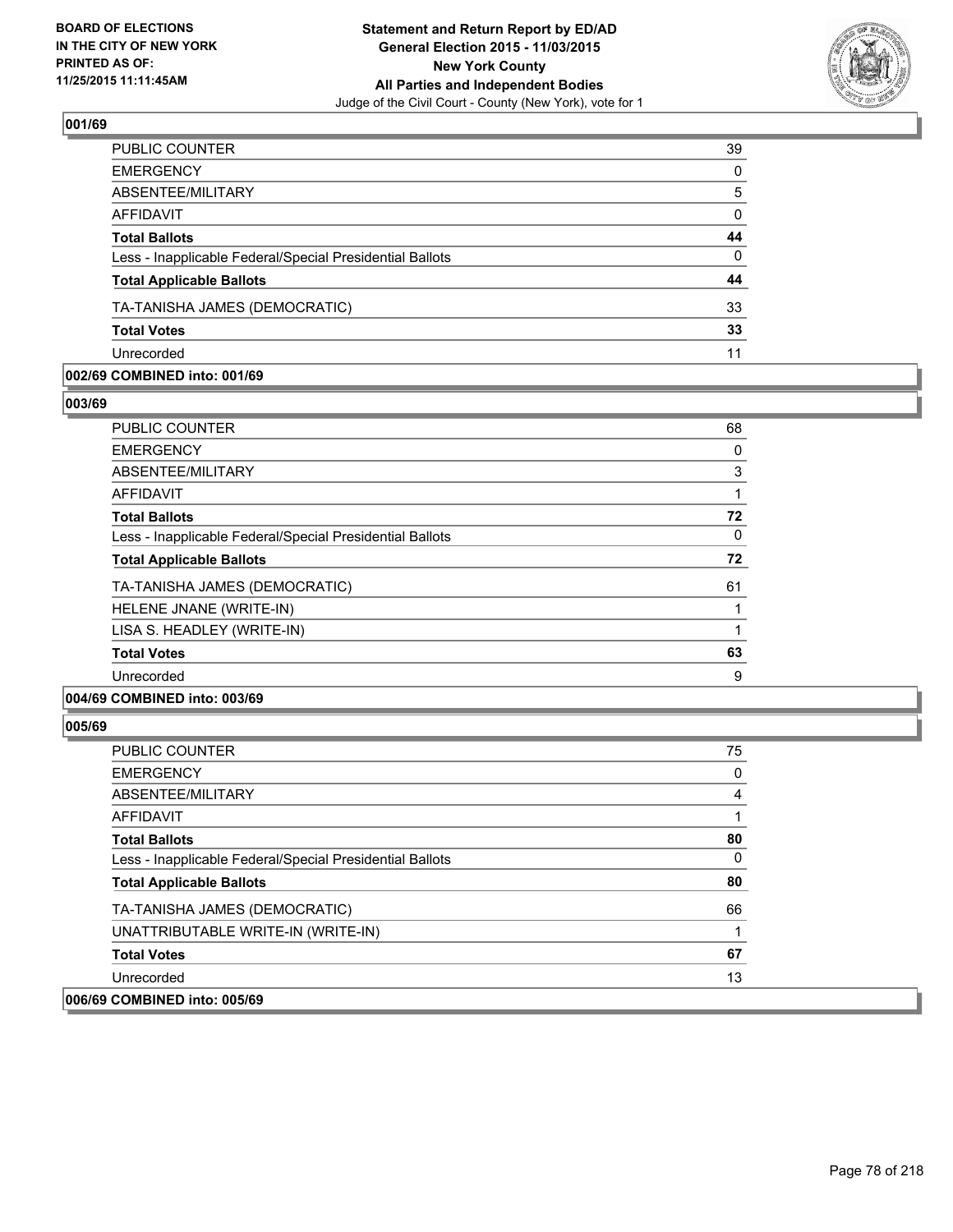

| <b>PUBLIC COUNTER</b>                                    | 41 |
|----------------------------------------------------------|----|
| <b>EMERGENCY</b>                                         | 0  |
| ABSENTEE/MILITARY                                        | 3  |
| AFFIDAVIT                                                | 0  |
| <b>Total Ballots</b>                                     | 44 |
| Less - Inapplicable Federal/Special Presidential Ballots | 0  |
| <b>Total Applicable Ballots</b>                          | 44 |
| TA-TANISHA JAMES (DEMOCRATIC)                            | 36 |
| LINDA BYRNE (WRITE-IN)                                   |    |
| MARA NULL (WRITE-IN)                                     |    |
| <b>Total Votes</b>                                       | 38 |
| Unrecorded                                               | 6  |
|                                                          |    |

**008/69 COMBINED into: 007/69**

**009/69 COMBINED into: 007/69**

#### **010/69**

| <b>PUBLIC COUNTER</b>                                    | 87             |
|----------------------------------------------------------|----------------|
| <b>EMERGENCY</b>                                         | 0              |
| ABSENTEE/MILITARY                                        | $\overline{7}$ |
| AFFIDAVIT                                                | 2              |
| <b>Total Ballots</b>                                     | 96             |
| Less - Inapplicable Federal/Special Presidential Ballots | 0              |
| <b>Total Applicable Ballots</b>                          | 96             |
| TA-TANISHA JAMES (DEMOCRATIC)                            | 80             |
| ARTHUR ENGORAN (WRITE-IN)                                |                |
| MARK ANGELSON (WRITE-IN)                                 | $\overline{2}$ |
| UNATTRIBUTABLE WRITE-IN (WRITE-IN)                       | 1              |
| <b>Total Votes</b>                                       | 84             |
| Unrecorded                                               | 12             |
|                                                          |                |

### **011/69 COMBINED into: 010/69**

| PUBLIC COUNTER                                           | 29 |
|----------------------------------------------------------|----|
| EMERGENCY                                                | 0  |
| ABSENTEE/MILITARY                                        | 3  |
| AFFIDAVIT                                                | 0  |
| Total Ballots                                            | 32 |
| Less - Inapplicable Federal/Special Presidential Ballots | 0  |
| <b>Total Applicable Ballots</b>                          | 32 |
| TA-TANISHA JAMES (DEMOCRATIC)                            | 20 |
| Total Votes                                              | 20 |
| Unrecorded                                               | 12 |
|                                                          |    |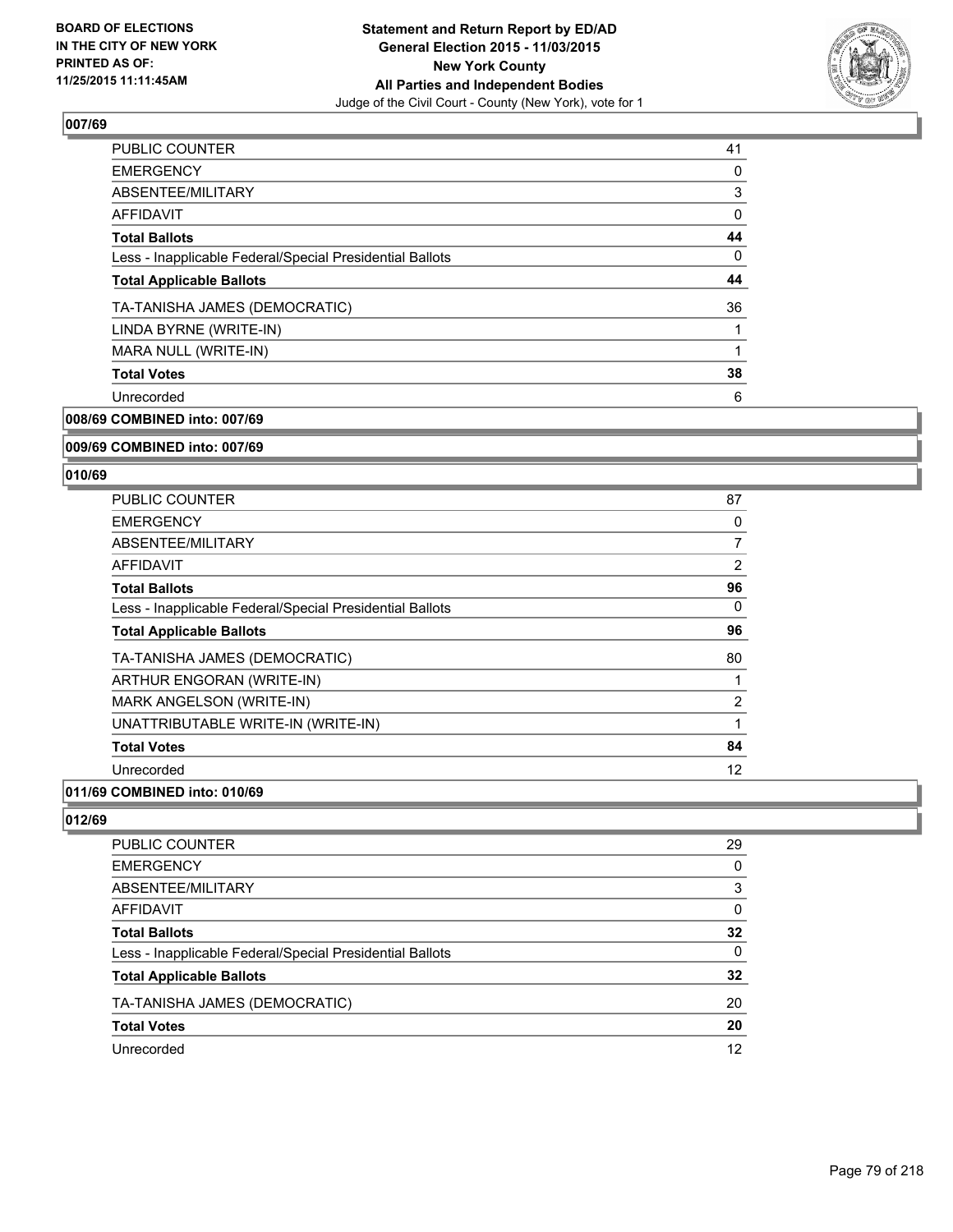

| <b>PUBLIC COUNTER</b>                                    | 60 |
|----------------------------------------------------------|----|
| <b>EMERGENCY</b>                                         | 0  |
| ABSENTEE/MILITARY                                        | 4  |
| <b>AFFIDAVIT</b>                                         |    |
| <b>Total Ballots</b>                                     | 65 |
| Less - Inapplicable Federal/Special Presidential Ballots | 0  |
| <b>Total Applicable Ballots</b>                          | 65 |
| TA-TANISHA JAMES (DEMOCRATIC)                            | 50 |
| PETER HEIN (WRITE-IN)                                    |    |
| UNATTRIBUTABLE WRITE-IN (WRITE-IN)                       |    |
| <b>Total Votes</b>                                       | 52 |
| Unrecorded                                               | 13 |
|                                                          |    |

### **014/69 COMBINED into: 013/69**

#### **015/69**

| <b>PUBLIC COUNTER</b>                                    | 57 |
|----------------------------------------------------------|----|
| <b>EMERGENCY</b>                                         | 0  |
| ABSENTEE/MILITARY                                        | 6  |
| <b>AFFIDAVIT</b>                                         |    |
| <b>Total Ballots</b>                                     | 64 |
| Less - Inapplicable Federal/Special Presidential Ballots | 0  |
| <b>Total Applicable Ballots</b>                          | 64 |
| TA-TANISHA JAMES (DEMOCRATIC)                            | 45 |
| UNATTRIBUTABLE WRITE-IN (WRITE-IN)                       |    |
| <b>Total Votes</b>                                       | 46 |
| Unrecorded                                               | 18 |

### **016/69 COMBINED into: 015/69**

#### **017/69 COMBINED into: 034/69**

| <b>PUBLIC COUNTER</b>                                    | 56 |
|----------------------------------------------------------|----|
| <b>EMERGENCY</b>                                         | 0  |
| ABSENTEE/MILITARY                                        | 7  |
| <b>AFFIDAVIT</b>                                         | 0  |
| <b>Total Ballots</b>                                     | 63 |
| Less - Inapplicable Federal/Special Presidential Ballots | 0  |
| <b>Total Applicable Ballots</b>                          | 63 |
| TA-TANISHA JAMES (DEMOCRATIC)                            | 48 |
| STETSON KENNEDY (WRITE-IN)                               |    |
| <b>Total Votes</b>                                       | 49 |
| Unrecorded                                               | 14 |
| 019/69 COMBINED into: 018/69                             |    |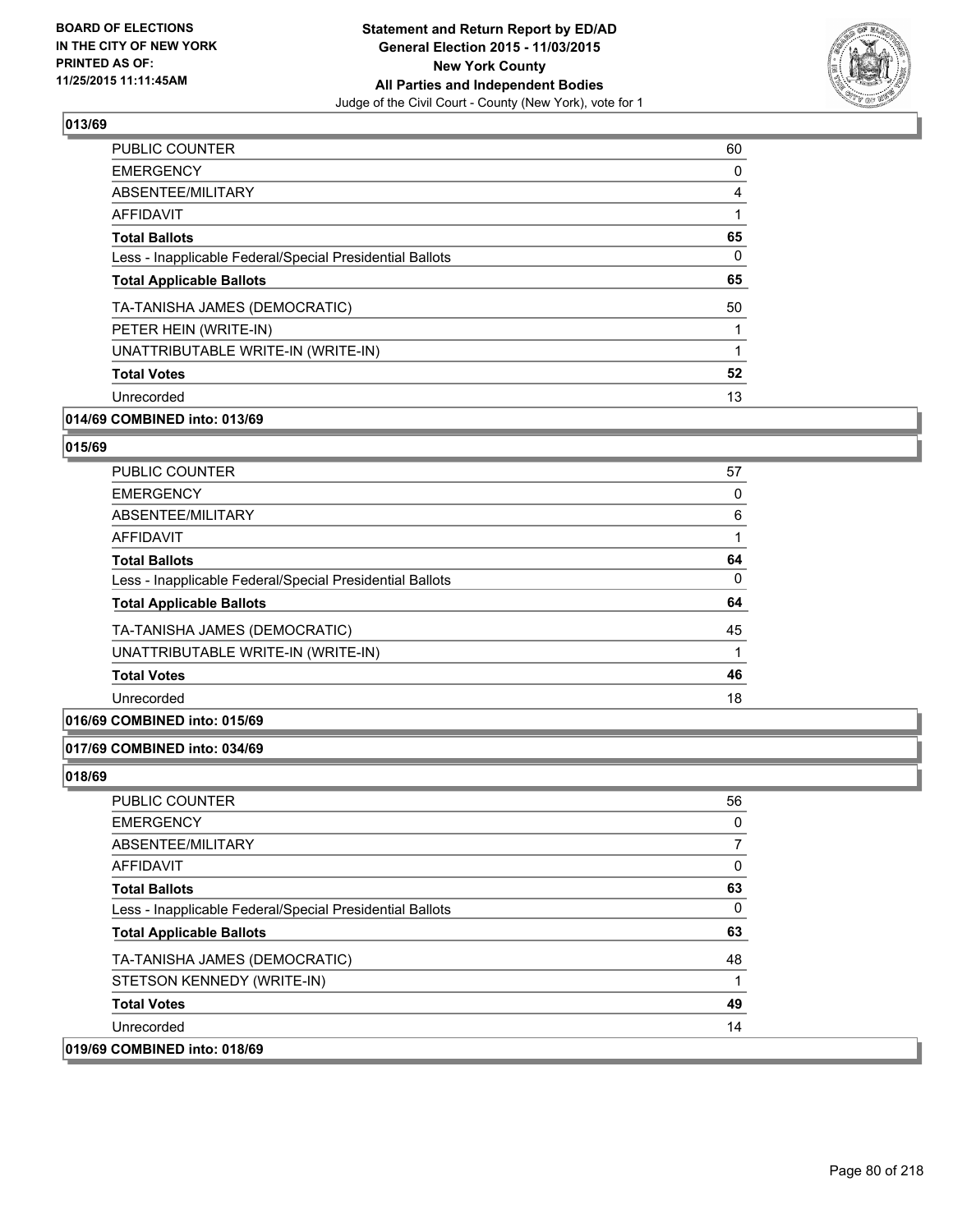

| <b>PUBLIC COUNTER</b>                                    | 72 |
|----------------------------------------------------------|----|
| <b>EMERGENCY</b>                                         | 0  |
| ABSENTEE/MILITARY                                        | 6  |
| AFFIDAVIT                                                | 0  |
| <b>Total Ballots</b>                                     | 78 |
| Less - Inapplicable Federal/Special Presidential Ballots | 0  |
| <b>Total Applicable Ballots</b>                          | 78 |
| TA-TANISHA JAMES (DEMOCRATIC)                            | 58 |
| JONATHAN LUPKIN (WRITE-IN)                               |    |
| UNATTRIBUTABLE WRITE-IN (WRITE-IN)                       |    |
| <b>Total Votes</b>                                       | 60 |
| Unrecorded                                               | 18 |
|                                                          |    |

### **021/69 COMBINED into: 020/69**

#### **022/69**

| PUBLIC COUNTER                                           | 47 |
|----------------------------------------------------------|----|
| <b>EMERGENCY</b>                                         | 0  |
| ABSENTEE/MILITARY                                        | 2  |
| <b>AFFIDAVIT</b>                                         | 0  |
| <b>Total Ballots</b>                                     | 49 |
| Less - Inapplicable Federal/Special Presidential Ballots | 0  |
| <b>Total Applicable Ballots</b>                          | 49 |
| TA-TANISHA JAMES (DEMOCRATIC)                            | 42 |
| <b>BRUCE DICCICO (WRITE-IN)</b>                          | 1  |
| DONALD TRUMP (WRITE-IN)                                  |    |
| <b>JASON LOWE (WRITE-IN)</b>                             | 1  |
| <b>Total Votes</b>                                       | 45 |
| Unrecorded                                               | 4  |
|                                                          |    |

#### **023/69 COMBINED into: 022/69**

## **024/69**

| <b>PUBLIC COUNTER</b>                                    | 72           |
|----------------------------------------------------------|--------------|
| <b>EMERGENCY</b>                                         | 0            |
| ABSENTEE/MILITARY                                        | 0            |
| <b>AFFIDAVIT</b>                                         | $\mathbf{0}$ |
| <b>Total Ballots</b>                                     | 72           |
| Less - Inapplicable Federal/Special Presidential Ballots | $\mathbf{0}$ |
| <b>Total Applicable Ballots</b>                          | 72           |
| TA-TANISHA JAMES (DEMOCRATIC)                            | 63           |
| JOHN SWIHART (WRITE-IN)                                  |              |
| <b>WARREN BERGER (WRITE-IN)</b>                          |              |
| <b>Total Votes</b>                                       | 65           |
| Unrecorded                                               | 7            |
| 025/69 COMBINED into: 045/69                             |              |
| 026/69 COMBINED into: 024/69                             |              |

#### **027/69 COMBINED into: 049/69**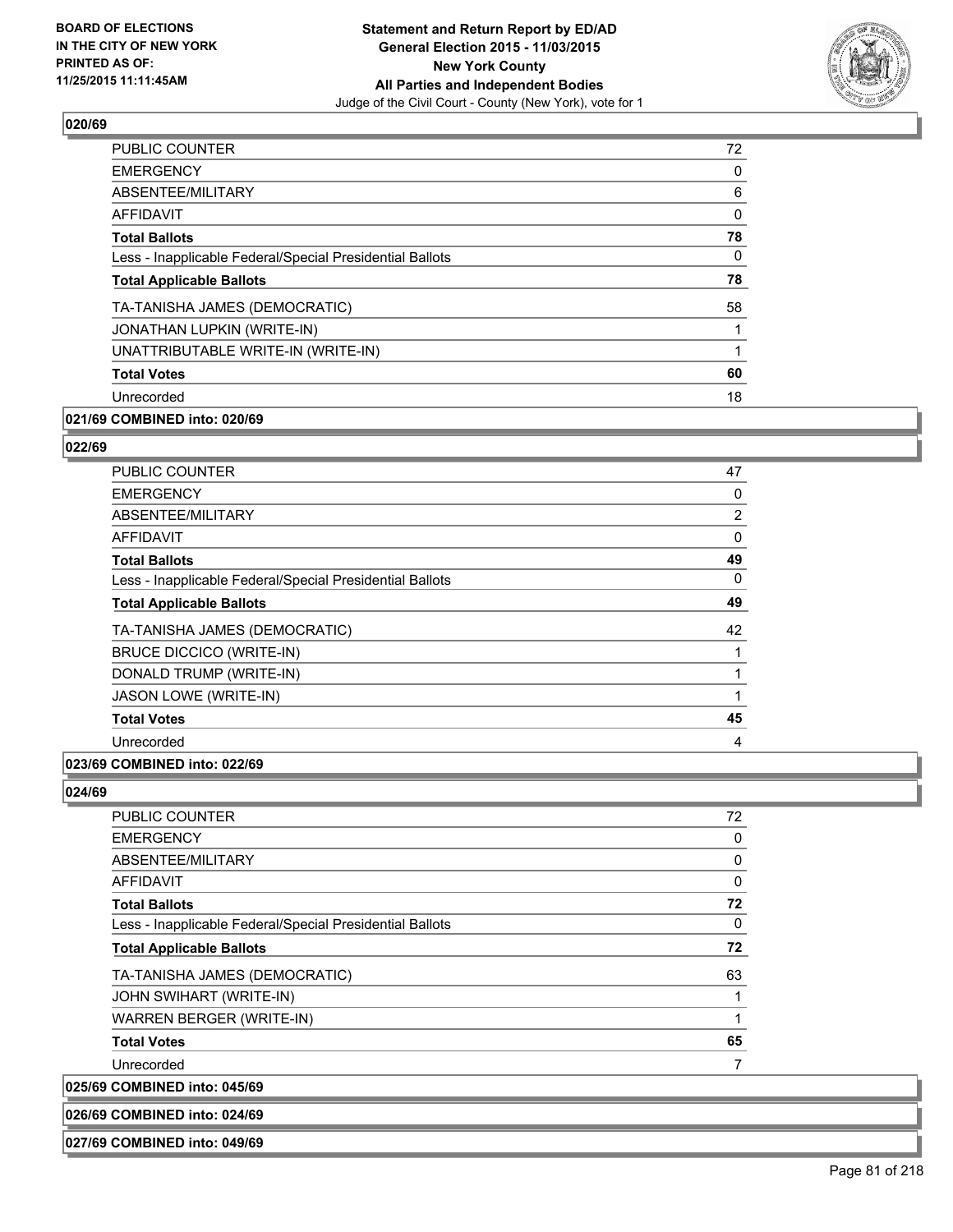

### **028/69 COMBINED into: 030/69**

| PUBLIC COUNTER                                           | 29           |
|----------------------------------------------------------|--------------|
| EMERGENCY                                                | 0            |
| ABSENTEE/MILITARY                                        | 2            |
| AFFIDAVIT                                                | $\mathbf{0}$ |
| Total Ballots                                            | 31           |
| Less - Inapplicable Federal/Special Presidential Ballots | $\mathbf{0}$ |
| <b>Total Applicable Ballots</b>                          | 31           |
| TA-TANISHA JAMES (DEMOCRATIC)                            | 25           |
| ARLENE BLUTH (WRITE-IN)                                  |              |
| <b>Total Votes</b>                                       | 26           |
| Unrecorded                                               | 5            |

#### **030/69**

| PUBLIC COUNTER                                           | 48 |
|----------------------------------------------------------|----|
| <b>EMERGENCY</b>                                         | 0  |
| ABSENTEE/MILITARY                                        | 4  |
| AFFIDAVIT                                                | 0  |
| <b>Total Ballots</b>                                     | 52 |
| Less - Inapplicable Federal/Special Presidential Ballots | 0  |
| <b>Total Applicable Ballots</b>                          | 52 |
| TA-TANISHA JAMES (DEMOCRATIC)                            | 37 |
| LENA SCHNEIDER (WRITE-IN)                                |    |
| UNATTRIBUTABLE WRITE-IN (WRITE-IN)                       |    |
| <b>Total Votes</b>                                       | 39 |
| Unrecorded                                               | 13 |
|                                                          |    |

| PUBLIC COUNTER                                           | 26 |
|----------------------------------------------------------|----|
| <b>EMERGENCY</b>                                         | 0  |
| ABSENTEE/MILITARY                                        | 0  |
| <b>AFFIDAVIT</b>                                         | 0  |
| <b>Total Ballots</b>                                     | 26 |
| Less - Inapplicable Federal/Special Presidential Ballots | 0  |
| <b>Total Applicable Ballots</b>                          | 26 |
| TA-TANISHA JAMES (DEMOCRATIC)                            | 21 |
| HENRY MASS (WRITE-IN)                                    |    |
| <b>Total Votes</b>                                       | 22 |
| Unrecorded                                               | 4  |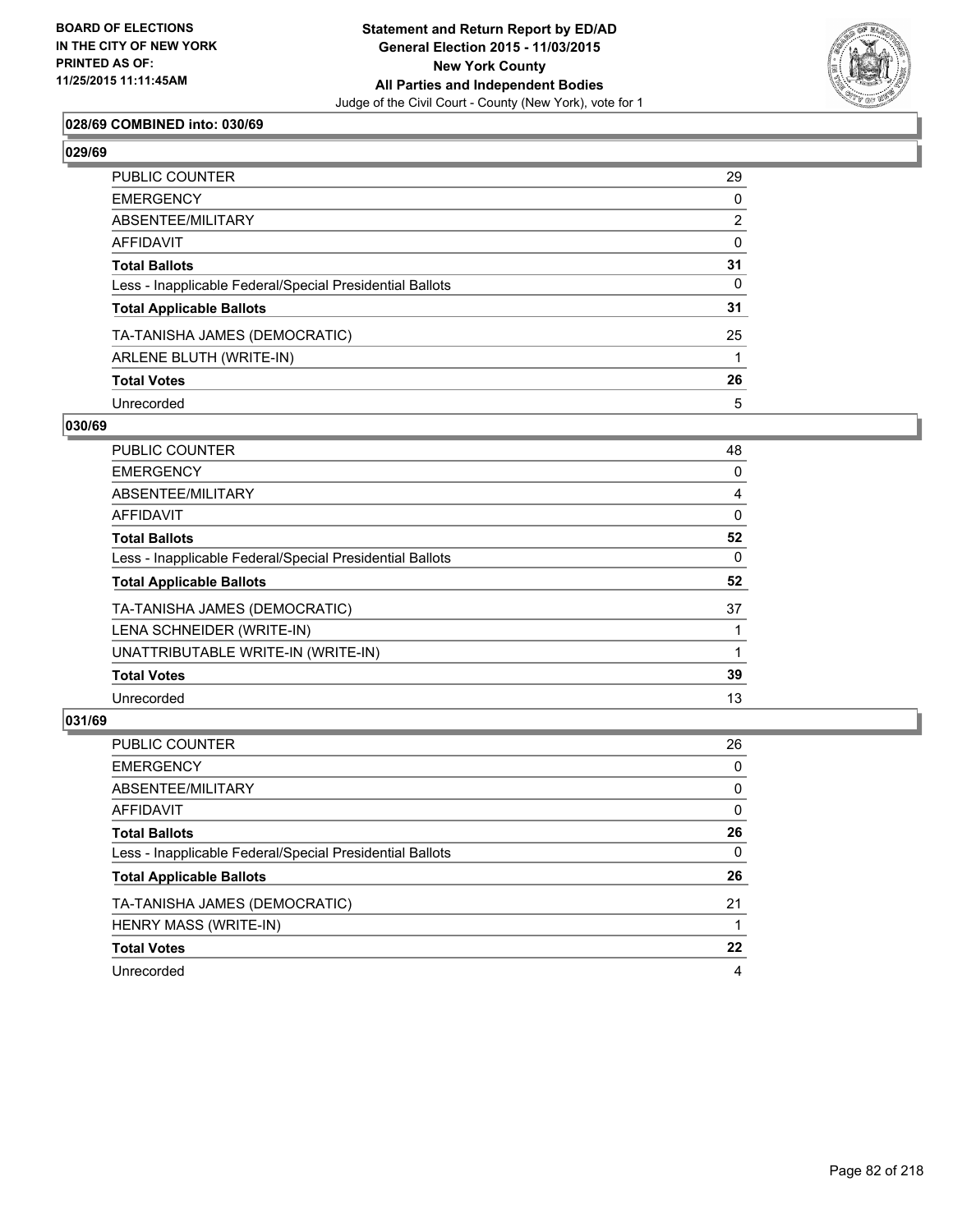

| PUBLIC COUNTER                                           | 44           |
|----------------------------------------------------------|--------------|
| EMERGENCY                                                | $\mathbf{0}$ |
| ABSENTEE/MILITARY                                        | 5            |
| AFFIDAVIT                                                |              |
| Total Ballots                                            | 50           |
| Less - Inapplicable Federal/Special Presidential Ballots | 0            |
| <b>Total Applicable Ballots</b>                          | 50           |
| TA-TANISHA JAMES (DEMOCRATIC)                            | 40           |
| <b>Total Votes</b>                                       | 40           |
| Unrecorded                                               | 10           |

#### **033/69**

| PUBLIC COUNTER                                           | 49 |
|----------------------------------------------------------|----|
| <b>EMERGENCY</b>                                         | 0  |
| ABSENTEE/MILITARY                                        | 2  |
| <b>AFFIDAVIT</b>                                         | 0  |
| <b>Total Ballots</b>                                     | 51 |
| Less - Inapplicable Federal/Special Presidential Ballots | 0  |
| <b>Total Applicable Ballots</b>                          | 51 |
| TA-TANISHA JAMES (DEMOCRATIC)                            | 42 |
| CARLY FIORINA (WRITE-IN)                                 |    |
| UNATTRIBUTABLE WRITE-IN (WRITE-IN)                       | 2  |
| <b>Total Votes</b>                                       | 45 |
| Unrecorded                                               | 6  |
|                                                          |    |

#### **034/69**

| <b>PUBLIC COUNTER</b>                                    | 58 |
|----------------------------------------------------------|----|
| <b>EMERGENCY</b>                                         | 0  |
| ABSENTEE/MILITARY                                        | 4  |
| AFFIDAVIT                                                | 0  |
| <b>Total Ballots</b>                                     | 62 |
| Less - Inapplicable Federal/Special Presidential Ballots | 0  |
| <b>Total Applicable Ballots</b>                          | 62 |
| TA-TANISHA JAMES (DEMOCRATIC)                            | 50 |
| SEBASTIEN MARTINEZ (WRITE-IN)                            |    |
| <b>Total Votes</b>                                       | 51 |
| Unrecorded                                               | 11 |
| COMPINED into: 022/60                                    |    |

# **035/69 COMBINED into: 032/69**

**036/69 COMBINED into: 038/69**

**037/69 COMBINED into: 038/69**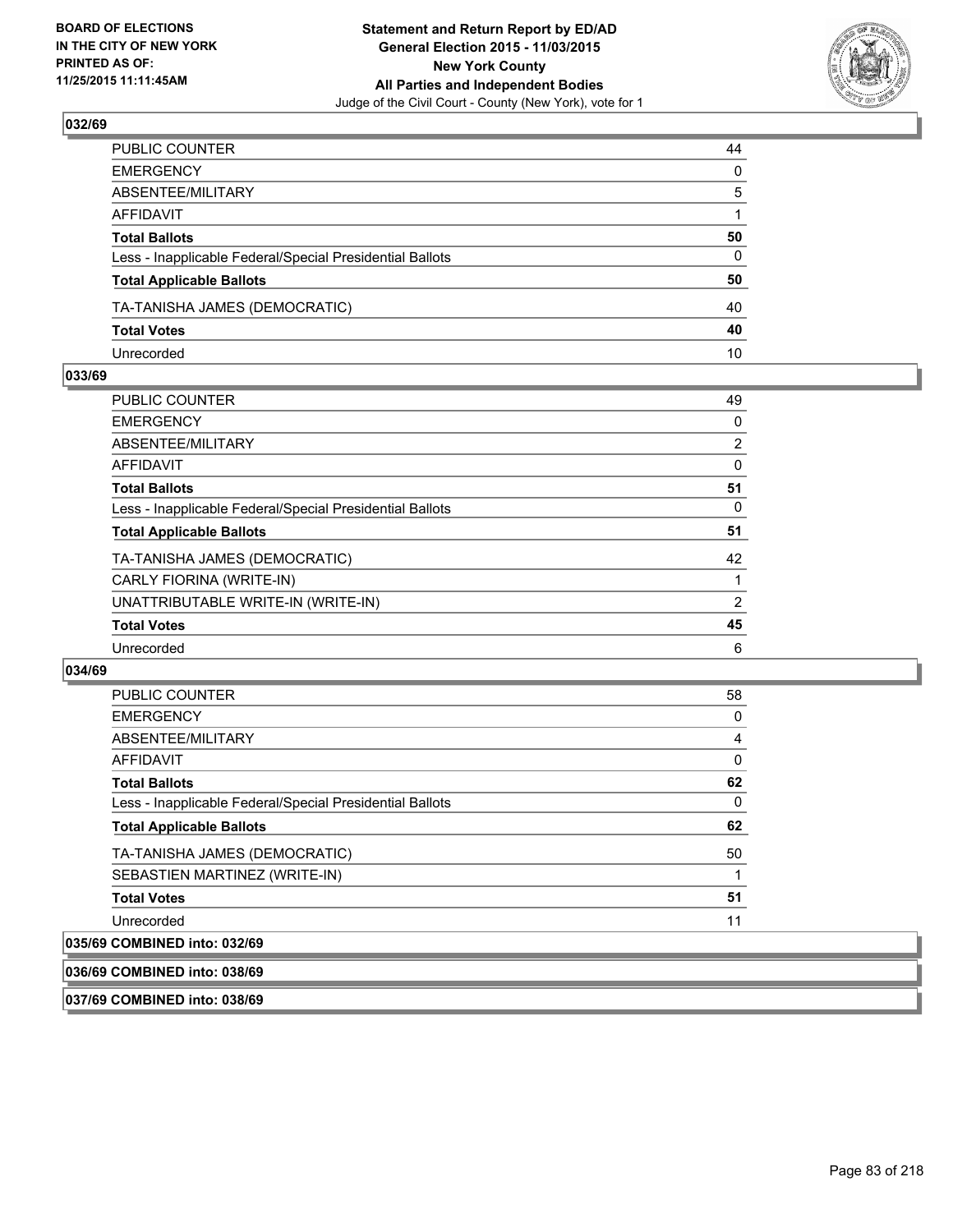

| <b>PUBLIC COUNTER</b>                                    | 56 |
|----------------------------------------------------------|----|
| <b>EMERGENCY</b>                                         | 0  |
| ABSENTEE/MILITARY                                        | 7  |
| AFFIDAVIT                                                | 0  |
| <b>Total Ballots</b>                                     | 63 |
| Less - Inapplicable Federal/Special Presidential Ballots | 0  |
| <b>Total Applicable Ballots</b>                          | 63 |
| TA-TANISHA JAMES (DEMOCRATIC)                            | 51 |
| AVIVA GRASSO (WRITE-IN)                                  |    |
| HELENE JNANE (WRITE-IN)                                  |    |
| <b>Total Votes</b>                                       | 53 |
| Unrecorded                                               | 10 |
|                                                          |    |

### **039/69 COMBINED into: 040/69**

#### **040/69**

| PUBLIC COUNTER                                           | 76 |
|----------------------------------------------------------|----|
| <b>EMERGENCY</b>                                         | 0  |
| ABSENTEE/MILITARY                                        | 4  |
| AFFIDAVIT                                                | 0  |
| <b>Total Ballots</b>                                     | 80 |
| Less - Inapplicable Federal/Special Presidential Ballots | 0  |
| <b>Total Applicable Ballots</b>                          | 80 |
| TA-TANISHA JAMES (DEMOCRATIC)                            | 67 |
| ADAM DRATCH (WRITE-IN)                                   | 1  |
| RIZALINA VILLANUEVA (WRITE-IN)                           | 1  |
| UNATTRIBUTABLE WRITE-IN (WRITE-IN)                       | 1  |
| <b>Total Votes</b>                                       | 70 |
| Unrecorded                                               | 10 |
|                                                          |    |

### **041/69 COMBINED into: 042/69**

| PUBLIC COUNTER                                           | 92           |
|----------------------------------------------------------|--------------|
| <b>EMERGENCY</b>                                         | 0            |
| ABSENTEE/MILITARY                                        | 5            |
| AFFIDAVIT                                                | $\mathbf{0}$ |
| <b>Total Ballots</b>                                     | 97           |
| Less - Inapplicable Federal/Special Presidential Ballots | 0            |
| <b>Total Applicable Ballots</b>                          | 97           |
| TA-TANISHA JAMES (DEMOCRATIC)                            | 87           |
| AMANDA DENARO (WRITE-IN)                                 |              |
| FATHER MICHAEL SEHLON (WRITE-IN)                         |              |
| JO ANN H. WHITEHORN (WRITE-IN)                           |              |
| UNATTRIBUTABLE WRITE-IN (WRITE-IN)                       | 1            |
| <b>Total Votes</b>                                       | 91           |
| Unrecorded                                               | 6            |
| 043/69 COMBINED into: 044/69                             |              |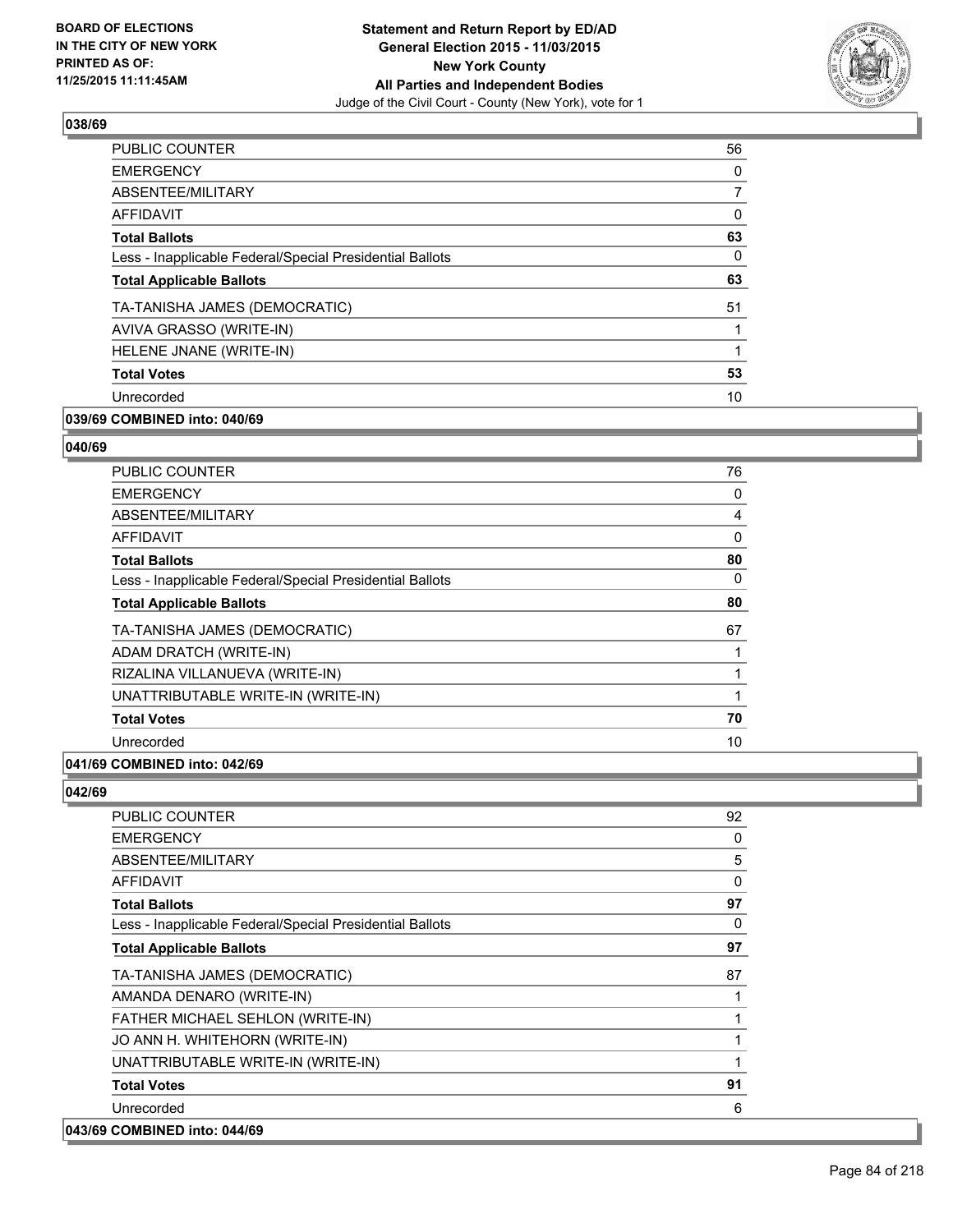

| <b>PUBLIC COUNTER</b>                                    | 85 |
|----------------------------------------------------------|----|
| <b>EMERGENCY</b>                                         | 0  |
| ABSENTEE/MILITARY                                        | 3  |
| AFFIDAVIT                                                | 2  |
| <b>Total Ballots</b>                                     | 90 |
| Less - Inapplicable Federal/Special Presidential Ballots | 0  |
| <b>Total Applicable Ballots</b>                          | 90 |
| TA-TANISHA JAMES (DEMOCRATIC)                            | 78 |
| AMANDA SHAPIRO (WRITE-IN)                                |    |
| MICHAEL BLOOMBERG (WRITE-IN)                             |    |
| UNATTRIBUTABLE WRITE-IN (WRITE-IN)                       |    |
| <b>Total Votes</b>                                       | 81 |
| Unrecorded                                               | 9  |

#### **045/69**

| <b>PUBLIC COUNTER</b>                                    | 103 |
|----------------------------------------------------------|-----|
| <b>EMERGENCY</b>                                         | 0   |
| ABSENTEE/MILITARY                                        | 17  |
| AFFIDAVIT                                                | 2   |
| <b>Total Ballots</b>                                     | 122 |
| Less - Inapplicable Federal/Special Presidential Ballots | 0   |
| <b>Total Applicable Ballots</b>                          | 122 |
| TA-TANISHA JAMES (DEMOCRATIC)                            | 93  |
| HELEN SOBEL (WRITE-IN)                                   | 1   |
| <b>KENNITH HOLDEN (WRITE-IN)</b>                         | 1   |
| UNATTRIBUTABLE WRITE-IN (WRITE-IN)                       | 1   |
| WILLIAM HINDIN (WRITE-IN)                                | 1   |
| <b>Total Votes</b>                                       | 97  |
| Unrecorded                                               | 25  |

| PUBLIC COUNTER                                           | 77       |
|----------------------------------------------------------|----------|
| <b>EMERGENCY</b>                                         | 0        |
| ABSENTEE/MILITARY                                        |          |
| <b>AFFIDAVIT</b>                                         | 0        |
| <b>Total Ballots</b>                                     | 78       |
| Less - Inapplicable Federal/Special Presidential Ballots | $\Omega$ |
| <b>Total Applicable Ballots</b>                          | 78       |
| TA-TANISHA JAMES (DEMOCRATIC)                            | 65       |
| ROBERT JOSMAN (WRITE-IN)                                 |          |
| <b>Total Votes</b>                                       | 66       |
| Unrecorded                                               | 12       |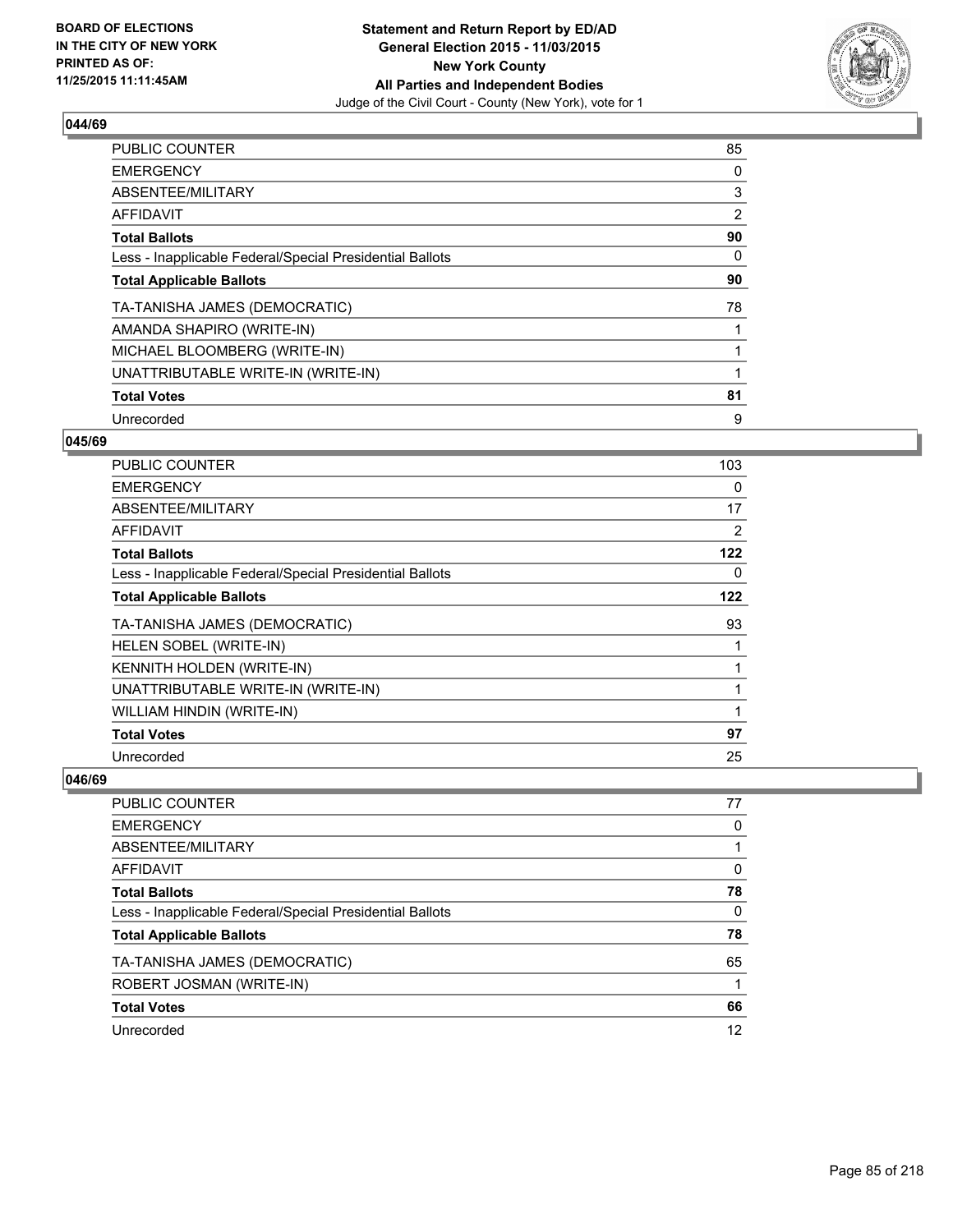

| 38           |
|--------------|
| $\Omega$     |
| 2            |
| $\mathbf{0}$ |
| 40           |
| $\Omega$     |
| 40           |
| 36           |
| 36           |
| 4            |
|              |

#### **048/69 COMBINED into: 046/69**

**049/69** 

| <b>PUBLIC COUNTER</b>                                    | 61             |
|----------------------------------------------------------|----------------|
| <b>EMERGENCY</b>                                         | 0              |
| ABSENTEE/MILITARY                                        | $\overline{4}$ |
| AFFIDAVIT                                                | $\overline{2}$ |
| <b>Total Ballots</b>                                     | 67             |
| Less - Inapplicable Federal/Special Presidential Ballots | 0              |
| <b>Total Applicable Ballots</b>                          | 67             |
| TA-TANISHA JAMES (DEMOCRATIC)                            | 57             |
| <b>BOB LEONARD (WRITE-IN)</b>                            |                |
| ERIC HOSMER (WRITE-IN)                                   | 1              |
| UNATTRIBUTABLE WRITE-IN (WRITE-IN)                       | 1              |
| <b>Total Votes</b>                                       | 60             |
| Unrecorded                                               | 7              |
|                                                          |                |

### **050/69 COMBINED into: 051/69**

| <b>PUBLIC COUNTER</b>                                    | 51 |
|----------------------------------------------------------|----|
| <b>EMERGENCY</b>                                         | 0  |
| ABSENTEE/MILITARY                                        |    |
| AFFIDAVIT                                                | 0  |
| <b>Total Ballots</b>                                     | 52 |
| Less - Inapplicable Federal/Special Presidential Ballots | 0  |
| <b>Total Applicable Ballots</b>                          | 52 |
| TA-TANISHA JAMES (DEMOCRATIC)                            | 47 |
| RUDOLPH GIULIANI (WRITE-IN)                              |    |
| <b>Total Votes</b>                                       | 48 |
| Unrecorded                                               | 4  |
| 052/69 COMBINED into: 053/69                             |    |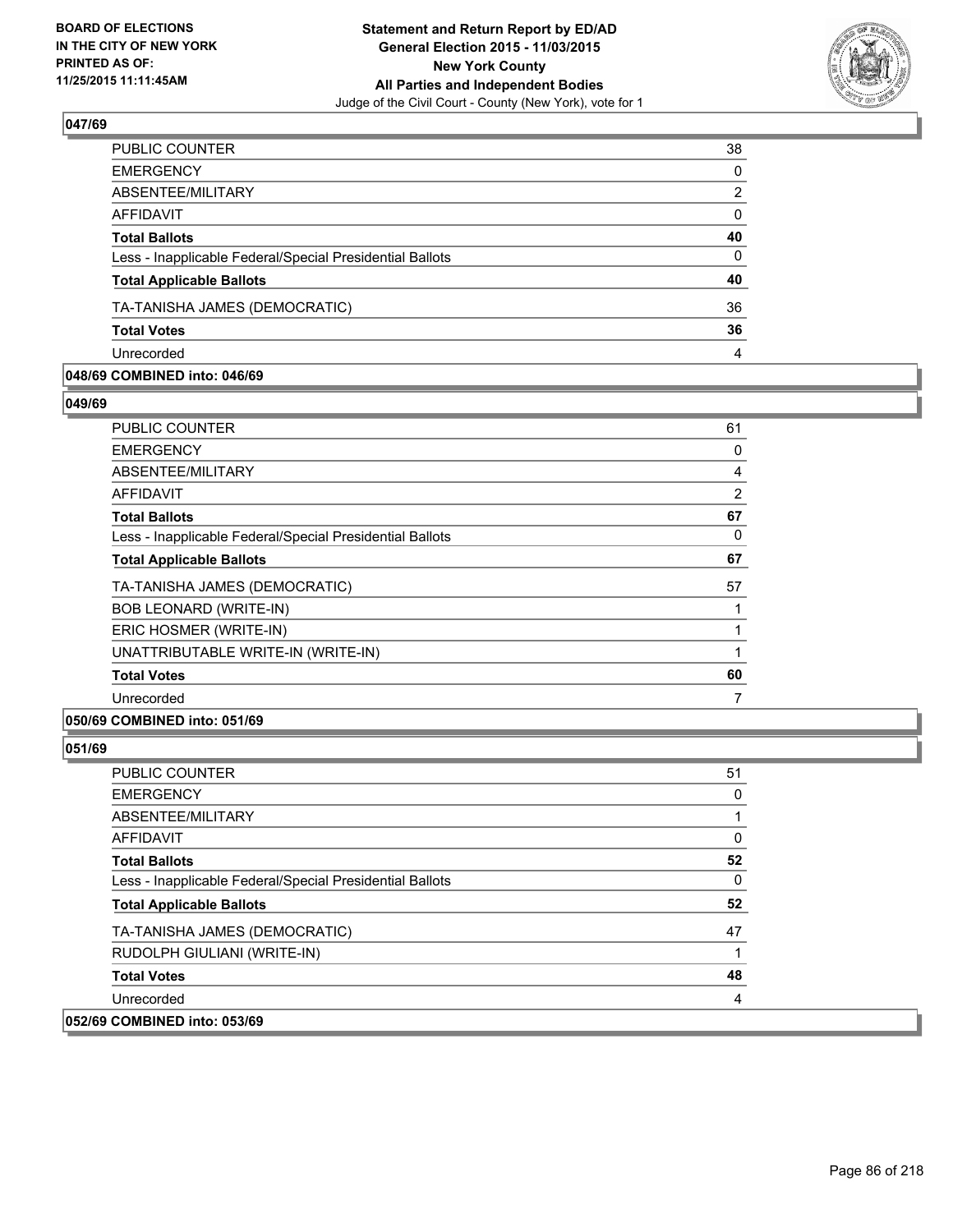

| PUBLIC COUNTER                                           | 37           |
|----------------------------------------------------------|--------------|
| <b>EMERGENCY</b>                                         | 0            |
| ABSENTEE/MILITARY                                        | 4            |
| <b>AFFIDAVIT</b>                                         |              |
| <b>Total Ballots</b>                                     | 42           |
| Less - Inapplicable Federal/Special Presidential Ballots | $\mathbf{0}$ |
| <b>Total Applicable Ballots</b>                          | 42           |
| TA-TANISHA JAMES (DEMOCRATIC)                            | 35           |
| <b>Total Votes</b>                                       | 35           |
| Unrecorded                                               |              |

#### **054/69 COMBINED into: 056/69**

**055/69** 

| PUBLIC COUNTER                                           | 94  |
|----------------------------------------------------------|-----|
| <b>EMERGENCY</b>                                         | 0   |
| ABSENTEE/MILITARY                                        | 8   |
| <b>AFFIDAVIT</b>                                         |     |
| <b>Total Ballots</b>                                     | 103 |
| Less - Inapplicable Federal/Special Presidential Ballots | 0   |
| <b>Total Applicable Ballots</b>                          | 103 |
| TA-TANISHA JAMES (DEMOCRATIC)                            | 71  |
| <b>Total Votes</b>                                       | 71  |
| Unrecorded                                               | 32  |
|                                                          |     |

| <b>PUBLIC COUNTER</b>                                    | 69 |
|----------------------------------------------------------|----|
| <b>EMERGENCY</b>                                         | 0  |
| ABSENTEE/MILITARY                                        |    |
| <b>AFFIDAVIT</b>                                         | 0  |
| <b>Total Ballots</b>                                     | 76 |
| Less - Inapplicable Federal/Special Presidential Ballots | 0  |
| <b>Total Applicable Ballots</b>                          | 76 |
| TA-TANISHA JAMES (DEMOCRATIC)                            | 52 |
| ROBERT BRILL (WRITE-IN)                                  |    |
| ROBERT M. BRILL (WRITE-IN)                               |    |
| <b>Total Votes</b>                                       | 54 |
|                                                          |    |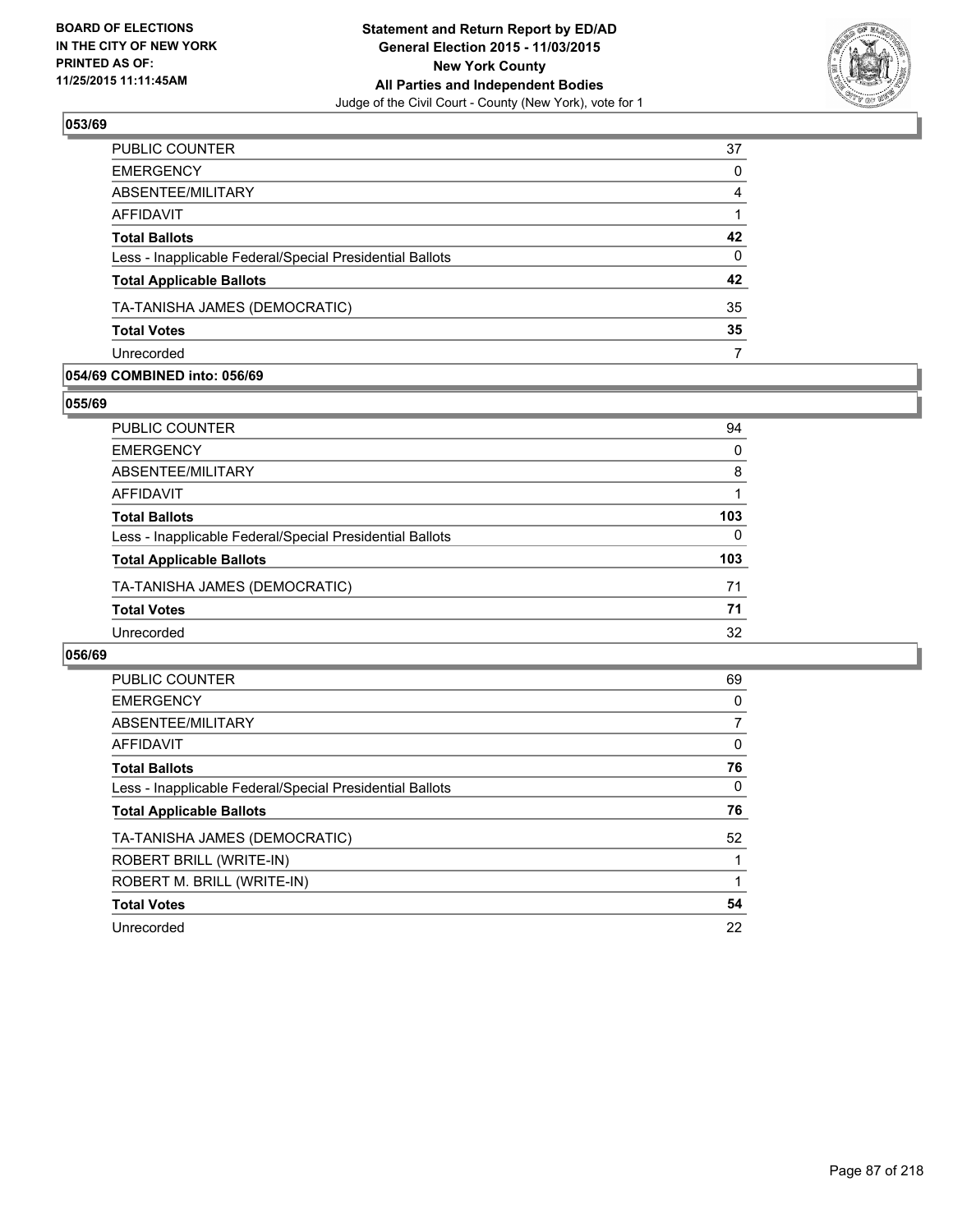

| <b>EMERGENCY</b><br>0<br>ABSENTEE/MILITARY<br>4<br>0<br><b>AFFIDAVIT</b><br>42<br><b>Total Ballots</b><br>0<br>Less - Inapplicable Federal/Special Presidential Ballots<br>42<br><b>Total Applicable Ballots</b><br>TA-TANISHA JAMES (DEMOCRATIC)<br>28<br>SUSAN REIM (WRITE-IN)<br>UNATTRIBUTABLE WRITE-IN (WRITE-IN)<br>30<br><b>Total Votes</b><br>12<br>Unrecorded | <b>PUBLIC COUNTER</b> | 38 |
|------------------------------------------------------------------------------------------------------------------------------------------------------------------------------------------------------------------------------------------------------------------------------------------------------------------------------------------------------------------------|-----------------------|----|
|                                                                                                                                                                                                                                                                                                                                                                        |                       |    |
|                                                                                                                                                                                                                                                                                                                                                                        |                       |    |
|                                                                                                                                                                                                                                                                                                                                                                        |                       |    |
|                                                                                                                                                                                                                                                                                                                                                                        |                       |    |
|                                                                                                                                                                                                                                                                                                                                                                        |                       |    |
|                                                                                                                                                                                                                                                                                                                                                                        |                       |    |
|                                                                                                                                                                                                                                                                                                                                                                        |                       |    |
|                                                                                                                                                                                                                                                                                                                                                                        |                       |    |
|                                                                                                                                                                                                                                                                                                                                                                        |                       |    |
|                                                                                                                                                                                                                                                                                                                                                                        |                       |    |
|                                                                                                                                                                                                                                                                                                                                                                        |                       |    |

### **058/69 COMBINED into: 059/69**

#### **059/69**

| <b>PUBLIC COUNTER</b>                                    | 56             |
|----------------------------------------------------------|----------------|
| <b>EMERGENCY</b>                                         | 0              |
| ABSENTEE/MILITARY                                        | 6              |
| AFFIDAVIT                                                | $\overline{2}$ |
| <b>Total Ballots</b>                                     | 64             |
| Less - Inapplicable Federal/Special Presidential Ballots | 0              |
| <b>Total Applicable Ballots</b>                          | 64             |
| TA-TANISHA JAMES (DEMOCRATIC)                            | 48             |
| NIEL DE GROSSSE TYSON (WRITE-IN)                         |                |
| UNATTRIBUTABLE WRITE-IN (WRITE-IN)                       | $\overline{2}$ |
| <b>Total Votes</b>                                       | 51             |
| Unrecorded                                               | 13             |
|                                                          |                |

### **060/69 COMBINED into: 061/69**

| PUBLIC COUNTER                                           | 39 |
|----------------------------------------------------------|----|
| <b>EMERGENCY</b>                                         | 0  |
| ABSENTEE/MILITARY                                        | 4  |
| AFFIDAVIT                                                | 0  |
| <b>Total Ballots</b>                                     | 43 |
| Less - Inapplicable Federal/Special Presidential Ballots | 0  |
| <b>Total Applicable Ballots</b>                          | 43 |
| TA-TANISHA JAMES (DEMOCRATIC)                            | 34 |
| <b>Total Votes</b>                                       | 34 |
| Unrecorded                                               | 9  |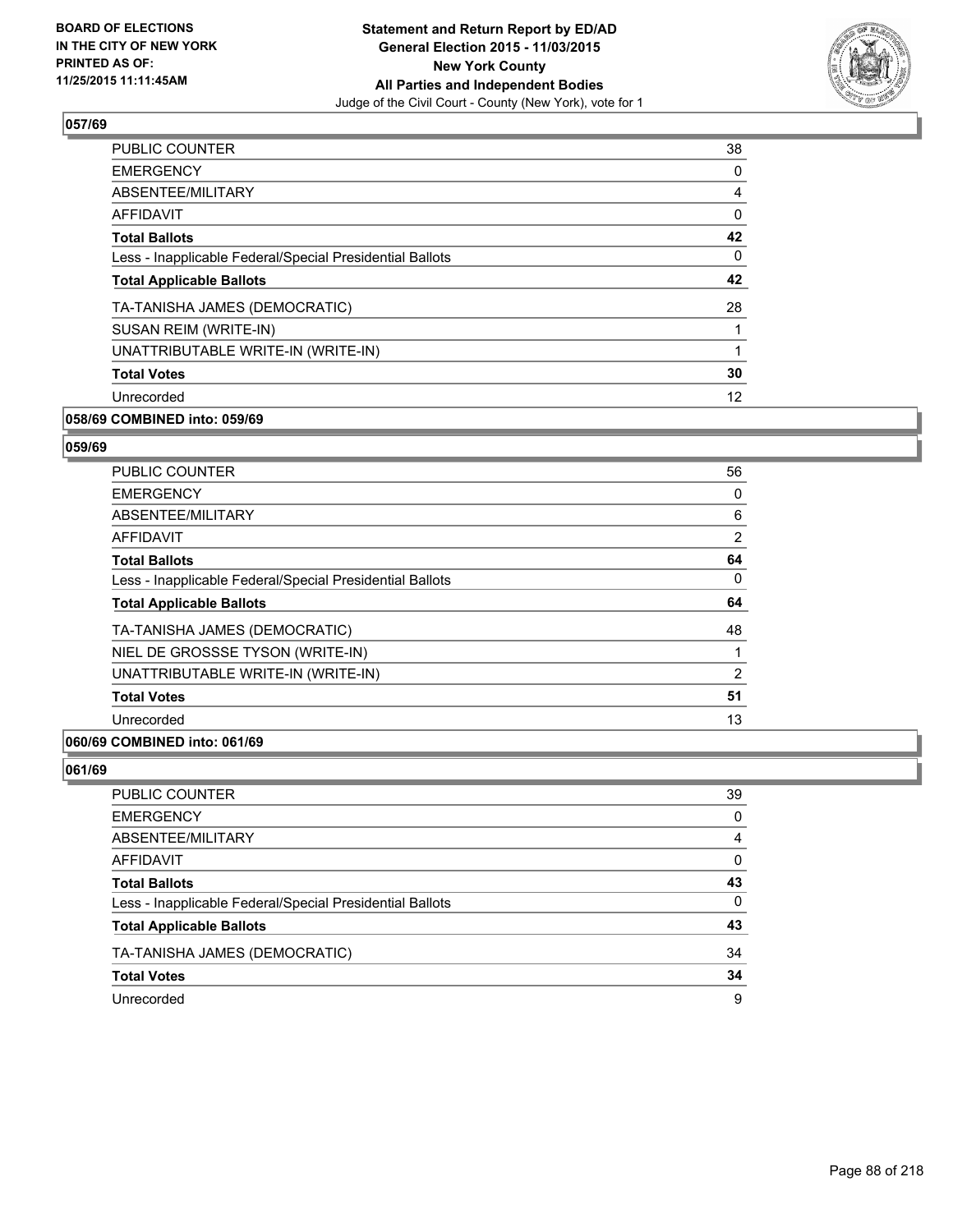

| <b>PUBLIC COUNTER</b>                                    | 85 |
|----------------------------------------------------------|----|
| <b>EMERGENCY</b>                                         | 0  |
| ABSENTEE/MILITARY                                        | 0  |
| AFFIDAVIT                                                | 0  |
| <b>Total Ballots</b>                                     | 85 |
| Less - Inapplicable Federal/Special Presidential Ballots | 0  |
| <b>Total Applicable Ballots</b>                          | 85 |
| TA-TANISHA JAMES (DEMOCRATIC)                            | 74 |
| JOHN JULES STEIN (WRITE-IN)                              |    |
| MARC TOBAK (WRITE-IN)                                    |    |
| <b>Total Votes</b>                                       | 76 |
| Unrecorded                                               | 9  |
|                                                          |    |

### **063/69 COMBINED into: 065/69**

#### **064/69**

| PUBLIC COUNTER                                           | 37 |
|----------------------------------------------------------|----|
| <b>EMERGENCY</b>                                         | 0  |
| ABSENTEE/MILITARY                                        | 3  |
| <b>AFFIDAVIT</b>                                         | 0  |
| <b>Total Ballots</b>                                     | 40 |
| Less - Inapplicable Federal/Special Presidential Ballots | 0  |
| <b>Total Applicable Ballots</b>                          | 40 |
| TA-TANISHA JAMES (DEMOCRATIC)                            | 33 |
| FIDEL CASTRO (WRITE-IN)                                  |    |
| <b>Total Votes</b>                                       | 34 |
| Unrecorded                                               | 6  |

| <b>PUBLIC COUNTER</b>                                    | 98  |
|----------------------------------------------------------|-----|
| <b>EMERGENCY</b>                                         | 0   |
| ABSENTEE/MILITARY                                        | 6   |
| <b>AFFIDAVIT</b>                                         | 1   |
| <b>Total Ballots</b>                                     | 105 |
| Less - Inapplicable Federal/Special Presidential Ballots | 0   |
| <b>Total Applicable Ballots</b>                          | 105 |
| TA-TANISHA JAMES (DEMOCRATIC)                            | 90  |
| MICHELLE HOLMAN (WRITE-IN)                               | 1   |
| RAYMOND KELLY (WRITE-IN)                                 | 1   |
| UNATTRIBUTABLE WRITE-IN (WRITE-IN)                       | 1   |
| <b>Total Votes</b>                                       | 93  |
| Unrecorded                                               | 12  |
| 066/69 COMBINED into: 071/69                             |     |
| 067/69 COMBINED into: 071/69                             |     |
| 068/69 COMBINED into: 055/69                             |     |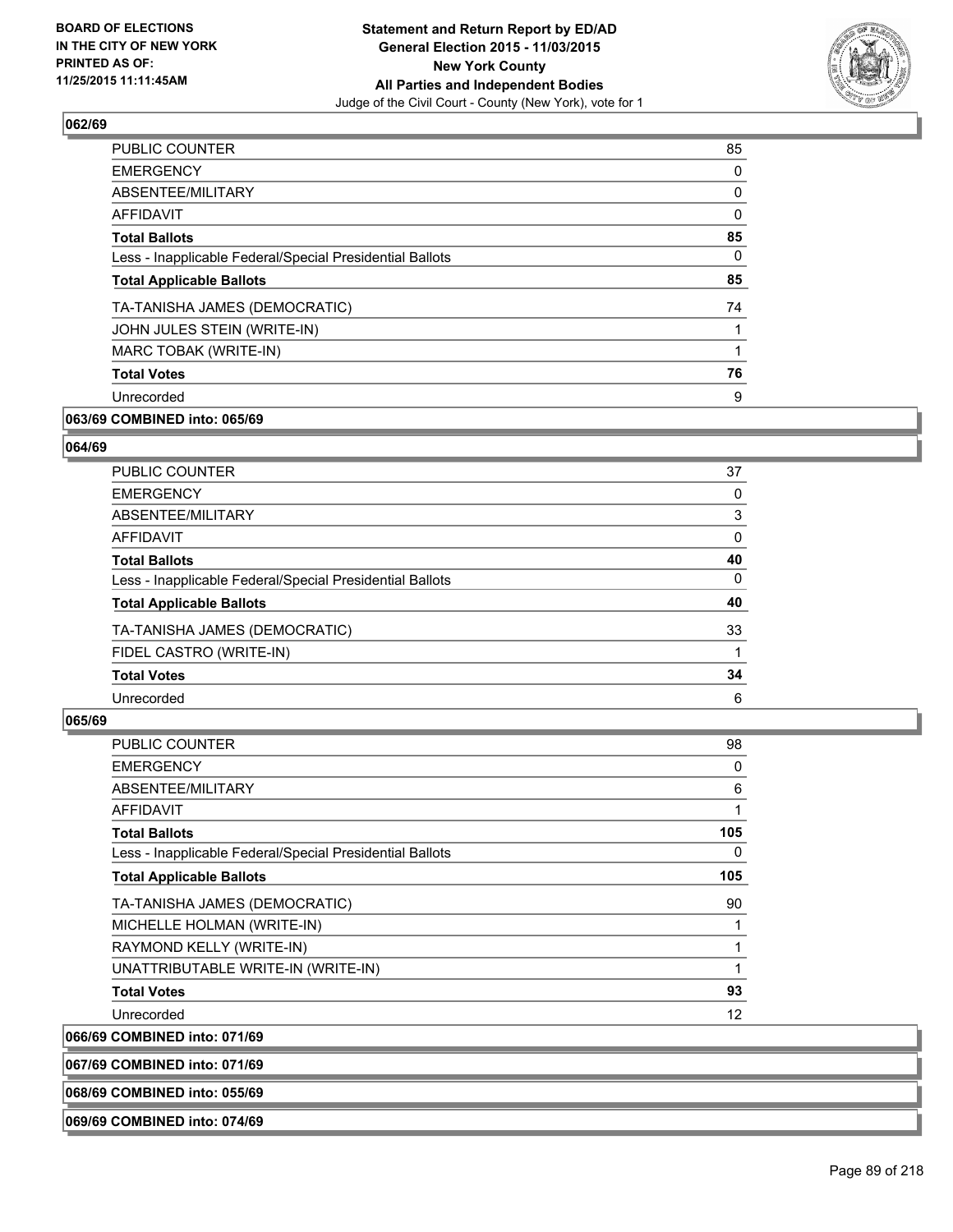

| PUBLIC COUNTER                                           | 27       |
|----------------------------------------------------------|----------|
| EMERGENCY                                                | 0        |
| ABSENTEE/MILITARY                                        | $\Omega$ |
| AFFIDAVIT                                                |          |
| Total Ballots                                            | 28       |
| Less - Inapplicable Federal/Special Presidential Ballots | 0        |
| <b>Total Applicable Ballots</b>                          | 28       |
| TA-TANISHA JAMES (DEMOCRATIC)                            | 20       |
| <b>Total Votes</b>                                       | 20       |
| Unrecorded                                               | 8        |

#### **071/69**

| PUBLIC COUNTER                                           | 70             |
|----------------------------------------------------------|----------------|
| EMERGENCY                                                | 0              |
| ABSENTEE/MILITARY                                        | 6              |
| AFFIDAVIT                                                | $\overline{2}$ |
| Total Ballots                                            | 78             |
| Less - Inapplicable Federal/Special Presidential Ballots | 0              |
| <b>Total Applicable Ballots</b>                          | 78             |
| TA-TANISHA JAMES (DEMOCRATIC)                            | 62             |
| UNATTRIBUTABLE WRITE-IN (WRITE-IN)                       |                |
| <b>Total Votes</b>                                       | 63             |
| Unrecorded                                               | 15             |
|                                                          |                |

| PUBLIC COUNTER                                           | 33 |
|----------------------------------------------------------|----|
| <b>EMERGENCY</b>                                         | 0  |
| ABSENTEE/MILITARY                                        | 3  |
| AFFIDAVIT                                                | 2  |
| <b>Total Ballots</b>                                     | 38 |
| Less - Inapplicable Federal/Special Presidential Ballots | 0  |
| <b>Total Applicable Ballots</b>                          | 38 |
| TA-TANISHA JAMES (DEMOCRATIC)                            | 32 |
| UNATTRIBUTABLE WRITE-IN (WRITE-IN)                       |    |
| <b>Total Votes</b>                                       | 33 |
| Unrecorded                                               | 5  |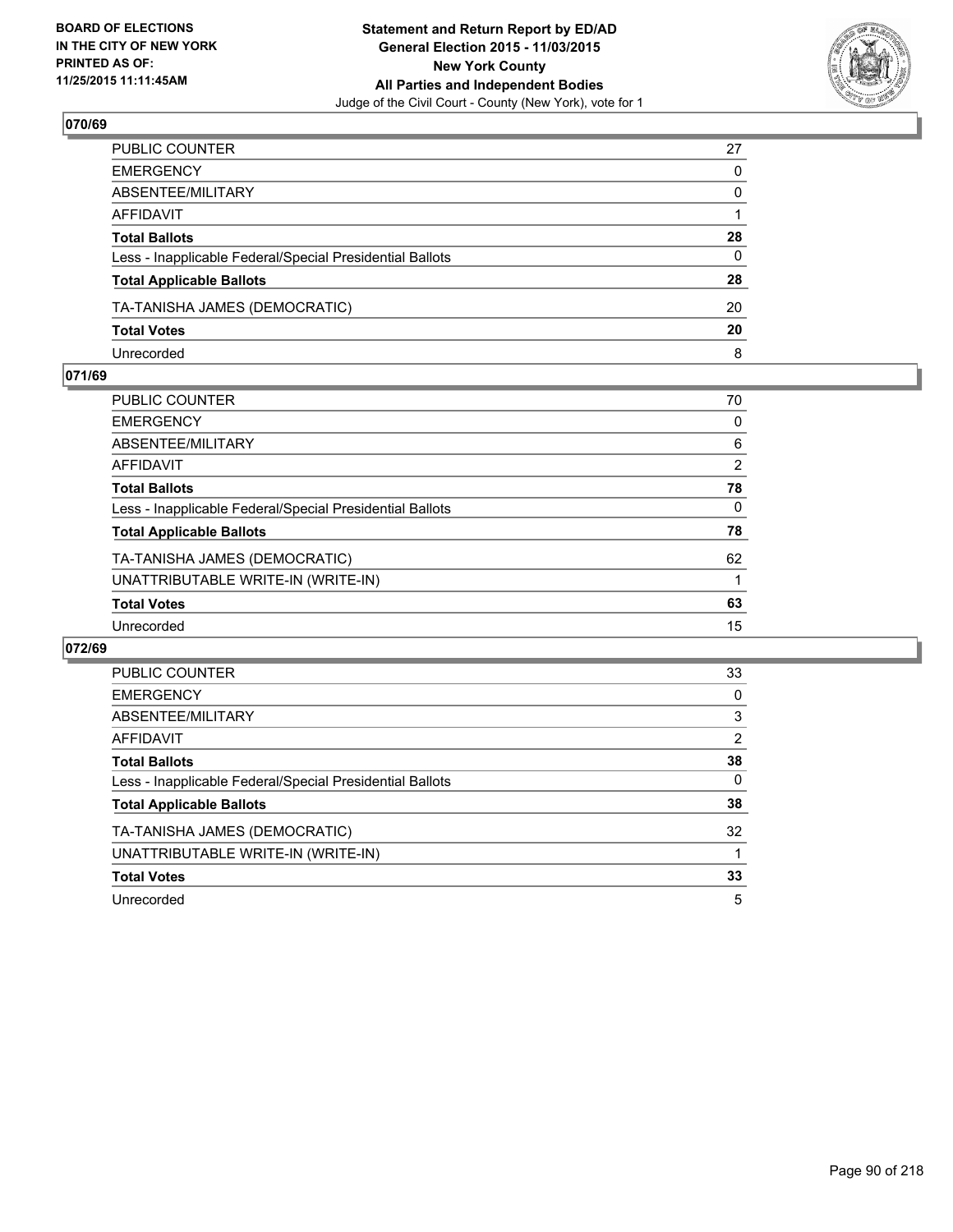

| PUBLIC COUNTER                                           | 63           |
|----------------------------------------------------------|--------------|
| EMERGENCY                                                | 0            |
| ABSENTEE/MILITARY                                        | 0            |
| AFFIDAVIT                                                |              |
| Total Ballots                                            | 64           |
| Less - Inapplicable Federal/Special Presidential Ballots | $\mathbf{0}$ |
| <b>Total Applicable Ballots</b>                          | 64           |
| TA-TANISHA JAMES (DEMOCRATIC)                            | 59           |
| SAHIL KHERA (WRITE-IN)                                   |              |
| Total Votes                                              | 60           |
| Unrecorded                                               | 4            |

#### **074/69**

| <b>PUBLIC COUNTER</b>                                    | 105 |
|----------------------------------------------------------|-----|
| <b>EMERGENCY</b>                                         | 0   |
| ABSENTEE/MILITARY                                        | 3   |
| <b>AFFIDAVIT</b>                                         | 0   |
| <b>Total Ballots</b>                                     | 108 |
| Less - Inapplicable Federal/Special Presidential Ballots | 0   |
| <b>Total Applicable Ballots</b>                          | 108 |
| TA-TANISHA JAMES (DEMOCRATIC)                            | 88  |
| UNATTRIBUTABLE WRITE-IN (WRITE-IN)                       | 2   |
| <b>Total Votes</b>                                       | 90  |
| Unrecorded                                               | 18  |
|                                                          |     |

#### **075/69 COMBINED into: 104/69**

| <b>PUBLIC COUNTER</b>                                    | 54       |
|----------------------------------------------------------|----------|
| <b>EMERGENCY</b>                                         | 0        |
| ABSENTEE/MILITARY                                        | 3        |
| AFFIDAVIT                                                | $\Omega$ |
| <b>Total Ballots</b>                                     | 57       |
| Less - Inapplicable Federal/Special Presidential Ballots | 0        |
| <b>Total Applicable Ballots</b>                          | 57       |
| TA-TANISHA JAMES (DEMOCRATIC)                            | 49       |
| KAREN CORRIE (WRITE-IN)                                  |          |
| UNATTRIBUTABLE WRITE-IN (WRITE-IN)                       | 2        |
| <b>Total Votes</b>                                       | 52       |
| Unrecorded                                               | 5        |
| 077/69 COMBINED into: 073/69                             |          |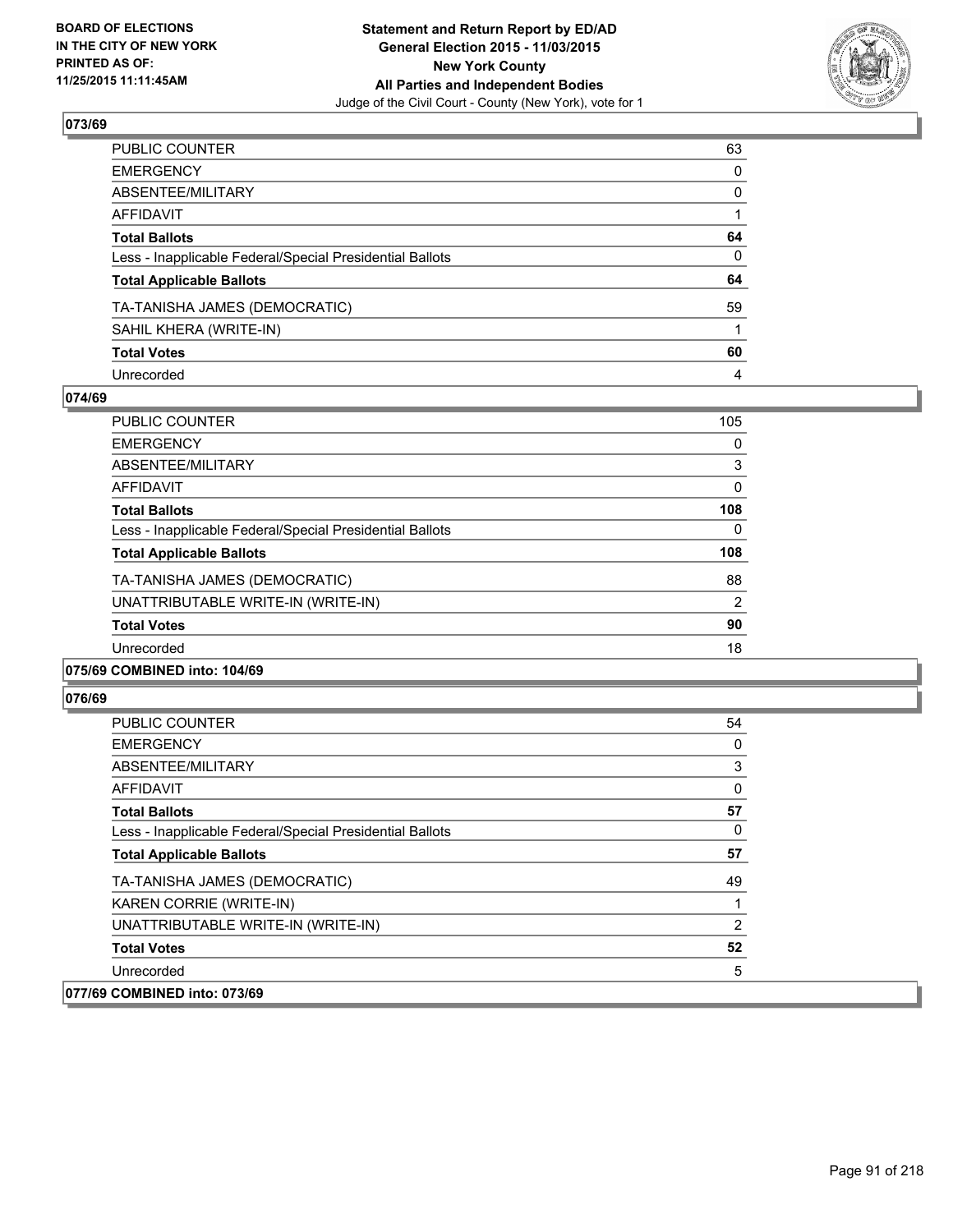

| PUBLIC COUNTER                                           | 51 |
|----------------------------------------------------------|----|
| <b>EMERGENCY</b>                                         | 0  |
| ABSENTEE/MILITARY                                        |    |
| <b>AFFIDAVIT</b>                                         |    |
| <b>Total Ballots</b>                                     | 53 |
| Less - Inapplicable Federal/Special Presidential Ballots | 0  |
| <b>Total Applicable Ballots</b>                          | 53 |
| TA-TANISHA JAMES (DEMOCRATIC)                            | 45 |
| UNATTRIBUTABLE WRITE-IN (WRITE-IN)                       |    |
| <b>Total Votes</b>                                       | 46 |
| Unrecorded                                               |    |

### **079/69 COMBINED into: 078/69**

#### **080/69**

| <b>PUBLIC COUNTER</b>                                    | 55 |
|----------------------------------------------------------|----|
| <b>EMERGENCY</b>                                         | 0  |
| ABSENTEE/MILITARY                                        | 4  |
| <b>AFFIDAVIT</b>                                         | 1  |
| <b>Total Ballots</b>                                     | 60 |
| Less - Inapplicable Federal/Special Presidential Ballots | 0  |
| <b>Total Applicable Ballots</b>                          | 60 |
| TA-TANISHA JAMES (DEMOCRATIC)                            | 41 |
| BRIAN SCHROEDER (WRITE-IN)                               |    |
| <b>CURTIS ARLUCK (WRITE-IN)</b>                          |    |
| ROBERT S. JOHNSON (WRITE-IN)                             | 1  |
| YOKO ONO (WRITE-IN)                                      |    |
| <b>Total Votes</b>                                       | 45 |
| Unrecorded                                               | 15 |

| <b>PUBLIC COUNTER</b>                                    | 66 |
|----------------------------------------------------------|----|
| <b>EMERGENCY</b>                                         | 0  |
| ABSENTEE/MILITARY                                        | 4  |
| <b>AFFIDAVIT</b>                                         | 0  |
| <b>Total Ballots</b>                                     | 70 |
| Less - Inapplicable Federal/Special Presidential Ballots | 0  |
| <b>Total Applicable Ballots</b>                          | 70 |
| TA-TANISHA JAMES (DEMOCRATIC)                            | 59 |
| <b>GREGORIO MORALES (WRITE-IN)</b>                       |    |
| <b>Total Votes</b>                                       | 60 |
| Unrecorded                                               | 10 |
| 082/69 COMBINED into: 076/69                             |    |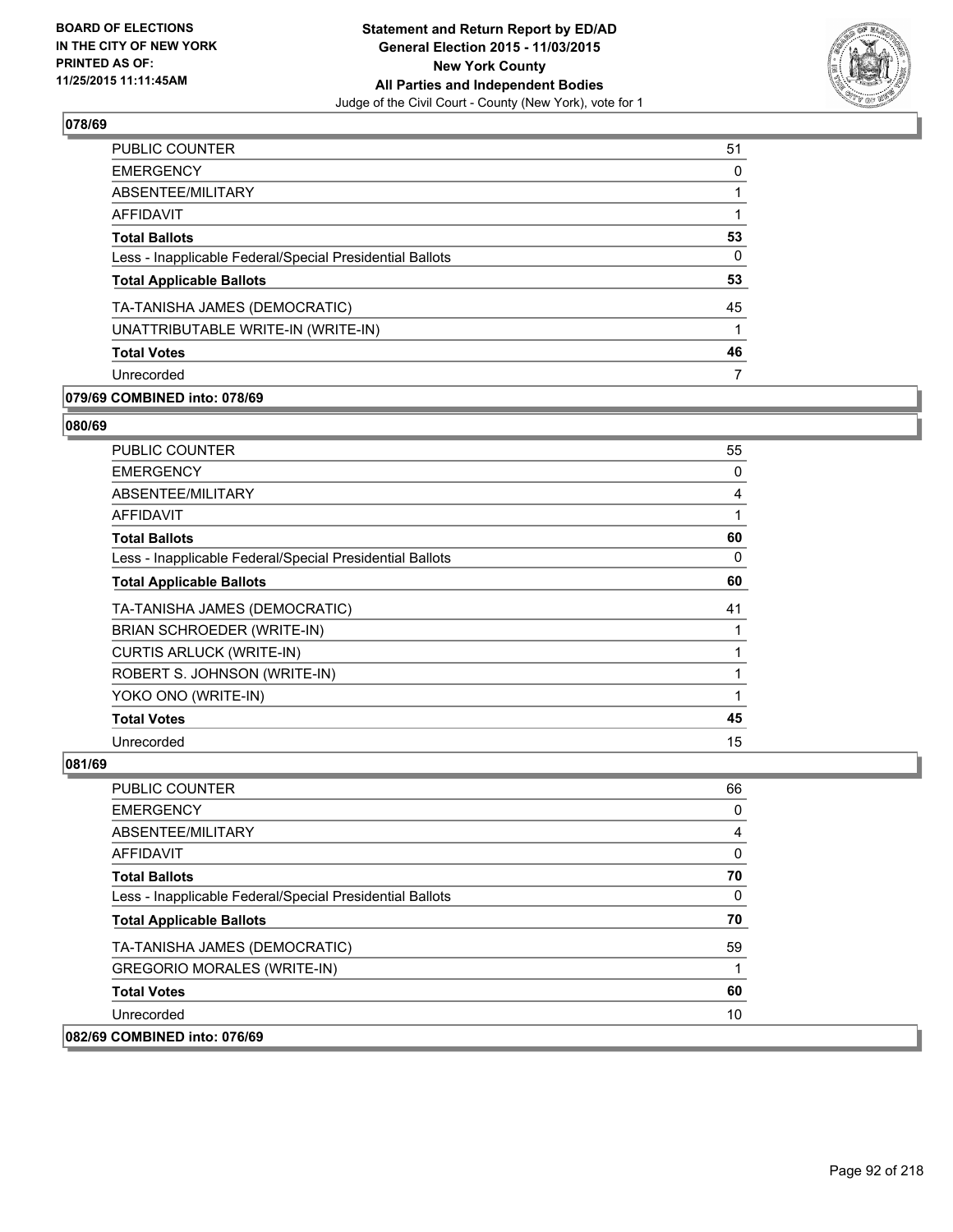

| <b>PUBLIC COUNTER</b>                                    | 40       |
|----------------------------------------------------------|----------|
| <b>EMERGENCY</b>                                         | 0        |
| ABSENTEE/MILITARY                                        | 2        |
| AFFIDAVIT                                                | 0        |
| <b>Total Ballots</b>                                     | 42       |
| Less - Inapplicable Federal/Special Presidential Ballots | $\Omega$ |
| <b>Total Applicable Ballots</b>                          | 42       |
| TA-TANISHA JAMES (DEMOCRATIC)                            | 33       |
| LYLE FRANK (WRITE-IN)                                    |          |
| <b>Total Votes</b>                                       | 34       |
| Unrecorded                                               | 8        |
|                                                          |          |

### **084/69 COMBINED into: 080/69**

#### **085/69 COMBINED into: 080/69**

#### **086/69**

| PUBLIC COUNTER                                           | 57 |
|----------------------------------------------------------|----|
| <b>EMERGENCY</b>                                         | 0  |
| ABSENTEE/MILITARY                                        | 6  |
| <b>AFFIDAVIT</b>                                         |    |
| <b>Total Ballots</b>                                     | 64 |
| Less - Inapplicable Federal/Special Presidential Ballots | 0  |
| <b>Total Applicable Ballots</b>                          | 64 |
| TA-TANISHA JAMES (DEMOCRATIC)                            | 55 |
| ELIZABETH LANG (WRITE-IN)                                |    |
| UNATTRIBUTABLE WRITE-IN (WRITE-IN)                       |    |
| <b>Total Votes</b>                                       | 57 |
| Unrecorded                                               |    |

#### **087/69 COMBINED into: 086/69**

#### **088/69 COMBINED into: 086/69**

**089/69** 

090/69

| <b>PUBLIC COUNTER</b>                                    | 55 |
|----------------------------------------------------------|----|
| <b>EMERGENCY</b>                                         | 0  |
| ABSENTEE/MILITARY                                        | 5  |
| AFFIDAVIT                                                | 0  |
| <b>Total Ballots</b>                                     | 60 |
| Less - Inapplicable Federal/Special Presidential Ballots | 0  |
| <b>Total Applicable Ballots</b>                          | 60 |
| TA-TANISHA JAMES (DEMOCRATIC)                            | 52 |
| <b>Total Votes</b>                                       | 52 |
| Unrecorded                                               | 8  |
| <b>COMBINED into: 089/69</b>                             |    |

#### **091/69 COMBINED into: 097/69**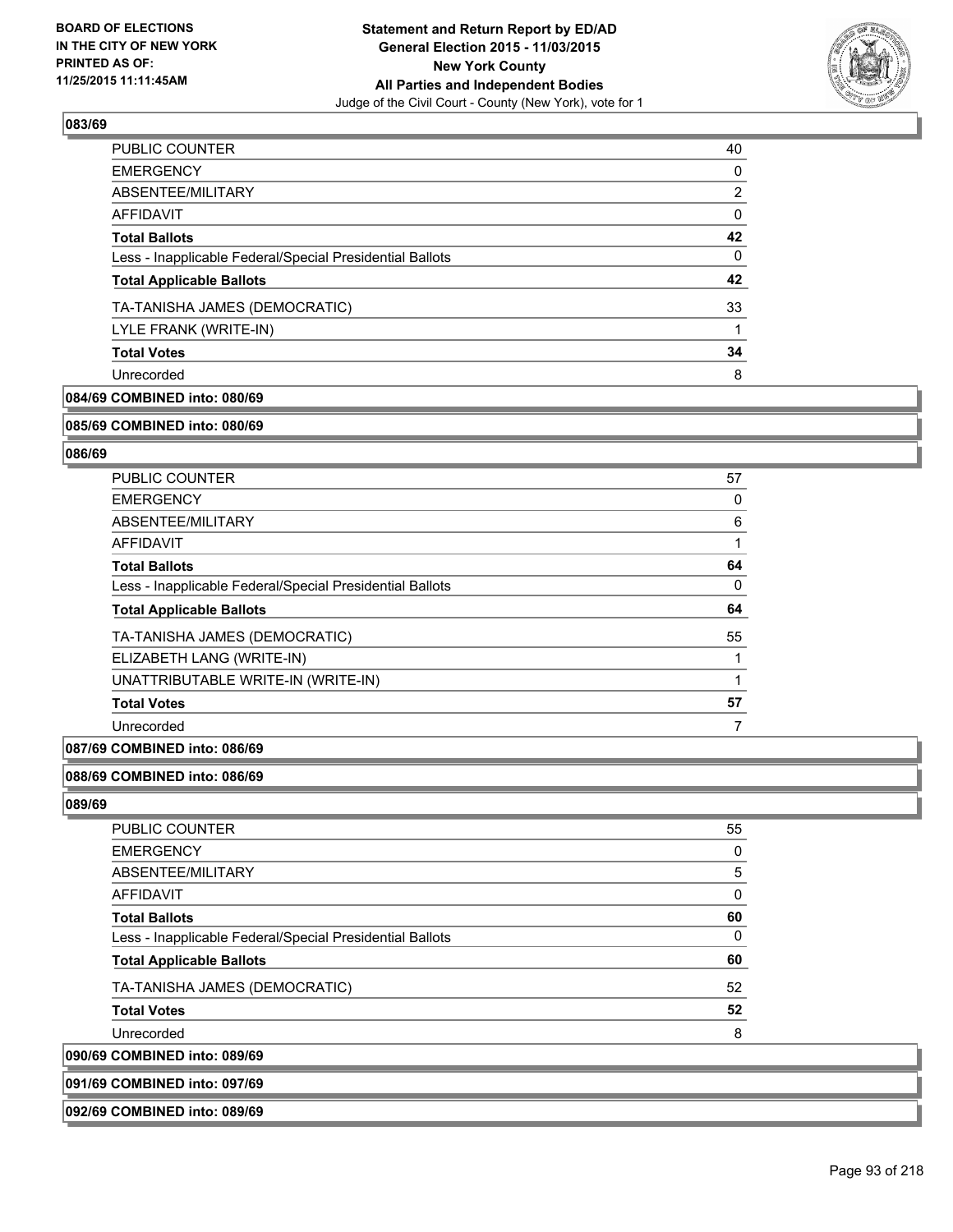

| <b>PUBLIC COUNTER</b>                                    | 47 |
|----------------------------------------------------------|----|
| <b>EMERGENCY</b>                                         | 0  |
| ABSENTEE/MILITARY                                        | 4  |
| <b>AFFIDAVIT</b>                                         | 0  |
| <b>Total Ballots</b>                                     | 51 |
| Less - Inapplicable Federal/Special Presidential Ballots | 0  |
| <b>Total Applicable Ballots</b>                          | 51 |
| TA-TANISHA JAMES (DEMOCRATIC)                            | 41 |
| BRIAN WALDELL WILLIAMS (WRITE-IN)                        | 1  |
| UNATTRIBUTABLE WRITE-IN (WRITE-IN)                       | 1  |
| <b>Total Votes</b>                                       | 43 |
| Unrecorded                                               | 8  |

### **094/69 COMBINED into: 097/69**

#### **095/69**

| <b>PUBLIC COUNTER</b>                                    | 54                    |
|----------------------------------------------------------|-----------------------|
| <b>EMERGENCY</b>                                         | 0                     |
| ABSENTEE/MILITARY                                        | $\mathbf{2}^{\prime}$ |
| <b>AFFIDAVIT</b>                                         | 0                     |
| <b>Total Ballots</b>                                     | 56                    |
| Less - Inapplicable Federal/Special Presidential Ballots | 0                     |
| <b>Total Applicable Ballots</b>                          | 56                    |
| TA-TANISHA JAMES (DEMOCRATIC)                            | 44                    |
| KATHERINE B. HARRISON (WRITE-IN)                         |                       |
| <b>Total Votes</b>                                       | 45                    |
| Unrecorded                                               | 11                    |

### **096/69 COMBINED into: 095/69**

| <b>PUBLIC COUNTER</b>                                    | 49 |
|----------------------------------------------------------|----|
| <b>EMERGENCY</b>                                         | 0  |
| ABSENTEE/MILITARY                                        | 35 |
| <b>AFFIDAVIT</b>                                         |    |
| <b>Total Ballots</b>                                     | 85 |
| Less - Inapplicable Federal/Special Presidential Ballots | 0  |
| <b>Total Applicable Ballots</b>                          | 85 |
| TA-TANISHA JAMES (DEMOCRATIC)                            | 48 |
| LENNA NEPOMNYASCHY (WRITE-IN)                            | 2  |
| <b>Total Votes</b>                                       | 50 |
| Unrecorded                                               | 35 |
| 098/69 COMBINED into: 095/69                             |    |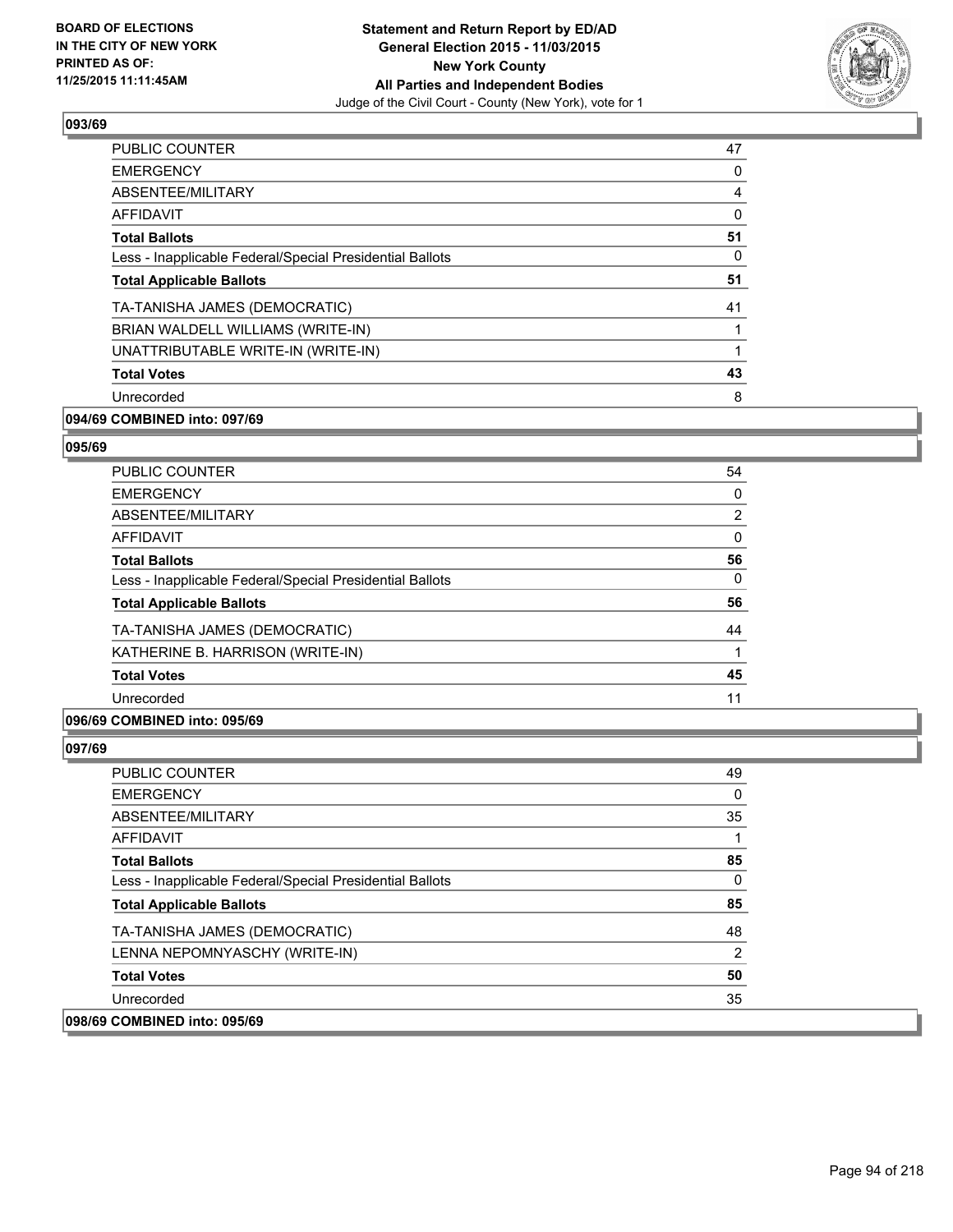

| <b>PUBLIC COUNTER</b>                                    | 126 |
|----------------------------------------------------------|-----|
| <b>EMERGENCY</b>                                         | 0   |
| ABSENTEE/MILITARY                                        | 13  |
| <b>AFFIDAVIT</b>                                         | 0   |
| <b>Total Ballots</b>                                     | 139 |
| Less - Inapplicable Federal/Special Presidential Ballots | 0   |
| <b>Total Applicable Ballots</b>                          | 139 |
| TA-TANISHA JAMES (DEMOCRATIC)                            | 101 |
| DIANE LACEY-WINLEY (WRITE-IN)                            | 1   |
| LEN ROSE (WRITE-IN)                                      | 1   |
| LIZ MELLEN (WRITE-IN)                                    | 1   |
| <b>Total Votes</b>                                       | 104 |
| Unrecorded                                               | 35  |
|                                                          |     |

#### **100/69 COMBINED into: 099/69**

#### **101/69**

| PUBLIC COUNTER                                           | 25           |
|----------------------------------------------------------|--------------|
| <b>EMERGENCY</b>                                         | 0            |
| ABSENTEE/MILITARY                                        | 7            |
| <b>AFFIDAVIT</b>                                         | 0            |
| <b>Total Ballots</b>                                     | 32           |
| Less - Inapplicable Federal/Special Presidential Ballots | $\mathbf{0}$ |
| <b>Total Applicable Ballots</b>                          | 32           |
| TA-TANISHA JAMES (DEMOCRATIC)                            | 18           |
| UNATTRIBUTABLE WRITE-IN (WRITE-IN)                       |              |
| <b>Total Votes</b>                                       | 19           |
| Unrecorded                                               | 13           |

### **102/69**

| <b>PUBLIC COUNTER</b>                                    | 56 |
|----------------------------------------------------------|----|
| <b>EMERGENCY</b>                                         | 0  |
| ABSENTEE/MILITARY                                        | 5  |
| AFFIDAVIT                                                | 0  |
| <b>Total Ballots</b>                                     | 61 |
| Less - Inapplicable Federal/Special Presidential Ballots | 0  |
| <b>Total Applicable Ballots</b>                          | 61 |
| TA-TANISHA JAMES (DEMOCRATIC)                            | 41 |
| <b>Total Votes</b>                                       | 41 |
| Unrecorded                                               | 20 |
| <b>COMBINED into: 067/70</b>                             |    |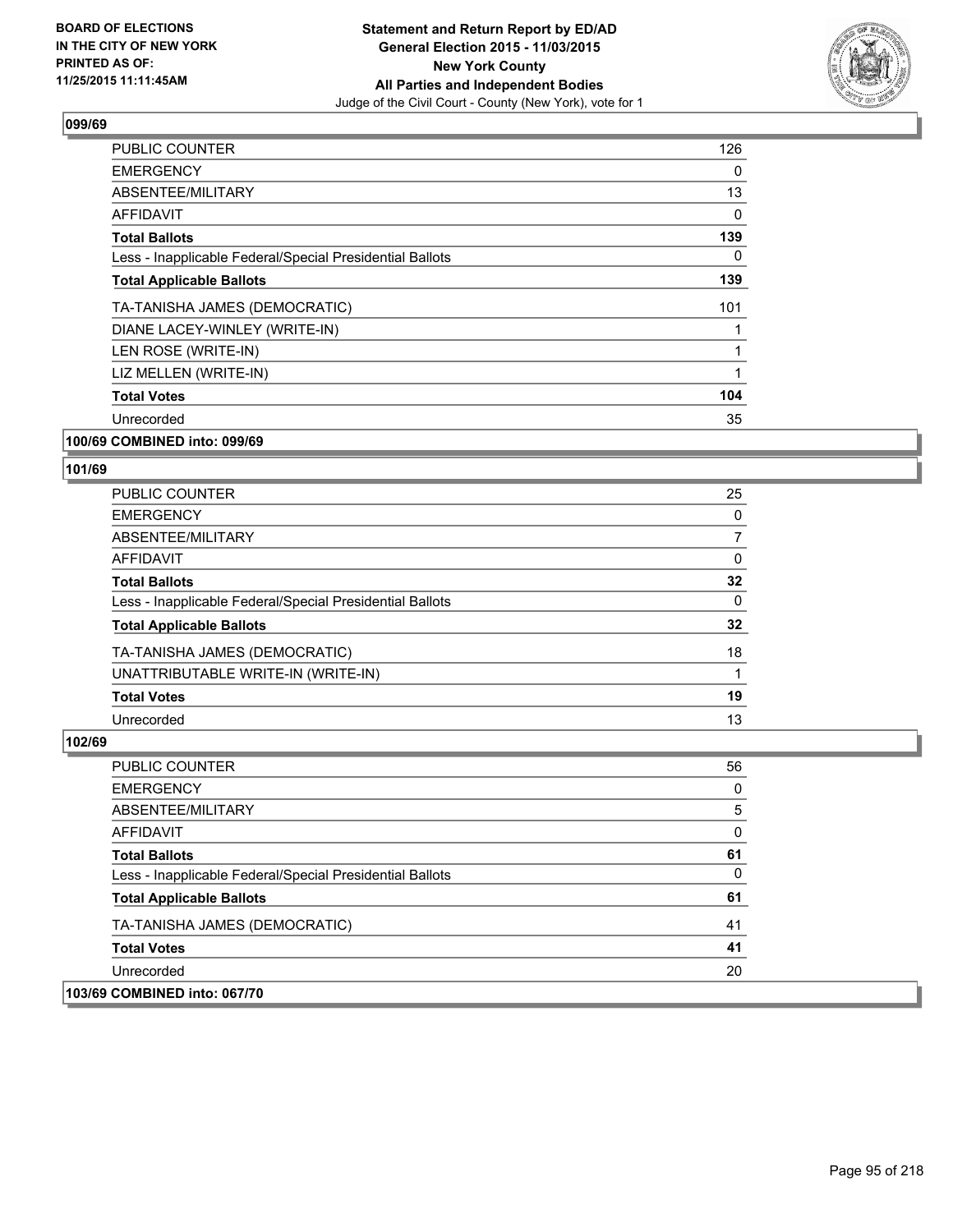

| 108/69 COMBINED into: 049/69    |                                                          |    |
|---------------------------------|----------------------------------------------------------|----|
| 107/69 COMBINED into: 095/69    |                                                          |    |
| 106/69 COMBINED into: 049/69    |                                                          |    |
| 105/69 COMBINED into: 001/70    |                                                          |    |
| Unrecorded                      |                                                          | 3  |
| <b>Total Votes</b>              |                                                          | 21 |
|                                 | TA-TANISHA JAMES (DEMOCRATIC)                            | 21 |
| <b>Total Applicable Ballots</b> |                                                          | 24 |
|                                 | Less - Inapplicable Federal/Special Presidential Ballots | 0  |
| <b>Total Ballots</b>            |                                                          | 24 |
| <b>AFFIDAVIT</b>                |                                                          | 0  |
| ABSENTEE/MILITARY               |                                                          | 2  |
| <b>EMERGENCY</b>                |                                                          | 0  |
| <b>PUBLIC COUNTER</b>           |                                                          | 22 |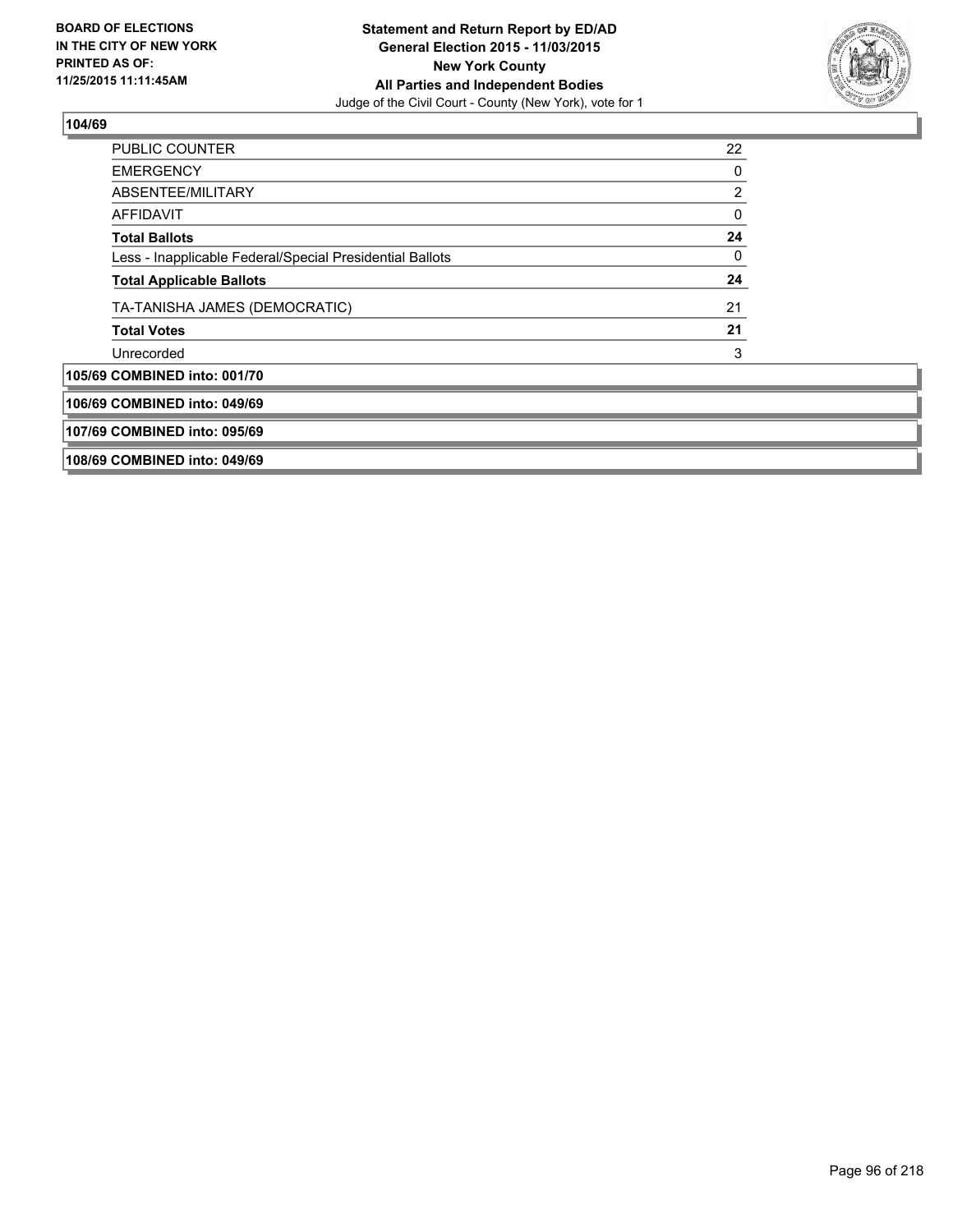

| 91 |
|----|
| 0  |
| 7  |
| 0  |
| 98 |
| 0  |
| 98 |
| 80 |
|    |
|    |
| 82 |
| 16 |
|    |

### **002/70 COMBINED into: 081/69**

#### **003/70**

| <b>PUBLIC COUNTER</b>                                    | 67 |
|----------------------------------------------------------|----|
| <b>EMERGENCY</b>                                         | 0  |
| ABSENTEE/MILITARY                                        | 6  |
| <b>AFFIDAVIT</b>                                         |    |
| <b>Total Ballots</b>                                     | 74 |
| Less - Inapplicable Federal/Special Presidential Ballots | 0  |
| <b>Total Applicable Ballots</b>                          | 74 |
| TA-TANISHA JAMES (DEMOCRATIC)                            | 48 |
| LUCAS DUDA (WRITE-IN)                                    |    |
| UNATTRIBUTABLE WRITE-IN (WRITE-IN)                       | 2  |
| <b>Total Votes</b>                                       | 51 |
| Unrecorded                                               | 23 |
|                                                          |    |

### **004/70 COMBINED into: 007/70**

| PUBLIC COUNTER                                           | 65       |
|----------------------------------------------------------|----------|
| <b>EMERGENCY</b>                                         | $\Omega$ |
| ABSENTEE/MILITARY                                        |          |
| AFFIDAVIT                                                | 0        |
| <b>Total Ballots</b>                                     | 66       |
| Less - Inapplicable Federal/Special Presidential Ballots | $\Omega$ |
| <b>Total Applicable Ballots</b>                          | 66       |
| TA-TANISHA JAMES (DEMOCRATIC)                            | 57       |
| <b>Total Votes</b>                                       | 57       |
| Unrecorded                                               | 9        |
| 006/70 COMBINED into: 091/70                             |          |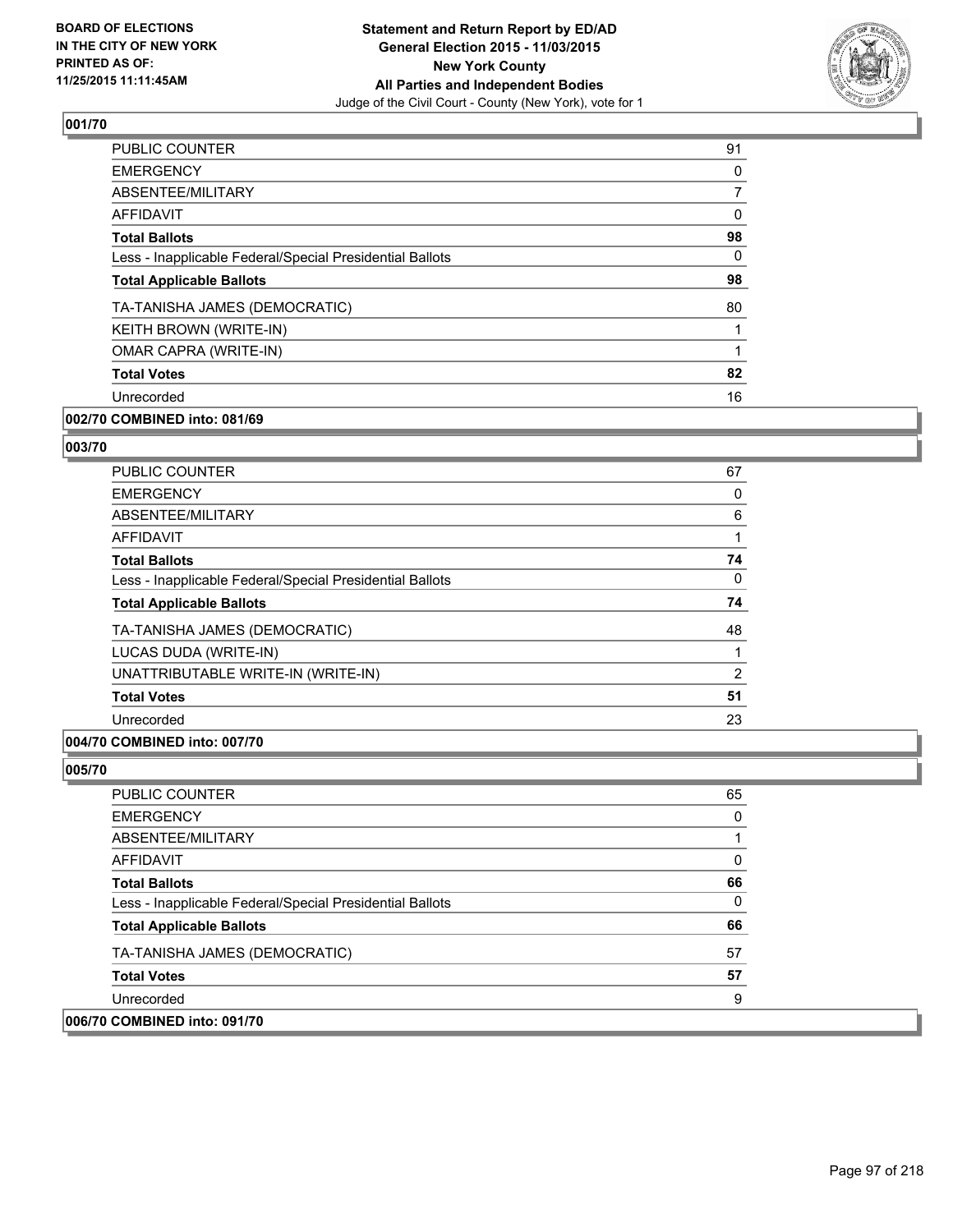

| PUBLIC COUNTER                                           | 78              |
|----------------------------------------------------------|-----------------|
| EMERGENCY                                                | 0               |
| ABSENTEE/MILITARY                                        | 12 <sup>2</sup> |
| AFFIDAVIT                                                | 2               |
| Total Ballots                                            | 92              |
| Less - Inapplicable Federal/Special Presidential Ballots | 0               |
| <b>Total Applicable Ballots</b>                          | 92              |
| TA-TANISHA JAMES (DEMOCRATIC)                            | 64              |
| LYNN STEWARD (WRITE-IN)                                  |                 |
| <b>Total Votes</b>                                       | 65              |
| Unrecorded                                               | 27              |

#### **008/70**

| PUBLIC COUNTER                                           | 57       |
|----------------------------------------------------------|----------|
| <b>EMERGENCY</b>                                         | 0        |
| ABSENTEE/MILITARY                                        | 13       |
| AFFIDAVIT                                                | 0        |
| <b>Total Ballots</b>                                     | 70       |
| Less - Inapplicable Federal/Special Presidential Ballots | $\Omega$ |
| <b>Total Applicable Ballots</b>                          | 70       |
| TA-TANISHA JAMES (DEMOCRATIC)                            | 42       |
| <b>Total Votes</b>                                       | 42       |
| Unrecorded                                               | 28       |
|                                                          |          |

| PUBLIC COUNTER                                           | 67       |
|----------------------------------------------------------|----------|
| <b>EMERGENCY</b>                                         | 0        |
| ABSENTEE/MILITARY                                        | 4        |
| AFFIDAVIT                                                |          |
| <b>Total Ballots</b>                                     | 72       |
| Less - Inapplicable Federal/Special Presidential Ballots | $\Omega$ |
| <b>Total Applicable Ballots</b>                          | 72       |
| TA-TANISHA JAMES (DEMOCRATIC)                            | 59       |
| <b>Total Votes</b>                                       | 59       |
| Unrecorded                                               | 13       |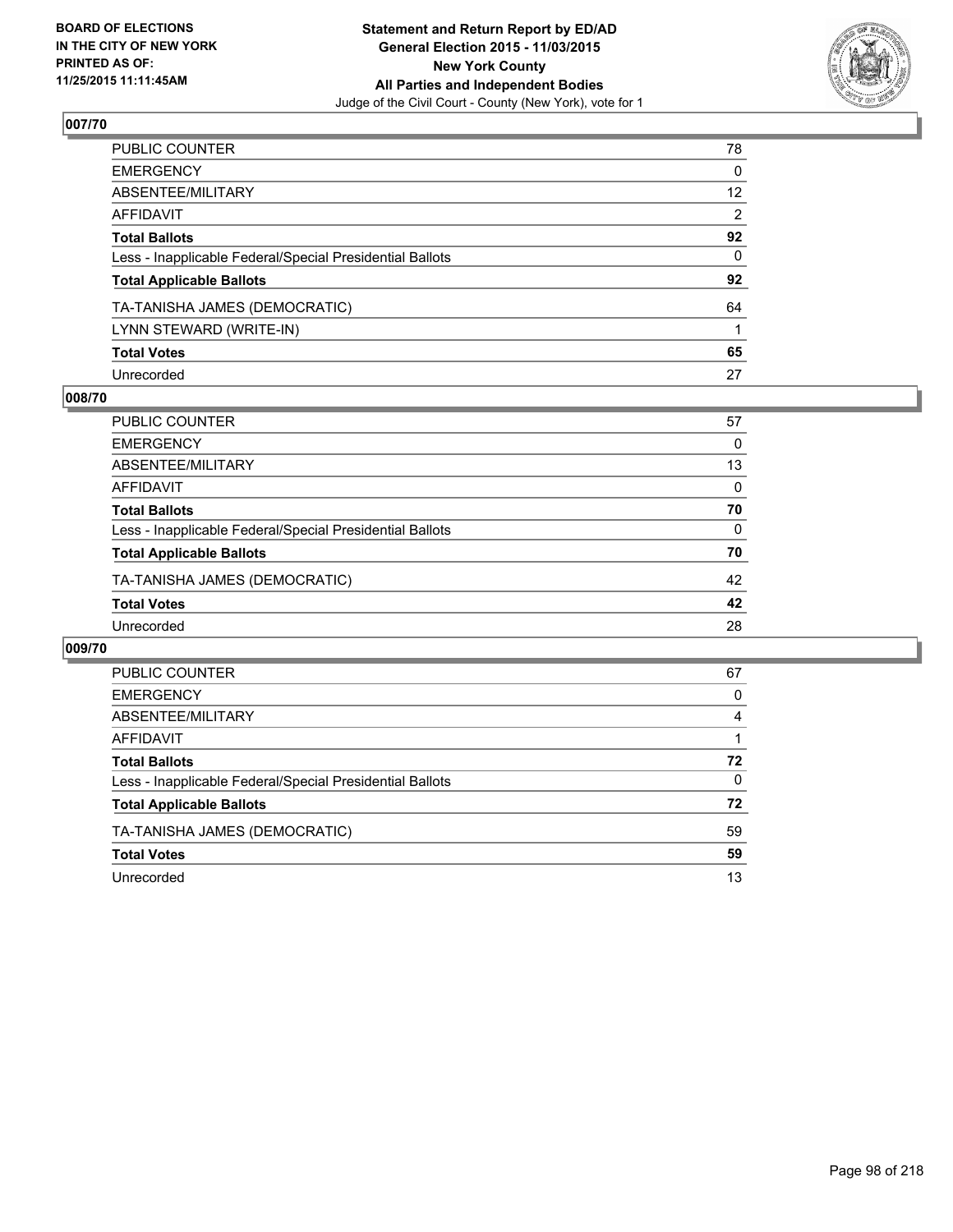

| <b>PUBLIC COUNTER</b>                                    | 64 |
|----------------------------------------------------------|----|
| <b>EMERGENCY</b>                                         | 0  |
| ABSENTEE/MILITARY                                        | 9  |
| AFFIDAVIT                                                |    |
| <b>Total Ballots</b>                                     | 74 |
| Less - Inapplicable Federal/Special Presidential Ballots | 0  |
| <b>Total Applicable Ballots</b>                          | 74 |
| TA-TANISHA JAMES (DEMOCRATIC)                            | 54 |
| ANDREA PSORAS (WRITE-IN)                                 |    |
| UNATTRIBUTABLE WRITE-IN (WRITE-IN)                       | 2  |
| <b>Total Votes</b>                                       | 57 |
| Unrecorded                                               | 17 |

**011/70 COMBINED into: 018/70**

**012/70 COMBINED into: 008/70**

**013/70 COMBINED into: 014/70**

#### **014/70**

| PUBLIC COUNTER                                           | 73 |
|----------------------------------------------------------|----|
| <b>EMERGENCY</b>                                         | 0  |
| ABSENTEE/MILITARY                                        |    |
| <b>AFFIDAVIT</b>                                         |    |
| <b>Total Ballots</b>                                     | 81 |
| Less - Inapplicable Federal/Special Presidential Ballots | 0  |
| <b>Total Applicable Ballots</b>                          | 81 |
| TA-TANISHA JAMES (DEMOCRATIC)                            | 57 |
| UNATTRIBUTABLE WRITE-IN (WRITE-IN)                       |    |
| <b>Total Votes</b>                                       | 58 |
| Unrecorded                                               | 23 |

#### **015/70 COMBINED into: 018/70**

| PUBLIC COUNTER                                           | 77 |
|----------------------------------------------------------|----|
| <b>EMERGENCY</b>                                         | 0  |
| ABSENTEE/MILITARY                                        | 11 |
| AFFIDAVIT                                                |    |
| <b>Total Ballots</b>                                     | 89 |
| Less - Inapplicable Federal/Special Presidential Ballots | 0  |
| <b>Total Applicable Ballots</b>                          | 89 |
| TA-TANISHA JAMES (DEMOCRATIC)                            | 68 |
| <b>Total Votes</b>                                       | 68 |
| Unrecorded                                               | 21 |
| 017/70 COMBINED into: 081/68                             |    |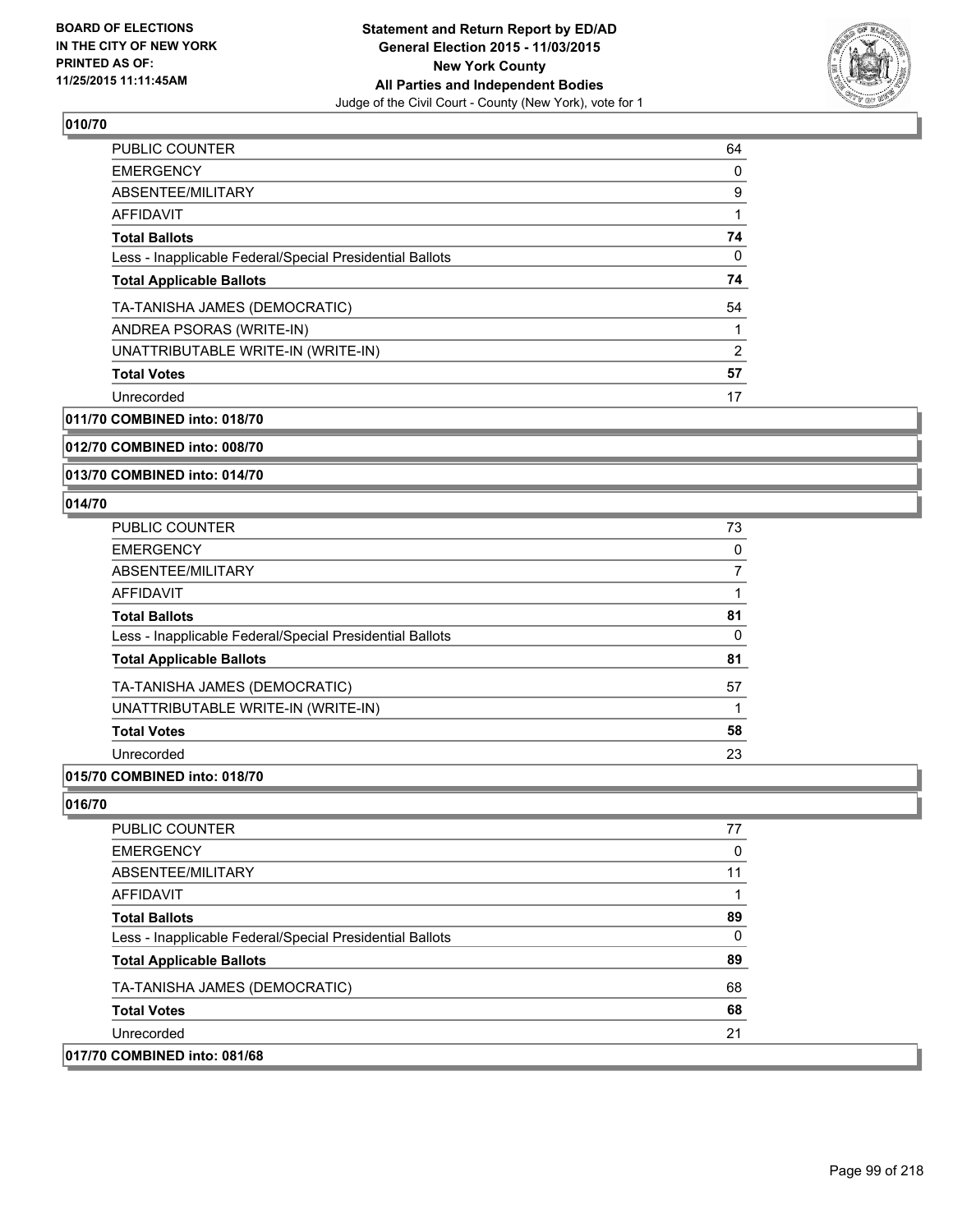

| <b>PUBLIC COUNTER</b>                                    | 102          |
|----------------------------------------------------------|--------------|
| <b>EMERGENCY</b>                                         | $\Omega$     |
| ABSENTEE/MILITARY                                        | 7            |
| <b>AFFIDAVIT</b>                                         | 2            |
| <b>Total Ballots</b>                                     | 111          |
| Less - Inapplicable Federal/Special Presidential Ballots | $\mathbf{0}$ |
| <b>Total Applicable Ballots</b>                          | 111          |
| TA-TANISHA JAMES (DEMOCRATIC)                            | 93           |
| JULIAN M. HILL (WRITE-IN)                                |              |
| <b>Total Votes</b>                                       | 94           |
| Unrecorded                                               | 17           |
|                                                          |              |

### **019/70 COMBINED into: 020/70**

#### **020/70**

| <b>PUBLIC COUNTER</b>                                    | 55             |
|----------------------------------------------------------|----------------|
| <b>EMERGENCY</b>                                         | 0              |
| ABSENTEE/MILITARY                                        | $\overline{2}$ |
| <b>AFFIDAVIT</b>                                         |                |
| <b>Total Ballots</b>                                     | 58             |
| Less - Inapplicable Federal/Special Presidential Ballots | 0              |
| <b>Total Applicable Ballots</b>                          | 58             |
| TA-TANISHA JAMES (DEMOCRATIC)                            | 52             |
| UNATTRIBUTABLE WRITE-IN (WRITE-IN)                       | 1              |
| <b>Total Votes</b>                                       | 53             |
| Unrecorded                                               | 5              |
|                                                          |                |

### **021/70 COMBINED into: 081/68**

#### **022/70 COMBINED into: 023/70**

| PUBLIC COUNTER                                           | 69 |
|----------------------------------------------------------|----|
| <b>EMERGENCY</b>                                         | 0  |
| ABSENTEE/MILITARY                                        | 12 |
| AFFIDAVIT                                                | 0  |
| <b>Total Ballots</b>                                     | 81 |
| Less - Inapplicable Federal/Special Presidential Ballots | 0  |
| <b>Total Applicable Ballots</b>                          | 81 |
| TA-TANISHA JAMES (DEMOCRATIC)                            | 61 |
| UNATTRIBUTABLE WRITE-IN (WRITE-IN)                       |    |
| <b>Total Votes</b>                                       | 62 |
| Unrecorded                                               | 19 |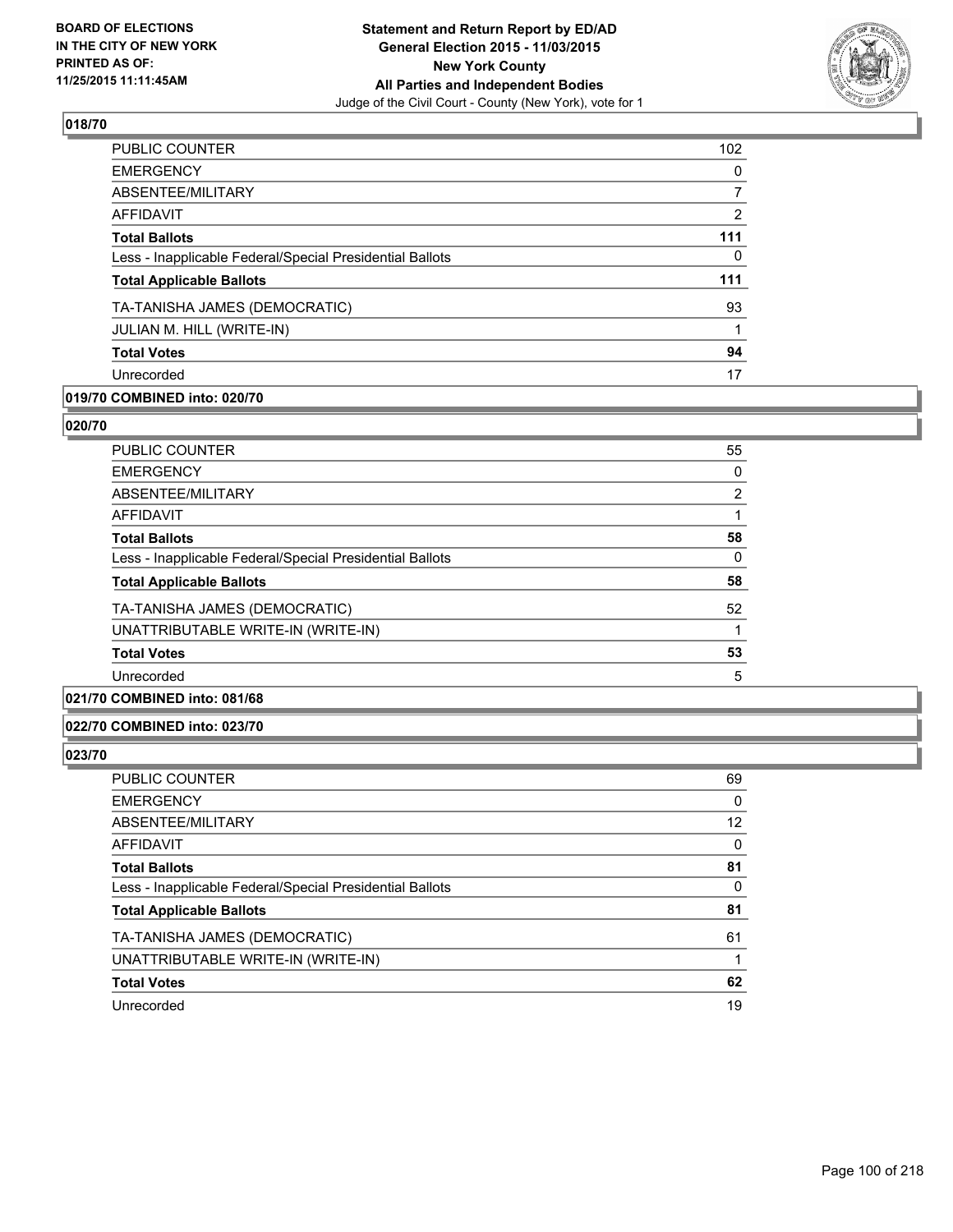

| PUBLIC COUNTER                                           | 22           |
|----------------------------------------------------------|--------------|
| EMERGENCY                                                | $\mathbf{0}$ |
| ABSENTEE/MILITARY                                        | 3            |
| AFFIDAVIT                                                |              |
| Total Ballots                                            | 26           |
| Less - Inapplicable Federal/Special Presidential Ballots | $\mathbf{0}$ |
| <b>Total Applicable Ballots</b>                          | 26           |
| TA-TANISHA JAMES (DEMOCRATIC)                            | 20           |
| GABRIEL ULLIBARRI (WRITE-IN)                             |              |
| <b>Total Votes</b>                                       | 21           |
| Unrecorded                                               | 5            |

#### **025/70**

| <b>PUBLIC COUNTER</b>                                    | 55 |
|----------------------------------------------------------|----|
| <b>EMERGENCY</b>                                         | 0  |
| ABSENTEE/MILITARY                                        | 5  |
| AFFIDAVIT                                                | 0  |
| <b>Total Ballots</b>                                     | 60 |
| Less - Inapplicable Federal/Special Presidential Ballots | 0  |
| <b>Total Applicable Ballots</b>                          | 60 |
| TA-TANISHA JAMES (DEMOCRATIC)                            | 49 |
| UNATTRIBUTABLE WRITE-IN (WRITE-IN)                       |    |
| <b>Total Votes</b>                                       | 50 |
| Unrecorded                                               | 10 |
|                                                          |    |

#### **026/70 COMBINED into: 028/70**

#### **027/70 COMBINED into: 083/68**

| <b>PUBLIC COUNTER</b>                                    | 79             |
|----------------------------------------------------------|----------------|
| <b>EMERGENCY</b>                                         | 0              |
| ABSENTEE/MILITARY                                        | 8              |
| <b>AFFIDAVIT</b>                                         | 3              |
| <b>Total Ballots</b>                                     | 90             |
| Less - Inapplicable Federal/Special Presidential Ballots | 0              |
| <b>Total Applicable Ballots</b>                          | 90             |
| TA-TANISHA JAMES (DEMOCRATIC)                            | 72             |
| EDWARD SNOWDEN (WRITE-IN)                                |                |
| KEITH WRIGHT (WRITE-IN)                                  | 1              |
| UNATTRIBUTABLE WRITE-IN (WRITE-IN)                       | $\overline{2}$ |
| <b>Total Votes</b>                                       | 76             |
| Unrecorded                                               | 14             |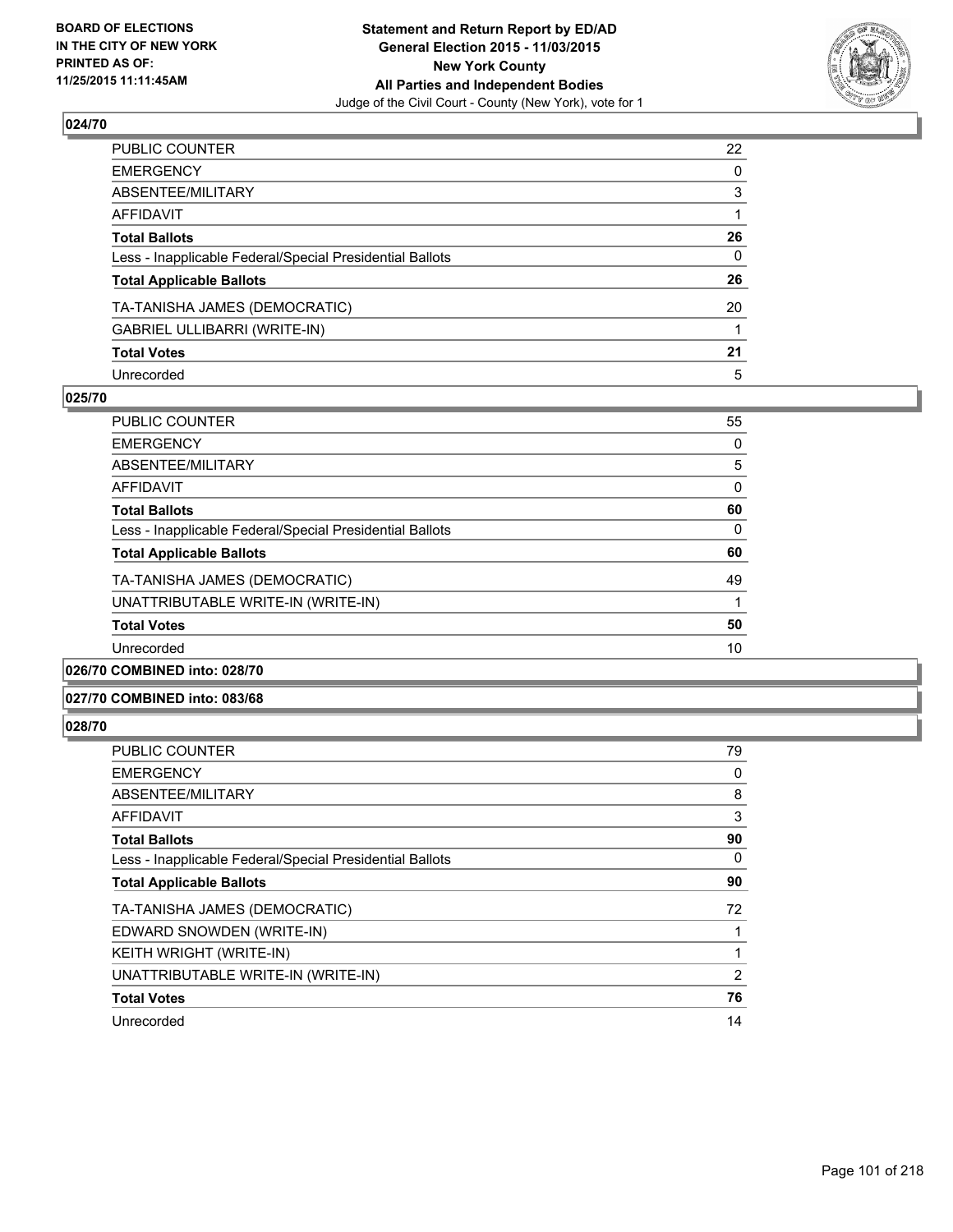

| PUBLIC COUNTER                                           | 57 |
|----------------------------------------------------------|----|
| EMERGENCY                                                | 0  |
| ABSENTEE/MILITARY                                        | 4  |
| AFFIDAVIT                                                |    |
| Total Ballots                                            | 62 |
| Less - Inapplicable Federal/Special Presidential Ballots | 0  |
| <b>Total Applicable Ballots</b>                          | 62 |
| TA-TANISHA JAMES (DEMOCRATIC)                            | 55 |
| <b>Total Votes</b>                                       | 55 |
| Unrecorded                                               | 7  |

#### **030/70**

| <b>PUBLIC COUNTER</b>                                    | 51 |
|----------------------------------------------------------|----|
| <b>EMERGENCY</b>                                         | 0  |
| ABSENTEE/MILITARY                                        | 3  |
| AFFIDAVIT                                                | 2  |
| <b>Total Ballots</b>                                     | 56 |
| Less - Inapplicable Federal/Special Presidential Ballots | 0  |
| <b>Total Applicable Ballots</b>                          | 56 |
| TA-TANISHA JAMES (DEMOCRATIC)                            | 44 |
| UNATTRIBUTABLE WRITE-IN (WRITE-IN)                       |    |
| <b>Total Votes</b>                                       | 45 |
| Unrecorded                                               | 11 |
| 031/70 COMBINED into: 032/70                             |    |

| <b>PUBLIC COUNTER</b>                                    | 80       |
|----------------------------------------------------------|----------|
| <b>EMERGENCY</b>                                         | 0        |
| ABSENTEE/MILITARY                                        | 3        |
| AFFIDAVIT                                                |          |
| <b>Total Ballots</b>                                     | 84       |
| Less - Inapplicable Federal/Special Presidential Ballots | $\Omega$ |
| <b>Total Applicable Ballots</b>                          | 84       |
| TA-TANISHA JAMES (DEMOCRATIC)                            | 64       |
| <b>Total Votes</b>                                       | 64       |
| Unrecorded                                               | 20       |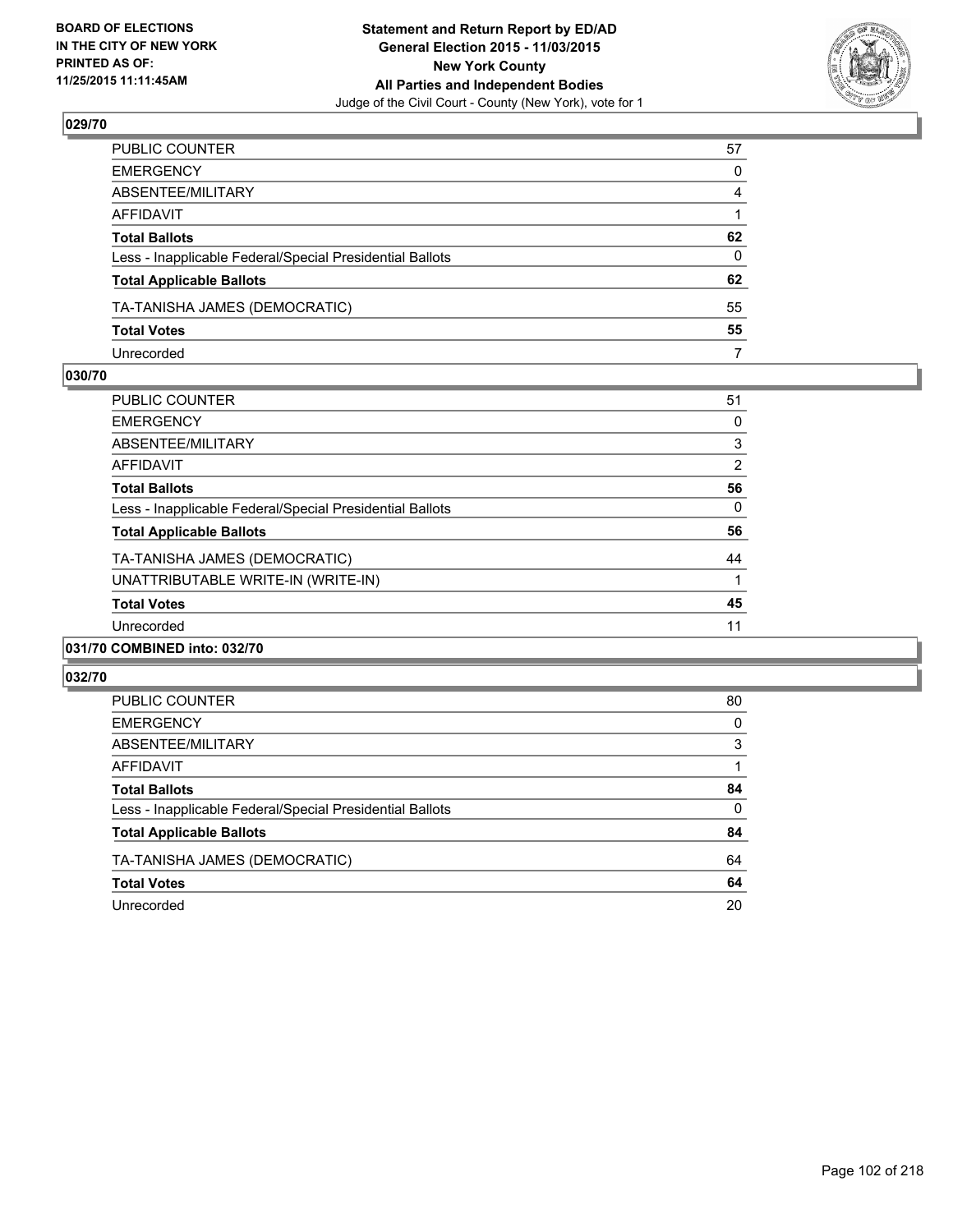

| PUBLIC COUNTER                                           | 24       |
|----------------------------------------------------------|----------|
| <b>EMERGENCY</b>                                         | $\Omega$ |
| ABSENTEE/MILITARY                                        | 4        |
| <b>AFFIDAVIT</b>                                         |          |
| <b>Total Ballots</b>                                     | 29       |
| Less - Inapplicable Federal/Special Presidential Ballots | $\Omega$ |
| <b>Total Applicable Ballots</b>                          | 29       |
| TA-TANISHA JAMES (DEMOCRATIC)                            | 23       |
| <b>Total Votes</b>                                       | 23       |
| Unrecorded                                               | 6        |

#### **034/70 COMBINED into: 035/70**

**035/70** 

| PUBLIC COUNTER                                           | 71 |
|----------------------------------------------------------|----|
| <b>EMERGENCY</b>                                         | 0  |
| ABSENTEE/MILITARY                                        | 6  |
| AFFIDAVIT                                                |    |
| <b>Total Ballots</b>                                     | 78 |
| Less - Inapplicable Federal/Special Presidential Ballots | 0  |
| <b>Total Applicable Ballots</b>                          | 78 |
| TA-TANISHA JAMES (DEMOCRATIC)                            | 66 |
| TOM PITTS (WRITE-IN)                                     |    |
| <b>Total Votes</b>                                       | 67 |
| Unrecorded                                               | 11 |
|                                                          |    |

| <b>PUBLIC COUNTER</b>                                    | 35 |
|----------------------------------------------------------|----|
| <b>EMERGENCY</b>                                         | 0  |
| ABSENTEE/MILITARY                                        | 11 |
| AFFIDAVIT                                                | 0  |
| <b>Total Ballots</b>                                     | 46 |
| Less - Inapplicable Federal/Special Presidential Ballots | 0  |
| <b>Total Applicable Ballots</b>                          | 46 |
| TA-TANISHA JAMES (DEMOCRATIC)                            | 34 |
| UNATTRIBUTABLE WRITE-IN (WRITE-IN)                       |    |
| <b>Total Votes</b>                                       | 35 |
| Unrecorded                                               | 11 |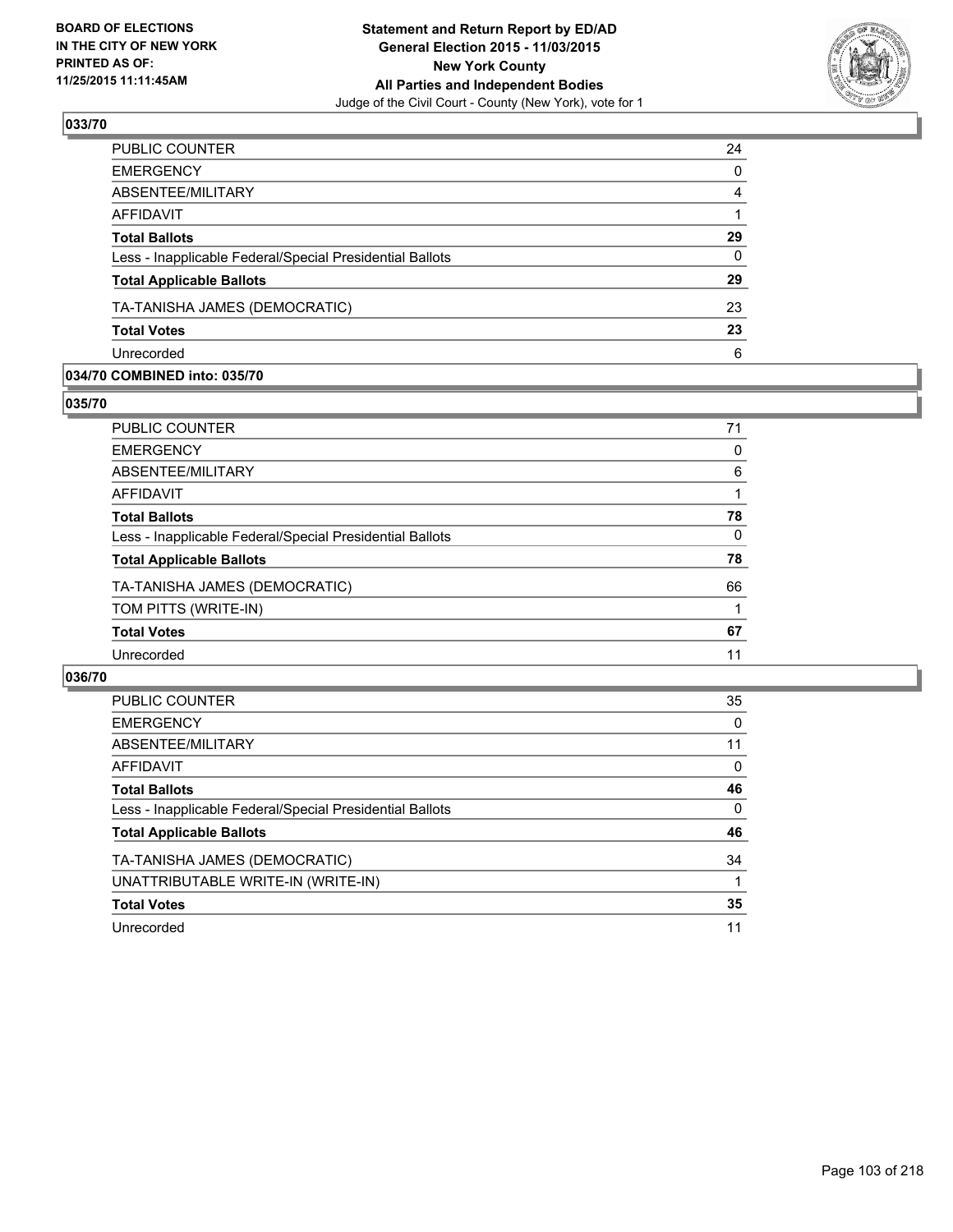

| PUBLIC COUNTER                                           | 43 |
|----------------------------------------------------------|----|
| <b>EMERGENCY</b>                                         | 0  |
| ABSENTEE/MILITARY                                        | 6  |
| <b>AFFIDAVIT</b>                                         | 0  |
| <b>Total Ballots</b>                                     | 49 |
| Less - Inapplicable Federal/Special Presidential Ballots | 0  |
| <b>Total Applicable Ballots</b>                          | 49 |
| TA-TANISHA JAMES (DEMOCRATIC)                            | 30 |
| ELDER DR. C.A. GOWAN (WRITE-IN)                          |    |
| UNATTRIBUTABLE WRITE-IN (WRITE-IN)                       |    |
| <b>Total Votes</b>                                       | 32 |
| Unrecorded                                               | 17 |

#### **038/70**

| PUBLIC COUNTER                                           | 55 |
|----------------------------------------------------------|----|
| <b>EMERGENCY</b>                                         | 0  |
| ABSENTEE/MILITARY                                        | 7  |
| AFFIDAVIT                                                |    |
| <b>Total Ballots</b>                                     | 63 |
| Less - Inapplicable Federal/Special Presidential Ballots | 0  |
| <b>Total Applicable Ballots</b>                          | 63 |
| TA-TANISHA JAMES (DEMOCRATIC)                            | 39 |
| <b>Total Votes</b>                                       | 39 |
| Unrecorded                                               | 24 |
|                                                          |    |

### **039/70 COMBINED into: 038/70**

#### **040/70 COMBINED into: 041/70**

| <b>PUBLIC COUNTER</b>                                    | 157 |
|----------------------------------------------------------|-----|
| <b>EMERGENCY</b>                                         | 0   |
| ABSENTEE/MILITARY                                        | 18  |
| AFFIDAVIT                                                | 1   |
| <b>Total Ballots</b>                                     | 176 |
| Less - Inapplicable Federal/Special Presidential Ballots | 0   |
| <b>Total Applicable Ballots</b>                          | 176 |
| TA-TANISHA JAMES (DEMOCRATIC)                            | 145 |
| SHEILA BOSTON (WRITE-IN)                                 | 1   |
| <b>Total Votes</b>                                       | 146 |
| Unrecorded                                               | 30  |
| 042/70 COMBINED into: 043/70                             |     |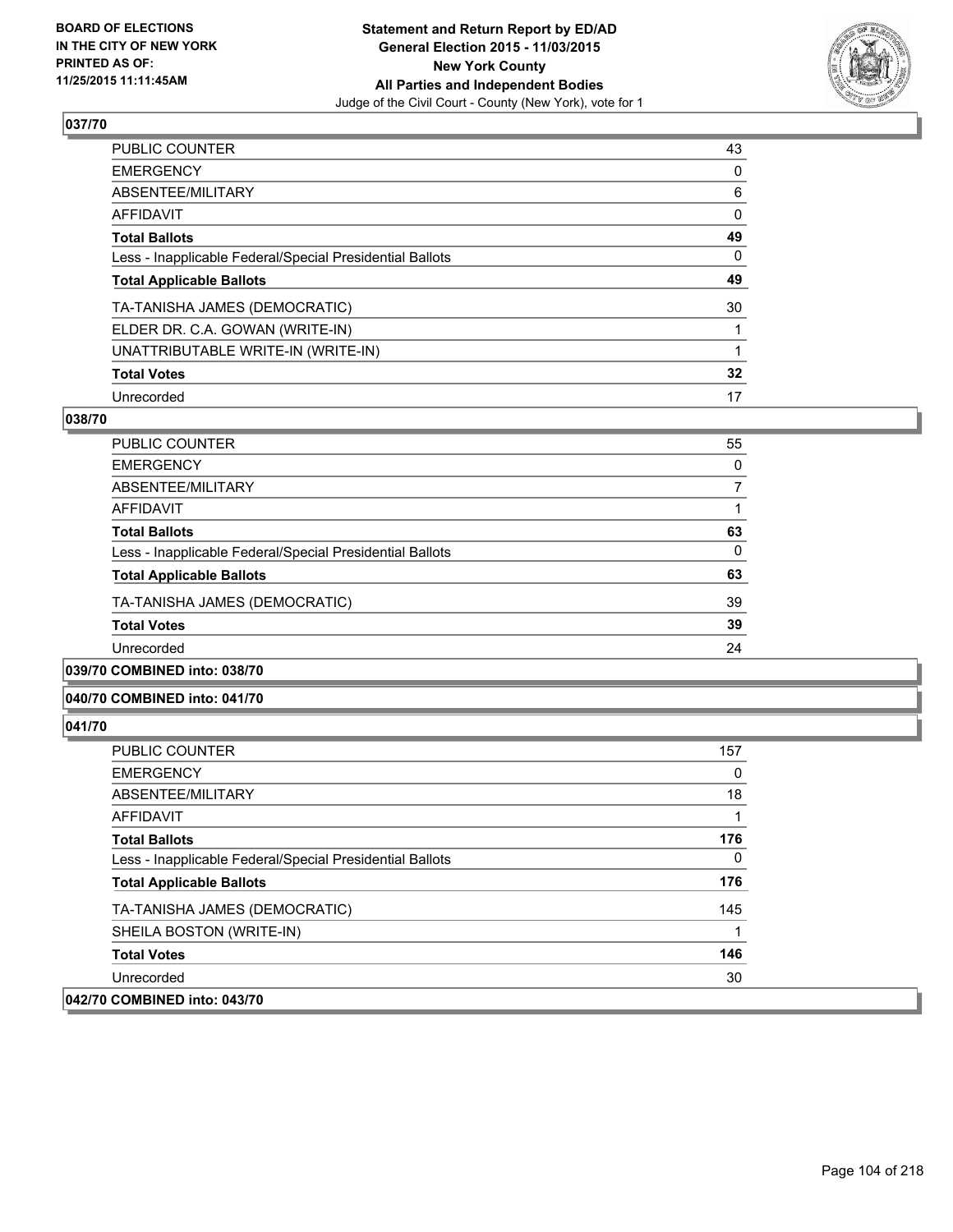

| <b>PUBLIC COUNTER</b>                                    | 112 |
|----------------------------------------------------------|-----|
| <b>EMERGENCY</b>                                         | 0   |
| ABSENTEE/MILITARY                                        | 8   |
| <b>AFFIDAVIT</b>                                         | 1   |
| <b>Total Ballots</b>                                     | 121 |
| Less - Inapplicable Federal/Special Presidential Ballots | 0   |
| <b>Total Applicable Ballots</b>                          | 121 |
| TA-TANISHA JAMES (DEMOCRATIC)                            | 97  |
| PAUL BULKLEY-LOGSTON (WRITE-IN)                          | 1   |
| UNATTRIBUTABLE WRITE-IN (WRITE-IN)                       | 1   |
| <b>Total Votes</b>                                       | 99  |
| Unrecorded                                               | 22  |

### **044/70 COMBINED into: 045/70**

#### **045/70**

| <b>PUBLIC COUNTER</b>                                    | 93  |
|----------------------------------------------------------|-----|
| <b>EMERGENCY</b>                                         | 0   |
| ABSENTEE/MILITARY                                        | 15  |
| <b>AFFIDAVIT</b>                                         | 0   |
| <b>Total Ballots</b>                                     | 108 |
| Less - Inapplicable Federal/Special Presidential Ballots | 0   |
| <b>Total Applicable Ballots</b>                          | 108 |
| TA-TANISHA JAMES (DEMOCRATIC)                            | 82  |
| JOE TORRE (WRITE-IN)                                     |     |
| <b>MARK BUTLER (WRITE-IN)</b>                            | 1   |
| UNATTRIBUTABLE WRITE-IN (WRITE-IN)                       | 1   |
| <b>Total Votes</b>                                       | 85  |
| Unrecorded                                               | 23  |

| PUBLIC COUNTER                                           | 164 |
|----------------------------------------------------------|-----|
| <b>EMERGENCY</b>                                         | 0   |
| ABSENTEE/MILITARY                                        | 4   |
| AFFIDAVIT                                                | 2   |
| <b>Total Ballots</b>                                     | 170 |
| Less - Inapplicable Federal/Special Presidential Ballots | 0   |
| <b>Total Applicable Ballots</b>                          | 170 |
| TA-TANISHA JAMES (DEMOCRATIC)                            | 121 |
| <b>Total Votes</b>                                       | 121 |
| Unrecorded                                               | 49  |
| 047/70 COMBINED into: 046/70                             |     |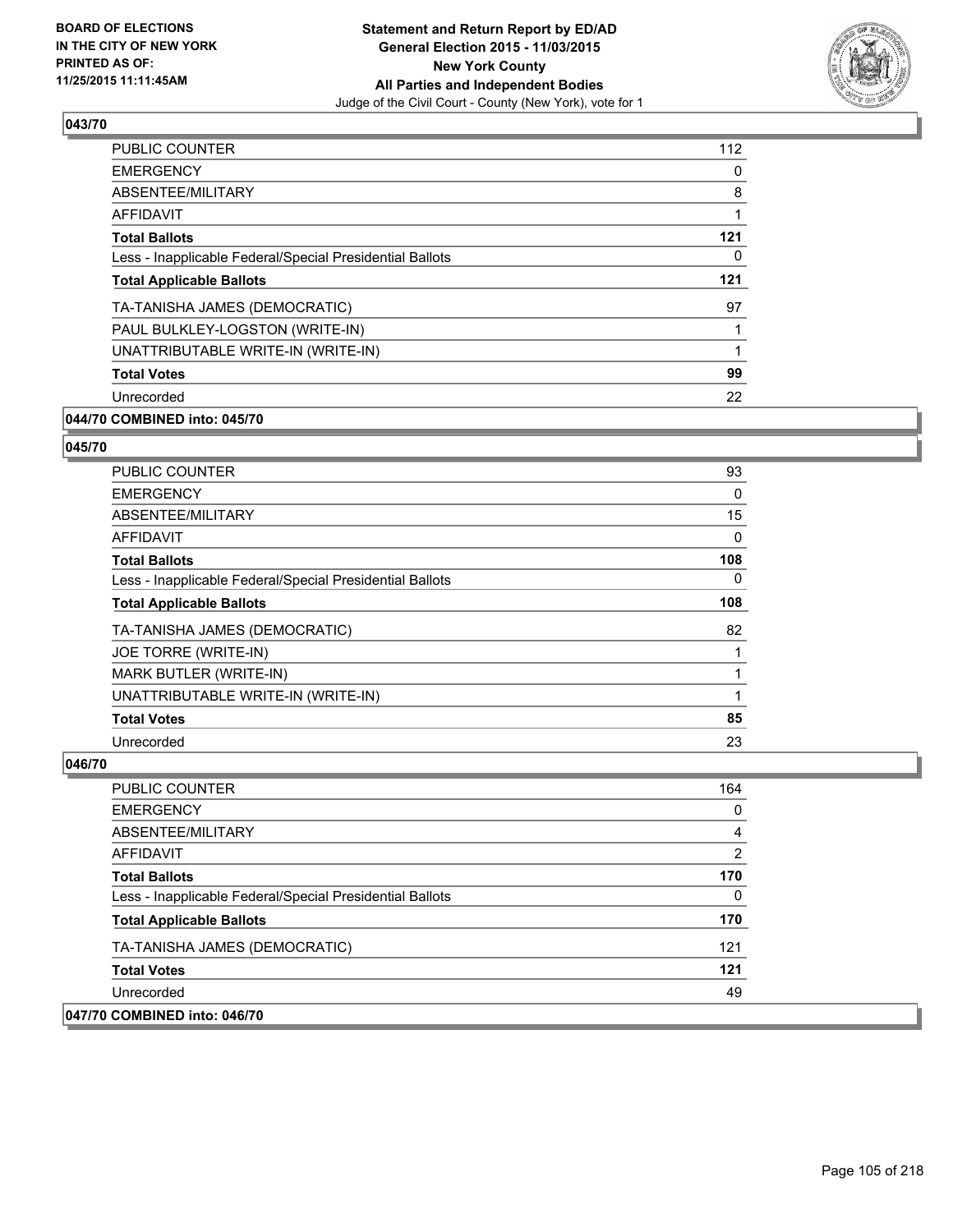

| <b>PUBLIC COUNTER</b>                                    | 60 |
|----------------------------------------------------------|----|
| <b>EMERGENCY</b>                                         | 0  |
| ABSENTEE/MILITARY                                        | 20 |
| AFFIDAVIT                                                | 3  |
| <b>Total Ballots</b>                                     | 83 |
| Less - Inapplicable Federal/Special Presidential Ballots | 0  |
| <b>Total Applicable Ballots</b>                          | 83 |
| TA-TANISHA JAMES (DEMOCRATIC)                            | 56 |
| JAMES, T (WRITE-IN)                                      |    |
| KIMBERLEE JACKSON (WRITE-IN)                             |    |
| UNATTRIBUTABLE WRITE-IN (WRITE-IN)                       | 2  |
| <b>Total Votes</b>                                       | 60 |
| Unrecorded                                               | 23 |
| 049/70 COMBINED into: 048/70                             |    |

# **050/70 COMBINED into: 051/70**

#### **051/70**

| <b>PUBLIC COUNTER</b>                                    | 75 |
|----------------------------------------------------------|----|
| <b>EMERGENCY</b>                                         | 0  |
| ABSENTEE/MILITARY                                        | 10 |
| AFFIDAVIT                                                | 2  |
| <b>Total Ballots</b>                                     | 87 |
| Less - Inapplicable Federal/Special Presidential Ballots | 0  |
| <b>Total Applicable Ballots</b>                          | 87 |
| TA-TANISHA JAMES (DEMOCRATIC)                            | 75 |
| UNATTRIBUTABLE WRITE-IN (WRITE-IN)                       |    |
| <b>Total Votes</b>                                       | 76 |
| Unrecorded                                               | 11 |

### **052/70 COMBINED into: 059/70**

| PUBLIC COUNTER                                           | 44 |
|----------------------------------------------------------|----|
| <b>EMERGENCY</b>                                         | 0  |
| <b>ABSENTEE/MILITARY</b>                                 | 5  |
| <b>AFFIDAVIT</b>                                         | 0  |
| <b>Total Ballots</b>                                     | 49 |
| Less - Inapplicable Federal/Special Presidential Ballots | 0  |
| <b>Total Applicable Ballots</b>                          | 49 |
| TA-TANISHA JAMES (DEMOCRATIC)                            | 35 |
| CALVIN BUTTS (WRITE-IN)                                  |    |
| <b>Total Votes</b>                                       | 36 |
| Unrecorded                                               | 13 |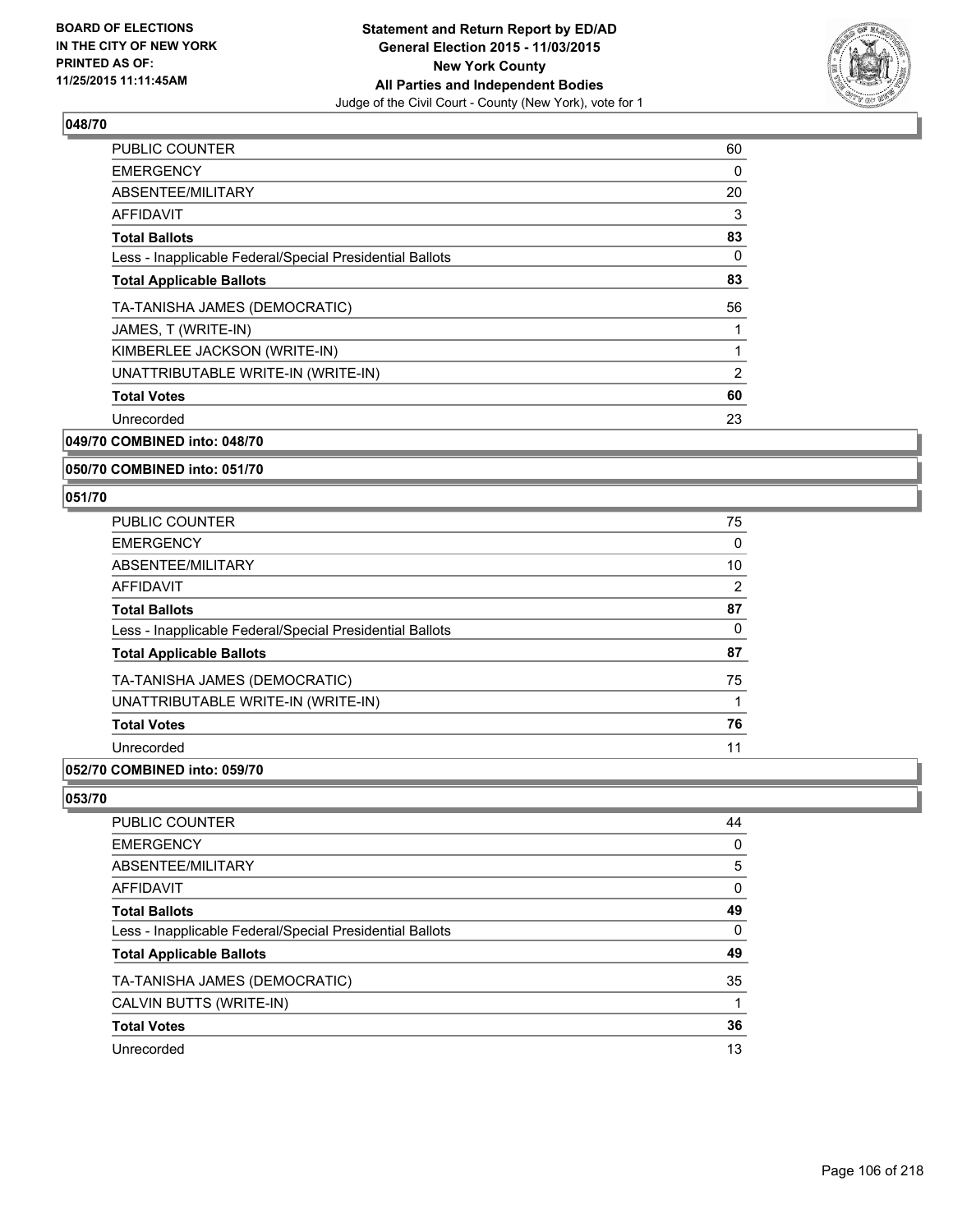

| PUBLIC COUNTER                                           | 112 |
|----------------------------------------------------------|-----|
| <b>EMERGENCY</b>                                         | 0   |
| ABSENTEE/MILITARY                                        | 5   |
| <b>AFFIDAVIT</b>                                         |     |
| <b>Total Ballots</b>                                     | 118 |
| Less - Inapplicable Federal/Special Presidential Ballots | 0   |
| <b>Total Applicable Ballots</b>                          | 118 |
| TA-TANISHA JAMES (DEMOCRATIC)                            | 91  |
| UNATTRIBUTABLE WRITE-IN (WRITE-IN)                       |     |
| <b>Total Votes</b>                                       | 92  |
| Unrecorded                                               | 26  |
|                                                          |     |

### **055/70 COMBINED into: 056/70**

#### **056/70**

| <b>PUBLIC COUNTER</b>                                    | 60 |
|----------------------------------------------------------|----|
| <b>EMERGENCY</b>                                         | 0  |
| ABSENTEE/MILITARY                                        | 11 |
| AFFIDAVIT                                                |    |
| <b>Total Ballots</b>                                     | 72 |
| Less - Inapplicable Federal/Special Presidential Ballots | 0  |
| <b>Total Applicable Ballots</b>                          | 72 |
| TA-TANISHA JAMES (DEMOCRATIC)                            | 54 |
| UNATTRIBUTABLE WRITE-IN (WRITE-IN)                       |    |
| <b>Total Votes</b>                                       | 55 |
| Unrecorded                                               | 17 |
|                                                          |    |

#### **057/70 COMBINED into: 058/70**

| PUBLIC COUNTER                                           | 35 |
|----------------------------------------------------------|----|
| <b>EMERGENCY</b>                                         | 0  |
| ABSENTEE/MILITARY                                        | 13 |
| AFFIDAVIT                                                | 1  |
| <b>Total Ballots</b>                                     | 49 |
| Less - Inapplicable Federal/Special Presidential Ballots | 0  |
| <b>Total Applicable Ballots</b>                          | 49 |
| TA-TANISHA JAMES (DEMOCRATIC)                            | 35 |
| <b>Total Votes</b>                                       | 35 |
| Unrecorded                                               | 14 |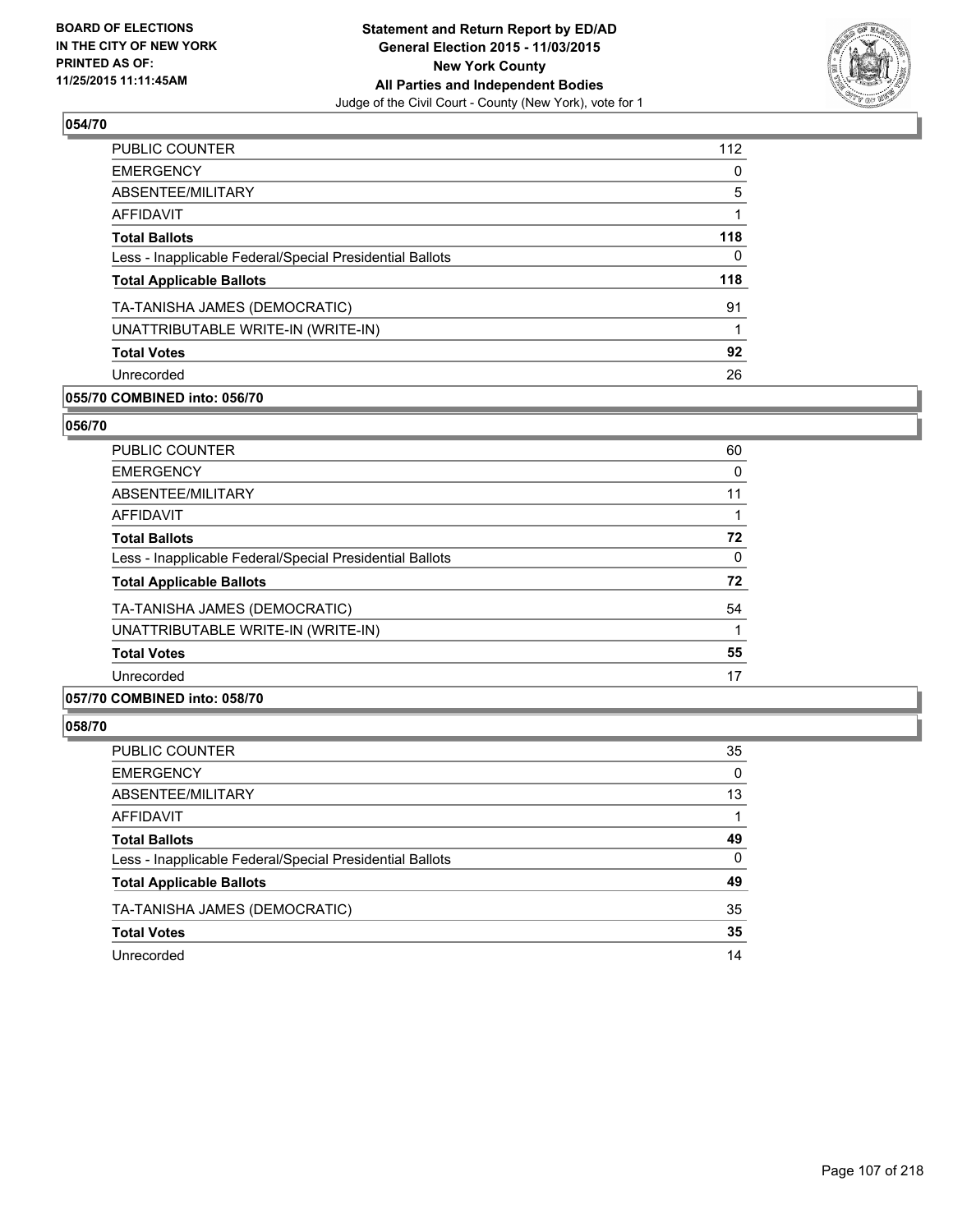

| PUBLIC COUNTER                                           | 63 |
|----------------------------------------------------------|----|
| EMERGENCY                                                | 0  |
| ABSENTEE/MILITARY                                        | 16 |
| AFFIDAVIT                                                |    |
| <b>Total Ballots</b>                                     | 80 |
| Less - Inapplicable Federal/Special Presidential Ballots | 0  |
| <b>Total Applicable Ballots</b>                          | 80 |
| TA-TANISHA JAMES (DEMOCRATIC)                            | 58 |
| UNATTRIBUTABLE WRITE-IN (WRITE-IN)                       | 2  |
| <b>Total Votes</b>                                       | 60 |
| Unrecorded                                               | 20 |

#### **060/70**

| PUBLIC COUNTER                                           | 34       |
|----------------------------------------------------------|----------|
| <b>EMERGENCY</b>                                         | $\Omega$ |
| ABSENTEE/MILITARY                                        | 4        |
| AFFIDAVIT                                                |          |
| <b>Total Ballots</b>                                     | 39       |
| Less - Inapplicable Federal/Special Presidential Ballots | $\Omega$ |
| <b>Total Applicable Ballots</b>                          | 39       |
| TA-TANISHA JAMES (DEMOCRATIC)                            | 23       |
| <b>Total Votes</b>                                       | 23       |
| Unrecorded                                               | 16       |
|                                                          |          |

#### **061/70**

| PUBLIC COUNTER                                           | 54 |
|----------------------------------------------------------|----|
| <b>EMERGENCY</b>                                         | 0  |
| ABSENTEE/MILITARY                                        | 5  |
| AFFIDAVIT                                                | 0  |
| <b>Total Ballots</b>                                     | 59 |
| Less - Inapplicable Federal/Special Presidential Ballots | 0  |
| <b>Total Applicable Ballots</b>                          | 59 |
| TA-TANISHA JAMES (DEMOCRATIC)                            | 43 |
| <b>Total Votes</b>                                       | 43 |
| Unrecorded                                               | 16 |

| <b>PUBLIC COUNTER</b>                                    | 70 |
|----------------------------------------------------------|----|
| <b>EMERGENCY</b>                                         | 0  |
| ABSENTEE/MILITARY                                        | 12 |
| AFFIDAVIT                                                | 6  |
| <b>Total Ballots</b>                                     | 88 |
| Less - Inapplicable Federal/Special Presidential Ballots | 0  |
| <b>Total Applicable Ballots</b>                          | 88 |
| TA-TANISHA JAMES (DEMOCRATIC)                            | 62 |
| UNATTRIBUTABLE WRITE-IN (WRITE-IN)                       |    |
| <b>Total Votes</b>                                       | 63 |
| Unrecorded                                               | 25 |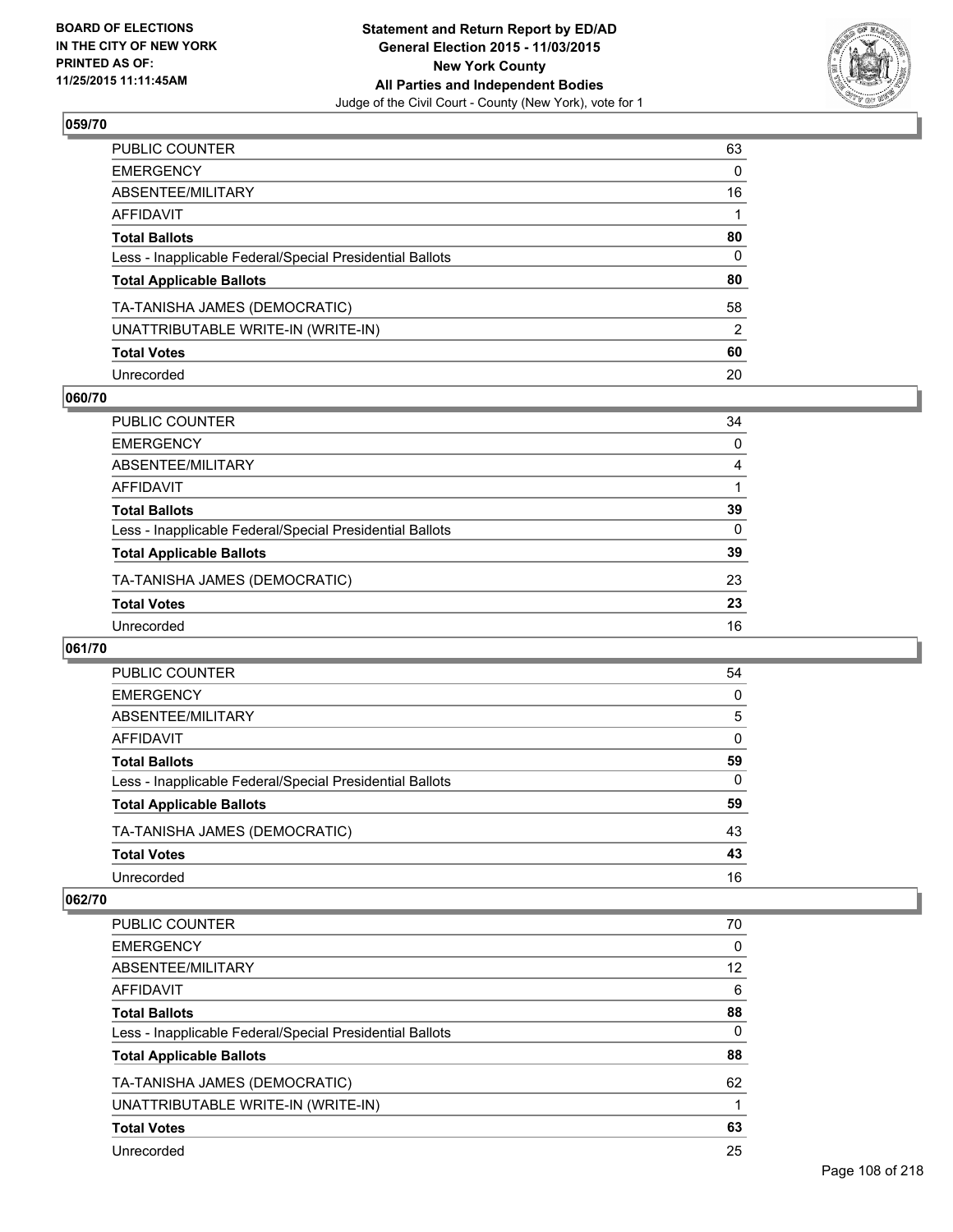

### **063/70 COMBINED into: 062/70**

### **064/70 COMBINED into: 065/70**

**065/70** 

| PUBLIC COUNTER                                           | 31             |
|----------------------------------------------------------|----------------|
| <b>EMERGENCY</b>                                         | 0              |
| ABSENTEE/MILITARY                                        | $\overline{2}$ |
| <b>AFFIDAVIT</b>                                         | $\Omega$       |
| <b>Total Ballots</b>                                     | 33             |
| Less - Inapplicable Federal/Special Presidential Ballots | 0              |
| <b>Total Applicable Ballots</b>                          | 33             |
| TA-TANISHA JAMES (DEMOCRATIC)                            | 27             |
| SHELDON LEVY JR (WRITE-IN)                               |                |
| <b>Total Votes</b>                                       | 28             |
| Unrecorded                                               | 5              |

### **066/70 COMBINED into: 062/70**

## **067/70**

| 93       |
|----------|
| 0        |
|          |
| 0        |
| 94       |
| $\Omega$ |
| 94       |
| 72       |
| 72       |
| 22       |
|          |

## **068/70**

| <b>PUBLIC COUNTER</b>                                    | 34 |
|----------------------------------------------------------|----|
| <b>EMERGENCY</b>                                         | 0  |
| ABSENTEE/MILITARY                                        | 2  |
| <b>AFFIDAVIT</b>                                         | 0  |
| <b>Total Ballots</b>                                     | 36 |
| Less - Inapplicable Federal/Special Presidential Ballots | 0  |
| <b>Total Applicable Ballots</b>                          | 36 |
| TA-TANISHA JAMES (DEMOCRATIC)                            | 31 |
| UNATTRIBUTABLE WRITE-IN (WRITE-IN)                       |    |
| <b>Total Votes</b>                                       | 32 |
| Unrecorded                                               | 4  |
| 069/70 COMBINED into: 083/70                             |    |

### **070/70 COMBINED into: 102/69**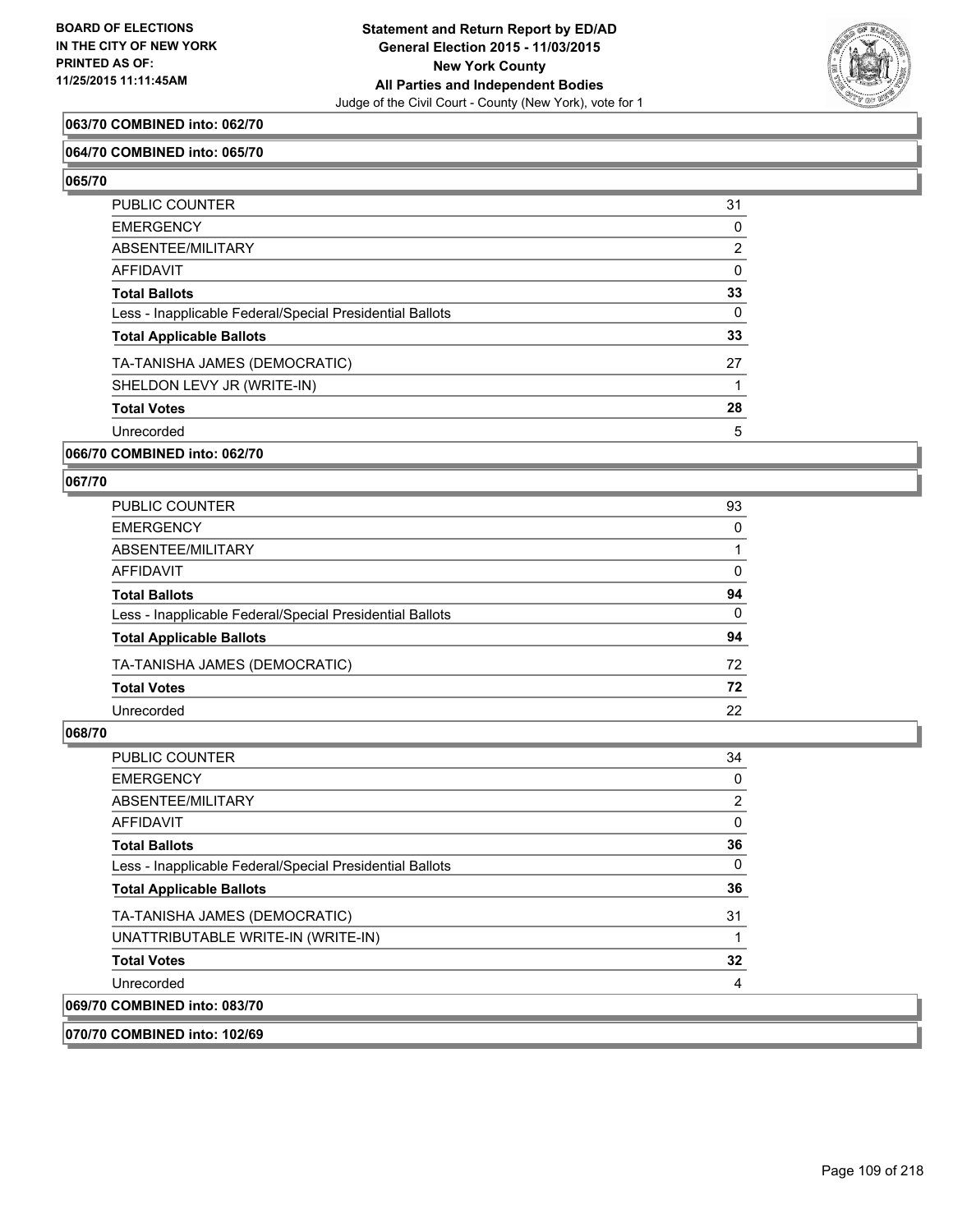

| PUBLIC COUNTER                                           | 69           |
|----------------------------------------------------------|--------------|
| EMERGENCY                                                | 0            |
| ABSENTEE/MILITARY                                        | 6            |
| AFFIDAVIT                                                | 3            |
| Total Ballots                                            | 78           |
| Less - Inapplicable Federal/Special Presidential Ballots | $\mathbf{0}$ |
| <b>Total Applicable Ballots</b>                          | 78           |
| TA-TANISHA JAMES (DEMOCRATIC)                            | 56           |
| <b>Total Votes</b>                                       | 56           |
| Unrecorded                                               | 22           |

### **072/70**

| PUBLIC COUNTER                                           | 75 |
|----------------------------------------------------------|----|
| <b>EMERGENCY</b>                                         | 0  |
| ABSENTEE/MILITARY                                        | 2  |
| <b>AFFIDAVIT</b>                                         |    |
| <b>Total Ballots</b>                                     | 78 |
| Less - Inapplicable Federal/Special Presidential Ballots | 0  |
| <b>Total Applicable Ballots</b>                          | 78 |
| TA-TANISHA JAMES (DEMOCRATIC)                            | 59 |
| <b>Total Votes</b>                                       | 59 |
| Unrecorded                                               | 19 |
| -----------                                              |    |

## **073/70 COMBINED into: 074/70**

### **074/70**

| PUBLIC COUNTER                                           | 55 |
|----------------------------------------------------------|----|
| <b>EMERGENCY</b>                                         | 0  |
| ABSENTEE/MILITARY                                        | 8  |
| AFFIDAVIT                                                | 0  |
| <b>Total Ballots</b>                                     | 63 |
| Less - Inapplicable Federal/Special Presidential Ballots | 0  |
| <b>Total Applicable Ballots</b>                          | 63 |
| TA-TANISHA JAMES (DEMOCRATIC)                            | 48 |
| <b>Total Votes</b>                                       | 48 |
| Unrecorded                                               | 15 |

| PUBLIC COUNTER                                           | 51 |
|----------------------------------------------------------|----|
| <b>EMERGENCY</b>                                         | 0  |
| ABSENTEE/MILITARY                                        |    |
| AFFIDAVIT                                                | 4  |
| <b>Total Ballots</b>                                     | 56 |
| Less - Inapplicable Federal/Special Presidential Ballots | 0  |
| <b>Total Applicable Ballots</b>                          | 56 |
| TA-TANISHA JAMES (DEMOCRATIC)                            | 46 |
| <b>Total Votes</b>                                       | 46 |
| Unrecorded                                               | 10 |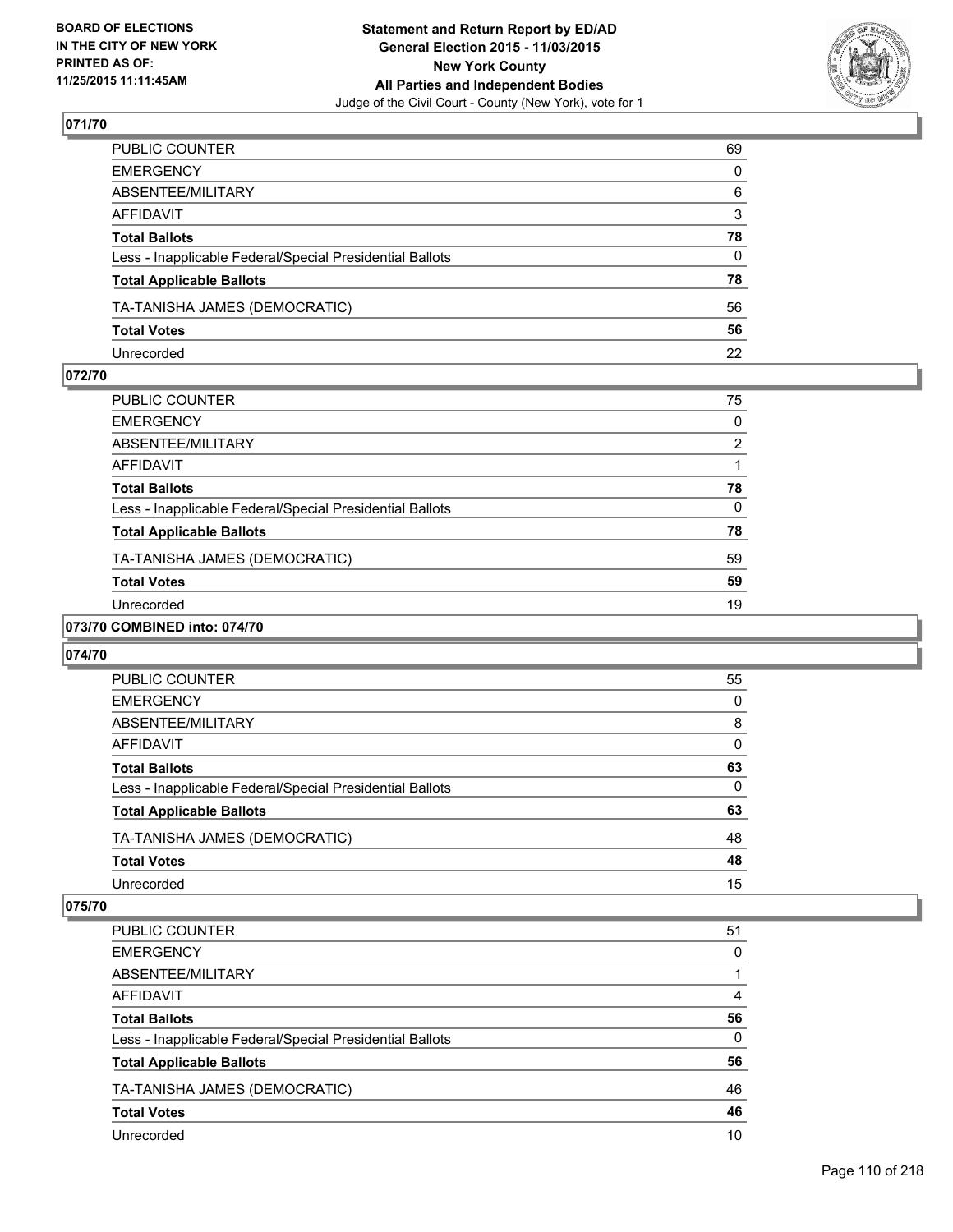

| PUBLIC COUNTER                                           | 79       |
|----------------------------------------------------------|----------|
| <b>EMERGENCY</b>                                         | $\Omega$ |
| ABSENTEE/MILITARY                                        | 6        |
| <b>AFFIDAVIT</b>                                         | 3        |
| <b>Total Ballots</b>                                     | 88       |
| Less - Inapplicable Federal/Special Presidential Ballots | $\Omega$ |
| <b>Total Applicable Ballots</b>                          | 88       |
| TA-TANISHA JAMES (DEMOCRATIC)                            | 64       |
| <b>Total Votes</b>                                       | 64       |
| Unrecorded                                               | 24       |
|                                                          |          |

#### **077/70 COMBINED into: 078/70**

**078/70** 

| PUBLIC COUNTER                                           | 74 |
|----------------------------------------------------------|----|
| <b>EMERGENCY</b>                                         | 0  |
| ABSENTEE/MILITARY                                        |    |
| AFFIDAVIT                                                |    |
| <b>Total Ballots</b>                                     | 76 |
| Less - Inapplicable Federal/Special Presidential Ballots | 0  |
| <b>Total Applicable Ballots</b>                          | 76 |
| TA-TANISHA JAMES (DEMOCRATIC)                            | 44 |
| EDWARD R. MEVEC (WRITE-IN)                               | 1  |
| <b>Total Votes</b>                                       | 45 |
| Unrecorded                                               | 31 |
| <br>$\cdots$                                             |    |

## **079/70 COMBINED into: 080/70**

## **080/70**

| PUBLIC COUNTER                                           | 37 |
|----------------------------------------------------------|----|
| <b>EMERGENCY</b>                                         | 0  |
| ABSENTEE/MILITARY                                        |    |
| AFFIDAVIT                                                | 5  |
| <b>Total Ballots</b>                                     | 43 |
| Less - Inapplicable Federal/Special Presidential Ballots | 0  |
| <b>Total Applicable Ballots</b>                          | 43 |
| TA-TANISHA JAMES (DEMOCRATIC)                            | 31 |
| <b>Total Votes</b>                                       | 31 |
| Unrecorded                                               | 12 |
| 081/70 COMBINED into: 071/70                             |    |

**082/70 COMBINED into: 083/70**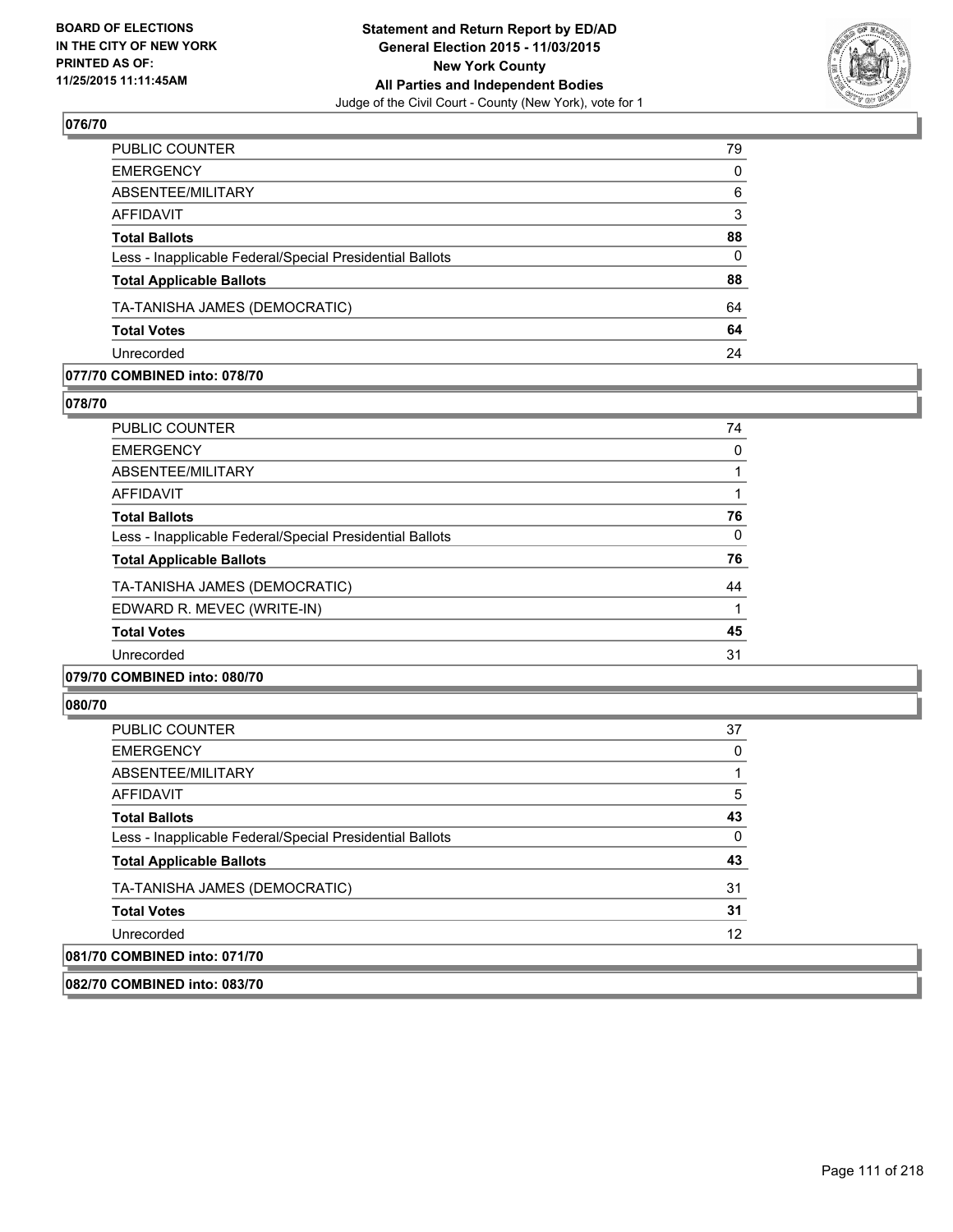

| PUBLIC COUNTER                                           | 42           |
|----------------------------------------------------------|--------------|
| <b>EMERGENCY</b>                                         | $\Omega$     |
| ABSENTEE/MILITARY                                        | 0            |
| <b>AFFIDAVIT</b>                                         | 0            |
| <b>Total Ballots</b>                                     | 42           |
| Less - Inapplicable Federal/Special Presidential Ballots | $\mathbf{0}$ |
| <b>Total Applicable Ballots</b>                          | 42           |
| TA-TANISHA JAMES (DEMOCRATIC)                            | 39           |
| <b>ASHLEY EMEROLE (WRITE-IN)</b>                         |              |
| <b>Total Votes</b>                                       | 40           |
| Unrecorded                                               | 2            |
|                                                          |              |

## **084/70 COMBINED into: 085/70**

#### **085/70**

| PUBLIC COUNTER                                           | 161 |
|----------------------------------------------------------|-----|
| <b>EMERGENCY</b>                                         | 0   |
| ABSENTEE/MILITARY                                        | 4   |
| AFFIDAVIT                                                | 0   |
| <b>Total Ballots</b>                                     | 165 |
| Less - Inapplicable Federal/Special Presidential Ballots | 0   |
| <b>Total Applicable Ballots</b>                          | 165 |
| TA-TANISHA JAMES (DEMOCRATIC)                            | 119 |
| UNATTRIBUTABLE WRITE-IN (WRITE-IN)                       |     |
| <b>Total Votes</b>                                       | 120 |
| Unrecorded                                               | 45  |
|                                                          |     |

## **086/70 COMBINED into: 087/70**

| PUBLIC COUNTER                                           | 70 |
|----------------------------------------------------------|----|
| <b>EMERGENCY</b>                                         | 0  |
| ABSENTEE/MILITARY                                        | 4  |
| AFFIDAVIT                                                | 5  |
| <b>Total Ballots</b>                                     | 79 |
| Less - Inapplicable Federal/Special Presidential Ballots | 0  |
| <b>Total Applicable Ballots</b>                          | 79 |
| TA-TANISHA JAMES (DEMOCRATIC)                            | 64 |
| <b>Total Votes</b>                                       | 64 |
| Unrecorded                                               | 15 |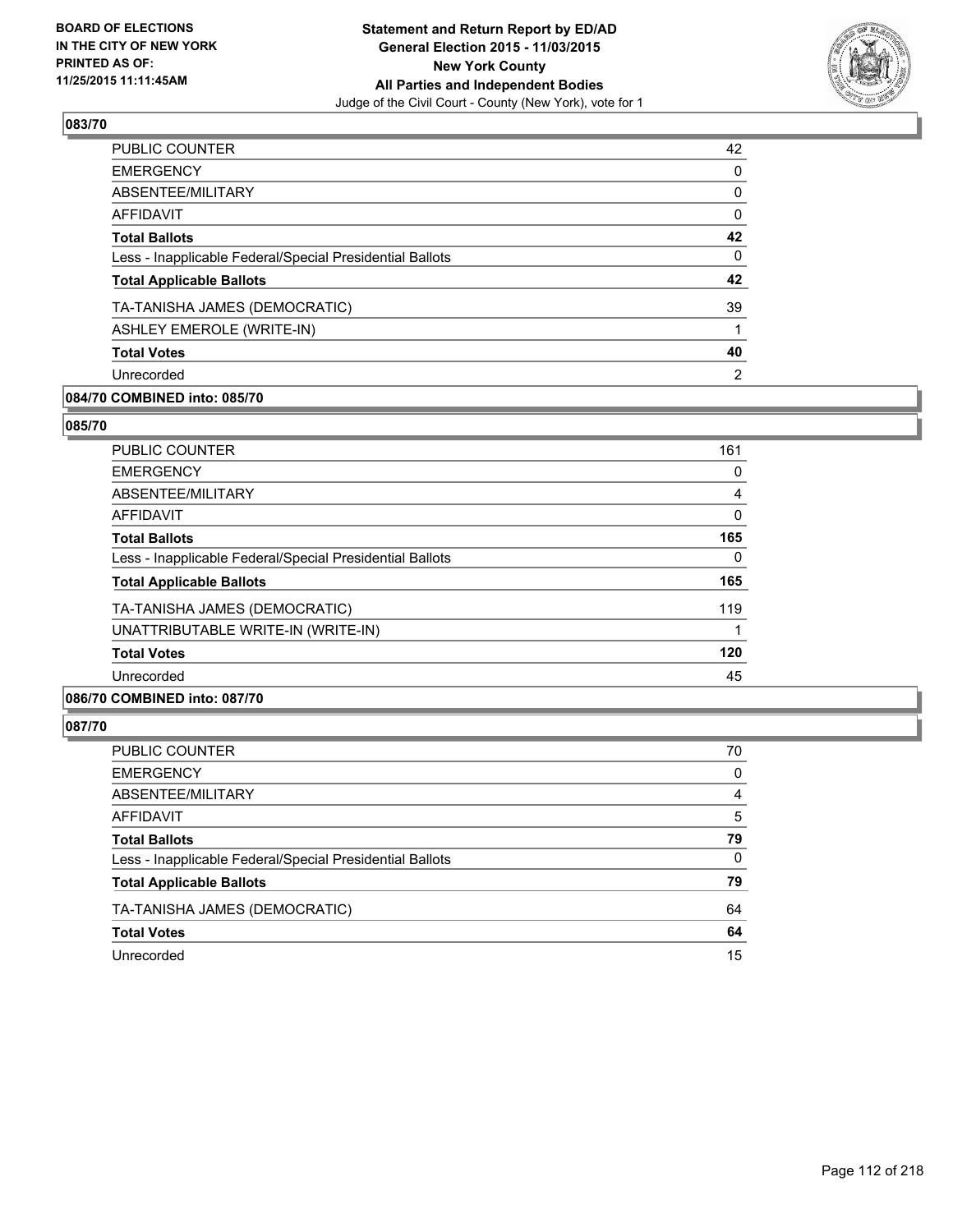

| <b>PUBLIC COUNTER</b>                                    | 36 |
|----------------------------------------------------------|----|
| <b>EMERGENCY</b>                                         | 0  |
| ABSENTEE/MILITARY                                        | 8  |
| AFFIDAVIT                                                | 0  |
| <b>Total Ballots</b>                                     | 44 |
| Less - Inapplicable Federal/Special Presidential Ballots | 0  |
| <b>Total Applicable Ballots</b>                          | 44 |
| TA-TANISHA JAMES (DEMOCRATIC)                            | 30 |
| <b>Total Votes</b>                                       | 30 |
| Unrecorded                                               | 14 |

## **089/70 COMBINED into: 088/70**

## **090/70 COMBINED into: 088/70**

**091/70** 

| PUBLIC COUNTER                                           | 44 |
|----------------------------------------------------------|----|
| <b>EMERGENCY</b>                                         | 0  |
| ABSENTEE/MILITARY                                        |    |
| AFFIDAVIT                                                | 0  |
| <b>Total Ballots</b>                                     | 45 |
| Less - Inapplicable Federal/Special Presidential Ballots | 0  |
| <b>Total Applicable Ballots</b>                          | 45 |
| TA-TANISHA JAMES (DEMOCRATIC)                            | 42 |
| <b>Total Votes</b>                                       | 42 |
| Unrecorded                                               | 3  |
|                                                          |    |

## **092/70 COMBINED into: 016/70**

#### **093/70 COMBINED into: 102/69**

### **094/70 COMBINED into: 102/69**

| PUBLIC COUNTER                                           |              |
|----------------------------------------------------------|--------------|
| EMERGENCY                                                | 0            |
| ABSENTEE/MILITARY                                        | 0            |
| AFFIDAVIT                                                | 0            |
| Total Ballots                                            |              |
| Less - Inapplicable Federal/Special Presidential Ballots | 0            |
| <b>Total Applicable Ballots</b>                          |              |
| TA-TANISHA JAMES (DEMOCRATIC)                            | <sup>0</sup> |
| <b>Total Votes</b>                                       |              |
|                                                          |              |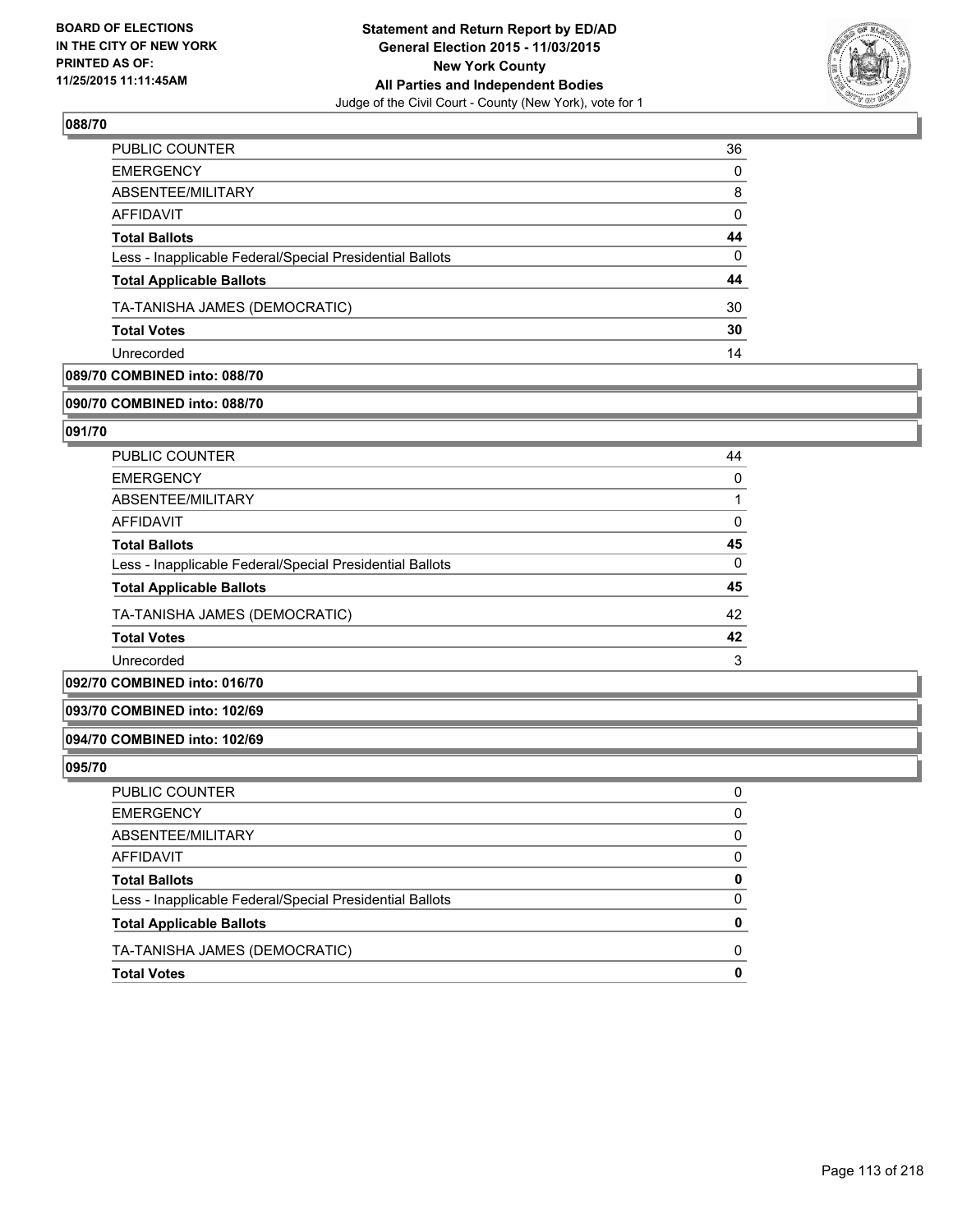

## **001/71 COMBINED into: 004/71**

## **002/71**

| PUBLIC COUNTER                                           | 23       |
|----------------------------------------------------------|----------|
| EMERGENCY                                                | $\Omega$ |
| ABSENTEE/MILITARY                                        | 2        |
| AFFIDAVIT                                                |          |
| Total Ballots                                            | 26       |
| Less - Inapplicable Federal/Special Presidential Ballots | $\Omega$ |
| <b>Total Applicable Ballots</b>                          | 26       |
| TA-TANISHA JAMES (DEMOCRATIC)                            | 17       |
| <b>Total Votes</b>                                       | 17       |
| Unrecorded                                               | 9        |

### **003/71**

| PUBLIC COUNTER                                           | 29             |
|----------------------------------------------------------|----------------|
| <b>EMERGENCY</b>                                         | $\Omega$       |
| <b>ABSENTEE/MILITARY</b>                                 | 0              |
| <b>AFFIDAVIT</b>                                         |                |
| <b>Total Ballots</b>                                     | 30             |
| Less - Inapplicable Federal/Special Presidential Ballots | $\Omega$       |
| <b>Total Applicable Ballots</b>                          | 30             |
| TA-TANISHA JAMES (DEMOCRATIC)                            | 28             |
| <b>Total Votes</b>                                       | 28             |
| Unrecorded                                               | $\overline{2}$ |
|                                                          |                |

| PUBLIC COUNTER                                           | 54 |
|----------------------------------------------------------|----|
| <b>EMERGENCY</b>                                         | 0  |
| ABSENTEE/MILITARY                                        |    |
| AFFIDAVIT                                                | 3  |
| <b>Total Ballots</b>                                     | 64 |
| Less - Inapplicable Federal/Special Presidential Ballots | 0  |
| <b>Total Applicable Ballots</b>                          | 64 |
| TA-TANISHA JAMES (DEMOCRATIC)                            | 52 |
| <b>Total Votes</b>                                       | 52 |
| Unrecorded                                               | 12 |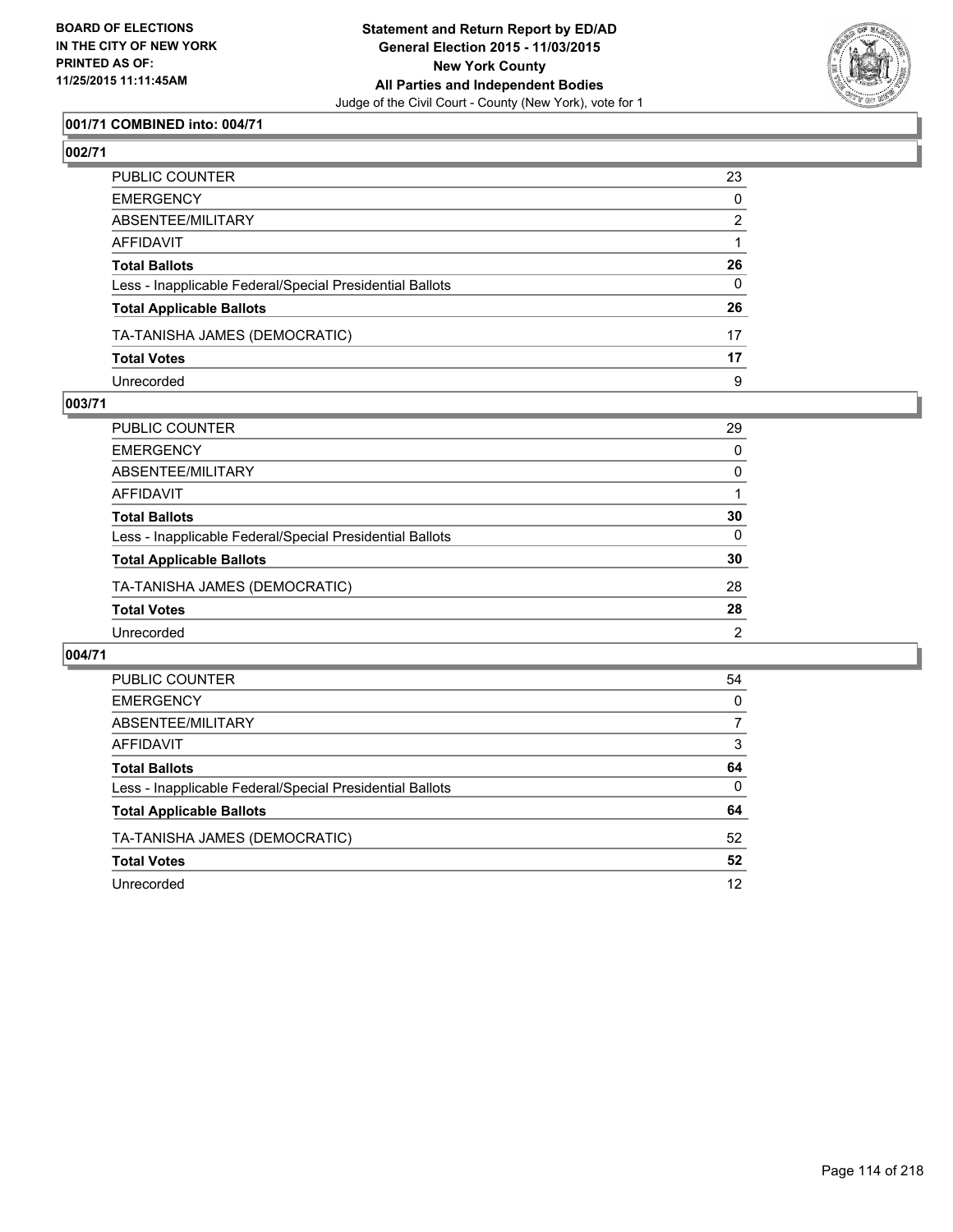

| PUBLIC COUNTER                                           | 40 |
|----------------------------------------------------------|----|
| EMERGENCY                                                | 0  |
| ABSENTEE/MILITARY                                        | 6  |
| AFFIDAVIT                                                | 0  |
| <b>Total Ballots</b>                                     | 46 |
| Less - Inapplicable Federal/Special Presidential Ballots | 0  |
| <b>Total Applicable Ballots</b>                          | 46 |
| TA-TANISHA JAMES (DEMOCRATIC)                            | 37 |
| UNATTRIBUTABLE WRITE-IN (WRITE-IN)                       | 2  |
| <b>Total Votes</b>                                       | 39 |
| Unrecorded                                               | 7  |

## **006/71**

| PUBLIC COUNTER                                           | 23             |
|----------------------------------------------------------|----------------|
| <b>EMERGENCY</b>                                         | 0              |
| ABSENTEE/MILITARY                                        | $\overline{2}$ |
| <b>AFFIDAVIT</b>                                         | $\Omega$       |
| <b>Total Ballots</b>                                     | 25             |
| Less - Inapplicable Federal/Special Presidential Ballots | $\Omega$       |
| <b>Total Applicable Ballots</b>                          | 25             |
| TA-TANISHA JAMES (DEMOCRATIC)                            | 18             |
| UNATTRIBUTABLE WRITE-IN (WRITE-IN)                       | $\overline{2}$ |
| <b>Total Votes</b>                                       | 20             |
| Unrecorded                                               | 5              |

| <b>PUBLIC COUNTER</b>                                    | 55 |
|----------------------------------------------------------|----|
| <b>EMERGENCY</b>                                         | 0  |
| ABSENTEE/MILITARY                                        | 5  |
| AFFIDAVIT                                                |    |
| <b>Total Ballots</b>                                     | 61 |
| Less - Inapplicable Federal/Special Presidential Ballots | 0  |
| <b>Total Applicable Ballots</b>                          | 61 |
| TA-TANISHA JAMES (DEMOCRATIC)                            | 46 |
| <b>Total Votes</b>                                       | 46 |
| Unrecorded                                               | 15 |
| 008/71 COMBINED into: 007/71                             |    |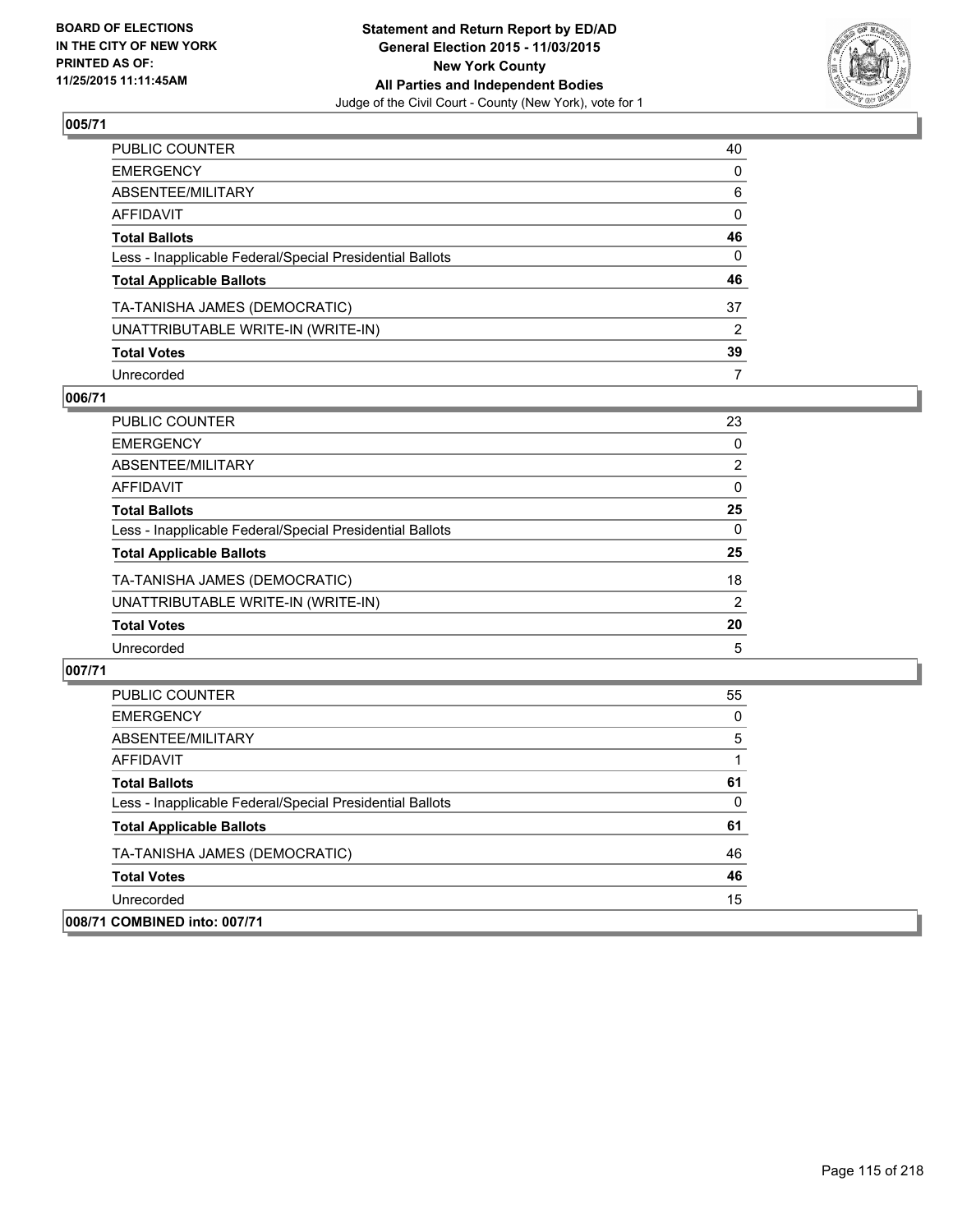

| PUBLIC COUNTER                                           | 35           |
|----------------------------------------------------------|--------------|
| <b>EMERGENCY</b>                                         | $\mathbf{0}$ |
| ABSENTEE/MILITARY                                        | 5            |
| <b>AFFIDAVIT</b>                                         | $\mathbf{0}$ |
| <b>Total Ballots</b>                                     | 40           |
| Less - Inapplicable Federal/Special Presidential Ballots | $\Omega$     |
| <b>Total Applicable Ballots</b>                          | 40           |
| TA-TANISHA JAMES (DEMOCRATIC)                            | 30           |
| <b>Total Votes</b>                                       | 30           |
| Unrecorded                                               | 10           |

## **010/71 COMBINED into: 078/71**

#### **011/71**

| PUBLIC COUNTER                                           | 41 |
|----------------------------------------------------------|----|
| EMERGENCY                                                | 0  |
| ABSENTEE/MILITARY                                        | 0  |
| AFFIDAVIT                                                | 2  |
| Total Ballots                                            | 43 |
| Less - Inapplicable Federal/Special Presidential Ballots | 0  |
| <b>Total Applicable Ballots</b>                          | 43 |
| TA-TANISHA JAMES (DEMOCRATIC)                            | 34 |
| UNATTRIBUTABLE WRITE-IN (WRITE-IN)                       |    |
| <b>Total Votes</b>                                       | 35 |
| Unrecorded                                               | 8  |

| <b>PUBLIC COUNTER</b>                                    | 51 |
|----------------------------------------------------------|----|
| <b>EMERGENCY</b>                                         | 0  |
| ABSENTEE/MILITARY                                        | 18 |
| <b>AFFIDAVIT</b>                                         | 2  |
| <b>Total Ballots</b>                                     | 71 |
| Less - Inapplicable Federal/Special Presidential Ballots | 0  |
| <b>Total Applicable Ballots</b>                          | 71 |
| TA-TANISHA JAMES (DEMOCRATIC)                            | 49 |
| <b>Total Votes</b>                                       | 49 |
| Unrecorded                                               | 22 |
| 013/71 COMBINED into: 012/71                             |    |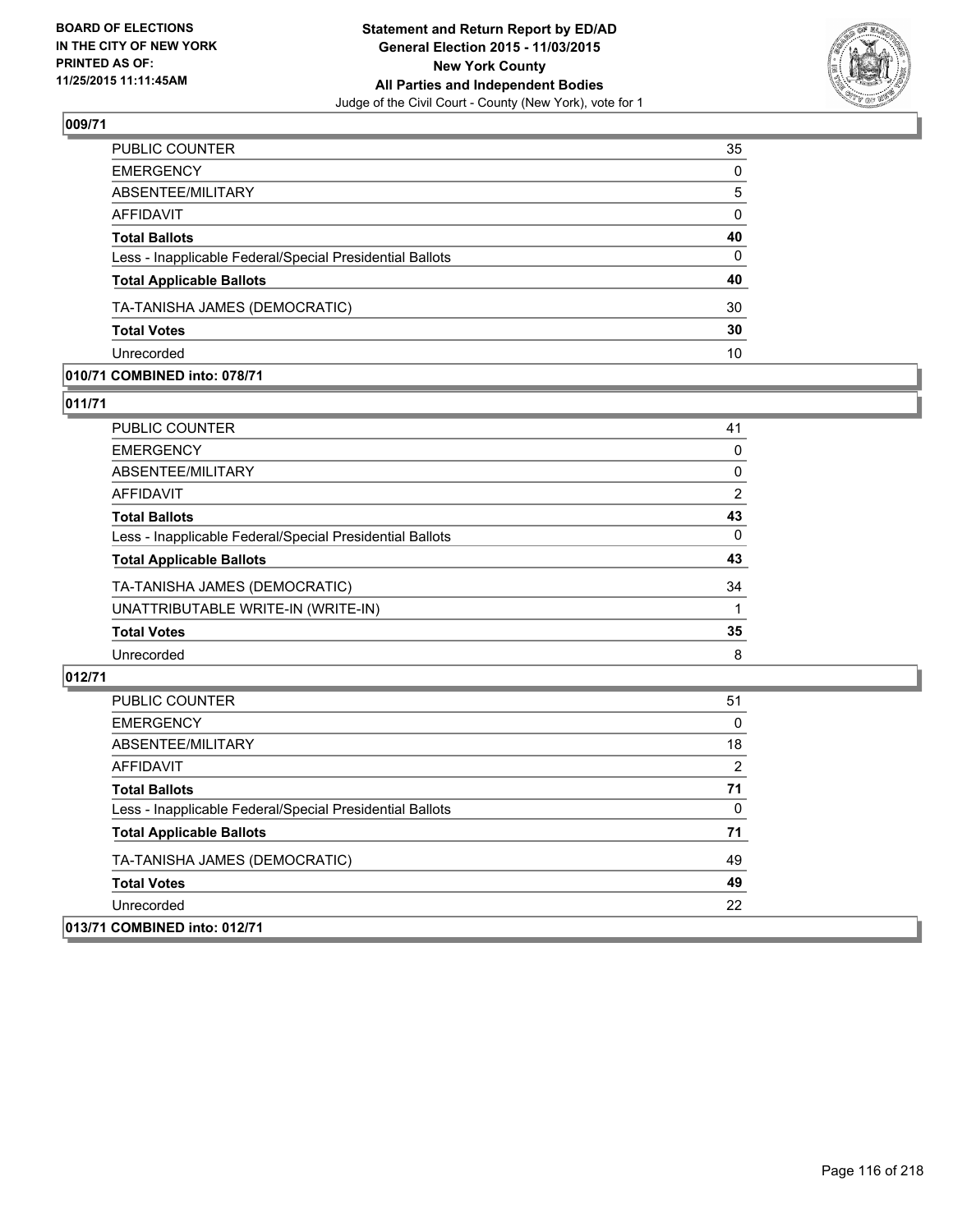

| <b>PUBLIC COUNTER</b>                                    | 62           |
|----------------------------------------------------------|--------------|
| <b>EMERGENCY</b>                                         | 0            |
| <b>ABSENTEE/MILITARY</b>                                 | 19           |
| <b>AFFIDAVIT</b>                                         | 1            |
| <b>Total Ballots</b>                                     | 82           |
| Less - Inapplicable Federal/Special Presidential Ballots | $\mathbf{0}$ |
| <b>Total Applicable Ballots</b>                          | 82           |
| TA-TANISHA JAMES (DEMOCRATIC)                            | 51           |
| UNATTRIBUTABLE WRITE-IN (WRITE-IN)                       |              |
| <b>Total Votes</b>                                       | 52           |
| Unrecorded                                               | 30           |
|                                                          |              |

## **015/71 COMBINED into: 014/71**

**016/71 COMBINED into: 017/71**

## **017/71**

| <b>PUBLIC COUNTER</b>                                    | 57 |
|----------------------------------------------------------|----|
| <b>EMERGENCY</b>                                         | 0  |
| ABSENTEE/MILITARY                                        | 5  |
| AFFIDAVIT                                                | 2  |
| <b>Total Ballots</b>                                     | 64 |
| Less - Inapplicable Federal/Special Presidential Ballots | 0  |
| <b>Total Applicable Ballots</b>                          | 64 |
| TA-TANISHA JAMES (DEMOCRATIC)                            | 44 |
| <b>Total Votes</b>                                       | 44 |
| Unrecorded                                               | 20 |

| <b>PUBLIC COUNTER</b>                                    | 94  |
|----------------------------------------------------------|-----|
| <b>EMERGENCY</b>                                         | 0   |
| ABSENTEE/MILITARY                                        | 13  |
| AFFIDAVIT                                                | 0   |
| <b>Total Ballots</b>                                     | 107 |
| Less - Inapplicable Federal/Special Presidential Ballots | 0   |
| <b>Total Applicable Ballots</b>                          | 107 |
| TA-TANISHA JAMES (DEMOCRATIC)                            | 75  |
| UNATTRIBUTABLE WRITE-IN (WRITE-IN)                       |     |
| <b>Total Votes</b>                                       | 76  |
| Unrecorded                                               | 31  |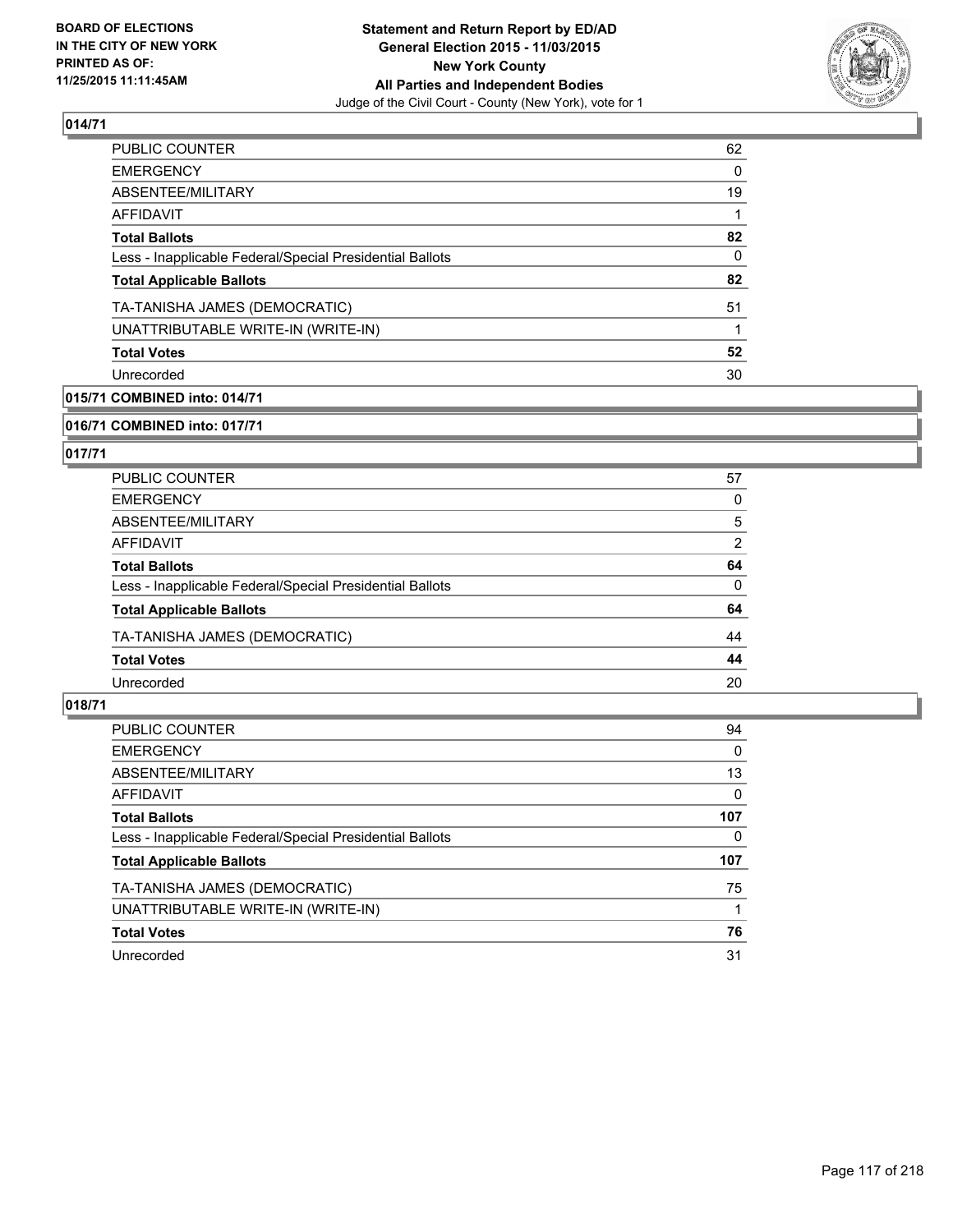

| PUBLIC COUNTER                                                                                                                                                                                                                   | 171          |
|----------------------------------------------------------------------------------------------------------------------------------------------------------------------------------------------------------------------------------|--------------|
|                                                                                                                                                                                                                                  | $\mathbf{0}$ |
|                                                                                                                                                                                                                                  | 11           |
|                                                                                                                                                                                                                                  | $\Omega$     |
|                                                                                                                                                                                                                                  | 182          |
|                                                                                                                                                                                                                                  | $\mathbf{0}$ |
| EMERGENCY<br>ABSENTEE/MILITARY<br>AFFIDAVIT<br>Total Ballots<br>Less - Inapplicable Federal/Special Presidential Ballots<br><b>Total Applicable Ballots</b><br>TA-TANISHA JAMES (DEMOCRATIC)<br><b>Total Votes</b><br>Unrecorded | 182          |
|                                                                                                                                                                                                                                  | 144          |
|                                                                                                                                                                                                                                  | 144          |
|                                                                                                                                                                                                                                  | 38           |

### **020/71**

| <b>PUBLIC COUNTER</b>                                    | 108 |
|----------------------------------------------------------|-----|
| <b>EMERGENCY</b>                                         | 0   |
| ABSENTEE/MILITARY                                        | 19  |
| AFFIDAVIT                                                | 0   |
| <b>Total Ballots</b>                                     | 127 |
| Less - Inapplicable Federal/Special Presidential Ballots | 0   |
| <b>Total Applicable Ballots</b>                          | 127 |
| TA-TANISHA JAMES (DEMOCRATIC)                            | 99  |
| UNATTRIBUTABLE WRITE-IN (WRITE-IN)                       |     |
| <b>Total Votes</b>                                       | 100 |
| Unrecorded                                               | 27  |
|                                                          |     |

| <b>PUBLIC COUNTER</b>                                    | 55 |
|----------------------------------------------------------|----|
| <b>EMERGENCY</b>                                         | 0  |
| ABSENTEE/MILITARY                                        | 10 |
| <b>AFFIDAVIT</b>                                         | 0  |
| <b>Total Ballots</b>                                     | 65 |
| Less - Inapplicable Federal/Special Presidential Ballots | 0  |
| <b>Total Applicable Ballots</b>                          | 65 |
| TA-TANISHA JAMES (DEMOCRATIC)                            | 41 |
| <b>Total Votes</b>                                       | 41 |
| Unrecorded                                               | 24 |
| 022/71 COMBINED into: 021/71                             |    |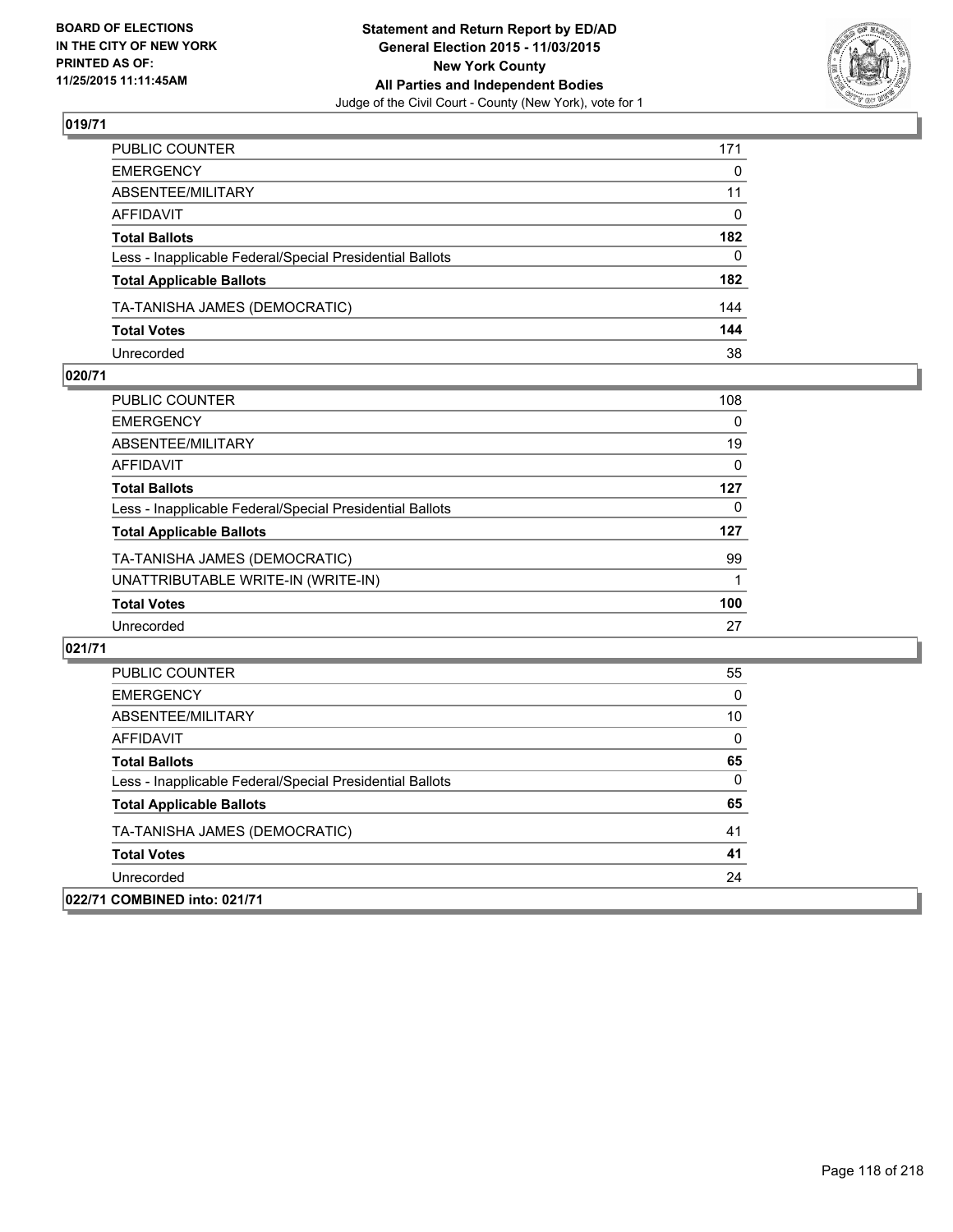

| PUBLIC COUNTER                                           | 79 |
|----------------------------------------------------------|----|
| EMERGENCY                                                | 0  |
| ABSENTEE/MILITARY                                        | 14 |
| AFFIDAVIT                                                |    |
| <b>Total Ballots</b>                                     | 94 |
| Less - Inapplicable Federal/Special Presidential Ballots | 0  |
| <b>Total Applicable Ballots</b>                          | 94 |
| TA-TANISHA JAMES (DEMOCRATIC)                            | 71 |
| UNATTRIBUTABLE WRITE-IN (WRITE-IN)                       |    |
| <b>Total Votes</b>                                       | 72 |
| Unrecorded                                               | 22 |

## **024/71**

| ABSENTEE/MILITARY                                        | 5  |
|----------------------------------------------------------|----|
| AFFIDAVIT                                                |    |
| <b>Total Ballots</b>                                     | 49 |
| Less - Inapplicable Federal/Special Presidential Ballots | 0  |
| <b>Total Applicable Ballots</b>                          | 49 |
| TA-TANISHA JAMES (DEMOCRATIC)                            | 39 |
| <b>Total Votes</b>                                       | 39 |
| Unrecorded                                               | 10 |
| 025/71 COMBINED into: 038/71                             |    |

| <b>PUBLIC COUNTER</b>                                    | 100 |
|----------------------------------------------------------|-----|
| <b>EMERGENCY</b>                                         | 0   |
| ABSENTEE/MILITARY                                        | 10  |
| AFFIDAVIT                                                |     |
| <b>Total Ballots</b>                                     | 111 |
| Less - Inapplicable Federal/Special Presidential Ballots | 0   |
| <b>Total Applicable Ballots</b>                          | 111 |
| TA-TANISHA JAMES (DEMOCRATIC)                            | 88  |
| UNATTRIBUTABLE WRITE-IN (WRITE-IN)                       |     |
| <b>Total Votes</b>                                       | 89  |
| Unrecorded                                               | 22  |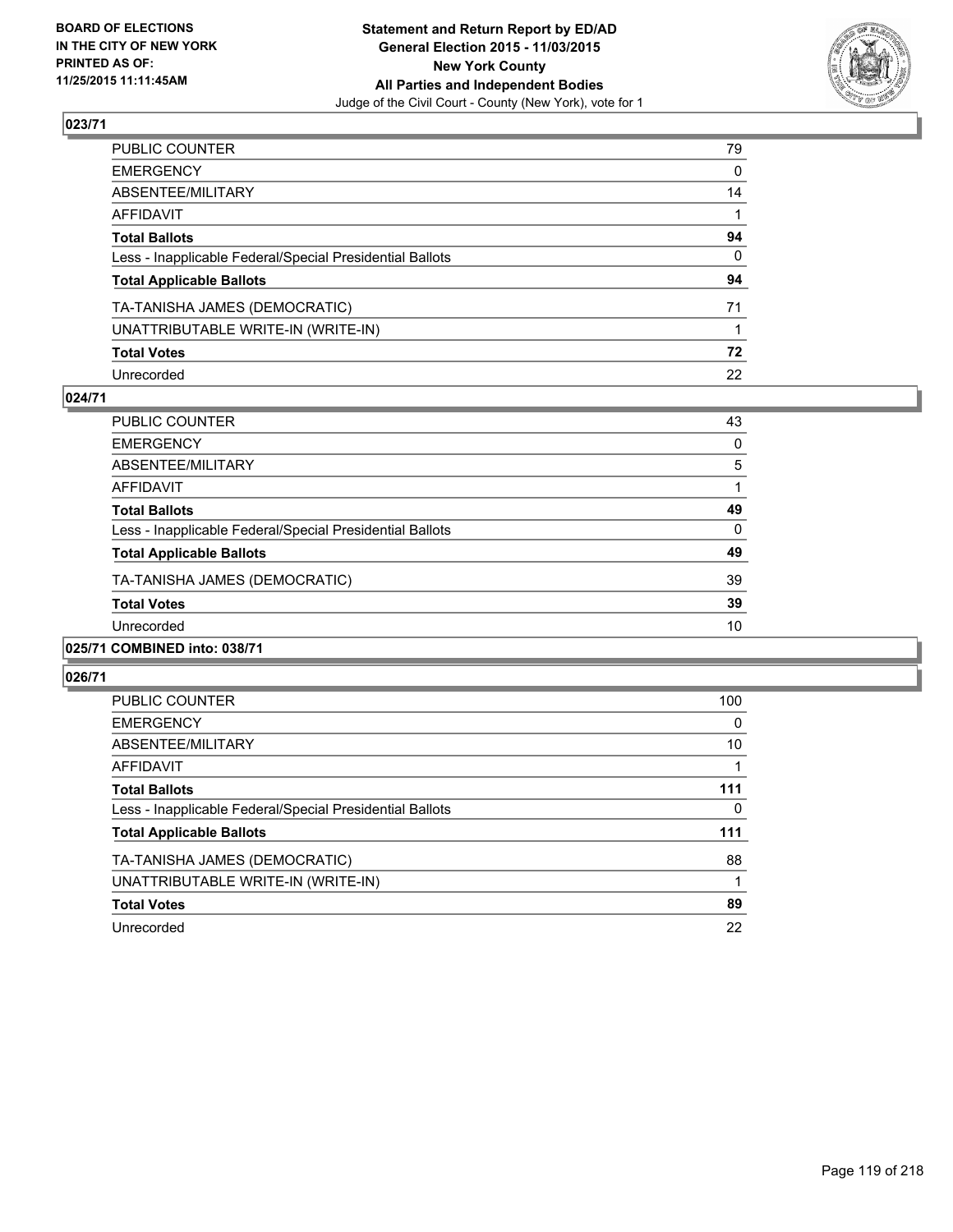

| <b>PUBLIC COUNTER</b>                                    | 101 |
|----------------------------------------------------------|-----|
| <b>EMERGENCY</b>                                         | 0   |
| ABSENTEE/MILITARY                                        | 7   |
| AFFIDAVIT                                                | 3   |
| <b>Total Ballots</b>                                     | 111 |
| Less - Inapplicable Federal/Special Presidential Ballots | 0   |
| <b>Total Applicable Ballots</b>                          | 111 |
| TA-TANISHA JAMES (DEMOCRATIC)                            | 89  |
| STEVEN MOEHER (WRITE-IN)                                 |     |
| UNATTRIBUTABLE WRITE-IN (WRITE-IN)                       |     |
| <b>Total Votes</b>                                       | 91  |
| Unrecorded                                               | 20  |
|                                                          |     |

**028/71 COMBINED into: 027/71**

**029/71 COMBINED into: 027/71**

#### **030/71**

| <b>PUBLIC COUNTER</b>                                    | 73 |
|----------------------------------------------------------|----|
| <b>EMERGENCY</b>                                         | 0  |
| ABSENTEE/MILITARY                                        | 6  |
| AFFIDAVIT                                                | 4  |
| <b>Total Ballots</b>                                     | 83 |
| Less - Inapplicable Federal/Special Presidential Ballots | 0  |
| <b>Total Applicable Ballots</b>                          | 83 |
| TA-TANISHA JAMES (DEMOCRATIC)                            | 60 |
| <b>Total Votes</b>                                       | 60 |
| Unrecorded                                               | 23 |

## **031/71 COMBINED into: 030/71**

## **032/71**

**033/71 COMBINED into: 035/71**

| <b>PUBLIC COUNTER</b>                                    | 58 |
|----------------------------------------------------------|----|
| <b>EMERGENCY</b>                                         | 0  |
| ABSENTEE/MILITARY                                        | 3  |
| AFFIDAVIT                                                | 0  |
| <b>Total Ballots</b>                                     | 61 |
| Less - Inapplicable Federal/Special Presidential Ballots | 0  |
| <b>Total Applicable Ballots</b>                          | 61 |
| TA-TANISHA JAMES (DEMOCRATIC)                            | 46 |
| <b>Total Votes</b>                                       | 46 |
| Unrecorded                                               | 15 |
| <b>COMBINED into: 035/71</b>                             |    |

**034/71 COMBINED into: 026/71**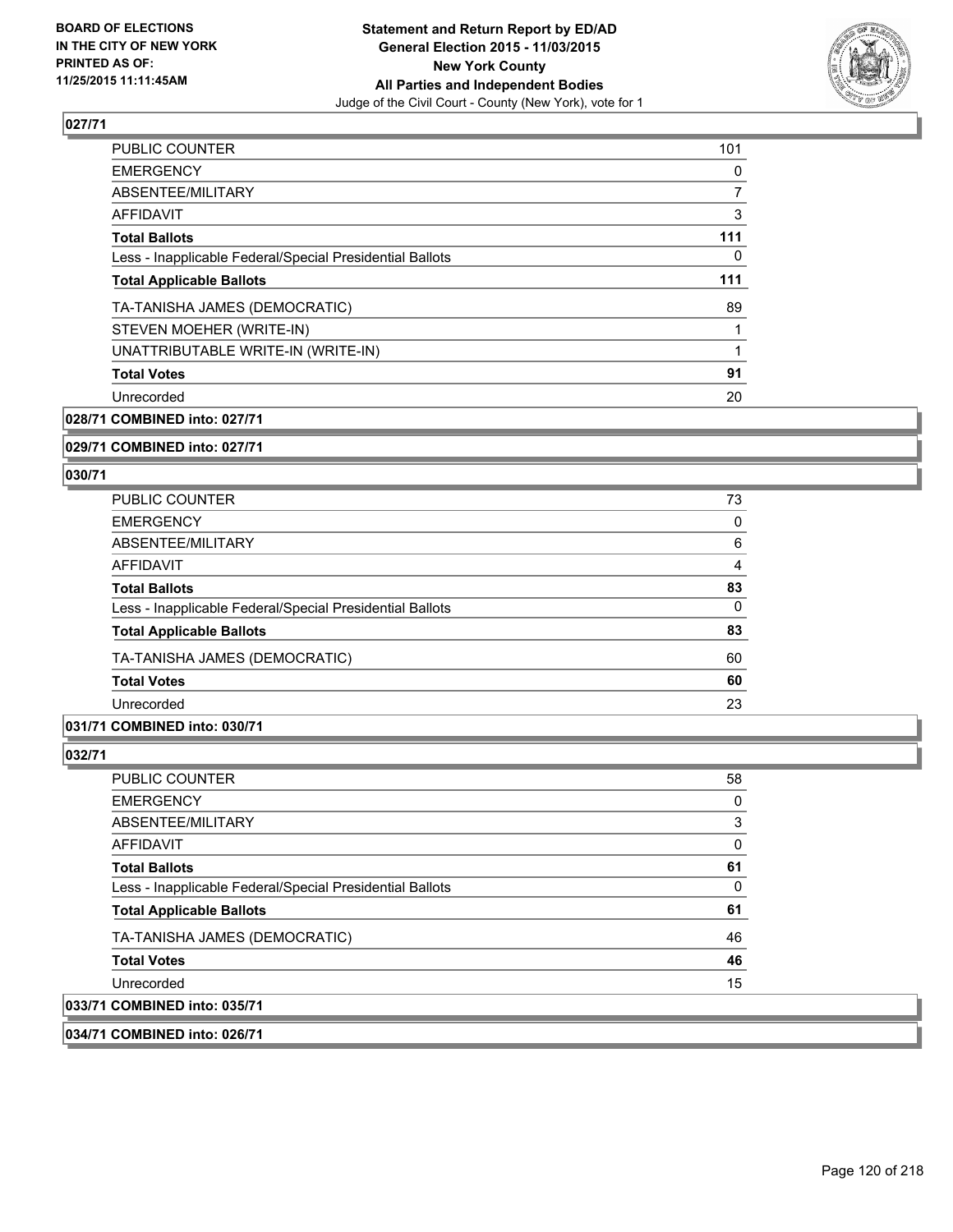

| <b>EMERGENCY</b><br>ABSENTEE/MILITARY<br>AFFIDAVIT<br><b>Total Ballots</b> | 81             |
|----------------------------------------------------------------------------|----------------|
|                                                                            | 0              |
|                                                                            | $\overline{7}$ |
|                                                                            | 0              |
|                                                                            | 88             |
| Less - Inapplicable Federal/Special Presidential Ballots                   | 0              |
| <b>Total Applicable Ballots</b>                                            | 88             |
| TA-TANISHA JAMES (DEMOCRATIC)                                              | 63             |
| TODD VAL CONSOLAZIO (WRITE-IN)                                             |                |
| UNATTRIBUTABLE WRITE-IN (WRITE-IN)                                         |                |
| <b>Total Votes</b>                                                         | 65             |
| Unrecorded                                                                 | 23             |

## **036/71 COMBINED into: 037/71**

## **037/71**

| <b>PUBLIC COUNTER</b>                                    | 67 |
|----------------------------------------------------------|----|
| <b>EMERGENCY</b>                                         | 0  |
| ABSENTEE/MILITARY                                        | 10 |
| AFFIDAVIT                                                | 4  |
| <b>Total Ballots</b>                                     | 81 |
| Less - Inapplicable Federal/Special Presidential Ballots | 0  |
| <b>Total Applicable Ballots</b>                          | 81 |
| TA-TANISHA JAMES (DEMOCRATIC)                            | 51 |
| BRUCE LEE (WRITE-IN)                                     |    |
| <b>Total Votes</b>                                       | 52 |
| Unrecorded                                               | 29 |

| <b>PUBLIC COUNTER</b>                                    | 76 |
|----------------------------------------------------------|----|
| <b>EMERGENCY</b>                                         | 0  |
| ABSENTEE/MILITARY                                        | 10 |
| AFFIDAVIT                                                | 3  |
| <b>Total Ballots</b>                                     | 89 |
| Less - Inapplicable Federal/Special Presidential Ballots | 0  |
| <b>Total Applicable Ballots</b>                          | 89 |
| TA-TANISHA JAMES (DEMOCRATIC)                            | 71 |
| <b>Total Votes</b>                                       | 71 |
| Unrecorded                                               | 18 |
| 039/71 COMBINED into: 040/71                             |    |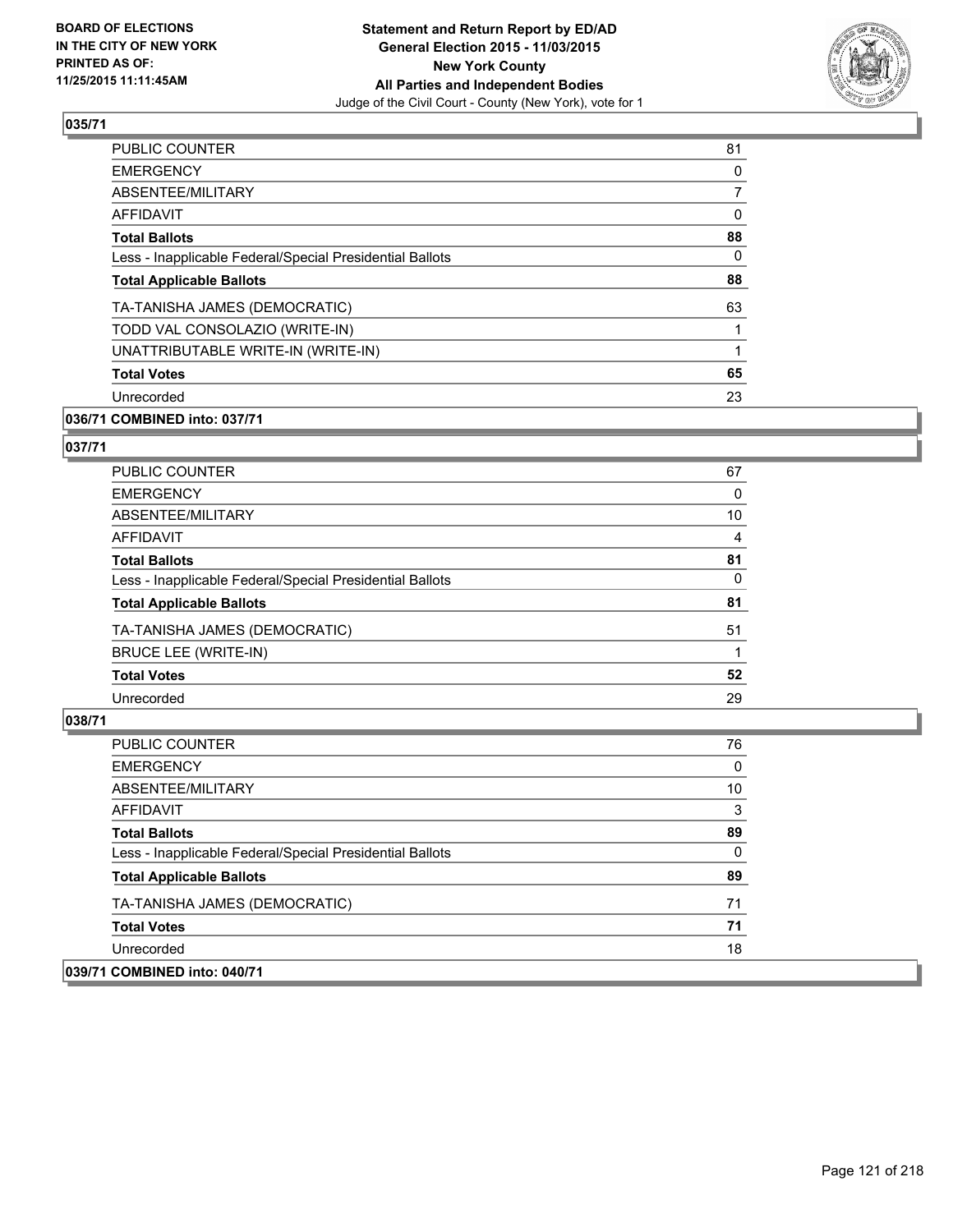

| PUBLIC COUNTER                                           | 76           |
|----------------------------------------------------------|--------------|
| EMERGENCY                                                | $\mathbf{0}$ |
| ABSENTEE/MILITARY                                        | 7            |
| AFFIDAVIT                                                | 6            |
| <b>Total Ballots</b>                                     | 89           |
| Less - Inapplicable Federal/Special Presidential Ballots | 0            |
| <b>Total Applicable Ballots</b>                          | 89           |
| TA-TANISHA JAMES (DEMOCRATIC)                            | 63           |
| UNATTRIBUTABLE WRITE-IN (WRITE-IN)                       |              |
| <b>Total Votes</b>                                       | 64           |
| Unrecorded                                               | 25           |

## **041/71**

| PUBLIC COUNTER                                           | 47 |
|----------------------------------------------------------|----|
| <b>EMERGENCY</b>                                         | 0  |
| ABSENTEE/MILITARY                                        | 4  |
| <b>AFFIDAVIT</b>                                         | 0  |
| <b>Total Ballots</b>                                     | 51 |
| Less - Inapplicable Federal/Special Presidential Ballots | 0  |
| <b>Total Applicable Ballots</b>                          | 51 |
| TA-TANISHA JAMES (DEMOCRATIC)                            | 33 |
| <b>Total Votes</b>                                       | 33 |
| Unrecorded                                               | 18 |
|                                                          |    |

## **042/71 COMBINED into: 044/71**

| <b>PUBLIC COUNTER</b>                                    | 102 |
|----------------------------------------------------------|-----|
| <b>EMERGENCY</b>                                         | 0   |
| ABSENTEE/MILITARY                                        | 2   |
| AFFIDAVIT                                                |     |
| <b>Total Ballots</b>                                     | 105 |
| Less - Inapplicable Federal/Special Presidential Ballots | 0   |
| <b>Total Applicable Ballots</b>                          | 105 |
| TA-TANISHA JAMES (DEMOCRATIC)                            | 84  |
| <b>Total Votes</b>                                       | 84  |
| Unrecorded                                               | 21  |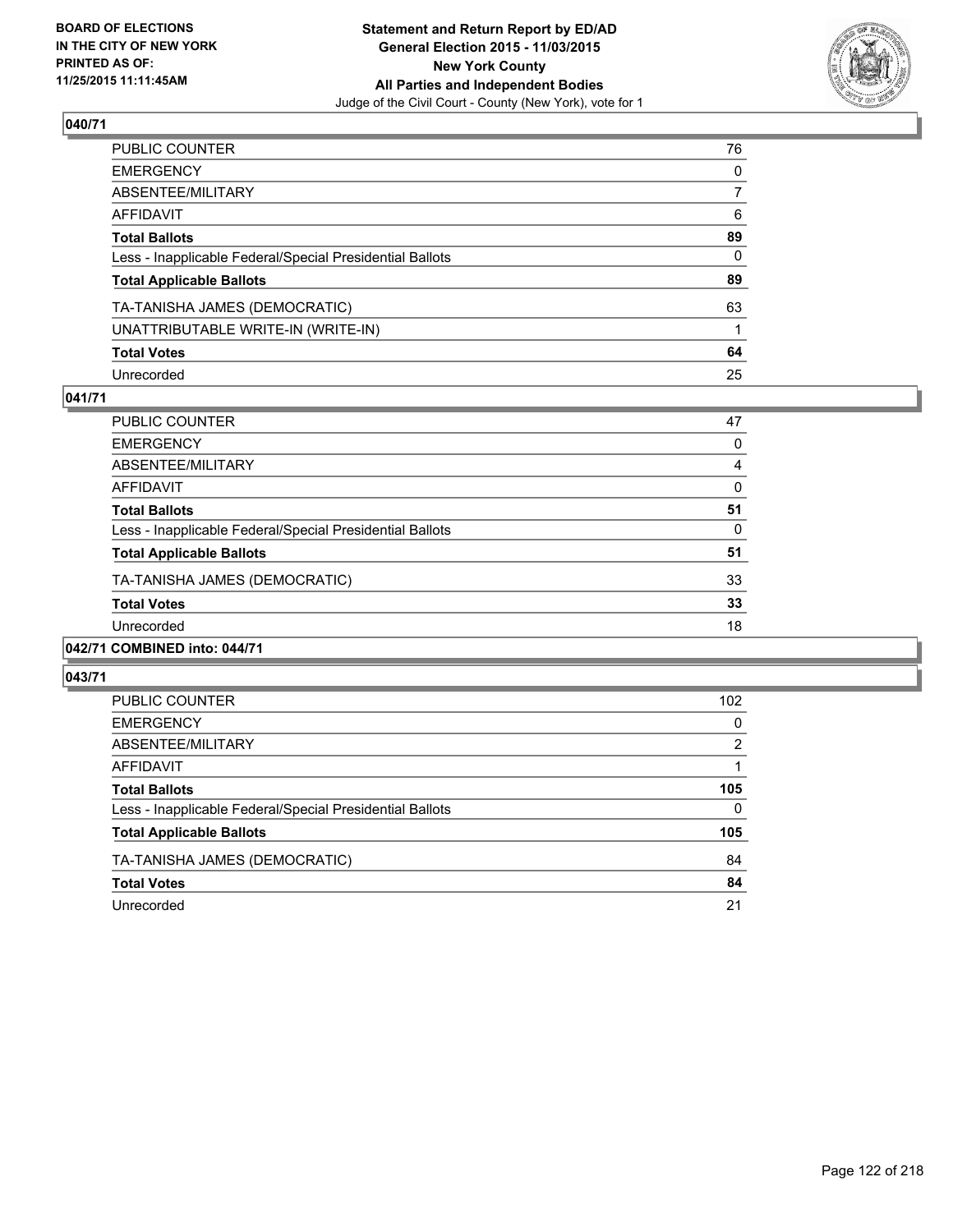

| PUBLIC COUNTER                                           | 56           |
|----------------------------------------------------------|--------------|
| <b>EMERGENCY</b>                                         | $\mathbf{0}$ |
| ABSENTEE/MILITARY                                        | 3            |
| <b>AFFIDAVIT</b>                                         | $\Omega$     |
| <b>Total Ballots</b>                                     | 59           |
| Less - Inapplicable Federal/Special Presidential Ballots | $\Omega$     |
| <b>Total Applicable Ballots</b>                          | 59           |
| TA-TANISHA JAMES (DEMOCRATIC)                            | 46           |
| <b>Total Votes</b>                                       | 46           |
| Unrecorded                                               | 13           |
|                                                          |              |

### **045/71 COMBINED into: 043/71**

**046/71** 

| PUBLIC COUNTER                                           | 24 |
|----------------------------------------------------------|----|
| EMERGENCY                                                | 0  |
| ABSENTEE/MILITARY                                        |    |
| AFFIDAVIT                                                | 0  |
| Total Ballots                                            | 25 |
| Less - Inapplicable Federal/Special Presidential Ballots | 0  |
| <b>Total Applicable Ballots</b>                          | 25 |
| TA-TANISHA JAMES (DEMOCRATIC)                            | 23 |
| ROBERT S. GREEN ESQ (WRITE-IN)                           |    |
| <b>Total Votes</b>                                       | 24 |
| Unrecorded                                               |    |

**047/71** 

 $|048/7|$ 

| <b>EMERGENCY</b><br>ABSENTEE/MILITARY                    | 0   |
|----------------------------------------------------------|-----|
| <b>AFFIDAVIT</b>                                         | 5   |
| <b>Total Ballots</b>                                     | 157 |
| Less - Inapplicable Federal/Special Presidential Ballots | 0   |
| <b>Total Applicable Ballots</b>                          | 157 |
| TA-TANISHA JAMES (DEMOCRATIC)                            | 136 |
| <b>Total Votes</b>                                       | 136 |
| Unrecorded                                               | 21  |
| 1 COMBINED into: 054/71                                  |     |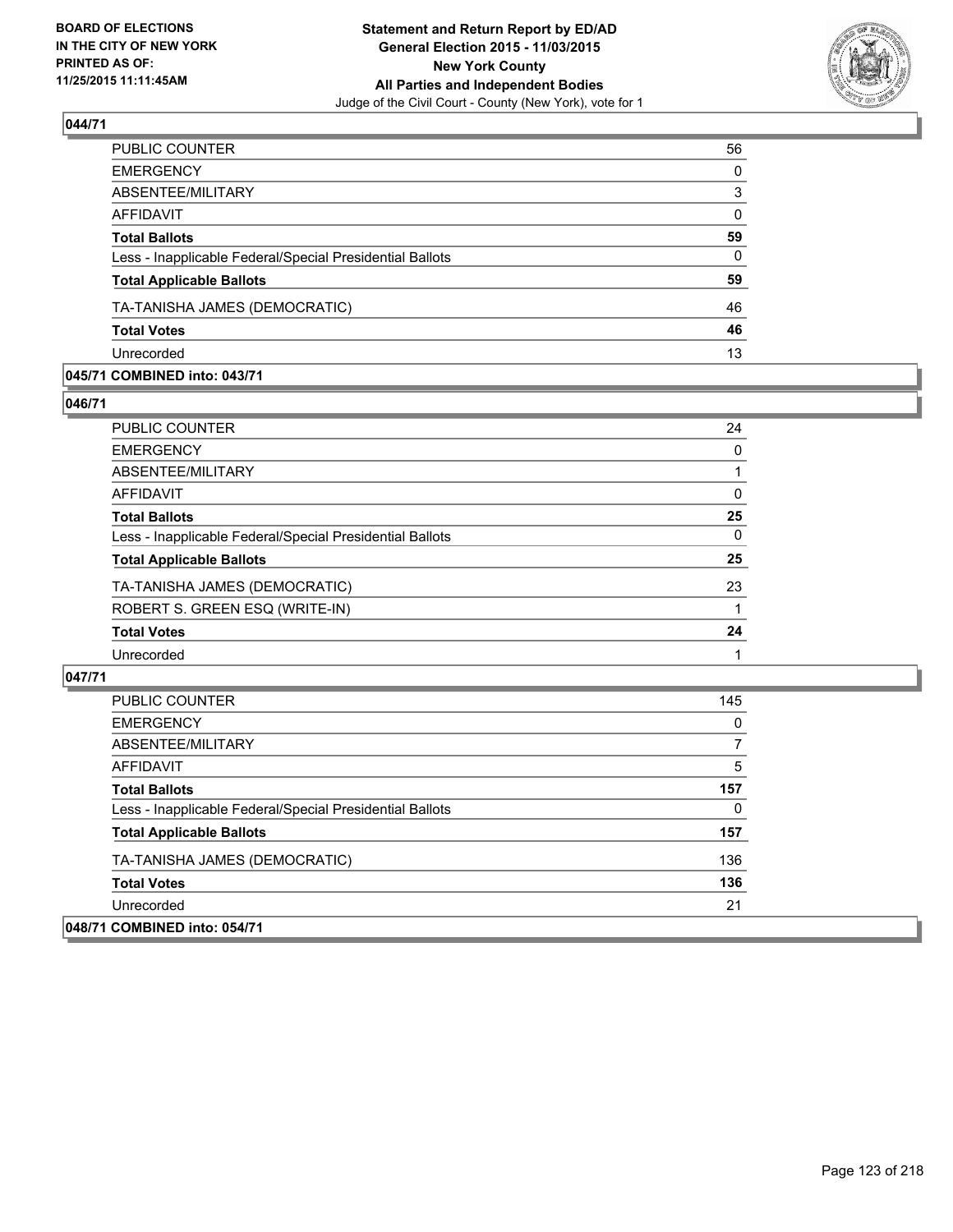

| PUBLIC COUNTER                                           | 66           |
|----------------------------------------------------------|--------------|
| EMERGENCY                                                | $\mathbf{0}$ |
| ABSENTEE/MILITARY                                        | 3            |
| AFFIDAVIT                                                |              |
| <b>Total Ballots</b>                                     | 70           |
| Less - Inapplicable Federal/Special Presidential Ballots | 0            |
| <b>Total Applicable Ballots</b>                          | 70           |
| TA-TANISHA JAMES (DEMOCRATIC)                            | 55           |
| UNATTRIBUTABLE WRITE-IN (WRITE-IN)                       |              |
| <b>Total Votes</b>                                       | 56           |
| Unrecorded                                               | 14           |

## **050/71**

| <b>PUBLIC COUNTER</b>                                    | 41 |
|----------------------------------------------------------|----|
| <b>EMERGENCY</b>                                         | 0  |
| ABSENTEE/MILITARY                                        | 6  |
| <b>AFFIDAVIT</b>                                         |    |
| <b>Total Ballots</b>                                     | 48 |
| Less - Inapplicable Federal/Special Presidential Ballots | 0  |
| <b>Total Applicable Ballots</b>                          | 48 |
| TA-TANISHA JAMES (DEMOCRATIC)                            | 28 |
| UNATTRIBUTABLE WRITE-IN (WRITE-IN)                       | 2  |
| <b>Total Votes</b>                                       | 30 |
| Unrecorded                                               | 18 |
|                                                          |    |

## **051/71 COMBINED into: 001/72**

#### **052/71 COMBINED into: 049/71**

| <b>PUBLIC COUNTER</b>                                    | 27 |
|----------------------------------------------------------|----|
| <b>EMERGENCY</b>                                         | 0  |
| ABSENTEE/MILITARY                                        | 0  |
| AFFIDAVIT                                                | 0  |
| <b>Total Ballots</b>                                     | 27 |
| Less - Inapplicable Federal/Special Presidential Ballots | 0  |
| <b>Total Applicable Ballots</b>                          | 27 |
| TA-TANISHA JAMES (DEMOCRATIC)                            | 20 |
| ROGER E SMITH (WRITE-IN)                                 | 1  |
| <b>Total Votes</b>                                       | 21 |
| Unrecorded                                               | 6  |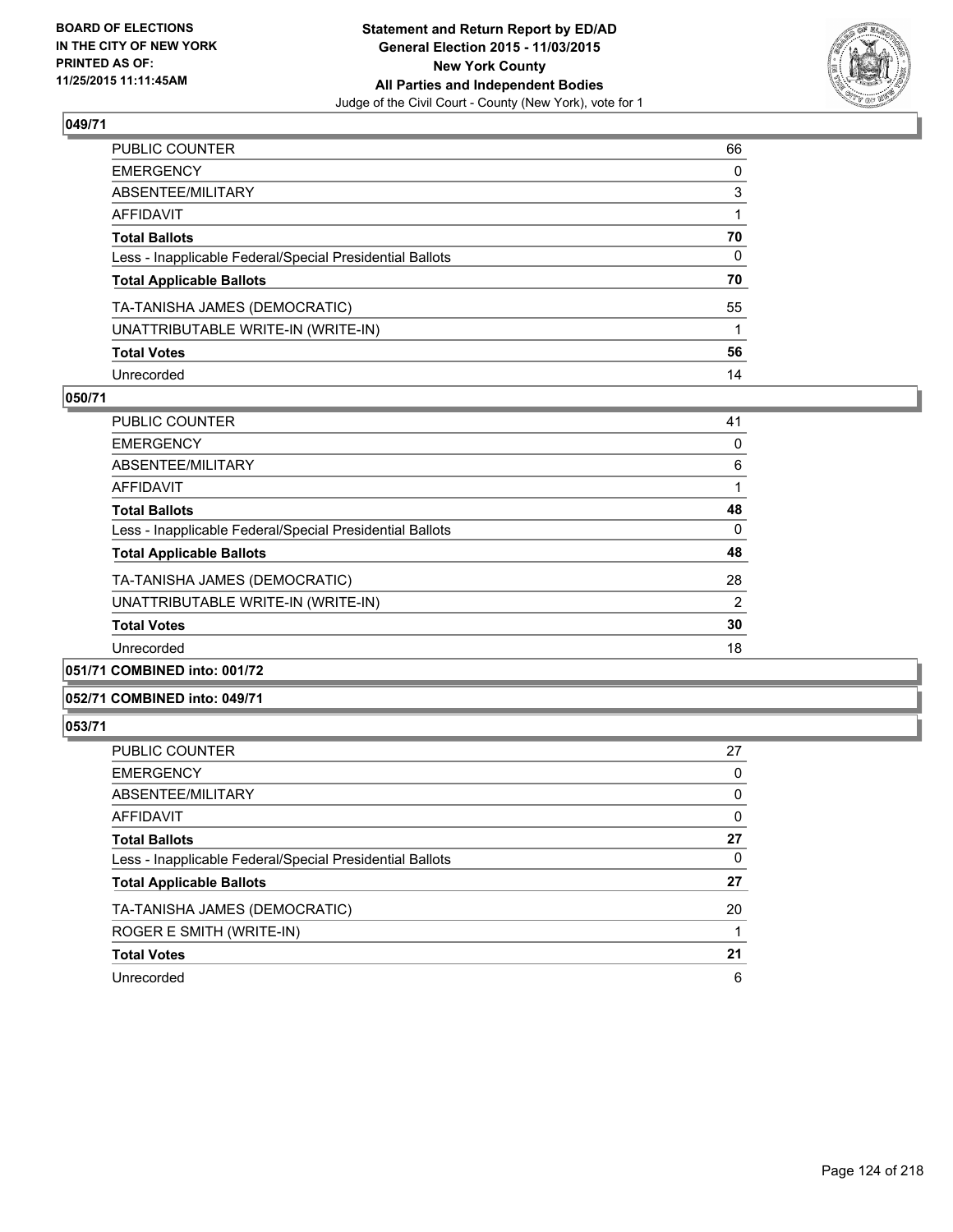

| PUBLIC COUNTER                                           | 46             |
|----------------------------------------------------------|----------------|
| <b>EMERGENCY</b>                                         | 0              |
| ABSENTEE/MILITARY                                        | $\overline{2}$ |
| AFFIDAVIT                                                |                |
| <b>Total Ballots</b>                                     | 49             |
| Less - Inapplicable Federal/Special Presidential Ballots | $\Omega$       |
| <b>Total Applicable Ballots</b>                          | 49             |
| TA-TANISHA JAMES (DEMOCRATIC)                            | 33             |
| UNATTRIBUTABLE WRITE-IN (WRITE-IN)                       |                |
| <b>Total Votes</b>                                       | 34             |
| Unrecorded                                               | 15             |
|                                                          |                |

## **055/71 COMBINED into: 056/71**

## **056/71**

| <b>PUBLIC COUNTER</b>                                    | 32             |
|----------------------------------------------------------|----------------|
| <b>EMERGENCY</b>                                         | 0              |
| ABSENTEE/MILITARY                                        | $\overline{2}$ |
| AFFIDAVIT                                                | 0              |
| <b>Total Ballots</b>                                     | 34             |
| Less - Inapplicable Federal/Special Presidential Ballots | 0              |
| <b>Total Applicable Ballots</b>                          | 34             |
| TA-TANISHA JAMES (DEMOCRATIC)                            | 25             |
| <b>Total Votes</b>                                       | 25             |
| Unrecorded                                               | 9              |
|                                                          |                |

# **057/71 COMBINED into: 053/71**

## **058/71 COMBINED into: 061/71**

## **059/71 COMBINED into: 060/71**

| PUBLIC COUNTER                                           | 46 |
|----------------------------------------------------------|----|
| <b>EMERGENCY</b>                                         | 0  |
| ABSENTEE/MILITARY                                        | 4  |
| AFFIDAVIT                                                | 0  |
| <b>Total Ballots</b>                                     | 50 |
| Less - Inapplicable Federal/Special Presidential Ballots | 0  |
| <b>Total Applicable Ballots</b>                          | 50 |
| TA-TANISHA JAMES (DEMOCRATIC)                            | 35 |
| <b>Total Votes</b>                                       | 35 |
| Unrecorded                                               | 15 |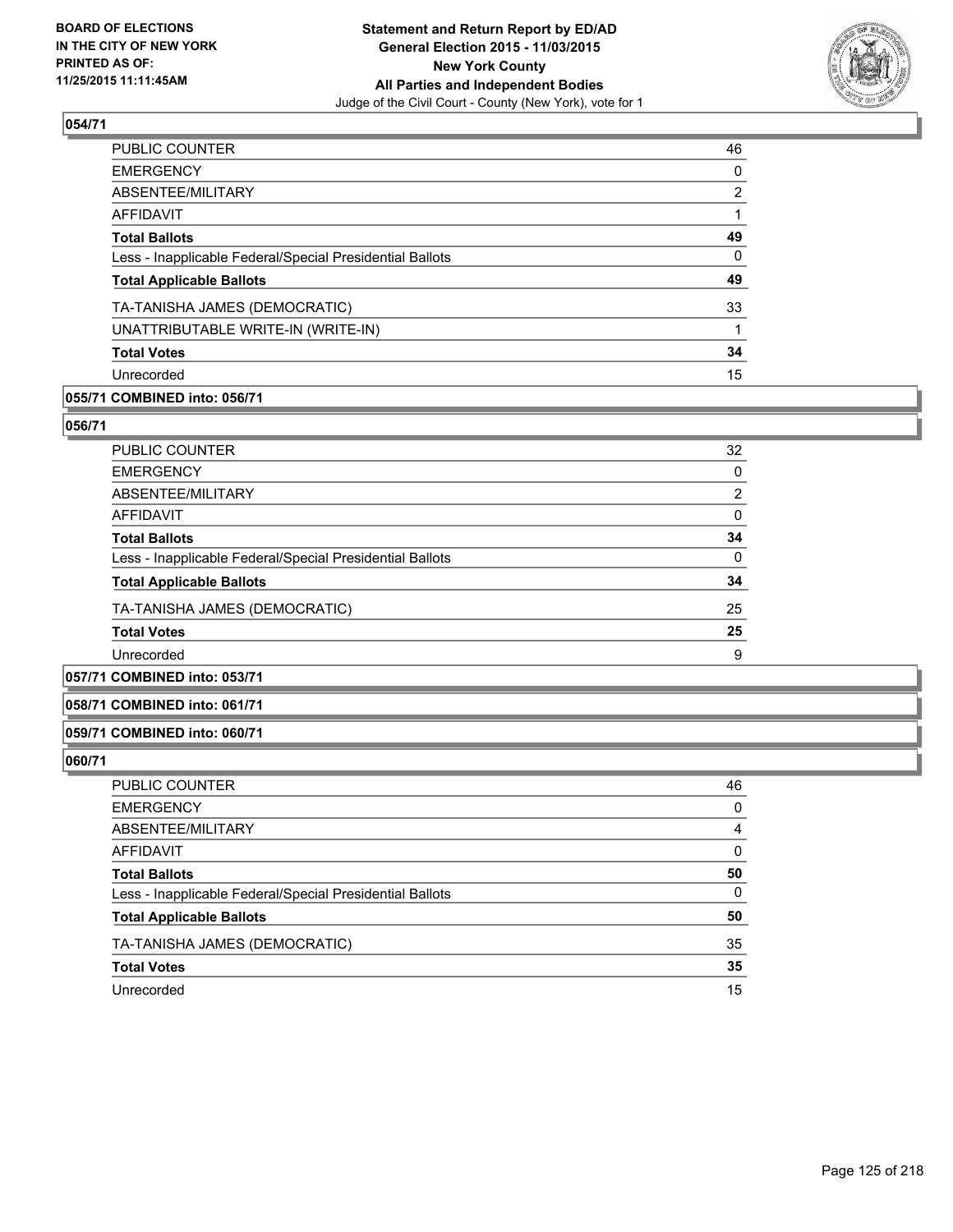

| PUBLIC COUNTER                                           | 25 |
|----------------------------------------------------------|----|
| <b>EMERGENCY</b>                                         | 0  |
| ABSENTEE/MILITARY                                        |    |
| AFFIDAVIT                                                | 0  |
| <b>Total Ballots</b>                                     | 26 |
| Less - Inapplicable Federal/Special Presidential Ballots | 0  |
| <b>Total Applicable Ballots</b>                          | 26 |
| TA-TANISHA JAMES (DEMOCRATIC)                            | 18 |
| <b>Total Votes</b>                                       | 18 |
| Unrecorded                                               | 8  |

## **062/71 COMBINED into: 006/72**

## **063/71 COMBINED into: 064/71**

**064/71** 

| <b>PUBLIC COUNTER</b>                                    | 57 |
|----------------------------------------------------------|----|
| <b>EMERGENCY</b>                                         | 0  |
| ABSENTEE/MILITARY                                        | 3  |
| AFFIDAVIT                                                |    |
| <b>Total Ballots</b>                                     | 61 |
| Less - Inapplicable Federal/Special Presidential Ballots | 0  |
| <b>Total Applicable Ballots</b>                          | 61 |
| TA-TANISHA JAMES (DEMOCRATIC)                            | 51 |
| JOHN WIETHORN (WRITE-IN)                                 |    |
| <b>Total Votes</b>                                       | 52 |
| Unrecorded                                               | 9  |
|                                                          |    |

## **065/71 COMBINED into: 066/71**

| <b>PUBLIC COUNTER</b>                                    | 58 |
|----------------------------------------------------------|----|
| <b>EMERGENCY</b>                                         | 0  |
| ABSENTEE/MILITARY                                        | 2  |
| AFFIDAVIT                                                | 3  |
| <b>Total Ballots</b>                                     | 63 |
| Less - Inapplicable Federal/Special Presidential Ballots | 0  |
| <b>Total Applicable Ballots</b>                          | 63 |
| TA-TANISHA JAMES (DEMOCRATIC)                            | 55 |
| <b>Total Votes</b>                                       | 55 |
| Unrecorded                                               | 8  |
| 067/71 COMBINED into: 068/71                             |    |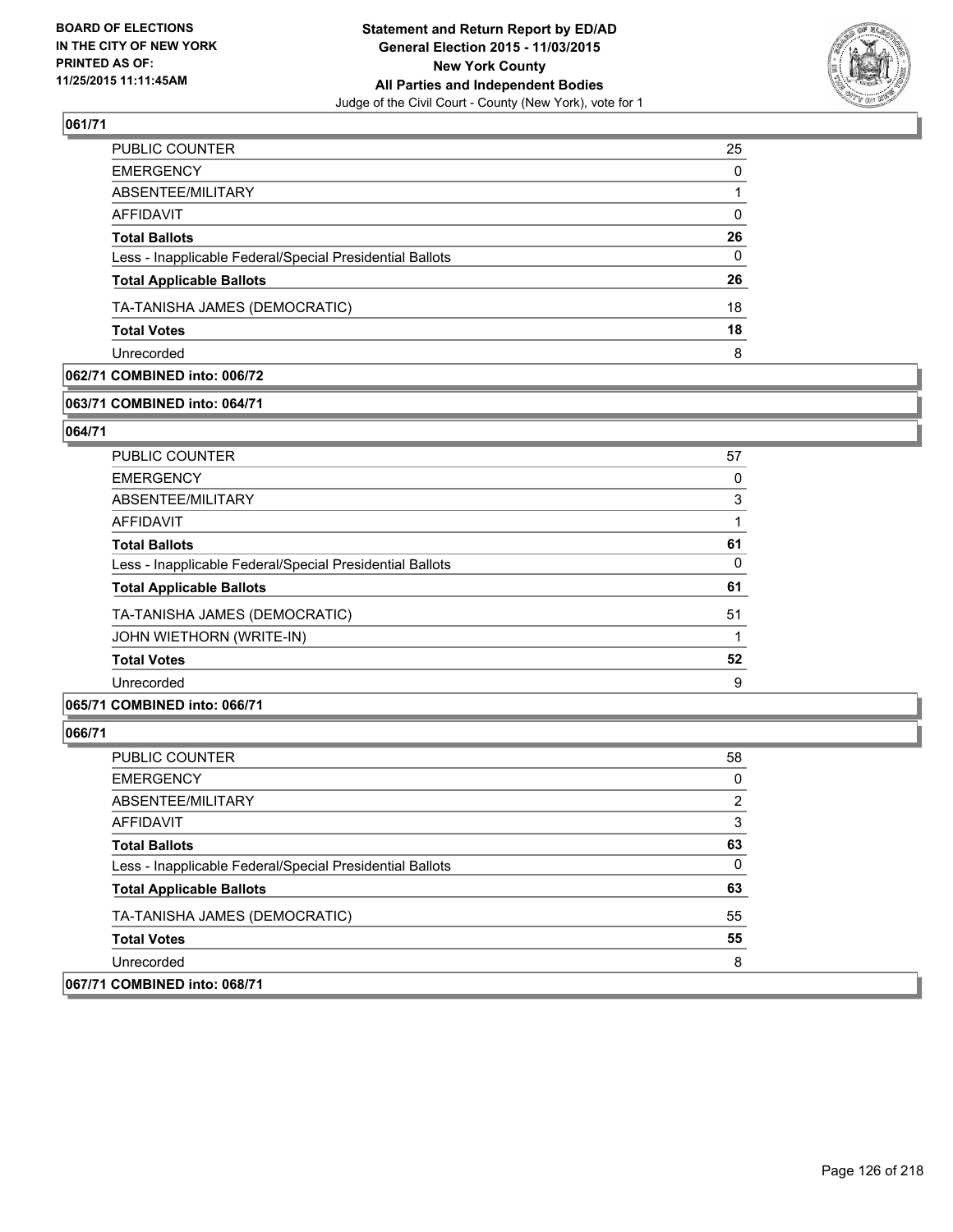

| PUBLIC COUNTER                                           | 47 |
|----------------------------------------------------------|----|
| <b>EMERGENCY</b>                                         | 0  |
| ABSENTEE/MILITARY                                        | 4  |
| AFFIDAVIT                                                | 0  |
| <b>Total Ballots</b>                                     | 51 |
| Less - Inapplicable Federal/Special Presidential Ballots | 0  |
| <b>Total Applicable Ballots</b>                          | 51 |
| TA-TANISHA JAMES (DEMOCRATIC)                            | 42 |
| ANDREW E LEHRER (WRITE-IN)                               |    |
| MATTHEW JOHN MASTERS (WRITE-IN)                          |    |
| <b>Total Votes</b>                                       | 44 |
| Unrecorded                                               | 7  |

## **069/71**

| PUBLIC COUNTER                                           | 31           |
|----------------------------------------------------------|--------------|
| <b>EMERGENCY</b>                                         | 0            |
| ABSENTEE/MILITARY                                        | 5            |
| AFFIDAVIT                                                | 2            |
| <b>Total Ballots</b>                                     | 38           |
| Less - Inapplicable Federal/Special Presidential Ballots | $\mathbf{0}$ |
| <b>Total Applicable Ballots</b>                          | 38           |
| TA-TANISHA JAMES (DEMOCRATIC)                            | 30           |
| <b>Total Votes</b>                                       | 30           |
| Unrecorded                                               | 8            |

| <b>PUBLIC COUNTER</b>                                    | 41 |
|----------------------------------------------------------|----|
| <b>EMERGENCY</b>                                         |    |
| ABSENTEE/MILITARY                                        |    |
| AFFIDAVIT                                                |    |
| <b>Total Ballots</b>                                     | 41 |
| Less - Inapplicable Federal/Special Presidential Ballots | 0  |
| <b>Total Applicable Ballots</b>                          | 41 |
| TA-TANISHA JAMES (DEMOCRATIC)                            | 35 |
| <b>Total Votes</b>                                       | 35 |
| Unrecorded                                               | 6  |
| 071/71 COMBINED into: 073/71                             |    |
| 072/71 COMBINED into: 073/71                             |    |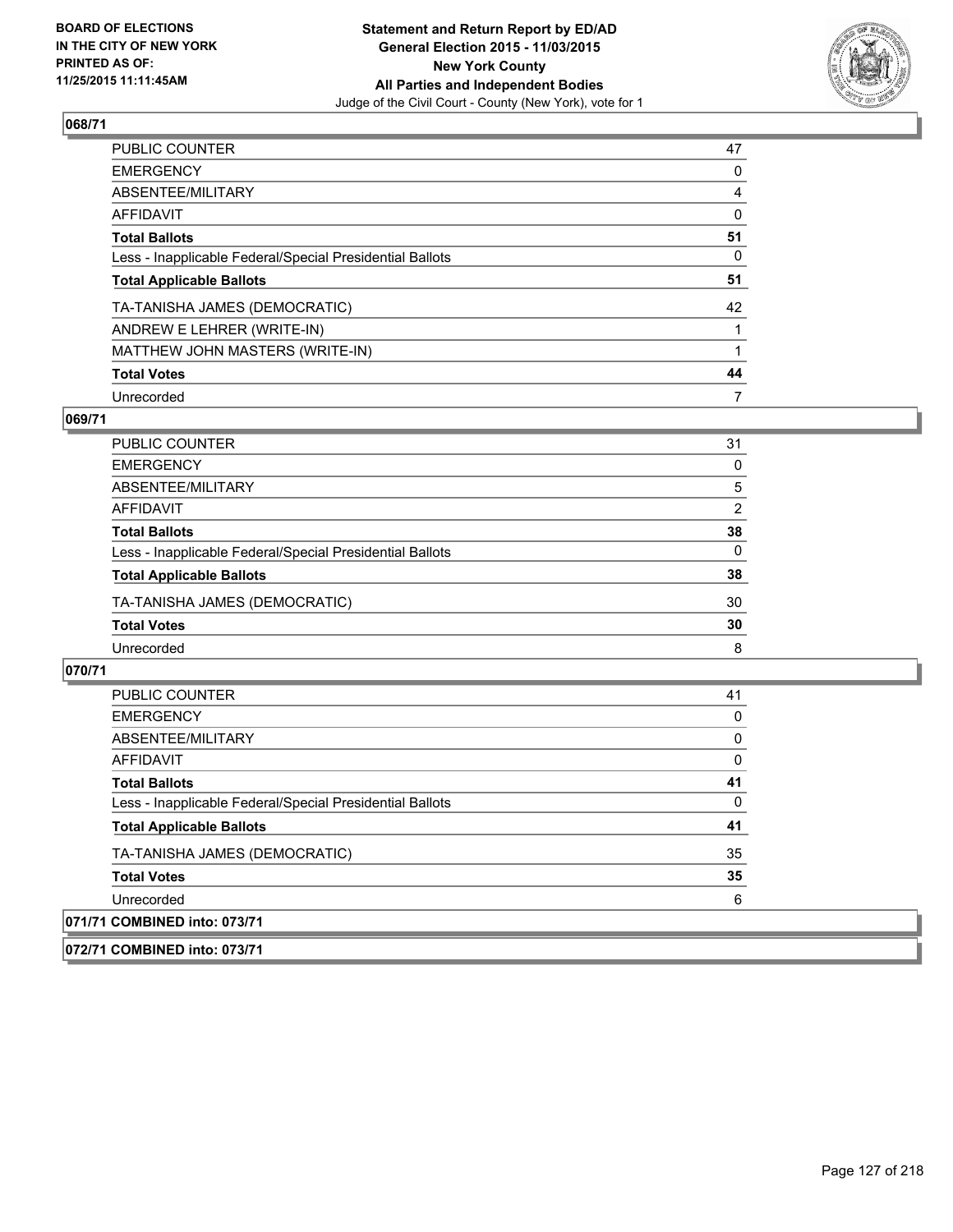

| PUBLIC COUNTER                                           | 94 |
|----------------------------------------------------------|----|
| <b>EMERGENCY</b>                                         | 0  |
| ABSENTEE/MILITARY                                        |    |
| AFFIDAVIT                                                | 2  |
| <b>Total Ballots</b>                                     | 97 |
| Less - Inapplicable Federal/Special Presidential Ballots | 0  |
| <b>Total Applicable Ballots</b>                          | 97 |
| TA-TANISHA JAMES (DEMOCRATIC)                            | 73 |
| JAMES KAINEN (WRITE-IN)                                  |    |
| MICHAEL FLEISCHMAN (WRITE-IN)                            |    |
| <b>Total Votes</b>                                       | 75 |
| Unrecorded                                               | 22 |

### **074/71**

| <b>PUBLIC COUNTER</b>                                           | 56 |
|-----------------------------------------------------------------|----|
| <b>EMERGENCY</b>                                                | 0  |
| ABSENTEE/MILITARY                                               |    |
| AFFIDAVIT                                                       | 0  |
| <b>Total Ballots</b>                                            | 57 |
| Less - Inapplicable Federal/Special Presidential Ballots        | 0  |
| <b>Total Applicable Ballots</b>                                 | 57 |
| TA-TANISHA JAMES (DEMOCRATIC)                                   | 44 |
| JANE FAIRFAX (WRITE-IN)                                         |    |
| UNATTRIBUTABLE WRITE-IN (WRITE-IN)                              |    |
| <b>Total Votes</b>                                              | 46 |
| Unrecorded                                                      | 11 |
| $A$ $A$ $B$ $B$ $B$ $B$ $B$ $A$ $A$ $A$ $A$ $A$ $B$ $A$ $B$ $A$ |    |

## **075/71 COMBINED into: 076/71**

| PUBLIC COUNTER                                           | 48 |
|----------------------------------------------------------|----|
| <b>EMERGENCY</b>                                         | 0  |
| ABSENTEE/MILITARY                                        | 0  |
| AFFIDAVIT                                                | 0  |
| <b>Total Ballots</b>                                     | 48 |
| Less - Inapplicable Federal/Special Presidential Ballots | 0  |
| <b>Total Applicable Ballots</b>                          | 48 |
| TA-TANISHA JAMES (DEMOCRATIC)                            | 39 |
| SHLOMIT AROUBAS (WRITE-IN)                               |    |
| <b>Total Votes</b>                                       | 40 |
| Unrecorded                                               | 8  |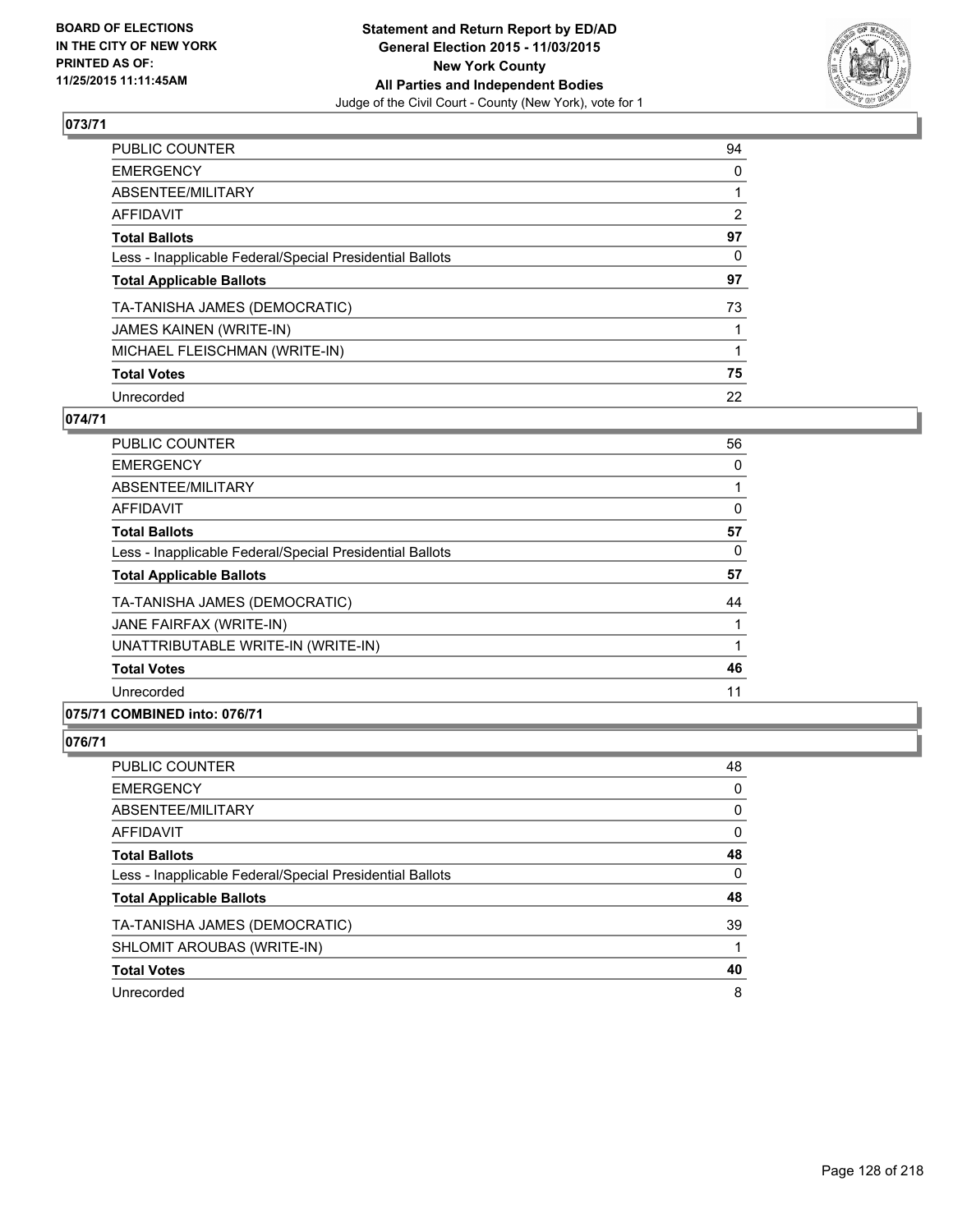

| PUBLIC COUNTER                                           | 44 |
|----------------------------------------------------------|----|
| <b>EMERGENCY</b>                                         | 0  |
| ABSENTEE/MILITARY                                        | 3  |
| AFFIDAVIT                                                | 0  |
| <b>Total Ballots</b>                                     | 47 |
| Less - Inapplicable Federal/Special Presidential Ballots | 0  |
| <b>Total Applicable Ballots</b>                          | 47 |
| TA-TANISHA JAMES (DEMOCRATIC)                            | 38 |
| DIANA ROSS (WRITE-IN)                                    |    |
| HENRI BRESSON (WRITE-IN)                                 |    |
| <b>Total Votes</b>                                       | 40 |
| Unrecorded                                               | 7  |

## **078/71**

| <b>PUBLIC COUNTER</b>                                    | 52 |
|----------------------------------------------------------|----|
| <b>EMERGENCY</b>                                         | 0  |
| ABSENTEE/MILITARY                                        | 3  |
| <b>AFFIDAVIT</b>                                         | 0  |
| <b>Total Ballots</b>                                     | 55 |
| Less - Inapplicable Federal/Special Presidential Ballots | 0  |
| <b>Total Applicable Ballots</b>                          | 55 |
| TA-TANISHA JAMES (DEMOCRATIC)                            | 42 |
| DAVID CASAVIS (WRITE-IN)                                 |    |
| TANYA KENEDY (WRITE-IN)                                  |    |
| <b>Total Votes</b>                                       | 44 |
| Unrecorded                                               | 11 |

**079/71 COMBINED into: 081/71**

#### **080/71 COMBINED into: 081/71**

| <b>PUBLIC COUNTER</b>                                    | 57 |
|----------------------------------------------------------|----|
| <b>EMERGENCY</b>                                         | 0  |
| ABSENTEE/MILITARY                                        | 5  |
| <b>AFFIDAVIT</b>                                         | 0  |
| <b>Total Ballots</b>                                     | 62 |
| Less - Inapplicable Federal/Special Presidential Ballots | 0  |
| <b>Total Applicable Ballots</b>                          | 62 |
| TA-TANISHA JAMES (DEMOCRATIC)                            | 52 |
| VIANNY PICHARDO (WRITE-IN)                               |    |
| <b>Total Votes</b>                                       | 53 |
| Unrecorded                                               | 9  |
| 082/71 COMBINED into: 017/72                             |    |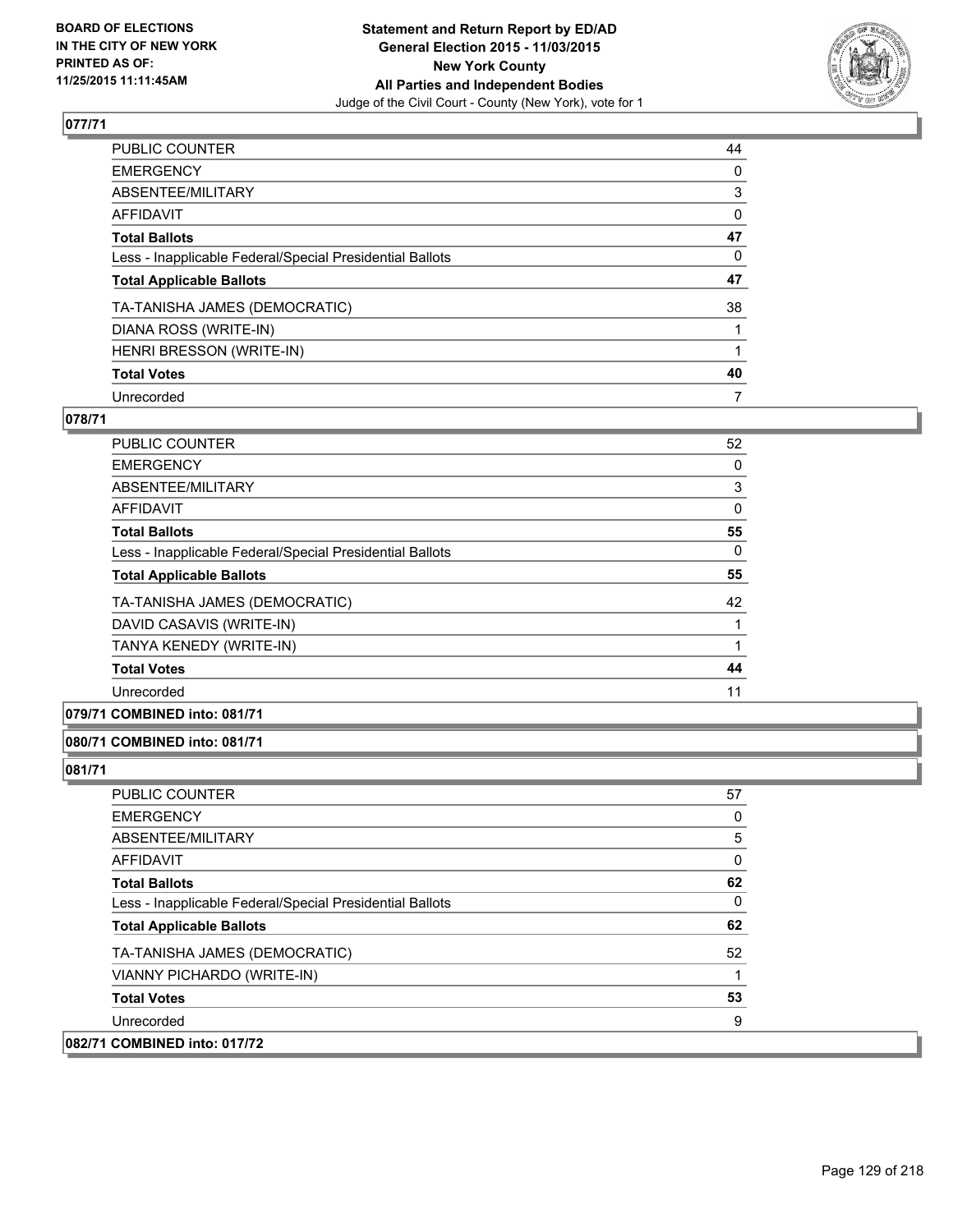

| PUBLIC COUNTER                                           | 52           |
|----------------------------------------------------------|--------------|
| <b>EMERGENCY</b>                                         | $\mathbf{0}$ |
| ABSENTEE/MILITARY                                        | 3            |
| <b>AFFIDAVIT</b>                                         | $\Omega$     |
| <b>Total Ballots</b>                                     | 55           |
| Less - Inapplicable Federal/Special Presidential Ballots | $\Omega$     |
| <b>Total Applicable Ballots</b>                          | 55           |
| TA-TANISHA JAMES (DEMOCRATIC)                            | 49           |
| <b>Total Votes</b>                                       | 49           |
| Unrecorded                                               | 6            |
|                                                          |              |

### **084/71 COMBINED into: 085/71**

**085/71** 

| <b>PUBLIC COUNTER</b>                                    | 51 |
|----------------------------------------------------------|----|
| <b>EMERGENCY</b>                                         | 0  |
| ABSENTEE/MILITARY                                        | 3  |
| AFFIDAVIT                                                | 3  |
| <b>Total Ballots</b>                                     | 57 |
| Less - Inapplicable Federal/Special Presidential Ballots | 0  |
| <b>Total Applicable Ballots</b>                          | 57 |
| TA-TANISHA JAMES (DEMOCRATIC)                            | 44 |
| MAURICE OWEN-MICHANE (WRITE-IN)                          |    |
| <b>Total Votes</b>                                       | 45 |
| Unrecorded                                               | 12 |
| 086/71 COMBINED into: 047/72                             |    |

| <b>PUBLIC COUNTER</b>                                    | 95  |
|----------------------------------------------------------|-----|
| <b>EMERGENCY</b>                                         | 0   |
| ABSENTEE/MILITARY                                        |     |
| AFFIDAVIT                                                | 4   |
| <b>Total Ballots</b>                                     | 106 |
| Less - Inapplicable Federal/Special Presidential Ballots | 0   |
| <b>Total Applicable Ballots</b>                          | 106 |
| TA-TANISHA JAMES (DEMOCRATIC)                            | 67  |
| UNATTRIBUTABLE WRITE-IN (WRITE-IN)                       | 2   |
| <b>Total Votes</b>                                       | 69  |
| Unrecorded                                               | 37  |
| 088/71 COMBINED into: 087/71                             |     |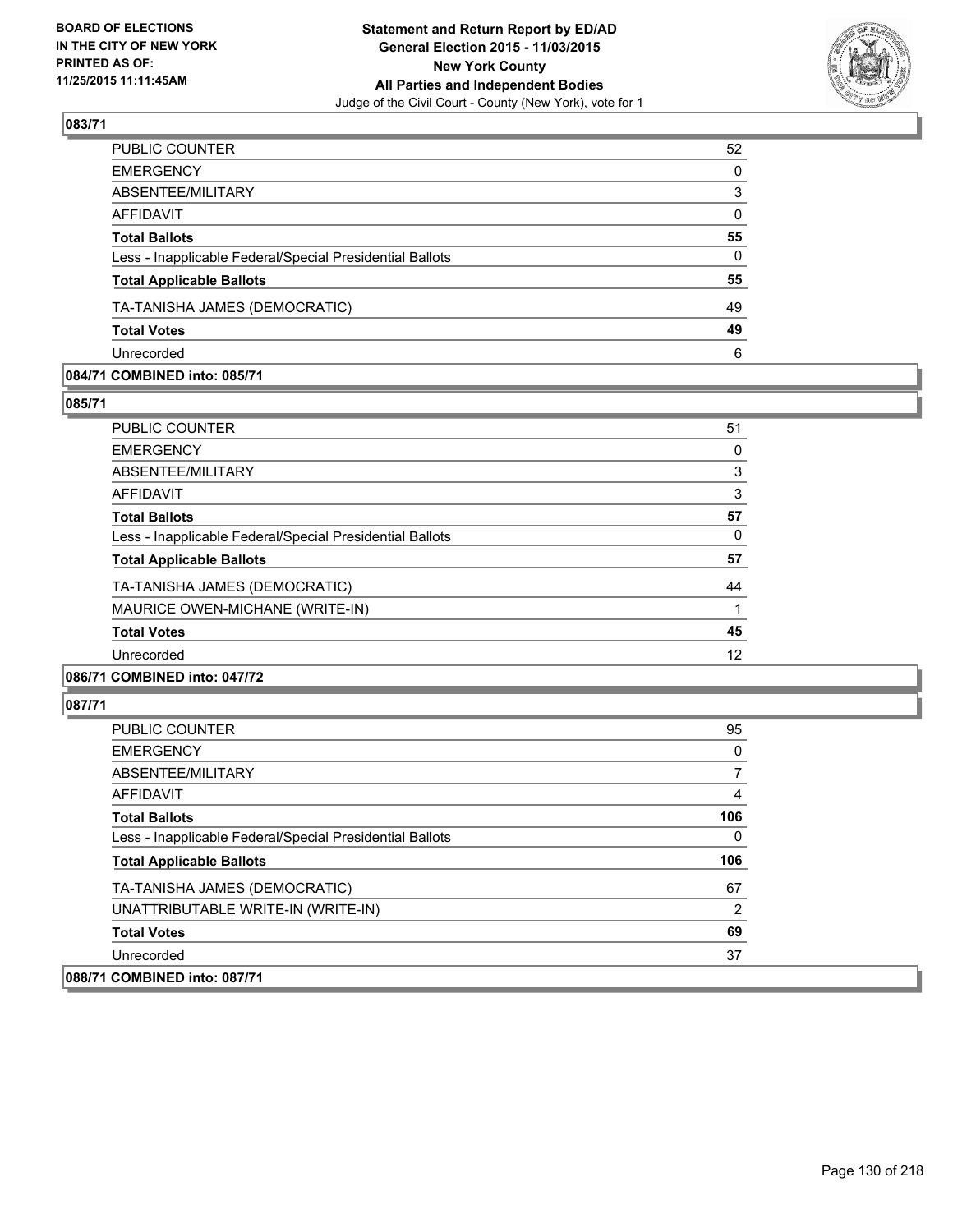

| PUBLIC COUNTER                                           | 34           |
|----------------------------------------------------------|--------------|
| EMERGENCY                                                | $\mathbf{0}$ |
| ABSENTEE/MILITARY                                        | 3            |
| AFFIDAVIT                                                | 0            |
| Total Ballots                                            | 37           |
| Less - Inapplicable Federal/Special Presidential Ballots | 0            |
| <b>Total Applicable Ballots</b>                          | 37           |
| TA-TANISHA JAMES (DEMOCRATIC)                            | 29           |
| UNATTRIBUTABLE WRITE-IN (WRITE-IN)                       |              |
| <b>Total Votes</b>                                       | 30           |
| Unrecorded                                               | 7            |

## **090/71**

| <b>PUBLIC COUNTER</b>                                    | 99  |
|----------------------------------------------------------|-----|
| <b>EMERGENCY</b>                                         | 0   |
| ABSENTEE/MILITARY                                        | 10  |
| <b>AFFIDAVIT</b>                                         | 2   |
| <b>Total Ballots</b>                                     | 111 |
| Less - Inapplicable Federal/Special Presidential Ballots | 0   |
| <b>Total Applicable Ballots</b>                          | 111 |
| TA-TANISHA JAMES (DEMOCRATIC)                            | 68  |
| UNATTRIBUTABLE WRITE-IN (WRITE-IN)                       | 2   |
| <b>Total Votes</b>                                       | 70  |
| Unrecorded                                               | 41  |
| 091/71 COMBINED into: 090/71                             |     |

**092/71 COMBINED into: 047/71**

**093/71 COMBINED into: 021/71**

**094/71 COMBINED into: 001/72**

**095/71 COMBINED into: 032/71**

**096/71 COMBINED into: 023/71**

**097/71 COMBINED into: 032/71**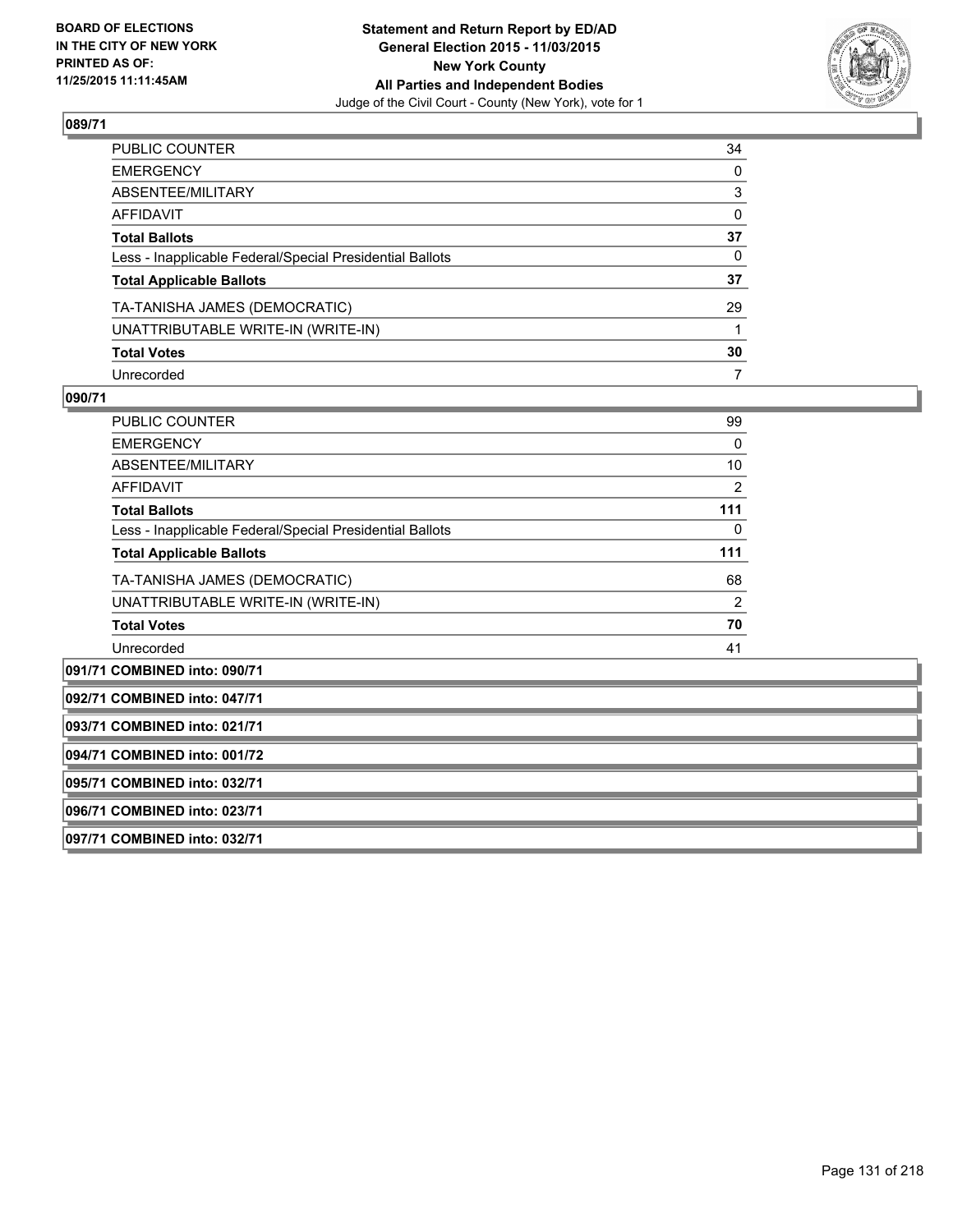

| PUBLIC COUNTER                                           | 46           |
|----------------------------------------------------------|--------------|
| EMERGENCY                                                | $\mathbf{0}$ |
| ABSENTEE/MILITARY                                        | 5            |
| AFFIDAVIT                                                |              |
| <b>Total Ballots</b>                                     | 52           |
| Less - Inapplicable Federal/Special Presidential Ballots | $\mathbf{0}$ |
| <b>Total Applicable Ballots</b>                          | 52           |
| TA-TANISHA JAMES (DEMOCRATIC)                            | 42           |
| WILLIAM A. BLACKMAN (WRITE-IN)                           |              |
| <b>Total Votes</b>                                       | 43           |
| Unrecorded                                               | 9            |

## **002/72**

| PUBLIC COUNTER                                           | 54       |
|----------------------------------------------------------|----------|
| <b>EMERGENCY</b>                                         | 0        |
| ABSENTEE/MILITARY                                        | 2        |
| AFFIDAVIT                                                | $\Omega$ |
| <b>Total Ballots</b>                                     | 56       |
| Less - Inapplicable Federal/Special Presidential Ballots | 0        |
| <b>Total Applicable Ballots</b>                          | 56       |
| TA-TANISHA JAMES (DEMOCRATIC)                            | 37       |
| <b>Total Votes</b>                                       | 37       |
| Unrecorded                                               | 19       |
|                                                          |          |

## **003/72 COMBINED into: 004/72**

| <b>PUBLIC COUNTER</b>                                    | 73 |
|----------------------------------------------------------|----|
| <b>EMERGENCY</b>                                         | 0  |
| ABSENTEE/MILITARY                                        | 3  |
| AFFIDAVIT                                                | 4  |
| <b>Total Ballots</b>                                     | 80 |
| Less - Inapplicable Federal/Special Presidential Ballots | 0  |
| <b>Total Applicable Ballots</b>                          | 80 |
| TA-TANISHA JAMES (DEMOCRATIC)                            | 63 |
| BRYAN JIMENEZ (WRITE-IN)                                 |    |
| <b>Total Votes</b>                                       | 64 |
| Unrecorded                                               | 16 |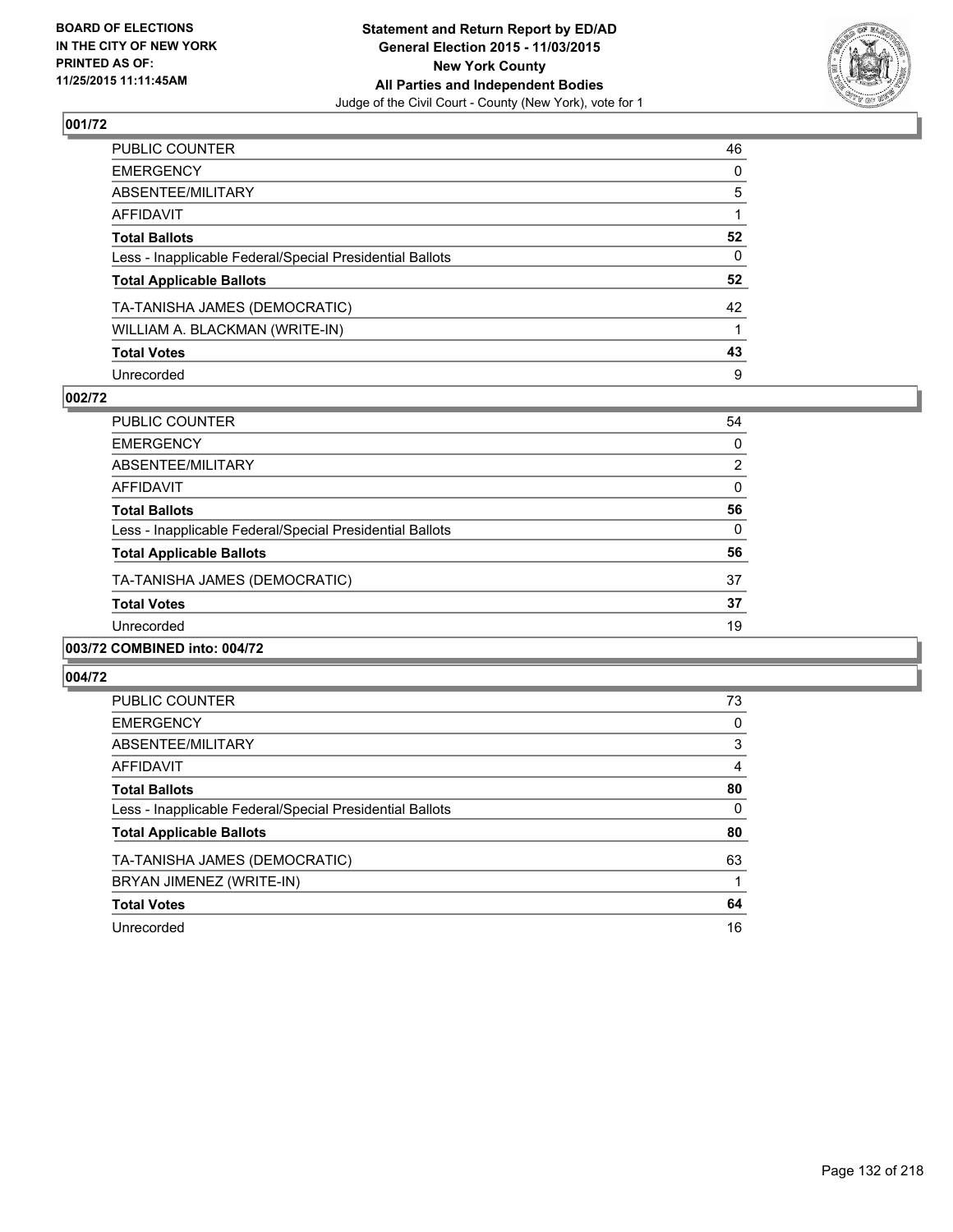

| PUBLIC COUNTER                                           | 29              |
|----------------------------------------------------------|-----------------|
| EMERGENCY                                                | $\mathbf{0}$    |
| ABSENTEE/MILITARY                                        | 3               |
| AFFIDAVIT                                                | $\mathbf{0}$    |
| Total Ballots                                            | $32\phantom{a}$ |
| Less - Inapplicable Federal/Special Presidential Ballots | $\mathbf{0}$    |
| <b>Total Applicable Ballots</b>                          | $32\phantom{a}$ |
| TA-TANISHA JAMES (DEMOCRATIC)                            | 24              |
| <b>Total Votes</b>                                       | 24              |
| Unrecorded                                               | 8               |

### **006/72**

| 43           |
|--------------|
| $\mathbf{0}$ |
|              |
| 0            |
| 44           |
| $\Omega$     |
| 44           |
| 34           |
| 34           |
| 10           |
|              |

## **007/72**

| PUBLIC COUNTER                                           | 34 |
|----------------------------------------------------------|----|
| <b>EMERGENCY</b>                                         | 0  |
| ABSENTEE/MILITARY                                        | 0  |
| AFFIDAVIT                                                | 0  |
| <b>Total Ballots</b>                                     | 34 |
| Less - Inapplicable Federal/Special Presidential Ballots | 0  |
| <b>Total Applicable Ballots</b>                          | 34 |
| TA-TANISHA JAMES (DEMOCRATIC)                            | 12 |
| <b>Total Votes</b>                                       | 12 |
| Unrecorded                                               | 22 |
|                                                          |    |

| <b>PUBLIC COUNTER</b>                                    | 45 |
|----------------------------------------------------------|----|
| <b>EMERGENCY</b>                                         | 0  |
| ABSENTEE/MILITARY                                        | 0  |
| <b>AFFIDAVIT</b>                                         | 0  |
| <b>Total Ballots</b>                                     | 45 |
| Less - Inapplicable Federal/Special Presidential Ballots | 0  |
| <b>Total Applicable Ballots</b>                          | 45 |
| TA-TANISHA JAMES (DEMOCRATIC)                            | 30 |
| <b>Total Votes</b>                                       | 30 |
| Unrecorded                                               | 15 |
| 009/72 COMBINED into: 008/72                             |    |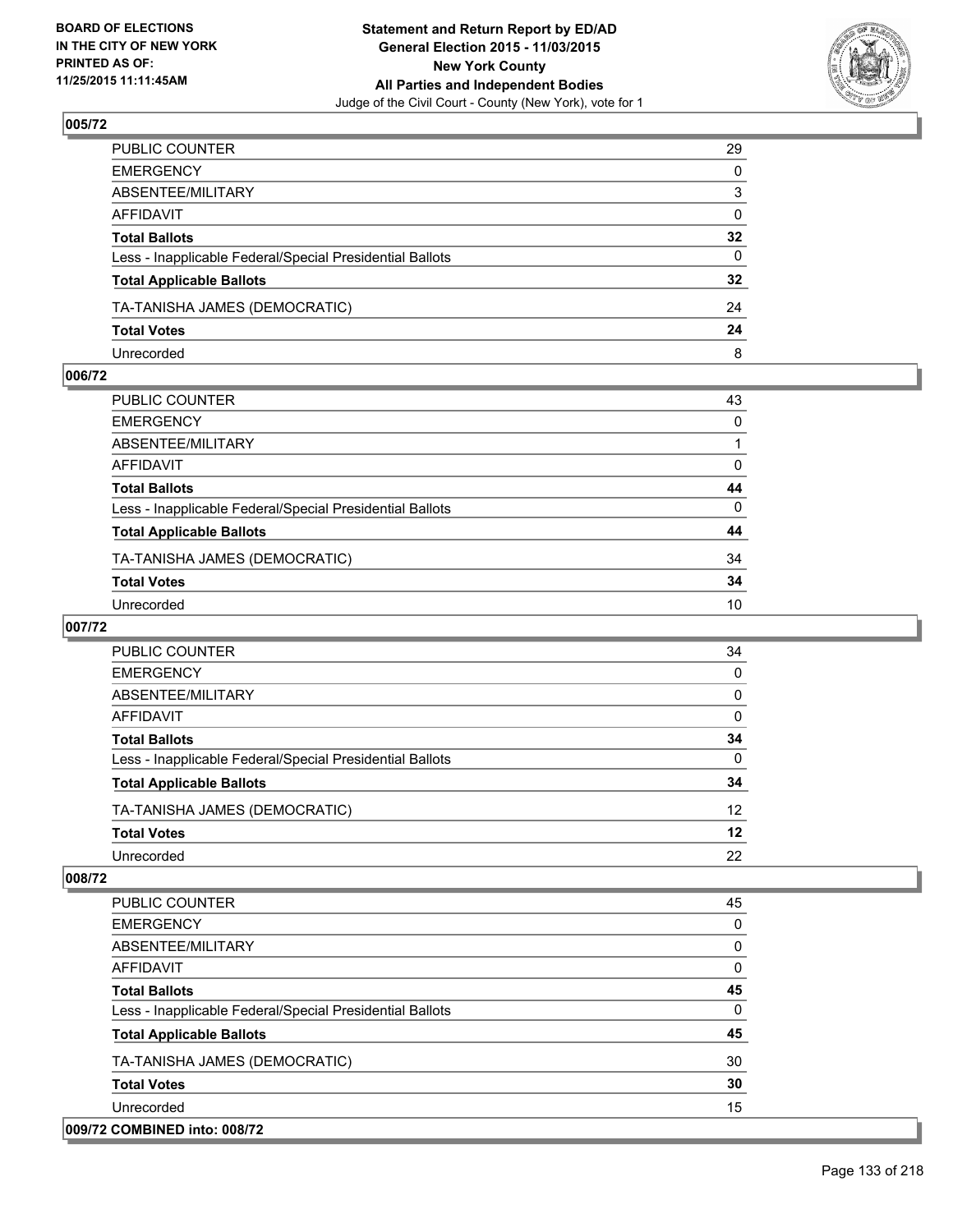

## **010/72 COMBINED into: 012/72**

## **011/72**

| PUBLIC COUNTER                                           | 53              |
|----------------------------------------------------------|-----------------|
| EMERGENCY                                                | $\mathbf{0}$    |
| ABSENTEE/MILITARY                                        |                 |
| AFFIDAVIT                                                | 0               |
| Total Ballots                                            | 54              |
| Less - Inapplicable Federal/Special Presidential Ballots | 0               |
| <b>Total Applicable Ballots</b>                          | 54              |
| TA-TANISHA JAMES (DEMOCRATIC)                            | 31              |
| UNATTRIBUTABLE WRITE-IN (WRITE-IN)                       |                 |
| <b>Total Votes</b>                                       | $32\phantom{a}$ |
| Unrecorded                                               | 22              |

#### **012/72**

| PUBLIC COUNTER                                           | 79       |
|----------------------------------------------------------|----------|
| <b>EMERGENCY</b>                                         | 0        |
| ABSENTEE/MILITARY                                        | 3        |
| <b>AFFIDAVIT</b>                                         |          |
| <b>Total Ballots</b>                                     | 83       |
| Less - Inapplicable Federal/Special Presidential Ballots | $\Omega$ |
| <b>Total Applicable Ballots</b>                          | 83       |
| TA-TANISHA JAMES (DEMOCRATIC)                            | 53       |
| <b>Total Votes</b>                                       | 53       |
| Unrecorded                                               | 30       |

| <b>PUBLIC COUNTER</b>                                    | 34 |
|----------------------------------------------------------|----|
| <b>EMERGENCY</b>                                         | 0  |
| ABSENTEE/MILITARY                                        | 3  |
| AFFIDAVIT                                                | 0  |
| <b>Total Ballots</b>                                     | 37 |
| Less - Inapplicable Federal/Special Presidential Ballots | 0  |
| <b>Total Applicable Ballots</b>                          | 37 |
| TA-TANISHA JAMES (DEMOCRATIC)                            | 20 |
| <b>Total Votes</b>                                       | 20 |
| Unrecorded                                               | 17 |
| 014/72 COMBINED into: 021/72                             |    |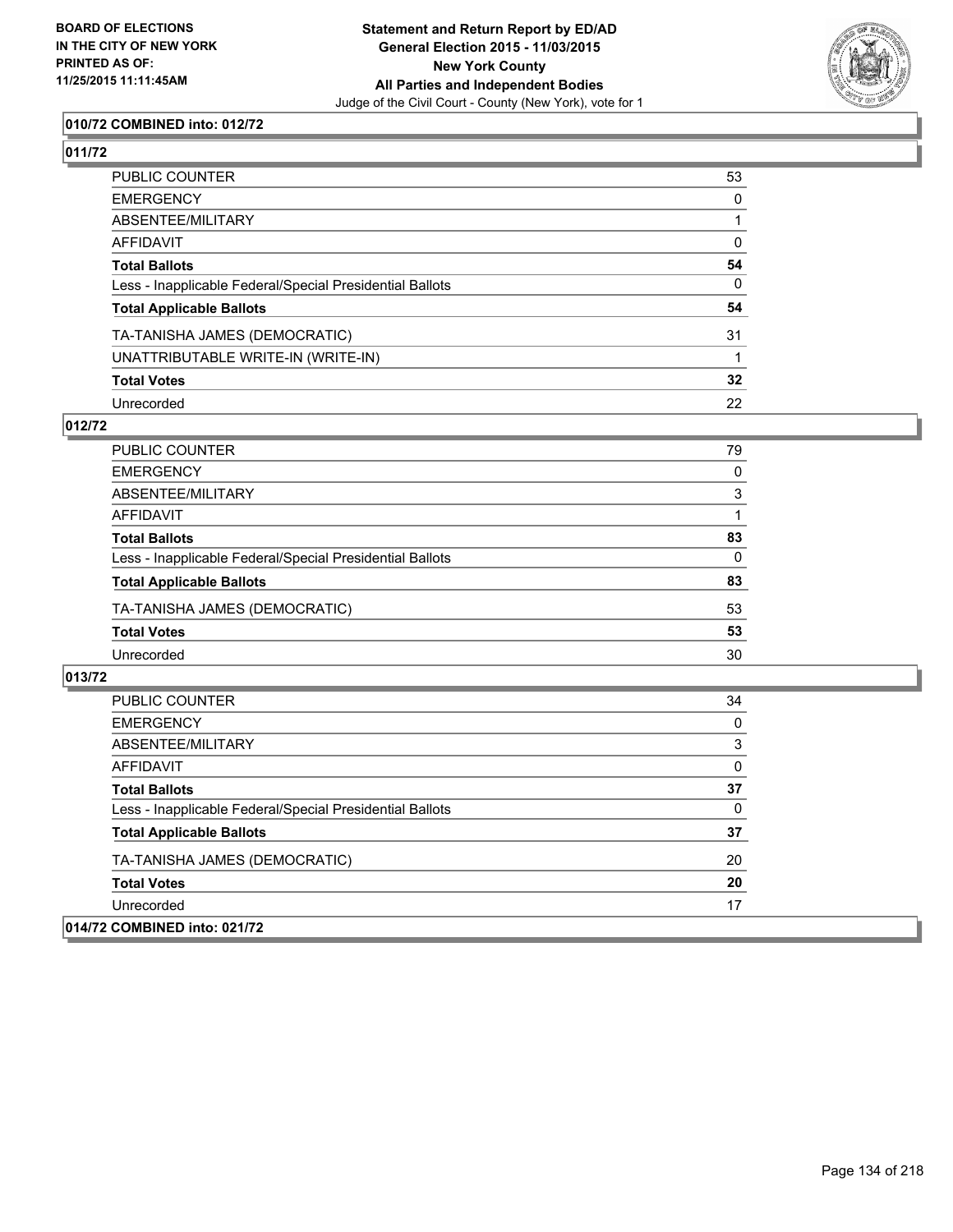

| PUBLIC COUNTER                                           | 53              |
|----------------------------------------------------------|-----------------|
| EMERGENCY                                                | 0               |
| ABSENTEE/MILITARY                                        | $\mathbf{0}$    |
| AFFIDAVIT                                                | $\mathbf{0}$    |
| Total Ballots                                            | 53              |
| Less - Inapplicable Federal/Special Presidential Ballots | 0               |
| <b>Total Applicable Ballots</b>                          | 53              |
| TA-TANISHA JAMES (DEMOCRATIC)                            | 41              |
| <b>Total Votes</b>                                       | 41              |
| Unrecorded                                               | 12 <sup>2</sup> |

### **016/72**

| 34 |
|----|
| 0  |
| 1  |
| 0  |
| 35 |
| 0  |
| 35 |
| 26 |
|    |
|    |
| 28 |
| 7  |
|    |

| <b>PUBLIC COUNTER</b>                                    | 73 |
|----------------------------------------------------------|----|
| <b>EMERGENCY</b>                                         | 0  |
| ABSENTEE/MILITARY                                        |    |
| AFFIDAVIT                                                | 4  |
| <b>Total Ballots</b>                                     | 78 |
| Less - Inapplicable Federal/Special Presidential Ballots | 0  |
| <b>Total Applicable Ballots</b>                          | 78 |
| TA-TANISHA JAMES (DEMOCRATIC)                            | 57 |
| SARA ARROW (WRITE-IN)                                    |    |
| UNATTRIBUTABLE WRITE-IN (WRITE-IN)                       |    |
| <b>Total Votes</b>                                       | 59 |
| Unrecorded                                               | 19 |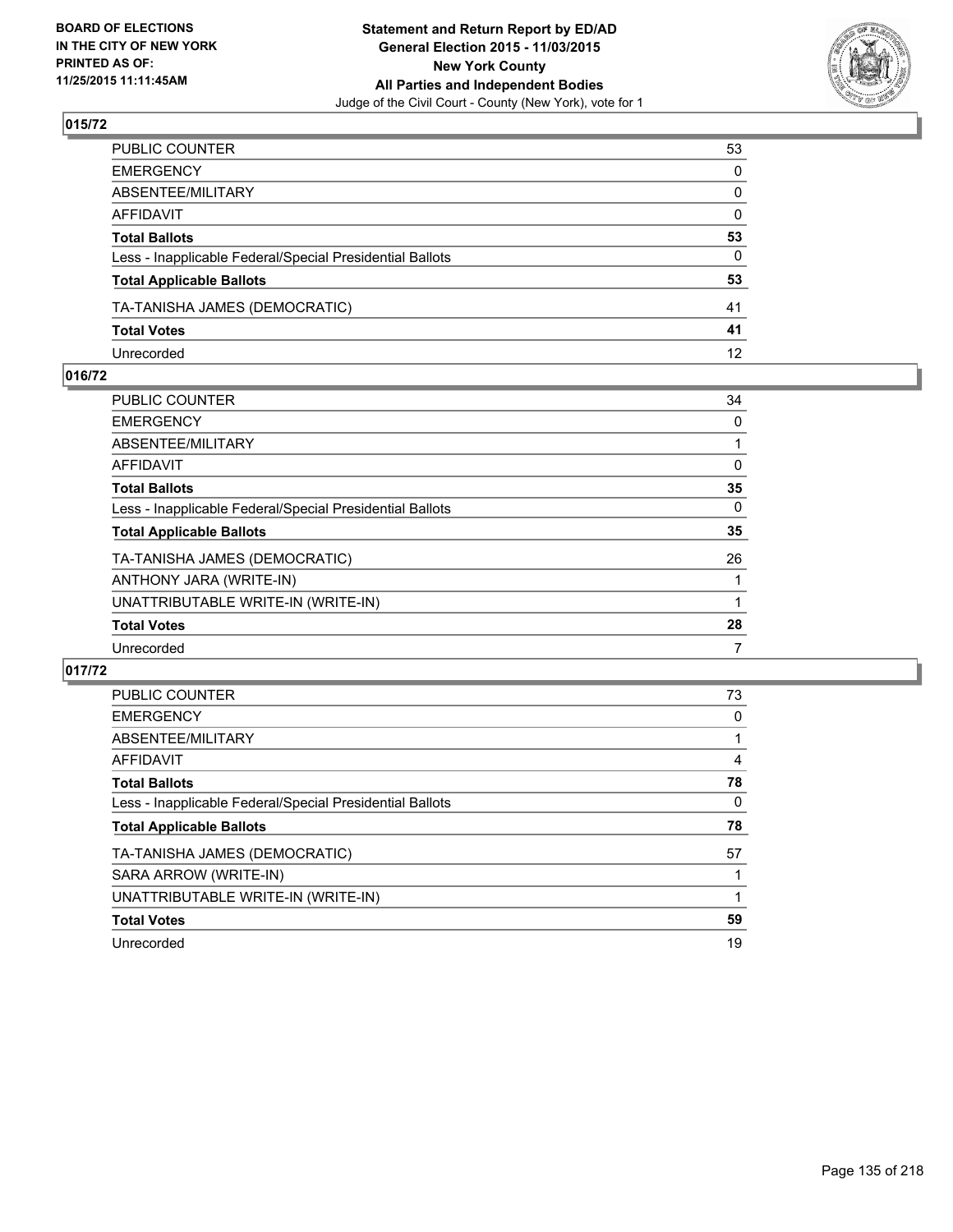

| PUBLIC COUNTER                                           | 43       |
|----------------------------------------------------------|----------|
| <b>EMERGENCY</b>                                         | $\Omega$ |
| ABSENTEE/MILITARY                                        |          |
| <b>AFFIDAVIT</b>                                         | 3        |
| <b>Total Ballots</b>                                     | 47       |
| Less - Inapplicable Federal/Special Presidential Ballots | 0        |
| <b>Total Applicable Ballots</b>                          | 47       |
| TA-TANISHA JAMES (DEMOCRATIC)                            | 41       |
| IRA SAIGER (WRITE-IN)                                    |          |
| <b>Total Votes</b>                                       | 42       |
| Unrecorded                                               | 5        |
|                                                          |          |

## **019/72 COMBINED into: 037/72**

### **020/72**

| PUBLIC COUNTER                                           | 37       |
|----------------------------------------------------------|----------|
| <b>EMERGENCY</b>                                         | 0        |
| ABSENTEE/MILITARY                                        | 0        |
| <b>AFFIDAVIT</b>                                         | $\Omega$ |
| <b>Total Ballots</b>                                     | 37       |
| Less - Inapplicable Federal/Special Presidential Ballots | 0        |
| <b>Total Applicable Ballots</b>                          | 37       |
| TA-TANISHA JAMES (DEMOCRATIC)                            | 30       |
| UNATTRIBUTABLE WRITE-IN (WRITE-IN)                       |          |
| <b>Total Votes</b>                                       | 31       |
| Unrecorded                                               | 6        |
|                                                          |          |

| <b>PUBLIC COUNTER</b>                                    | 65 |
|----------------------------------------------------------|----|
| <b>EMERGENCY</b>                                         | 0  |
| ABSENTEE/MILITARY                                        | 2  |
| AFFIDAVIT                                                |    |
| <b>Total Ballots</b>                                     | 68 |
| Less - Inapplicable Federal/Special Presidential Ballots | 0  |
| <b>Total Applicable Ballots</b>                          | 68 |
| TA-TANISHA JAMES (DEMOCRATIC)                            | 47 |
| UNATTRIBUTABLE WRITE-IN (WRITE-IN)                       | 2  |
| <b>Total Votes</b>                                       | 49 |
| Unrecorded                                               | 19 |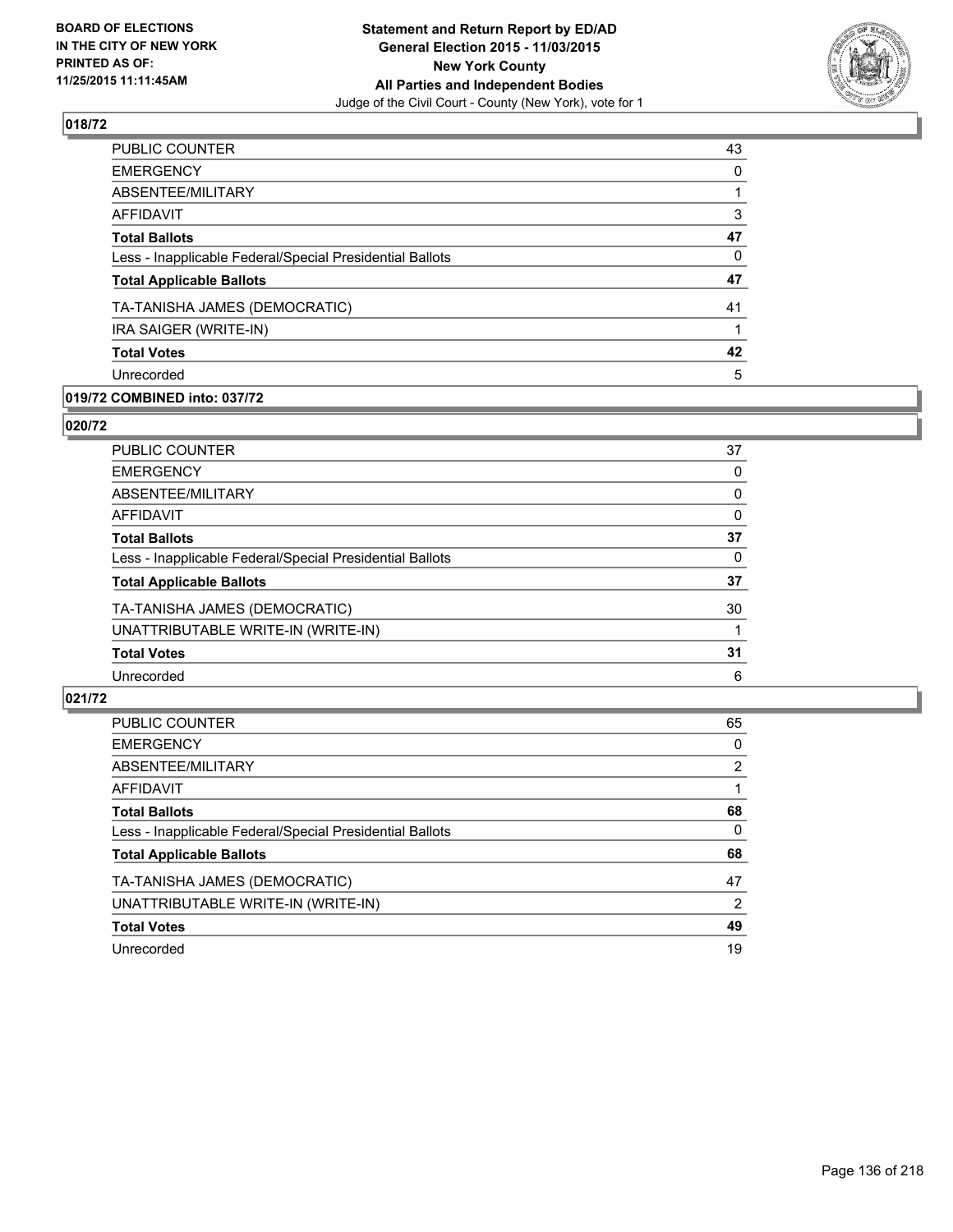

| PUBLIC COUNTER                                           | 44           |
|----------------------------------------------------------|--------------|
| EMERGENCY                                                | $\mathbf{0}$ |
| ABSENTEE/MILITARY                                        | $\Omega$     |
| AFFIDAVIT                                                |              |
| Total Ballots                                            | 45           |
| Less - Inapplicable Federal/Special Presidential Ballots | $\mathbf{0}$ |
| <b>Total Applicable Ballots</b>                          | 45           |
| TA-TANISHA JAMES (DEMOCRATIC)                            | 25           |
| <b>Total Votes</b>                                       | 25           |
| Unrecorded                                               | 20           |

### **023/72**

| <b>PUBLIC COUNTER</b>                                    | 25 |
|----------------------------------------------------------|----|
| <b>EMERGENCY</b>                                         | 0  |
| ABSENTEE/MILITARY                                        | 0  |
| <b>AFFIDAVIT</b>                                         | 0  |
| <b>Total Ballots</b>                                     | 25 |
| Less - Inapplicable Federal/Special Presidential Ballots | 0  |
| <b>Total Applicable Ballots</b>                          | 25 |
| TA-TANISHA JAMES (DEMOCRATIC)                            | 16 |
| <b>Total Votes</b>                                       | 16 |
| Unrecorded                                               | 9  |
| -----------                                              |    |

## **024/72 COMBINED into: 025/72**

#### **025/72**

| <b>PUBLIC COUNTER</b>                                                                                                                                                                                                                                                                                                                                                                                                   | 53 |
|-------------------------------------------------------------------------------------------------------------------------------------------------------------------------------------------------------------------------------------------------------------------------------------------------------------------------------------------------------------------------------------------------------------------------|----|
| <b>EMERGENCY</b>                                                                                                                                                                                                                                                                                                                                                                                                        | 0  |
| ABSENTEE/MILITARY                                                                                                                                                                                                                                                                                                                                                                                                       | 0  |
| AFFIDAVIT                                                                                                                                                                                                                                                                                                                                                                                                               |    |
| <b>Total Ballots</b>                                                                                                                                                                                                                                                                                                                                                                                                    | 54 |
| Less - Inapplicable Federal/Special Presidential Ballots                                                                                                                                                                                                                                                                                                                                                                | 0  |
| <b>Total Applicable Ballots</b>                                                                                                                                                                                                                                                                                                                                                                                         | 54 |
| TA-TANISHA JAMES (DEMOCRATIC)                                                                                                                                                                                                                                                                                                                                                                                           | 43 |
| <b>Total Votes</b>                                                                                                                                                                                                                                                                                                                                                                                                      | 43 |
| Unrecorded                                                                                                                                                                                                                                                                                                                                                                                                              | 11 |
| 026/72 COMBINED into: 038/72                                                                                                                                                                                                                                                                                                                                                                                            |    |
| $\mathbf{A} \mathbf{A} = \mathbf{A} \mathbf{A} \mathbf{A} + \mathbf{A} \mathbf{A} + \mathbf{A} \mathbf{A} + \mathbf{A} \mathbf{A} + \mathbf{A} \mathbf{A} + \mathbf{A} \mathbf{A} + \mathbf{A} \mathbf{A} + \mathbf{A} \mathbf{A} + \mathbf{A} \mathbf{A} + \mathbf{A} \mathbf{A} + \mathbf{A} \mathbf{A} + \mathbf{A} \mathbf{A} + \mathbf{A} \mathbf{A} + \mathbf{A} \mathbf{A} + \mathbf{A} \mathbf{A} + \mathbf{A}$ |    |

### **027/72 COMBINED into: 030/72**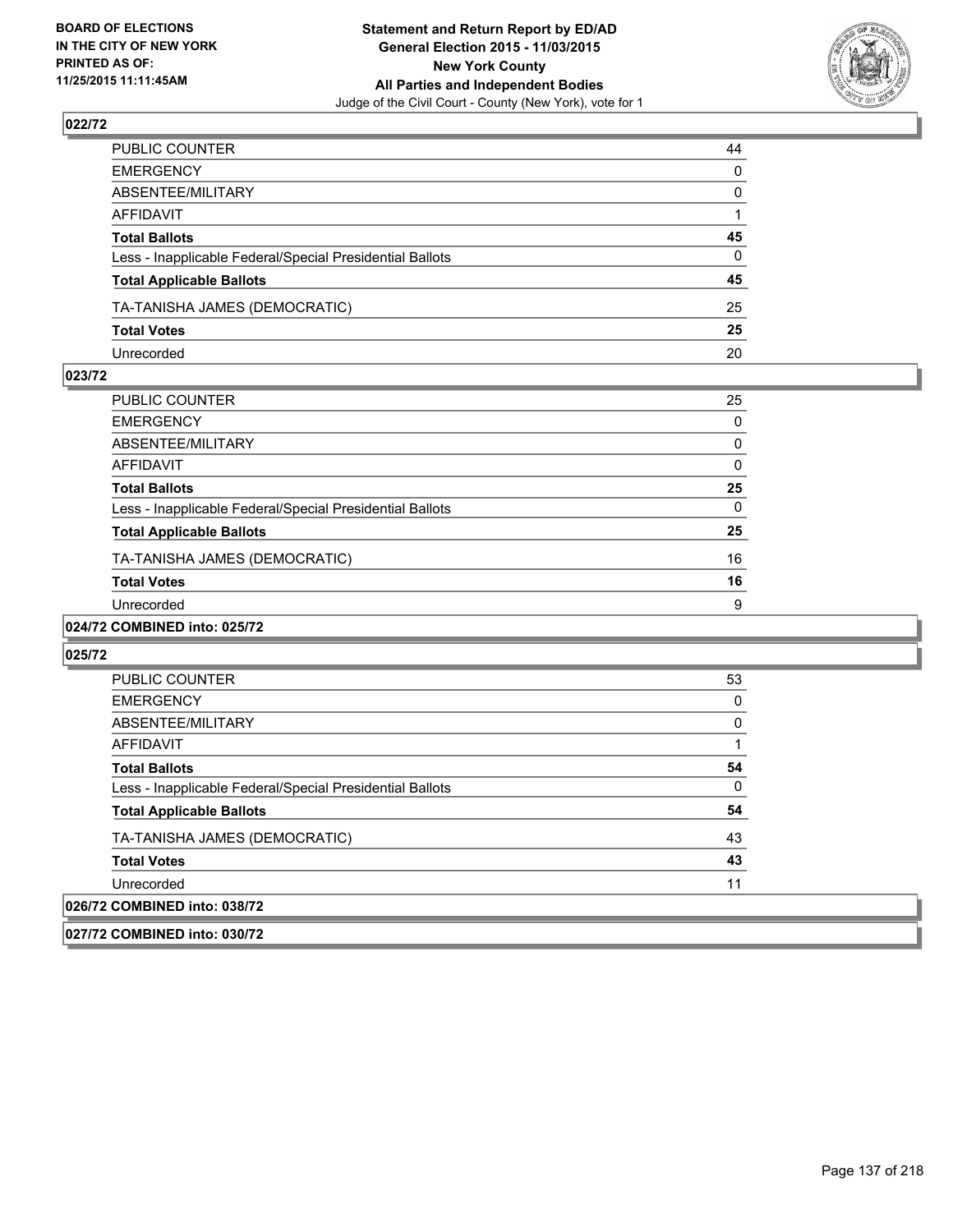

| PUBLIC COUNTER                                           | 85           |
|----------------------------------------------------------|--------------|
| <b>EMERGENCY</b>                                         | $\mathbf{0}$ |
| ABSENTEE/MILITARY                                        | 3            |
| <b>AFFIDAVIT</b>                                         | $\Omega$     |
| <b>Total Ballots</b>                                     | 88           |
| Less - Inapplicable Federal/Special Presidential Ballots | $\Omega$     |
| <b>Total Applicable Ballots</b>                          | 88           |
| TA-TANISHA JAMES (DEMOCRATIC)                            | 56           |
| <b>Total Votes</b>                                       | 56           |
| Unrecorded                                               | 32           |

### **029/72 COMBINED into: 028/72**

**030/72** 

| PUBLIC COUNTER                                           | 62 |
|----------------------------------------------------------|----|
| <b>EMERGENCY</b>                                         | 0  |
| ABSENTEE/MILITARY                                        |    |
| AFFIDAVIT                                                | 2  |
| <b>Total Ballots</b>                                     | 65 |
| Less - Inapplicable Federal/Special Presidential Ballots | 0  |
| <b>Total Applicable Ballots</b>                          | 65 |
| TA-TANISHA JAMES (DEMOCRATIC)                            | 55 |
| UNATTRIBUTABLE WRITE-IN (WRITE-IN)                       |    |
| <b>Total Votes</b>                                       | 56 |
| Unrecorded                                               | 9  |

| <b>PUBLIC COUNTER</b>                                    | 42 |
|----------------------------------------------------------|----|
| <b>EMERGENCY</b>                                         | 0  |
| ABSENTEE/MILITARY                                        | 2  |
| <b>AFFIDAVIT</b>                                         | 0  |
| <b>Total Ballots</b>                                     | 44 |
| Less - Inapplicable Federal/Special Presidential Ballots | 0  |
| <b>Total Applicable Ballots</b>                          | 44 |
| TA-TANISHA JAMES (DEMOCRATIC)                            | 29 |
| <b>Total Votes</b>                                       | 29 |
| Unrecorded                                               | 15 |
| 032/72 COMBINED into: 035/72                             |    |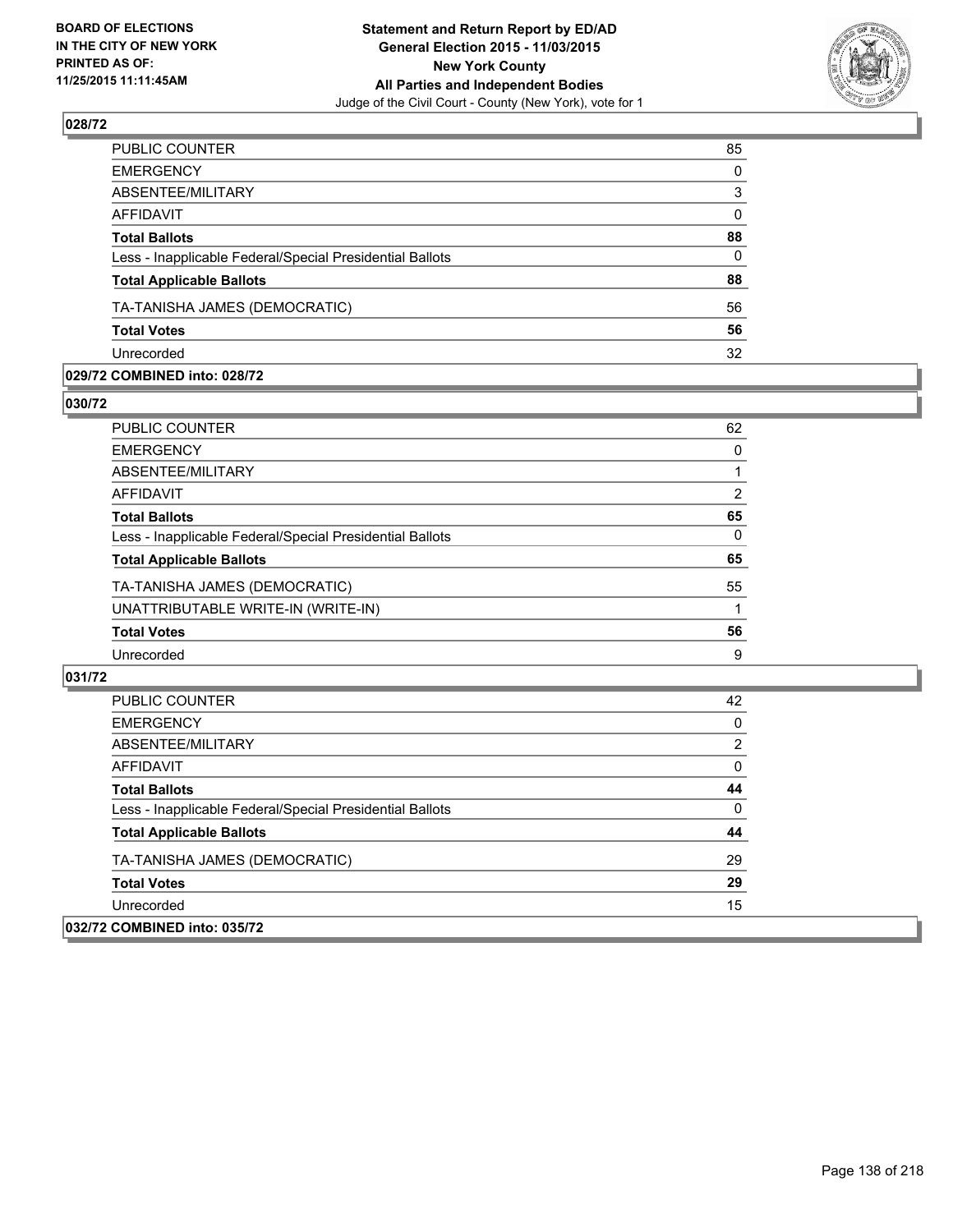

| PUBLIC COUNTER                                           | 43             |
|----------------------------------------------------------|----------------|
| <b>EMERGENCY</b>                                         | 0              |
| ABSENTEE/MILITARY                                        | 6              |
| <b>AFFIDAVIT</b>                                         | 0              |
| <b>Total Ballots</b>                                     | 49             |
| Less - Inapplicable Federal/Special Presidential Ballots | 0              |
| <b>Total Applicable Ballots</b>                          | 49             |
| TA-TANISHA JAMES (DEMOCRATIC)                            | 30             |
| HEATH M. SHERMAN (WRITE-IN)                              |                |
| JAYTEE STARR (WRITE-IN)                                  | $\overline{2}$ |
| UNATTRIBUTABLE WRITE-IN (WRITE-IN)                       |                |
| <b>Total Votes</b>                                       | 34             |
| Unrecorded                                               | 15             |

## **034/72**

| <b>PUBLIC COUNTER</b>                                    | 36       |
|----------------------------------------------------------|----------|
| <b>EMERGENCY</b>                                         | $\Omega$ |
| <b>ABSENTEE/MILITARY</b>                                 |          |
| AFFIDAVIT                                                | 0        |
| <b>Total Ballots</b>                                     | 37       |
| Less - Inapplicable Federal/Special Presidential Ballots | $\Omega$ |
| <b>Total Applicable Ballots</b>                          | 37       |
| TA-TANISHA JAMES (DEMOCRATIC)                            | 25       |
| UNATTRIBUTABLE WRITE-IN (WRITE-IN)                       |          |
| <b>Total Votes</b>                                       | 26       |
| Unrecorded                                               | 11       |
|                                                          |          |

| <b>PUBLIC COUNTER</b>                                    | 60 |
|----------------------------------------------------------|----|
| <b>EMERGENCY</b>                                         | 0  |
| ABSENTEE/MILITARY                                        | 2  |
| AFFIDAVIT                                                |    |
| <b>Total Ballots</b>                                     | 63 |
| Less - Inapplicable Federal/Special Presidential Ballots | 0  |
| <b>Total Applicable Ballots</b>                          | 63 |
| TA-TANISHA JAMES (DEMOCRATIC)                            | 46 |
| <b>Total Votes</b>                                       | 46 |
| Unrecorded                                               | 17 |
| 036/72 COMBINED into: 033/72                             |    |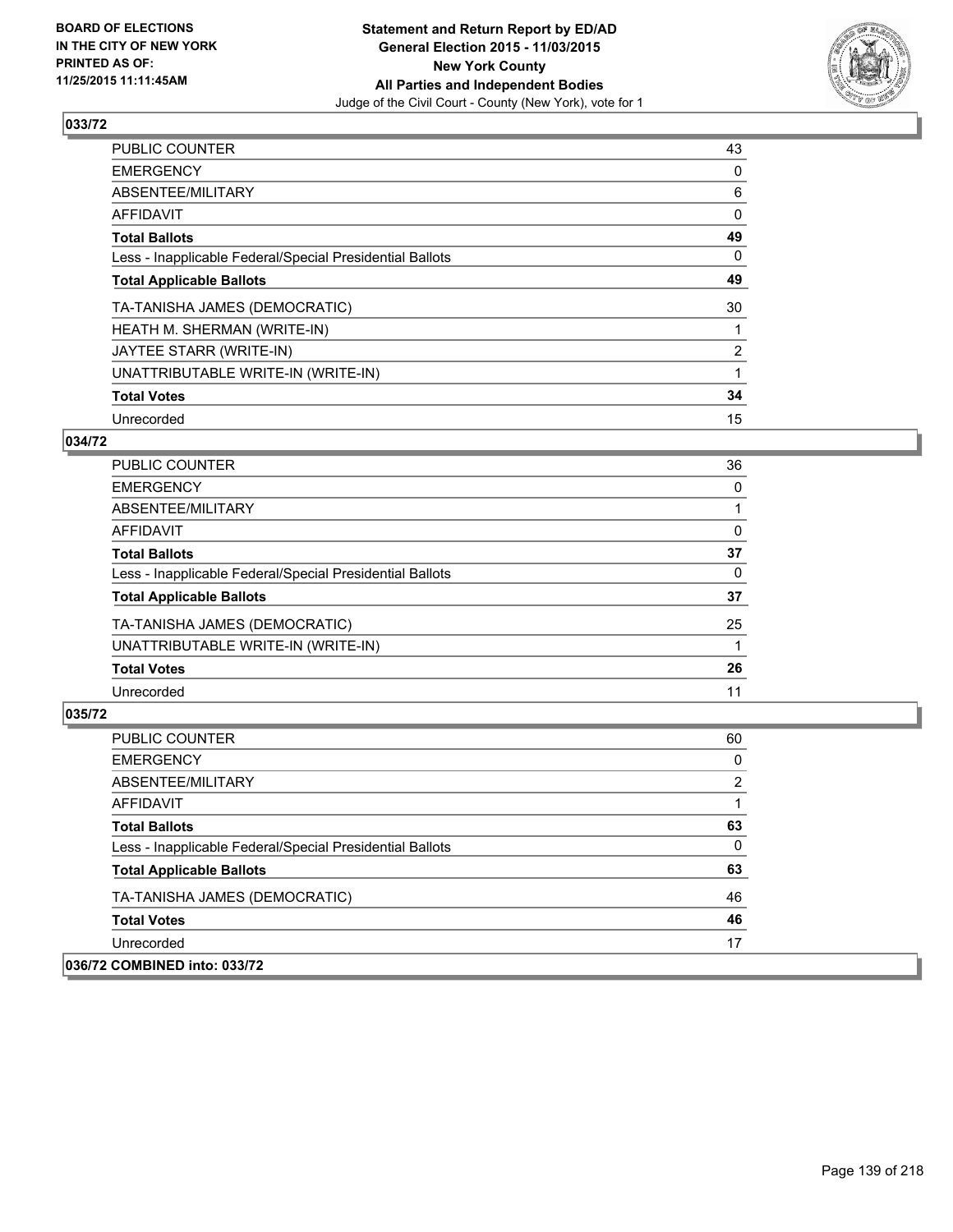

| PUBLIC COUNTER                                           | 61 |
|----------------------------------------------------------|----|
| <b>EMERGENCY</b>                                         | 0  |
| ABSENTEE/MILITARY                                        | 0  |
| <b>AFFIDAVIT</b>                                         | 0  |
| <b>Total Ballots</b>                                     | 61 |
| Less - Inapplicable Federal/Special Presidential Ballots | 0  |
| <b>Total Applicable Ballots</b>                          | 61 |
| TA-TANISHA JAMES (DEMOCRATIC)                            | 48 |
| NEVA NEFF (WRITE-IN)                                     |    |
| UNATTRIBUTABLE WRITE-IN (WRITE-IN)                       |    |
| <b>Total Votes</b>                                       | 50 |
| Unrecorded                                               | 11 |

## **038/72**

| PUBLIC COUNTER                                           | 51       |
|----------------------------------------------------------|----------|
| <b>EMERGENCY</b>                                         | 0        |
| ABSENTEE/MILITARY                                        |          |
| <b>AFFIDAVIT</b>                                         |          |
| <b>Total Ballots</b>                                     | 53       |
| Less - Inapplicable Federal/Special Presidential Ballots | $\Omega$ |
| <b>Total Applicable Ballots</b>                          | 53       |
| TA-TANISHA JAMES (DEMOCRATIC)                            | 44       |
| <b>Total Votes</b>                                       | 44       |
| Unrecorded                                               | 9        |
|                                                          |          |

| <b>PUBLIC COUNTER</b>                                    | 37 |
|----------------------------------------------------------|----|
| <b>EMERGENCY</b>                                         | 0  |
| ABSENTEE/MILITARY                                        |    |
| AFFIDAVIT                                                | 0  |
| <b>Total Ballots</b>                                     | 38 |
| Less - Inapplicable Federal/Special Presidential Ballots | 0  |
| <b>Total Applicable Ballots</b>                          | 38 |
| TA-TANISHA JAMES (DEMOCRATIC)                            | 27 |
| RUSTY SHACKLEFORD (WRITE-IN)                             |    |
| <b>Total Votes</b>                                       | 28 |
| Unrecorded                                               | 10 |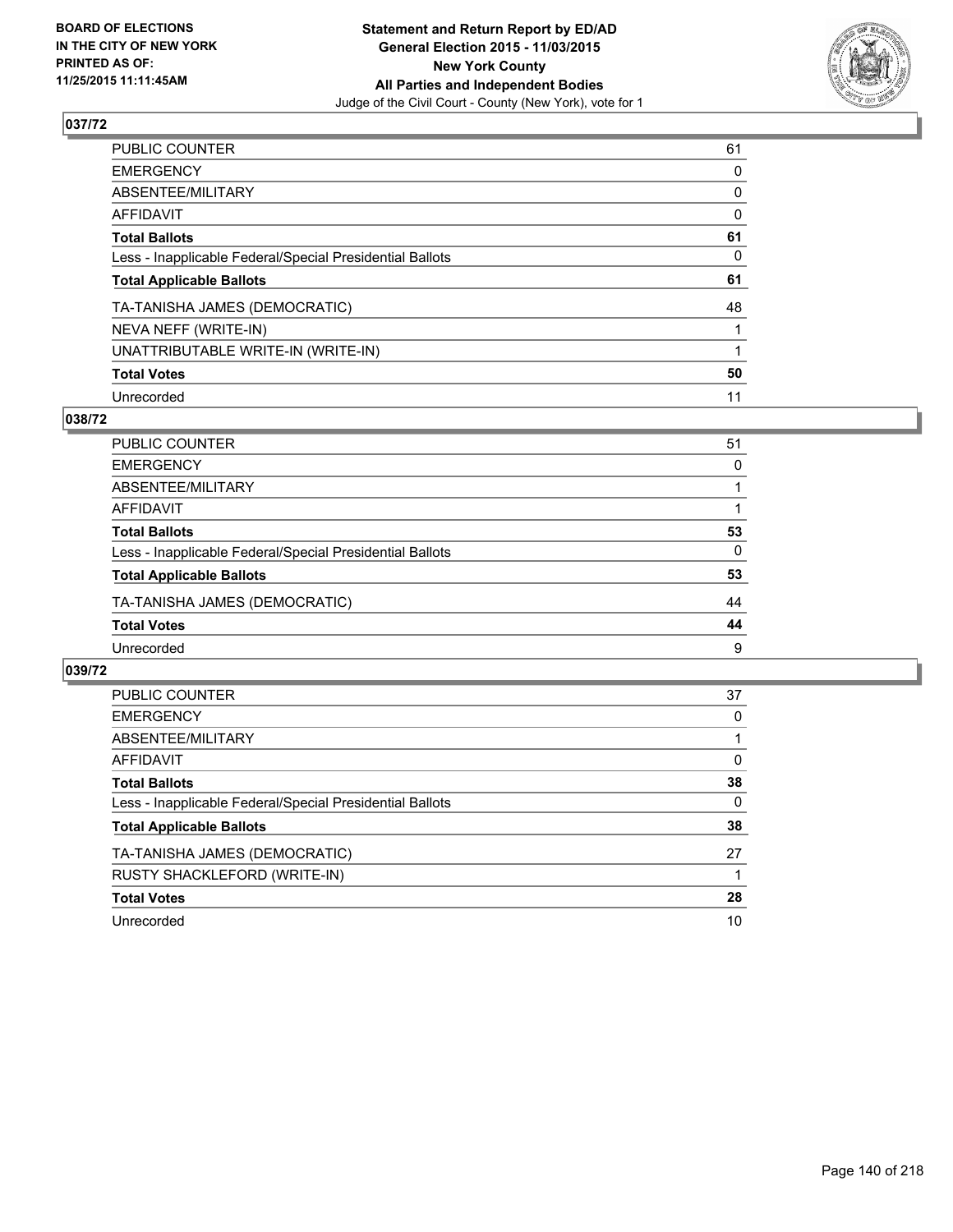

| PUBLIC COUNTER                                           | 93           |
|----------------------------------------------------------|--------------|
| EMERGENCY                                                | $\mathbf{0}$ |
| ABSENTEE/MILITARY                                        | 2            |
| AFFIDAVIT                                                |              |
| Total Ballots                                            | 96           |
| Less - Inapplicable Federal/Special Presidential Ballots | 0            |
| <b>Total Applicable Ballots</b>                          | 96           |
| TA-TANISHA JAMES (DEMOCRATIC)                            | 65           |
| UNATTRIBUTABLE WRITE-IN (WRITE-IN)                       |              |
| <b>Total Votes</b>                                       | 66           |
| Unrecorded                                               | 30           |

## **041/72**

| PUBLIC COUNTER                                           | 55       |
|----------------------------------------------------------|----------|
| <b>EMERGENCY</b>                                         | 0        |
| ABSENTEE/MILITARY                                        | $\Omega$ |
| <b>AFFIDAVIT</b>                                         |          |
| <b>Total Ballots</b>                                     | 56       |
| Less - Inapplicable Federal/Special Presidential Ballots | $\Omega$ |
| <b>Total Applicable Ballots</b>                          | 56       |
| TA-TANISHA JAMES (DEMOCRATIC)                            | 43       |
| <b>Total Votes</b>                                       | 43       |
| Unrecorded                                               | 13       |
|                                                          |          |

### **042/72**

| PUBLIC COUNTER                                           | 27 |
|----------------------------------------------------------|----|
| <b>EMERGENCY</b>                                         | 0  |
| ABSENTEE/MILITARY                                        |    |
| AFFIDAVIT                                                | 0  |
| <b>Total Ballots</b>                                     | 28 |
| Less - Inapplicable Federal/Special Presidential Ballots | 0  |
| <b>Total Applicable Ballots</b>                          | 28 |
| TA-TANISHA JAMES (DEMOCRATIC)                            | 25 |
| <b>Total Votes</b>                                       | 25 |
| Unrecorded                                               | 3  |

| <b>PUBLIC COUNTER</b>                                    | 77 |
|----------------------------------------------------------|----|
| <b>EMERGENCY</b>                                         | 0  |
| ABSENTEE/MILITARY                                        | 3  |
| <b>AFFIDAVIT</b>                                         | 4  |
| <b>Total Ballots</b>                                     | 84 |
| Less - Inapplicable Federal/Special Presidential Ballots | 0  |
| <b>Total Applicable Ballots</b>                          | 84 |
| TA-TANISHA JAMES (DEMOCRATIC)                            | 53 |
| UNATTRIBUTABLE WRITE-IN (WRITE-IN)                       | 3  |
| <b>Total Votes</b>                                       | 56 |
| Unrecorded                                               | 28 |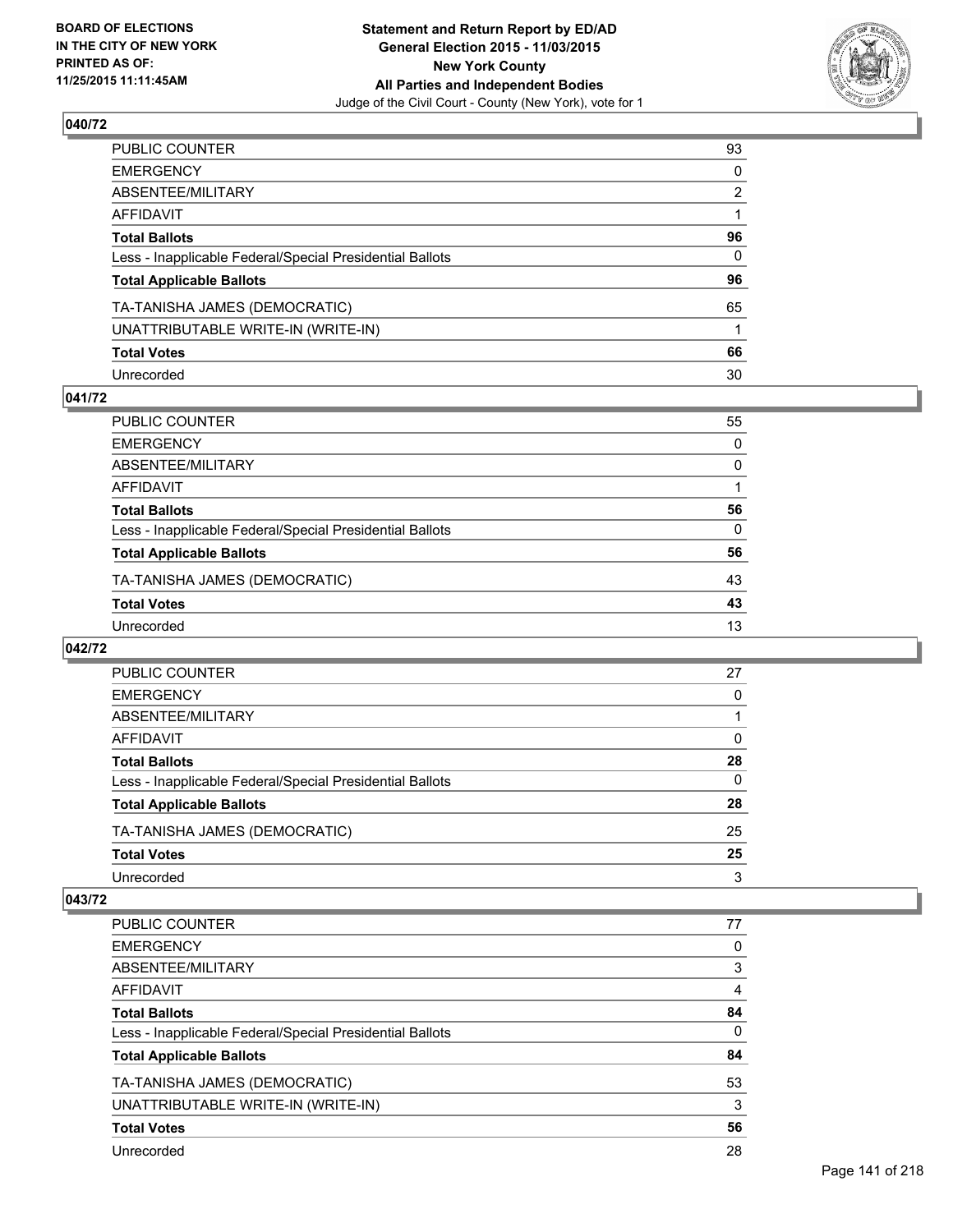

## **044/72 COMBINED into: 043/72**

### **045/72 COMBINED into: 046/72**

**046/72** 

| PUBLIC COUNTER                                           | 45           |
|----------------------------------------------------------|--------------|
| <b>EMERGENCY</b>                                         | 0            |
| ABSENTEE/MILITARY                                        |              |
| AFFIDAVIT                                                | 2            |
| <b>Total Ballots</b>                                     | 48           |
| Less - Inapplicable Federal/Special Presidential Ballots | $\mathbf{0}$ |
| <b>Total Applicable Ballots</b>                          | 48           |
| TA-TANISHA JAMES (DEMOCRATIC)                            | 31           |
| JAMES FRYER (WRITE-IN)                                   |              |
| <b>Total Votes</b>                                       | 32           |
| Unrecorded                                               | 16           |

## **047/72**

| <b>PUBLIC COUNTER</b>                                    | 51 |
|----------------------------------------------------------|----|
| <b>EMERGENCY</b>                                         | 0  |
| ABSENTEE/MILITARY                                        | 0  |
| <b>AFFIDAVIT</b>                                         | 0  |
| <b>Total Ballots</b>                                     | 51 |
| Less - Inapplicable Federal/Special Presidential Ballots | 0  |
| <b>Total Applicable Ballots</b>                          | 51 |
| TA-TANISHA JAMES (DEMOCRATIC)                            | 39 |
| UNATTRIBUTABLE WRITE-IN (WRITE-IN)                       |    |
| <b>Total Votes</b>                                       | 40 |
| Unrecorded                                               | 11 |

| <b>PUBLIC COUNTER</b>                                    | 52 |
|----------------------------------------------------------|----|
| <b>EMERGENCY</b>                                         | 0  |
| ABSENTEE/MILITARY                                        |    |
| AFFIDAVIT                                                | 0  |
| <b>Total Ballots</b>                                     | 53 |
| Less - Inapplicable Federal/Special Presidential Ballots | 0  |
| <b>Total Applicable Ballots</b>                          | 53 |
| TA-TANISHA JAMES (DEMOCRATIC)                            | 38 |
| <b>Total Votes</b>                                       | 38 |
| Unrecorded                                               | 15 |
| 049/72 COMBINED into: 048/72                             |    |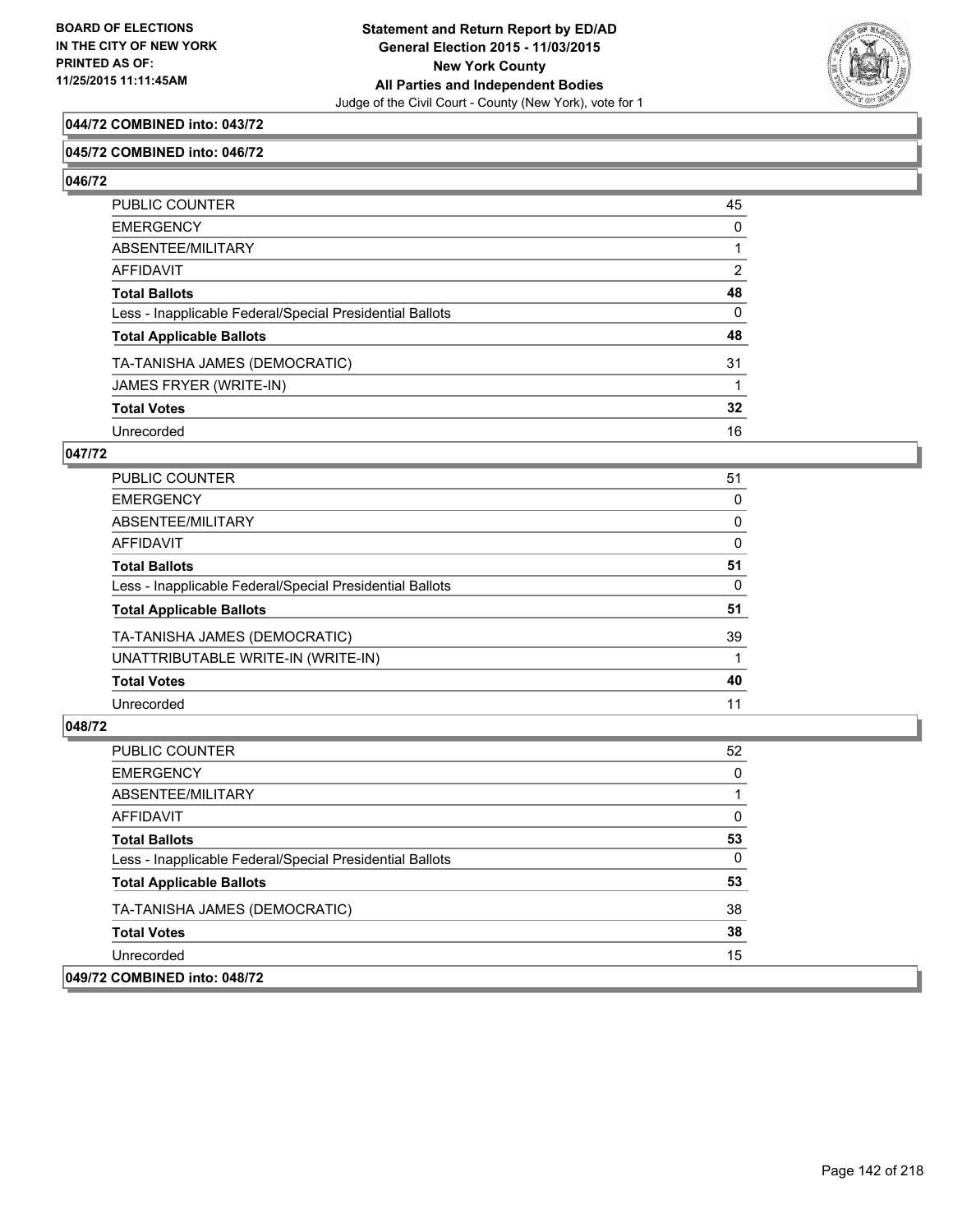

| 58       |
|----------|
| $\Omega$ |
| 5        |
| $\Omega$ |
| 63       |
| $\Omega$ |
| 63       |
| 44       |
| 44       |
| 19       |
|          |

### **051/72 COMBINED into: 050/72**

**052/72** 

| PUBLIC COUNTER                                           | 70 |
|----------------------------------------------------------|----|
| <b>EMERGENCY</b>                                         | 0  |
| ABSENTEE/MILITARY                                        | 5  |
| <b>AFFIDAVIT</b>                                         |    |
| <b>Total Ballots</b>                                     | 76 |
| Less - Inapplicable Federal/Special Presidential Ballots | 0  |
| <b>Total Applicable Ballots</b>                          | 76 |
| TA-TANISHA JAMES (DEMOCRATIC)                            | 59 |
| <b>Total Votes</b>                                       | 59 |
| Unrecorded                                               | 17 |
|                                                          |    |

## **053/72**

| <b>PUBLIC COUNTER</b>                                    | 33 |
|----------------------------------------------------------|----|
| <b>EMERGENCY</b>                                         | 0  |
| ABSENTEE/MILITARY                                        |    |
| AFFIDAVIT                                                |    |
| <b>Total Ballots</b>                                     | 35 |
| Less - Inapplicable Federal/Special Presidential Ballots | 0  |
| <b>Total Applicable Ballots</b>                          | 35 |
| TA-TANISHA JAMES (DEMOCRATIC)                            | 15 |
| <b>Total Votes</b>                                       | 15 |
| Unrecorded                                               | 20 |

| PUBLIC COUNTER                                           | 42 |
|----------------------------------------------------------|----|
| <b>EMERGENCY</b>                                         | 0  |
| ABSENTEE/MILITARY                                        | 0  |
| AFFIDAVIT                                                |    |
| <b>Total Ballots</b>                                     | 43 |
| Less - Inapplicable Federal/Special Presidential Ballots | 0  |
| <b>Total Applicable Ballots</b>                          | 43 |
| TA-TANISHA JAMES (DEMOCRATIC)                            | 29 |
| <b>Total Votes</b>                                       | 29 |
| Unrecorded                                               | 14 |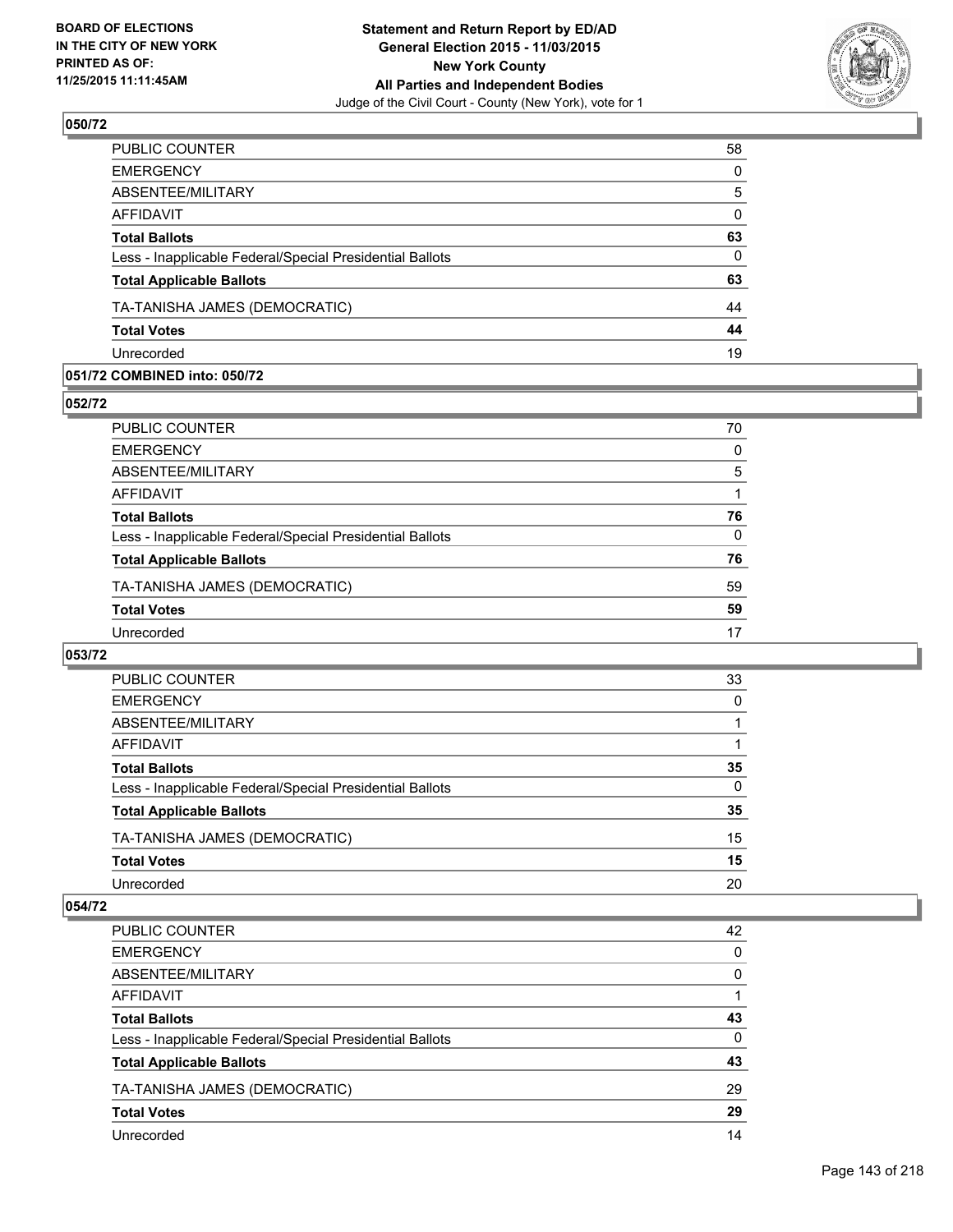

## **055/72 COMBINED into: 052/72**

| PUBLIC COUNTER                                           | 48           |
|----------------------------------------------------------|--------------|
| EMERGENCY                                                | $\mathbf{0}$ |
| ABSENTEE/MILITARY                                        | 2            |
| AFFIDAVIT                                                |              |
| Total Ballots                                            | 51           |
| Less - Inapplicable Federal/Special Presidential Ballots | $\Omega$     |
| <b>Total Applicable Ballots</b>                          | 51           |
| TA-TANISHA JAMES (DEMOCRATIC)                            | 27           |
| UNATTRIBUTABLE WRITE-IN (WRITE-IN)                       |              |
| <b>Total Votes</b>                                       | 28           |
| Unrecorded                                               | 23           |

#### **057/72**

| <b>PUBLIC COUNTER</b>                                    | 73 |
|----------------------------------------------------------|----|
| <b>EMERGENCY</b>                                         | 0  |
| ABSENTEE/MILITARY                                        | 3  |
| AFFIDAVIT                                                | 0  |
| <b>Total Ballots</b>                                     | 76 |
| Less - Inapplicable Federal/Special Presidential Ballots | 0  |
| <b>Total Applicable Ballots</b>                          | 76 |
| TA-TANISHA JAMES (DEMOCRATIC)                            | 63 |
| BARBARA KAPNICK (WRITE-IN)                               | 1  |
| MICHAEL M. TALLEY (WRITE-IN)                             | 1  |
| UNATTRIBUTABLE WRITE-IN (WRITE-IN)                       | 1  |
| <b>Total Votes</b>                                       | 66 |
| Unrecorded                                               | 10 |
|                                                          |    |

## **058/72 COMBINED into: 057/72**

## **059/72 COMBINED into: 060/72**

| <b>PUBLIC COUNTER</b>                                    | 65 |
|----------------------------------------------------------|----|
| <b>EMERGENCY</b>                                         | 0  |
| ABSENTEE/MILITARY                                        | 2  |
| AFFIDAVIT                                                |    |
| <b>Total Ballots</b>                                     | 68 |
| Less - Inapplicable Federal/Special Presidential Ballots | 0  |
| <b>Total Applicable Ballots</b>                          | 68 |
| TA-TANISHA JAMES (DEMOCRATIC)                            | 51 |
| <b>Total Votes</b>                                       | 51 |
| Unrecorded                                               | 17 |
| 061/72 COMBINED into: 064/72                             |    |
| 062/72 COMBINED into: 056/72                             |    |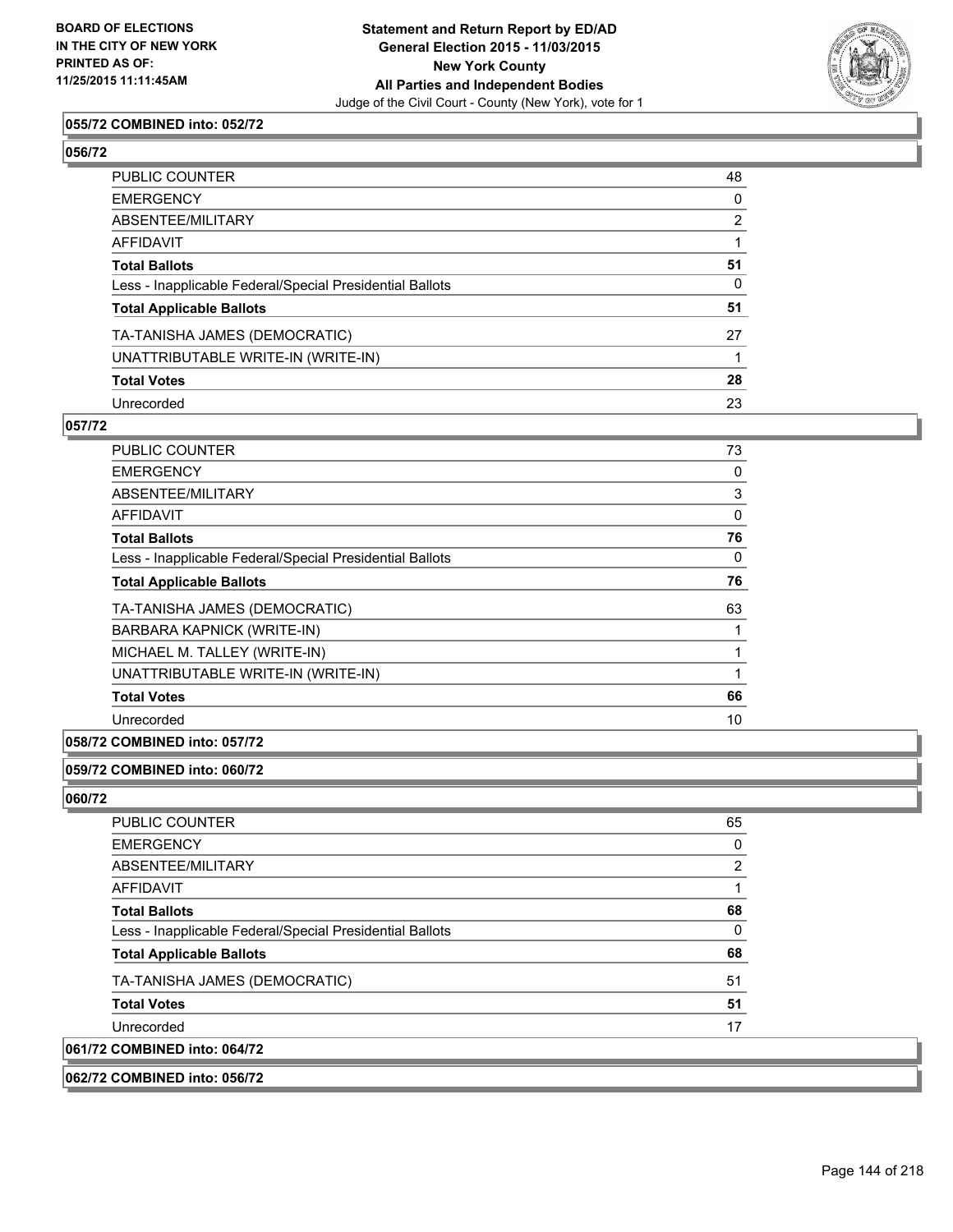

| PUBLIC COUNTER                                           | 38           |
|----------------------------------------------------------|--------------|
| EMERGENCY                                                | $\mathbf{0}$ |
| ABSENTEE/MILITARY                                        | 2            |
| AFFIDAVIT                                                |              |
| Total Ballots                                            | 41           |
| Less - Inapplicable Federal/Special Presidential Ballots | 0            |
| <b>Total Applicable Ballots</b>                          | 41           |
| TA-TANISHA JAMES (DEMOCRATIC)                            | 26           |
| <b>Total Votes</b>                                       | 26           |
| Unrecorded                                               | 15           |

#### **064/72**

| <b>PUBLIC COUNTER</b>                                    | 60 |
|----------------------------------------------------------|----|
| <b>EMERGENCY</b>                                         | 0  |
| ABSENTEE/MILITARY                                        | 6  |
| <b>AFFIDAVIT</b>                                         | 2  |
| <b>Total Ballots</b>                                     | 68 |
| Less - Inapplicable Federal/Special Presidential Ballots | 0  |
| <b>Total Applicable Ballots</b>                          | 68 |
| TA-TANISHA JAMES (DEMOCRATIC)                            | 49 |
| UNATTRIBUTABLE WRITE-IN (WRITE-IN)                       |    |
| <b>Total Votes</b>                                       | 50 |
| Unrecorded                                               | 18 |
| 065/72 COMBINED into: 063/72                             |    |

### **066/72 COMBINED into: 067/72**

| PUBLIC COUNTER                                           | 92 |
|----------------------------------------------------------|----|
| <b>EMERGENCY</b>                                         | 0  |
| ABSENTEE/MILITARY                                        | 3  |
| <b>AFFIDAVIT</b>                                         | 0  |
| <b>Total Ballots</b>                                     | 95 |
| Less - Inapplicable Federal/Special Presidential Ballots | 0  |
| <b>Total Applicable Ballots</b>                          | 95 |
| TA-TANISHA JAMES (DEMOCRATIC)                            | 75 |
| ANDREW KORNBLUTH (WRITE-IN)                              | 1  |
| ANTHONY WALKER (WRITE-IN)                                | 1  |
| DONALD TRUMP (WRITE-IN)                                  | 1  |
| <b>JIM MORRISON (WRITE-IN)</b>                           | 1  |
| VALERIE C. O'HARA (WRITE-IN)                             | 1  |
| WENDY SILVA (WRITE-IN)                                   | 1  |
| <b>Total Votes</b>                                       | 81 |
| Unrecorded                                               | 14 |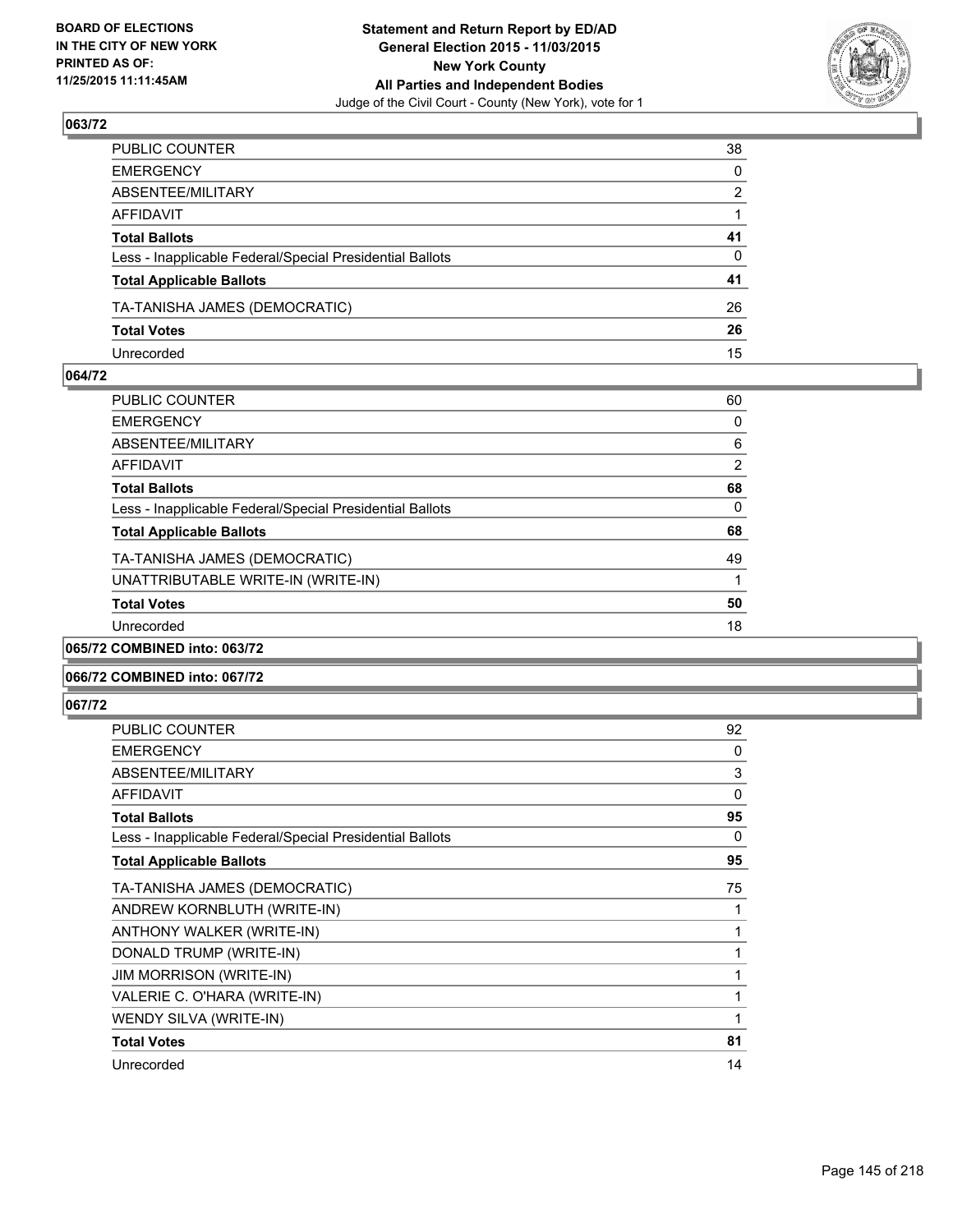

| <b>PUBLIC COUNTER</b>                                    | 40 |
|----------------------------------------------------------|----|
| <b>EMERGENCY</b>                                         | 0  |
| ABSENTEE/MILITARY                                        | 3  |
| <b>AFFIDAVIT</b>                                         | 0  |
| <b>Total Ballots</b>                                     | 43 |
| Less - Inapplicable Federal/Special Presidential Ballots | 0  |
| <b>Total Applicable Ballots</b>                          | 43 |
| TA-TANISHA JAMES (DEMOCRATIC)                            | 34 |
| UNATTRIBUTABLE WRITE-IN (WRITE-IN)                       |    |
| <b>Total Votes</b>                                       | 35 |
| Unrecorded                                               | 8  |
|                                                          |    |

### **069/72 COMBINED into: 070/72**

#### **070/72**

| PUBLIC COUNTER                                           | 39       |
|----------------------------------------------------------|----------|
| <b>EMERGENCY</b>                                         | 0        |
| ABSENTEE/MILITARY                                        | 3        |
| <b>AFFIDAVIT</b>                                         | 2        |
| <b>Total Ballots</b>                                     | 44       |
| Less - Inapplicable Federal/Special Presidential Ballots | $\Omega$ |
| <b>Total Applicable Ballots</b>                          | 44       |
| TA-TANISHA JAMES (DEMOCRATIC)                            | 31       |
| <b>Total Votes</b>                                       | 31       |
| Unrecorded                                               | 13       |
|                                                          |          |

### **071/72**

| <b>PUBLIC COUNTER</b>                                    | 116      |
|----------------------------------------------------------|----------|
| <b>EMERGENCY</b>                                         | $\Omega$ |
| ABSENTEE/MILITARY                                        | 3        |
| AFFIDAVIT                                                | $\Omega$ |
| <b>Total Ballots</b>                                     | 119      |
| Less - Inapplicable Federal/Special Presidential Ballots | $\Omega$ |
| <b>Total Applicable Ballots</b>                          | 119      |
| TA-TANISHA JAMES (DEMOCRATIC)                            | 90       |
| <b>Total Votes</b>                                       | 90       |
| Unrecorded                                               | 29       |
| 072/72 COMBINED into: 071/72                             |          |

## **073/72 COMBINED into: 075/72**

**074/72 COMBINED into: 075/72**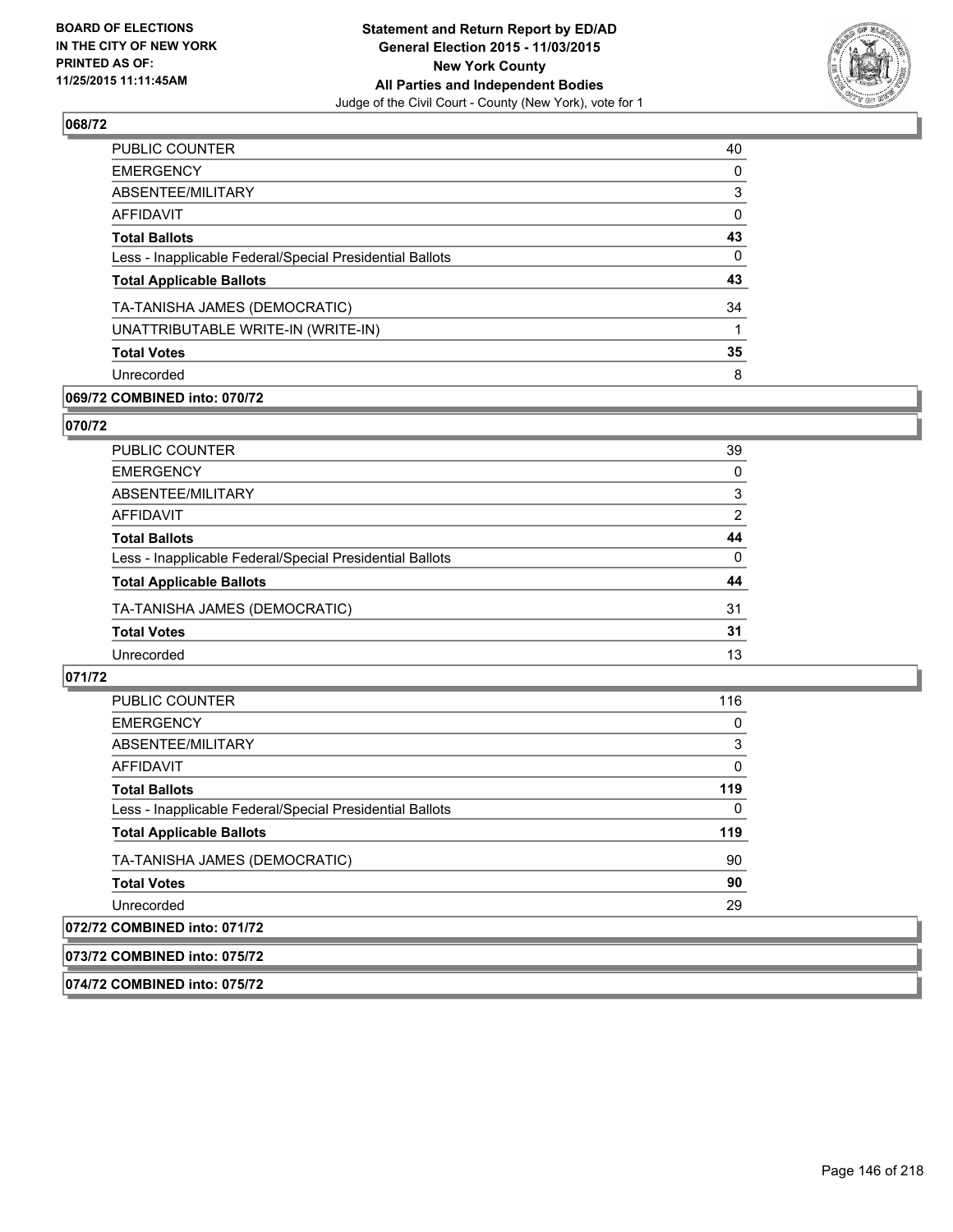

| PUBLIC COUNTER                                           | 99  |
|----------------------------------------------------------|-----|
| <b>EMERGENCY</b>                                         | 0   |
| ABSENTEE/MILITARY                                        | 4   |
| <b>AFFIDAVIT</b>                                         |     |
| <b>Total Ballots</b>                                     | 104 |
| Less - Inapplicable Federal/Special Presidential Ballots | 0   |
| <b>Total Applicable Ballots</b>                          | 104 |
| TA-TANISHA JAMES (DEMOCRATIC)                            | 78  |
| DAVID W. THOMPSON (WRITE-IN)                             |     |
| JOHN BURNETT (WRITE-IN)                                  |     |
| UNATTRIBUTABLE WRITE-IN (WRITE-IN)                       | 2   |
| <b>Total Votes</b>                                       | 82  |
| Unrecorded                                               | 22  |
|                                                          |     |

### **076/72 COMBINED into: 040/72**

| <b>PUBLIC COUNTER</b>                                    | 38           |
|----------------------------------------------------------|--------------|
| <b>EMERGENCY</b>                                         | 0            |
| ABSENTEE/MILITARY                                        | 0            |
| AFFIDAVIT                                                |              |
| <b>Total Ballots</b>                                     | 39           |
| Less - Inapplicable Federal/Special Presidential Ballots | $\mathbf{0}$ |
| <b>Total Applicable Ballots</b>                          | 39           |
| TA-TANISHA JAMES (DEMOCRATIC)                            | 33           |
| <b>Total Votes</b>                                       | 33           |
| Unrecorded                                               | 6            |
| $079/72$ COMPINED $into: 044/72$                         |              |

| 1078/72 COMBINED into: 011/72 |  |
|-------------------------------|--|
| 079/72 COMBINED into: 011/72  |  |
| 080/72 COMBINED into: 011/72  |  |
| 081/72 COMBINED into: 011/72  |  |
| 082/72 COMBINED into: 011/72  |  |
| 083/72 COMBINED into: 011/72  |  |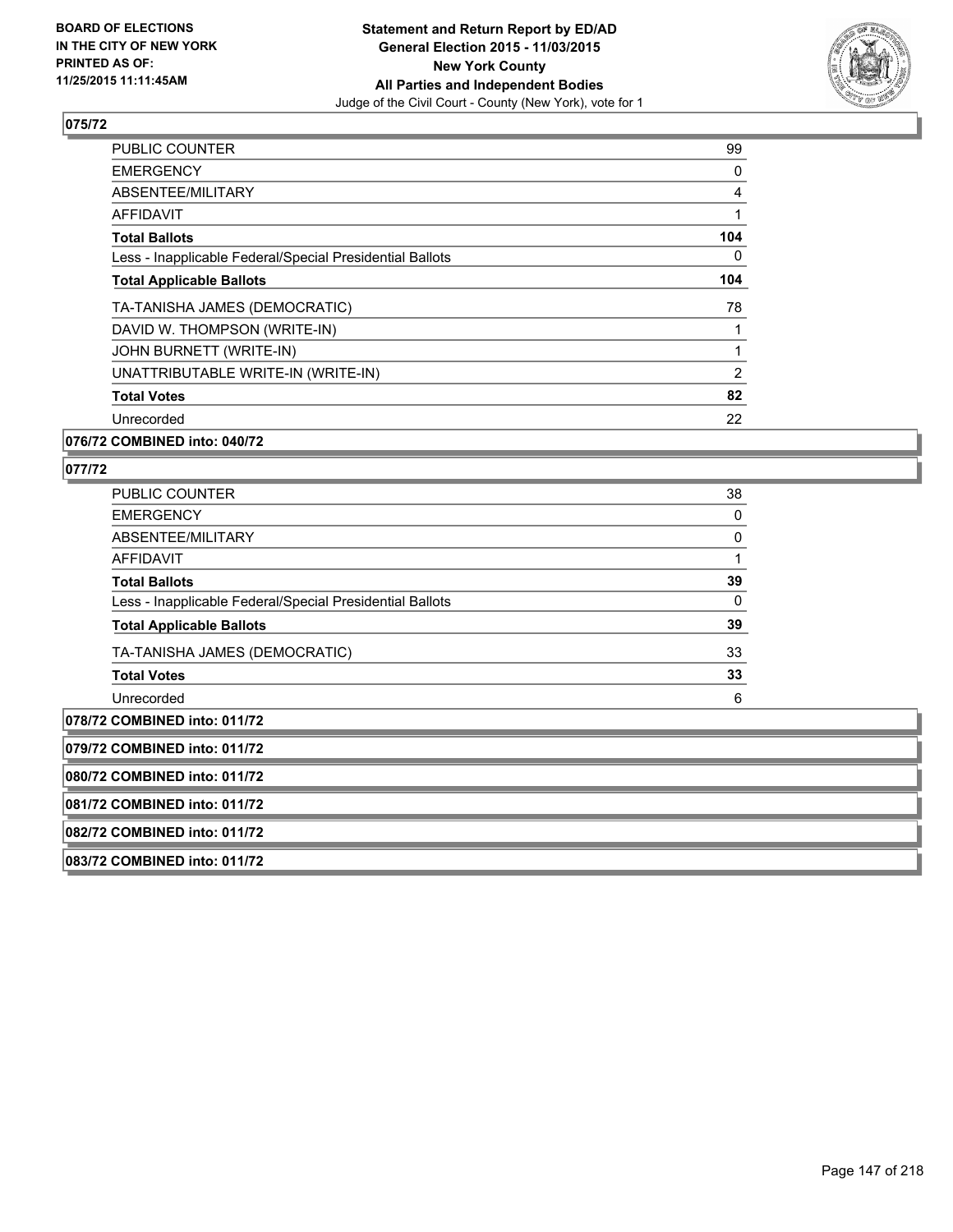

### **001/73 COMBINED into: 002/73**

#### **002/73**

| <b>PUBLIC COUNTER</b>                                    | 37 |
|----------------------------------------------------------|----|
| <b>EMERGENCY</b>                                         | 0  |
| ABSENTEE/MILITARY                                        | 3  |
| AFFIDAVIT                                                | 0  |
| <b>Total Ballots</b>                                     | 40 |
| Less - Inapplicable Federal/Special Presidential Ballots | 0  |
| <b>Total Applicable Ballots</b>                          | 40 |
| TA-TANISHA JAMES (DEMOCRATIC)                            | 34 |
| <b>KEITH POWERS (WRITE-IN)</b>                           |    |
| <b>Total Votes</b>                                       | 35 |
| Unrecorded                                               | 5  |
| 003/73 COMBINED into: 009/73                             |    |

### **004/73 COMBINED into: 005/73**

#### **005/73**

| <b>PUBLIC COUNTER</b>                                    | 43 |
|----------------------------------------------------------|----|
| <b>EMERGENCY</b>                                         | 0  |
| ABSENTEE/MILITARY                                        | 3  |
| AFFIDAVIT                                                | 1  |
| <b>Total Ballots</b>                                     | 47 |
| Less - Inapplicable Federal/Special Presidential Ballots | 0  |
| <b>Total Applicable Ballots</b>                          | 47 |
| TA-TANISHA JAMES (DEMOCRATIC)                            | 33 |
| DAVID COHAN (WRITE-IN)                                   | 1  |
| HIRO LNU (WRITE-IN)                                      | 1  |
| PETER LUBITZ (WRITE-IN)                                  | 1  |
| RUDOLPH GIULIANI (WRITE-IN)                              | 1  |
| <b>Total Votes</b>                                       | 37 |
| Unrecorded                                               | 10 |

| <b>PUBLIC COUNTER</b>                                    | 23 |
|----------------------------------------------------------|----|
| <b>EMERGENCY</b>                                         | 0  |
| ABSENTEE/MILITARY                                        | 4  |
| <b>AFFIDAVIT</b>                                         | 0  |
| <b>Total Ballots</b>                                     | 27 |
| Less - Inapplicable Federal/Special Presidential Ballots | 0  |
| <b>Total Applicable Ballots</b>                          | 27 |
| TA-TANISHA JAMES (DEMOCRATIC)                            | 20 |
| UNATTRIBUTABLE WRITE-IN (WRITE-IN)                       |    |
| <b>Total Votes</b>                                       | 21 |
| Unrecorded                                               | 6  |
| 007/73 COMBINED into: 008/73                             |    |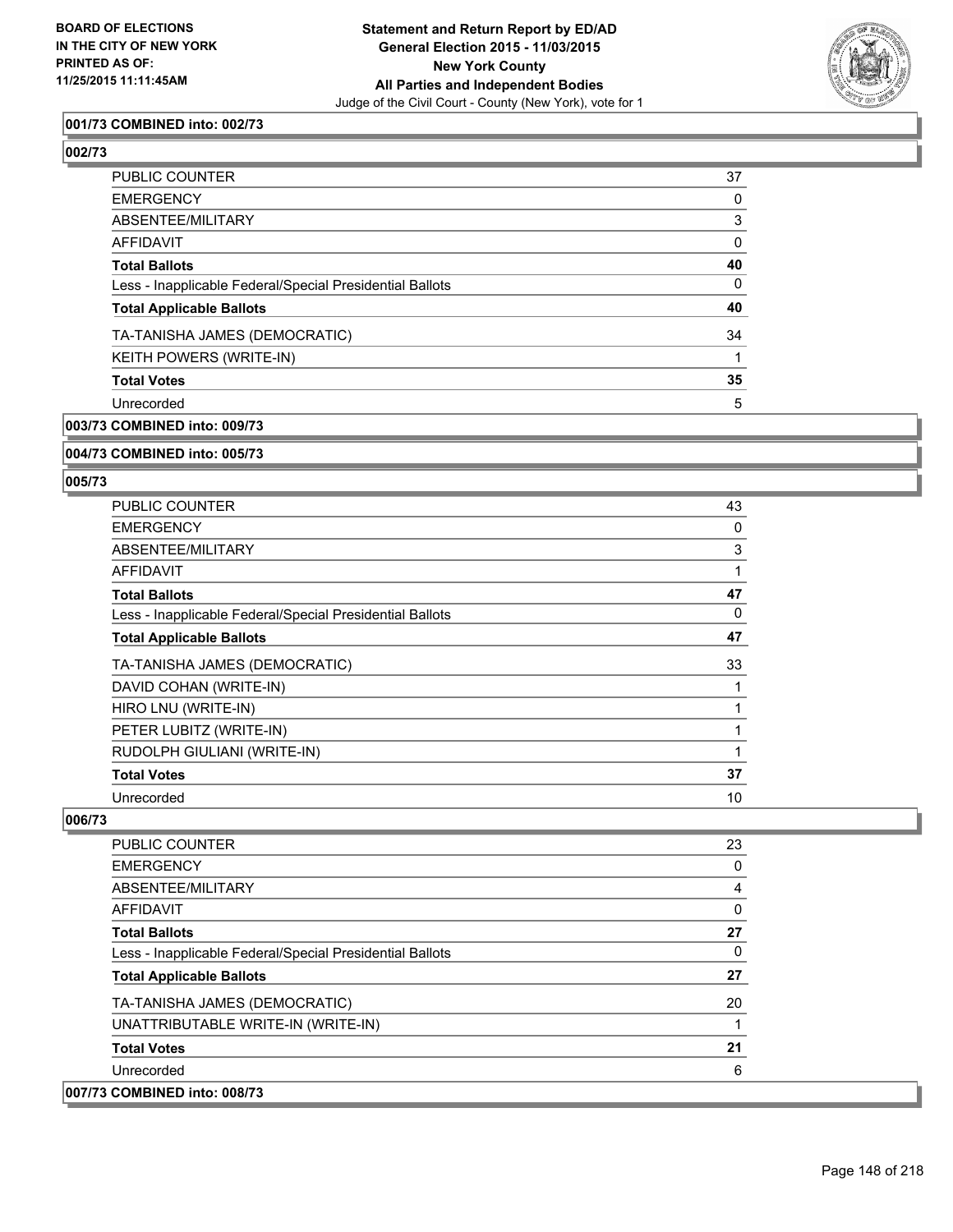

| PUBLIC COUNTER                                           | 23           |
|----------------------------------------------------------|--------------|
| EMERGENCY                                                | $\mathbf{0}$ |
| ABSENTEE/MILITARY                                        | 4            |
| AFFIDAVIT                                                | 0            |
| Total Ballots                                            | 27           |
| Less - Inapplicable Federal/Special Presidential Ballots | 0            |
| <b>Total Applicable Ballots</b>                          | 27           |
| TA-TANISHA JAMES (DEMOCRATIC)                            | 20           |
| UNATTRIBUTABLE WRITE-IN (WRITE-IN)                       |              |
| <b>Total Votes</b>                                       | 21           |
| Unrecorded                                               | 6            |

#### **009/73**

| <b>PUBLIC COUNTER</b>                                    | 40             |
|----------------------------------------------------------|----------------|
| <b>EMERGENCY</b>                                         | 0              |
| ABSENTEE/MILITARY                                        | $\overline{2}$ |
| AFFIDAVIT                                                | $\overline{2}$ |
| <b>Total Ballots</b>                                     | 44             |
| Less - Inapplicable Federal/Special Presidential Ballots | 0              |
| <b>Total Applicable Ballots</b>                          | 44             |
| TA-TANISHA JAMES (DEMOCRATIC)                            | 37             |
| ELLIOT SPITZER (WRITE-IN)                                |                |
| UNATTRIBUTABLE WRITE-IN (WRITE-IN)                       |                |
| <b>Total Votes</b>                                       | 39             |
| Unrecorded                                               | 5              |
|                                                          |                |

### **010/73 COMBINED into: 011/73**

### **011/73**

| <b>PUBLIC COUNTER</b>                                    | 43       |
|----------------------------------------------------------|----------|
| <b>EMERGENCY</b>                                         | 0        |
| ABSENTEE/MILITARY                                        | 9        |
| AFFIDAVIT                                                | $\Omega$ |
| <b>Total Ballots</b>                                     | 52       |
| Less - Inapplicable Federal/Special Presidential Ballots | 0        |
| <b>Total Applicable Ballots</b>                          | 52       |
| TA-TANISHA JAMES (DEMOCRATIC)                            | 33       |
| ALMA HIGGINS (WRITE-IN)                                  |          |
| UNATTRIBUTABLE WRITE-IN (WRITE-IN)                       | 3        |
| <b>Total Votes</b>                                       | 37       |
| Unrecorded                                               | 15       |
| 012/73 COMBINED into: 090/74                             |          |
|                                                          |          |

**013/73 COMBINED into: 031/73**

#### **014/73 COMBINED into: 090/74**

#### **015/73 COMBINED into: 091/74**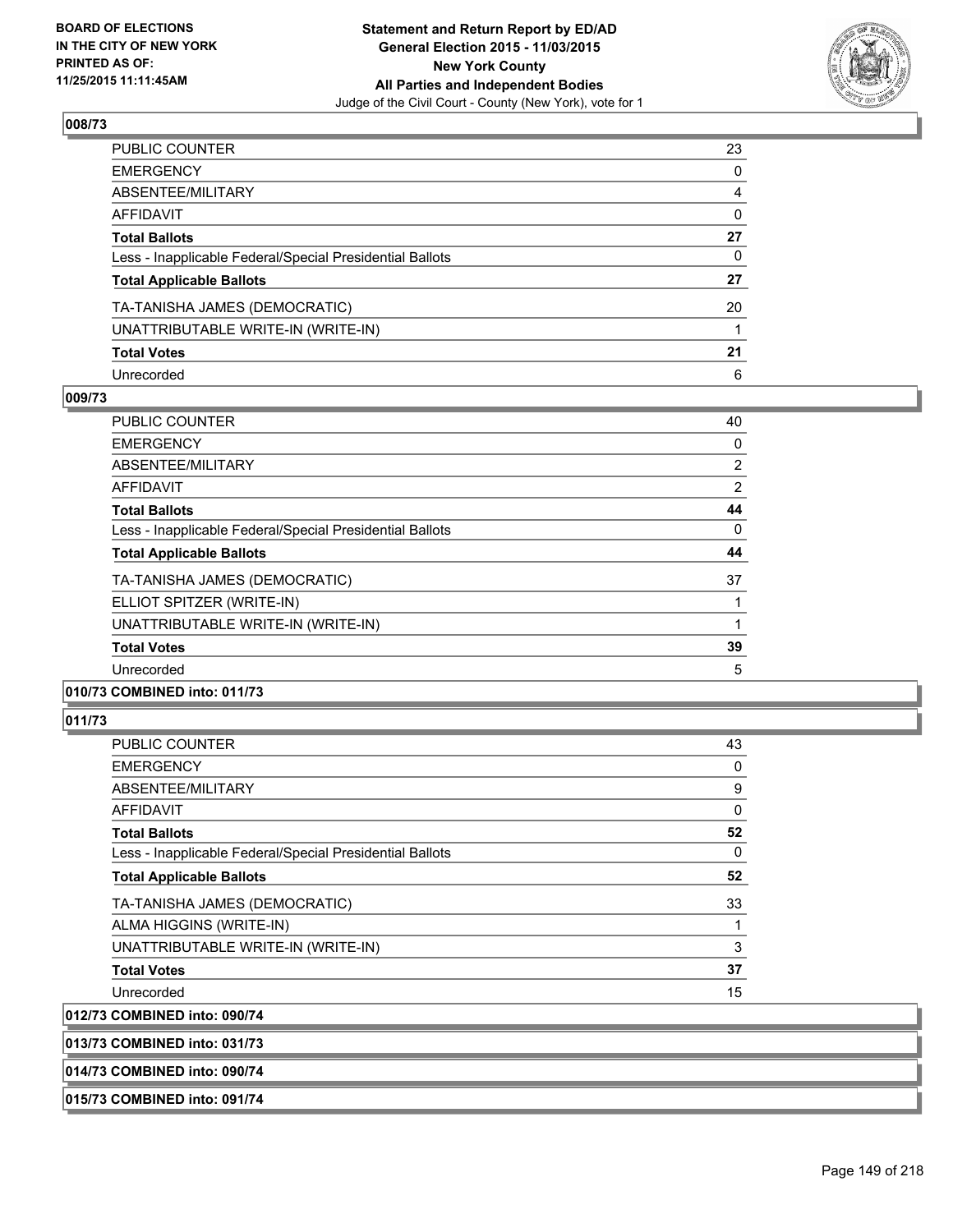

| PUBLIC COUNTER                                           | 11      |
|----------------------------------------------------------|---------|
| EMERGENCY                                                | 0       |
| ABSENTEE/MILITARY                                        |         |
| AFFIDAVIT                                                | 0       |
| Total Ballots                                            | $12 \,$ |
| Less - Inapplicable Federal/Special Presidential Ballots | 0       |
| <b>Total Applicable Ballots</b>                          | $12 \,$ |
| TA-TANISHA JAMES (DEMOCRATIC)                            | 9       |
| <b>Total Votes</b>                                       | 9       |
| Unrecorded                                               | 3       |

#### **017/73**

| <b>PUBLIC COUNTER</b>                                    | 50 |
|----------------------------------------------------------|----|
| <b>EMERGENCY</b>                                         | 0  |
| ABSENTEE/MILITARY                                        | 7  |
| AFFIDAVIT                                                | 0  |
| <b>Total Ballots</b>                                     | 57 |
| Less - Inapplicable Federal/Special Presidential Ballots | 0  |
| <b>Total Applicable Ballots</b>                          | 57 |
| TA-TANISHA JAMES (DEMOCRATIC)                            | 43 |
| JOHN DOE (WRITE-IN)                                      |    |
| SHEA FINK (WRITE-IN)                                     |    |
| <b>Total Votes</b>                                       | 45 |
| Unrecorded                                               | 12 |
|                                                          |    |

**018/73 COMBINED into: 017/73**

**019/73 COMBINED into: 023/73**

#### **020/73 COMBINED into: 023/73**

#### **021/73 COMBINED into: 017/73**

| <b>PUBLIC COUNTER</b>                                    | 30 |
|----------------------------------------------------------|----|
| <b>EMERGENCY</b>                                         | 0  |
| ABSENTEE/MILITARY                                        | 9  |
| AFFIDAVIT                                                | 0  |
| <b>Total Ballots</b>                                     | 39 |
| Less - Inapplicable Federal/Special Presidential Ballots | 0  |
| <b>Total Applicable Ballots</b>                          | 39 |
| TA-TANISHA JAMES (DEMOCRATIC)                            | 25 |
| SLIVIA NG (WRITE-IN)                                     |    |
| UNATTRIBUTABLE WRITE-IN (WRITE-IN)                       | 2  |
| <b>Total Votes</b>                                       | 28 |
| Unrecorded                                               | 11 |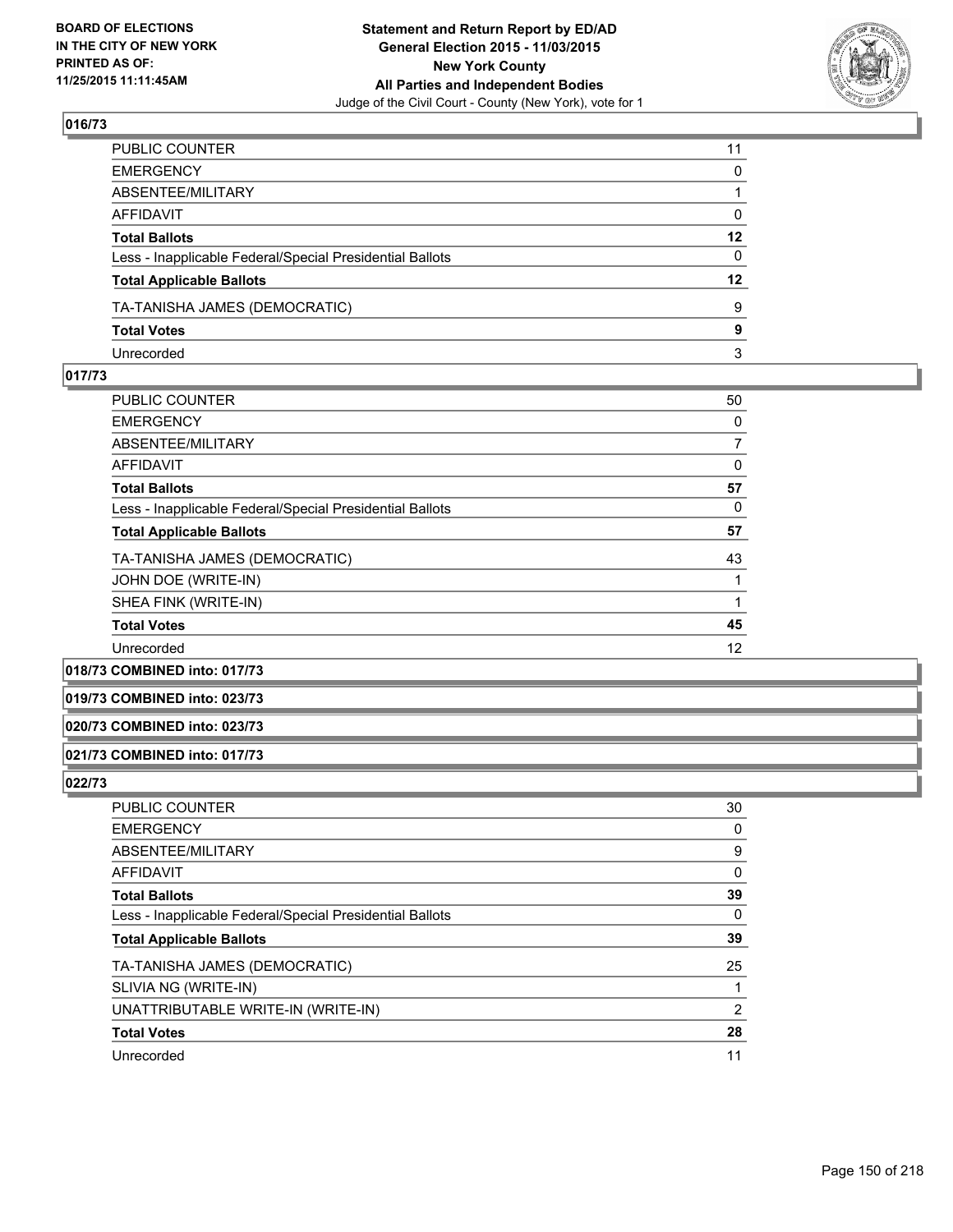

| PUBLIC COUNTER                                           | 34           |
|----------------------------------------------------------|--------------|
| <b>EMERGENCY</b>                                         | $\Omega$     |
| ABSENTEE/MILITARY                                        | 6            |
| <b>AFFIDAVIT</b>                                         | $\mathbf{0}$ |
| <b>Total Ballots</b>                                     | 40           |
| Less - Inapplicable Federal/Special Presidential Ballots | $\mathbf{0}$ |
| <b>Total Applicable Ballots</b>                          | 40           |
| TA-TANISHA JAMES (DEMOCRATIC)                            | 29           |
| <b>Total Votes</b>                                       | 29           |
| Unrecorded                                               | 11           |

#### **024/73 COMBINED into: 022/73**

**025/73** 

| PUBLIC COUNTER                                           | 54 |
|----------------------------------------------------------|----|
| <b>EMERGENCY</b>                                         | 0  |
| ABSENTEE/MILITARY                                        |    |
| <b>AFFIDAVIT</b>                                         | 0  |
| <b>Total Ballots</b>                                     | 61 |
| Less - Inapplicable Federal/Special Presidential Ballots | 0  |
| <b>Total Applicable Ballots</b>                          | 61 |
| TA-TANISHA JAMES (DEMOCRATIC)                            | 44 |
| UNATTRIBUTABLE WRITE-IN (WRITE-IN)                       |    |
| <b>Total Votes</b>                                       | 45 |
| Unrecorded                                               | 16 |
|                                                          |    |

# **026/73 COMBINED into: 025/73**

#### **027/73**

| <b>PUBLIC COUNTER</b>                                    | 41 |
|----------------------------------------------------------|----|
| <b>EMERGENCY</b>                                         | 0  |
| ABSENTEE/MILITARY                                        | 8  |
| AFFIDAVIT                                                | 0  |
| <b>Total Ballots</b>                                     | 49 |
| Less - Inapplicable Federal/Special Presidential Ballots | 0  |
| <b>Total Applicable Ballots</b>                          | 49 |
| TA-TANISHA JAMES (DEMOCRATIC)                            | 34 |
| DANIEL I.A. COHEN (WRITE-IN)                             |    |
| MICHAEL BLOOMBERG (WRITE-IN)                             |    |
| <b>Total Votes</b>                                       | 36 |
| Unrecorded                                               | 13 |
| 028/73 COMBINED into: 025/73                             |    |

**029/73 COMBINED into: 042/73**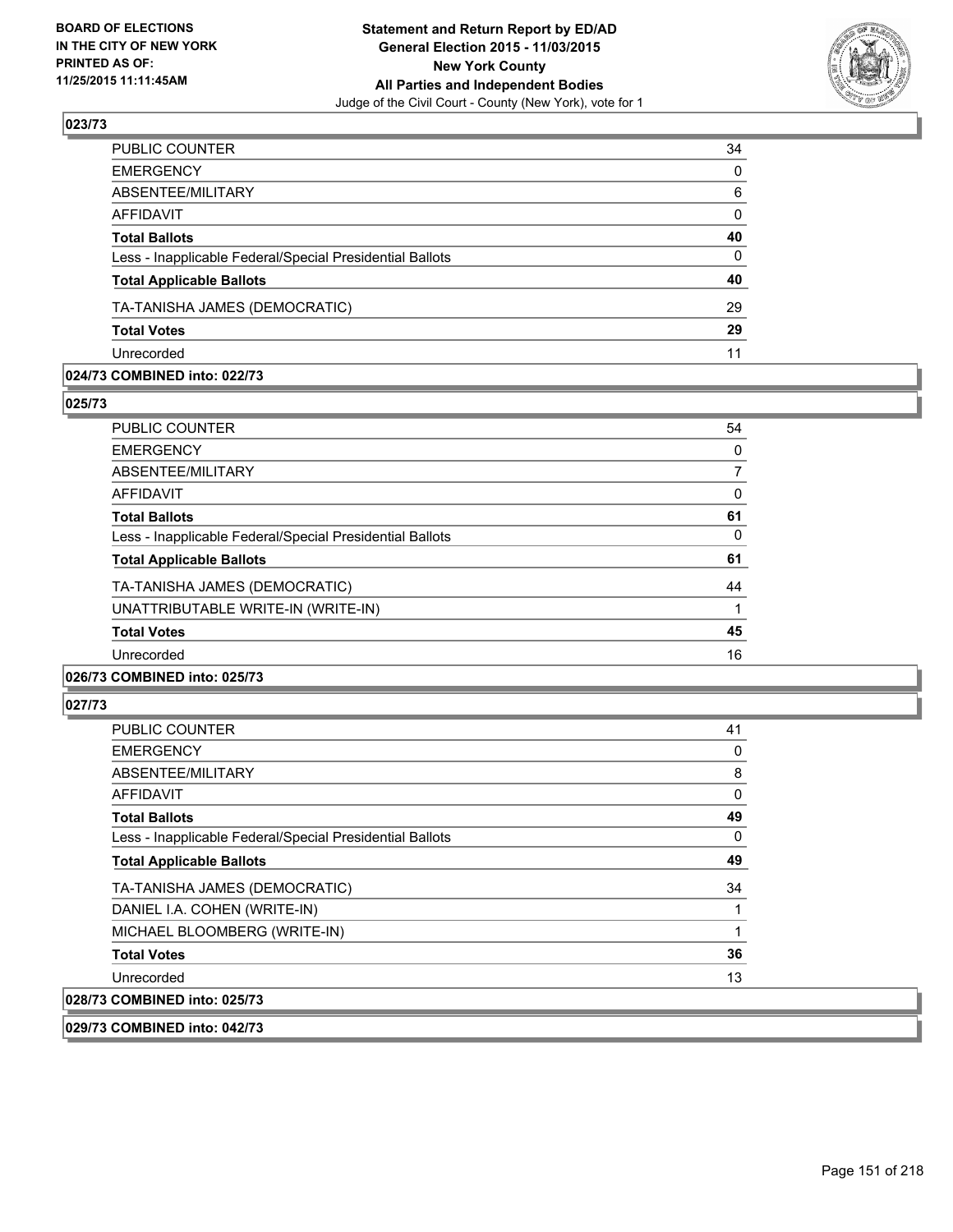

| PUBLIC COUNTER                                           | 36             |
|----------------------------------------------------------|----------------|
| <b>EMERGENCY</b>                                         | 0              |
| ABSENTEE/MILITARY                                        | $\overline{2}$ |
| <b>AFFIDAVIT</b>                                         | 0              |
| <b>Total Ballots</b>                                     | 38             |
| Less - Inapplicable Federal/Special Presidential Ballots | 0              |
| <b>Total Applicable Ballots</b>                          | 38             |
| TA-TANISHA JAMES (DEMOCRATIC)                            | 31             |
| JENA LEVIN (WRITE-IN)                                    |                |
| UNATTRIBUTABLE WRITE-IN (WRITE-IN)                       |                |
| <b>Total Votes</b>                                       | 33             |
| Unrecorded                                               | 5              |

#### **031/73**

| PUBLIC COUNTER                                           | 36 |
|----------------------------------------------------------|----|
| <b>EMERGENCY</b>                                         | 0  |
| ABSENTEE/MILITARY                                        |    |
| <b>AFFIDAVIT</b>                                         | 0  |
| <b>Total Ballots</b>                                     | 37 |
| Less - Inapplicable Federal/Special Presidential Ballots | 0  |
| <b>Total Applicable Ballots</b>                          | 37 |
| TA-TANISHA JAMES (DEMOCRATIC)                            | 28 |
| HELENE JNANE (WRITE-IN)                                  |    |
| <b>Total Votes</b>                                       | 29 |
| Unrecorded                                               | 8  |
|                                                          |    |

| <b>PUBLIC COUNTER</b>                                    | 40       |
|----------------------------------------------------------|----------|
| <b>EMERGENCY</b>                                         | 0        |
| ABSENTEE/MILITARY                                        | 6        |
| AFFIDAVIT                                                | 0        |
| <b>Total Ballots</b>                                     | 46       |
| Less - Inapplicable Federal/Special Presidential Ballots | $\Omega$ |
| <b>Total Applicable Ballots</b>                          | 46       |
| TA-TANISHA JAMES (DEMOCRATIC)                            | 35       |
| JOHN KLINE (WRITE-IN)                                    |          |
| UNATTRIBUTABLE WRITE-IN (WRITE-IN)                       | 2        |
| <b>Total Votes</b>                                       | 38       |
| Unrecorded                                               | 8        |
| 033/73 COMBINED into: 032/73                             |          |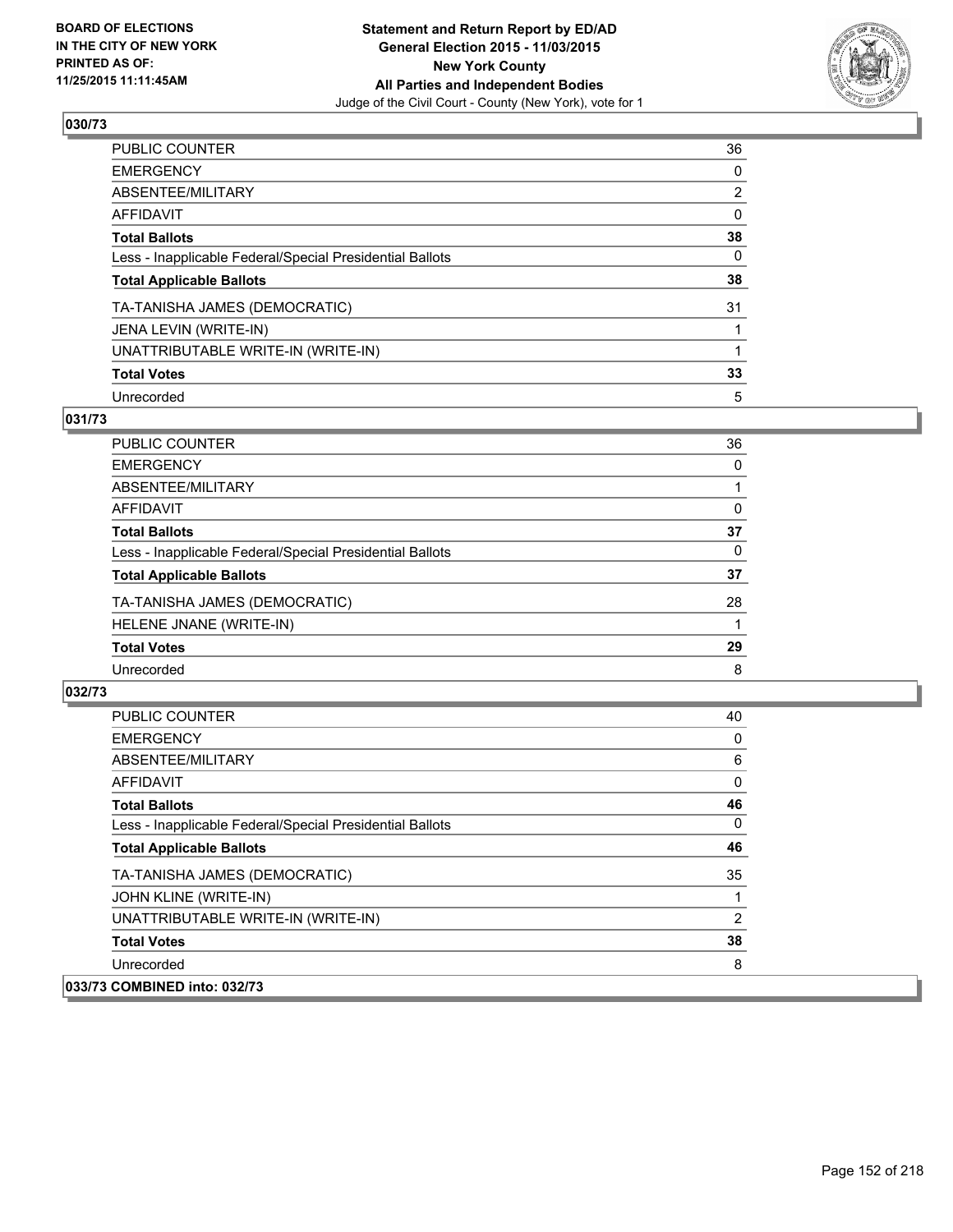

| PUBLIC COUNTER                                           | 31       |
|----------------------------------------------------------|----------|
| <b>EMERGENCY</b>                                         | $\Omega$ |
| ABSENTEE/MILITARY                                        | 10       |
| AFFIDAVIT                                                | $\Omega$ |
| <b>Total Ballots</b>                                     | 41       |
| Less - Inapplicable Federal/Special Presidential Ballots | $\Omega$ |
| <b>Total Applicable Ballots</b>                          | 41       |
| TA-TANISHA JAMES (DEMOCRATIC)                            | 27       |
| <b>Total Votes</b>                                       | 27       |
| Unrecorded                                               | 14       |

### **035/73 COMBINED into: 034/73**

#### **036/73 COMBINED into: 030/73**

**037/73** 

| <b>PUBLIC COUNTER</b>                                    | 39 |
|----------------------------------------------------------|----|
| <b>EMERGENCY</b>                                         | 0  |
| ABSENTEE/MILITARY                                        | 5  |
| <b>AFFIDAVIT</b>                                         | 0  |
| <b>Total Ballots</b>                                     | 44 |
| Less - Inapplicable Federal/Special Presidential Ballots | 0  |
| <b>Total Applicable Ballots</b>                          | 44 |
| TA-TANISHA JAMES (DEMOCRATIC)                            | 33 |
| VINCENT TORNA (WRITE-IN)                                 |    |
| <b>Total Votes</b>                                       | 34 |
| Unrecorded                                               | 10 |
|                                                          |    |

### **038/73 COMBINED into: 037/73**

| <b>PUBLIC COUNTER</b>                                    | 41 |
|----------------------------------------------------------|----|
| <b>EMERGENCY</b>                                         | 0  |
| ABSENTEE/MILITARY                                        | 8  |
| <b>AFFIDAVIT</b>                                         | 0  |
| <b>Total Ballots</b>                                     | 49 |
| Less - Inapplicable Federal/Special Presidential Ballots | 0  |
| <b>Total Applicable Ballots</b>                          | 49 |
| TA-TANISHA JAMES (DEMOCRATIC)                            | 30 |
| ANDRE PHILLIPS (WRITE-IN)                                |    |
| UNATTRIBUTABLE WRITE-IN (WRITE-IN)                       | 2  |
| <b>Total Votes</b>                                       | 33 |
| Unrecorded                                               | 16 |
| 040/73 COMBINED into: 039/73                             |    |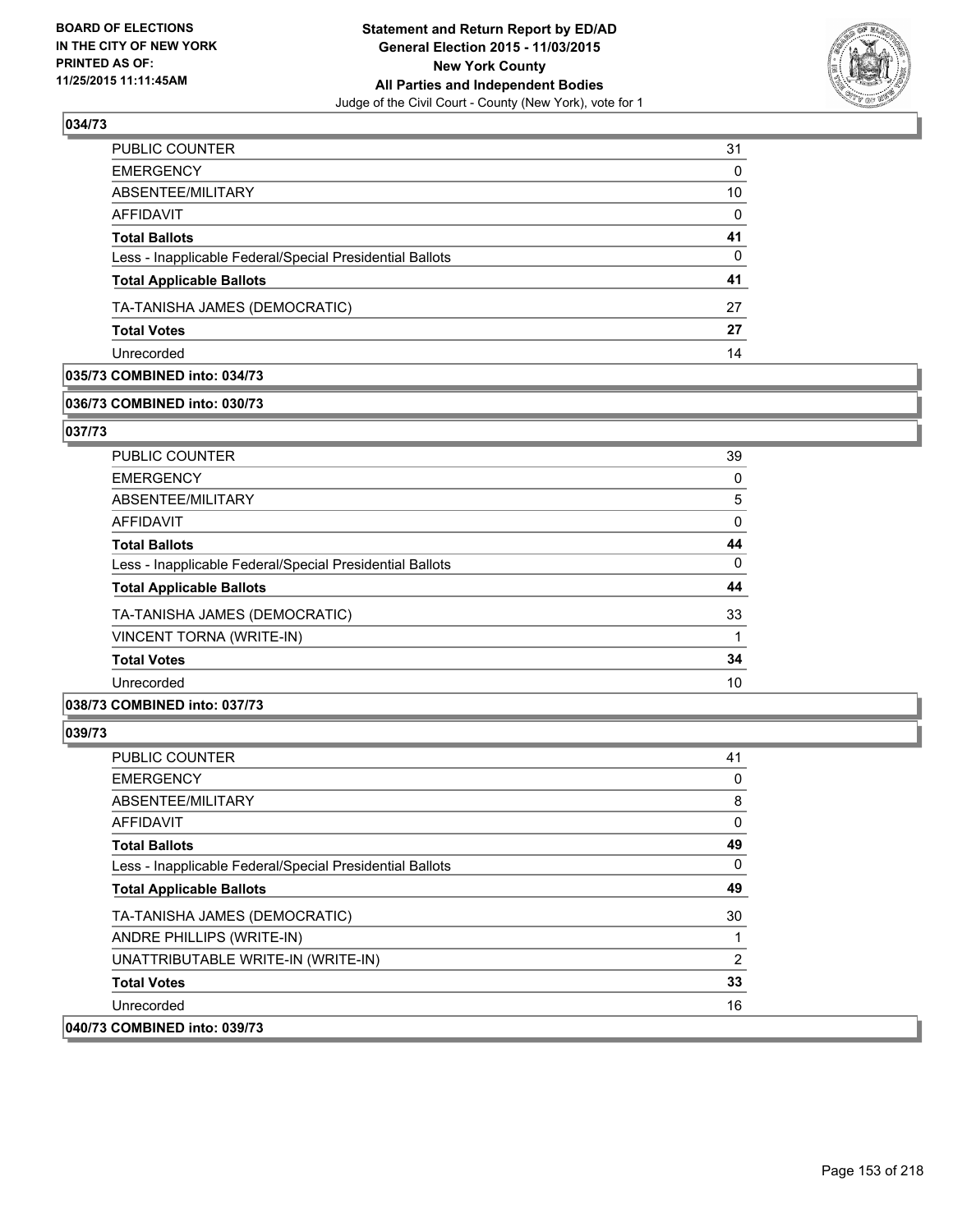

| PUBLIC COUNTER                                           | 48 |
|----------------------------------------------------------|----|
| <b>EMERGENCY</b>                                         | 0  |
| ABSENTEE/MILITARY                                        | 5  |
| <b>AFFIDAVIT</b>                                         |    |
| <b>Total Ballots</b>                                     | 54 |
| Less - Inapplicable Federal/Special Presidential Ballots | 0  |
| <b>Total Applicable Ballots</b>                          | 54 |
| TA-TANISHA JAMES (DEMOCRATIC)                            | 39 |
| <b>MEGHAN MCCAIN (WRITE-IN)</b>                          |    |
| NOACH DEAR (WRITE-IN)                                    |    |
| UNATTRIBUTABLE WRITE-IN (WRITE-IN)                       |    |
| <b>Total Votes</b>                                       | 42 |
| Unrecorded                                               | 12 |

### **042/73**

| <b>PUBLIC COUNTER</b>                                    | 31 |
|----------------------------------------------------------|----|
| <b>EMERGENCY</b>                                         | 0  |
| ABSENTEE/MILITARY                                        | 3  |
| AFFIDAVIT                                                | 0  |
| <b>Total Ballots</b>                                     | 34 |
| Less - Inapplicable Federal/Special Presidential Ballots | 0  |
| <b>Total Applicable Ballots</b>                          | 34 |
| TA-TANISHA JAMES (DEMOCRATIC)                            | 22 |
| DENNIS WEINER (WRITE-IN)                                 |    |
| <b>Total Votes</b>                                       | 23 |
| Unrecorded                                               | 11 |
|                                                          |    |

### **043/73 COMBINED into: 046/73**

#### **044/73 COMBINED into: 089/73**

### **045/73 COMBINED into: 046/73**

#### **046/73**

| <b>PUBLIC COUNTER</b>                                    | 28 |
|----------------------------------------------------------|----|
| <b>EMERGENCY</b>                                         | 0  |
| ABSENTEE/MILITARY                                        | 5  |
| AFFIDAVIT                                                | 0  |
| <b>Total Ballots</b>                                     | 33 |
| Less - Inapplicable Federal/Special Presidential Ballots | 0  |
| <b>Total Applicable Ballots</b>                          | 33 |
| TA-TANISHA JAMES (DEMOCRATIC)                            | 20 |
| LOUIS STONE (WRITE-IN)                                   | 1  |
| <b>Total Votes</b>                                       | 21 |
| Unrecorded                                               | 12 |
| 047/73 COMBINED into: 041/73                             |    |
|                                                          |    |

**048/73 COMBINED into: 001/76**

**049/73 COMBINED into: 020/68**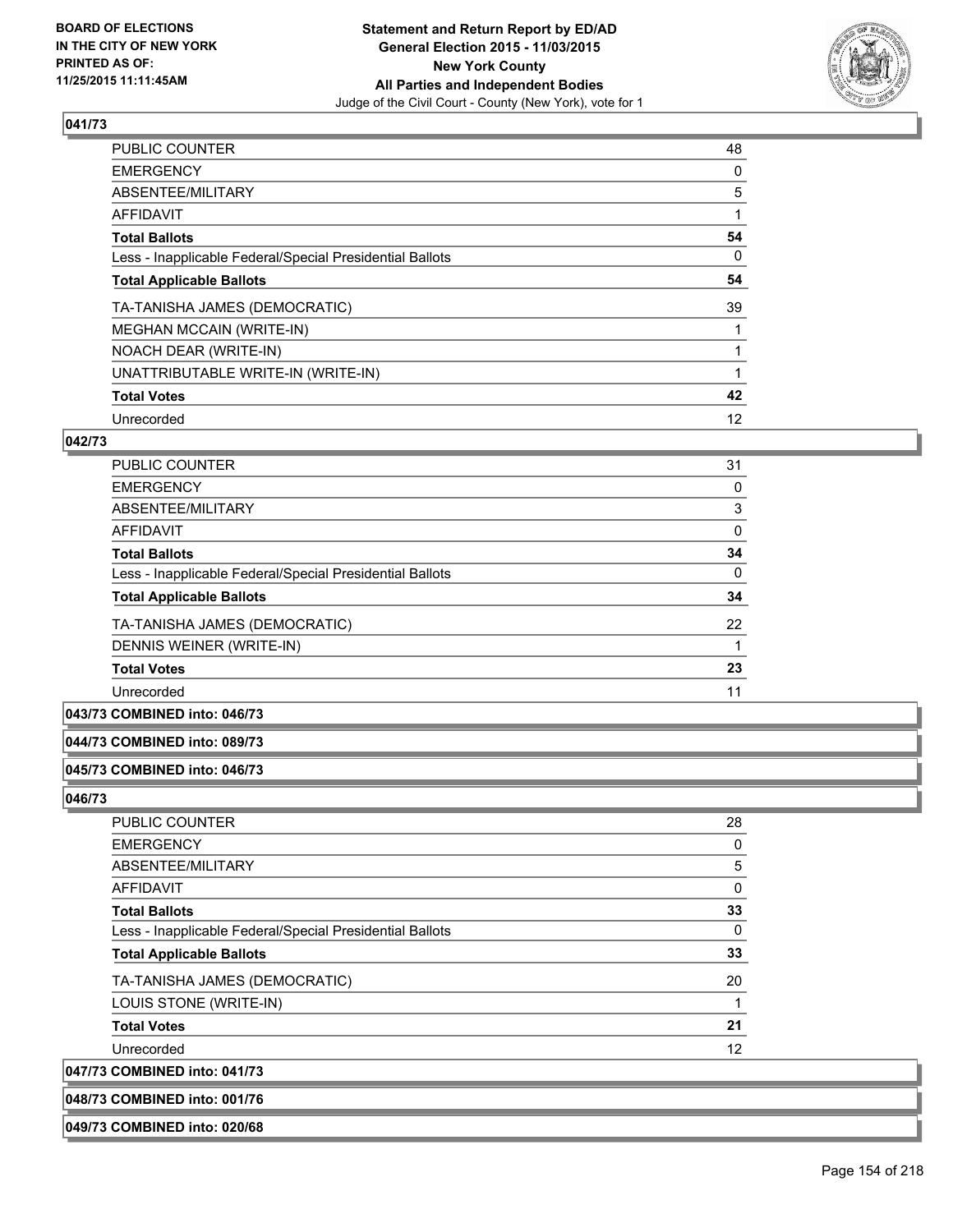

#### **050/73 COMBINED into: 005/76**

**051/73 COMBINED into: 054/73**

**052/73 COMBINED into: 054/73**

#### **053/73 COMBINED into: 056/73**

#### **054/73**

| <b>PUBLIC COUNTER</b>                                    | 37 |
|----------------------------------------------------------|----|
| <b>EMERGENCY</b>                                         | 0  |
| ABSENTEE/MILITARY                                        |    |
| <b>AFFIDAVIT</b>                                         | 0  |
| <b>Total Ballots</b>                                     | 38 |
| Less - Inapplicable Federal/Special Presidential Ballots | 0  |
| <b>Total Applicable Ballots</b>                          | 38 |
| TA-TANISHA JAMES (DEMOCRATIC)                            | 31 |
| BARRY GOLDWATER (WRITE-IN)                               |    |
| MICHAEL BLOOMBERG (WRITE-IN)                             |    |
| <b>Total Votes</b>                                       | 33 |
| Unrecorded                                               | 5  |
|                                                          |    |

### **055/73 COMBINED into: 057/73**

### **056/73**

| PUBLIC COUNTER                                           | 35 |
|----------------------------------------------------------|----|
| EMERGENCY                                                | 0  |
| ABSENTEE/MILITARY                                        | 8  |
| AFFIDAVIT                                                | 0  |
| Total Ballots                                            | 43 |
| Less - Inapplicable Federal/Special Presidential Ballots | 0  |
| <b>Total Applicable Ballots</b>                          | 43 |
| TA-TANISHA JAMES (DEMOCRATIC)                            | 27 |
| UNATTRIBUTABLE WRITE-IN (WRITE-IN)                       |    |
| <b>Total Votes</b>                                       | 28 |
| Unrecorded                                               | 15 |
|                                                          |    |

| <b>PUBLIC COUNTER</b>                                    | 42 |
|----------------------------------------------------------|----|
| <b>EMERGENCY</b>                                         | 0  |
| ABSENTEE/MILITARY                                        | 4  |
| <b>AFFIDAVIT</b>                                         | 0  |
| <b>Total Ballots</b>                                     | 46 |
| Less - Inapplicable Federal/Special Presidential Ballots | 0  |
| <b>Total Applicable Ballots</b>                          | 46 |
| TA-TANISHA JAMES (DEMOCRATIC)                            | 37 |
| UNATTRIBUTABLE WRITE-IN (WRITE-IN)                       | 4  |
| <b>Total Votes</b>                                       | 38 |
| Unrecorded                                               | 8  |
| 058/73 COMBINED into: 060/73                             |    |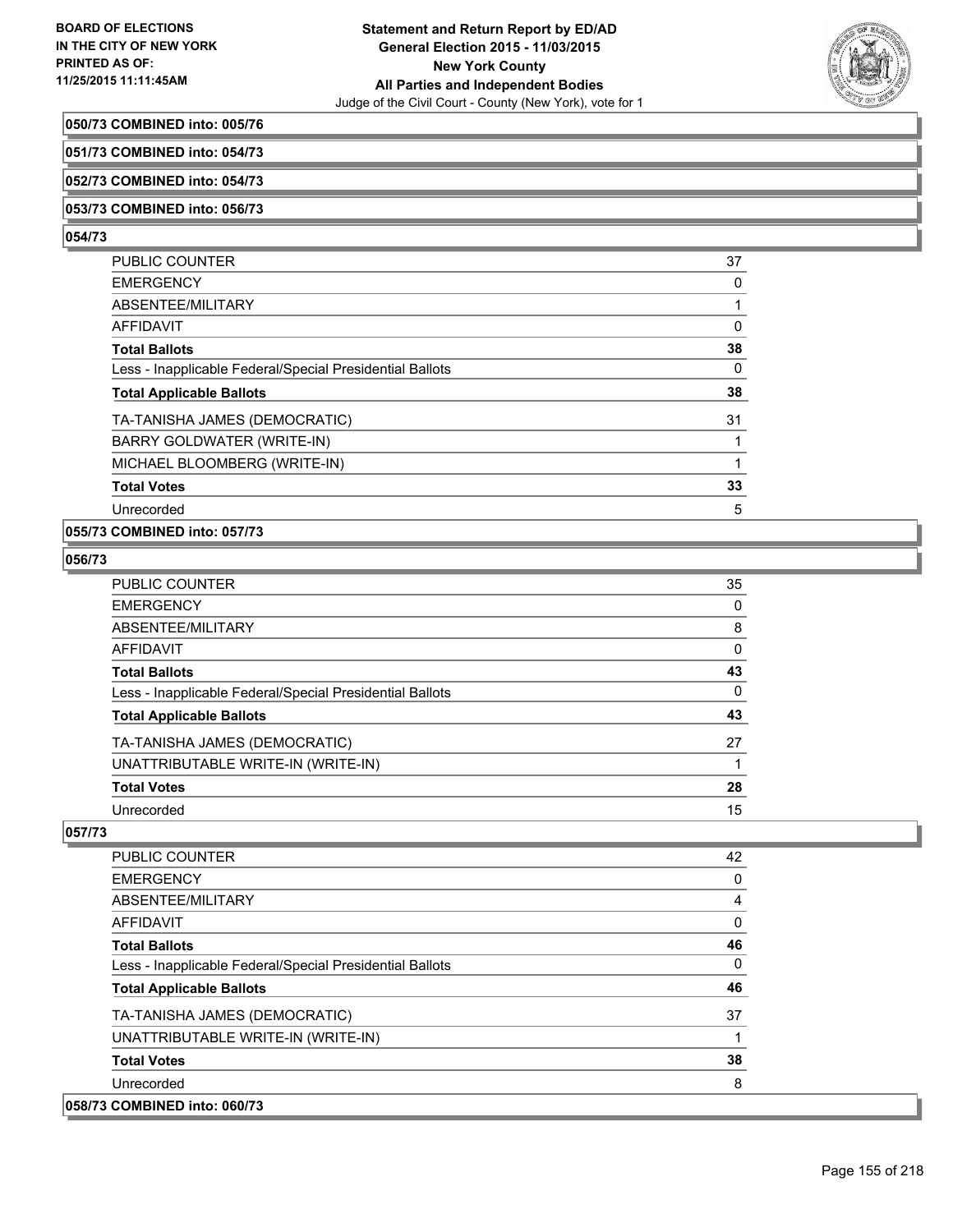

| PUBLIC COUNTER                                           | 18           |
|----------------------------------------------------------|--------------|
| EMERGENCY                                                | 0            |
| ABSENTEE/MILITARY                                        | 2            |
| AFFIDAVIT                                                | $\mathbf{0}$ |
| Total Ballots                                            | 20           |
| Less - Inapplicable Federal/Special Presidential Ballots | $\mathbf{0}$ |
| <b>Total Applicable Ballots</b>                          | 20           |
| TA-TANISHA JAMES (DEMOCRATIC)                            | 14           |
| <b>Total Votes</b>                                       | 14           |
| Unrecorded                                               | 6            |

#### **060/73**

| PUBLIC COUNTER                                           | 34 |
|----------------------------------------------------------|----|
| <b>EMERGENCY</b>                                         | 0  |
| ABSENTEE/MILITARY                                        | 6  |
| <b>AFFIDAVIT</b>                                         | 0  |
| <b>Total Ballots</b>                                     | 40 |
| Less - Inapplicable Federal/Special Presidential Ballots | 0  |
| <b>Total Applicable Ballots</b>                          | 40 |
| TA-TANISHA JAMES (DEMOCRATIC)                            | 27 |
| <b>JACKIE NORTHACKER (WRITE-IN)</b>                      |    |
| UNATTRIBUTABLE WRITE-IN (WRITE-IN)                       |    |
| <b>Total Votes</b>                                       | 29 |
| Unrecorded                                               | 11 |
|                                                          |    |

| <b>PUBLIC COUNTER</b>                                    | 15 |
|----------------------------------------------------------|----|
| <b>EMERGENCY</b>                                         | 0  |
| ABSENTEE/MILITARY                                        | 3  |
| AFFIDAVIT                                                | 0  |
| <b>Total Ballots</b>                                     | 18 |
| Less - Inapplicable Federal/Special Presidential Ballots | 0  |
| <b>Total Applicable Ballots</b>                          | 18 |
| TA-TANISHA JAMES (DEMOCRATIC)                            | 9  |
| UNATTRIBUTABLE WRITE-IN (WRITE-IN)                       |    |
| <b>Total Votes</b>                                       | 10 |
| Unrecorded                                               | 8  |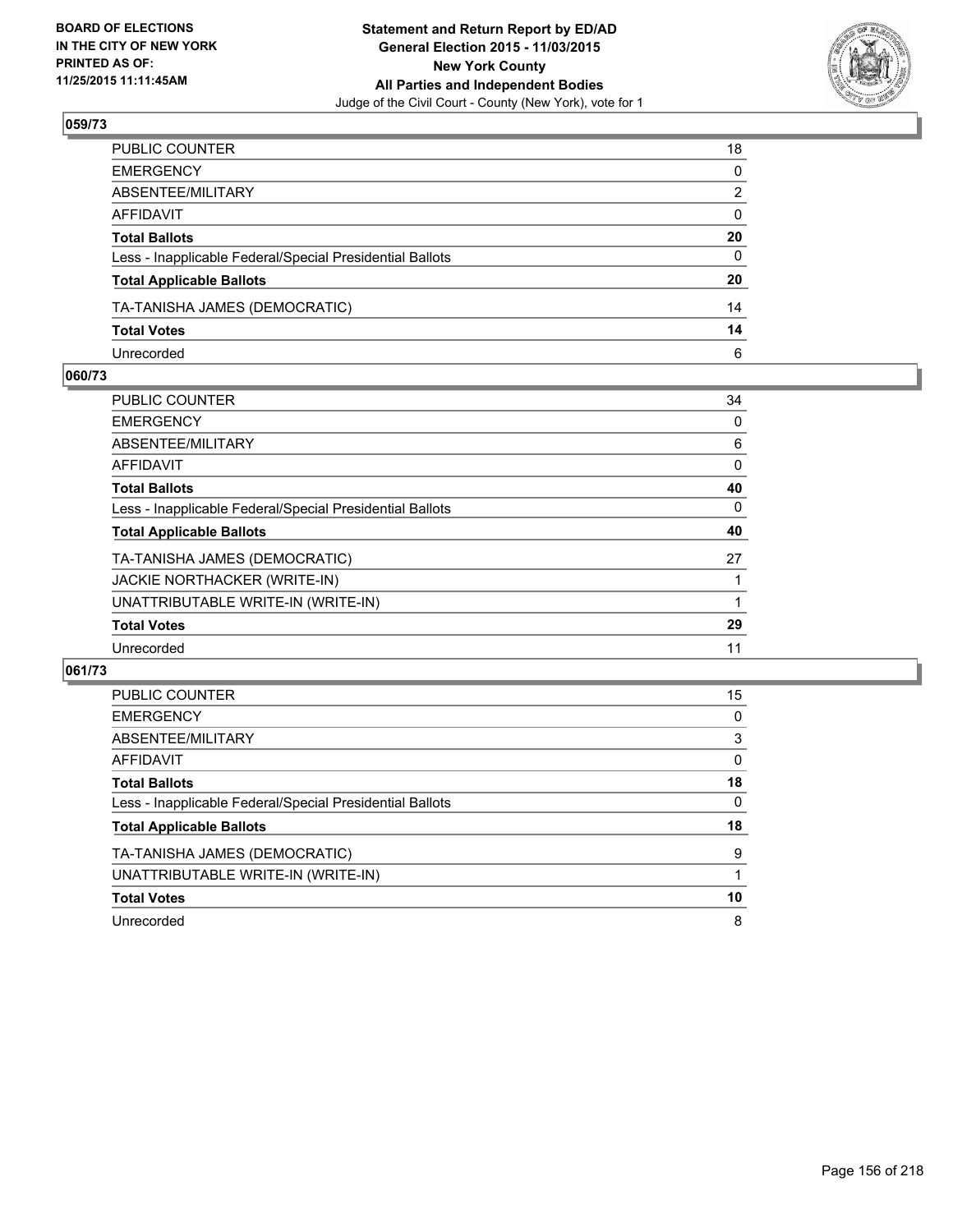

| PUBLIC COUNTER                                           | 30      |
|----------------------------------------------------------|---------|
| EMERGENCY                                                | 0       |
| ABSENTEE/MILITARY                                        | 9       |
| AFFIDAVIT                                                | 0       |
| <b>Total Ballots</b>                                     | 39      |
| Less - Inapplicable Federal/Special Presidential Ballots | 0       |
| <b>Total Applicable Ballots</b>                          | 39      |
| TA-TANISHA JAMES (DEMOCRATIC)                            | 21      |
| UNATTRIBUTABLE WRITE-IN (WRITE-IN)                       |         |
| <b>Total Votes</b>                                       | $22 \,$ |
| Unrecorded                                               | 17      |

### **063/73**

| PUBLIC COUNTER                                           | 30       |
|----------------------------------------------------------|----------|
| <b>EMERGENCY</b>                                         | 0        |
| ABSENTEE/MILITARY                                        | 7        |
| <b>AFFIDAVIT</b>                                         | 0        |
| <b>Total Ballots</b>                                     | 37       |
| Less - Inapplicable Federal/Special Presidential Ballots | $\Omega$ |
| <b>Total Applicable Ballots</b>                          | 37       |
| TA-TANISHA JAMES (DEMOCRATIC)                            | 22       |
| SCOTT RUESTERHOLZ (WRITE-IN)                             |          |
| UNATTRIBUTABLE WRITE-IN (WRITE-IN)                       | 2        |
| <b>Total Votes</b>                                       | 25       |
| Unrecorded                                               | 12       |
|                                                          |          |

| PUBLIC COUNTER                                           | 47 |
|----------------------------------------------------------|----|
| <b>EMERGENCY</b>                                         | 0  |
| ABSENTEE/MILITARY                                        | 8  |
| AFFIDAVIT                                                | 0  |
| <b>Total Ballots</b>                                     | 55 |
| Less - Inapplicable Federal/Special Presidential Ballots | 0  |
| <b>Total Applicable Ballots</b>                          | 55 |
| TA-TANISHA JAMES (DEMOCRATIC)                            | 40 |
| MITCHELL EITEL (WRITE-IN)                                |    |
| MITCHELL TENZER (WRITE-IN)                               |    |
| UNATTRIBUTABLE WRITE-IN (WRITE-IN)                       | 2  |
| <b>Total Votes</b>                                       | 44 |
| Unrecorded                                               | 11 |
| 065/73 COMBINED into: 062/73                             |    |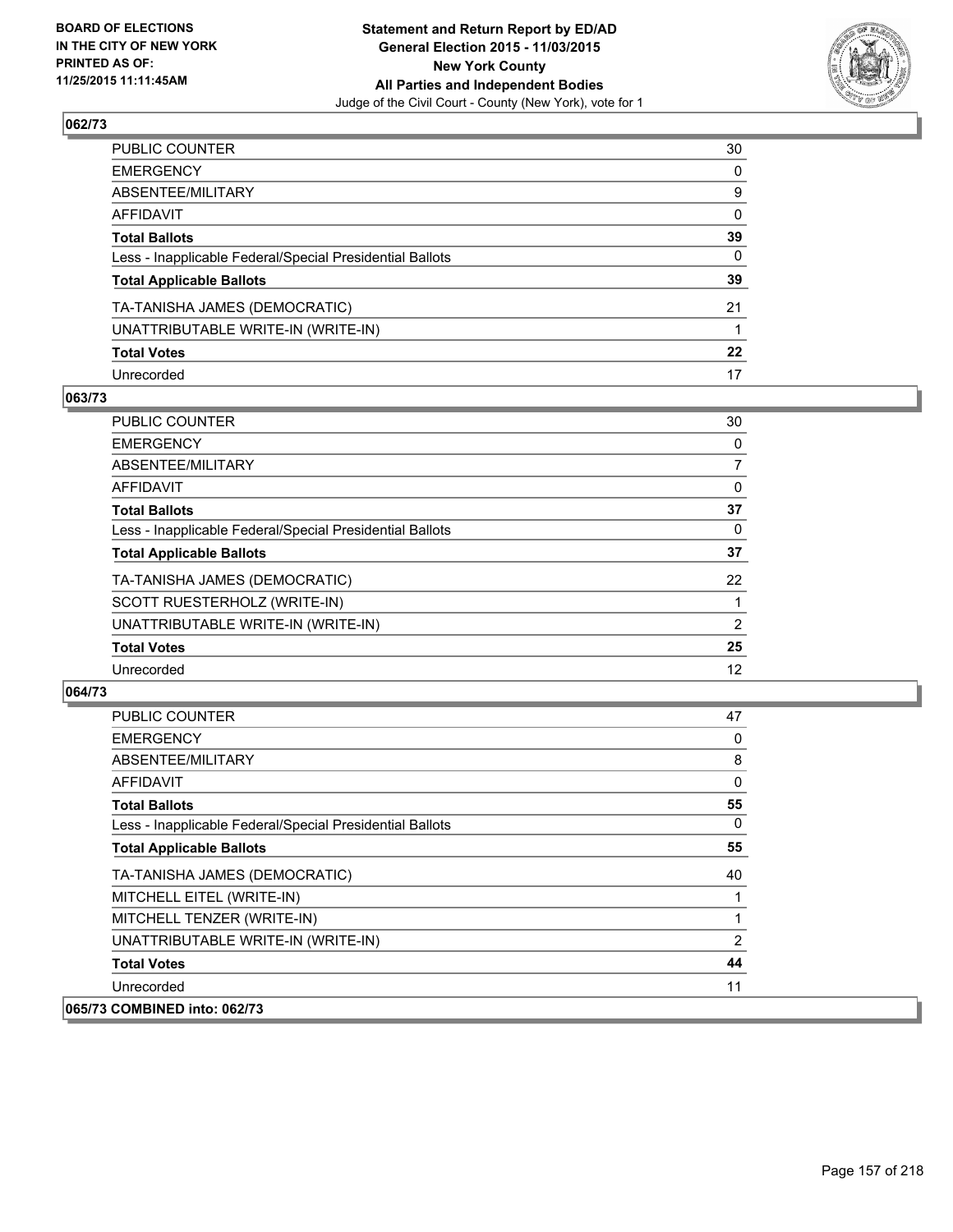

| PUBLIC COUNTER                                           | 47           |
|----------------------------------------------------------|--------------|
| EMERGENCY                                                | 0            |
| ABSENTEE/MILITARY                                        | 6            |
| AFFIDAVIT                                                | $\mathbf{0}$ |
| Total Ballots                                            | 53           |
| Less - Inapplicable Federal/Special Presidential Ballots | 0            |
| <b>Total Applicable Ballots</b>                          | 53           |
| TA-TANISHA JAMES (DEMOCRATIC)                            | 40           |
| <b>Total Votes</b>                                       | 40           |
| Unrecorded                                               | 13           |

#### **067/73**

| PUBLIC COUNTER                                           | 12 |
|----------------------------------------------------------|----|
| <b>EMERGENCY</b>                                         | 0  |
| ABSENTEE/MILITARY                                        | 8  |
| AFFIDAVIT                                                | 0  |
| <b>Total Ballots</b>                                     | 20 |
| Less - Inapplicable Federal/Special Presidential Ballots | 0  |
| <b>Total Applicable Ballots</b>                          | 20 |
| TA-TANISHA JAMES (DEMOCRATIC)                            | 9  |
| <b>Total Votes</b>                                       | 9  |
| Unrecorded                                               | 11 |
| <b>OONIBILIED : 004/50</b>                               |    |

### **068/73 COMBINED into: 064/73**

| <b>PUBLIC COUNTER</b>                                    | 50 |
|----------------------------------------------------------|----|
| <b>EMERGENCY</b>                                         | 0  |
| ABSENTEE/MILITARY                                        | 15 |
| <b>AFFIDAVIT</b>                                         | 0  |
| <b>Total Ballots</b>                                     | 65 |
| Less - Inapplicable Federal/Special Presidential Ballots | 0  |
| <b>Total Applicable Ballots</b>                          | 65 |
| TA-TANISHA JAMES (DEMOCRATIC)                            | 41 |
| ALTON ABRAMOWITZ (WRITE-IN)                              |    |
| BILL DEBLASIO (WRITE-IN)                                 |    |
|                                                          |    |
| DONALD TRUMP (WRITE-IN)                                  |    |
| KIMBERLY GUILEOYLE (WRITE-IN)                            |    |
| <b>Total Votes</b>                                       | 45 |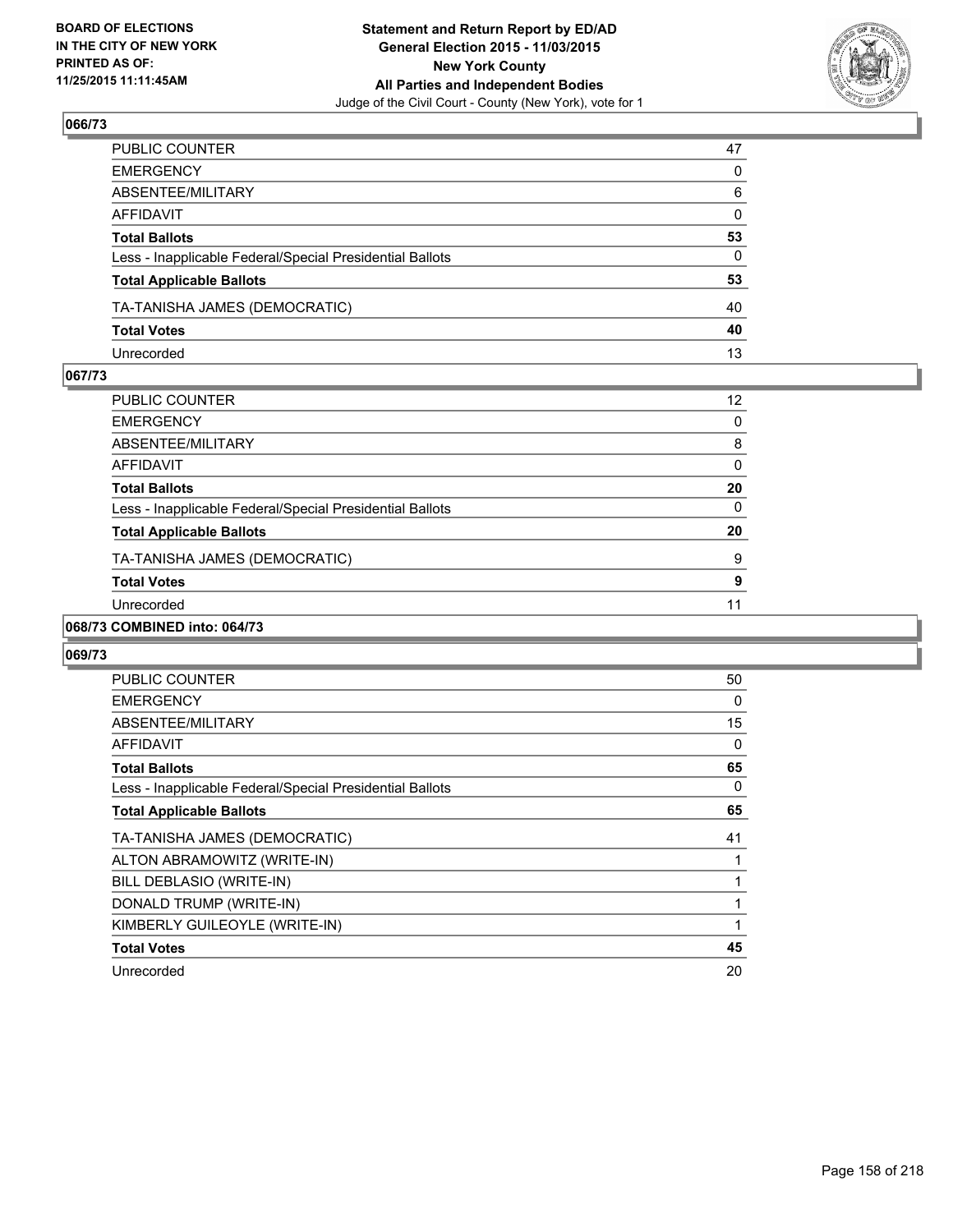

| PUBLIC COUNTER                                           | 22      |
|----------------------------------------------------------|---------|
| <b>EMERGENCY</b>                                         | 0       |
| <b>ABSENTEE/MILITARY</b>                                 | 4       |
| AFFIDAVIT                                                | 0       |
| <b>Total Ballots</b>                                     | 26      |
| Less - Inapplicable Federal/Special Presidential Ballots | 0       |
| <b>Total Applicable Ballots</b>                          | 26      |
| TA-TANISHA JAMES (DEMOCRATIC)                            | 20      |
| JOSEPH GELLMAN (WRITE-IN)                                |         |
| LEON JACOBSON (WRITE-IN)                                 |         |
| <b>Total Votes</b>                                       | $22 \,$ |
| Unrecorded                                               | 4       |

### **071/73**

| PUBLIC COUNTER                                           | 20 |
|----------------------------------------------------------|----|
| <b>EMERGENCY</b>                                         | 0  |
| ABSENTEE/MILITARY                                        | 3  |
| <b>AFFIDAVIT</b>                                         | 0  |
| <b>Total Ballots</b>                                     | 23 |
| Less - Inapplicable Federal/Special Presidential Ballots | 0  |
| <b>Total Applicable Ballots</b>                          | 23 |
| TA-TANISHA JAMES (DEMOCRATIC)                            | 18 |
| DONALD TRUMP (WRITE-IN)                                  |    |
| SAM JONES (WRITE-IN)                                     |    |
| <b>Total Votes</b>                                       | 20 |
| Unrecorded                                               | 3  |
|                                                          |    |

| <b>PUBLIC COUNTER</b>                                    | 43 |
|----------------------------------------------------------|----|
| <b>EMERGENCY</b>                                         | 0  |
| ABSENTEE/MILITARY                                        | 4  |
| AFFIDAVIT                                                | 0  |
| <b>Total Ballots</b>                                     | 47 |
| Less - Inapplicable Federal/Special Presidential Ballots | 0  |
| <b>Total Applicable Ballots</b>                          | 47 |
| TA-TANISHA JAMES (DEMOCRATIC)                            | 30 |
| DONALD TRUMP (WRITE-IN)                                  |    |
| <b>Total Votes</b>                                       | 31 |
| Unrecorded                                               | 16 |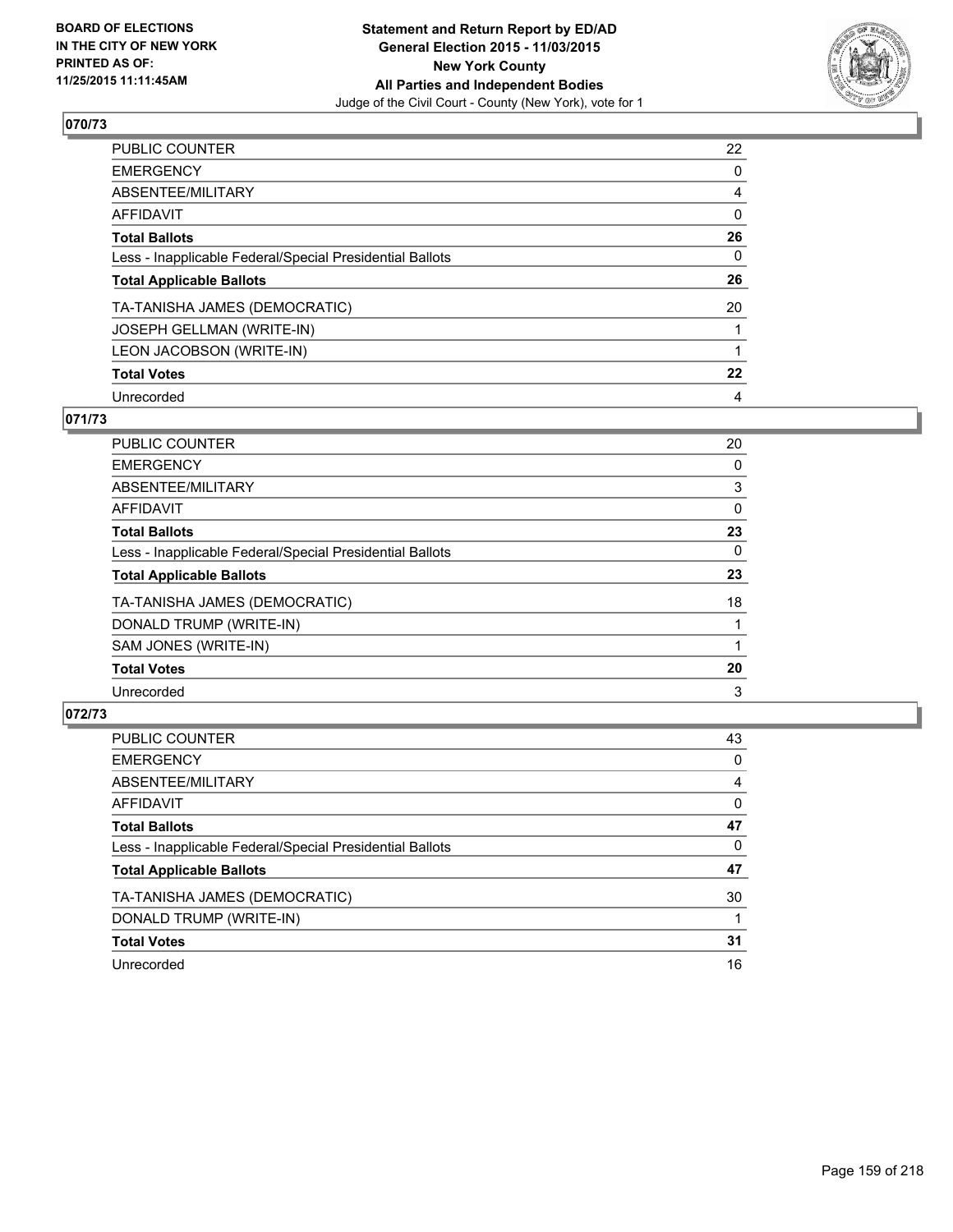

| PUBLIC COUNTER                                           | 20           |
|----------------------------------------------------------|--------------|
| EMERGENCY                                                | $\mathbf{0}$ |
| ABSENTEE/MILITARY                                        | 5            |
| AFFIDAVIT                                                | 0            |
| Total Ballots                                            | 25           |
| Less - Inapplicable Federal/Special Presidential Ballots | $\mathbf{0}$ |
| <b>Total Applicable Ballots</b>                          | 25           |
| TA-TANISHA JAMES (DEMOCRATIC)                            | 16           |
| SHAUTRICE JONES (WRITE-IN)                               |              |
| <b>Total Votes</b>                                       | 17           |
| Unrecorded                                               | 8            |

#### **074/73**

| PUBLIC COUNTER                                           | 38 |
|----------------------------------------------------------|----|
| <b>EMERGENCY</b>                                         | 0  |
| ABSENTEE/MILITARY                                        | 3  |
| AFFIDAVIT                                                | 0  |
| <b>Total Ballots</b>                                     | 41 |
| Less - Inapplicable Federal/Special Presidential Ballots | 0  |
| <b>Total Applicable Ballots</b>                          | 41 |
| TA-TANISHA JAMES (DEMOCRATIC)                            | 31 |
| <b>MARK TWAIN (WRITE-IN)</b>                             |    |
| UNATTRIBUTABLE WRITE-IN (WRITE-IN)                       | 2  |
| <b>Total Votes</b>                                       | 34 |
| Unrecorded                                               | 7  |
|                                                          |    |

### **075/73 COMBINED into: 076/73**

### **076/73**

| <b>PUBLIC COUNTER</b>                                    | 34 |
|----------------------------------------------------------|----|
| <b>EMERGENCY</b>                                         | 0  |
| ABSENTEE/MILITARY                                        |    |
| AFFIDAVIT                                                |    |
| <b>Total Ballots</b>                                     | 39 |
| Less - Inapplicable Federal/Special Presidential Ballots | 0  |
| <b>Total Applicable Ballots</b>                          | 39 |
| TA-TANISHA JAMES (DEMOCRATIC)                            | 30 |
| DAVID CASAVIS (WRITE-IN)                                 |    |
| <b>Total Votes</b>                                       | 31 |
| Unrecorded                                               | 8  |
| 077/73 COMBINED into: 072/73                             |    |
|                                                          |    |

**078/73 COMBINED into: 079/73**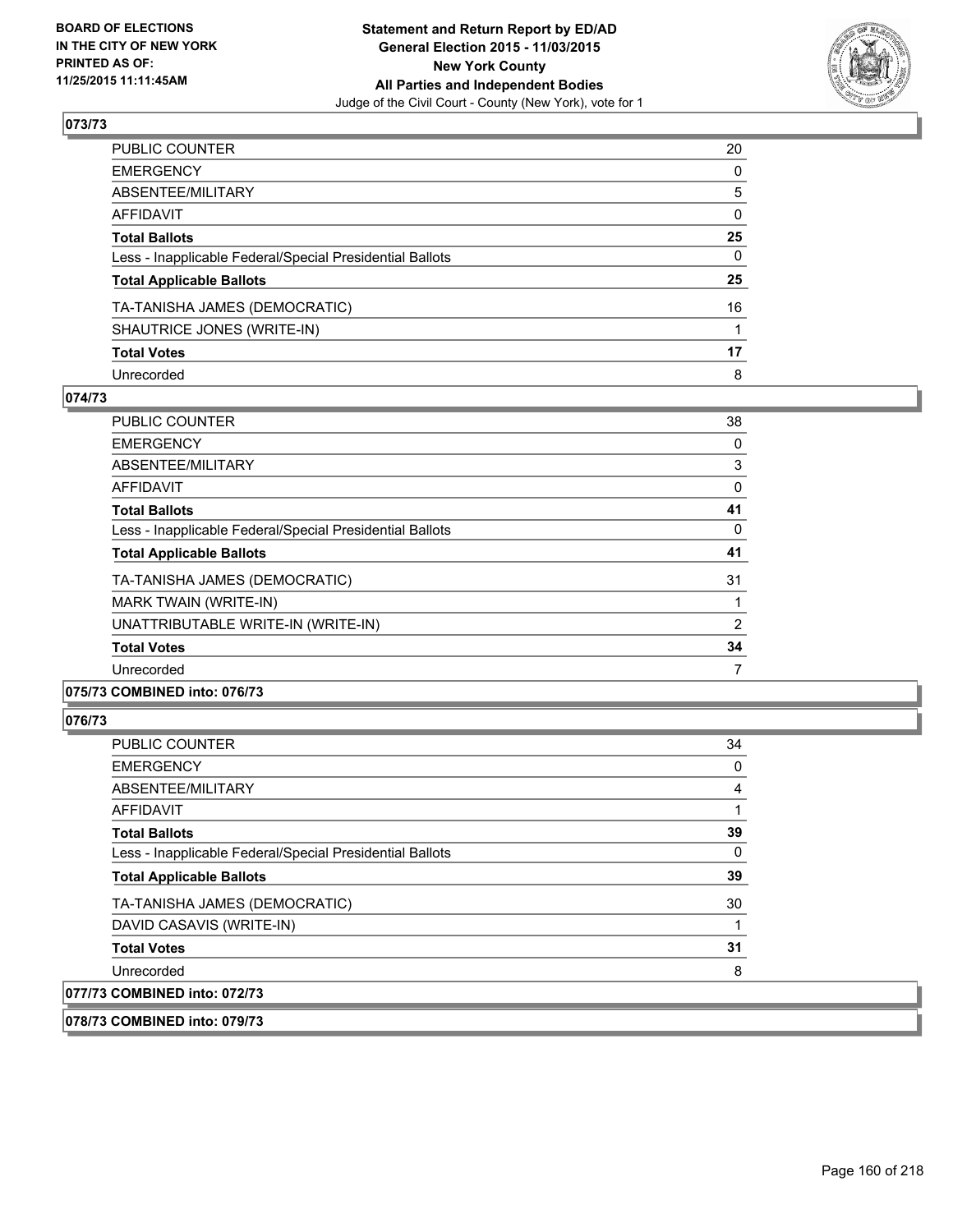

| 37 |
|----|
| 0  |
| 8  |
| 1  |
| 46 |
| 0  |
| 46 |
| 33 |
|    |
| 1  |
| 35 |
| 11 |
|    |

### **080/73 COMBINED into: 081/73**

#### **081/73**

| <b>PUBLIC COUNTER</b>                                    | 37 |
|----------------------------------------------------------|----|
| <b>EMERGENCY</b>                                         | 0  |
| ABSENTEE/MILITARY                                        | 9  |
| AFFIDAVIT                                                | 0  |
| <b>Total Ballots</b>                                     | 46 |
| Less - Inapplicable Federal/Special Presidential Ballots | 0  |
| <b>Total Applicable Ballots</b>                          | 46 |
| TA-TANISHA JAMES (DEMOCRATIC)                            | 30 |
| <b>Total Votes</b>                                       | 30 |
| Unrecorded                                               | 16 |

#### **082/73**

| <b>PUBLIC COUNTER</b>                                    | 29 |
|----------------------------------------------------------|----|
| <b>EMERGENCY</b>                                         | 0  |
| ABSENTEE/MILITARY                                        |    |
| AFFIDAVIT                                                |    |
| <b>Total Ballots</b>                                     | 31 |
| Less - Inapplicable Federal/Special Presidential Ballots | 0  |
| <b>Total Applicable Ballots</b>                          | 31 |
| TA-TANISHA JAMES (DEMOCRATIC)                            | 26 |
| <b>Total Votes</b>                                       | 26 |
| Unrecorded                                               | 5  |
| 083/73 COMBINED into: 085/73                             |    |

**084/73 COMBINED into: 092/73**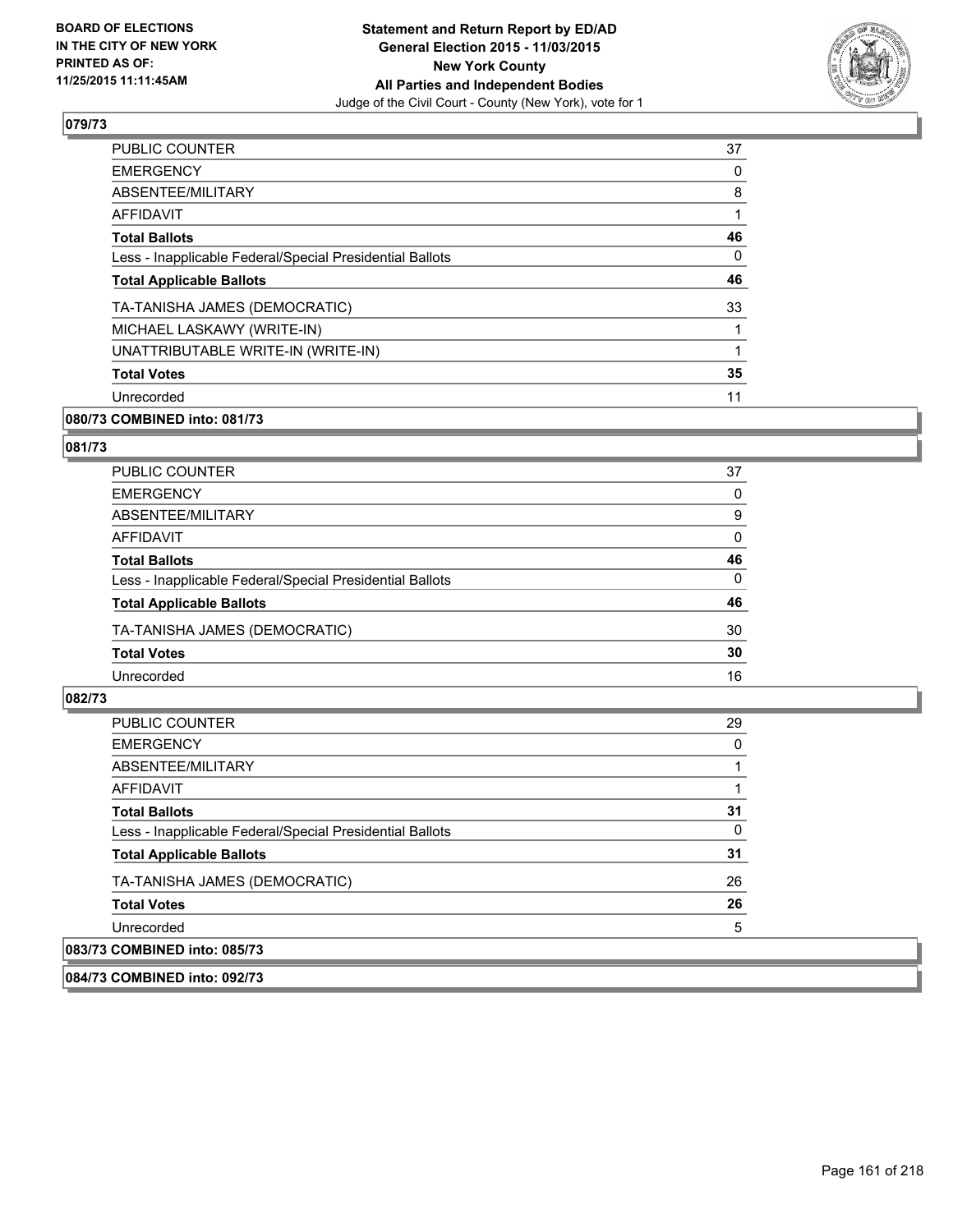

| PUBLIC COUNTER                                           | 60 |
|----------------------------------------------------------|----|
| <b>EMERGENCY</b>                                         | 0  |
| ABSENTEE/MILITARY                                        | 4  |
| <b>AFFIDAVIT</b>                                         | 2  |
| <b>Total Ballots</b>                                     | 66 |
| Less - Inapplicable Federal/Special Presidential Ballots | 0  |
| <b>Total Applicable Ballots</b>                          | 66 |
| TA-TANISHA JAMES (DEMOCRATIC)                            | 54 |
| ALEKSANDER POWIETREYNLI (WRITE-IN)                       |    |
| ALEX RODRIGUES (WRITE-IN)                                |    |
| DANIELLA ELIABETH KELLER (WRITE-IN)                      |    |
| <b>GEORGE WITT (WRITE-IN)</b>                            |    |
| PETER HIEN (WRITE-IN)                                    |    |
| <b>Total Votes</b>                                       | 59 |
| Unrecorded                                               | 7  |

#### **086/73**

| PUBLIC COUNTER                                           | 20 |
|----------------------------------------------------------|----|
| <b>EMERGENCY</b>                                         | 0  |
| ABSENTEE/MILITARY                                        | 4  |
| AFFIDAVIT                                                |    |
| <b>Total Ballots</b>                                     | 25 |
| Less - Inapplicable Federal/Special Presidential Ballots | 0  |
| <b>Total Applicable Ballots</b>                          | 25 |
| TA-TANISHA JAMES (DEMOCRATIC)                            | 17 |
| <b>Total Votes</b>                                       | 17 |
| Unrecorded                                               | 8  |

| <b>PUBLIC COUNTER</b>                                    | 21 |
|----------------------------------------------------------|----|
| <b>EMERGENCY</b>                                         | 0  |
| ABSENTEE/MILITARY                                        |    |
| <b>AFFIDAVIT</b>                                         | 0  |
| <b>Total Ballots</b>                                     | 28 |
| Less - Inapplicable Federal/Special Presidential Ballots | 0  |
| <b>Total Applicable Ballots</b>                          | 28 |
| TA-TANISHA JAMES (DEMOCRATIC)                            | 16 |
| DANIEL SEMEL (WRITE-IN)                                  |    |
| <b>GAIL R GREMSE (WRITE-IN)</b>                          |    |
| <b>Total Votes</b>                                       | 18 |
| Unrecorded                                               | 10 |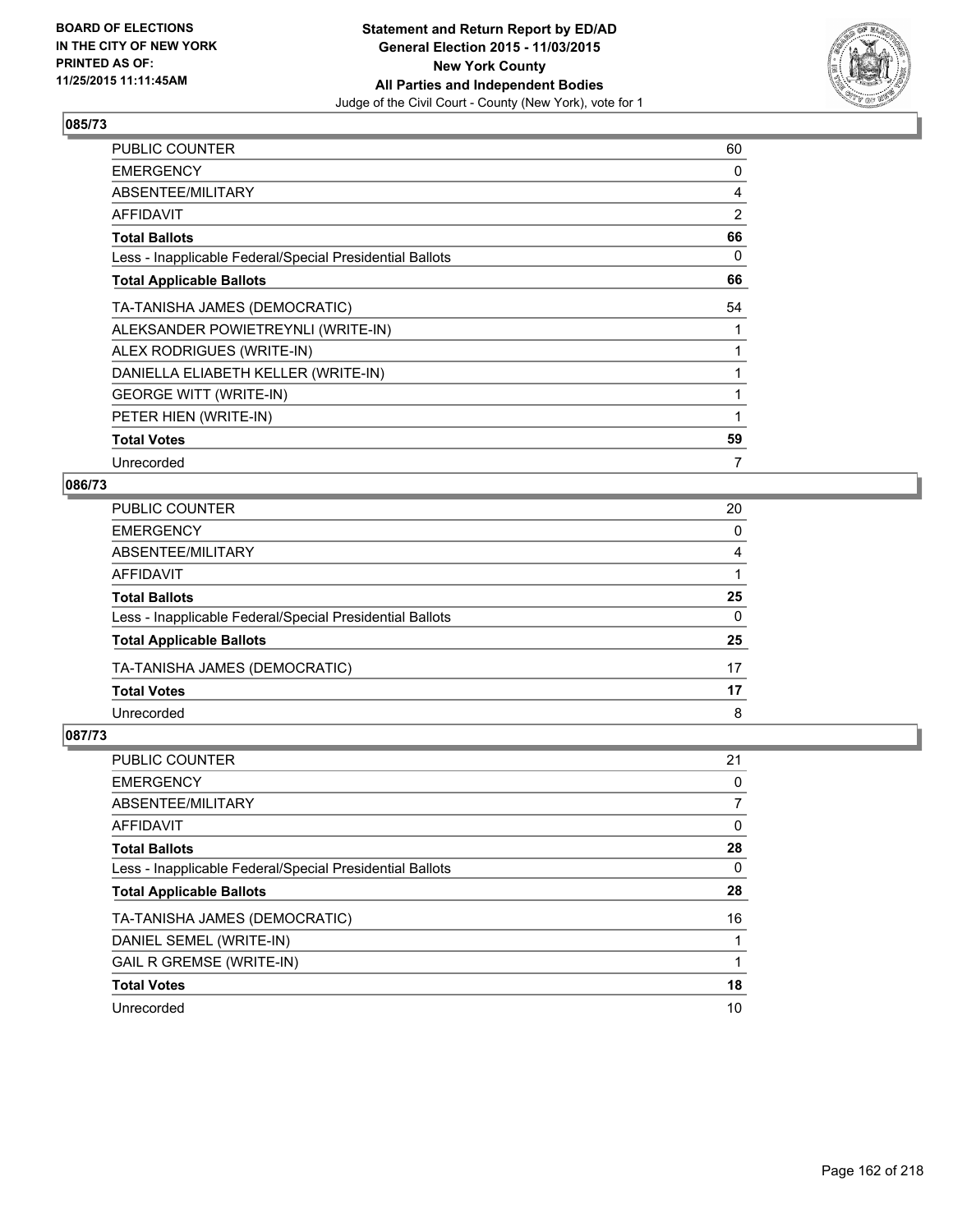

| PUBLIC COUNTER                                           | 43 |
|----------------------------------------------------------|----|
| <b>EMERGENCY</b>                                         | 0  |
| ABSENTEE/MILITARY                                        | 6  |
| AFFIDAVIT                                                | 0  |
| <b>Total Ballots</b>                                     | 49 |
| Less - Inapplicable Federal/Special Presidential Ballots | 0  |
| <b>Total Applicable Ballots</b>                          | 49 |
| TA-TANISHA JAMES (DEMOCRATIC)                            | 33 |
| JOSE EPINAL (WRITE-IN)                                   |    |
| STEVEN BLITZ (WRITE-IN)                                  |    |
| <b>Total Votes</b>                                       | 35 |
| Unrecorded                                               | 14 |

#### **089/73**

| PUBLIC COUNTER                                           | 36 |
|----------------------------------------------------------|----|
| <b>EMERGENCY</b>                                         | 0  |
| ABSENTEE/MILITARY                                        | 3  |
| <b>AFFIDAVIT</b>                                         | 0  |
| <b>Total Ballots</b>                                     | 39 |
| Less - Inapplicable Federal/Special Presidential Ballots | 0  |
| <b>Total Applicable Ballots</b>                          | 39 |
| TA-TANISHA JAMES (DEMOCRATIC)                            | 29 |
| ERIK CASPERSON (WRITE-IN)                                |    |
| THOMAS LEHRMAN (WRITE-IN)                                |    |
| <b>Total Votes</b>                                       | 31 |
| Unrecorded                                               | 8  |

| <b>PUBLIC COUNTER</b>                                    | 113 |
|----------------------------------------------------------|-----|
| <b>EMERGENCY</b>                                         | 0   |
| ABSENTEE/MILITARY                                        |     |
| <b>AFFIDAVIT</b>                                         |     |
| <b>Total Ballots</b>                                     | 115 |
| Less - Inapplicable Federal/Special Presidential Ballots | 0   |
| <b>Total Applicable Ballots</b>                          | 115 |
| TA-TANISHA JAMES (DEMOCRATIC)                            | 97  |
| JACK RUCKER (WRITE-IN)                                   |     |
| UNATTRIBUTABLE WRITE-IN (WRITE-IN)                       |     |
| <b>Total Votes</b>                                       | 99  |
| Unrecorded                                               | 16  |
| 091/73 COMBINED into: 090/73                             |     |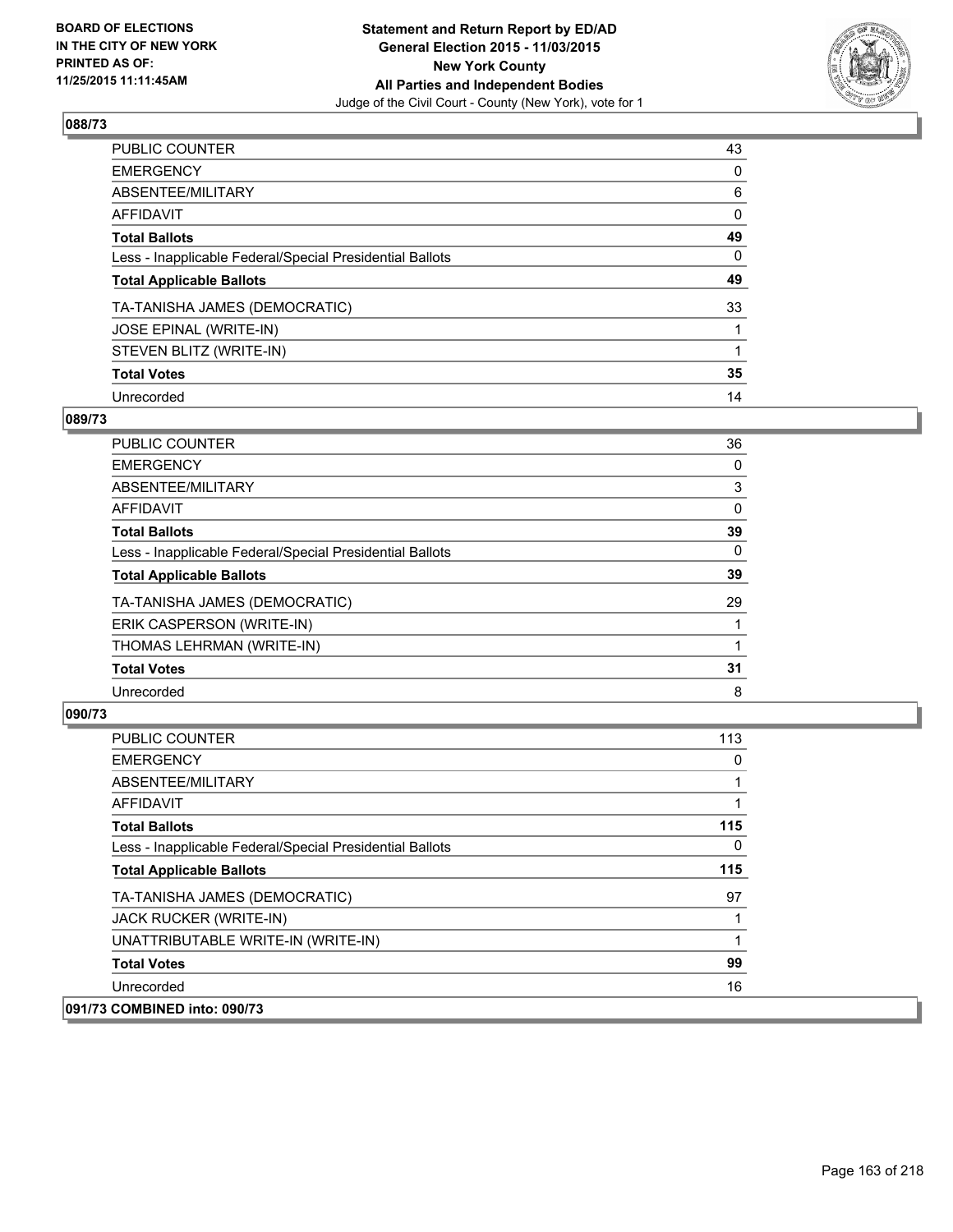

| <b>PUBLIC COUNTER</b>                                    | 87             |
|----------------------------------------------------------|----------------|
| <b>EMERGENCY</b>                                         | 0              |
| ABSENTEE/MILITARY                                        | $\overline{2}$ |
| <b>AFFIDAVIT</b>                                         | 0              |
| <b>Total Ballots</b>                                     | 89             |
| Less - Inapplicable Federal/Special Presidential Ballots | 0              |
| <b>Total Applicable Ballots</b>                          | 89             |
| TA-TANISHA JAMES (DEMOCRATIC)                            | 71             |
| DAMIEN KERAN (WRITE-IN)                                  |                |
| UNATTRIBUTABLE WRITE-IN (WRITE-IN)                       | 2              |
| <b>Total Votes</b>                                       | 74             |
| Unrecorded                                               | 15             |
|                                                          |                |

### **093/73 COMBINED into: 094/73**

#### **094/73**

| PUBLIC COUNTER                                           | 66             |
|----------------------------------------------------------|----------------|
| <b>EMERGENCY</b>                                         | 0              |
| ABSENTEE/MILITARY                                        | $\overline{2}$ |
| <b>AFFIDAVIT</b>                                         |                |
| <b>Total Ballots</b>                                     | 69             |
| Less - Inapplicable Federal/Special Presidential Ballots | 0              |
| <b>Total Applicable Ballots</b>                          | 69             |
| TA-TANISHA JAMES (DEMOCRATIC)                            | 58             |
| TIMOTHY DOLAN (WRITE-IN)                                 | $\overline{2}$ |
| UNATTRIBUTABLE WRITE-IN (WRITE-IN)                       | 2              |
| <b>Total Votes</b>                                       | 62             |
| Unrecorded                                               |                |

#### **095/73 COMBINED into: 096/73**

| <b>PUBLIC COUNTER</b>                                    | 38 |
|----------------------------------------------------------|----|
| <b>EMERGENCY</b>                                         | 0  |
| ABSENTEE/MILITARY                                        | 8  |
| AFFIDAVIT                                                |    |
| <b>Total Ballots</b>                                     | 47 |
| Less - Inapplicable Federal/Special Presidential Ballots | 0  |
| <b>Total Applicable Ballots</b>                          | 47 |
| TA-TANISHA JAMES (DEMOCRATIC)                            | 34 |
| <b>Total Votes</b>                                       | 34 |
| Unrecorded                                               | 13 |
| 097/73 COMBINED into: 075/75                             |    |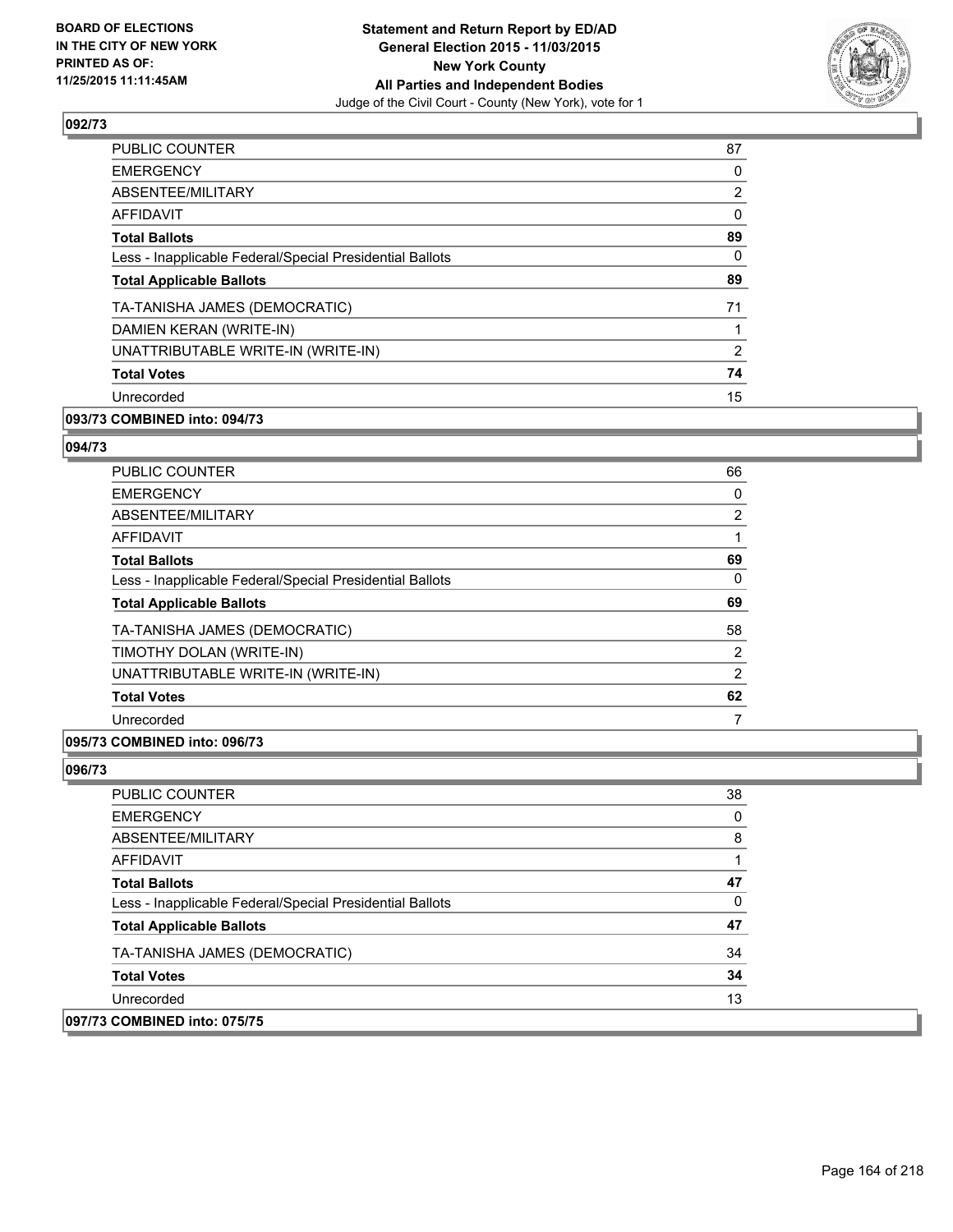

### **001/74 COMBINED into: 003/74**

### **002/74**

| PUBLIC COUNTER                                           | 79 |
|----------------------------------------------------------|----|
| EMERGENCY                                                | 0  |
| ABSENTEE/MILITARY                                        | 5  |
| AFFIDAVIT                                                | 0  |
| Total Ballots                                            | 84 |
| Less - Inapplicable Federal/Special Presidential Ballots | 0  |
| <b>Total Applicable Ballots</b>                          | 84 |
| TA-TANISHA JAMES (DEMOCRATIC)                            | 50 |
| UNATTRIBUTABLE WRITE-IN (WRITE-IN)                       | 2  |
| <b>Total Votes</b>                                       | 52 |
| Unrecorded                                               | 32 |

#### **003/74**

| PUBLIC COUNTER                                           | 89             |
|----------------------------------------------------------|----------------|
| <b>EMERGENCY</b>                                         | 0              |
| ABSENTEE/MILITARY                                        | 3              |
| AFFIDAVIT                                                | $\overline{2}$ |
| <b>Total Ballots</b>                                     | 94             |
| Less - Inapplicable Federal/Special Presidential Ballots | 0              |
| <b>Total Applicable Ballots</b>                          | 94             |
| TA-TANISHA JAMES (DEMOCRATIC)                            | 66             |
| <b>Total Votes</b>                                       | 66             |
| Unrecorded                                               | 28             |
|                                                          |                |

### **004/74 COMBINED into: 002/74**

#### **005/74 COMBINED into: 002/74**

#### **006/74**

| <b>PUBLIC COUNTER</b>                                    | 72 |
|----------------------------------------------------------|----|
| <b>EMERGENCY</b>                                         | 0  |
| ABSENTEE/MILITARY                                        | 0  |
| <b>AFFIDAVIT</b>                                         | 0  |
| <b>Total Ballots</b>                                     | 72 |
| Less - Inapplicable Federal/Special Presidential Ballots | 0  |
| <b>Total Applicable Ballots</b>                          | 72 |
| TA-TANISHA JAMES (DEMOCRATIC)                            | 61 |
| <b>Total Votes</b>                                       | 61 |
| Unrecorded                                               | 11 |
| 007/74 COMBINED into: 075/65                             |    |

#### **008/74 COMBINED into: 006/74**

#### **009/74 COMBINED into: 006/74**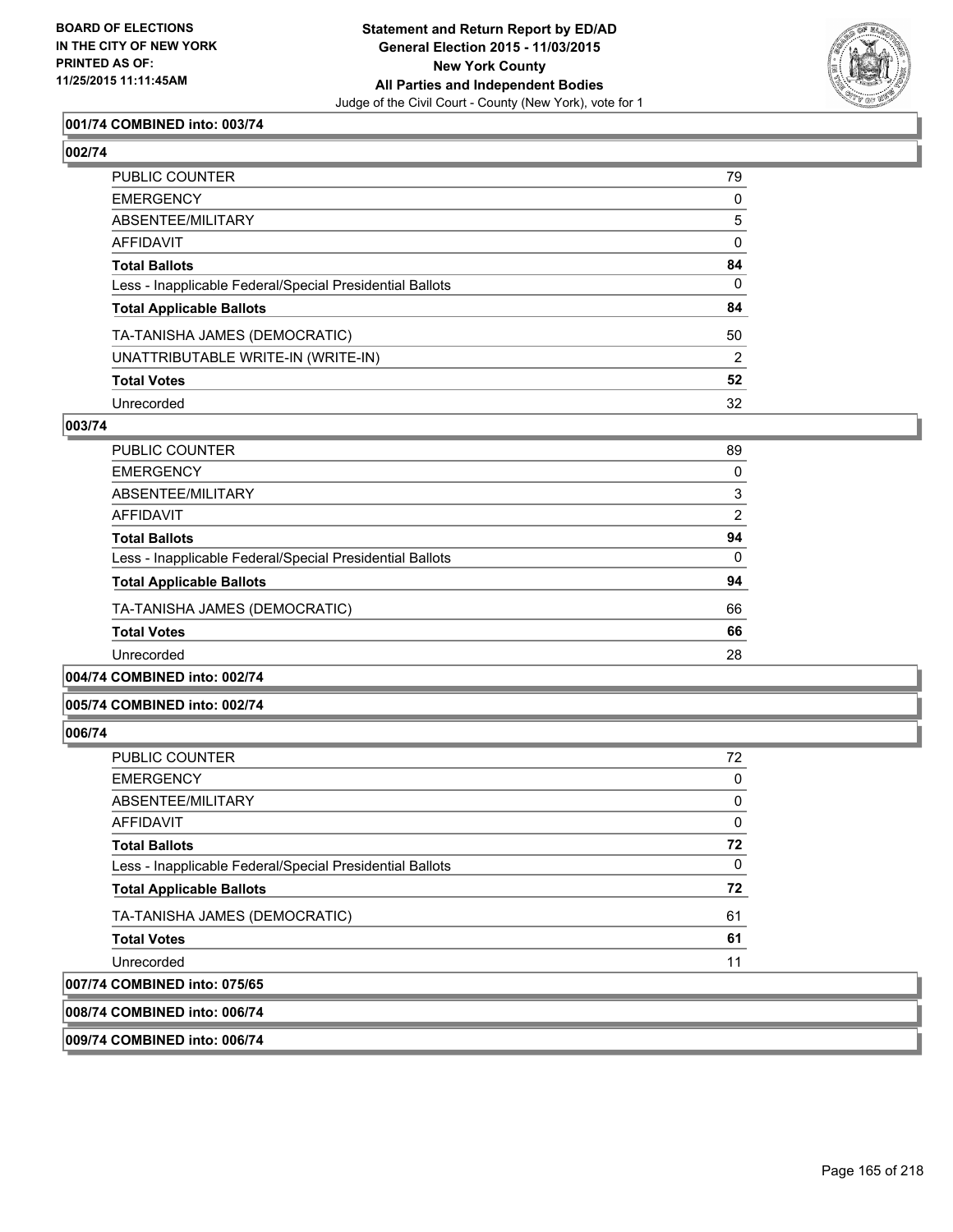

| <b>PUBLIC COUNTER</b>                                    | 48 |
|----------------------------------------------------------|----|
| <b>EMERGENCY</b>                                         | 0  |
| ABSENTEE/MILITARY                                        | 3  |
| <b>AFFIDAVIT</b>                                         | 0  |
| <b>Total Ballots</b>                                     | 51 |
| Less - Inapplicable Federal/Special Presidential Ballots | 0  |
| <b>Total Applicable Ballots</b>                          | 51 |
| TA-TANISHA JAMES (DEMOCRATIC)                            | 41 |
| SIOBHAN NEVILLE (WRITE-IN)                               |    |
| UNATTRIBUTABLE WRITE-IN (WRITE-IN)                       |    |
| <b>Total Votes</b>                                       | 43 |
| Unrecorded                                               | 8  |

### **011/74**

| <b>PUBLIC COUNTER</b>                                    | 49 |
|----------------------------------------------------------|----|
| <b>EMERGENCY</b>                                         | 0  |
| ABSENTEE/MILITARY                                        | 2  |
| AFFIDAVIT                                                |    |
| <b>Total Ballots</b>                                     | 52 |
| Less - Inapplicable Federal/Special Presidential Ballots | 0  |
| <b>Total Applicable Ballots</b>                          | 52 |
| TA-TANISHA JAMES (DEMOCRATIC)                            | 32 |
| HELENE JNANE (WRITE-IN)                                  |    |
| <b>Total Votes</b>                                       | 33 |
| Unrecorded                                               | 19 |
|                                                          |    |

### **012/74 COMBINED into: 013/74**

| <b>PUBLIC COUNTER</b>                                    | 60 |
|----------------------------------------------------------|----|
| <b>EMERGENCY</b>                                         | 0  |
| ABSENTEE/MILITARY                                        |    |
| AFFIDAVIT                                                |    |
| <b>Total Ballots</b>                                     | 62 |
| Less - Inapplicable Federal/Special Presidential Ballots | 0  |
| <b>Total Applicable Ballots</b>                          | 62 |
| TA-TANISHA JAMES (DEMOCRATIC)                            | 41 |
| <b>Total Votes</b>                                       | 41 |
| Unrecorded                                               | 21 |
| 014/74 COMBINED into: 024/74                             |    |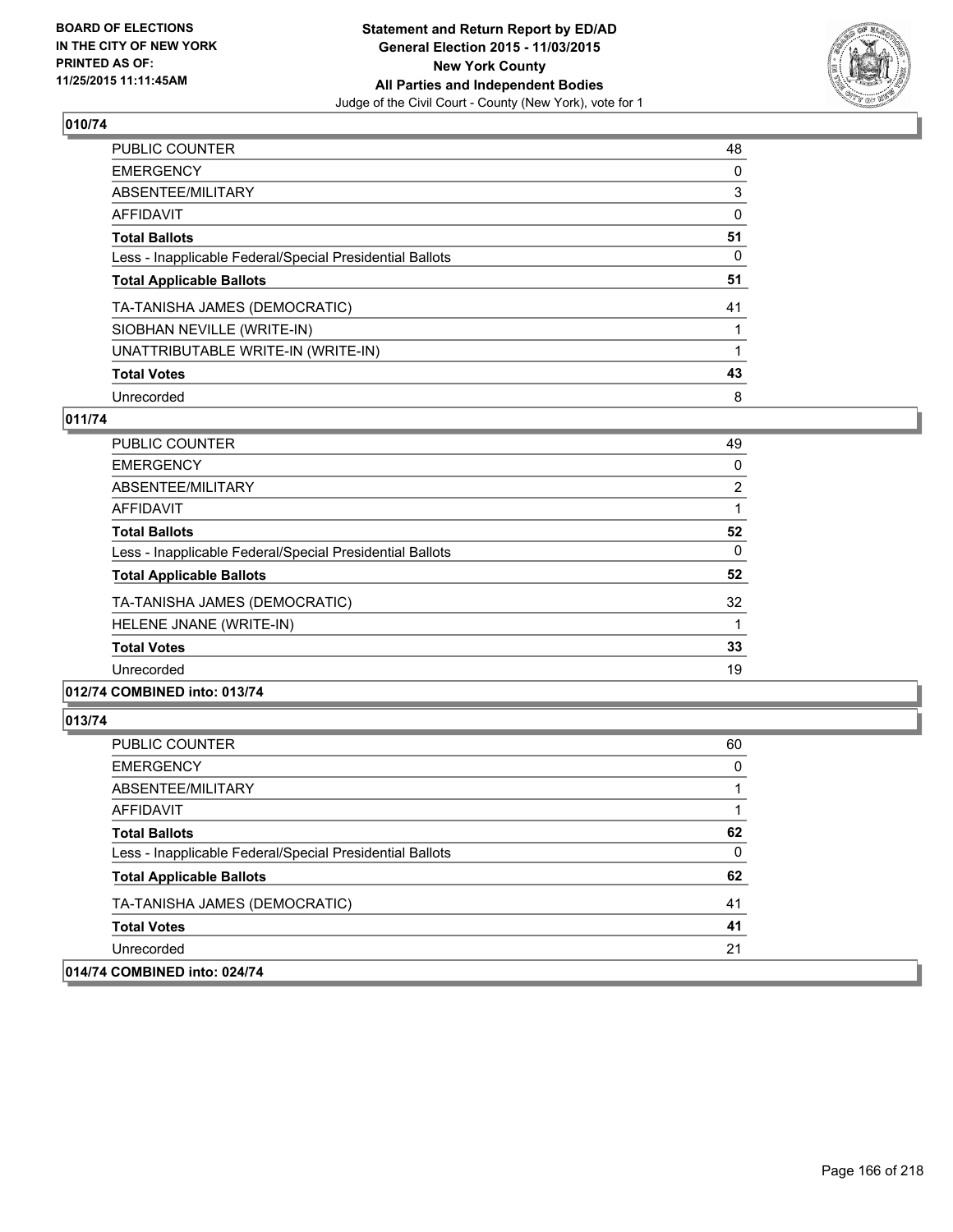

| PUBLIC COUNTER                                           | 54       |
|----------------------------------------------------------|----------|
| <b>EMERGENCY</b>                                         | $\Omega$ |
| ABSENTEE/MILITARY                                        |          |
| <b>AFFIDAVIT</b>                                         | $\Omega$ |
| <b>Total Ballots</b>                                     | 55       |
| Less - Inapplicable Federal/Special Presidential Ballots | $\Omega$ |
| <b>Total Applicable Ballots</b>                          | 55       |
| TA-TANISHA JAMES (DEMOCRATIC)                            | 39       |
| <b>Total Votes</b>                                       | 39       |
| Unrecorded                                               | 16       |

### **016/74 COMBINED into: 010/74**

#### **017/74 COMBINED into: 015/74**

#### **018/74 COMBINED into: 079/65**

#### **019/74**

| <b>PUBLIC COUNTER</b>                                    | 93 |
|----------------------------------------------------------|----|
| <b>EMERGENCY</b>                                         | 0  |
| ABSENTEE/MILITARY                                        |    |
| AFFIDAVIT                                                | 0  |
| <b>Total Ballots</b>                                     | 94 |
| Less - Inapplicable Federal/Special Presidential Ballots | 0  |
| <b>Total Applicable Ballots</b>                          | 94 |
| TA-TANISHA JAMES (DEMOCRATIC)                            | 70 |
| UNATTRIBUTABLE WRITE-IN (WRITE-IN)                       |    |
| <b>Total Votes</b>                                       | 71 |
| Unrecorded                                               | 23 |
|                                                          |    |

### **020/74 COMBINED into: 021/74**

| PUBLIC COUNTER                                           | 63 |
|----------------------------------------------------------|----|
| <b>EMERGENCY</b>                                         | 0  |
| ABSENTEE/MILITARY                                        | 5  |
| <b>AFFIDAVIT</b>                                         | 0  |
| <b>Total Ballots</b>                                     | 68 |
| Less - Inapplicable Federal/Special Presidential Ballots | 0  |
| <b>Total Applicable Ballots</b>                          | 68 |
| TA-TANISHA JAMES (DEMOCRATIC)                            | 44 |
| HELENE JNANE (WRITE-IN)                                  | 2  |
| MAGAN HU (WRITE-IN)                                      | 1  |
| UNATTRIBUTABLE WRITE-IN (WRITE-IN)                       | 1  |
| <b>Total Votes</b>                                       | 48 |
| Unrecorded                                               | 20 |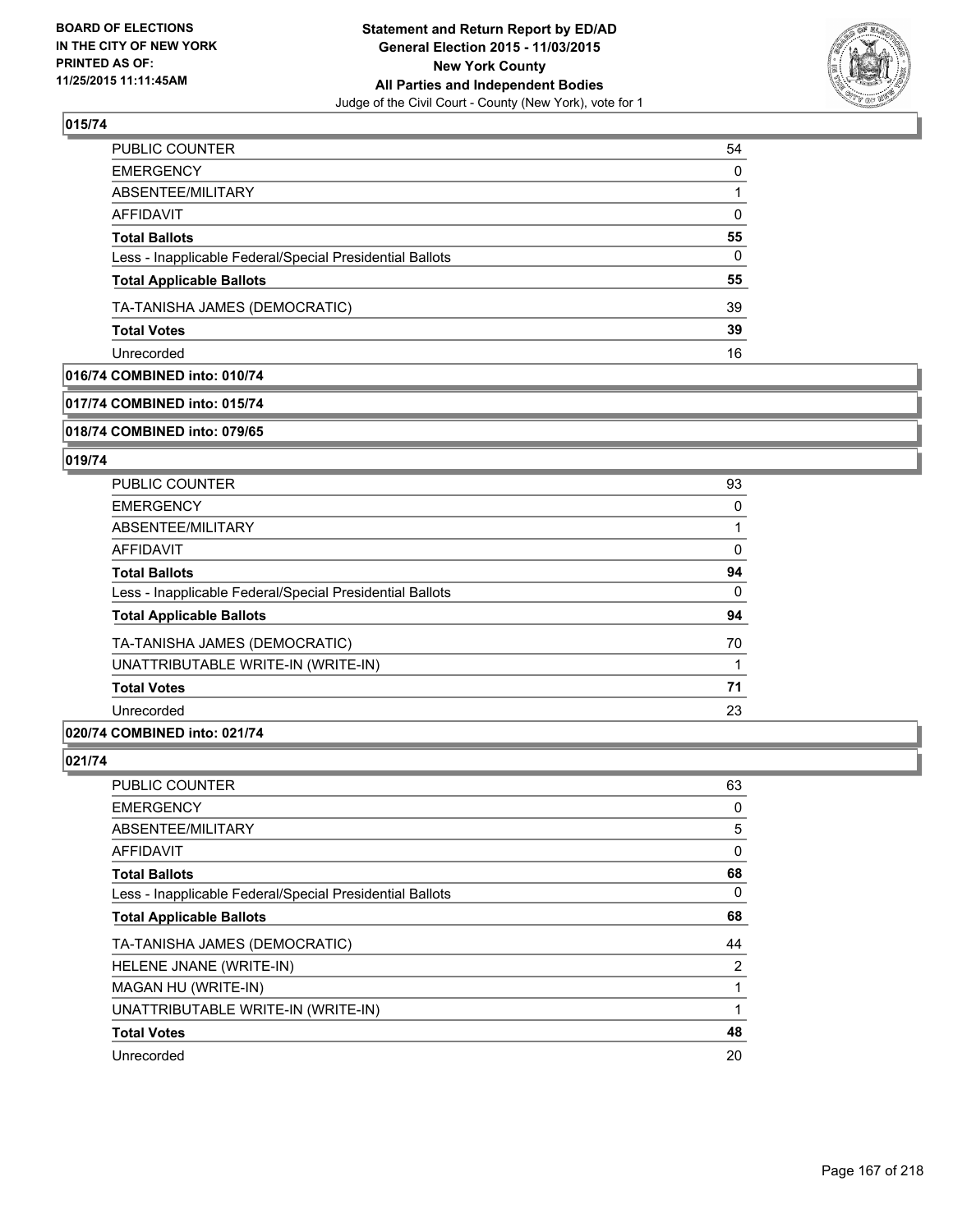

| PUBLIC COUNTER                                           | 27           |
|----------------------------------------------------------|--------------|
| <b>EMERGENCY</b>                                         | $\Omega$     |
| ABSENTEE/MILITARY                                        |              |
| <b>AFFIDAVIT</b>                                         | $\mathbf{0}$ |
| <b>Total Ballots</b>                                     | 28           |
| Less - Inapplicable Federal/Special Presidential Ballots | $\mathbf{0}$ |
| <b>Total Applicable Ballots</b>                          | 28           |
| TA-TANISHA JAMES (DEMOCRATIC)                            | 23           |
| <b>Total Votes</b>                                       | 23           |
| Unrecorded                                               | 5            |

#### **023/74 COMBINED into: 034/74**

**024/74** 

| PUBLIC COUNTER                                           | 74 |
|----------------------------------------------------------|----|
| <b>EMERGENCY</b>                                         | 0  |
| ABSENTEE/MILITARY                                        | 0  |
| AFFIDAVIT                                                | 1  |
| <b>Total Ballots</b>                                     | 75 |
| Less - Inapplicable Federal/Special Presidential Ballots | 0  |
| <b>Total Applicable Ballots</b>                          | 75 |
| TA-TANISHA JAMES (DEMOCRATIC)                            | 50 |
| UNATTRIBUTABLE WRITE-IN (WRITE-IN)                       | 1  |
| <b>Total Votes</b>                                       | 51 |
| Unrecorded                                               | 24 |
|                                                          |    |

| <b>PUBLIC COUNTER</b>                                    | 41 |
|----------------------------------------------------------|----|
| <b>EMERGENCY</b>                                         | 0  |
| ABSENTEE/MILITARY                                        | 2  |
| AFFIDAVIT                                                |    |
| <b>Total Ballots</b>                                     | 44 |
| Less - Inapplicable Federal/Special Presidential Ballots | 0  |
| <b>Total Applicable Ballots</b>                          | 44 |
| TA-TANISHA JAMES (DEMOCRATIC)                            | 35 |
| UNATTRIBUTABLE WRITE-IN (WRITE-IN)                       |    |
| <b>Total Votes</b>                                       | 36 |
| Unrecorded                                               | 8  |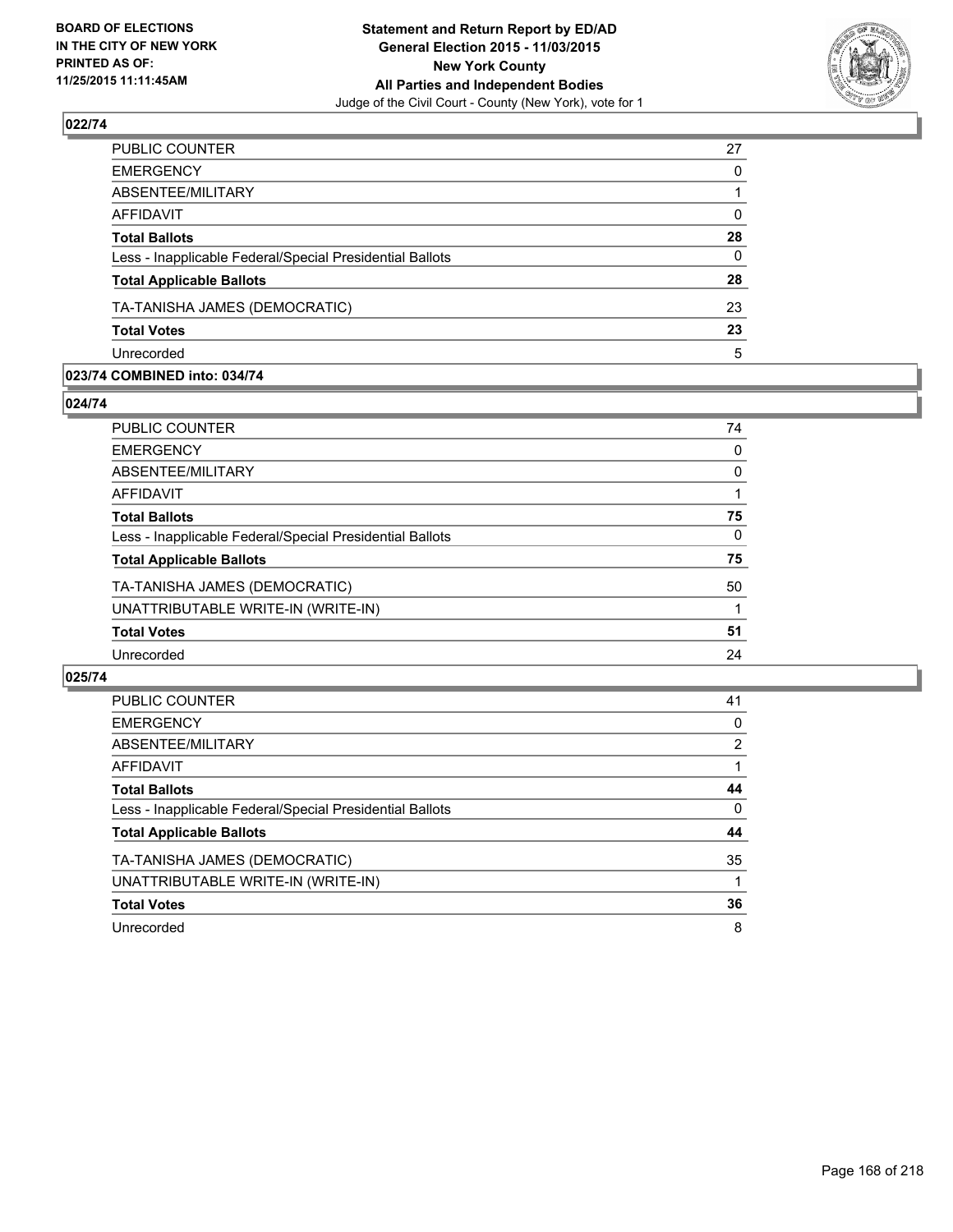

| PUBLIC COUNTER                                           | 41       |
|----------------------------------------------------------|----------|
| <b>EMERGENCY</b>                                         | 0        |
| ABSENTEE/MILITARY                                        |          |
| AFFIDAVIT                                                | 2        |
| <b>Total Ballots</b>                                     | 44       |
| Less - Inapplicable Federal/Special Presidential Ballots | $\Omega$ |
| <b>Total Applicable Ballots</b>                          | 44       |
| TA-TANISHA JAMES (DEMOCRATIC)                            | 35       |
| <b>Total Votes</b>                                       | 35       |
| Unrecorded                                               | 9        |

### **027/74 COMBINED into: 025/74**

### **028/74 COMBINED into: 029/74**

**029/74** 

| <b>PUBLIC COUNTER</b>                                    | 85 |
|----------------------------------------------------------|----|
| <b>EMERGENCY</b>                                         | 0  |
| ABSENTEE/MILITARY                                        |    |
| AFFIDAVIT                                                | 0  |
| <b>Total Ballots</b>                                     | 86 |
| Less - Inapplicable Federal/Special Presidential Ballots | 0  |
| <b>Total Applicable Ballots</b>                          | 86 |
| TA-TANISHA JAMES (DEMOCRATIC)                            | 63 |
| <b>Total Votes</b>                                       | 63 |
| Unrecorded                                               | 23 |
| 0.01101100011110001011                                   |    |

### **030/74 COMBINED into: 029/74**

#### **031/74 COMBINED into: 032/74**

| PUBLIC COUNTER                                           | 105 |
|----------------------------------------------------------|-----|
| <b>EMERGENCY</b>                                         | 0   |
| ABSENTEE/MILITARY                                        | 4   |
| AFFIDAVIT                                                |     |
| <b>Total Ballots</b>                                     | 110 |
| Less - Inapplicable Federal/Special Presidential Ballots | 0   |
| <b>Total Applicable Ballots</b>                          | 110 |
| TA-TANISHA JAMES (DEMOCRATIC)                            | 90  |
| LARRY SEABROOK (WRITE-IN)                                |     |
| <b>Total Votes</b>                                       | 91  |
| Unrecorded                                               | 19  |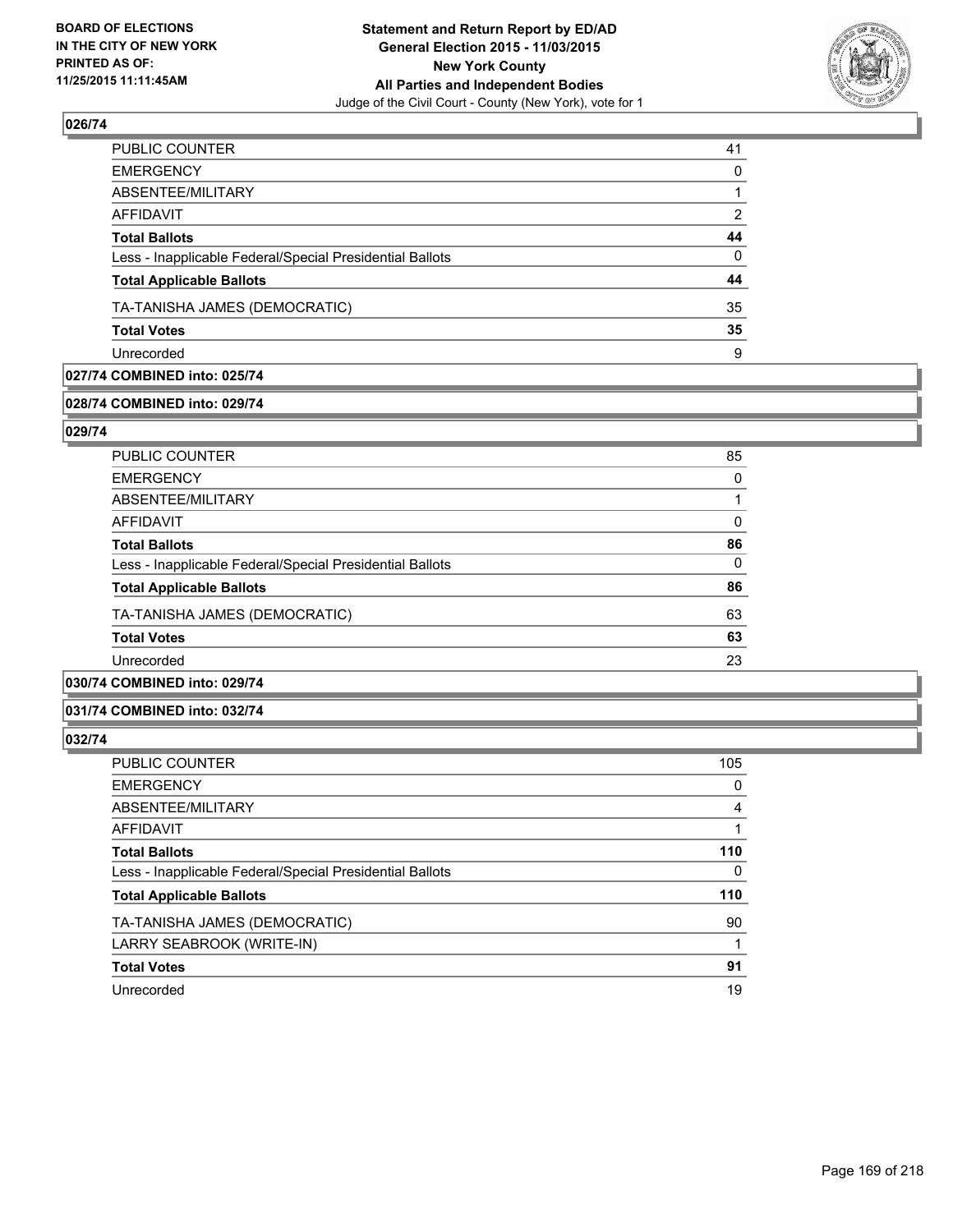

| PUBLIC COUNTER                                           | 37 |
|----------------------------------------------------------|----|
| <b>EMERGENCY</b>                                         | 0  |
| ABSENTEE/MILITARY                                        | 0  |
| <b>AFFIDAVIT</b>                                         |    |
| <b>Total Ballots</b>                                     | 38 |
| Less - Inapplicable Federal/Special Presidential Ballots | 0  |
| <b>Total Applicable Ballots</b>                          | 38 |
| TA-TANISHA JAMES (DEMOCRATIC)                            | 31 |
| BERNIE SANDERS (WRITE-IN)                                |    |
| UNATTRIBUTABLE WRITE-IN (WRITE-IN)                       |    |
| <b>Total Votes</b>                                       | 33 |
| Unrecorded                                               | 5  |

#### **034/74**

| <b>PUBLIC COUNTER</b>                                    | 52 |
|----------------------------------------------------------|----|
| <b>EMERGENCY</b>                                         | 0  |
| ABSENTEE/MILITARY                                        | 3  |
| AFFIDAVIT                                                | 0  |
| <b>Total Ballots</b>                                     | 55 |
| Less - Inapplicable Federal/Special Presidential Ballots | 0  |
| <b>Total Applicable Ballots</b>                          | 55 |
| TA-TANISHA JAMES (DEMOCRATIC)                            | 39 |
| HELENE JNANE (WRITE-IN)                                  |    |
| <b>NEIL SCHNECK (WRITE-IN)</b>                           |    |
| UNATTRIBUTABLE WRITE-IN (WRITE-IN)                       | 3  |
| <b>Total Votes</b>                                       | 44 |
| Unrecorded                                               | 11 |

| <b>PUBLIC COUNTER</b>                                    | 69 |
|----------------------------------------------------------|----|
| <b>EMERGENCY</b>                                         | 0  |
| ABSENTEE/MILITARY                                        | 3  |
| AFFIDAVIT                                                | 0  |
| <b>Total Ballots</b>                                     | 72 |
| Less - Inapplicable Federal/Special Presidential Ballots | 0  |
| <b>Total Applicable Ballots</b>                          | 72 |
| TA-TANISHA JAMES (DEMOCRATIC)                            | 55 |
| UNATTRIBUTABLE WRITE-IN (WRITE-IN)                       | 2  |
| <b>Total Votes</b>                                       | 57 |
| Unrecorded                                               | 15 |
| 036/74 COMBINED into: 036/66                             |    |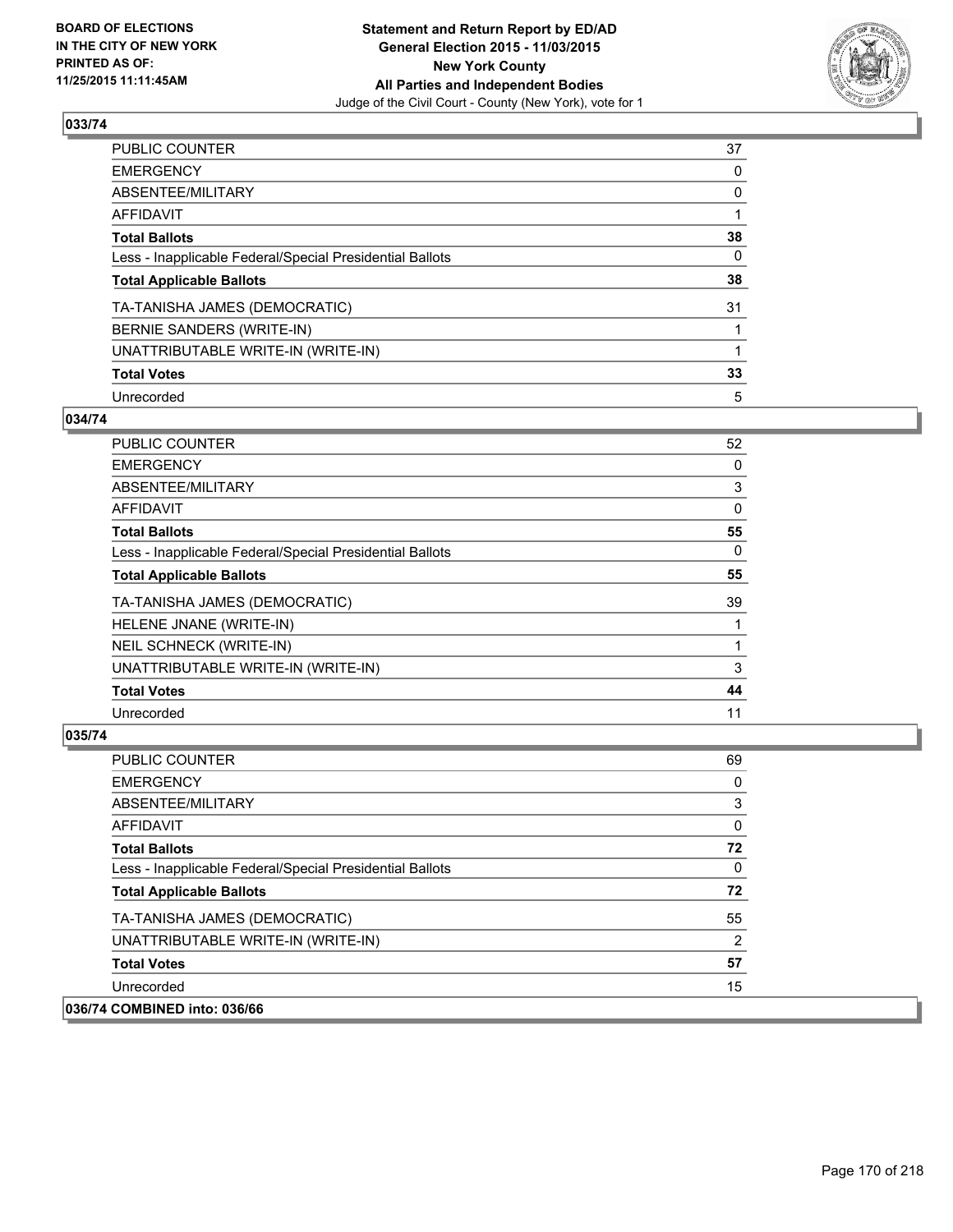

| <b>EMERGENCY</b>                                         | $\Omega$ |
|----------------------------------------------------------|----------|
| ABSENTEE/MILITARY                                        |          |
| <b>AFFIDAVIT</b>                                         | 0        |
| <b>Total Ballots</b>                                     | 23       |
| Less - Inapplicable Federal/Special Presidential Ballots | $\Omega$ |
| <b>Total Applicable Ballots</b>                          | 23       |
| TA-TANISHA JAMES (DEMOCRATIC)                            | 19       |
| <b>Total Votes</b>                                       | 19       |
| Unrecorded                                               | 4        |

#### **038/74 COMBINED into: 035/74**

**039/74** 

| PUBLIC COUNTER                                           | 29 |
|----------------------------------------------------------|----|
| <b>EMERGENCY</b>                                         | 0  |
| <b>ABSENTEE/MILITARY</b>                                 | 3  |
| AFFIDAVIT                                                | 0  |
| <b>Total Ballots</b>                                     | 32 |
| Less - Inapplicable Federal/Special Presidential Ballots | 0  |
| <b>Total Applicable Ballots</b>                          | 32 |
| TA-TANISHA JAMES (DEMOCRATIC)                            | 25 |
| JAMES C. MOSLEY (WRITE-IN)                               |    |
| MARVA YORK (WRITE-IN)                                    | 1  |
| <b>Total Votes</b>                                       | 27 |
| Unrecorded                                               | 5  |
|                                                          |    |

| <b>PUBLIC COUNTER</b>                                    | 70 |
|----------------------------------------------------------|----|
| <b>EMERGENCY</b>                                         | 0  |
| ABSENTEE/MILITARY                                        | 3  |
| AFFIDAVIT                                                | 0  |
| <b>Total Ballots</b>                                     | 73 |
| Less - Inapplicable Federal/Special Presidential Ballots | 0  |
| <b>Total Applicable Ballots</b>                          | 73 |
| TA-TANISHA JAMES (DEMOCRATIC)                            | 57 |
| ALAN FLACKS (WRITE-IN)                                   |    |
| <b>Total Votes</b>                                       | 58 |
| Unrecorded                                               | 15 |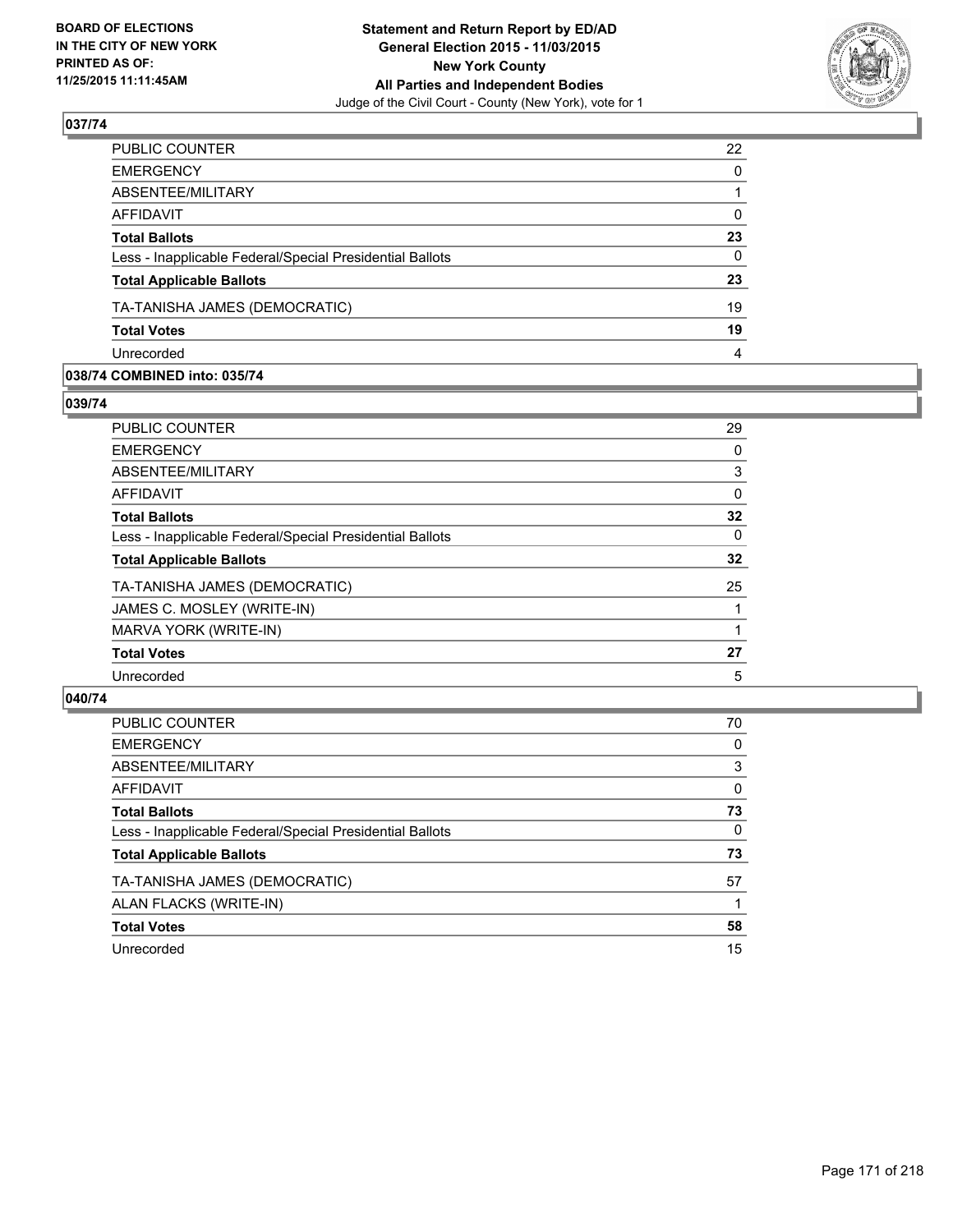

| <b>EMERGENCY</b><br>ABSENTEE/MILITARY<br><b>AFFIDAVIT</b><br><b>Total Ballots</b><br>Less - Inapplicable Federal/Special Presidential Ballots<br><b>Total Applicable Ballots</b><br>TA-TANISHA JAMES (DEMOCRATIC)<br><b>Total Votes</b><br>Unrecorded | PUBLIC COUNTER | 56       |
|-------------------------------------------------------------------------------------------------------------------------------------------------------------------------------------------------------------------------------------------------------|----------------|----------|
|                                                                                                                                                                                                                                                       |                | $\Omega$ |
|                                                                                                                                                                                                                                                       |                | 4        |
|                                                                                                                                                                                                                                                       |                | 2        |
|                                                                                                                                                                                                                                                       |                | 62       |
|                                                                                                                                                                                                                                                       |                | $\Omega$ |
|                                                                                                                                                                                                                                                       |                | 62       |
|                                                                                                                                                                                                                                                       |                | 49       |
|                                                                                                                                                                                                                                                       |                | 49       |
|                                                                                                                                                                                                                                                       |                | 13       |

#### **042/74 COMBINED into: 044/74**

**043/74** 

| <b>PUBLIC COUNTER</b>                                    | 39             |
|----------------------------------------------------------|----------------|
| <b>EMERGENCY</b>                                         | 0              |
| ABSENTEE/MILITARY                                        |                |
| AFFIDAVIT                                                | 0              |
| <b>Total Ballots</b>                                     | 40             |
| Less - Inapplicable Federal/Special Presidential Ballots | 0              |
| <b>Total Applicable Ballots</b>                          | 40             |
| TA-TANISHA JAMES (DEMOCRATIC)                            | 31             |
| KEVIN MCGRATH JR. (WRITE-IN)                             | $\overline{2}$ |
| MICHAEL GRIMM (WRITE-IN)                                 | 1              |
| <b>Total Votes</b>                                       | 34             |
| Unrecorded                                               | 6              |
|                                                          |                |

| <b>PUBLIC COUNTER</b>                                    | 62             |
|----------------------------------------------------------|----------------|
| <b>EMERGENCY</b>                                         | 0              |
| ABSENTEE/MILITARY                                        | $\overline{7}$ |
| AFFIDAVIT                                                | 0              |
| <b>Total Ballots</b>                                     | 69             |
| Less - Inapplicable Federal/Special Presidential Ballots | 0              |
| <b>Total Applicable Ballots</b>                          | 69             |
| TA-TANISHA JAMES (DEMOCRATIC)                            | 50             |
| <b>BOBBY KOLIN (WRITE-IN)</b>                            |                |
| HELENE JNANE (WRITE-IN)                                  |                |
| JUDGE HAROLD J. LYNCH (WRITE-IN)                         |                |
| UNATTRIBUTABLE WRITE-IN (WRITE-IN)                       |                |
| <b>Total Votes</b>                                       | 54             |
| Unrecorded                                               | 15             |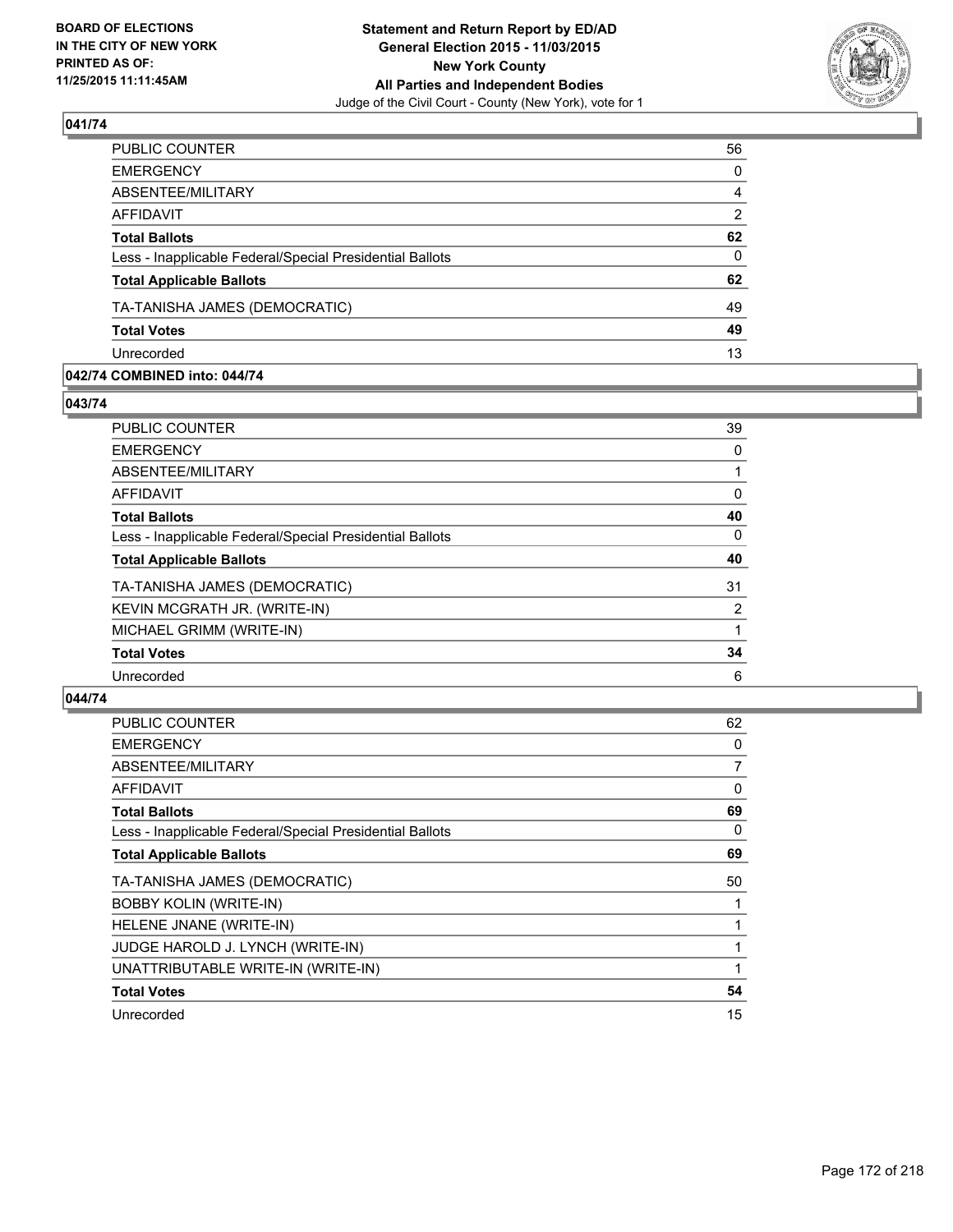

| <b>PUBLIC COUNTER</b>                                    | 47 |
|----------------------------------------------------------|----|
| <b>EMERGENCY</b>                                         | 0  |
| ABSENTEE/MILITARY                                        | 3  |
| AFFIDAVIT                                                | 0  |
| <b>Total Ballots</b>                                     | 50 |
| Less - Inapplicable Federal/Special Presidential Ballots | 0  |
| <b>Total Applicable Ballots</b>                          | 50 |
| TA-TANISHA JAMES (DEMOCRATIC)                            | 40 |
| HELENE JNANE (WRITE-IN)                                  |    |
| SYLVIA KATZ (WRITE-IN)                                   |    |
| <b>Total Votes</b>                                       | 42 |
| Unrecorded                                               | 8  |
|                                                          |    |

### **046/74 COMBINED into: 047/74**

#### **047/74**

| <b>PUBLIC COUNTER</b>                                    | 84 |
|----------------------------------------------------------|----|
| <b>EMERGENCY</b>                                         | 0  |
| ABSENTEE/MILITARY                                        | 3  |
| AFFIDAVIT                                                |    |
| <b>Total Ballots</b>                                     | 88 |
| Less - Inapplicable Federal/Special Presidential Ballots | 0  |
| <b>Total Applicable Ballots</b>                          | 88 |
| TA-TANISHA JAMES (DEMOCRATIC)                            | 71 |
| EMANUEL E. CHOSAK (WRITE-IN)                             |    |
| LYLE E. FRANK (WRITE-IN)                                 |    |
| UNATTRIBUTABLE WRITE-IN (WRITE-IN)                       |    |
| <b>Total Votes</b>                                       | 74 |
| Unrecorded                                               | 14 |

| PUBLIC COUNTER                                           | 30           |
|----------------------------------------------------------|--------------|
| <b>EMERGENCY</b>                                         | 0            |
| ABSENTEE/MILITARY                                        | 7            |
| <b>AFFIDAVIT</b>                                         |              |
| <b>Total Ballots</b>                                     | 38           |
| Less - Inapplicable Federal/Special Presidential Ballots | $\mathbf{0}$ |
| <b>Total Applicable Ballots</b>                          | 38           |
| TA-TANISHA JAMES (DEMOCRATIC)                            | 24           |
| HELENE JNANE (WRITE-IN)                                  |              |
| <b>Total Votes</b>                                       | 25           |
| Unrecorded                                               | 13           |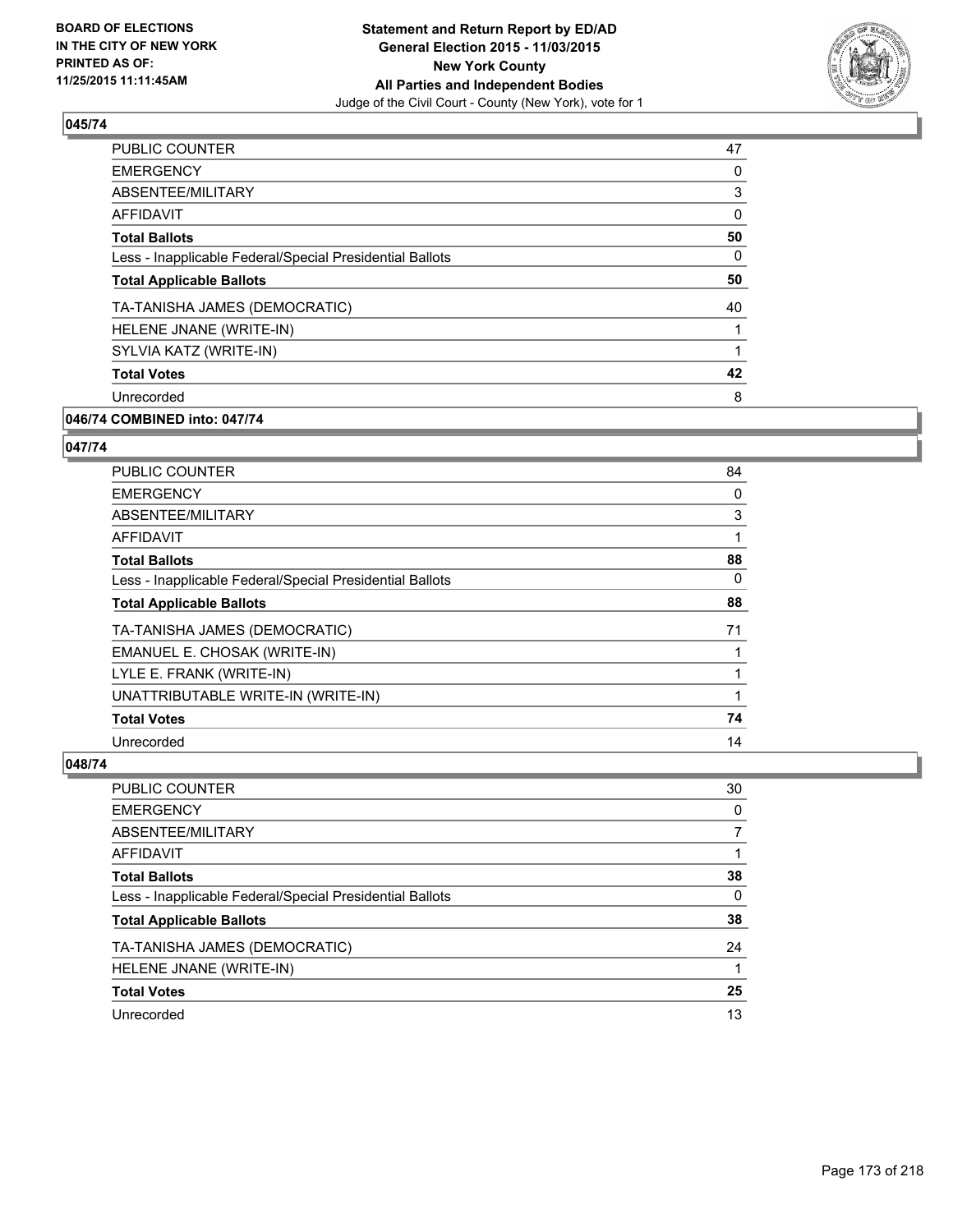

| <b>PUBLIC COUNTER</b>                                    | 91  |
|----------------------------------------------------------|-----|
| <b>EMERGENCY</b>                                         | 0   |
| ABSENTEE/MILITARY                                        | 14  |
| AFFIDAVIT                                                | 1   |
| <b>Total Ballots</b>                                     | 106 |
| Less - Inapplicable Federal/Special Presidential Ballots | 0   |
| <b>Total Applicable Ballots</b>                          | 106 |
| TA-TANISHA JAMES (DEMOCRATIC)                            | 77  |
| BRIAN KROGMAN (WRITE-IN)                                 |     |
| DIANE KINNERET GRAYSON (WRITE-IN)                        |     |
| DONALD TRUMP (WRITE-IN)                                  |     |
| PETER B. SULLIVAN (WRITE-IN)                             |     |
| UNATTRIBUTABLE WRITE-IN (WRITE-IN)                       | 2   |
| <b>Total Votes</b>                                       | 83  |
| Unrecorded                                               | 23  |

**050/74 COMBINED into: 049/74**

### **051/74**

| <b>PUBLIC COUNTER</b>                                    | 94             |
|----------------------------------------------------------|----------------|
| <b>EMERGENCY</b>                                         | 0              |
| ABSENTEE/MILITARY                                        | 4              |
| AFFIDAVIT                                                |                |
| <b>Total Ballots</b>                                     | 99             |
| Less - Inapplicable Federal/Special Presidential Ballots | 0              |
| <b>Total Applicable Ballots</b>                          | 99             |
| TA-TANISHA JAMES (DEMOCRATIC)                            | 76             |
| MARK GRAYSON (WRITE-IN)                                  |                |
| UNATTRIBUTABLE WRITE-IN (WRITE-IN)                       | $\overline{2}$ |
| <b>Total Votes</b>                                       | 79             |
| Unrecorded                                               | 20             |
| 052/74 COMBINED into: 051/74                             |                |

**053/74 COMBINED into: 041/74**

**054/74 COMBINED into: 058/74**

**055/74 COMBINED into: 059/74**

**056/74 COMBINED into: 060/74**

**057/74 COMBINED into: 067/74**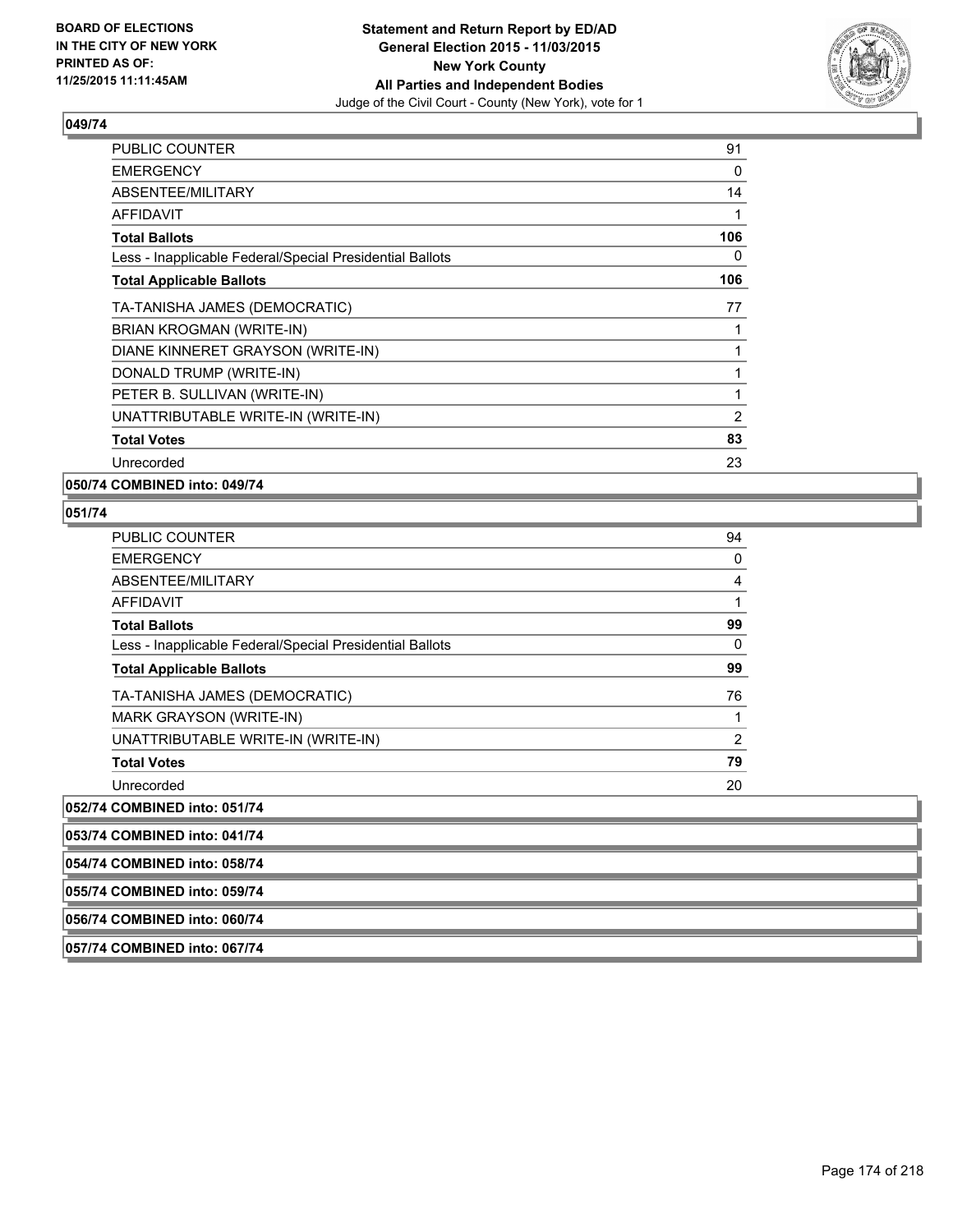

| <b>PUBLIC COUNTER</b>                                    | 46 |
|----------------------------------------------------------|----|
| <b>EMERGENCY</b>                                         | 0  |
| ABSENTEE/MILITARY                                        | 9  |
| AFFIDAVIT                                                | 0  |
| <b>Total Ballots</b>                                     | 55 |
| Less - Inapplicable Federal/Special Presidential Ballots | 0  |
| <b>Total Applicable Ballots</b>                          | 55 |
| TA-TANISHA JAMES (DEMOCRATIC)                            | 35 |
| HELENE JNANE (WRITE-IN)                                  |    |
| TAL KEDEM (WRITE-IN)                                     |    |
| UNATTRIBUTABLE WRITE-IN (WRITE-IN)                       |    |
| <b>Total Votes</b>                                       | 38 |
| Unrecorded                                               | 17 |

### **059/74**

| PUBLIC COUNTER                                           | 44             |
|----------------------------------------------------------|----------------|
| <b>EMERGENCY</b>                                         | 0              |
| ABSENTEE/MILITARY                                        | $\overline{7}$ |
| <b>AFFIDAVIT</b>                                         | 0              |
| <b>Total Ballots</b>                                     | 51             |
| Less - Inapplicable Federal/Special Presidential Ballots | 0              |
| <b>Total Applicable Ballots</b>                          | 51             |
| TA-TANISHA JAMES (DEMOCRATIC)                            | 35             |
| HELENE JNANE (WRITE-IN)                                  | 2              |
| ROY REARDON (WRITE-IN)                                   |                |
| UNATTRIBUTABLE WRITE-IN (WRITE-IN)                       | 3              |
| <b>Total Votes</b>                                       | 41             |
| Unrecorded                                               | 10             |

| <b>PUBLIC COUNTER</b>                                    | 41 |
|----------------------------------------------------------|----|
| <b>EMERGENCY</b>                                         | 0  |
| ABSENTEE/MILITARY                                        | 6  |
| AFFIDAVIT                                                |    |
| <b>Total Ballots</b>                                     | 48 |
| Less - Inapplicable Federal/Special Presidential Ballots | 0  |
| <b>Total Applicable Ballots</b>                          | 48 |
| TA-TANISHA JAMES (DEMOCRATIC)                            | 37 |
| DONALD TRUMP (WRITE-IN)                                  |    |
| <b>Total Votes</b>                                       | 38 |
| Unrecorded                                               | 10 |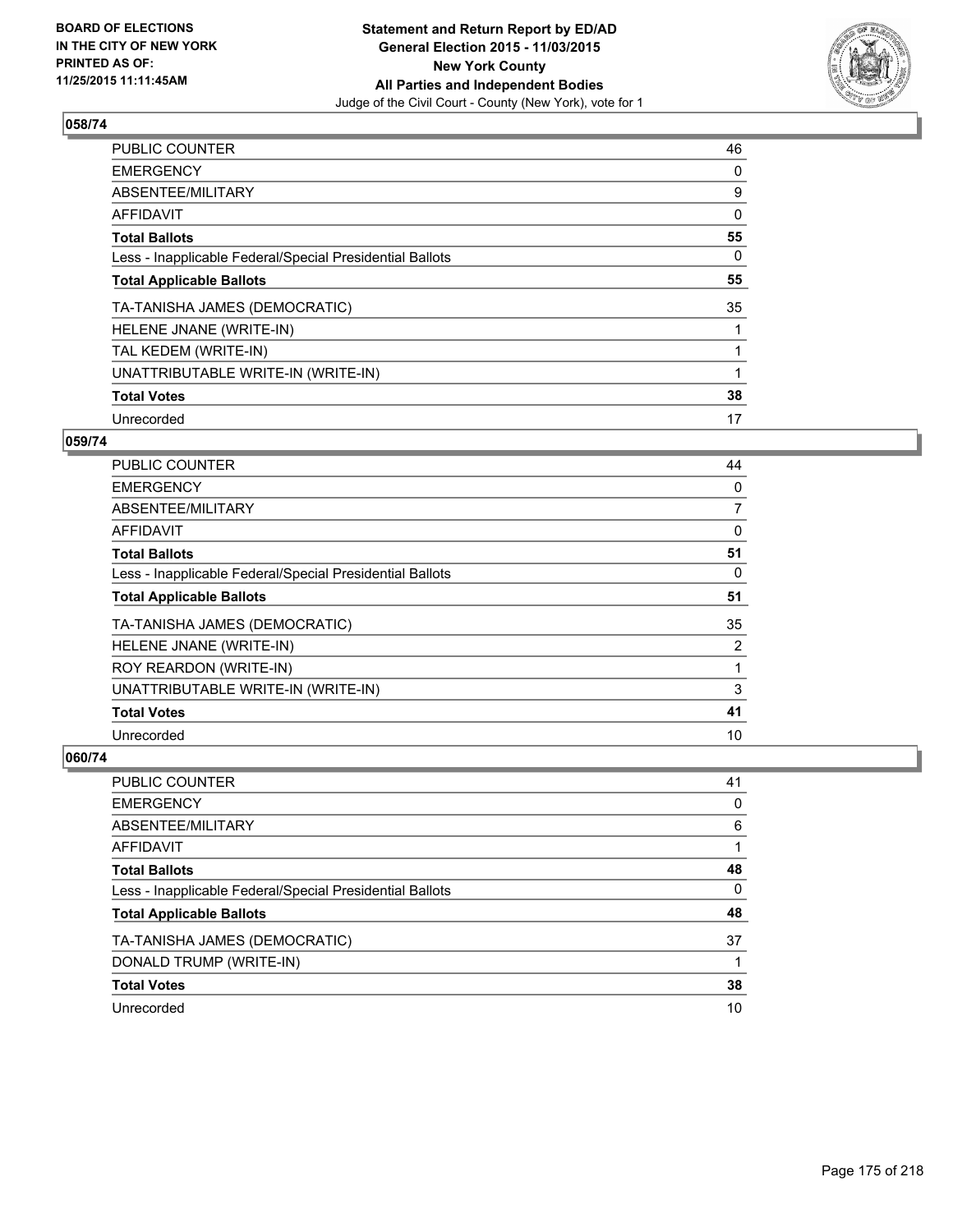

| PUBLIC COUNTER                                           | 30           |
|----------------------------------------------------------|--------------|
| EMERGENCY                                                | $\mathbf{0}$ |
| ABSENTEE/MILITARY                                        | 6            |
| AFFIDAVIT                                                | $\mathbf{0}$ |
| Total Ballots                                            | 36           |
| Less - Inapplicable Federal/Special Presidential Ballots | $\mathbf{0}$ |
| <b>Total Applicable Ballots</b>                          | 36           |
| TA-TANISHA JAMES (DEMOCRATIC)                            | 29           |
| <b>Total Votes</b>                                       | 29           |
| Unrecorded                                               | 7            |

#### **062/74**

| <b>PUBLIC COUNTER</b>                                    | 32       |
|----------------------------------------------------------|----------|
| <b>EMERGENCY</b>                                         | $\Omega$ |
| ABSENTEE/MILITARY                                        | 6        |
| AFFIDAVIT                                                | 0        |
| <b>Total Ballots</b>                                     | 38       |
| Less - Inapplicable Federal/Special Presidential Ballots | 0        |
| <b>Total Applicable Ballots</b>                          | 38       |
| TA-TANISHA JAMES (DEMOCRATIC)                            | 30       |
| LEAH HANLON (WRITE-IN)                                   |          |
| <b>Total Votes</b>                                       | 31       |
| Unrecorded                                               | 7        |
|                                                          |          |

| <b>PUBLIC COUNTER</b>                                    | 17 |
|----------------------------------------------------------|----|
| <b>EMERGENCY</b>                                         | 0  |
| ABSENTEE/MILITARY                                        | 2  |
| AFFIDAVIT                                                | 0  |
| <b>Total Ballots</b>                                     | 19 |
| Less - Inapplicable Federal/Special Presidential Ballots | 0  |
| <b>Total Applicable Ballots</b>                          | 19 |
| TA-TANISHA JAMES (DEMOCRATIC)                            | 12 |
| UNATTRIBUTABLE WRITE-IN (WRITE-IN)                       |    |
| <b>Total Votes</b>                                       | 13 |
| Unrecorded                                               | 6  |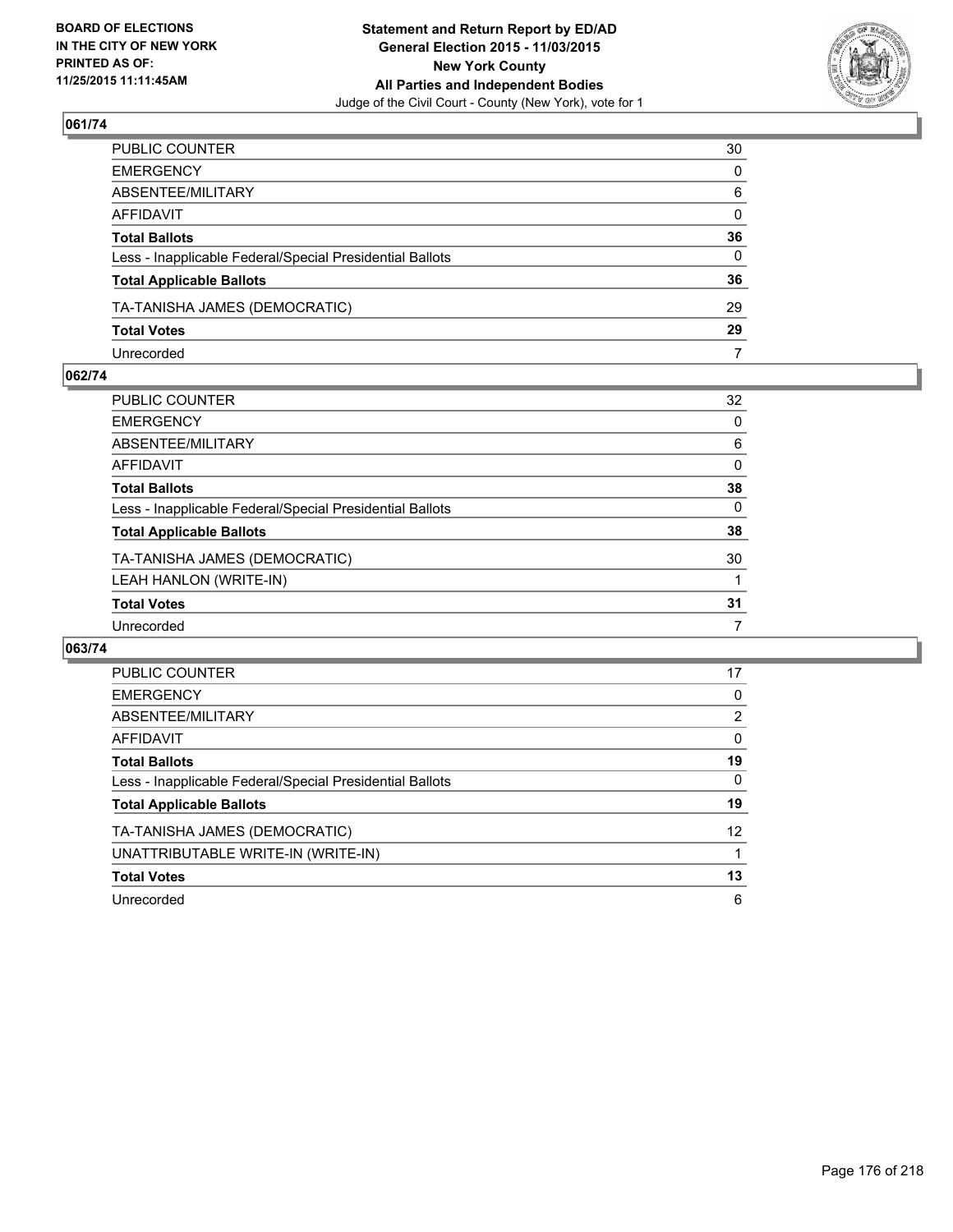

| <b>PUBLIC COUNTER</b>                                    | 55 |
|----------------------------------------------------------|----|
| <b>EMERGENCY</b>                                         | 0  |
| ABSENTEE/MILITARY                                        |    |
| AFFIDAVIT                                                | 0  |
| <b>Total Ballots</b>                                     | 56 |
| Less - Inapplicable Federal/Special Presidential Ballots | 0  |
| <b>Total Applicable Ballots</b>                          | 56 |
| TA-TANISHA JAMES (DEMOCRATIC)                            | 49 |
| JAMES R. CHO (WRITE-IN)                                  |    |
| LAUREN RUTH ROSE (WRITE-IN)                              |    |
| <b>Total Votes</b>                                       | 51 |
| Unrecorded                                               | 5  |
|                                                          |    |

**065/74 COMBINED into: 062/74**

**066/74 COMBINED into: 061/74**

#### **067/74**

| <b>PUBLIC COUNTER</b>                                    | 33 |
|----------------------------------------------------------|----|
| <b>EMERGENCY</b>                                         | 0  |
| ABSENTEE/MILITARY                                        | 3  |
| AFFIDAVIT                                                |    |
| <b>Total Ballots</b>                                     | 37 |
| Less - Inapplicable Federal/Special Presidential Ballots | 0  |
| <b>Total Applicable Ballots</b>                          | 37 |
| TA-TANISHA JAMES (DEMOCRATIC)                            | 34 |
| <b>Total Votes</b>                                       | 34 |
| Unrecorded                                               | 3  |

| PUBLIC COUNTER                                           | 30 |
|----------------------------------------------------------|----|
| <b>EMERGENCY</b>                                         | 0  |
| ABSENTEE/MILITARY                                        |    |
| AFFIDAVIT                                                | 0  |
| <b>Total Ballots</b>                                     | 31 |
| Less - Inapplicable Federal/Special Presidential Ballots | 0  |
| <b>Total Applicable Ballots</b>                          | 31 |
| TA-TANISHA JAMES (DEMOCRATIC)                            | 24 |
| FRANK ROTHMAN, ESQ (WRITE-IN)                            |    |
| JOSEPH GRENETTI (WRITE-IN)                               | 1  |
| UNATTRIBUTABLE WRITE-IN (WRITE-IN)                       | 2  |
| <b>Total Votes</b>                                       | 28 |
| Unrecorded                                               | 3  |
| 069/74 COMBINED into: 077/74                             |    |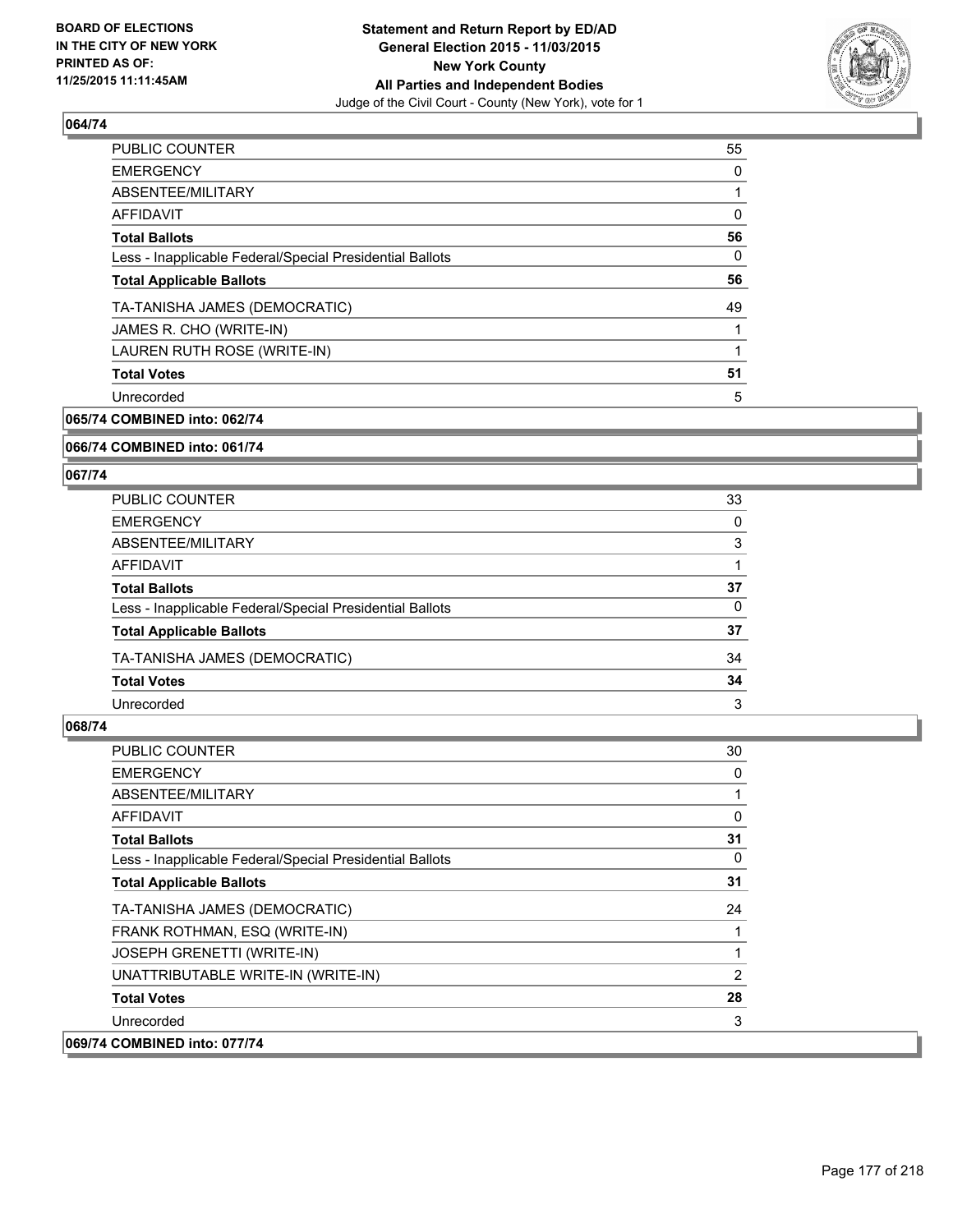

| PUBLIC COUNTER                                           | 22       |
|----------------------------------------------------------|----------|
| <b>EMERGENCY</b>                                         | $\Omega$ |
| ABSENTEE/MILITARY                                        | 3        |
| AFFIDAVIT                                                | 0        |
| <b>Total Ballots</b>                                     | 25       |
| Less - Inapplicable Federal/Special Presidential Ballots | 0        |
| <b>Total Applicable Ballots</b>                          | 25       |
| TA-TANISHA JAMES (DEMOCRATIC)                            | 17       |
| BRAD VOGEL (WRITE-IN)                                    |          |
| <b>Total Votes</b>                                       | 18       |
| Unrecorded                                               | 7        |
|                                                          |          |

### **071/74 COMBINED into: 073/74**

#### **072/74 COMBINED into: 064/74**

### **073/74**

| <b>PUBLIC COUNTER</b>                                    | 51             |
|----------------------------------------------------------|----------------|
| <b>EMERGENCY</b>                                         | 0              |
| ABSENTEE/MILITARY                                        | 3              |
| AFFIDAVIT                                                | 0              |
| <b>Total Ballots</b>                                     | 54             |
| Less - Inapplicable Federal/Special Presidential Ballots | 0              |
| <b>Total Applicable Ballots</b>                          | 54             |
| TA-TANISHA JAMES (DEMOCRATIC)                            | 41             |
| HELENE JNANE (WRITE-IN)                                  |                |
| RICHARD M. SAWICKI (WRITE-IN)                            | $\overline{2}$ |
| <b>Total Votes</b>                                       |                |
|                                                          | 44             |

| <b>PUBLIC COUNTER</b>                                    | 99             |
|----------------------------------------------------------|----------------|
| <b>EMERGENCY</b>                                         | 0              |
| ABSENTEE/MILITARY                                        | 3              |
| AFFIDAVIT                                                | 0              |
| <b>Total Ballots</b>                                     | 102            |
| Less - Inapplicable Federal/Special Presidential Ballots | 0              |
| <b>Total Applicable Ballots</b>                          | 102            |
| TA-TANISHA JAMES (DEMOCRATIC)                            | 81             |
| CAROLYN CONABOY (WRITE-IN)                               |                |
| UNATTRIBUTABLE WRITE-IN (WRITE-IN)                       | $\overline{4}$ |
| <b>Total Votes</b>                                       | 86             |
| Unrecorded                                               | 16             |
| 075/74 COMBINED into: 074/74                             |                |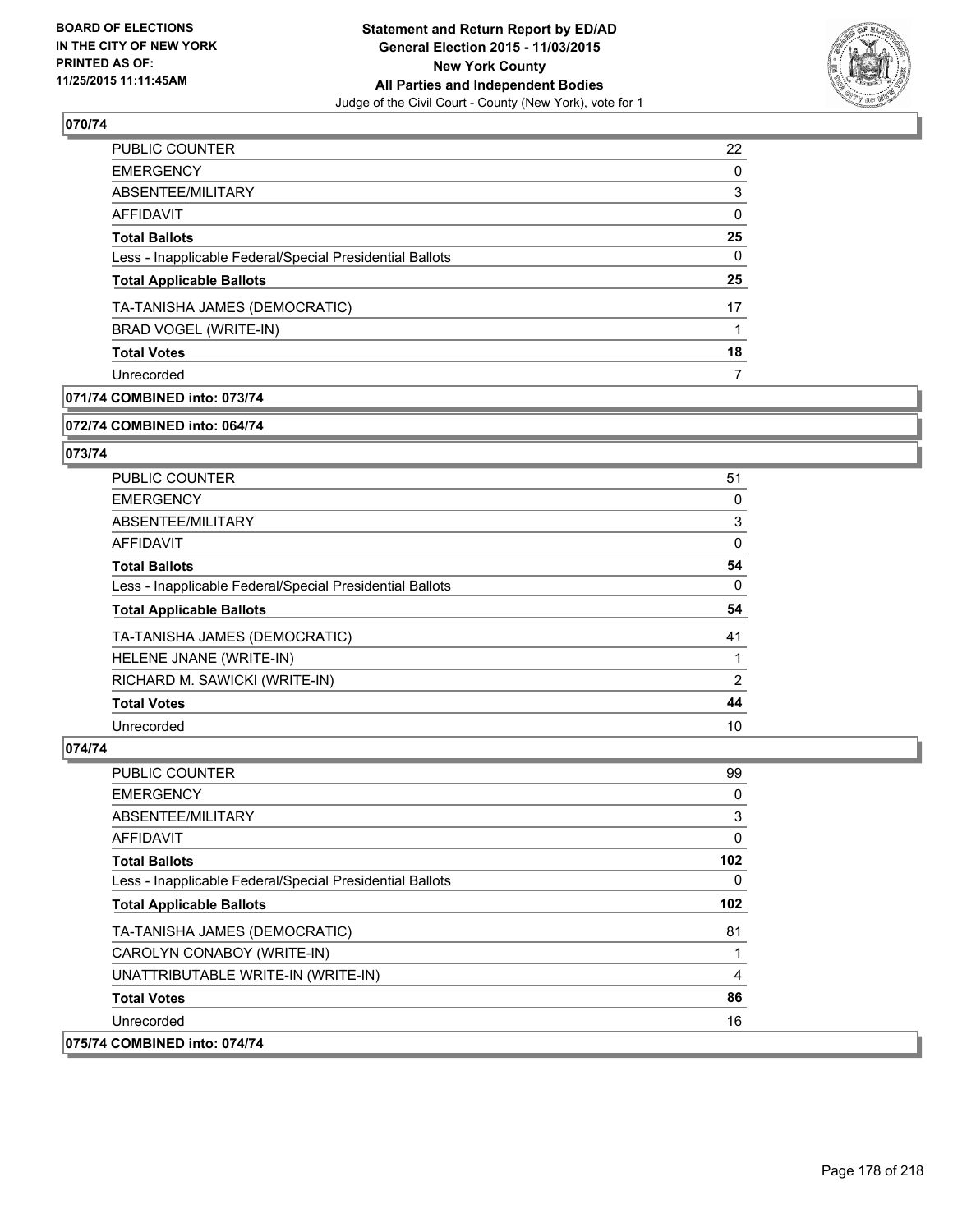

| PUBLIC COUNTER                                           | 104          |
|----------------------------------------------------------|--------------|
| EMERGENCY                                                | $\mathbf{0}$ |
| ABSENTEE/MILITARY                                        | 7            |
| AFFIDAVIT                                                | 0            |
| Total Ballots                                            | 111          |
| Less - Inapplicable Federal/Special Presidential Ballots | $\mathbf{0}$ |
| <b>Total Applicable Ballots</b>                          | 111          |
| TA-TANISHA JAMES (DEMOCRATIC)                            | 90           |
| <b>Total Votes</b>                                       | 90           |
| Unrecorded                                               | 21           |

#### **077/74**

| PUBLIC COUNTER                                           | 59 |
|----------------------------------------------------------|----|
| <b>EMERGENCY</b>                                         | 0  |
| ABSENTEE/MILITARY                                        | 9  |
| <b>AFFIDAVIT</b>                                         | 0  |
| <b>Total Ballots</b>                                     | 68 |
| Less - Inapplicable Federal/Special Presidential Ballots | 0  |
| <b>Total Applicable Ballots</b>                          | 68 |
| TA-TANISHA JAMES (DEMOCRATIC)                            | 44 |
| <b>Total Votes</b>                                       | 44 |
| Unrecorded                                               | 24 |
| 0.0110110007074                                          |    |

### **078/74 COMBINED into: 076/74**

#### **079/74**

| PUBLIC COUNTER                                           | 77             |
|----------------------------------------------------------|----------------|
| <b>EMERGENCY</b>                                         | 0              |
| ABSENTEE/MILITARY                                        | 0              |
| <b>AFFIDAVIT</b>                                         | 0              |
| <b>Total Ballots</b>                                     | 77             |
| Less - Inapplicable Federal/Special Presidential Ballots | 0              |
| <b>Total Applicable Ballots</b>                          | 77             |
| TA-TANISHA JAMES (DEMOCRATIC)                            | 65             |
| NATHANIEL BOTWINICK (WRITE-IN)                           | $\overline{2}$ |
| <b>Total Votes</b>                                       | 67             |
| Unrecorded                                               | 10             |

# **080/74 COMBINED into: 079/74 081/74 COMBINED into: 077/74 082/74 COMBINED into: 053/75 083/74 COMBINED into: 092/74 084/74 COMBINED into: 085/74**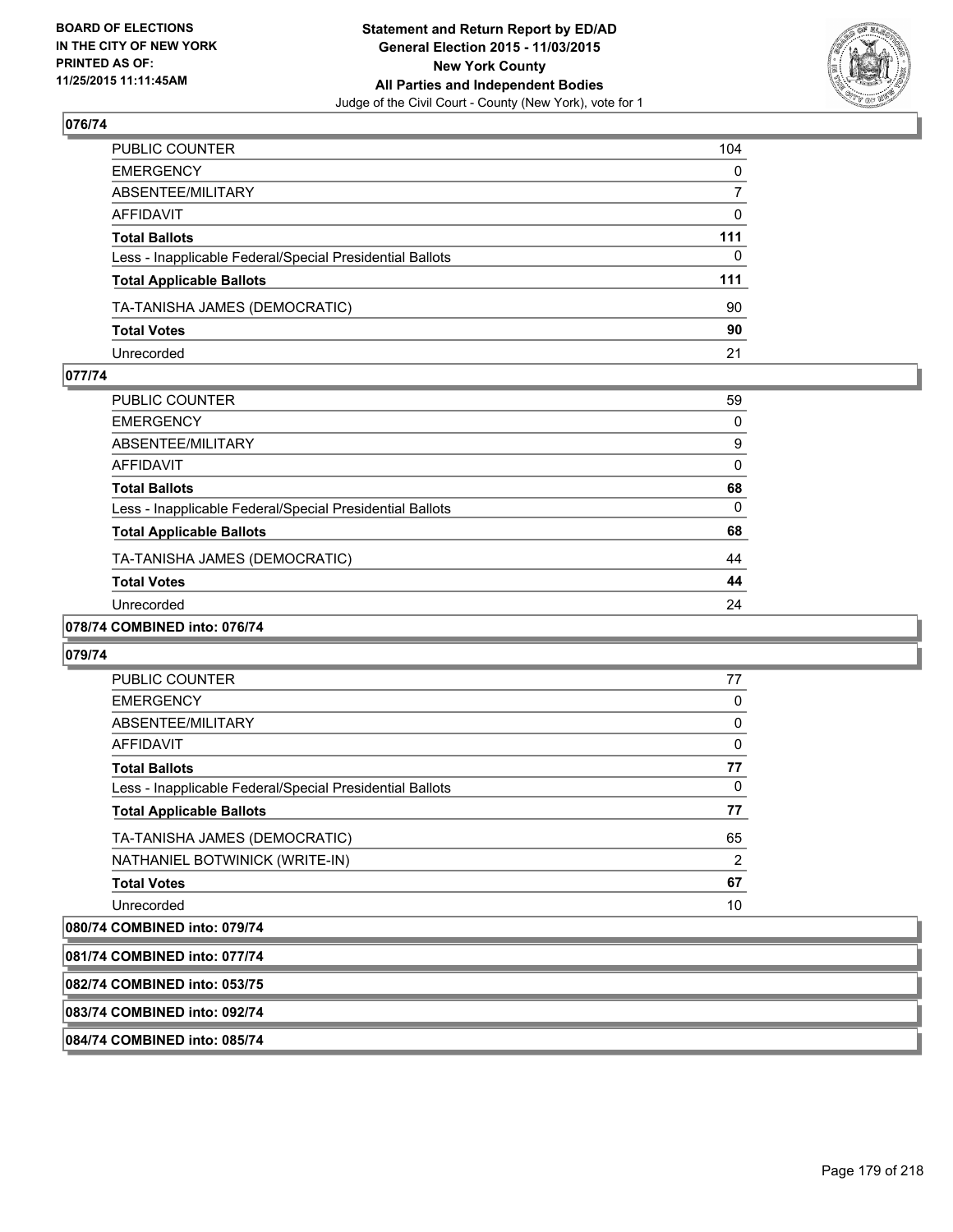

| <b>PUBLIC COUNTER</b>                                    | 40 |
|----------------------------------------------------------|----|
| <b>EMERGENCY</b>                                         | 0  |
| ABSENTEE/MILITARY                                        | 4  |
| AFFIDAVIT                                                | 0  |
| <b>Total Ballots</b>                                     | 44 |
| Less - Inapplicable Federal/Special Presidential Ballots | 0  |
| <b>Total Applicable Ballots</b>                          | 44 |
| TA-TANISHA JAMES (DEMOCRATIC)                            | 31 |
| ALEXANDER KRAN III (WRITE-IN)                            |    |
| JOSEPH E. VAUGHN SR. (WRITE-IN)                          | 1  |
| UNATTRIBUTABLE WRITE-IN (WRITE-IN)                       | 1  |
| <b>Total Votes</b>                                       | 34 |
| Unrecorded                                               | 10 |
|                                                          |    |

### **086/74 COMBINED into: 088/74**

#### **087/74**

| <b>PUBLIC COUNTER</b>                                    | 29       |
|----------------------------------------------------------|----------|
| <b>EMERGENCY</b>                                         | $\Omega$ |
| ABSENTEE/MILITARY                                        | 3        |
| AFFIDAVIT                                                | 0        |
| <b>Total Ballots</b>                                     | 32       |
| Less - Inapplicable Federal/Special Presidential Ballots | 0        |
| <b>Total Applicable Ballots</b>                          | 32       |
| TA-TANISHA JAMES (DEMOCRATIC)                            | 25       |
| <b>Total Votes</b>                                       | 25       |
| Unrecorded                                               | 7        |

| <b>PUBLIC COUNTER</b>                                    | 67 |
|----------------------------------------------------------|----|
| <b>EMERGENCY</b>                                         | 0  |
| ABSENTEE/MILITARY                                        | 12 |
| <b>AFFIDAVIT</b>                                         | 2  |
| <b>Total Ballots</b>                                     | 81 |
| Less - Inapplicable Federal/Special Presidential Ballots | 0  |
| <b>Total Applicable Ballots</b>                          | 81 |
| TA-TANISHA JAMES (DEMOCRATIC)                            | 57 |
| BRET JOSEPH (WRITE-IN)                                   |    |
| HELENE JNANE (WRITE-IN)                                  |    |
| ROBERT L. MORGAN (WRITE-IN)                              | 1  |
| <b>Total Votes</b>                                       | 60 |
| Unrecorded                                               | 21 |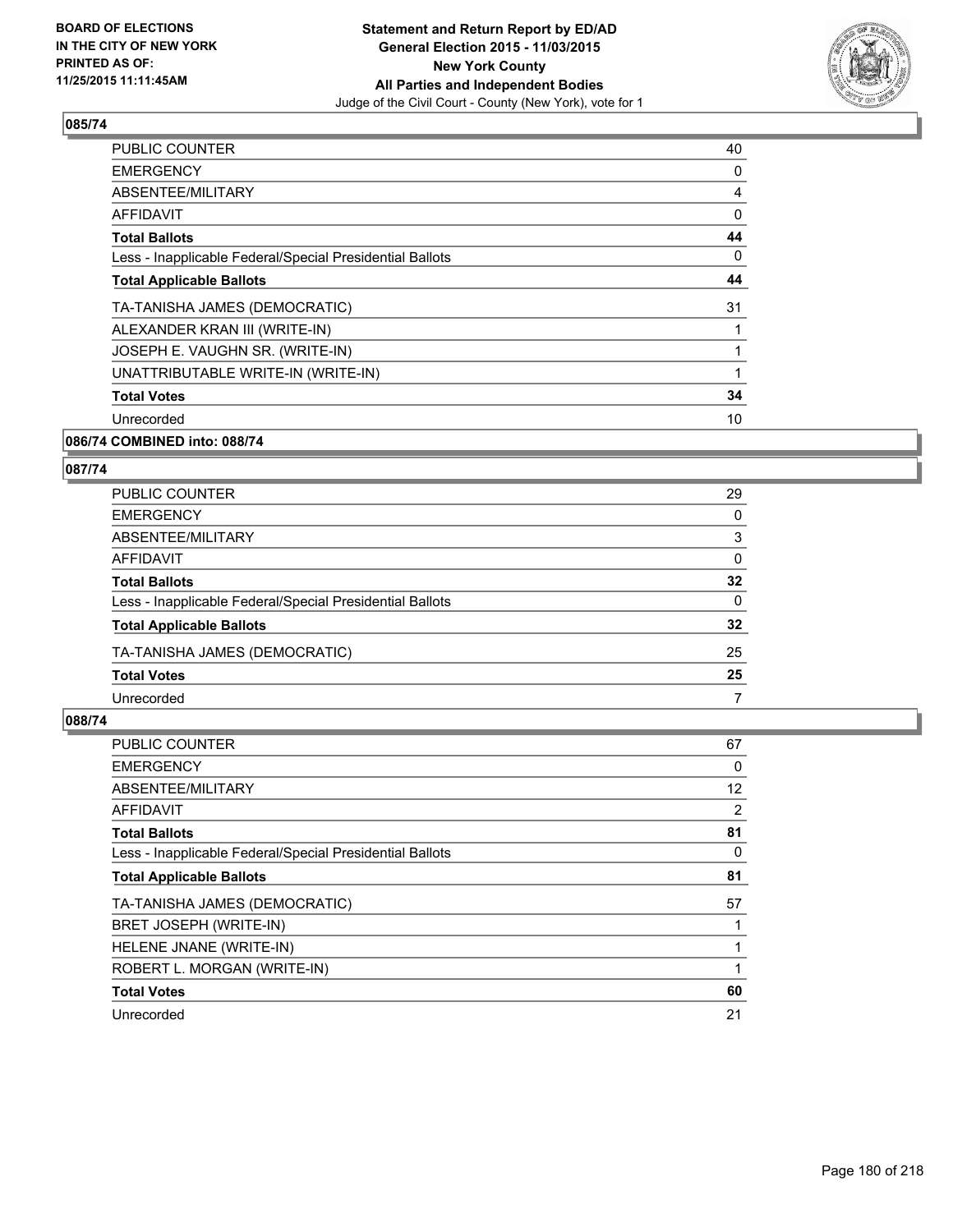

| 85             |
|----------------|
| 0              |
| 4              |
| $\overline{2}$ |
| 91             |
| 0              |
| 91             |
| 75             |
|                |
| $\overline{2}$ |
|                |
|                |
| 80             |
| 11             |
|                |

## **090/74**

| <b>PUBLIC COUNTER</b>                                    | 44       |
|----------------------------------------------------------|----------|
| <b>EMERGENCY</b>                                         | 0        |
| ABSENTEE/MILITARY                                        | 6        |
| <b>AFFIDAVIT</b>                                         | 0        |
| <b>Total Ballots</b>                                     | 50       |
| Less - Inapplicable Federal/Special Presidential Ballots | $\Omega$ |
| <b>Total Applicable Ballots</b>                          | 50       |
| TA-TANISHA JAMES (DEMOCRATIC)                            | 35       |
| <b>GRACE JONES (WRITE-IN)</b>                            |          |
| <b>Total Votes</b>                                       | 36       |
| Unrecorded                                               | 14       |

| PUBLIC COUNTER                                           | 40 |
|----------------------------------------------------------|----|
| <b>EMERGENCY</b>                                         | 0  |
| ABSENTEE/MILITARY                                        | 4  |
| AFFIDAVIT                                                |    |
| <b>Total Ballots</b>                                     | 45 |
| Less - Inapplicable Federal/Special Presidential Ballots | 0  |
| <b>Total Applicable Ballots</b>                          | 45 |
| TA-TANISHA JAMES (DEMOCRATIC)                            | 36 |
| MARIA S. ZEHLER (WRITE-IN)                               |    |
| UNATTRIBUTABLE WRITE-IN (WRITE-IN)                       |    |
| <b>Total Votes</b>                                       | 38 |
| Unrecorded                                               | 7  |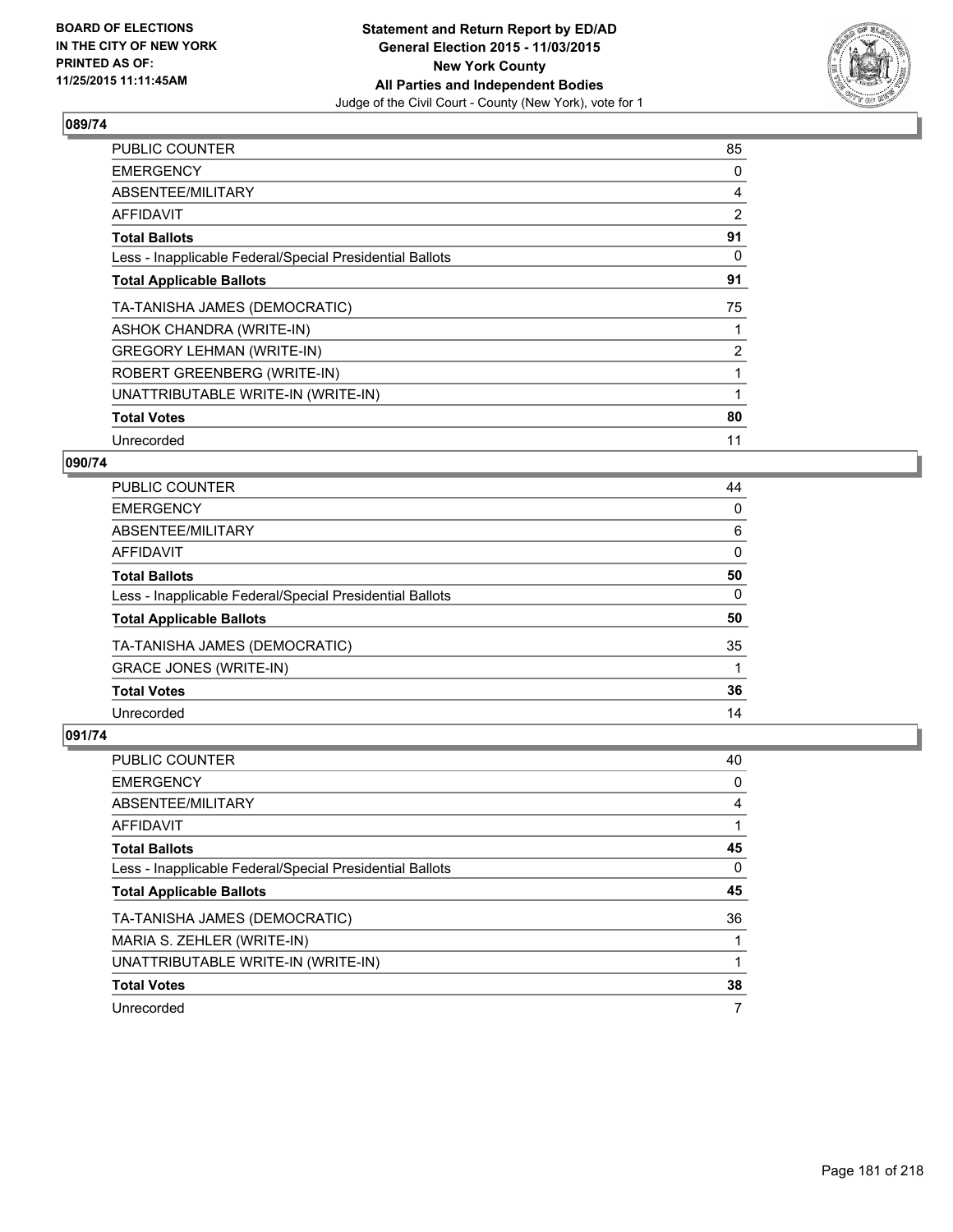

| <b>PUBLIC COUNTER</b>                                    | 82 |
|----------------------------------------------------------|----|
| <b>EMERGENCY</b>                                         | 0  |
| ABSENTEE/MILITARY                                        | 4  |
| AFFIDAVIT                                                | 0  |
| <b>Total Ballots</b>                                     | 86 |
| Less - Inapplicable Federal/Special Presidential Ballots | 0  |
| <b>Total Applicable Ballots</b>                          | 86 |
| TA-TANISHA JAMES (DEMOCRATIC)                            | 66 |
| JACOB POLLACK (WRITE-IN)                                 | 1  |
| MARIE DONOHUE (WRITE-IN)                                 | 1  |
| RHODEE LELINA (WRITE-IN)                                 | 1  |
| TANYA KENNEDY (WRITE-IN)                                 | 1  |
| UNATTRIBUTABLE WRITE-IN (WRITE-IN)                       | 1  |
| <b>Total Votes</b>                                       | 71 |
| Unrecorded                                               | 15 |

**093/74 COMBINED into: 089/74**

**094/74 COMBINED into: 079/74**

**095/74 COMBINED into: 079/74**

#### **096/74**

| PUBLIC COUNTER                                           | 0 |
|----------------------------------------------------------|---|
| EMERGENCY                                                | 0 |
| ABSENTEE/MILITARY                                        | 0 |
| AFFIDAVIT                                                | 0 |
| <b>Total Ballots</b>                                     | 0 |
| Less - Inapplicable Federal/Special Presidential Ballots | 0 |
| <b>Total Applicable Ballots</b>                          | 0 |
| TA-TANISHA JAMES (DEMOCRATIC)                            | 0 |
| Total Votes                                              | 0 |

| <b>Total Votes</b><br>098/74 COMBINED into: 059/74       |  |
|----------------------------------------------------------|--|
|                                                          |  |
| TA-TANISHA JAMES (DEMOCRATIC)                            |  |
| <b>Total Applicable Ballots</b>                          |  |
| Less - Inapplicable Federal/Special Presidential Ballots |  |
| <b>Total Ballots</b>                                     |  |
| AFFIDAVIT                                                |  |
| ABSENTEE/MILITARY                                        |  |
| <b>EMERGENCY</b>                                         |  |
| <b>PUBLIC COUNTER</b>                                    |  |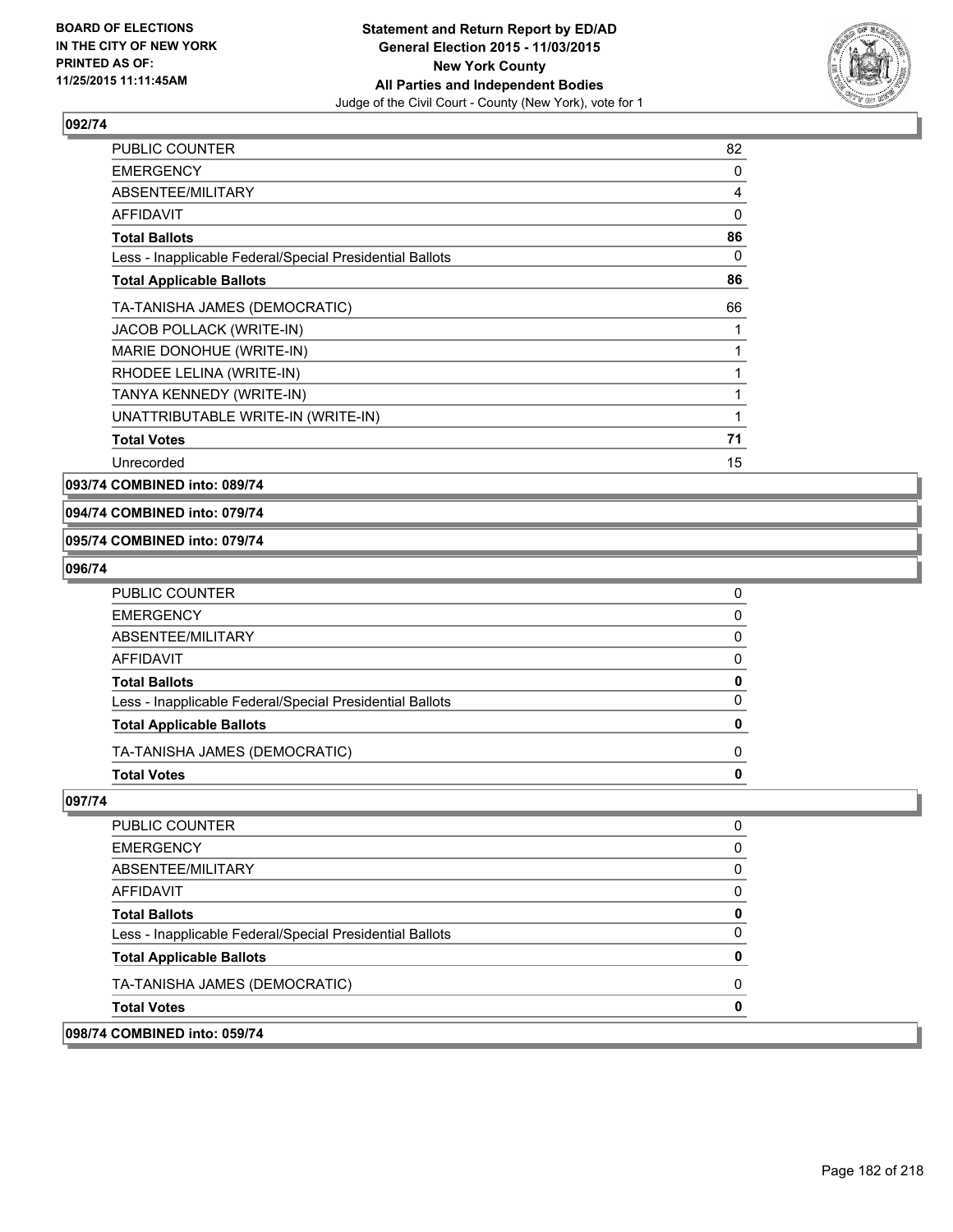

| PUBLIC COUNTER                                           | 39           |
|----------------------------------------------------------|--------------|
| EMERGENCY                                                | $\mathbf{0}$ |
| ABSENTEE/MILITARY                                        |              |
| AFFIDAVIT                                                | 0            |
| Total Ballots                                            | 40           |
| Less - Inapplicable Federal/Special Presidential Ballots | $\mathbf{0}$ |
| <b>Total Applicable Ballots</b>                          | 40           |
| TA-TANISHA JAMES (DEMOCRATIC)                            | 36           |
| UNATTRIBUTABLE WRITE-IN (WRITE-IN)                       |              |
| <b>Total Votes</b>                                       | 37           |
| Unrecorded                                               | 3            |

## **002/75**

| PUBLIC COUNTER                                           | 39 |
|----------------------------------------------------------|----|
| <b>EMERGENCY</b>                                         | 0  |
| ABSENTEE/MILITARY                                        | 3  |
| <b>AFFIDAVIT</b>                                         | 0  |
| <b>Total Ballots</b>                                     | 42 |
| Less - Inapplicable Federal/Special Presidential Ballots | 0  |
| <b>Total Applicable Ballots</b>                          | 42 |
| TA-TANISHA JAMES (DEMOCRATIC)                            | 34 |
| RAND PAUL (WRITE-IN)                                     |    |
| THOMAS SHANAHAN (WRITE-IN)                               |    |
| <b>Total Votes</b>                                       | 36 |
| Unrecorded                                               | 6  |
|                                                          |    |

## **003/75**

| <b>PUBLIC COUNTER</b>                                                                                                                                                                                                                                                                                                                                                                                                   | 45 |
|-------------------------------------------------------------------------------------------------------------------------------------------------------------------------------------------------------------------------------------------------------------------------------------------------------------------------------------------------------------------------------------------------------------------------|----|
| <b>EMERGENCY</b>                                                                                                                                                                                                                                                                                                                                                                                                        | 0  |
| ABSENTEE/MILITARY                                                                                                                                                                                                                                                                                                                                                                                                       |    |
| <b>AFFIDAVIT</b>                                                                                                                                                                                                                                                                                                                                                                                                        | 1  |
| <b>Total Ballots</b>                                                                                                                                                                                                                                                                                                                                                                                                    | 47 |
| Less - Inapplicable Federal/Special Presidential Ballots                                                                                                                                                                                                                                                                                                                                                                | 0  |
| <b>Total Applicable Ballots</b>                                                                                                                                                                                                                                                                                                                                                                                         | 47 |
| TA-TANISHA JAMES (DEMOCRATIC)                                                                                                                                                                                                                                                                                                                                                                                           | 41 |
| JIMMY MCMILLAN (WRITE-IN)                                                                                                                                                                                                                                                                                                                                                                                               |    |
| SEAN VERA (WRITE-IN)                                                                                                                                                                                                                                                                                                                                                                                                    | 1  |
| <b>Total Votes</b>                                                                                                                                                                                                                                                                                                                                                                                                      | 43 |
| Unrecorded                                                                                                                                                                                                                                                                                                                                                                                                              | 4  |
| 004/75 COMBINED into: 003/75                                                                                                                                                                                                                                                                                                                                                                                            |    |
| $\mathbf{A} \mathbf{A} = \mathbf{A} \mathbf{A} \mathbf{A} + \mathbf{A} \mathbf{A} + \mathbf{A} \mathbf{A} + \mathbf{A} \mathbf{A} + \mathbf{A} \mathbf{A} + \mathbf{A} \mathbf{A} + \mathbf{A} \mathbf{A} + \mathbf{A} \mathbf{A} + \mathbf{A} \mathbf{A} + \mathbf{A} \mathbf{A} + \mathbf{A} \mathbf{A} + \mathbf{A} \mathbf{A} + \mathbf{A} \mathbf{A} + \mathbf{A} \mathbf{A} + \mathbf{A} \mathbf{A} + \mathbf{A}$ |    |

**005/75 COMBINED into: 002/75**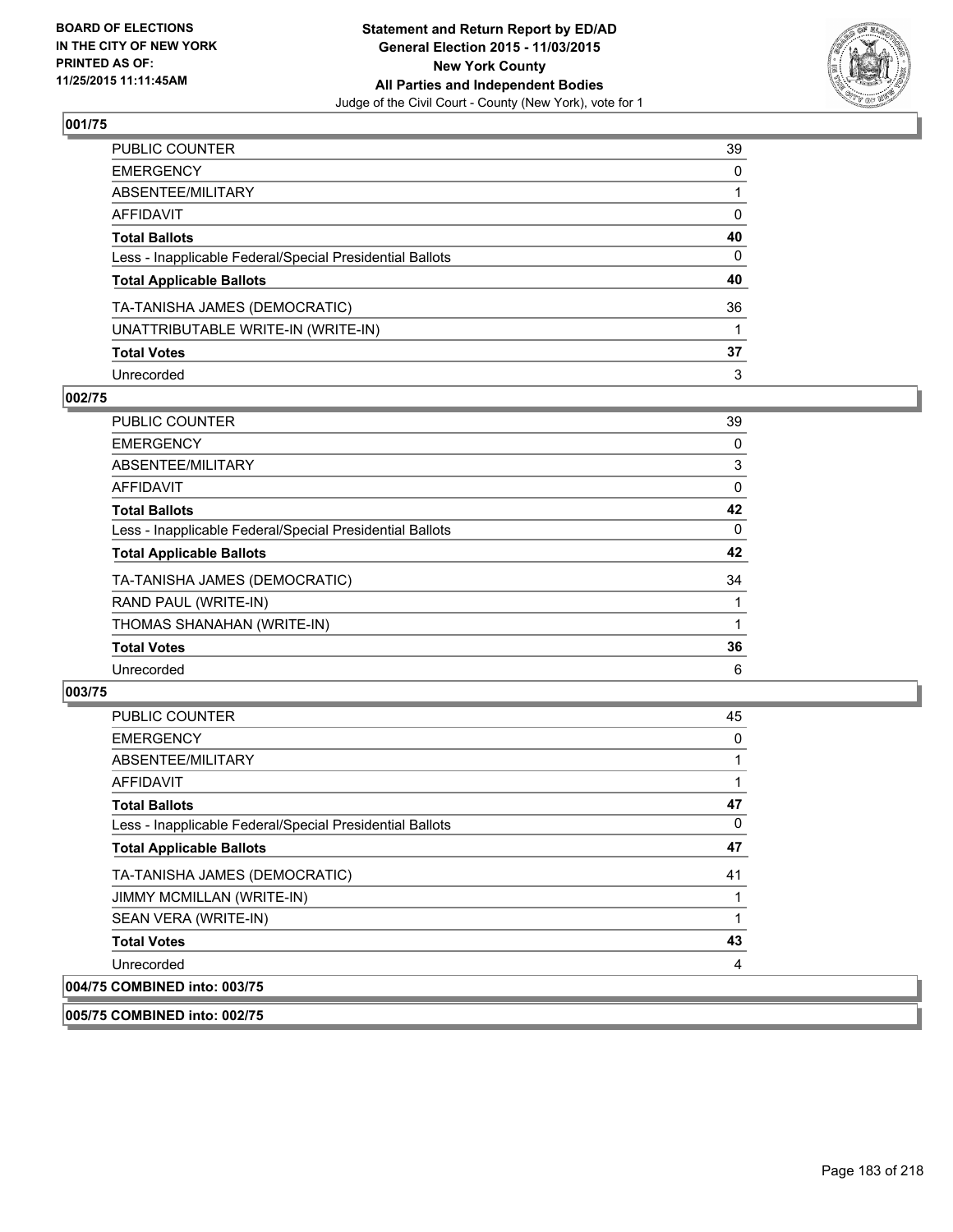

| PUBLIC COUNTER                                           | 50             |
|----------------------------------------------------------|----------------|
| <b>EMERGENCY</b>                                         | 0              |
| ABSENTEE/MILITARY                                        | $\overline{2}$ |
| <b>AFFIDAVIT</b>                                         | 0              |
| <b>Total Ballots</b>                                     | 52             |
| Less - Inapplicable Federal/Special Presidential Ballots | $\Omega$       |
| <b>Total Applicable Ballots</b>                          | 52             |
| TA-TANISHA JAMES (DEMOCRATIC)                            | 45             |
| MARC SUFFREN (WRITE-IN)                                  |                |
| <b>Total Votes</b>                                       | 46             |
| Unrecorded                                               | 6              |
|                                                          |                |

# **007/75 COMBINED into: 006/75**

#### **008/75 COMBINED into: 009/75**

## **009/75**

| <b>PUBLIC COUNTER</b>                                    | 34 |
|----------------------------------------------------------|----|
| <b>EMERGENCY</b>                                         | 0  |
| ABSENTEE/MILITARY                                        | 4  |
| AFFIDAVIT                                                | 0  |
| <b>Total Ballots</b>                                     | 38 |
| Less - Inapplicable Federal/Special Presidential Ballots | 0  |
| <b>Total Applicable Ballots</b>                          | 38 |
| TA-TANISHA JAMES (DEMOCRATIC)                            | 30 |
| JAMIE OBUSER (WRITE-IN)                                  |    |
| <b>Total Votes</b>                                       | 31 |
| Unrecorded                                               | 7  |

#### **010/75**

 $|011/75$ 

| PUBLIC COUNTER                                           | 50             |
|----------------------------------------------------------|----------------|
| <b>EMERGENCY</b>                                         | 0              |
| ABSENTEE/MILITARY                                        | $\overline{2}$ |
| <b>AFFIDAVIT</b>                                         | $\Omega$       |
| <b>Total Ballots</b>                                     | 52             |
| Less - Inapplicable Federal/Special Presidential Ballots | 0              |
| <b>Total Applicable Ballots</b>                          | 52             |
| TA-TANISHA JAMES (DEMOCRATIC)                            | 40             |
| <b>Total Votes</b>                                       | 40             |
| Unrecorded                                               | 12             |
| COMBINED into: 010/75                                    |                |

# **012/75 COMBINED into: 016/75**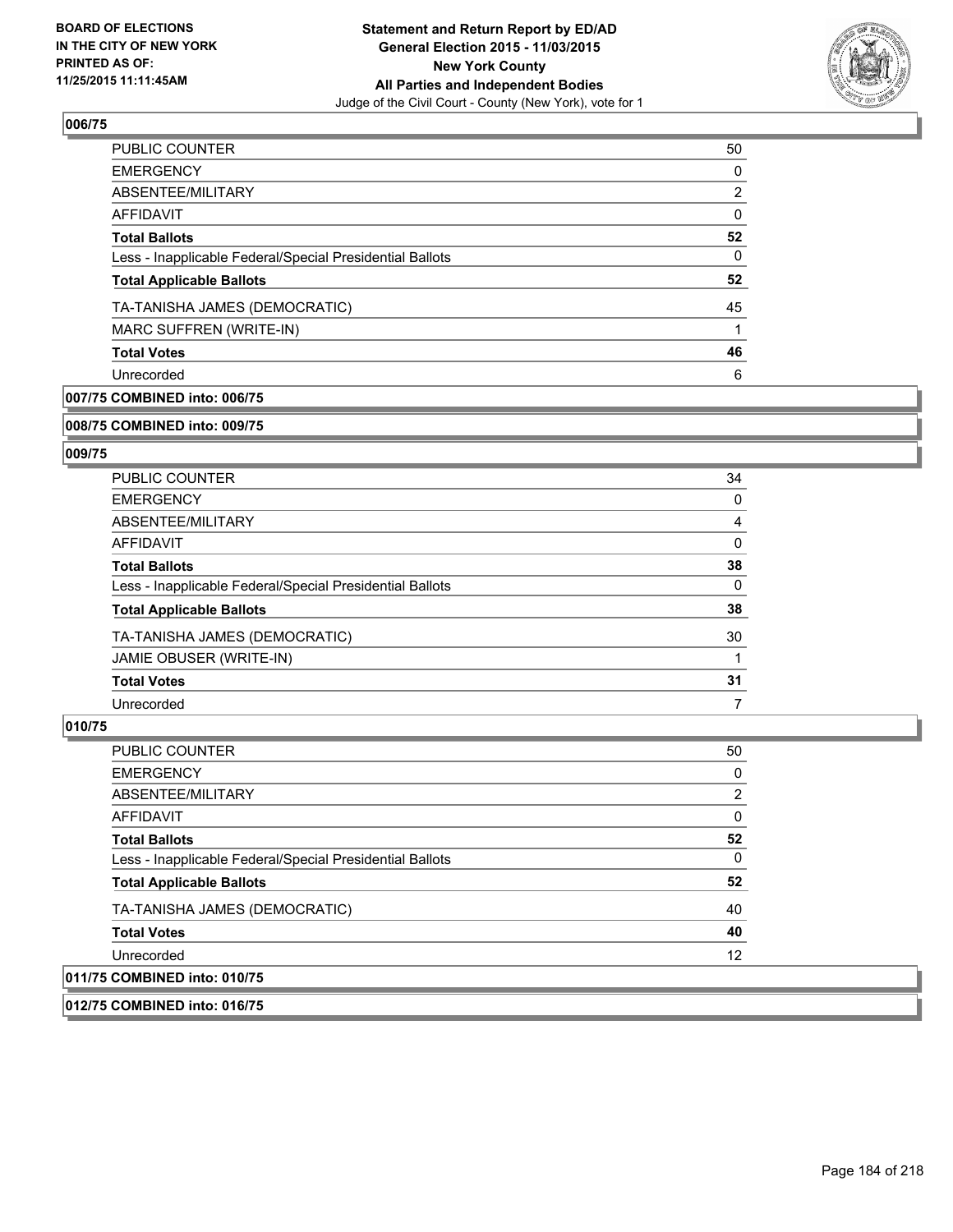

| PUBLIC COUNTER                                           | 42       |
|----------------------------------------------------------|----------|
| <b>EMERGENCY</b>                                         | $\Omega$ |
| ABSENTEE/MILITARY                                        | 4        |
| AFFIDAVIT                                                |          |
| <b>Total Ballots</b>                                     | 47       |
| Less - Inapplicable Federal/Special Presidential Ballots | $\Omega$ |
| <b>Total Applicable Ballots</b>                          | 47       |
| TA-TANISHA JAMES (DEMOCRATIC)                            | 41       |
| <b>Total Votes</b>                                       | 41       |
| Unrecorded                                               | 6        |

#### **014/75 COMBINED into: 015/75**

**015/75** 

| <b>PUBLIC COUNTER</b>                                    | 51             |
|----------------------------------------------------------|----------------|
| <b>EMERGENCY</b>                                         | 0              |
| ABSENTEE/MILITARY                                        | $\overline{2}$ |
| <b>AFFIDAVIT</b>                                         | 0              |
| <b>Total Ballots</b>                                     | 53             |
| Less - Inapplicable Federal/Special Presidential Ballots | 0              |
| <b>Total Applicable Ballots</b>                          | 53             |
| TA-TANISHA JAMES (DEMOCRATIC)                            | 42             |
| RANDELL JACKSON (WRITE-IN)                               |                |
| UNATTRIBUTABLE WRITE-IN (WRITE-IN)                       |                |
| <b>Total Votes</b>                                       | 44             |
| Unrecorded                                               | 9              |
|                                                          |                |

#### **016/75**

| PUBLIC COUNTER                                           | 63 |
|----------------------------------------------------------|----|
| <b>EMERGENCY</b>                                         | 0  |
| ABSENTEE/MILITARY                                        | 6  |
| AFFIDAVIT                                                | 0  |
| <b>Total Ballots</b>                                     | 69 |
| Less - Inapplicable Federal/Special Presidential Ballots | 0  |
| <b>Total Applicable Ballots</b>                          | 69 |
| TA-TANISHA JAMES (DEMOCRATIC)                            | 48 |
| CAROL DEMECH (WRITE-IN)                                  |    |
| <b>Total Votes</b>                                       | 49 |
| Unrecorded                                               | 20 |
| 017/75 COMBINED into: 019/75                             |    |

**018/75 COMBINED into: 020/75**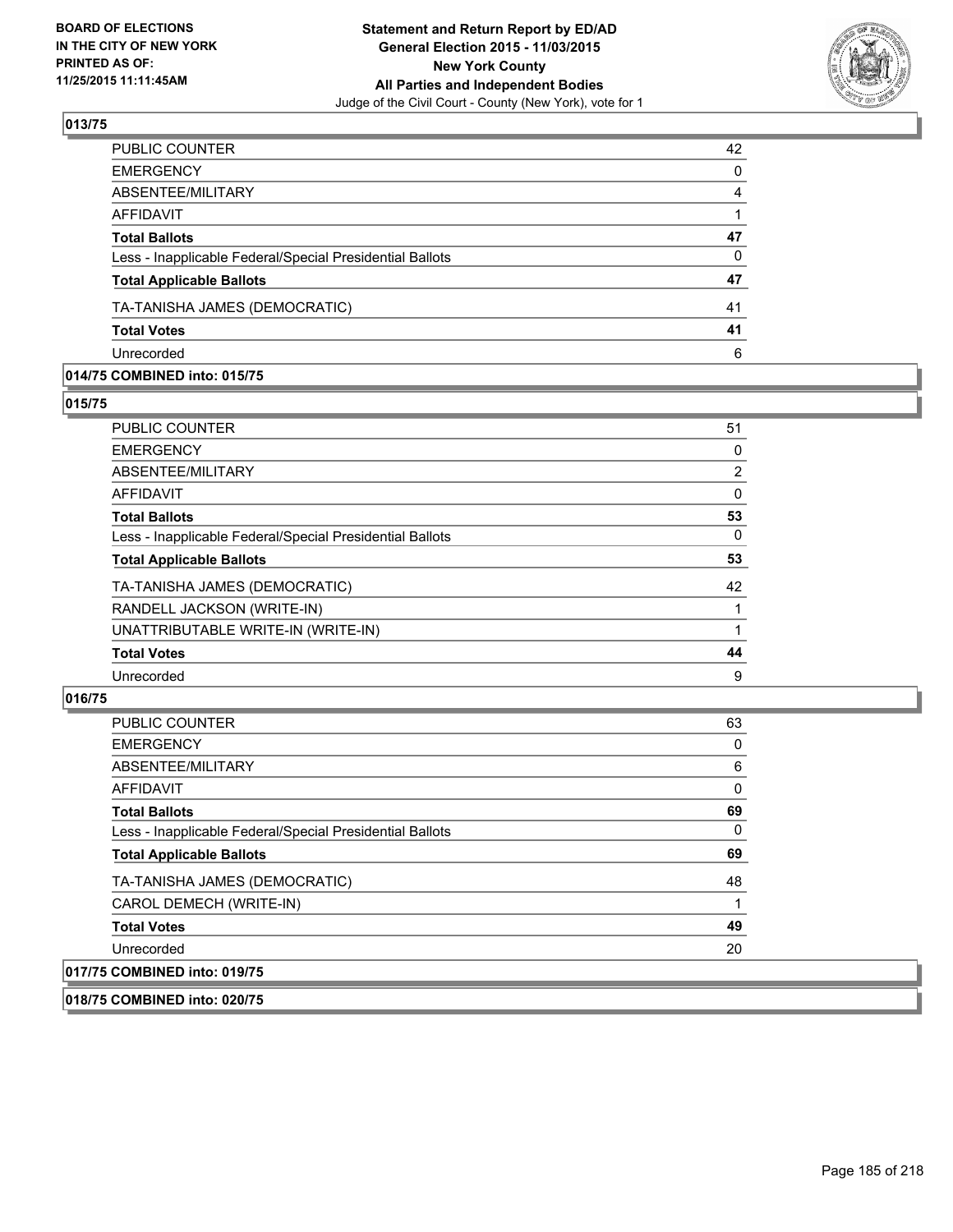

| PUBLIC COUNTER                                           | 38           |
|----------------------------------------------------------|--------------|
| EMERGENCY                                                | $\mathbf{0}$ |
| ABSENTEE/MILITARY                                        | 5            |
| AFFIDAVIT                                                |              |
| Total Ballots                                            | 44           |
| Less - Inapplicable Federal/Special Presidential Ballots | $\mathbf{0}$ |
| <b>Total Applicable Ballots</b>                          | 44           |
| TA-TANISHA JAMES (DEMOCRATIC)                            | 36           |
| <b>Total Votes</b>                                       | 36           |
| Unrecorded                                               | 8            |

#### **020/75**

| <b>PUBLIC COUNTER</b>                                    | 47             |
|----------------------------------------------------------|----------------|
| <b>EMERGENCY</b>                                         | 0              |
| ABSENTEE/MILITARY                                        | 6              |
| AFFIDAVIT                                                | $\overline{2}$ |
| <b>Total Ballots</b>                                     | 55             |
| Less - Inapplicable Federal/Special Presidential Ballots | 0              |
| <b>Total Applicable Ballots</b>                          | 55             |
| TA-TANISHA JAMES (DEMOCRATIC)                            | 43             |
| ERIC SEILER (WRITE-IN)                                   |                |
| JON H. HAMMER ESQ (WRITE-IN)                             |                |
| <b>Total Votes</b>                                       | 45             |
| Unrecorded                                               | 10             |
| $\cdots$                                                 |                |

## **021/75 COMBINED into: 023/75**

## **022/75 COMBINED into: 040/75**

| <b>PUBLIC COUNTER</b>                                    | 35 |
|----------------------------------------------------------|----|
| <b>EMERGENCY</b>                                         | 0  |
| ABSENTEE/MILITARY                                        | 10 |
| AFFIDAVIT                                                | 0  |
| <b>Total Ballots</b>                                     | 45 |
| Less - Inapplicable Federal/Special Presidential Ballots | 0  |
| <b>Total Applicable Ballots</b>                          | 45 |
| TA-TANISHA JAMES (DEMOCRATIC)                            | 31 |
| DIANA SZOCHET (WRITE-IN)                                 |    |
| <b>JESSE LARNER (WRITE-IN)</b>                           |    |
| UNATTRIBUTABLE WRITE-IN (WRITE-IN)                       |    |
| <b>Total Votes</b>                                       | 34 |
| Unrecorded                                               | 11 |
| 024/75 COMBINED into: 025/75                             |    |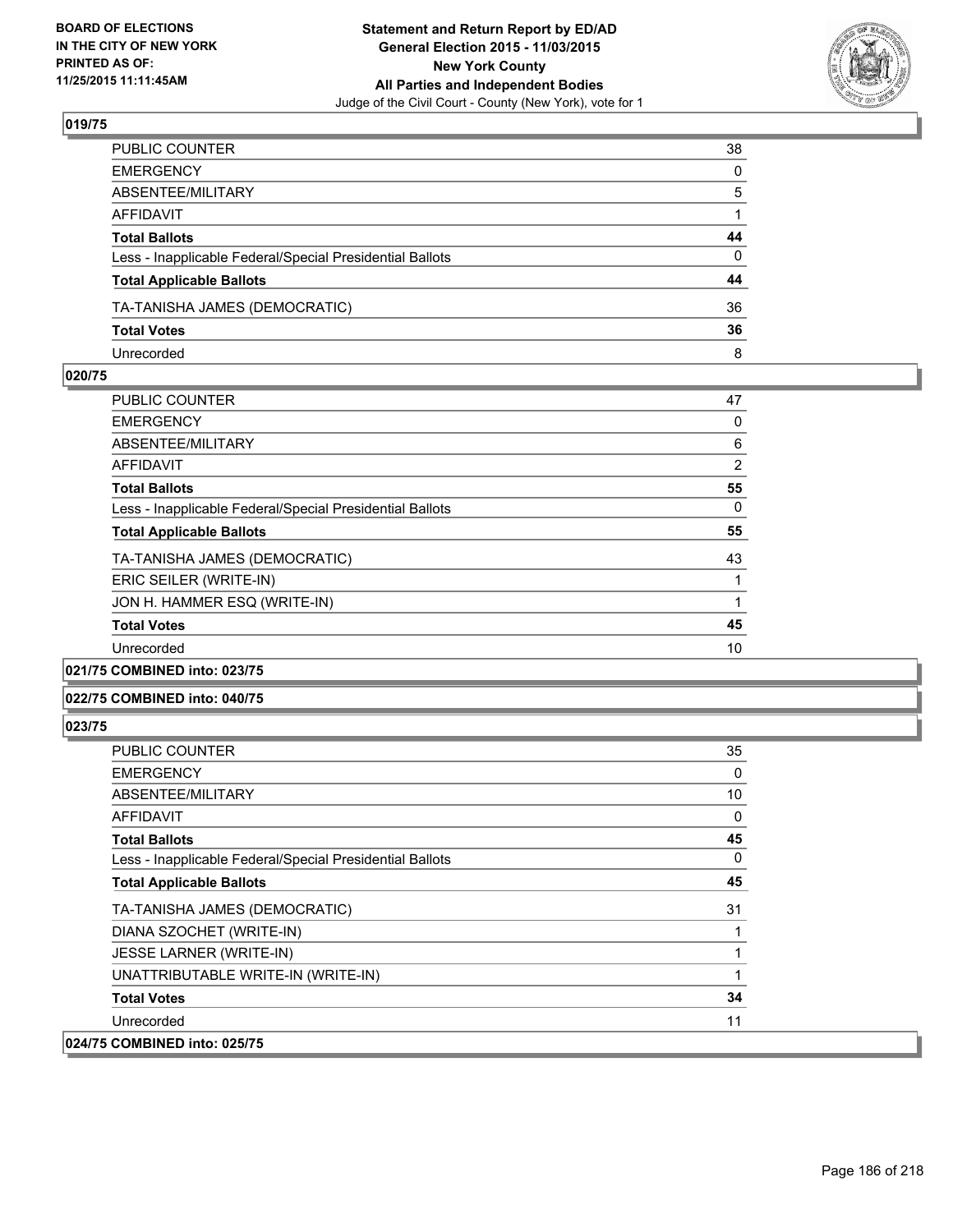

| PUBLIC COUNTER                                           | 34 |
|----------------------------------------------------------|----|
| <b>EMERGENCY</b>                                         | 0  |
| ABSENTEE/MILITARY                                        | 3  |
| AFFIDAVIT                                                | 0  |
| <b>Total Ballots</b>                                     | 37 |
| Less - Inapplicable Federal/Special Presidential Ballots | 0  |
| <b>Total Applicable Ballots</b>                          | 37 |
| TA-TANISHA JAMES (DEMOCRATIC)                            | 27 |
| DIANA SZOCHET (WRITE-IN)                                 |    |
| FRANK ARROYO (WRITE-IN)                                  |    |
| KENNETH BLAKE GOODING (WRITE-IN)                         |    |
| WILLIAM HEINZEN (WRITE-IN)                               |    |
| <b>Total Votes</b>                                       | 31 |
| Unrecorded                                               | 6  |

# **026/75**

| PUBLIC COUNTER                                           | 37       |
|----------------------------------------------------------|----------|
| <b>EMERGENCY</b>                                         | $\Omega$ |
| ABSENTEE/MILITARY                                        | 8        |
| <b>AFFIDAVIT</b>                                         | 0        |
| <b>Total Ballots</b>                                     | 45       |
| Less - Inapplicable Federal/Special Presidential Ballots | $\Omega$ |
| <b>Total Applicable Ballots</b>                          | 45       |
| TA-TANISHA JAMES (DEMOCRATIC)                            | 35       |
| <b>Total Votes</b>                                       | 35       |
| Unrecorded                                               | 10       |
|                                                          |          |

| PUBLIC COUNTER                                           | 63       |
|----------------------------------------------------------|----------|
| <b>EMERGENCY</b>                                         | 0        |
| ABSENTEE/MILITARY                                        | 5        |
| AFFIDAVIT                                                | $\Omega$ |
| <b>Total Ballots</b>                                     | 68       |
| Less - Inapplicable Federal/Special Presidential Ballots | 0        |
| <b>Total Applicable Ballots</b>                          | 68       |
| TA-TANISHA JAMES (DEMOCRATIC)                            | 56       |
| <b>Total Votes</b>                                       | 56       |
| Unrecorded                                               | 12       |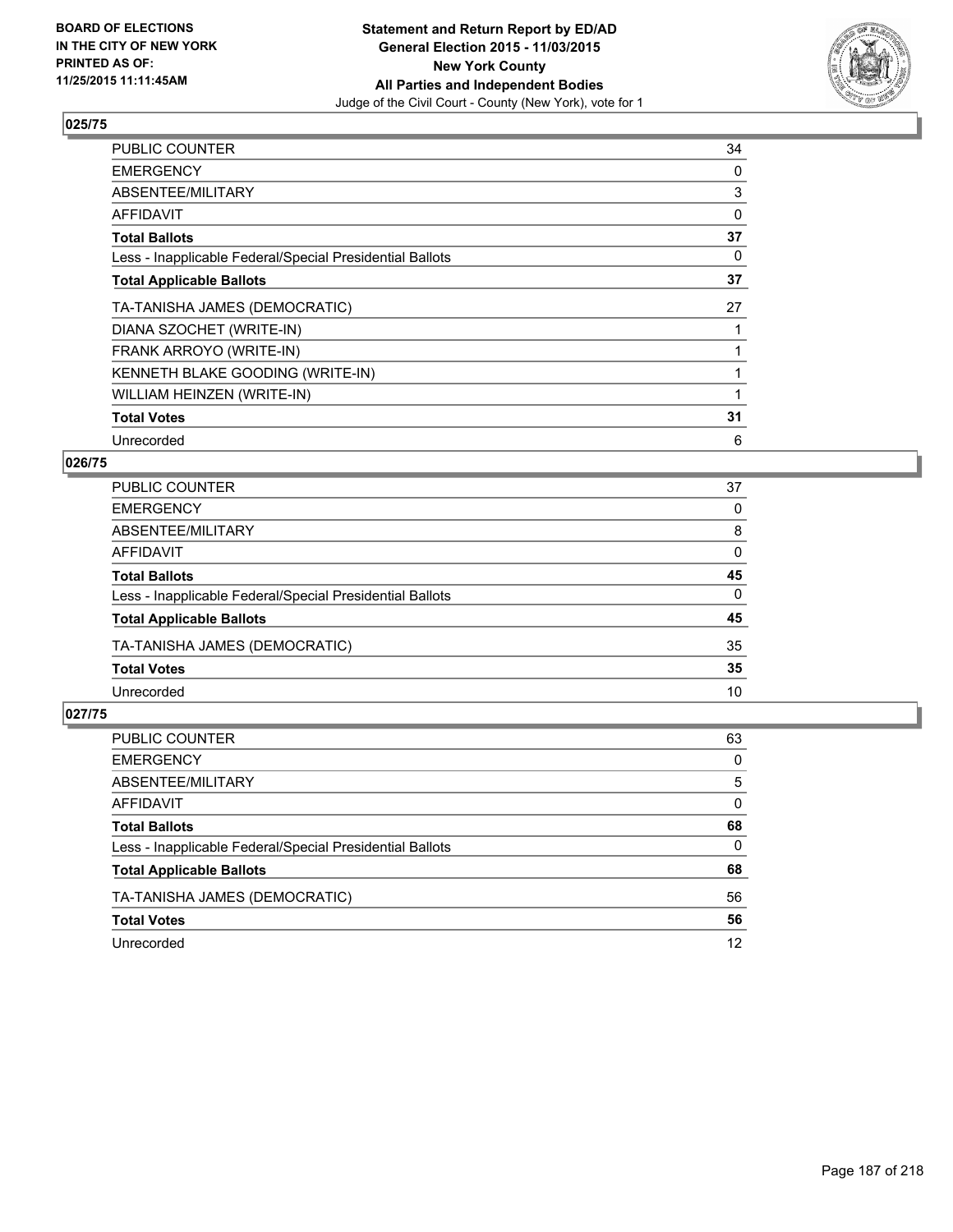

| <b>PUBLIC COUNTER</b>                                    | 49 |
|----------------------------------------------------------|----|
| <b>EMERGENCY</b>                                         | 0  |
| ABSENTEE/MILITARY                                        | 3  |
| AFFIDAVIT                                                | 0  |
| <b>Total Ballots</b>                                     | 52 |
| Less - Inapplicable Federal/Special Presidential Ballots | 0  |
| <b>Total Applicable Ballots</b>                          | 52 |
| TA-TANISHA JAMES (DEMOCRATIC)                            | 40 |
| GEORGE H.W. BUSH (WRITE-IN)                              |    |
| UNATTRIBUTABLE WRITE-IN (WRITE-IN)                       |    |
| <b>Total Votes</b>                                       | 42 |
| Unrecorded                                               | 10 |
|                                                          |    |

# **029/75 COMBINED into: 034/75**

#### **030/75**

| <b>PUBLIC COUNTER</b>                                    | 55 |
|----------------------------------------------------------|----|
| <b>EMERGENCY</b>                                         | 0  |
| <b>ABSENTEE/MILITARY</b>                                 | 2  |
| <b>AFFIDAVIT</b>                                         | 1  |
| <b>Total Ballots</b>                                     | 58 |
| Less - Inapplicable Federal/Special Presidential Ballots | 0  |
| <b>Total Applicable Ballots</b>                          | 58 |
| TA-TANISHA JAMES (DEMOCRATIC)                            | 46 |
| JOHN ROBERTS (WRITE-IN)                                  |    |
| MICHAEL PRIMEGGIA (WRITE-IN)                             | 1  |
| RAYMOND VALERIO (WRITE-IN)                               |    |
| SANDRA DAY O'CONNER (WRITE-IN)                           | 1  |
| UNATTRIBUTABLE WRITE-IN (WRITE-IN)                       | 1  |
| <b>Total Votes</b>                                       | 51 |
| Unrecorded                                               | 7  |

#### **031/75 COMBINED into: 032/75**

| <b>PUBLIC COUNTER</b>                                    | 58 |
|----------------------------------------------------------|----|
| <b>EMERGENCY</b>                                         | 0  |
| ABSENTEE/MILITARY                                        | 8  |
| <b>AFFIDAVIT</b>                                         | 1  |
| <b>Total Ballots</b>                                     | 67 |
| Less - Inapplicable Federal/Special Presidential Ballots | 0  |
| <b>Total Applicable Ballots</b>                          | 67 |
| TA-TANISHA JAMES (DEMOCRATIC)                            | 51 |
| UNATTRIBUTABLE WRITE-IN (WRITE-IN)                       | 1  |
| <b>Total Votes</b>                                       | 52 |
| Unrecorded                                               | 15 |
| 033/75 COMBINED into: 030/75                             |    |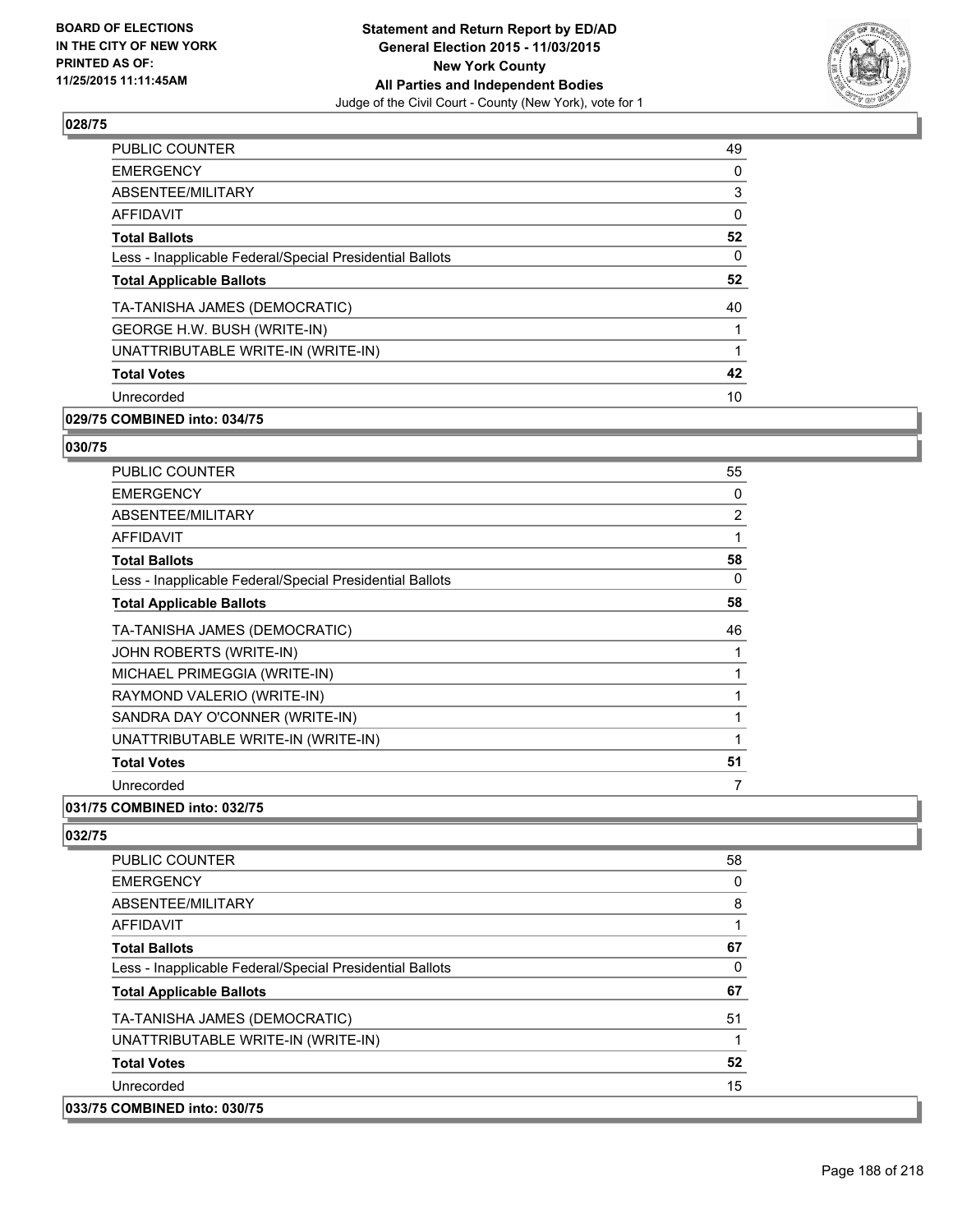

| <b>PUBLIC COUNTER</b>                                    | 50 |
|----------------------------------------------------------|----|
| <b>EMERGENCY</b>                                         | 0  |
| ABSENTEE/MILITARY                                        | 3  |
| AFFIDAVIT                                                | 0  |
| <b>Total Ballots</b>                                     | 53 |
| Less - Inapplicable Federal/Special Presidential Ballots | 0  |
| <b>Total Applicable Ballots</b>                          | 53 |
| TA-TANISHA JAMES (DEMOCRATIC)                            | 44 |
| PAUL H ZULKOWITZ (WRITE-IN)                              | 1  |
| UNATTRIBUTABLE WRITE-IN (WRITE-IN)                       | 1  |
| <b>Total Votes</b>                                       | 46 |
| Unrecorded                                               |    |

# **035/75 COMBINED into: 051/75**

#### **036/75**

| PUBLIC COUNTER                                           | 19 |
|----------------------------------------------------------|----|
| <b>EMERGENCY</b>                                         | 0  |
| ABSENTEE/MILITARY                                        | 0  |
| AFFIDAVIT                                                | 0  |
| <b>Total Ballots</b>                                     | 19 |
| Less - Inapplicable Federal/Special Presidential Ballots | 0  |
| <b>Total Applicable Ballots</b>                          | 19 |
| TA-TANISHA JAMES (DEMOCRATIC)                            | 18 |
| <b>Total Votes</b>                                       | 18 |
| Unrecorded                                               |    |

## **037/75 COMBINED into: 027/75**

| <b>PUBLIC COUNTER</b>                                    | 73 |
|----------------------------------------------------------|----|
| <b>EMERGENCY</b>                                         | 0  |
| ABSENTEE/MILITARY                                        | 14 |
| AFFIDAVIT                                                | 0  |
| <b>Total Ballots</b>                                     | 87 |
| Less - Inapplicable Federal/Special Presidential Ballots | 0  |
| <b>Total Applicable Ballots</b>                          | 87 |
| TA-TANISHA JAMES (DEMOCRATIC)                            | 65 |
| DONALD TRUMP (WRITE-IN)                                  |    |
| SEBASTIAN WINTORMUTE (WRITE-IN)                          |    |
| <b>Total Votes</b>                                       | 67 |
| Unrecorded                                               | 20 |
| 039/75 COMBINED into: 041/75                             |    |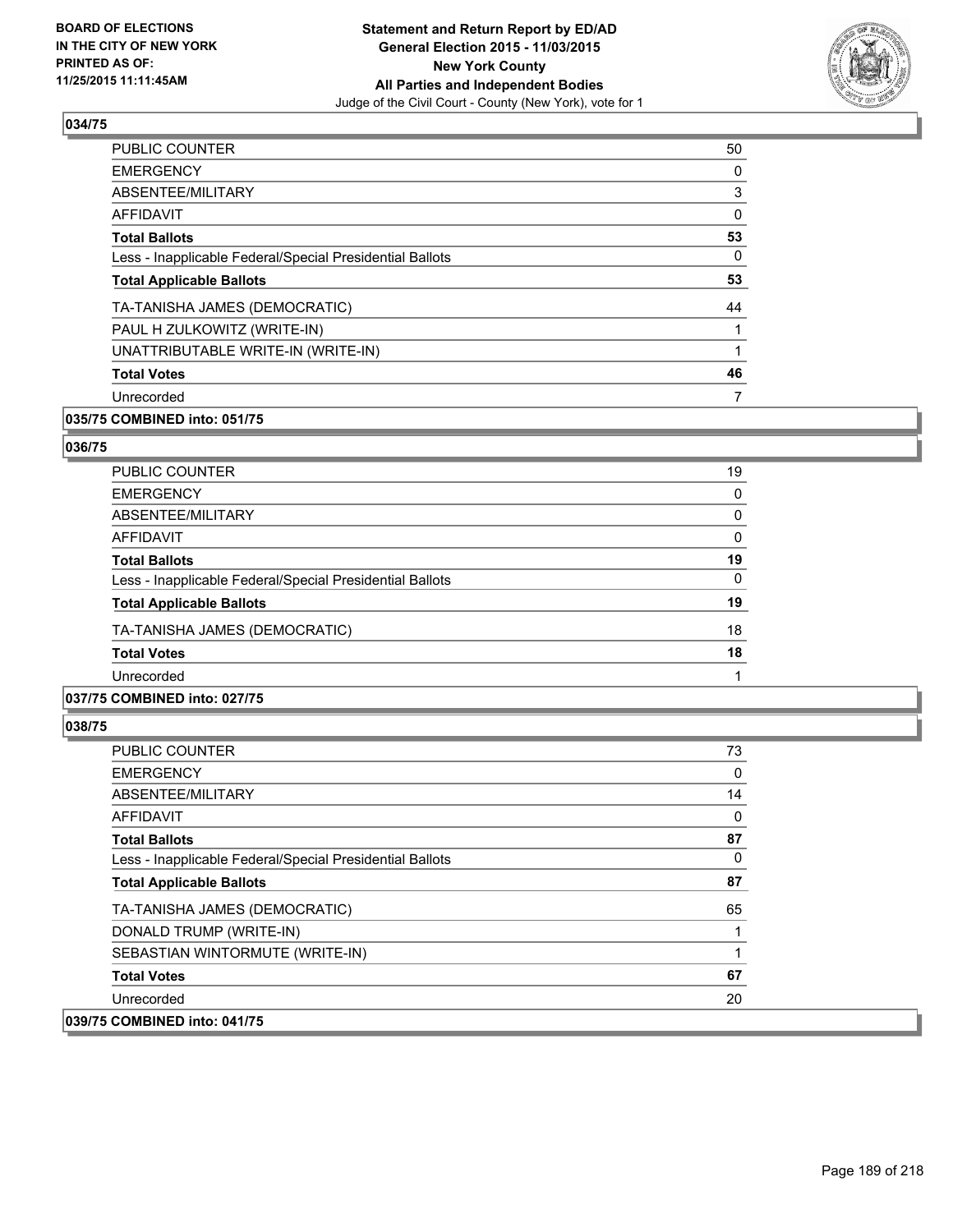

| PUBLIC COUNTER                                           | 48           |
|----------------------------------------------------------|--------------|
| EMERGENCY                                                | $\mathbf{0}$ |
| ABSENTEE/MILITARY                                        | 5            |
| AFFIDAVIT                                                | 7            |
| Total Ballots                                            | 60           |
| Less - Inapplicable Federal/Special Presidential Ballots | 0            |
| <b>Total Applicable Ballots</b>                          | 60           |
| TA-TANISHA JAMES (DEMOCRATIC)                            | 40           |
| <b>Total Votes</b>                                       | 40           |
| Unrecorded                                               | 20           |

#### **041/75**

| <b>PUBLIC COUNTER</b>                                    | 70             |
|----------------------------------------------------------|----------------|
| <b>EMERGENCY</b>                                         | 0              |
| ABSENTEE/MILITARY                                        | $\overline{2}$ |
| <b>AFFIDAVIT</b>                                         | 0              |
| <b>Total Ballots</b>                                     | 72             |
| Less - Inapplicable Federal/Special Presidential Ballots | 0              |
| <b>Total Applicable Ballots</b>                          | 72             |
| TA-TANISHA JAMES (DEMOCRATIC)                            | 56             |
| JOHN MARGAND (WRITE-IN)                                  |                |
| MICHAEL MOSCATT (WRITE-IN)                               |                |
| RICHARD TSAI (WRITE-IN)                                  | 1              |
| UNATTRIBUTABLE WRITE-IN (WRITE-IN)                       | 1              |
| <b>Total Votes</b>                                       | 60             |
| Unrecorded                                               | 12             |
| 042/75 COMBINED into: 048/75                             |                |

| PUBLIC COUNTER                                           | 58 |
|----------------------------------------------------------|----|
| <b>EMERGENCY</b>                                         | 0  |
| ABSENTEE/MILITARY                                        | 4  |
| AFFIDAVIT                                                |    |
| <b>Total Ballots</b>                                     | 63 |
| Less - Inapplicable Federal/Special Presidential Ballots | 0  |
| <b>Total Applicable Ballots</b>                          | 63 |
| TA-TANISHA JAMES (DEMOCRATIC)                            | 49 |
| ALEXANDRA POMERANTZ (WRITE-IN)                           |    |
| BERNARD R. BLOCK (WRITE-IN)                              |    |
| RUDOLPH GIULIANI (WRITE-IN)                              |    |
| UNATTRIBUTABLE WRITE-IN (WRITE-IN)                       |    |
| <b>Total Votes</b>                                       | 53 |
| Unrecorded                                               | 10 |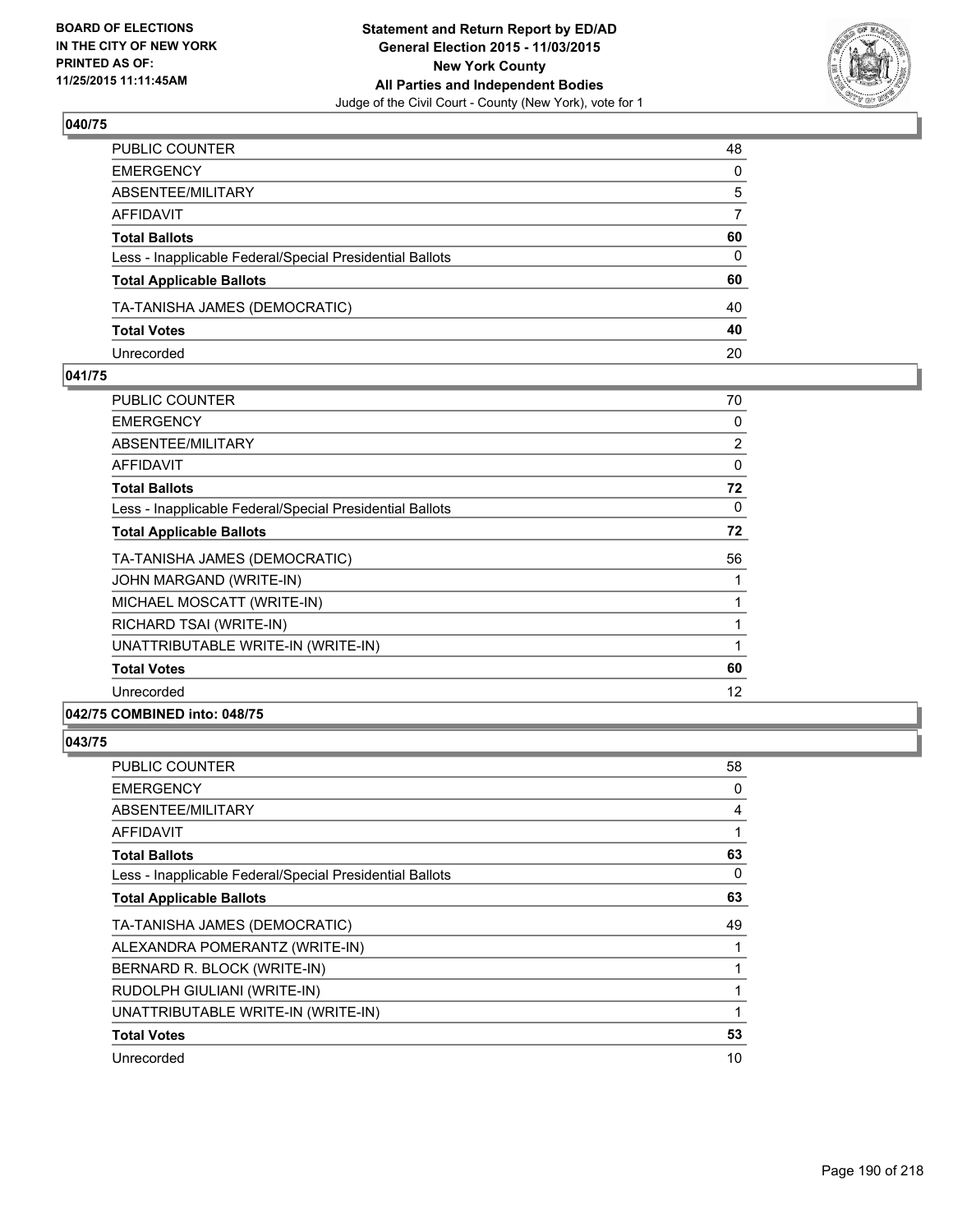

| PUBLIC COUNTER                                           | 80       |
|----------------------------------------------------------|----------|
| <b>EMERGENCY</b>                                         | $\Omega$ |
| ABSENTEE/MILITARY                                        | 14       |
| <b>AFFIDAVIT</b>                                         | $\Omega$ |
| <b>Total Ballots</b>                                     | 94       |
| Less - Inapplicable Federal/Special Presidential Ballots | 0        |
| <b>Total Applicable Ballots</b>                          | 94       |
| TA-TANISHA JAMES (DEMOCRATIC)                            | 65       |
| <b>Total Votes</b>                                       | 65       |
| Unrecorded                                               | 29       |

## **045/75 COMBINED into: 038/75**

#### **046/75 COMBINED into: 043/75**

**047/75 COMBINED into: 062/75**

#### **048/75**

| <b>PUBLIC COUNTER</b>                                    | 32       |
|----------------------------------------------------------|----------|
| <b>EMERGENCY</b>                                         | 0        |
| ABSENTEE/MILITARY                                        | 2        |
| AFFIDAVIT                                                | $\Omega$ |
| <b>Total Ballots</b>                                     | 34       |
| Less - Inapplicable Federal/Special Presidential Ballots | 0        |
| <b>Total Applicable Ballots</b>                          | 34       |
| TA-TANISHA JAMES (DEMOCRATIC)                            | 27       |
| <b>Total Votes</b>                                       | 27       |
| Unrecorded                                               |          |

| <b>PUBLIC COUNTER</b>                                    | 17 |
|----------------------------------------------------------|----|
| <b>EMERGENCY</b>                                         |    |
| ABSENTEE/MILITARY                                        | 3  |
| AFFIDAVIT                                                | 0  |
| <b>Total Ballots</b>                                     | 20 |
| Less - Inapplicable Federal/Special Presidential Ballots | 0  |
| <b>Total Applicable Ballots</b>                          | 20 |
| TA-TANISHA JAMES (DEMOCRATIC)                            | 14 |
| UNATTRIBUTABLE WRITE-IN (WRITE-IN)                       | 2  |
| <b>Total Votes</b>                                       | 16 |
| Unrecorded                                               |    |
| 050/75 COMBINED into: 049/75                             |    |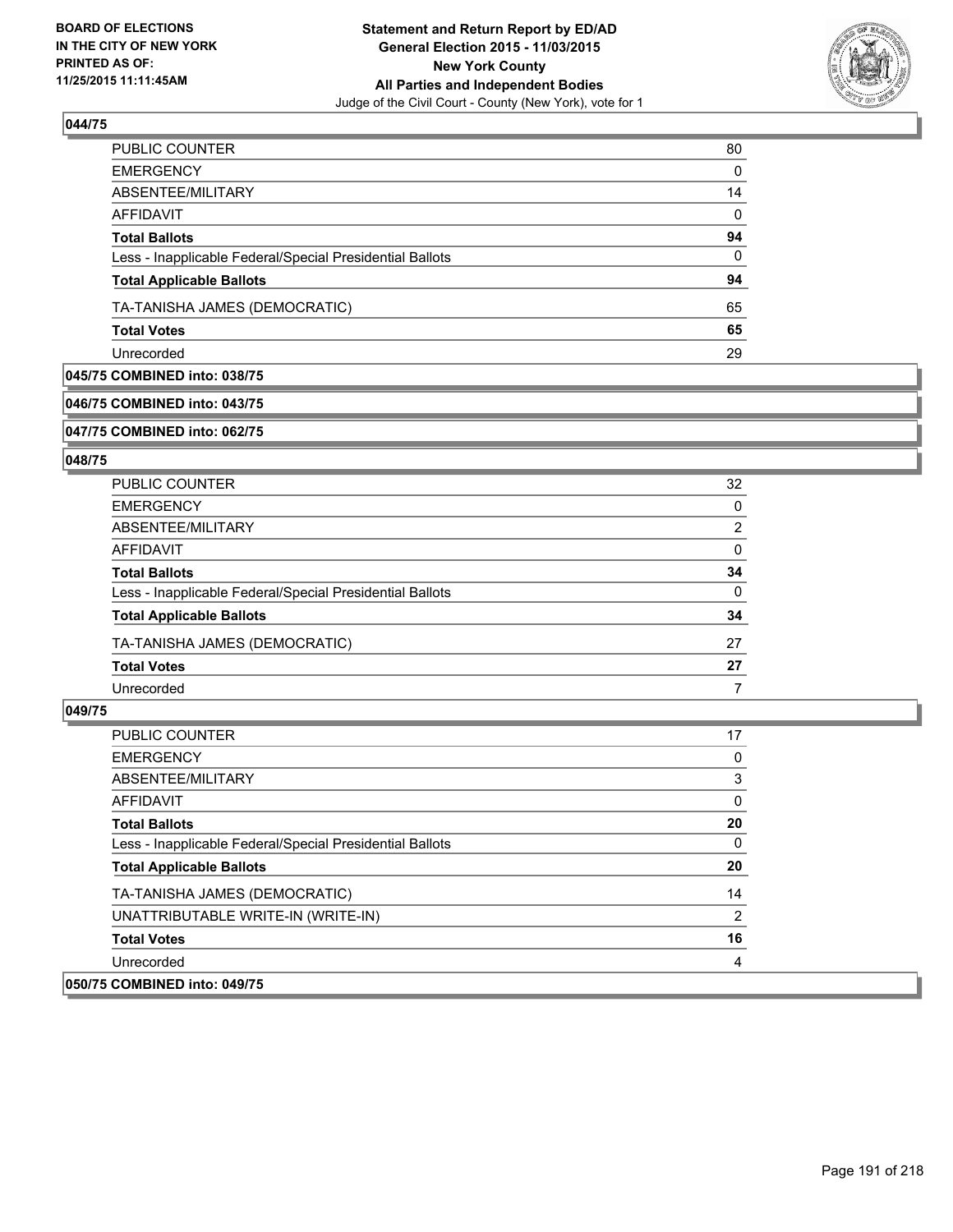

| <b>PUBLIC COUNTER</b>                                    | 14 |
|----------------------------------------------------------|----|
| <b>EMERGENCY</b>                                         | 0  |
| ABSENTEE/MILITARY                                        | 4  |
| AFFIDAVIT                                                | 0  |
| <b>Total Ballots</b>                                     | 18 |
| Less - Inapplicable Federal/Special Presidential Ballots | 0  |
| <b>Total Applicable Ballots</b>                          | 18 |
| TA-TANISHA JAMES (DEMOCRATIC)                            | 10 |
| TANYA KENNEDY (WRITE-IN)                                 |    |
| UNATTRIBUTABLE WRITE-IN (WRITE-IN)                       |    |
| <b>Total Votes</b>                                       | 12 |
| Unrecorded                                               | 6  |
|                                                          |    |

# **052/75 COMBINED into: 056/75**

#### **053/75**

| <b>PUBLIC COUNTER</b>                                    | 55 |
|----------------------------------------------------------|----|
| <b>EMERGENCY</b>                                         | 0  |
| ABSENTEE/MILITARY                                        | 8  |
| AFFIDAVIT                                                | 0  |
| <b>Total Ballots</b>                                     | 63 |
| Less - Inapplicable Federal/Special Presidential Ballots | 0  |
| <b>Total Applicable Ballots</b>                          | 63 |
| TA-TANISHA JAMES (DEMOCRATIC)                            | 49 |
| JOHN C. NAUDUS (WRITE-IN)                                |    |
| UNATTRIBUTABLE WRITE-IN (WRITE-IN)                       |    |
| <b>Total Votes</b>                                       | 51 |
| Unrecorded                                               | 12 |
|                                                          |    |

# **054/75 COMBINED into: 055/75**

| <b>PUBLIC COUNTER</b>                                    | 34 |
|----------------------------------------------------------|----|
| <b>EMERGENCY</b>                                         | 0  |
| ABSENTEE/MILITARY                                        | 2  |
| AFFIDAVIT                                                | 0  |
| <b>Total Ballots</b>                                     | 36 |
| Less - Inapplicable Federal/Special Presidential Ballots | 0  |
| <b>Total Applicable Ballots</b>                          | 36 |
| TA-TANISHA JAMES (DEMOCRATIC)                            | 32 |
| <b>Total Votes</b>                                       | 32 |
| Unrecorded                                               | 4  |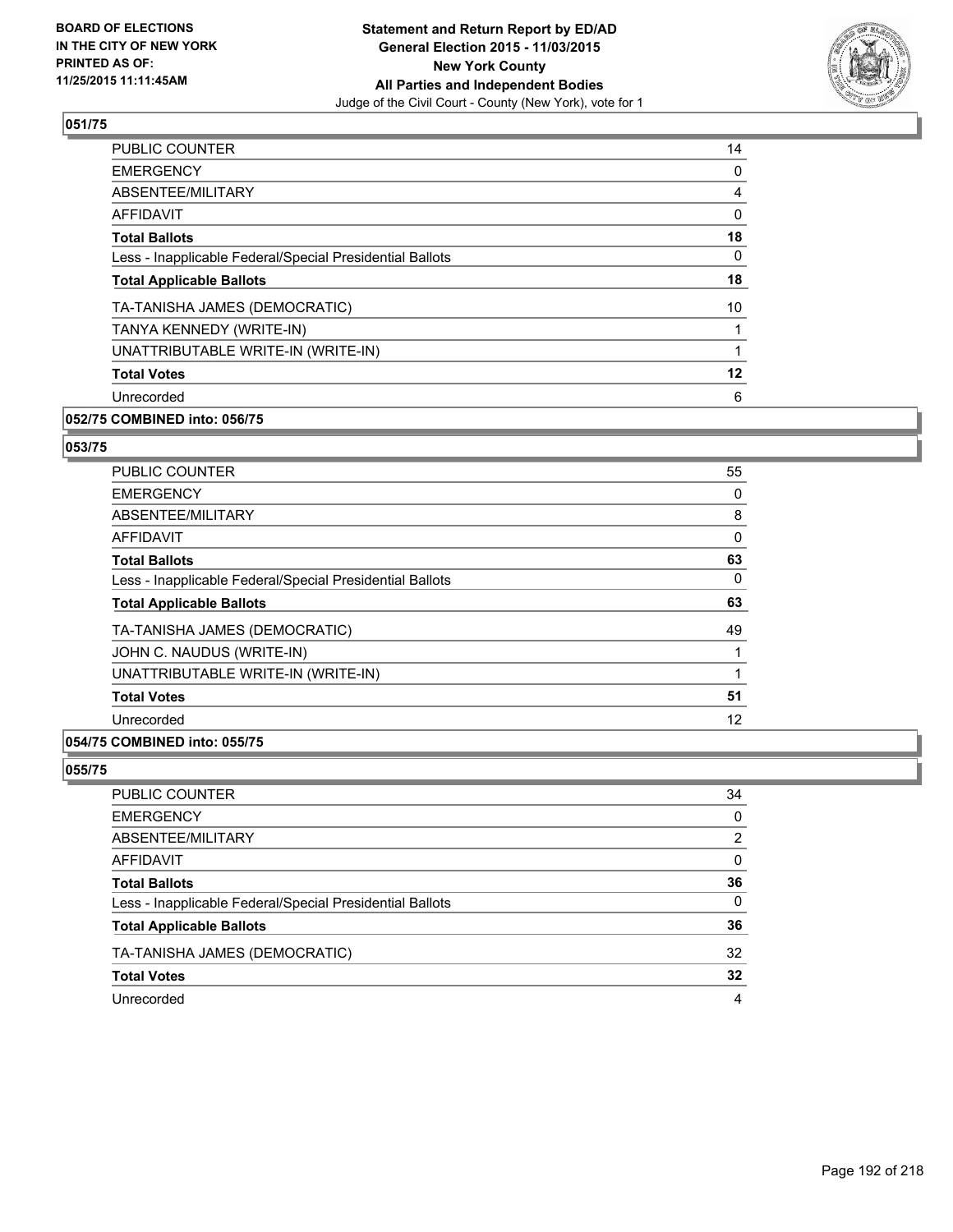

| <b>PUBLIC COUNTER</b>                                    | 56 |
|----------------------------------------------------------|----|
| <b>EMERGENCY</b>                                         | 0  |
| ABSENTEE/MILITARY                                        | 8  |
| AFFIDAVIT                                                | 0  |
| <b>Total Ballots</b>                                     | 64 |
| Less - Inapplicable Federal/Special Presidential Ballots | 0  |
| <b>Total Applicable Ballots</b>                          | 64 |
| TA-TANISHA JAMES (DEMOCRATIC)                            | 44 |
| GAIL D. COHEN (WRITE-IN)                                 |    |
| PRAVEER SEVAK (WRITE-IN)                                 | 1  |
| UNATTRIBUTABLE WRITE-IN (WRITE-IN)                       | 2  |
| <b>Total Votes</b>                                       | 48 |
| Unrecorded                                               | 16 |
|                                                          |    |

## **057/75 COMBINED into: 058/75**

#### **058/75**

| 19 |
|----|
| 0  |
|    |
|    |
| 21 |
| 0  |
| 21 |
| 18 |
|    |
| 19 |
| 2  |
|    |

# **059/75 COMBINED into: 043/75**

# **060/75 COMBINED into: 049/75**

#### **061/75 COMBINED into: 049/75**

| PUBLIC COUNTER                                           | 36 |
|----------------------------------------------------------|----|
|                                                          |    |
| <b>EMERGENCY</b>                                         | 0  |
| ABSENTEE/MILITARY                                        |    |
| <b>AFFIDAVIT</b>                                         |    |
| <b>Total Ballots</b>                                     | 38 |
| Less - Inapplicable Federal/Special Presidential Ballots | 0  |
| <b>Total Applicable Ballots</b>                          | 38 |
| TA-TANISHA JAMES (DEMOCRATIC)                            | 33 |
| <b>JANN HERMAN (WRITE-IN)</b>                            |    |
| <b>Total Votes</b>                                       | 34 |
| Unrecorded                                               | 4  |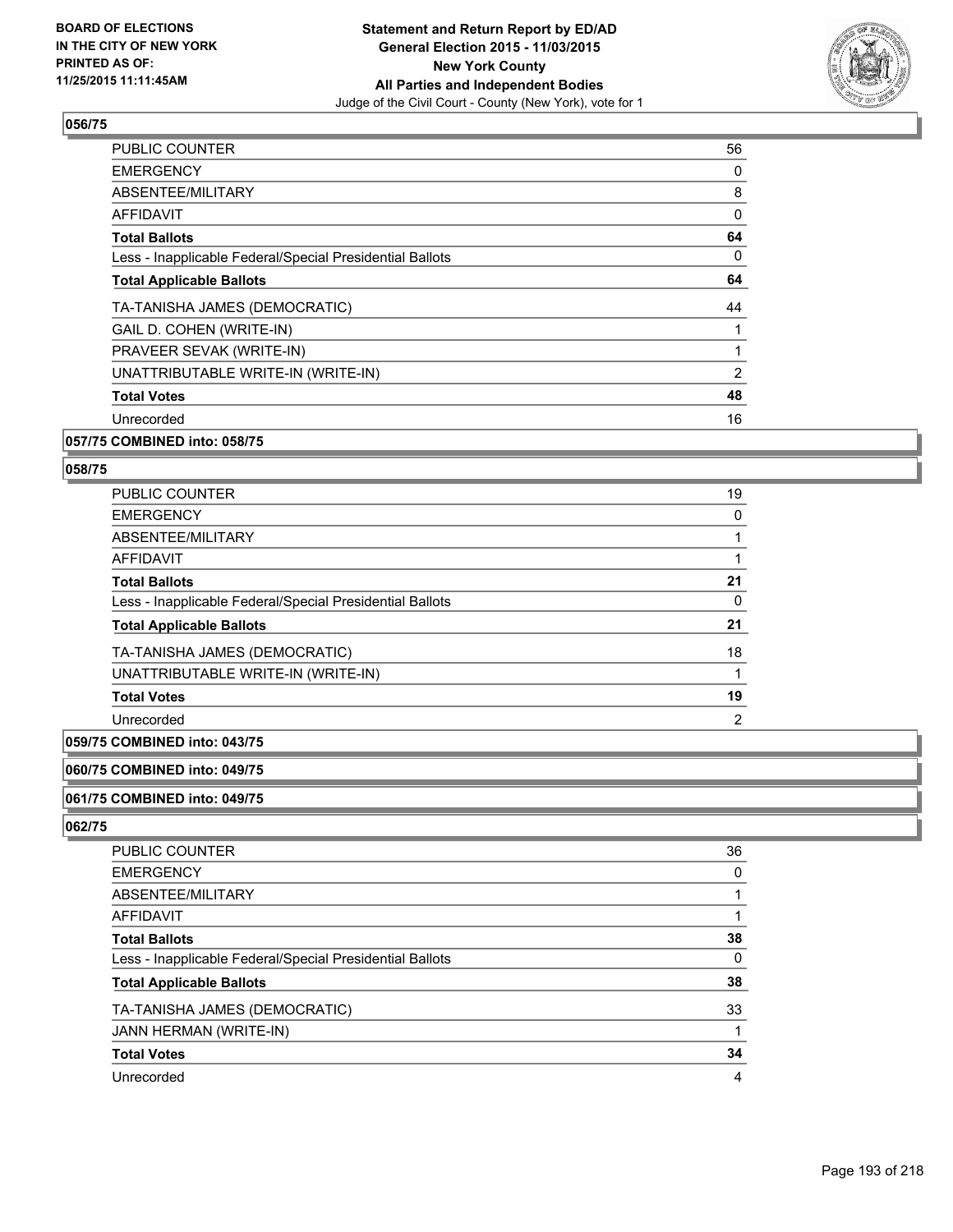

| PUBLIC COUNTER                                           | 33           |
|----------------------------------------------------------|--------------|
| EMERGENCY                                                | $\mathbf{0}$ |
| ABSENTEE/MILITARY                                        |              |
| AFFIDAVIT                                                | $\mathbf{0}$ |
| Total Ballots                                            | 34           |
| Less - Inapplicable Federal/Special Presidential Ballots | $\mathbf{0}$ |
| <b>Total Applicable Ballots</b>                          | 34           |
| TA-TANISHA JAMES (DEMOCRATIC)                            | 25           |
| <b>Total Votes</b>                                       | 25           |
| Unrecorded                                               | 9            |

#### **064/75**

| <b>PUBLIC COUNTER</b>                                    | 39             |
|----------------------------------------------------------|----------------|
| <b>EMERGENCY</b>                                         | 0              |
| ABSENTEE/MILITARY                                        | $\overline{2}$ |
| <b>AFFIDAVIT</b>                                         | 0              |
| <b>Total Ballots</b>                                     | 41             |
| Less - Inapplicable Federal/Special Presidential Ballots | 0              |
| <b>Total Applicable Ballots</b>                          | 41             |
| TA-TANISHA JAMES (DEMOCRATIC)                            | 33             |
| TIFFANY ANN PETRAKOV (WRITE-IN)                          |                |
| <b>Total Votes</b>                                       | 34             |
| Unrecorded                                               |                |
| 065/75 COMBINED into: 078/75                             |                |

| <b>PUBLIC COUNTER</b>                                    | 67 |
|----------------------------------------------------------|----|
| <b>EMERGENCY</b>                                         | 0  |
| ABSENTEE/MILITARY                                        |    |
| AFFIDAVIT                                                | 0  |
| <b>Total Ballots</b>                                     | 68 |
| Less - Inapplicable Federal/Special Presidential Ballots | 0  |
| <b>Total Applicable Ballots</b>                          | 68 |
| TA-TANISHA JAMES (DEMOCRATIC)                            | 49 |
| LAWRENCE ORBUCH (WRITE-IN)                               |    |
| UNATTRIBUTABLE WRITE-IN (WRITE-IN)                       | 2  |
| <b>Total Votes</b>                                       | 52 |
| Unrecorded                                               | 16 |
| 067/75 COMBINED into: 068/75                             |    |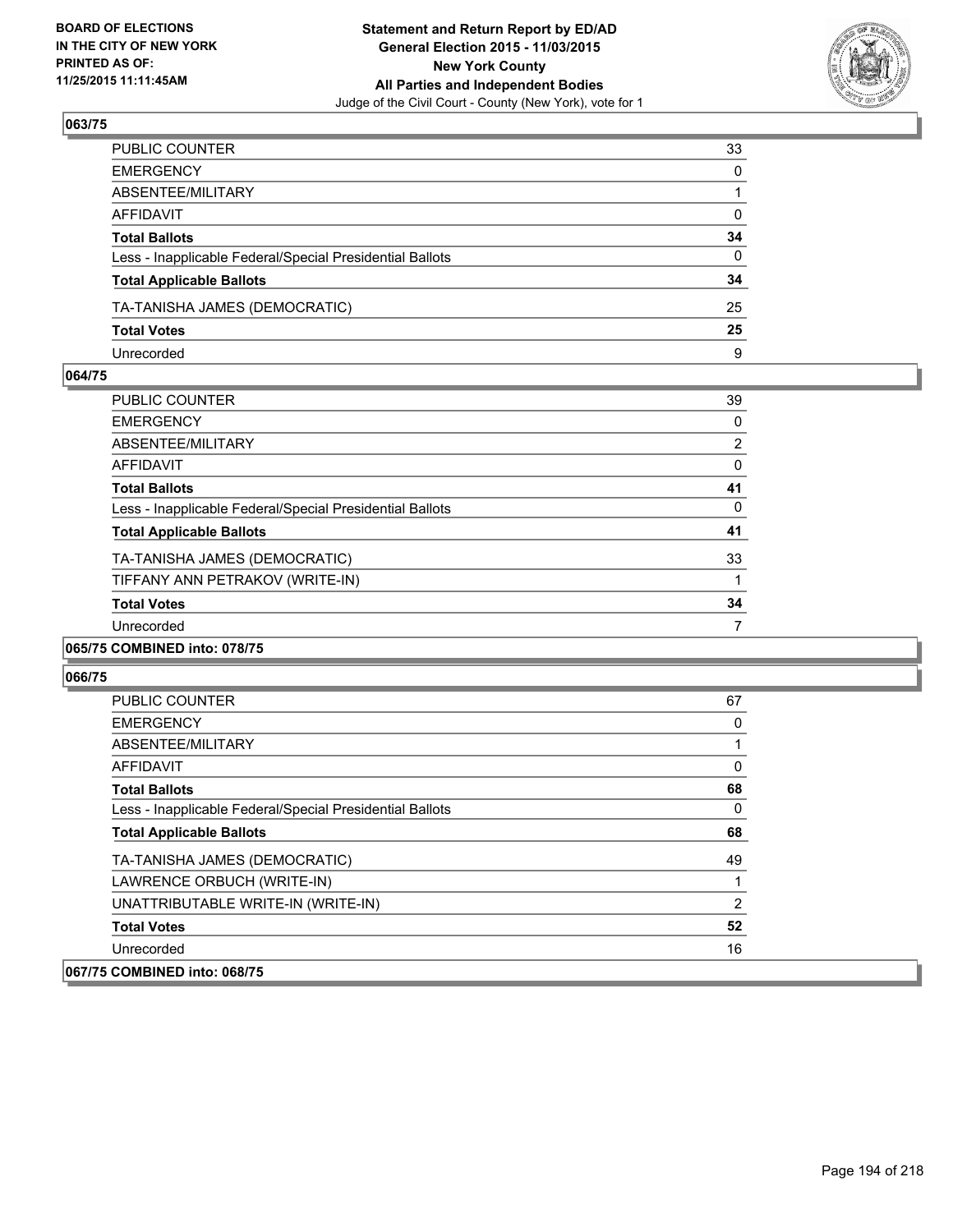

| PUBLIC COUNTER                                           | 20             |
|----------------------------------------------------------|----------------|
| EMERGENCY                                                | $\mathbf{0}$   |
| ABSENTEE/MILITARY                                        | 2              |
| AFFIDAVIT                                                | $\mathbf{0}$   |
| Total Ballots                                            | $22 \,$        |
| Less - Inapplicable Federal/Special Presidential Ballots | 0              |
| <b>Total Applicable Ballots</b>                          | 22             |
| TA-TANISHA JAMES (DEMOCRATIC)                            | 20             |
| <b>Total Votes</b>                                       | 20             |
| Unrecorded                                               | $\overline{2}$ |

#### **069/75**

| PUBLIC COUNTER                                           | 18              |
|----------------------------------------------------------|-----------------|
| EMERGENCY                                                | 0               |
| ABSENTEE/MILITARY                                        | $\overline{2}$  |
| AFFIDAVIT                                                | 0               |
| <b>Total Ballots</b>                                     | 20              |
| Less - Inapplicable Federal/Special Presidential Ballots | 0               |
| <b>Total Applicable Ballots</b>                          | 20              |
| TA-TANISHA JAMES (DEMOCRATIC)                            | 12 <sup>°</sup> |
| BRIAN MORGENSTERN (WRITE-IN)                             |                 |
| <b>Total Votes</b>                                       | 13              |
| Unrecorded                                               | 7               |
|                                                          |                 |

#### **070/75**

| PUBLIC COUNTER                                           | 51 |
|----------------------------------------------------------|----|
| <b>EMERGENCY</b>                                         | 0  |
| ABSENTEE/MILITARY                                        | 6  |
| AFFIDAVIT                                                | 0  |
| <b>Total Ballots</b>                                     | 57 |
| Less - Inapplicable Federal/Special Presidential Ballots | 0  |
| <b>Total Applicable Ballots</b>                          | 57 |
| TA-TANISHA JAMES (DEMOCRATIC)                            | 48 |
| <b>Total Votes</b>                                       | 48 |
| Unrecorded                                               | 9  |

| <b>PUBLIC COUNTER</b>                                    | 81 |
|----------------------------------------------------------|----|
| <b>EMERGENCY</b>                                         | 0  |
| ABSENTEE/MILITARY                                        | 3  |
| AFFIDAVIT                                                | 2  |
| <b>Total Ballots</b>                                     | 86 |
| Less - Inapplicable Federal/Special Presidential Ballots | 0  |
| <b>Total Applicable Ballots</b>                          | 86 |
| TA-TANISHA JAMES (DEMOCRATIC)                            | 75 |
| <b>Total Votes</b>                                       | 75 |
| Unrecorded                                               | 11 |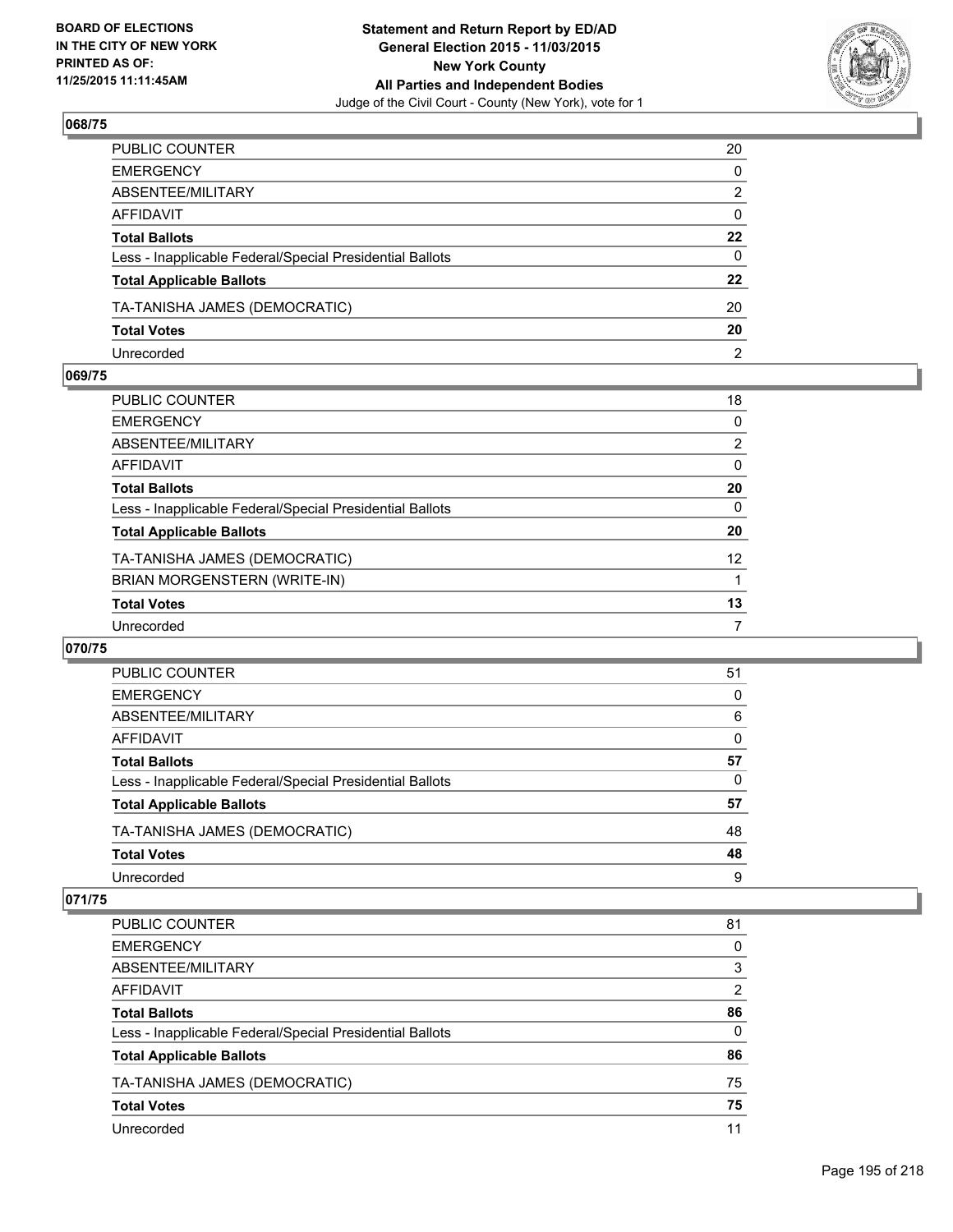

| <b>PUBLIC COUNTER</b>                                    | 135 |
|----------------------------------------------------------|-----|
| <b>EMERGENCY</b>                                         | 0   |
| ABSENTEE/MILITARY                                        | 4   |
| AFFIDAVIT                                                |     |
| <b>Total Ballots</b>                                     | 140 |
| Less - Inapplicable Federal/Special Presidential Ballots | 0   |
| <b>Total Applicable Ballots</b>                          | 140 |
| TA-TANISHA JAMES (DEMOCRATIC)                            | 120 |
| LUCY MORTY (WRITE-IN)                                    |     |
| <b>RUBY RIMS (WRITE-IN)</b>                              | 1   |
| <b>Total Votes</b>                                       | 122 |
| Unrecorded                                               | 18  |
|                                                          |     |

# **073/75 COMBINED into: 074/75**

#### **074/75**

| <b>PUBLIC COUNTER</b>                                    | 96  |
|----------------------------------------------------------|-----|
| <b>EMERGENCY</b>                                         | 0   |
| ABSENTEE/MILITARY                                        | 6   |
| <b>AFFIDAVIT</b>                                         | 4   |
| <b>Total Ballots</b>                                     | 106 |
| Less - Inapplicable Federal/Special Presidential Ballots | 0   |
| <b>Total Applicable Ballots</b>                          | 106 |
| TA-TANISHA JAMES (DEMOCRATIC)                            | 80  |
| LISA S. HEADLEY (WRITE-IN)                               |     |
| THE HONORABLE HAROLD BORTON I (WRITE-IN)                 |     |
| UNATTRIBUTABLE WRITE-IN (WRITE-IN)                       | 3   |
| <b>Total Votes</b>                                       | 85  |
| Unrecorded                                               | 21  |

| <b>PUBLIC COUNTER</b>                                    | 22 |
|----------------------------------------------------------|----|
| <b>EMERGENCY</b>                                         | 0  |
| ABSENTEE/MILITARY                                        | 2  |
| <b>AFFIDAVIT</b>                                         | 0  |
| <b>Total Ballots</b>                                     | 24 |
| Less - Inapplicable Federal/Special Presidential Ballots | 0  |
| <b>Total Applicable Ballots</b>                          | 24 |
| TA-TANISHA JAMES (DEMOCRATIC)                            | 15 |
| JOHN SYNDER II (WRITE-IN)                                |    |
| SEAN HEANITY (WRITE-IN)                                  |    |
| <b>Total Votes</b>                                       | 17 |
| Unrecorded                                               |    |
| 076/75 COMBINED into: 078/75                             |    |
| 077/75 COMBINED into: 070/75                             |    |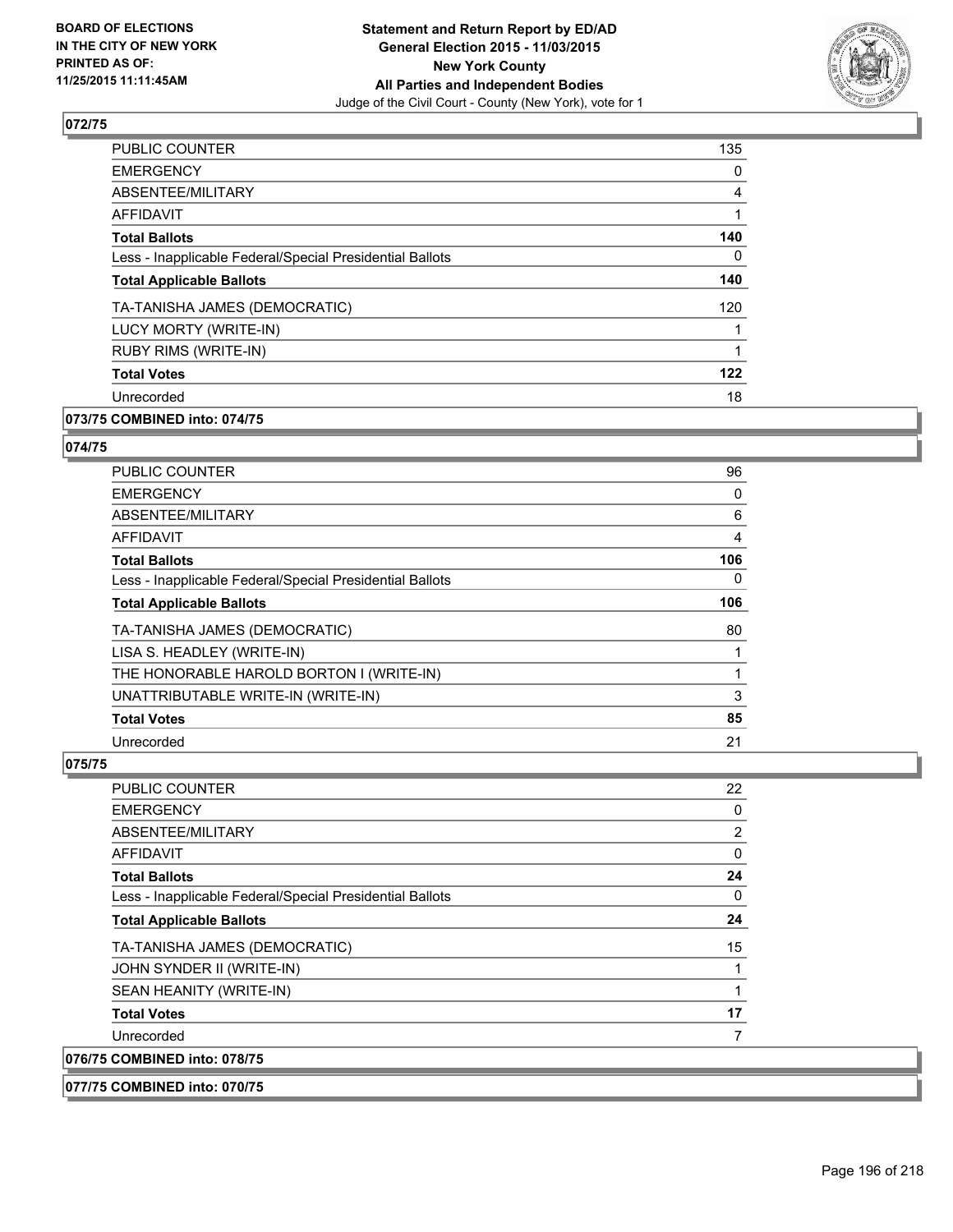

| PUBLIC COUNTER                                           | 68           |
|----------------------------------------------------------|--------------|
| <b>EMERGENCY</b>                                         | $\Omega$     |
| ABSENTEE/MILITARY                                        | 8            |
| <b>AFFIDAVIT</b>                                         | $\mathbf{0}$ |
| <b>Total Ballots</b>                                     | 76           |
| Less - Inapplicable Federal/Special Presidential Ballots | $\mathbf{0}$ |
| <b>Total Applicable Ballots</b>                          | 76           |
| TA-TANISHA JAMES (DEMOCRATIC)                            | 58           |
| <b>Total Votes</b>                                       | 58           |
| Unrecorded                                               | 18           |

## **079/75 COMBINED into: 078/75**

**080/75** 

| <b>PUBLIC COUNTER</b>                                    | 80 |
|----------------------------------------------------------|----|
| <b>EMERGENCY</b>                                         | 0  |
| ABSENTEE/MILITARY                                        | 3  |
| AFFIDAVIT                                                | 0  |
| <b>Total Ballots</b>                                     | 83 |
| Less - Inapplicable Federal/Special Presidential Ballots | 0  |
| <b>Total Applicable Ballots</b>                          | 83 |
| TA-TANISHA JAMES (DEMOCRATIC)                            | 76 |
| ARTHUR SMYLES (WRITE-IN)                                 |    |
| <b>Total Votes</b>                                       | 77 |
| Unrecorded                                               | 6  |
| 081/75 COMBINED into: 082/75                             |    |

| <b>PUBLIC COUNTER</b>                                    | 40          |
|----------------------------------------------------------|-------------|
| <b>EMERGENCY</b>                                         | $\mathbf 0$ |
| ABSENTEE/MILITARY                                        | 2           |
| AFFIDAVIT                                                | 1           |
| <b>Total Ballots</b>                                     | 43          |
| Less - Inapplicable Federal/Special Presidential Ballots | 0           |
| <b>Total Applicable Ballots</b>                          | 43          |
| TA-TANISHA JAMES (DEMOCRATIC)                            | 36          |
| EDMUND DANTES (WRITE-IN)                                 |             |
| RON KUBY (WRITE-IN)                                      | 1           |
| UNATTRIBUTABLE WRITE-IN (WRITE-IN)                       | 1           |
| <b>Total Votes</b>                                       | 39          |
| Unrecorded                                               | 4           |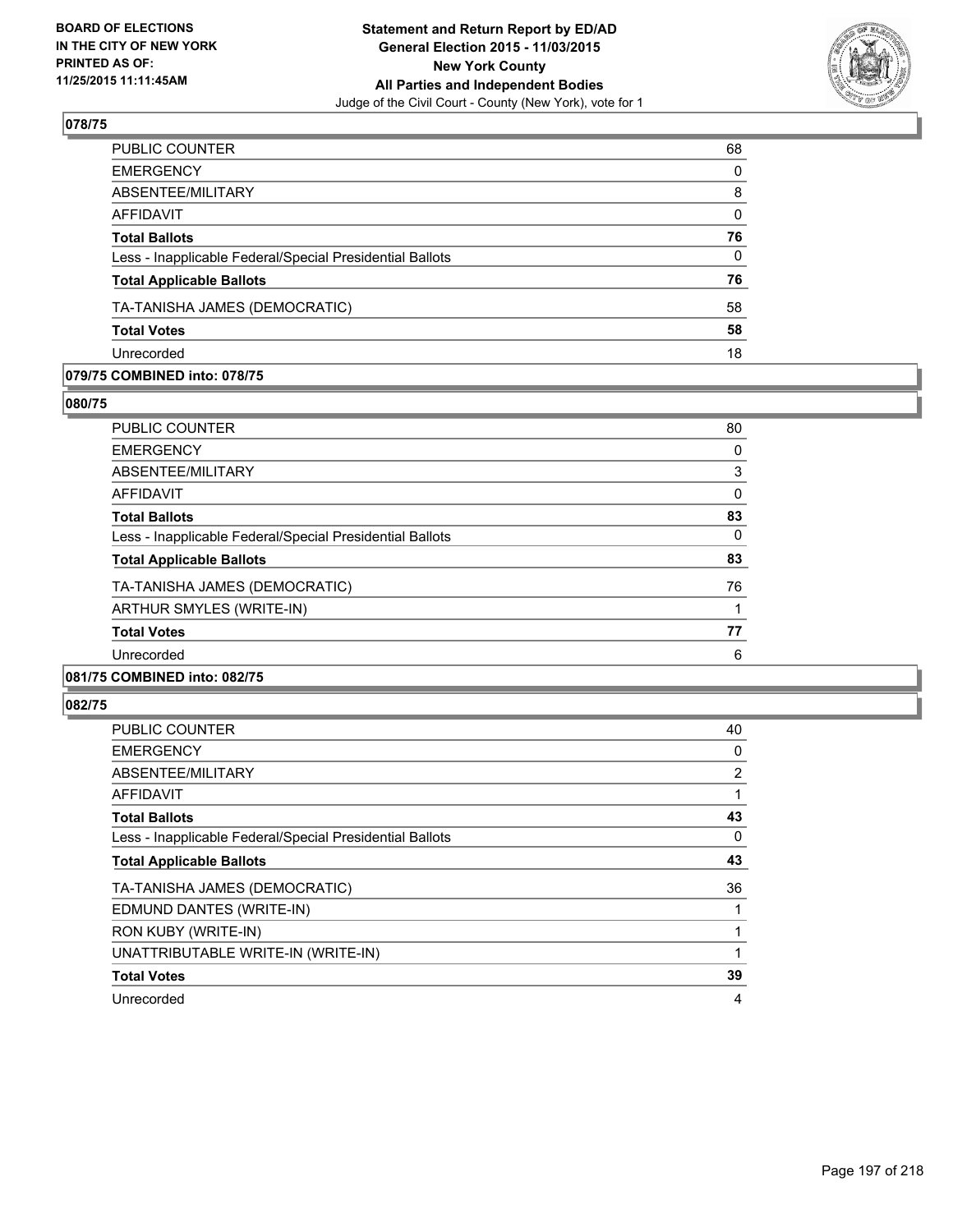

| PUBLIC COUNTER                                           | 45 |
|----------------------------------------------------------|----|
| <b>EMERGENCY</b>                                         | 0  |
| ABSENTEE/MILITARY                                        | 2  |
| AFFIDAVIT                                                | 0  |
| <b>Total Ballots</b>                                     | 47 |
| Less - Inapplicable Federal/Special Presidential Ballots | 0  |
| <b>Total Applicable Ballots</b>                          | 47 |
| TA-TANISHA JAMES (DEMOCRATIC)                            | 42 |
| <b>Total Votes</b>                                       | 42 |
| Unrecorded                                               | 5  |

#### **084/75 COMBINED into: 080/75**

**085/75 COMBINED into: 006/67**

**086/75 COMBINED into: 092/75**

**087/75 COMBINED into: 092/75**

**088/75 COMBINED into: 091/75**

**089/75 COMBINED into: 092/75**

**090/75 COMBINED into: 091/75**

| <b>PUBLIC COUNTER</b>                                    | 41 |
|----------------------------------------------------------|----|
| <b>EMERGENCY</b>                                         | 0  |
| ABSENTEE/MILITARY                                        | 8  |
| <b>AFFIDAVIT</b>                                         | 0  |
| <b>Total Ballots</b>                                     | 49 |
| Less - Inapplicable Federal/Special Presidential Ballots | 0  |
| <b>Total Applicable Ballots</b>                          | 49 |
| TA-TANISHA JAMES (DEMOCRATIC)                            | 33 |
| <b>GREGORY BOUSQUETTE (WRITE-IN)</b>                     |    |
| <b>JOSH MENDELSOHN (WRITE-IN)</b>                        |    |
| MICHAEL BLOOMBERG (WRITE-IN)                             | 1  |
| <b>Total Votes</b>                                       | 36 |
| Unrecorded                                               | 13 |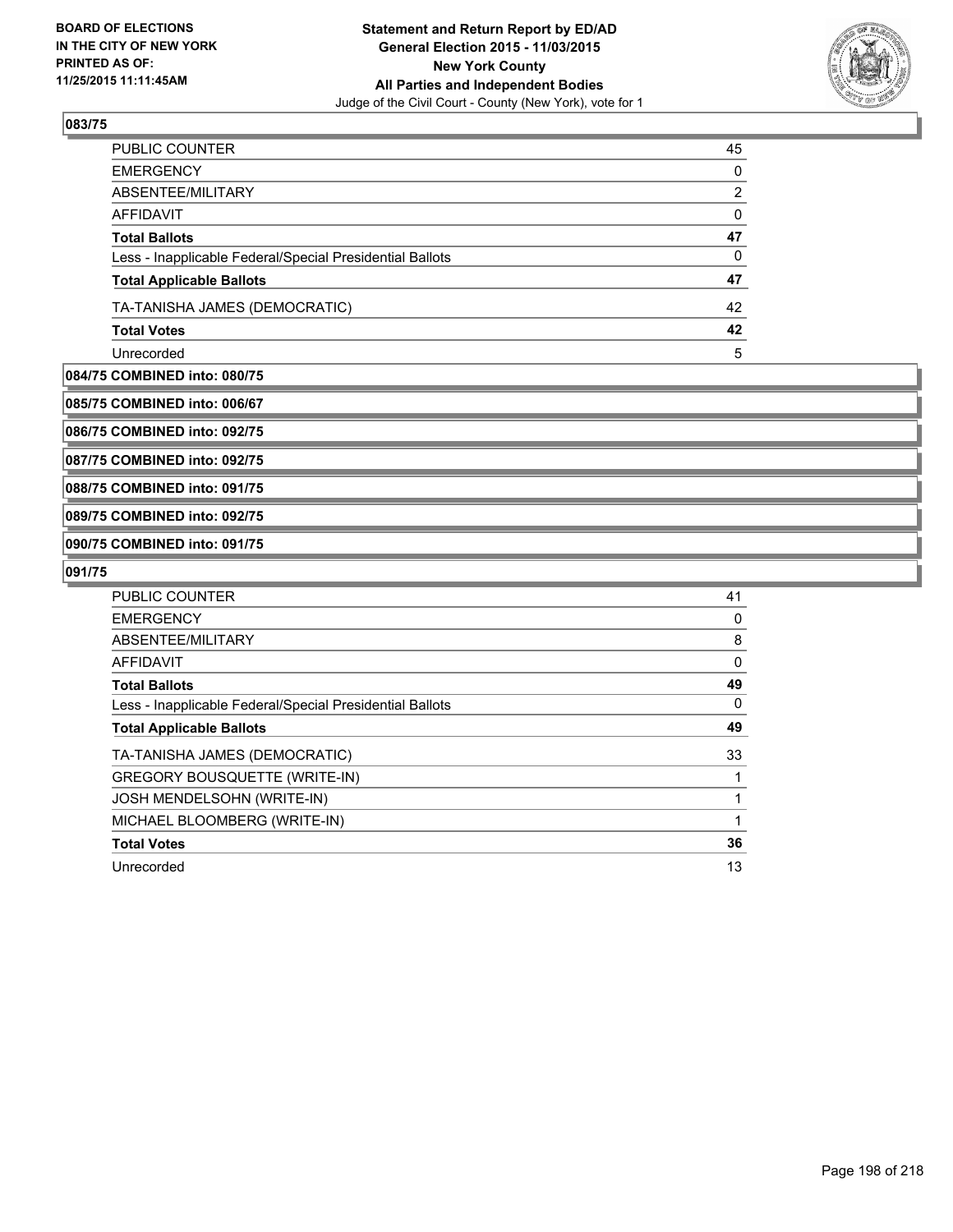

| <b>PUBLIC COUNTER</b>                                    | 66 |
|----------------------------------------------------------|----|
| <b>EMERGENCY</b>                                         | 0  |
| ABSENTEE/MILITARY                                        | 7  |
| <b>AFFIDAVIT</b>                                         | 0  |
| <b>Total Ballots</b>                                     | 73 |
| Less - Inapplicable Federal/Special Presidential Ballots | 0  |
| <b>Total Applicable Ballots</b>                          | 73 |
| TA-TANISHA JAMES (DEMOCRATIC)                            | 53 |
| RACHEL LAWTER (WRITE-IN)                                 |    |
| SOON KOPLIK (WRITE-IN)                                   | 1  |
| UNATTRIBUTABLE WRITE-IN (WRITE-IN)                       |    |
| <b>Total Votes</b>                                       | 56 |
| Unrecorded                                               | 17 |

**093/75 COMBINED into: 006/67**

**094/75 COMBINED into: 066/75**

**095/75 COMBINED into: 066/75**

#### **096/75**

| PUBLIC COUNTER                                           | 32 |
|----------------------------------------------------------|----|
| <b>EMERGENCY</b>                                         | 0  |
| ABSENTEE/MILITARY                                        | 8  |
| <b>AFFIDAVIT</b>                                         | 0  |
| <b>Total Ballots</b>                                     | 40 |
| Less - Inapplicable Federal/Special Presidential Ballots | 0  |
| <b>Total Applicable Ballots</b>                          | 40 |
| TA-TANISHA JAMES (DEMOCRATIC)                            | 26 |
| <b>Total Votes</b>                                       | 26 |
| Unrecorded                                               | 14 |

# **097/75 COMBINED into: 101/75**

## **098/75 COMBINED into: 101/75**

| <b>PUBLIC COUNTER</b>                                    | 49 |
|----------------------------------------------------------|----|
| <b>EMERGENCY</b>                                         | 0  |
| ABSENTEE/MILITARY                                        | 2  |
| <b>AFFIDAVIT</b>                                         | 0  |
| <b>Total Ballots</b>                                     | 51 |
| Less - Inapplicable Federal/Special Presidential Ballots | 0  |
| <b>Total Applicable Ballots</b>                          | 51 |
| TA-TANISHA JAMES (DEMOCRATIC)                            | 45 |
| UNATTRIBUTABLE WRITE-IN (WRITE-IN)                       | 2  |
| <b>Total Votes</b>                                       | 47 |
| Unrecorded                                               | 4  |
| 100/75 COMBINED into: 099/75                             |    |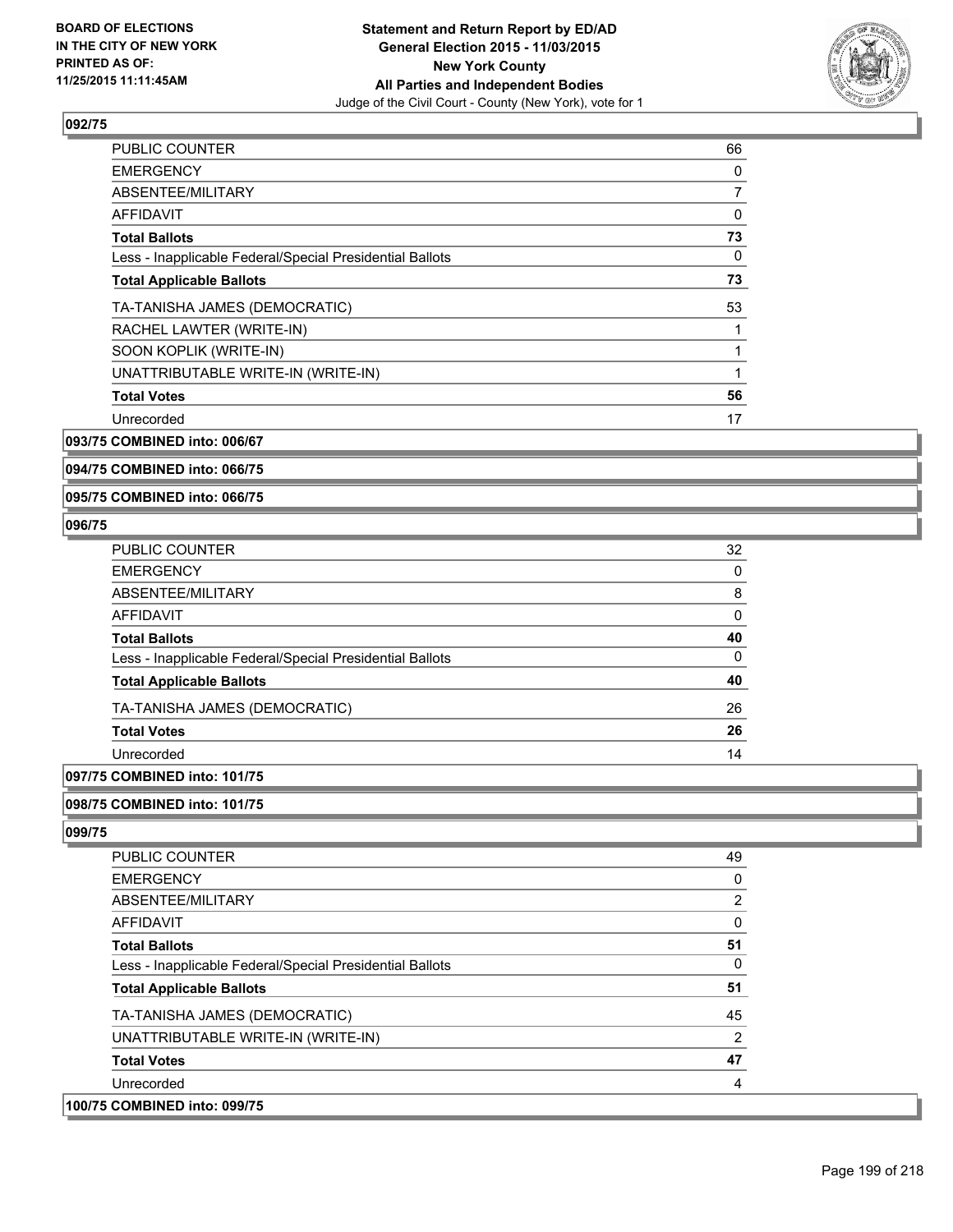

| <b>PUBLIC COUNTER</b>                                    | 36 |
|----------------------------------------------------------|----|
| <b>EMERGENCY</b>                                         | 0  |
| ABSENTEE/MILITARY                                        | 10 |
| AFFIDAVIT                                                |    |
| <b>Total Ballots</b>                                     | 47 |
| Less - Inapplicable Federal/Special Presidential Ballots | 0  |
| <b>Total Applicable Ballots</b>                          | 47 |
| TA-TANISHA JAMES (DEMOCRATIC)                            | 29 |
| DONALD TRUMP (WRITE-IN)                                  |    |
| HELENE JNAME (WRITE-IN)                                  |    |
| HOLLY ROTHKOPF (WRITE-IN)                                |    |
| MARY KISSEL (WRITE-IN)                                   |    |
| <b>Total Votes</b>                                       | 33 |
| Unrecorded                                               | 14 |

| <b>PUBLIC COUNTER</b>                                    | 16 |
|----------------------------------------------------------|----|
| <b>EMERGENCY</b>                                         | 0  |
| ABSENTEE/MILITARY                                        |    |
| <b>AFFIDAVIT</b>                                         | 0  |
| <b>Total Ballots</b>                                     | 17 |
| Less - Inapplicable Federal/Special Presidential Ballots | 0  |
| <b>Total Applicable Ballots</b>                          | 17 |
| TA-TANISHA JAMES (DEMOCRATIC)                            | 13 |
| KAEN NOVICK (WRITE-IN)                                   |    |
| <b>Total Votes</b>                                       | 14 |
| Unrecorded                                               | 3  |

| 104/75 COMBINED into: 070/75<br>105/75 COMBINED into: 043/75<br>106/75 COMBINED into: 043/75<br>107/75 COMBINED into: 043/75<br>108/75 COMBINED into: 066/75<br>109/75 COMBINED into: 066/75 | 103/75 COMBINED into: 070/75 |
|----------------------------------------------------------------------------------------------------------------------------------------------------------------------------------------------|------------------------------|
|                                                                                                                                                                                              |                              |
|                                                                                                                                                                                              |                              |
|                                                                                                                                                                                              |                              |
|                                                                                                                                                                                              |                              |
|                                                                                                                                                                                              |                              |
|                                                                                                                                                                                              |                              |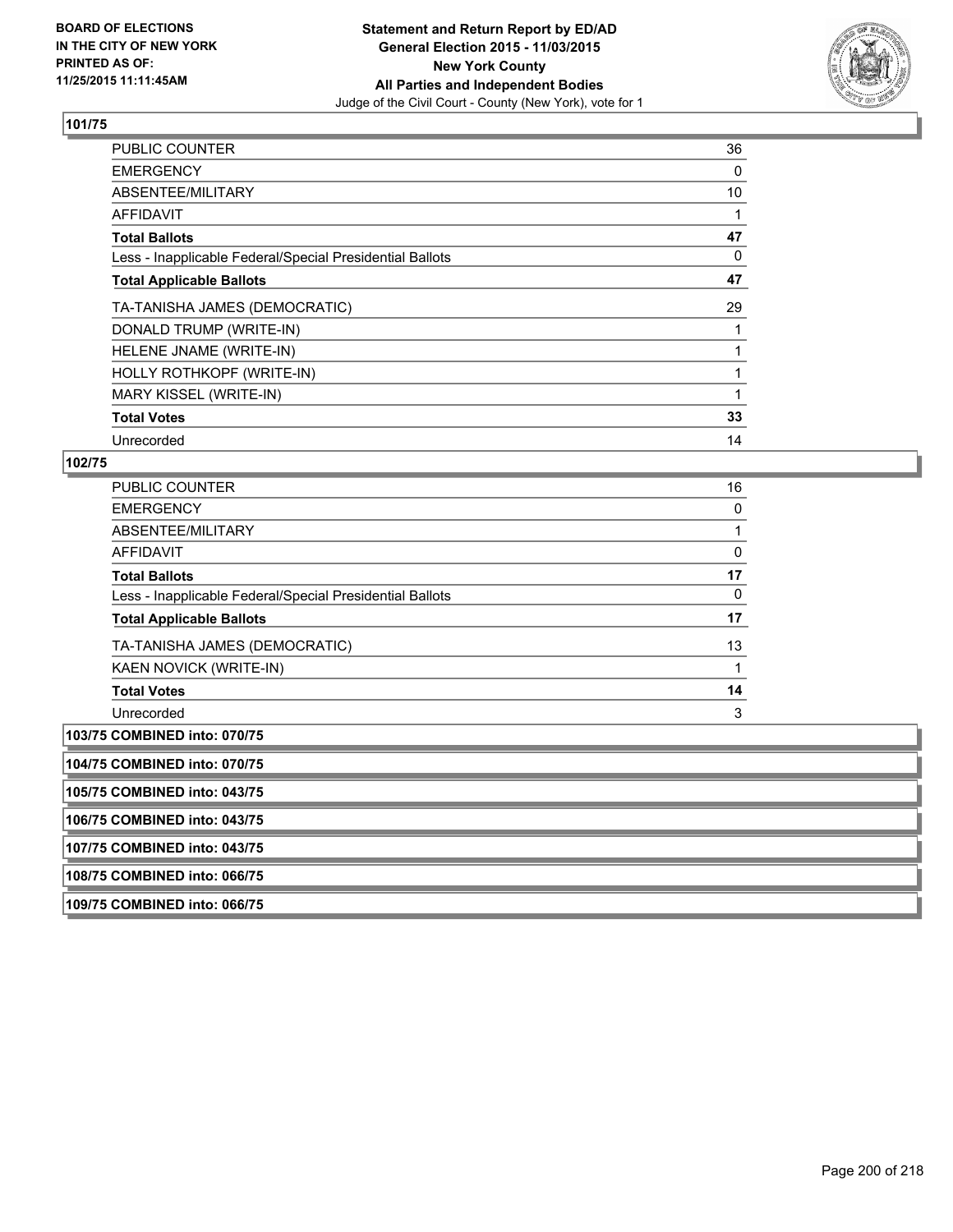

| PUBLIC COUNTER                                           | 39       |
|----------------------------------------------------------|----------|
| <b>EMERGENCY</b>                                         | $\Omega$ |
| ABSENTEE/MILITARY                                        | 2        |
| AFFIDAVIT                                                | 0        |
| <b>Total Ballots</b>                                     | 41       |
| Less - Inapplicable Federal/Special Presidential Ballots | $\Omega$ |
| <b>Total Applicable Ballots</b>                          | 41       |
| TA-TANISHA JAMES (DEMOCRATIC)                            | 36       |
| <b>Total Votes</b>                                       | 36       |
| Unrecorded                                               | 5        |

#### **002/76 COMBINED into: 003/76**

**003/76** 

| <b>PUBLIC COUNTER</b>                                    | 45             |
|----------------------------------------------------------|----------------|
| <b>EMERGENCY</b>                                         | 0              |
| ABSENTEE/MILITARY                                        | 8              |
| AFFIDAVIT                                                |                |
| <b>Total Ballots</b>                                     | 54             |
| Less - Inapplicable Federal/Special Presidential Ballots | 0              |
| <b>Total Applicable Ballots</b>                          | 54             |
| TA-TANISHA JAMES (DEMOCRATIC)                            | 39             |
| UNATTRIBUTABLE WRITE-IN (WRITE-IN)                       | $\overline{2}$ |
| <b>Total Votes</b>                                       | 41             |
| Unrecorded                                               | 13             |
| 004/76 COMBINED into: 005/76                             |                |

| PUBLIC COUNTER                                           | 42 |
|----------------------------------------------------------|----|
| <b>EMERGENCY</b>                                         | 0  |
| ABSENTEE/MILITARY                                        | 3  |
| <b>AFFIDAVIT</b>                                         | 0  |
| <b>Total Ballots</b>                                     | 45 |
| Less - Inapplicable Federal/Special Presidential Ballots | 0  |
| <b>Total Applicable Ballots</b>                          | 45 |
| TA-TANISHA JAMES (DEMOCRATIC)                            | 36 |
| HARON SHOHET (WRITE-IN)                                  | 1  |
| RICHARD TSAI (WRITE-IN)                                  | 1  |
| SANDRA SHOHET (WRITE-IN)                                 | 1  |
| UNATTRIBUTABLE WRITE-IN (WRITE-IN)                       | 1  |
| <b>Total Votes</b>                                       | 40 |
| Unrecorded                                               | 5  |
| 006/76 COMBINED into: 007/76                             |    |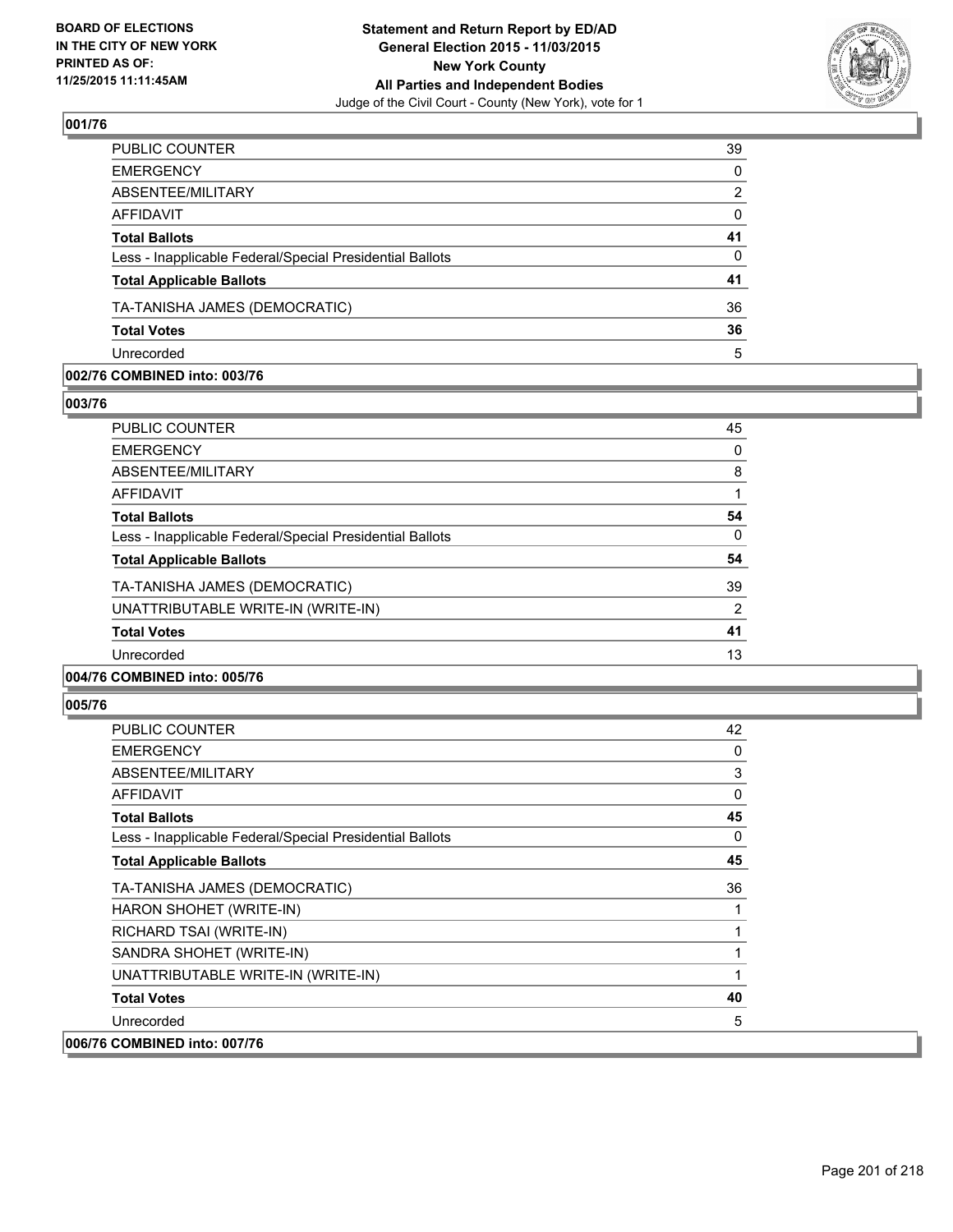

| <b>PUBLIC COUNTER</b>                                    | 47 |
|----------------------------------------------------------|----|
| <b>EMERGENCY</b>                                         | 0  |
| ABSENTEE/MILITARY                                        | 0  |
| AFFIDAVIT                                                | 0  |
| <b>Total Ballots</b>                                     | 47 |
| Less - Inapplicable Federal/Special Presidential Ballots | 0  |
| <b>Total Applicable Ballots</b>                          | 47 |
| TA-TANISHA JAMES (DEMOCRATIC)                            | 40 |
| STEVEN MATZ (WRITE-IN)                                   |    |
| SUSAN HOCHBERG (WRITE-IN)                                |    |
| TED CRUZ (WRITE-IN)                                      |    |
| UNATTRIBUTABLE WRITE-IN (WRITE-IN)                       |    |
| <b>Total Votes</b>                                       | 44 |
| Unrecorded                                               | 3  |
|                                                          |    |

**008/76 COMBINED into: 010/76**

## **009/76**

| PUBLIC COUNTER                                           | 14              |
|----------------------------------------------------------|-----------------|
| <b>EMERGENCY</b>                                         | $\Omega$        |
| ABSENTEE/MILITARY                                        | 2               |
| <b>AFFIDAVIT</b>                                         | $\Omega$        |
| <b>Total Ballots</b>                                     | 16              |
| Less - Inapplicable Federal/Special Presidential Ballots | $\mathbf{0}$    |
| <b>Total Applicable Ballots</b>                          | 16              |
| TA-TANISHA JAMES (DEMOCRATIC)                            | 12 <sup>2</sup> |
| <b>Total Votes</b>                                       | 12              |
| Unrecorded                                               | 4               |

# **010/76**

| 011/76 COMBINED into: 016/76                             |          |
|----------------------------------------------------------|----------|
|                                                          |          |
| Unrecorded                                               | 8        |
| <b>Total Votes</b>                                       | 39       |
| UNATTRIBUTABLE WRITE-IN (WRITE-IN)                       | 2        |
| TA-TANISHA JAMES (DEMOCRATIC)                            | 37       |
| <b>Total Applicable Ballots</b>                          | 47       |
| Less - Inapplicable Federal/Special Presidential Ballots | 0        |
| <b>Total Ballots</b>                                     | 47       |
| AFFIDAVIT                                                | 0        |
| ABSENTEE/MILITARY                                        |          |
| <b>EMERGENCY</b>                                         | $\Omega$ |
| <b>PUBLIC COUNTER</b>                                    | 46       |

#### **012/76 COMBINED into: 013/76**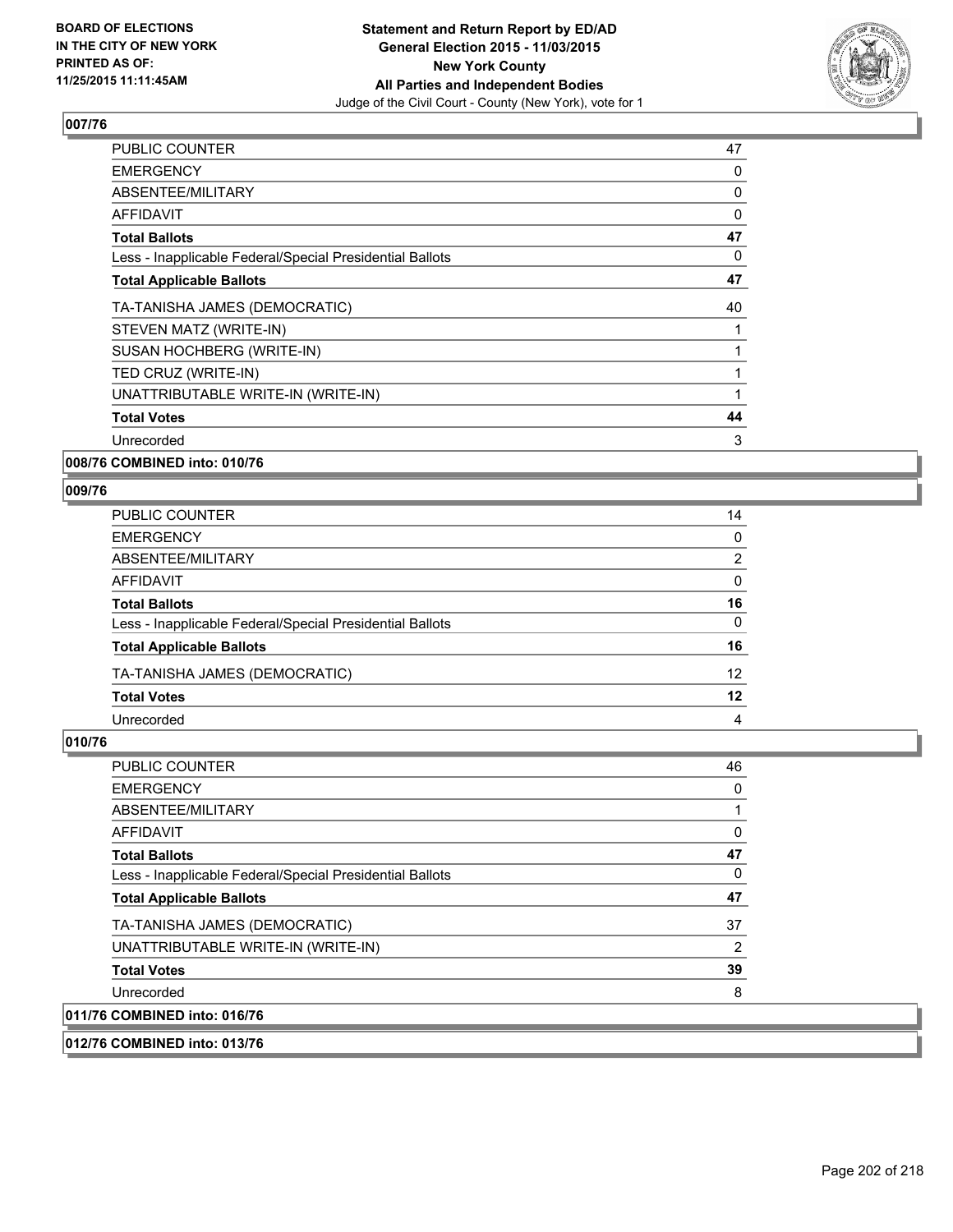

| <b>PUBLIC COUNTER</b>                                    | 42       |
|----------------------------------------------------------|----------|
| <b>EMERGENCY</b>                                         | 0        |
| ABSENTEE/MILITARY                                        | 4        |
| <b>AFFIDAVIT</b>                                         | 0        |
| <b>Total Ballots</b>                                     | 46       |
| Less - Inapplicable Federal/Special Presidential Ballots | $\Omega$ |
| <b>Total Applicable Ballots</b>                          | 46       |
| TA-TANISHA JAMES (DEMOCRATIC)                            | 36       |
| MICHAEL CONFORTO (WRITE-IN)                              |          |
| UNATTRIBUTABLE WRITE-IN (WRITE-IN)                       |          |
| <b>Total Votes</b>                                       | 38       |
| Unrecorded                                               | 8        |

#### **014/76**

| PUBLIC COUNTER                                           | 31 |
|----------------------------------------------------------|----|
| <b>EMERGENCY</b>                                         | 0  |
| ABSENTEE/MILITARY                                        | 3  |
| <b>AFFIDAVIT</b>                                         | 0  |
| <b>Total Ballots</b>                                     | 34 |
| Less - Inapplicable Federal/Special Presidential Ballots | 0  |
| <b>Total Applicable Ballots</b>                          | 34 |
| TA-TANISHA JAMES (DEMOCRATIC)                            | 26 |
| BRET FAUNE (WRITE-IN)                                    |    |
| DMITRI BOGDANICH (WRITE-IN)                              |    |
| <b>Total Votes</b>                                       | 28 |
| Unrecorded                                               | 6  |
|                                                          |    |

#### **015/76 COMBINED into: 014/76**

| <b>PUBLIC COUNTER</b>                                    | 47 |
|----------------------------------------------------------|----|
| <b>EMERGENCY</b>                                         | 0  |
| ABSENTEE/MILITARY                                        | 7  |
| AFFIDAVIT                                                | 3  |
| <b>Total Ballots</b>                                     | 57 |
| Less - Inapplicable Federal/Special Presidential Ballots | 0  |
| <b>Total Applicable Ballots</b>                          | 57 |
| TA-TANISHA JAMES (DEMOCRATIC)                            | 46 |
| JOHN BURNETT (WRITE-IN)                                  |    |
| ROBERT MITCHELL THEISS (WRITE-IN)                        | 1  |
| <b>Total Votes</b>                                       | 48 |
| Unrecorded                                               | 9  |
| 017/76 COMBINED into: 018/76                             |    |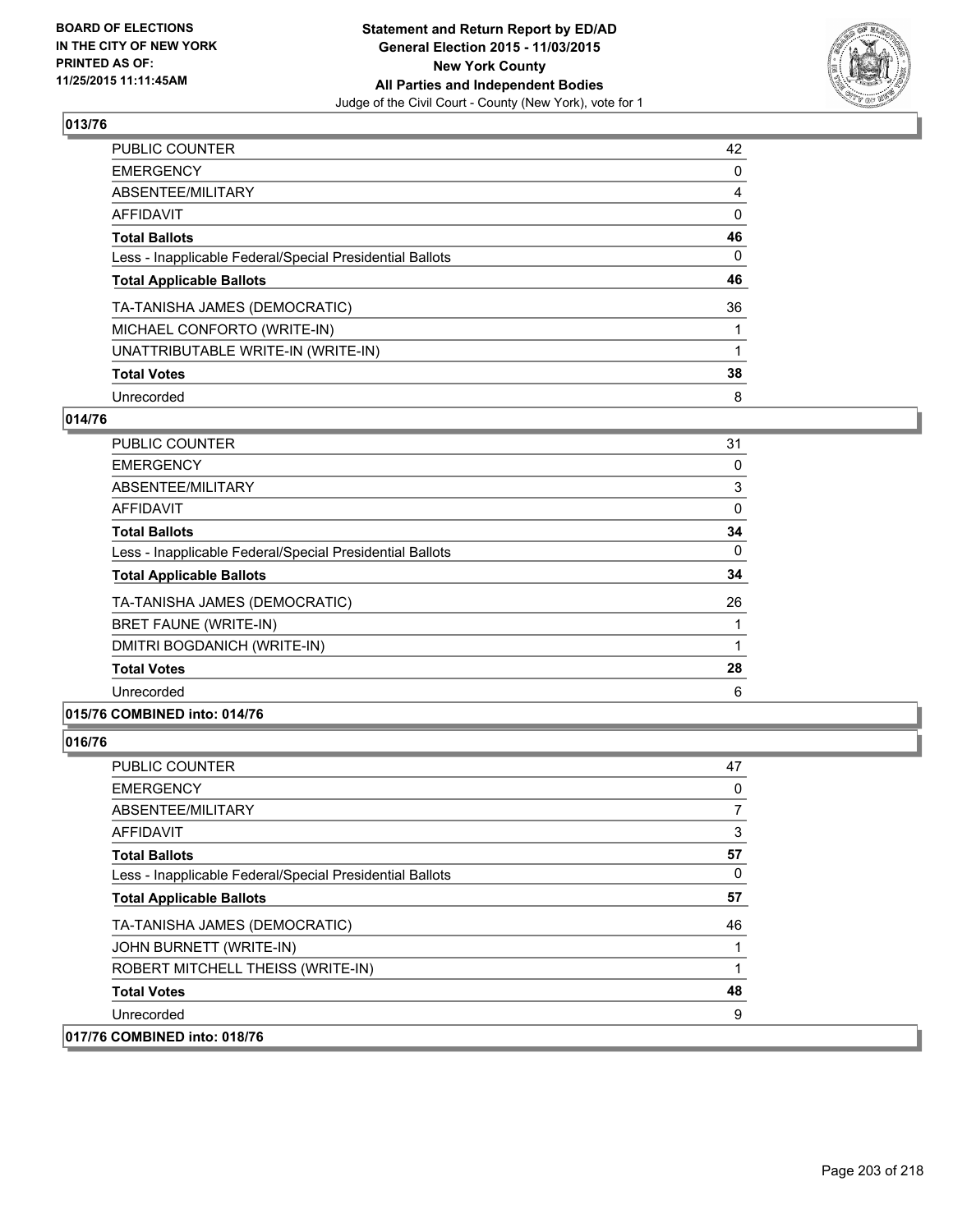

| PUBLIC COUNTER                                           | 68           |
|----------------------------------------------------------|--------------|
| <b>EMERGENCY</b>                                         | 0            |
| ABSENTEE/MILITARY                                        |              |
| <b>AFFIDAVIT</b>                                         |              |
| <b>Total Ballots</b>                                     | 70           |
| Less - Inapplicable Federal/Special Presidential Ballots | $\mathbf{0}$ |
| <b>Total Applicable Ballots</b>                          | 70           |
| TA-TANISHA JAMES (DEMOCRATIC)                            | 55           |
| <b>JOSEPH ALLMAN (WRITE-IN)</b>                          |              |
| SETH KORNBLUTH (WRITE-IN)                                |              |
| <b>Total Votes</b>                                       | 57           |
| Unrecorded                                               | 13           |

## **019/76**

| PUBLIC COUNTER                                           | 27       |
|----------------------------------------------------------|----------|
| <b>EMERGENCY</b>                                         | 0        |
| ABSENTEE/MILITARY                                        | 11       |
| AFFIDAVIT                                                | 0        |
| <b>Total Ballots</b>                                     | 38       |
| Less - Inapplicable Federal/Special Presidential Ballots | $\Omega$ |
| <b>Total Applicable Ballots</b>                          | 38       |
| TA-TANISHA JAMES (DEMOCRATIC)                            | 22       |
| <b>Total Votes</b>                                       | 22       |
| Unrecorded                                               | 16       |
|                                                          |          |

#### **020/76**

| <b>PUBLIC COUNTER</b>                                    | 57 |
|----------------------------------------------------------|----|
| <b>EMERGENCY</b>                                         | 0  |
| ABSENTEE/MILITARY                                        | 29 |
| <b>AFFIDAVIT</b>                                         | 0  |
| <b>Total Ballots</b>                                     | 86 |
| Less - Inapplicable Federal/Special Presidential Ballots | 0  |
| <b>Total Applicable Ballots</b>                          | 86 |
| TA-TANISHA JAMES (DEMOCRATIC)                            | 49 |
| DENIS G. KELLY (WRITE-IN)                                |    |
| <b>Total Votes</b>                                       | 50 |
| Unrecorded                                               | 36 |
| 021/76 COMBINED into: 020/76                             |    |

**022/76 COMBINED into: 023/76**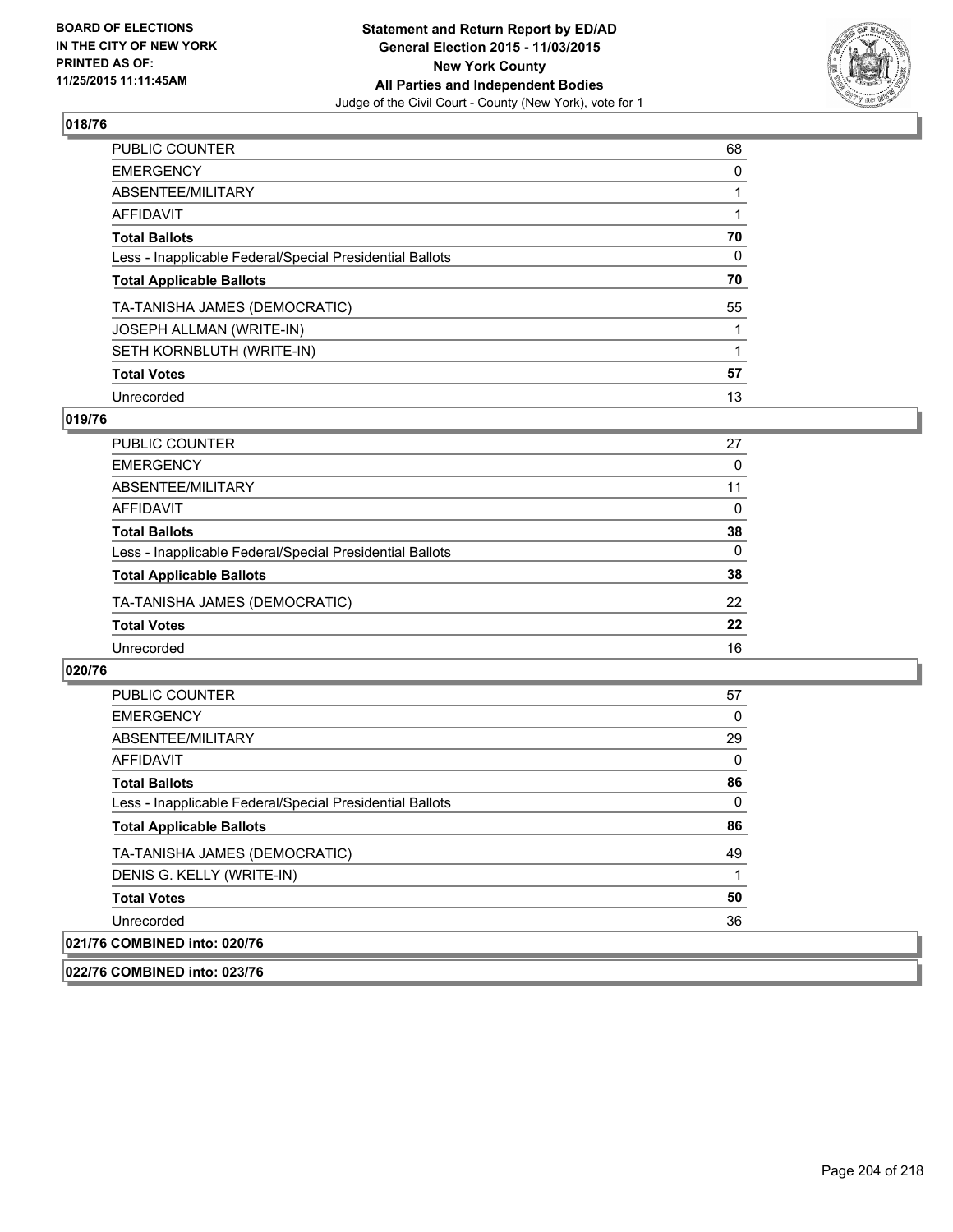

| <b>PUBLIC COUNTER</b>                                    | 22       |
|----------------------------------------------------------|----------|
| <b>EMERGENCY</b>                                         | 0        |
| ABSENTEE/MILITARY                                        | 5        |
| <b>AFFIDAVIT</b>                                         | $\Omega$ |
| <b>Total Ballots</b>                                     | 27       |
| Less - Inapplicable Federal/Special Presidential Ballots | 0        |
| <b>Total Applicable Ballots</b>                          | 27       |
| TA-TANISHA JAMES (DEMOCRATIC)                            | 18       |
| ANDREW L. GUTTELAITE ESQ. (WRITE-IN)                     |          |
| FRANK SCALA (WRITE-IN)                                   |          |
| MARCO RUBIO (WRITE-IN)                                   |          |
| <b>Total Votes</b>                                       | 21       |
| Unrecorded                                               | 6        |
|                                                          |          |

#### **024/76 COMBINED into: 025/76**

#### **025/76**

| <b>PUBLIC COUNTER</b>                                    | 33 |
|----------------------------------------------------------|----|
| <b>EMERGENCY</b>                                         | 0  |
| ABSENTEE/MILITARY                                        | 5  |
| AFFIDAVIT                                                | 0  |
| <b>Total Ballots</b>                                     | 38 |
| Less - Inapplicable Federal/Special Presidential Ballots | 0  |
| <b>Total Applicable Ballots</b>                          | 38 |
| TA-TANISHA JAMES (DEMOCRATIC)                            | 27 |
| PAUL ORDA (WRITE-IN)                                     |    |
| <b>Total Votes</b>                                       | 28 |
| Unrecorded                                               | 10 |
|                                                          |    |

# **026/76 COMBINED into: 027/76**

## **027/76**

| <b>PUBLIC COUNTER</b>                                    | 44 |
|----------------------------------------------------------|----|
| <b>EMERGENCY</b>                                         | 0  |
| <b>ABSENTEE/MILITARY</b>                                 | 7  |
| <b>AFFIDAVIT</b>                                         | 0  |
| <b>Total Ballots</b>                                     | 51 |
| Less - Inapplicable Federal/Special Presidential Ballots | 0  |
| <b>Total Applicable Ballots</b>                          | 51 |
| TA-TANISHA JAMES (DEMOCRATIC)                            | 35 |
| BRET DELAIRE (WRITE-IN)                                  |    |
| DONALD TRUMP (WRITE-IN)                                  |    |
| OLIVER WENDALL HOLMES (WRITE-IN)                         |    |
| UNATTRIBUTABLE WRITE-IN (WRITE-IN)                       | 3  |
| <b>Total Votes</b>                                       | 41 |
| Unrecorded                                               | 10 |
| 028/76 COMBINED into: 031/76                             |    |

#### **029/76 COMBINED into: 070/73**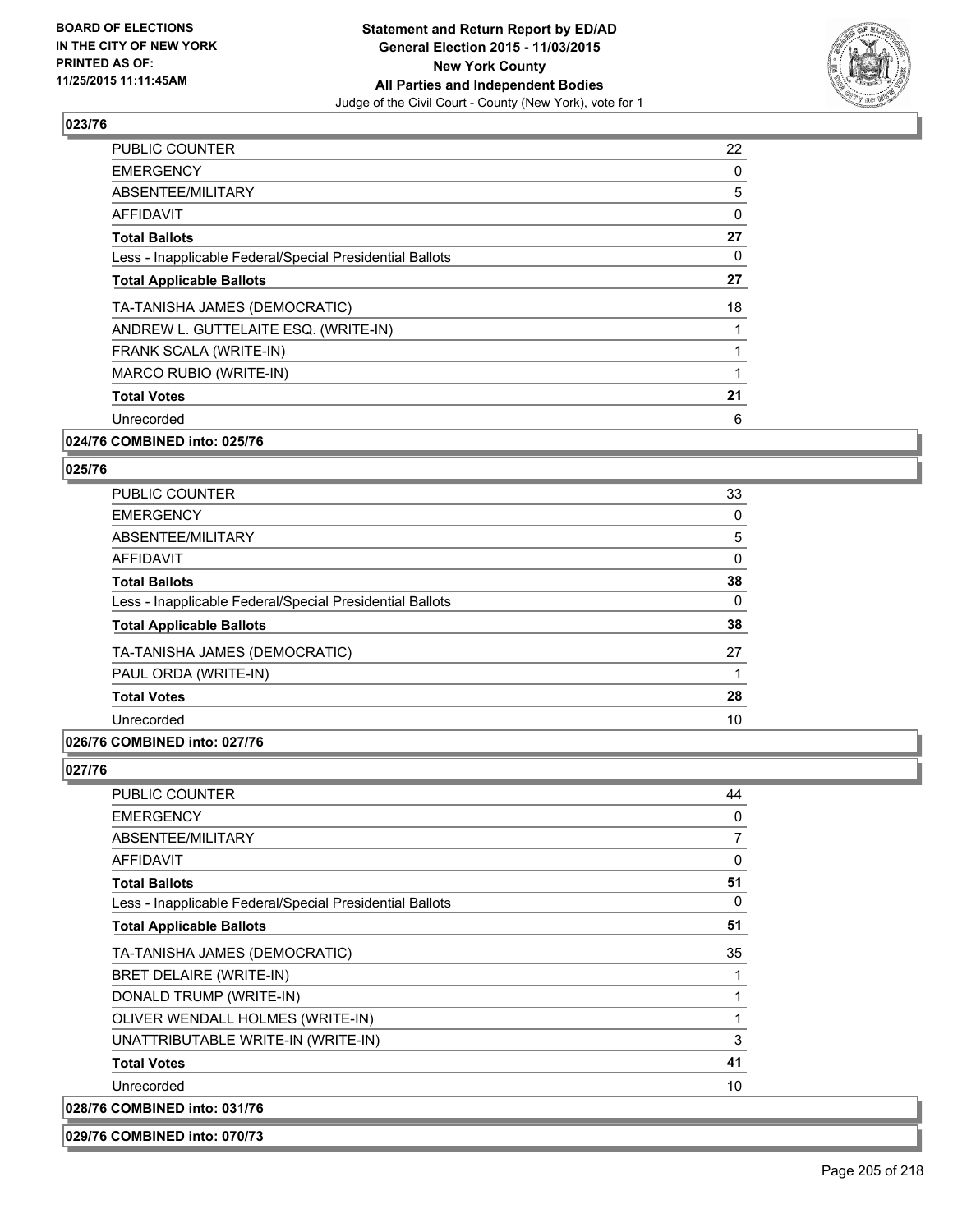

## **030/76 COMBINED into: 063/73**

## **031/76**

| PUBLIC COUNTER                                           | 54 |
|----------------------------------------------------------|----|
| <b>EMERGENCY</b>                                         | 0  |
| ABSENTEE/MILITARY                                        |    |
| AFFIDAVIT                                                | 2  |
| <b>Total Ballots</b>                                     | 57 |
| Less - Inapplicable Federal/Special Presidential Ballots | 0  |
| <b>Total Applicable Ballots</b>                          | 57 |
| TA-TANISHA JAMES (DEMOCRATIC)                            | 48 |
| FRED HETZEL (WRITE-IN)                                   |    |
| UNATTRIBUTABLE WRITE-IN (WRITE-IN)                       | 1  |
| <b>Total Votes</b>                                       | 50 |
| Unrecorded                                               | 7  |

#### **032/76 COMBINED into: 034/76**

#### **033/76 COMBINED into: 036/76**

#### **034/76**

| PUBLIC COUNTER                                           | 60             |
|----------------------------------------------------------|----------------|
| EMERGENCY                                                | 0              |
| ABSENTEE/MILITARY                                        | 4              |
| AFFIDAVIT                                                | $\overline{2}$ |
| <b>Total Ballots</b>                                     | 66             |
| Less - Inapplicable Federal/Special Presidential Ballots | $\mathbf{0}$   |
| <b>Total Applicable Ballots</b>                          | 66             |
| TA-TANISHA JAMES (DEMOCRATIC)                            | 45             |
| <b>Total Votes</b>                                       | 45             |
| Unrecorded                                               | 21             |
|                                                          |                |

| <b>PUBLIC COUNTER</b>                                    | 90 |
|----------------------------------------------------------|----|
| <b>EMERGENCY</b>                                         | 0  |
| ABSENTEE/MILITARY                                        | 5  |
| <b>AFFIDAVIT</b>                                         | 0  |
| <b>Total Ballots</b>                                     | 95 |
| Less - Inapplicable Federal/Special Presidential Ballots | 0  |
| <b>Total Applicable Ballots</b>                          | 95 |
| TA-TANISHA JAMES (DEMOCRATIC)                            | 75 |
| <b>GEITA NIVGITRIN (WRITE-IN)</b>                        | 1  |
| JENNIFER KIRKLAND (WRITE-IN)                             | 1  |
| LAWRENCE WEITZMAN (WRITE-IN)                             | 1  |
| SUSAN CONHEIM (WRITE-IN)                                 | 1  |
| UNATTRIBUTABLE WRITE-IN (WRITE-IN)                       | 1  |
| <b>Total Votes</b>                                       | 80 |
| Unrecorded                                               | 15 |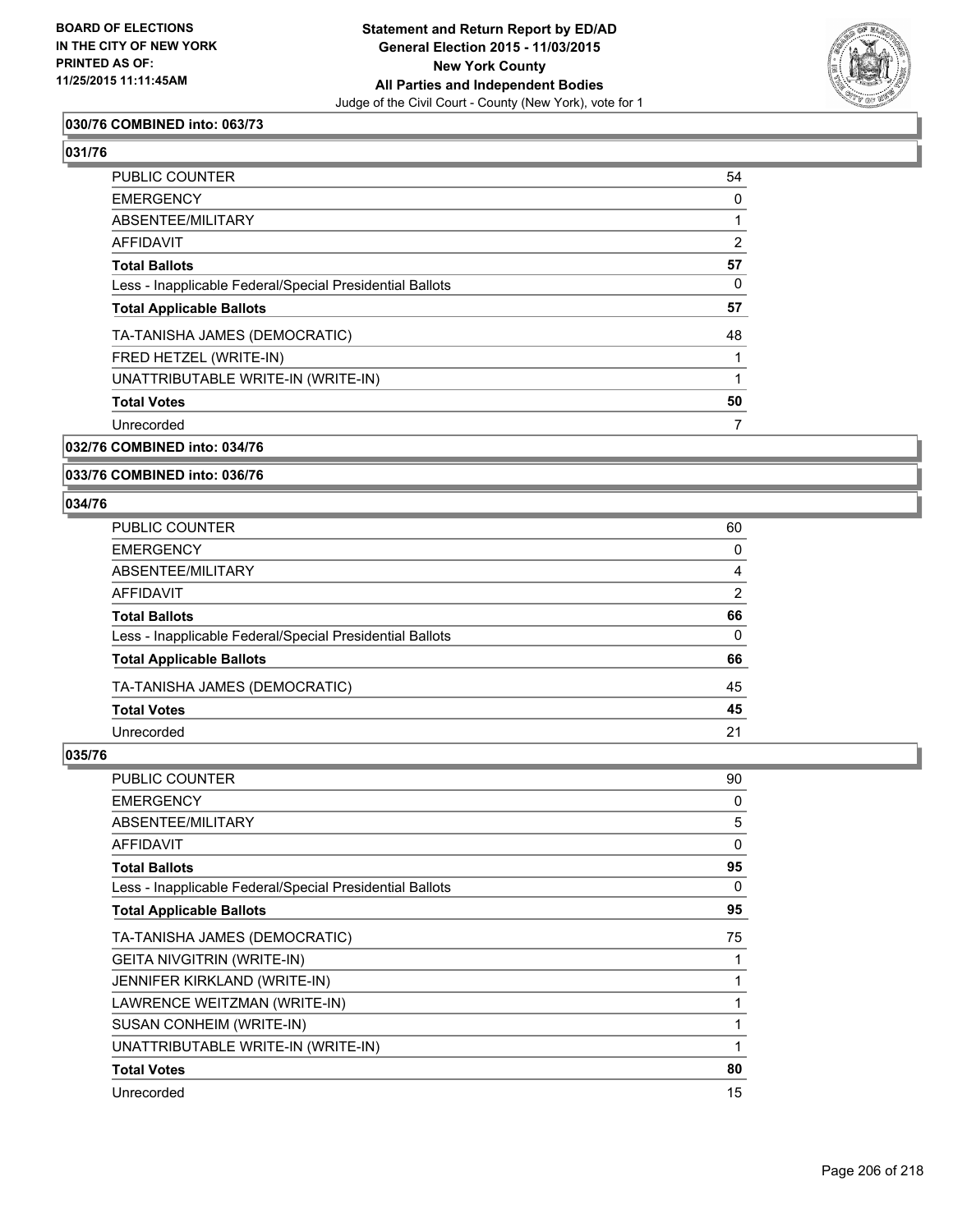

| PUBLIC COUNTER                                           | 40       |
|----------------------------------------------------------|----------|
| <b>EMERGENCY</b>                                         | 0        |
| ABSENTEE/MILITARY                                        |          |
| <b>AFFIDAVIT</b>                                         | 0        |
| <b>Total Ballots</b>                                     | 41       |
| Less - Inapplicable Federal/Special Presidential Ballots | $\Omega$ |
| <b>Total Applicable Ballots</b>                          | 41       |
| TA-TANISHA JAMES (DEMOCRATIC)                            | 33       |
| MARK A PULLANO (WRITE-IN)                                |          |
| <b>Total Votes</b>                                       | 34       |
| Unrecorded                                               | 7        |
|                                                          |          |

# **037/76 COMBINED into: 039/76**

#### **038/76 COMBINED into: 069/73**

## **039/76**

| <b>PUBLIC COUNTER</b>                                    | 37       |
|----------------------------------------------------------|----------|
| <b>EMERGENCY</b>                                         | 0        |
| ABSENTEE/MILITARY                                        | 4        |
| AFFIDAVIT                                                | $\Omega$ |
| <b>Total Ballots</b>                                     | 41       |
| Less - Inapplicable Federal/Special Presidential Ballots | 0        |
| <b>Total Applicable Ballots</b>                          | 41       |
| TA-TANISHA JAMES (DEMOCRATIC)                            | 34       |
| ANNE MCCAUGHEY (WRITE-IN)                                |          |
| CARLY FIORINA (WRITE-IN)                                 |          |
| MARIA FRANZESE (WRITE-IN)                                |          |
| MITT ROMNEY (WRITE-IN)                                   | 1        |
| <b>Total Votes</b>                                       | 38       |
| Unrecorded                                               | 3        |
|                                                          |          |

#### **040/76 COMBINED into: 035/76**

| <b>PUBLIC COUNTER</b>                                    | 63 |
|----------------------------------------------------------|----|
| <b>EMERGENCY</b>                                         | 0  |
| ABSENTEE/MILITARY                                        | 3  |
| <b>AFFIDAVIT</b>                                         | 0  |
| <b>Total Ballots</b>                                     | 66 |
| Less - Inapplicable Federal/Special Presidential Ballots | 0  |
| <b>Total Applicable Ballots</b>                          | 66 |
| TA-TANISHA JAMES (DEMOCRATIC)                            | 54 |
| UNATTRIBUTABLE WRITE-IN (WRITE-IN)                       | 3  |
| <b>Total Votes</b>                                       | 57 |
| Unrecorded                                               | 9  |
| 042/76 COMBINED into: 041/76                             |    |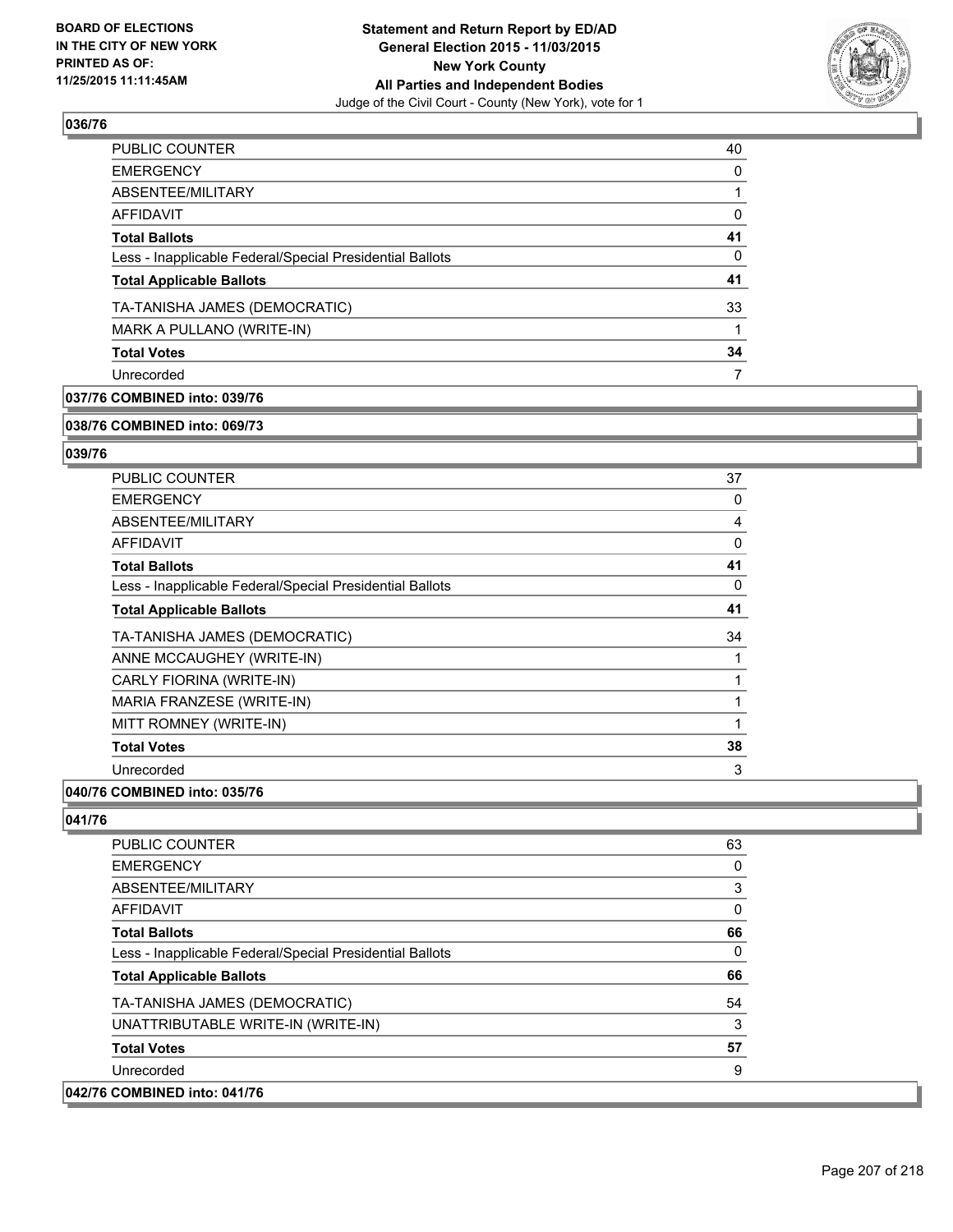

| 43       |
|----------|
| $\Omega$ |
| 4        |
| $\Omega$ |
| 47       |
| $\Omega$ |
| 47       |
| 35       |
| 35       |
| 12       |
|          |

#### **044/76 COMBINED into: 043/76**

**045/76** 

| <b>PUBLIC COUNTER</b>                                    | 39 |
|----------------------------------------------------------|----|
| <b>EMERGENCY</b>                                         | 0  |
| ABSENTEE/MILITARY                                        | 0  |
| <b>AFFIDAVIT</b>                                         |    |
| <b>Total Ballots</b>                                     | 40 |
| Less - Inapplicable Federal/Special Presidential Ballots | 0  |
| <b>Total Applicable Ballots</b>                          | 40 |
| TA-TANISHA JAMES (DEMOCRATIC)                            | 30 |
| <b>CLARK KENT (WRITE-IN)</b>                             |    |
| E FYALA KAPLOUN (WRITE-IN)                               |    |
| <b>JOSEPH PIAZZA (WRITE-IN)</b>                          |    |
| JUDGE REINHOLD (WRITE-IN)                                |    |
| <b>Total Votes</b>                                       | 34 |
| Unrecorded                                               | 6  |
|                                                          |    |

| <b>PUBLIC COUNTER</b>                                    | 48       |
|----------------------------------------------------------|----------|
| <b>EMERGENCY</b>                                         | 0        |
| ABSENTEE/MILITARY                                        | 2        |
| <b>AFFIDAVIT</b>                                         | 0        |
| <b>Total Ballots</b>                                     | 50       |
| Less - Inapplicable Federal/Special Presidential Ballots | $\Omega$ |
| <b>Total Applicable Ballots</b>                          | 50       |
| TA-TANISHA JAMES (DEMOCRATIC)                            | 37       |
| <b>GREGG M. BROWN (WRITE-IN)</b>                         |          |
| UNATTRIBUTABLE WRITE-IN (WRITE-IN)                       |          |
| <b>Total Votes</b>                                       | 39       |
| Unrecorded                                               | 11       |
| 047/76 COMBINED into: 074/73                             |          |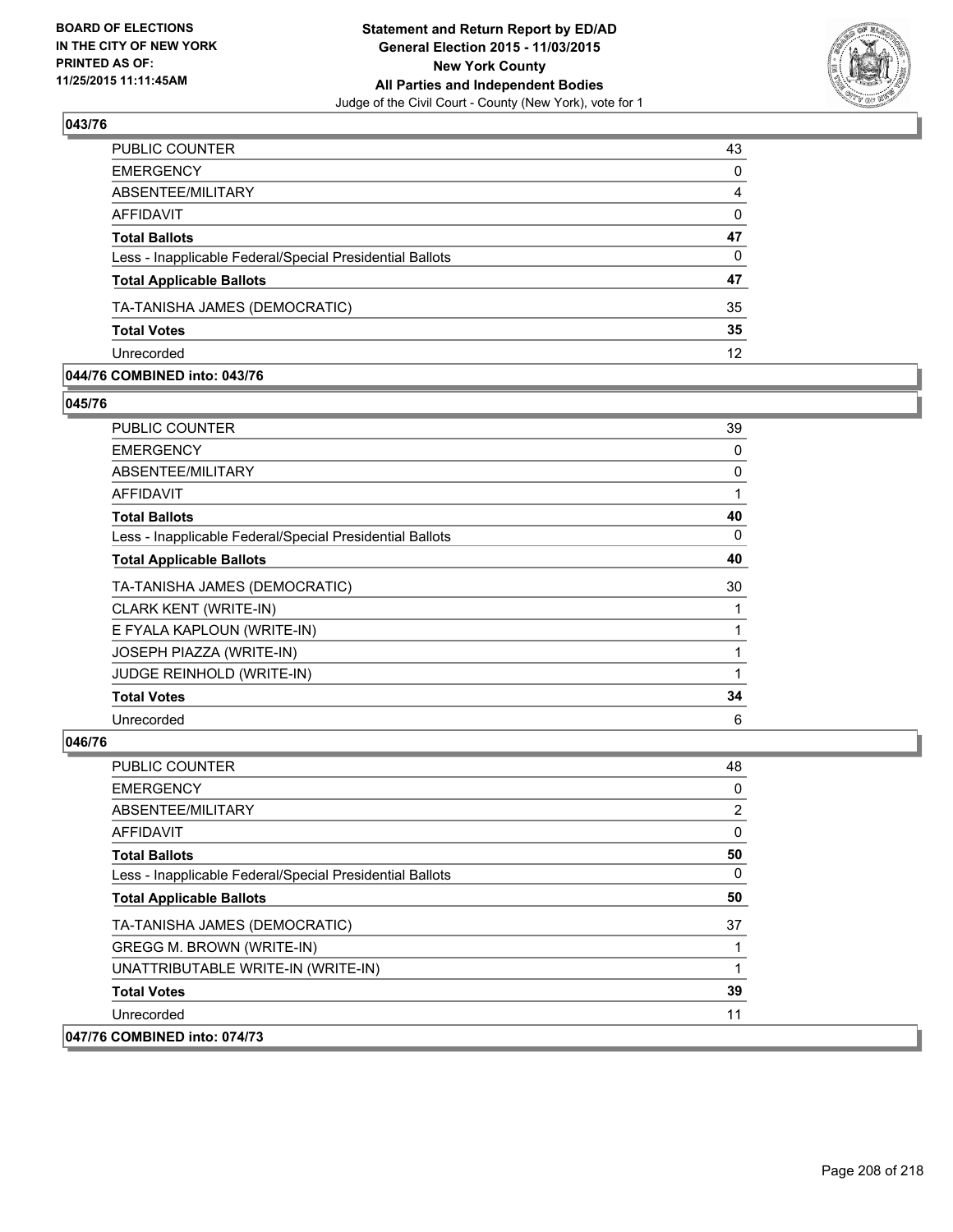

| <b>PUBLIC COUNTER</b>                                    | 41                    |
|----------------------------------------------------------|-----------------------|
| <b>EMERGENCY</b>                                         | 0                     |
| ABSENTEE/MILITARY                                        | $\mathbf{2}^{\prime}$ |
| AFFIDAVIT                                                | 0                     |
| <b>Total Ballots</b>                                     | 43                    |
| Less - Inapplicable Federal/Special Presidential Ballots | 0                     |
| <b>Total Applicable Ballots</b>                          | 43                    |
| TA-TANISHA JAMES (DEMOCRATIC)                            | 38                    |
| ANTONIN SEALIA (WRITE-IN)                                |                       |
| RAYMOND KELLY (WRITE-IN)                                 |                       |
| <b>Total Votes</b>                                       | 40                    |
| Unrecorded                                               | 3                     |
|                                                          |                       |

# **049/76 COMBINED into: 045/76**

#### **050/76**

| PUBLIC COUNTER                                           | 50 |
|----------------------------------------------------------|----|
| <b>EMERGENCY</b>                                         | 0  |
| ABSENTEE/MILITARY                                        | 5  |
| <b>AFFIDAVIT</b>                                         | 1  |
| <b>Total Ballots</b>                                     | 56 |
| Less - Inapplicable Federal/Special Presidential Ballots | 0  |
| <b>Total Applicable Ballots</b>                          | 56 |
| TA-TANISHA JAMES (DEMOCRATIC)                            | 41 |
| JACOB DEGROM (WRITE-IN)                                  | 1  |
| PETER HEIN (WRITE-IN)                                    | 1  |
| UNATTRIBUTABLE WRITE-IN (WRITE-IN)                       | 1  |
| ZEPHYR TEACHOUT (WRITE-IN)                               | 1  |
| <b>Total Votes</b>                                       | 45 |
| Unrecorded                                               | 11 |
| A                                                        |    |

#### **051/76 COMBINED into: 050/76**

# **052/76 COMBINED into: 048/76**

| <b>PUBLIC COUNTER</b>                                    | 56 |
|----------------------------------------------------------|----|
| <b>EMERGENCY</b>                                         | 0  |
| ABSENTEE/MILITARY                                        | 6  |
| <b>AFFIDAVIT</b>                                         | 0  |
| <b>Total Ballots</b>                                     | 62 |
| Less - Inapplicable Federal/Special Presidential Ballots | 0  |
| <b>Total Applicable Ballots</b>                          | 62 |
| TA-TANISHA JAMES (DEMOCRATIC)                            | 48 |
| ARIVA NACHMANN (WRITE-IN)                                |    |
| CHRISTOPHER P. REGAN (WRITE-IN)                          |    |
| UNATTRIBUTABLE WRITE-IN (WRITE-IN)                       |    |
| <b>Total Votes</b>                                       | 51 |
| Unrecorded                                               | 11 |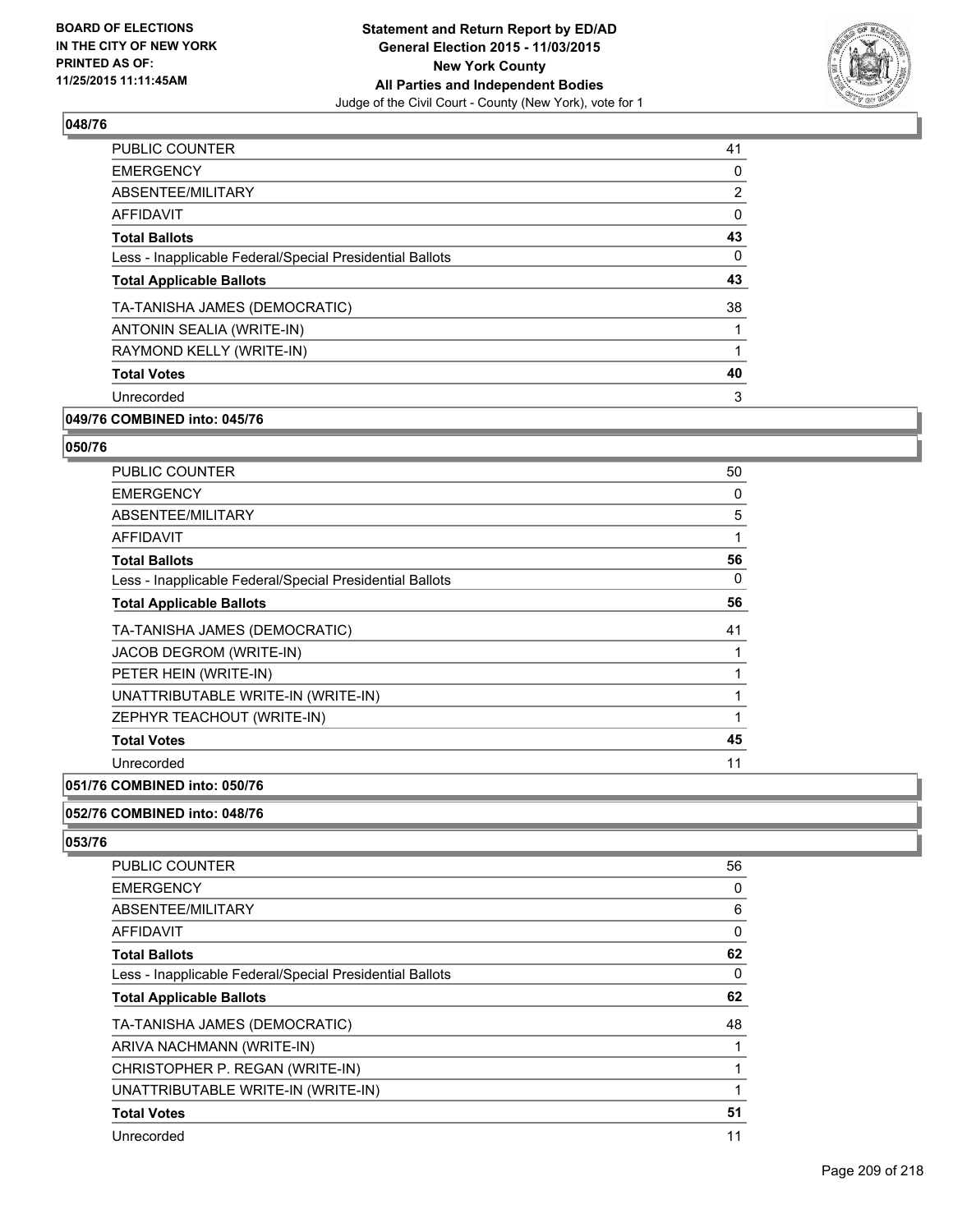

#### **054/76 COMBINED into: 053/76**

| ۰.<br>۰.<br>۰.<br>۰.<br>×<br>× |
|--------------------------------|
|--------------------------------|

| <b>PUBLIC COUNTER</b>                                    | 57 |
|----------------------------------------------------------|----|
| <b>EMERGENCY</b>                                         | 0  |
| <b>ABSENTEE/MILITARY</b>                                 | 3  |
| <b>AFFIDAVIT</b>                                         | 0  |
| <b>Total Ballots</b>                                     | 60 |
| Less - Inapplicable Federal/Special Presidential Ballots | 0  |
| <b>Total Applicable Ballots</b>                          | 60 |
| TA-TANISHA JAMES (DEMOCRATIC)                            | 49 |
| CESAR SUAREZ (WRITE-IN)                                  |    |
| ELIZABETH CIERKIN (WRITE-IN)                             |    |
| MICHAEL RYAN (WRITE-IN)                                  |    |
| <b>Total Votes</b>                                       | 52 |
| Unrecorded                                               | 8  |

#### **056/76**

| <b>PUBLIC COUNTER</b>                                    | 42 |
|----------------------------------------------------------|----|
| <b>EMERGENCY</b>                                         | 0  |
| ABSENTEE/MILITARY                                        | 2  |
| AFFIDAVIT                                                | 0  |
| <b>Total Ballots</b>                                     | 44 |
| Less - Inapplicable Federal/Special Presidential Ballots | 0  |
| <b>Total Applicable Ballots</b>                          | 44 |
| TA-TANISHA JAMES (DEMOCRATIC)                            | 37 |
| <b>Total Votes</b>                                       | 37 |
| Unrecorded                                               |    |

## **057/76 COMBINED into: 056/76**

| <b>PUBLIC COUNTER</b>                                    | 49 |
|----------------------------------------------------------|----|
| <b>EMERGENCY</b>                                         | 0  |
| ABSENTEE/MILITARY                                        | 4  |
| AFFIDAVIT                                                | 0  |
| <b>Total Ballots</b>                                     | 53 |
| Less - Inapplicable Federal/Special Presidential Ballots | 0  |
| <b>Total Applicable Ballots</b>                          | 53 |
| TA-TANISHA JAMES (DEMOCRATIC)                            | 37 |
| HELENE JNANE (WRITE-IN)                                  | 2  |
| MORRIE L. KLEINBART (WRITE-IN)                           |    |
| UNATTRIBUTABLE WRITE-IN (WRITE-IN)                       |    |
| <b>Total Votes</b>                                       | 41 |
| Unrecorded                                               | 12 |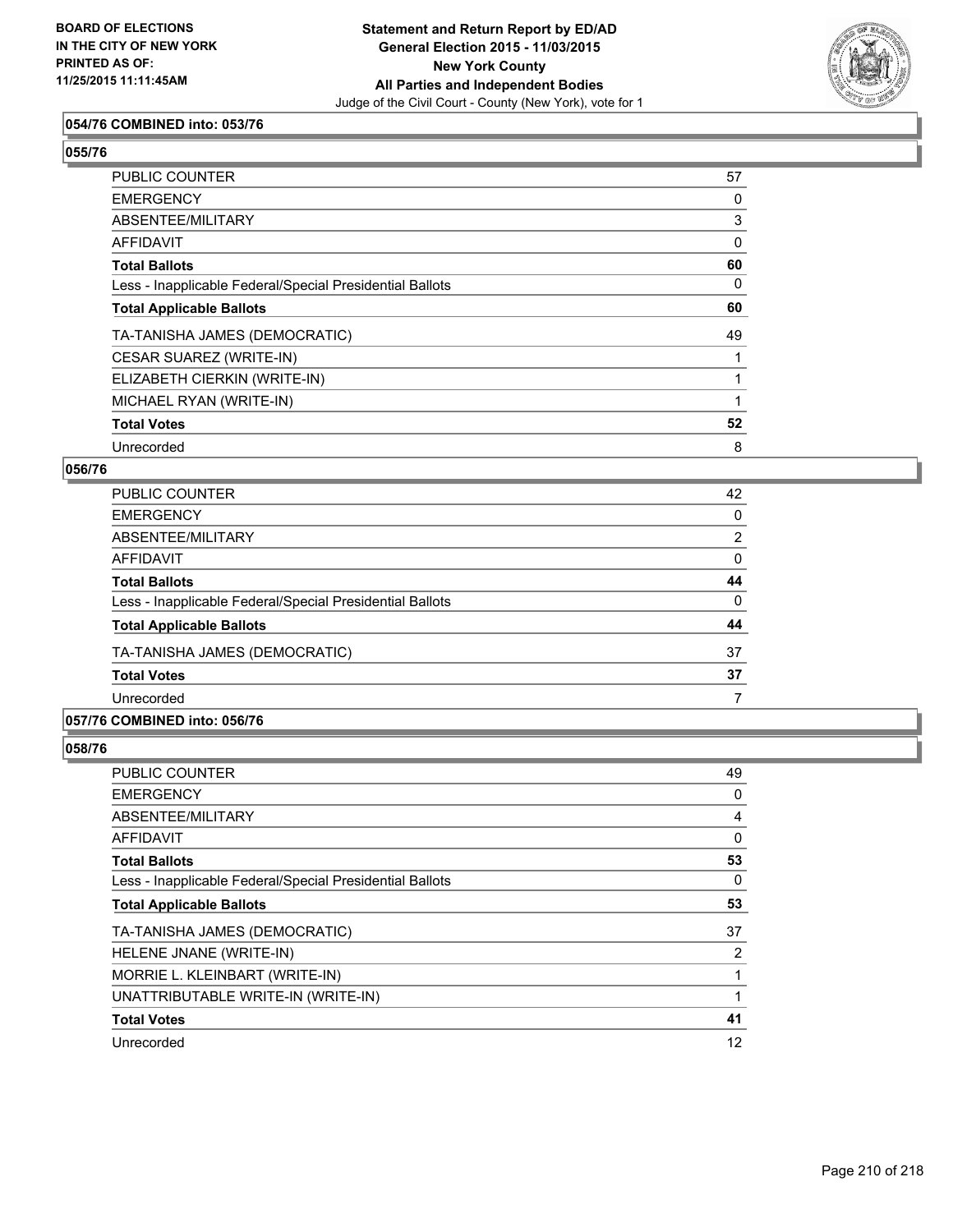

| <b>PUBLIC COUNTER</b>                                    | 29 |
|----------------------------------------------------------|----|
| <b>EMERGENCY</b>                                         | 0  |
| ABSENTEE/MILITARY                                        | 3  |
| AFFIDAVIT                                                | 0  |
| <b>Total Ballots</b>                                     | 32 |
| Less - Inapplicable Federal/Special Presidential Ballots | 0  |
| <b>Total Applicable Ballots</b>                          | 32 |
| TA-TANISHA JAMES (DEMOCRATIC)                            | 25 |
| CHARLES S. WARREN (WRITE-IN)                             |    |
| DANIEL ISAACS (WRITE-IN)                                 |    |
| DARA GALA CATOS (WRITE-IN)                               |    |
| RAYMONDO BRUCE (WRITE-IN)                                |    |
| <b>Total Votes</b>                                       | 29 |
| Unrecorded                                               | 3  |

## **060/76**

| PUBLIC COUNTER                                           | 43 |
|----------------------------------------------------------|----|
| <b>EMERGENCY</b>                                         | 0  |
| ABSENTEE/MILITARY                                        | 2  |
| AFFIDAVIT                                                | 0  |
| <b>Total Ballots</b>                                     | 45 |
| Less - Inapplicable Federal/Special Presidential Ballots | 0  |
| <b>Total Applicable Ballots</b>                          | 45 |
| TA-TANISHA JAMES (DEMOCRATIC)                            | 34 |
| HELENE JNANE (WRITE-IN)                                  |    |
| JOHN TULLY (WRITE-IN)                                    |    |
| SABRINA KRAUS (WRITE-IN)                                 |    |
| UNATTRIBUTABLE WRITE-IN (WRITE-IN)                       | 1  |
| <b>Total Votes</b>                                       | 38 |
| Unrecorded                                               | 7  |
|                                                          |    |

#### **061/76 COMBINED into: 060/76**

| 61 |
|----|
| 0  |
| 13 |
| 0  |
| 74 |
| 0  |
| 74 |
| 52 |
| 1  |
| 1  |
| 1  |
| 4  |
| 59 |
| 15 |
|    |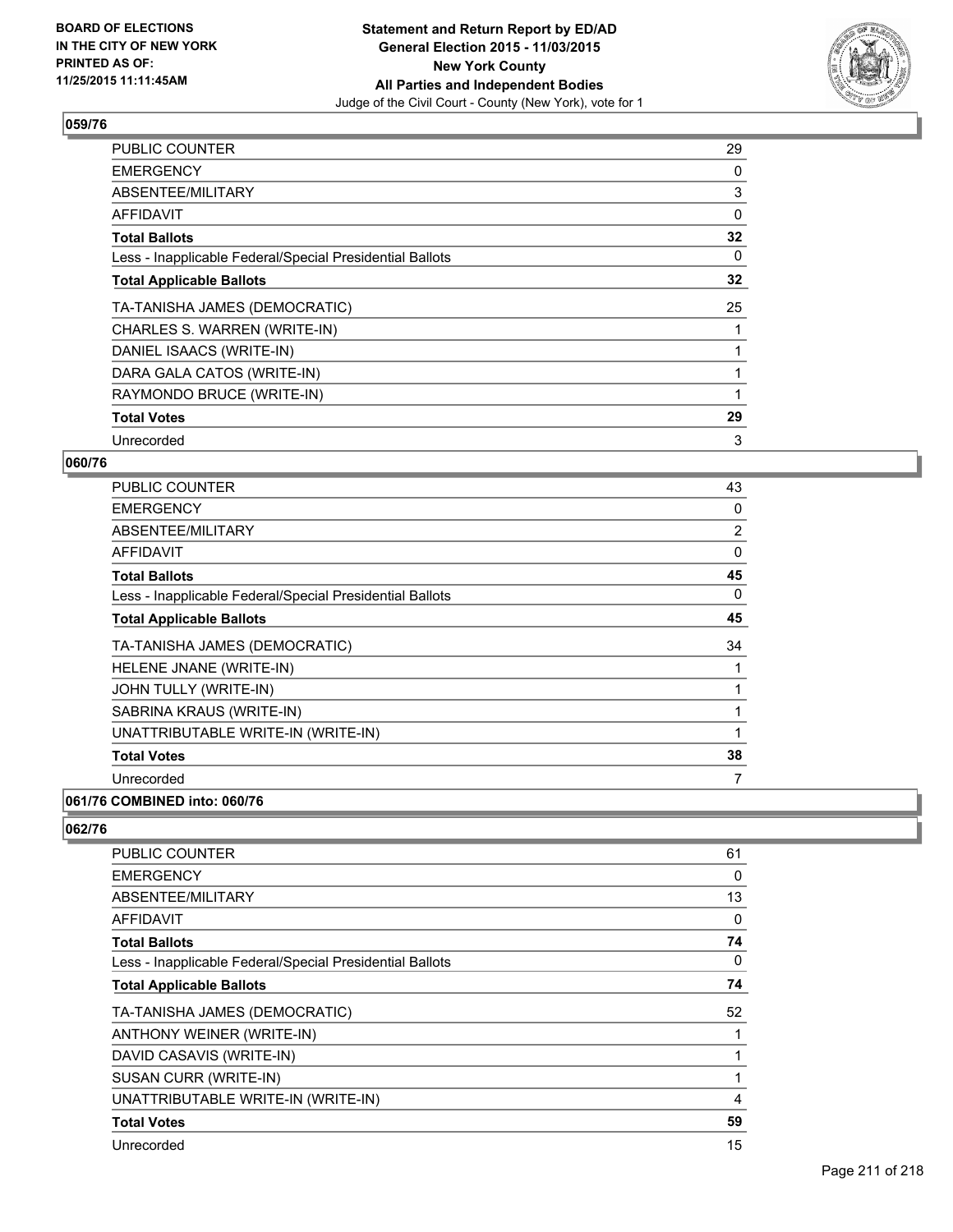

## **063/76 COMBINED into: 062/76**

#### **064/76**

| <b>PUBLIC COUNTER</b>                                    | 18                    |
|----------------------------------------------------------|-----------------------|
| <b>EMERGENCY</b>                                         | 0                     |
| <b>ABSENTEE/MILITARY</b>                                 | $\mathbf{2}^{\prime}$ |
| <b>AFFIDAVIT</b>                                         |                       |
| <b>Total Ballots</b>                                     | 21                    |
| Less - Inapplicable Federal/Special Presidential Ballots | 0                     |
| <b>Total Applicable Ballots</b>                          | 21                    |
| TA-TANISHA JAMES (DEMOCRATIC)                            | 15                    |
| CHRISTOPHER G. REID (WRITE-IN)                           |                       |
| CHRISTOPHER REID (WRITE-IN)                              |                       |
| <b>Total Votes</b>                                       | 17                    |
| Unrecorded                                               | 4                     |

#### **065/76**

| <b>PUBLIC COUNTER</b>                                    | 36 |
|----------------------------------------------------------|----|
| <b>EMERGENCY</b>                                         | 0  |
| ABSENTEE/MILITARY                                        | 4  |
| <b>AFFIDAVIT</b>                                         | 0  |
| <b>Total Ballots</b>                                     | 40 |
| Less - Inapplicable Federal/Special Presidential Ballots | 0  |
| <b>Total Applicable Ballots</b>                          | 40 |
| TA-TANISHA JAMES (DEMOCRATIC)                            | 26 |
| WILLIAM DIBLASIO (WRITE-IN)                              |    |
| <b>Total Votes</b>                                       | 27 |
| Unrecorded                                               | 13 |
|                                                          |    |

# **066/76 COMBINED into: 067/76**

| <b>PUBLIC COUNTER</b>                                    | 31 |
|----------------------------------------------------------|----|
| <b>EMERGENCY</b>                                         | 0  |
| ABSENTEE/MILITARY                                        | 2  |
| AFFIDAVIT                                                | 0  |
| <b>Total Ballots</b>                                     | 33 |
| Less - Inapplicable Federal/Special Presidential Ballots | 0  |
| <b>Total Applicable Ballots</b>                          | 33 |
| TA-TANISHA JAMES (DEMOCRATIC)                            | 26 |
| UNATTRIBUTABLE WRITE-IN (WRITE-IN)                       |    |
| <b>Total Votes</b>                                       | 27 |
| Unrecorded                                               | 6  |
| 068/76 COMBINED into: 071/76                             |    |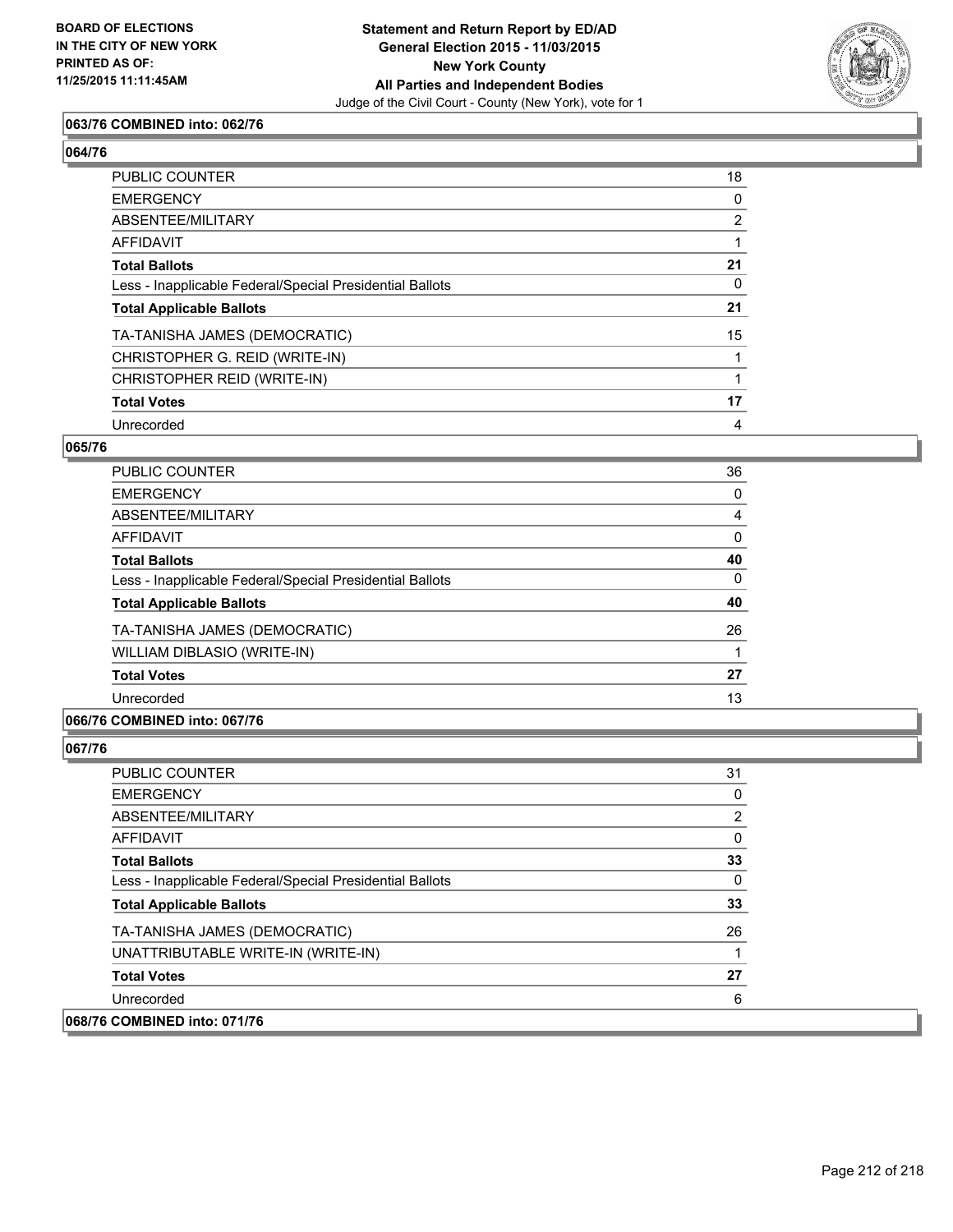

| <b>PUBLIC COUNTER</b>                                    | 47           |
|----------------------------------------------------------|--------------|
| <b>EMERGENCY</b>                                         | 0            |
| ABSENTEE/MILITARY                                        | 2            |
| <b>AFFIDAVIT</b>                                         |              |
| <b>Total Ballots</b>                                     | 50           |
| Less - Inapplicable Federal/Special Presidential Ballots | $\mathbf{0}$ |
| <b>Total Applicable Ballots</b>                          | 50           |
| TA-TANISHA JAMES (DEMOCRATIC)                            | 42           |
| DAVID CASAVIS (WRITE-IN)                                 |              |
| <b>Total Votes</b>                                       | 43           |
| Unrecorded                                               | 7            |
|                                                          |              |

## **070/76 COMBINED into: 069/76**

#### **071/76**

| PUBLIC COUNTER                                           | 35 |
|----------------------------------------------------------|----|
| <b>EMERGENCY</b>                                         | 0  |
| ABSENTEE/MILITARY                                        | 10 |
| AFFIDAVIT                                                | 0  |
| <b>Total Ballots</b>                                     | 45 |
| Less - Inapplicable Federal/Special Presidential Ballots | 0  |
| <b>Total Applicable Ballots</b>                          | 45 |
| TA-TANISHA JAMES (DEMOCRATIC)                            | 30 |
| TREVOR WORRELL (WRITE-IN)                                |    |
| UNATTRIBUTABLE WRITE-IN (WRITE-IN)                       |    |
| <b>Total Votes</b>                                       | 32 |
| Unrecorded                                               | 13 |

| PUBLIC COUNTER                                           | 48           |
|----------------------------------------------------------|--------------|
| <b>EMERGENCY</b>                                         | $\mathbf{0}$ |
| ABSENTEE/MILITARY                                        | 2            |
| <b>AFFIDAVIT</b>                                         | 2            |
| <b>Total Ballots</b>                                     | 52           |
| Less - Inapplicable Federal/Special Presidential Ballots | $\Omega$     |
| <b>Total Applicable Ballots</b>                          | 52           |
| TA-TANISHA JAMES (DEMOCRATIC)                            | 45           |
| <b>Total Votes</b>                                       | 45           |
| Unrecorded                                               | 7            |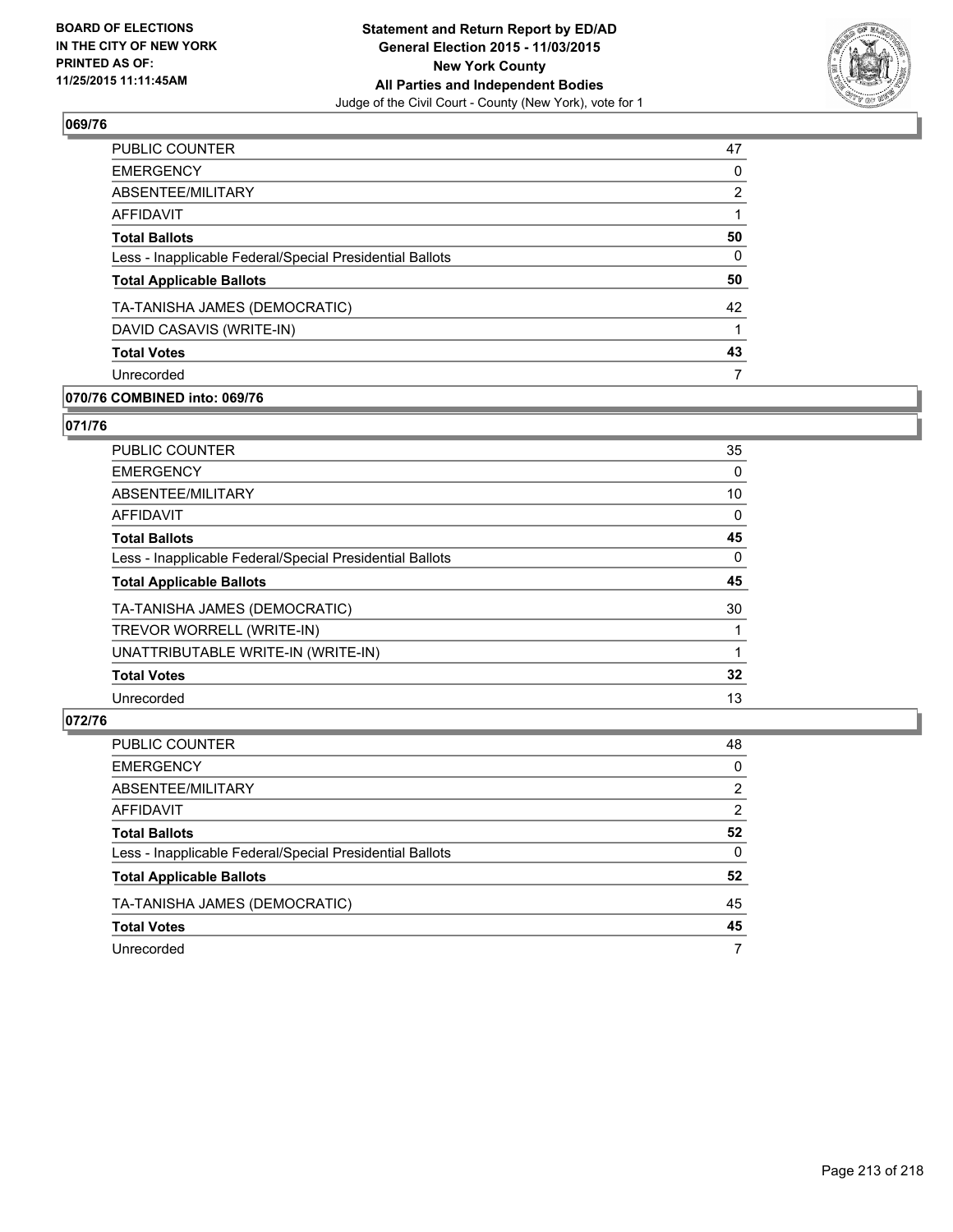

| <b>PUBLIC COUNTER</b>                                    | 37 |
|----------------------------------------------------------|----|
| <b>EMERGENCY</b>                                         | 0  |
| ABSENTEE/MILITARY                                        | 0  |
| AFFIDAVIT                                                | 0  |
| <b>Total Ballots</b>                                     | 37 |
| Less - Inapplicable Federal/Special Presidential Ballots | 0  |
| <b>Total Applicable Ballots</b>                          | 37 |
| TA-TANISHA JAMES (DEMOCRATIC)                            | 31 |
| DONALD TRUMP (WRITE-IN)                                  |    |
| JOE BIDEN (WRITE-IN)                                     |    |
| UNATTRIBUTABLE WRITE-IN (WRITE-IN)                       |    |
| <b>Total Votes</b>                                       | 34 |
| Unrecorded                                               | 3  |

# **074/76**

| PUBLIC COUNTER                                           | 66 |
|----------------------------------------------------------|----|
| <b>EMERGENCY</b>                                         | 0  |
| ABSENTEE/MILITARY                                        |    |
| <b>AFFIDAVIT</b>                                         |    |
| <b>Total Ballots</b>                                     | 68 |
| Less - Inapplicable Federal/Special Presidential Ballots | 0  |
| <b>Total Applicable Ballots</b>                          | 68 |
| TA-TANISHA JAMES (DEMOCRATIC)                            | 62 |
| UNATTRIBUTABLE WRITE-IN (WRITE-IN)                       |    |
| <b>Total Votes</b>                                       | 63 |
| Unrecorded                                               | 5  |
|                                                          |    |

# **075/76 COMBINED into: 074/76**

#### **076/76 COMBINED into: 079/76**

| <b>PUBLIC COUNTER</b>                                    | 68 |
|----------------------------------------------------------|----|
| <b>EMERGENCY</b>                                         | 0  |
| <b>ABSENTEE/MILITARY</b>                                 | 5  |
| AFFIDAVIT                                                | 0  |
| <b>Total Ballots</b>                                     | 73 |
| Less - Inapplicable Federal/Special Presidential Ballots | 0  |
| <b>Total Applicable Ballots</b>                          | 73 |
| TA-TANISHA JAMES (DEMOCRATIC)                            | 56 |
| ED WHELAN (WRITE-IN)                                     |    |
| RUDOLPH GIULIANI (WRITE-IN)                              | 1  |
| UNATTRIBUTABLE WRITE-IN (WRITE-IN)                       | 2  |
| <b>Total Votes</b>                                       | 60 |
| Unrecorded                                               | 13 |
| 078/76 COMBINED into: 077/76                             |    |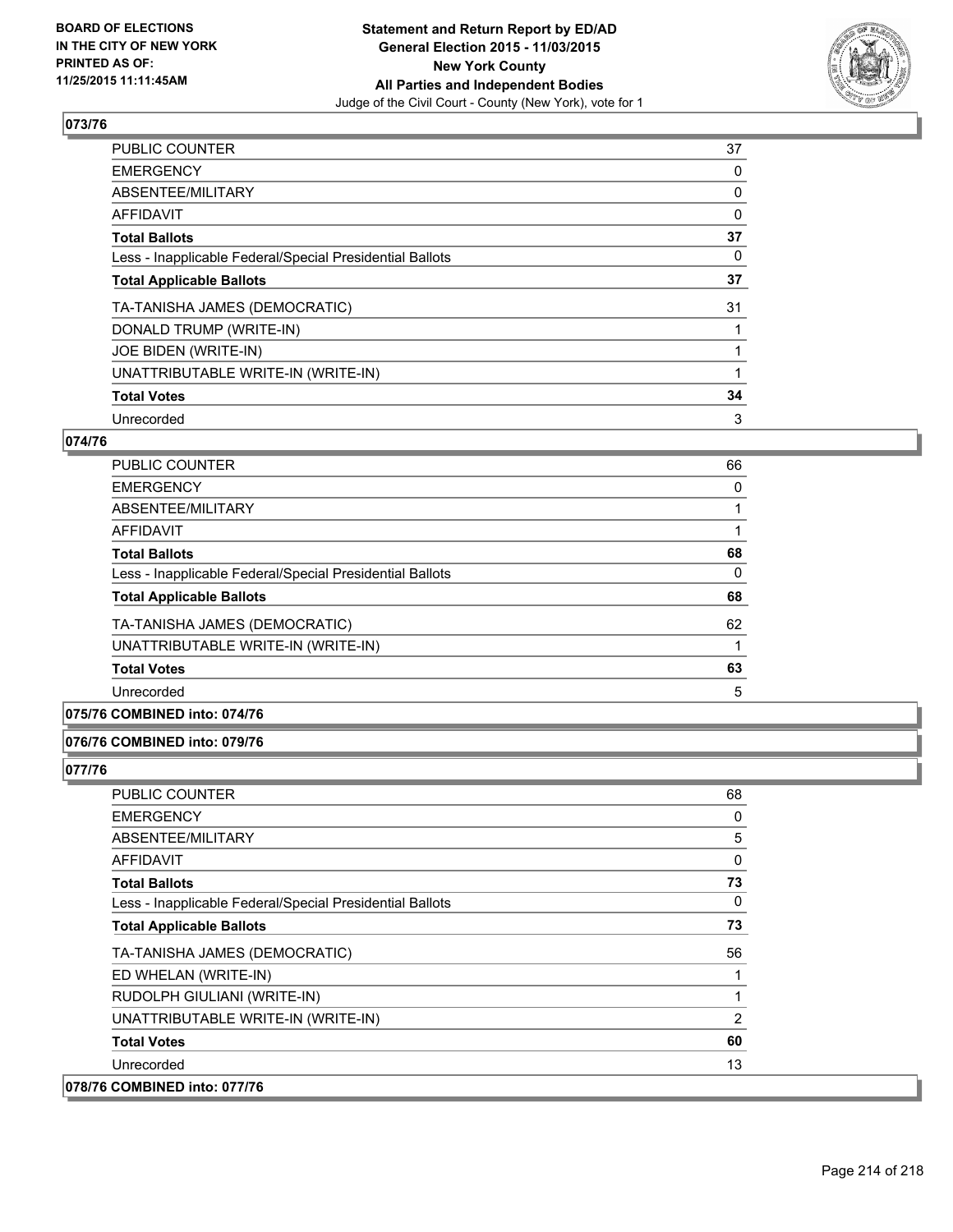

| <b>PUBLIC COUNTER</b>                                    | 43 |
|----------------------------------------------------------|----|
| <b>EMERGENCY</b>                                         | 0  |
| ABSENTEE/MILITARY                                        |    |
| <b>AFFIDAVIT</b>                                         |    |
| <b>Total Ballots</b>                                     | 45 |
| Less - Inapplicable Federal/Special Presidential Ballots | 0  |
| <b>Total Applicable Ballots</b>                          | 45 |
| TA-TANISHA JAMES (DEMOCRATIC)                            | 42 |
| UNATTRIBUTABLE WRITE-IN (WRITE-IN)                       |    |
| <b>Total Votes</b>                                       | 43 |
| Unrecorded                                               | 2  |
|                                                          |    |

## **080/76 COMBINED into: 081/76**

#### **081/76**

| <b>PUBLIC COUNTER</b>                                    | 35 |
|----------------------------------------------------------|----|
| <b>EMERGENCY</b>                                         | 0  |
| ABSENTEE/MILITARY                                        |    |
| AFFIDAVIT                                                | 0  |
| <b>Total Ballots</b>                                     | 36 |
| Less - Inapplicable Federal/Special Presidential Ballots | 0  |
| <b>Total Applicable Ballots</b>                          | 36 |
| TA-TANISHA JAMES (DEMOCRATIC)                            | 32 |
| ED SADOWSKY (WRITE-IN)                                   |    |
| <b>Total Votes</b>                                       | 33 |
| Unrecorded                                               | 3  |
|                                                          |    |

## **082/76 COMBINED into: 083/76**

| PUBLIC COUNTER                                           | 71 |
|----------------------------------------------------------|----|
| <b>EMERGENCY</b>                                         | 0  |
| ABSENTEE/MILITARY                                        | 3  |
| <b>AFFIDAVIT</b>                                         | 0  |
| <b>Total Ballots</b>                                     | 74 |
| Less - Inapplicable Federal/Special Presidential Ballots | 0  |
| <b>Total Applicable Ballots</b>                          | 74 |
| TA-TANISHA JAMES (DEMOCRATIC)                            | 65 |
| <b>Total Votes</b>                                       | 65 |
| Unrecorded                                               | 9  |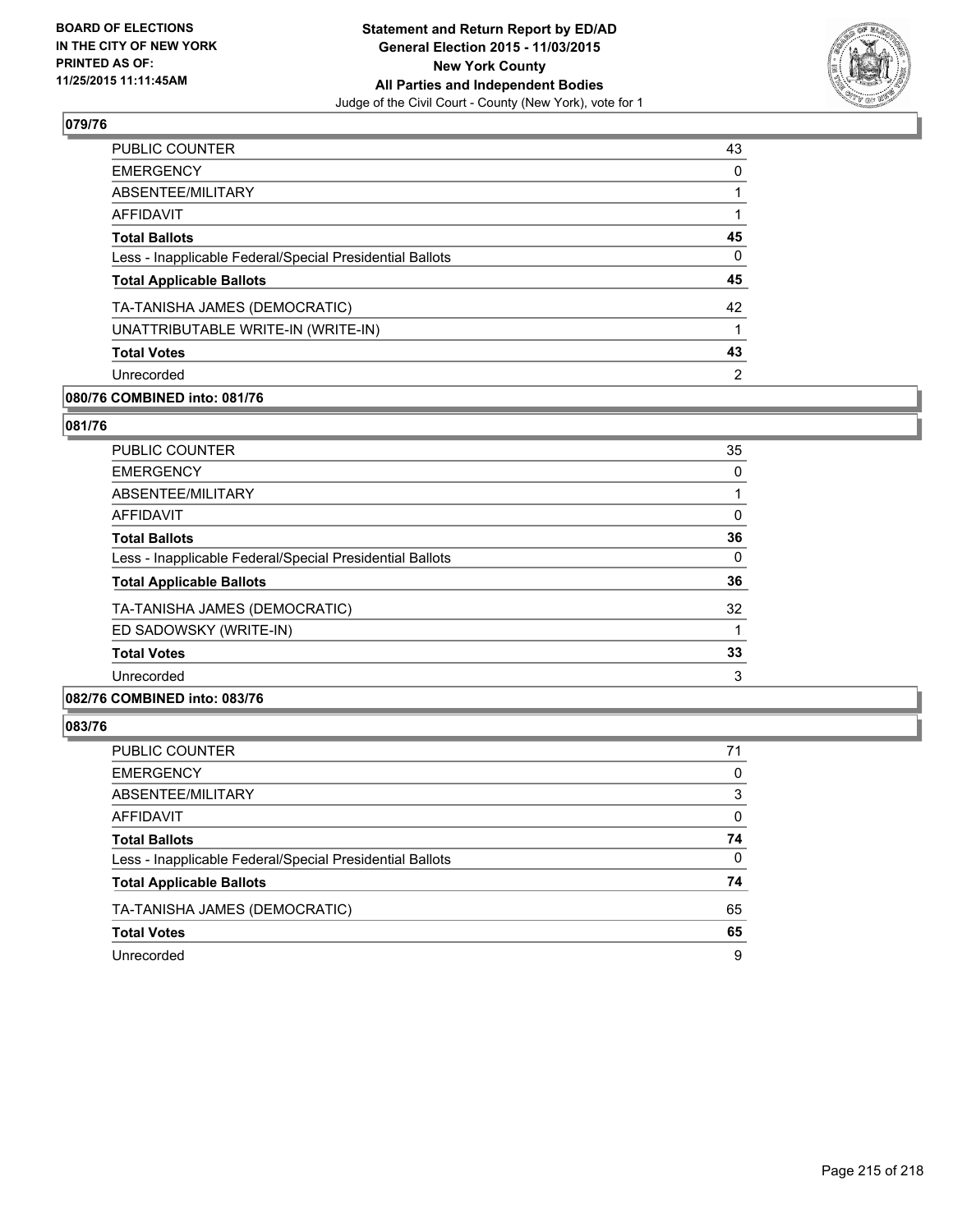

| PUBLIC COUNTER                                           | 50           |
|----------------------------------------------------------|--------------|
| EMERGENCY                                                | $\mathbf{0}$ |
| ABSENTEE/MILITARY                                        | 0            |
| AFFIDAVIT                                                | 5            |
| Total Ballots                                            | 55           |
| Less - Inapplicable Federal/Special Presidential Ballots | 0            |
| <b>Total Applicable Ballots</b>                          | 55           |
| TA-TANISHA JAMES (DEMOCRATIC)                            | 51           |
| UNATTRIBUTABLE WRITE-IN (WRITE-IN)                       |              |
| <b>Total Votes</b>                                       | 52           |
| Unrecorded                                               | 3            |

#### **085/76**

| PUBLIC COUNTER                                           | 56 |
|----------------------------------------------------------|----|
| <b>EMERGENCY</b>                                         | 0  |
| ABSENTEE/MILITARY                                        | 3  |
| AFFIDAVIT                                                | 0  |
| <b>Total Ballots</b>                                     | 59 |
| Less - Inapplicable Federal/Special Presidential Ballots | 0  |
| <b>Total Applicable Ballots</b>                          | 59 |
| TA-TANISHA JAMES (DEMOCRATIC)                            | 46 |
| BO DIDLEY (WRITE-IN)                                     |    |
| UNATTRIBUTABLE WRITE-IN (WRITE-IN)                       |    |
| <b>Total Votes</b>                                       | 48 |
| Unrecorded                                               | 11 |
|                                                          |    |

# **086/76 COMBINED into: 085/76**

#### **087/76**

| PUBLIC COUNTER                                           | 29 |
|----------------------------------------------------------|----|
| EMERGENCY                                                | 0  |
| ABSENTEE/MILITARY                                        | 0  |
| AFFIDAVIT                                                | 0  |
| Total Ballots                                            | 29 |
| Less - Inapplicable Federal/Special Presidential Ballots | 0  |
| <b>Total Applicable Ballots</b>                          | 29 |
| TA-TANISHA JAMES (DEMOCRATIC)                            | 24 |
| <b>Total Votes</b>                                       | 24 |
| Unrecorded                                               | 5  |

#### **088/76 COMBINED into: 066/73**

**089/76 COMBINED into: 062/76**

**090/76 COMBINED into: 058/76**

**091/76 COMBINED into: 014/76**

**092/76 COMBINED into: 014/76**

**093/76 COMBINED into: 014/76**

**094/76 COMBINED into: 014/76**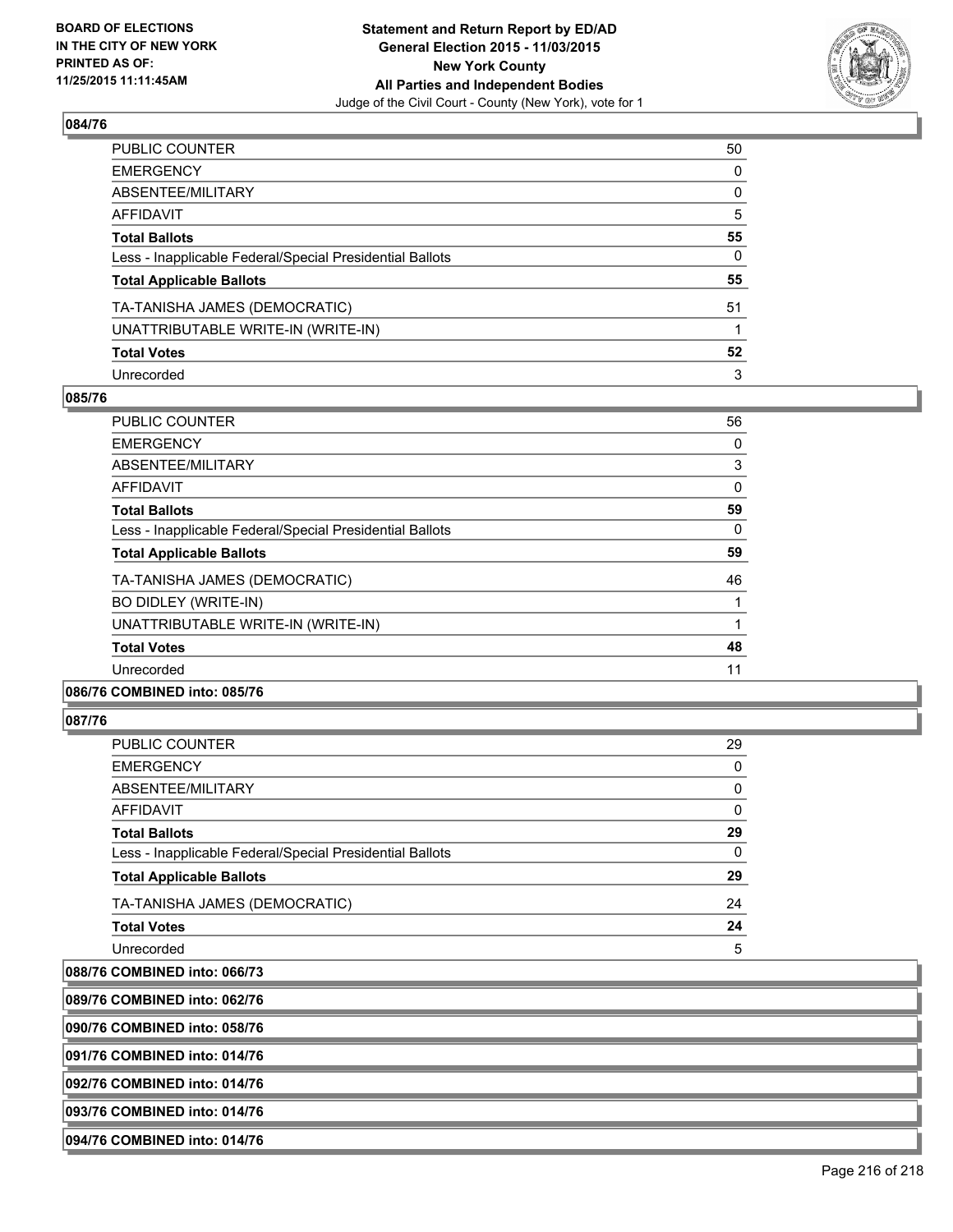

**095/76 COMBINED into: 014/76**

**096/76 COMBINED into: 085/76**

**097/76 COMBINED into: 014/76**

**098/76 COMBINED into: 087/76**

**099/76 COMBINED into: 064/76**